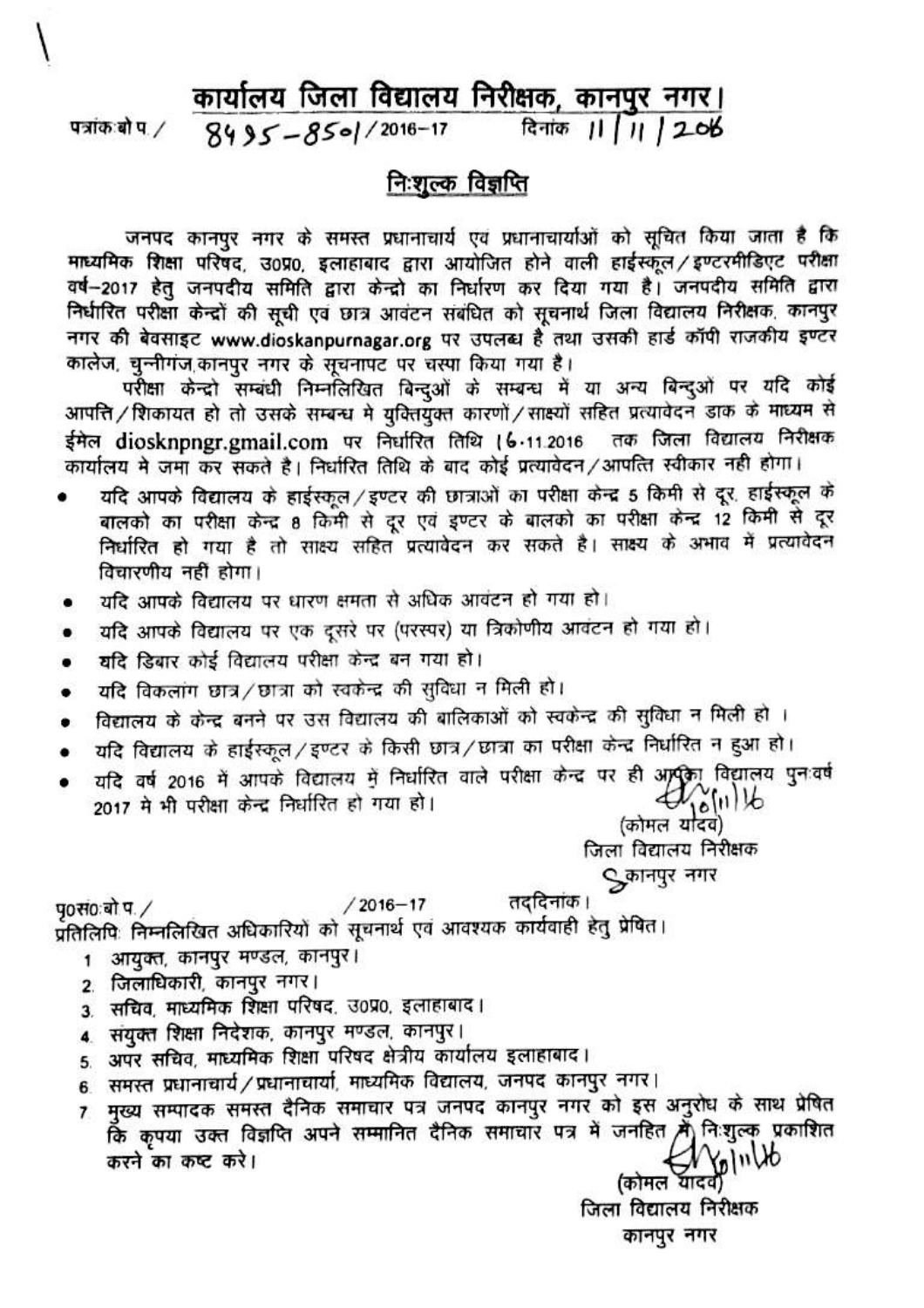# माध्यमिक शिक्षा परिषद,उ0प्र0इलाहाबाद द्वारा आयोजित हाईस्कूल / इण्टरमीडिएट परीक्षा वर्ष 2017 हेतु छात्र आवंटत सहित आपत्तियों को प्राप्त करने के लिए प्रकाशित सूची

| <b>Center</b><br>code   | Center<br><b>Name</b> | Capacity                                                         | <b>Alloted</b>                       | <b>HighScho</b> interme<br>οl | diate             |                    |             |             |                         |
|-------------------------|-----------------------|------------------------------------------------------------------|--------------------------------------|-------------------------------|-------------------|--------------------|-------------|-------------|-------------------------|
| $38 -$<br>1<br>1001     |                       | SHRI KASTURBA V H S SCH NAWABGANJ KANPUR                         | 319                                  | 185                           | 134               |                    |             |             |                         |
| Sr.No.                  | <b>School</b><br>Code | School Name - Tehsil - Block - Distance from Centre<br>(KM)      | <b>Sch</b><br>Rural/<br><b>Urban</b> | Sch Type   Boys/Gi            | <b>Sch</b><br>rls | HS/Inter           | Gender      | Group       | No. Of<br>Candida<br>te |
|                         |                       | 1332 ST JOHN INTERMEDIATE COLLEGE NAWABGANJ KANPUR               | Urban                                | <b>UnAided</b>                | <b>Boys</b>       | <b>High School</b> | <b>Both</b> | None        | 86                      |
|                         |                       | 1376 DR SCG CHILDREN'S CARE HSS I PURI KANPUR                    | Urban                                | UnAided                       | <b>Boys</b>       | <b>High School</b> | <b>Both</b> | <b>None</b> | 44                      |
|                         | 1405                  | SHRI OMAR VAISH SHIKSHAYATAN INTERMEDIATE<br><b>COLLEGE</b>      | Urban                                | UnAided                       | <b>Boys</b>       | High School        | <b>Both</b> | None        | 35                      |
|                         |                       | 1543 IS G MANDIR INT COL AZADNAGAR KANPUR                        | Urban                                | UnAided                       | <b>Boys</b>       | <b>High School</b> | <b>Both</b> | None        | 20                      |
| 51                      |                       | 1332 ST JOHN INTERMEDIATE COLLEGE NAWABGANJ KANPUR               | Urban                                | <b>UnAided</b>                | <b>Boys</b>       | Intermediate       | <b>Both</b> | All Group   | 65                      |
| 61                      |                       | 1405 SHRI OMAR VAISH SHIKSHAYATAN INTERMEDIATE<br><b>COLLEGE</b> | Urban                                | <b>UnAided</b>                | <b>Boys</b>       | Intermediate       | <b>Both</b> | All Group   | 20                      |
|                         |                       | 1543 IS G MANDIR INT COL AZADNAGAR KANPUR                        | Urban                                | <b>UnAided</b>                | <b>Boys</b>       | Intermediate       | <b>Both</b> | All Group   | 49                      |
| $38 -$<br>1002          |                       | S N B V INTER COLLEGE AZAD NAGAR KANPUR                          | 406                                  | 299                           | 107               |                    |             |             |                         |
| Sr.No.                  | <b>School</b><br>Code | School Name - Tehsil - Block - Distance from Centre<br>(KM)      | <b>Sch</b><br>Rural/U<br>rban        | Sch Type   Boys/Gi            | <b>Sch</b><br>rls | HS/Inter           | Gender      | Group       | No. Of<br>Candida<br>te |
|                         |                       | 1002 IS N B V INTER COLLEGE AZAD NAGAR KANPUR                    | Urban                                | Aided                         | Girls             | <b>High School</b> | Female      | <b>None</b> | 11                      |
|                         |                       | 1003 M G GOPINATH SINGH H SEC SCHOOL KANPUR                      | Urban                                | UnAided                       | <b>Boys</b>       | High School        | <b>Both</b> | <b>None</b> | $\overline{7}$          |
| $\overline{\mathsf{3}}$ |                       | 1175 S M L KHERIA S D I C VISHNUPURI KANPUR                      | Urban                                | UnAided                       | <b>Boys</b>       | High School        | <b>Both</b> | None        | 60                      |
|                         |                       | 1268 S P D B U M V VIKAS NAGAR KANPUR                            | Urban                                | UnAided                       | <b>Boys</b>       | <b>High School</b> | <b>Both</b> | None        | 47                      |
| 51                      |                       | 1428 SPCP HSS BHAGWATI NAGAR RAWATPUR KANPUR                     | Urban                                | UnAided                       | <b>Boys</b>       | <b>High School</b> | <b>Both</b> | <b>None</b> | 108                     |
| 6                       |                       | 1452 SANJAY JYOTI GHSS 5/219 PURANA KANPUR                       | Urban                                | UnAided                       | Girls             | <b>High School</b> | <b>Both</b> | None        | 29                      |
| 7                       |                       | 1459 REWATI DEVI SMARAK HSS SHIV NAGAR KANPUR                    | Urban                                | <b>UnAided</b>                | <b>Boys</b>       | <b>High School</b> | <b>Both</b> | None        | 37                      |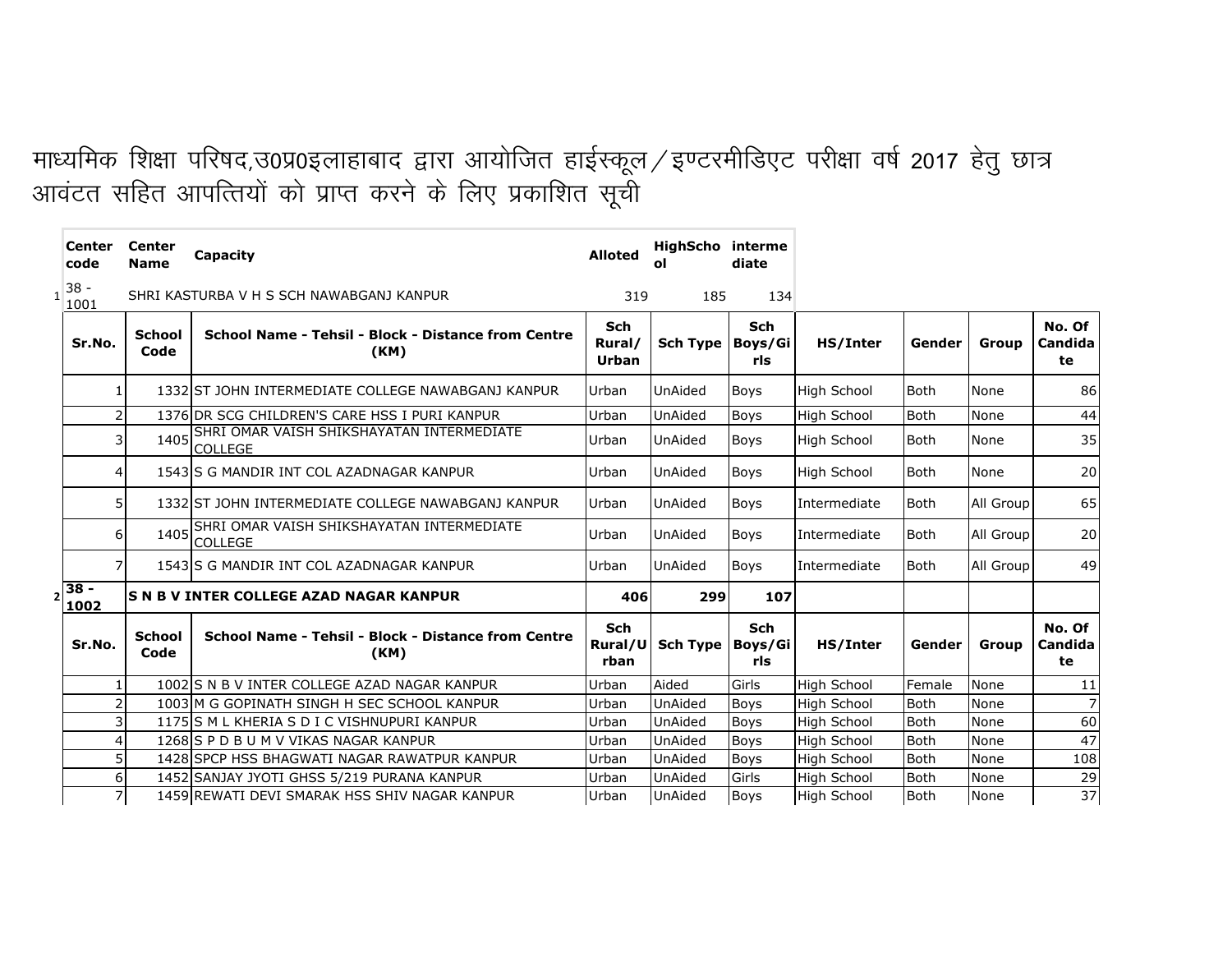| 8              |                       | 1002 IS N B V INTER COLLEGE AZAD NAGAR KANPUR                          | Urban                         | Aided           | Girls              | Intermediate       | Female      | All Group           | 5 <sup>1</sup>          |
|----------------|-----------------------|------------------------------------------------------------------------|-------------------------------|-----------------|--------------------|--------------------|-------------|---------------------|-------------------------|
| $\overline{9}$ |                       | 1175 S M L KHERIA S D I C VISHNUPURI KANPUR                            | Urban                         | UnAided         | <b>Boys</b>        | Intermediate       | <b>Both</b> | All Group           | 102                     |
| $38 -$<br>1004 |                       | SHRI C S ANGLO GUJRATI H S SCHOOL KANPUR                               | 421                           | 309             | 112                |                    |             |                     |                         |
| Sr.No.         | <b>School</b><br>Code | School Name - Tehsil - Block - Distance from<br>Centre (KM)            | Sch<br>Rural/<br><b>Urban</b> | Sch Type Boys/G | Sch<br>irls        | HS/Inter           | Gender      | Group               | No. Of<br>Candid<br>ate |
| 1              | 1004                  | SHRI C S ANGLO GUJRATI H S SCHOOL KANPUR<br>lkanpur - urban - 0 Km.    | Urban                         | Aided           | Girls              | High School        | Female      | None                | 11                      |
| $\overline{2}$ | 1148                  | M D K C GANDHI GIRLS I C R BAZAR KANPUR<br>sadar - urban - 2 Km.       | Urban                         | UnAided         | Girls              | High School        | Male        | None                | 43                      |
| 3              | 1163                  | INDIRA NIKETAN V HSS R BAZAR KANPUR<br>sadar - urban - 4 Km.           | Urban                         | UnAided         | <b>Boys</b>        | <b>High School</b> | <b>Both</b> | None                | 67                      |
| $\overline{4}$ | 1269                  | SARASWATI S S S I C B T P NAGAR KANPUR<br>sadar - urban - 3 Km.        | Urban                         | <b>UnAided</b>  | <b>Boys</b>        | High School        | <b>Both</b> | None                | 188                     |
| 5 <sup>1</sup> |                       | 1269 SARASWATI S S S I C B T P NAGAR KANPUR<br>sadar - urban - 3 Km.   | Urban                         | <b>UnAided</b>  | <b>Boys</b>        | Intermediate       | <b>Both</b> | <b>All</b><br>Group | 112                     |
| $38 -$<br>1005 |                       | S KIDAWAI VIDDAYALAYA IC KIDAWAI NAGAR                                 | 319                           | 319             | 0                  |                    |             |                     |                         |
| Sr.No.         | <b>School</b><br>Code | School Name - Tehsil - Block - Distance from<br>Centre (KM)            | Sch<br>Rural/<br><b>Urban</b> | Sch Type Boys/G | <b>Sch</b><br>irls | HS/Inter           | Genderl     | <b>Group</b>        | No. Of<br>Candid<br>ate |
| $\mathbf{1}$   | 1011                  | RASHTRAPAL HSS BUDHPURI AJEETGANJ KANPUR<br>SADAR - T P NAGAR - 3 Km.  | Urban                         | <b>UnAided</b>  | Girls              | High School        | Female      | <b>None</b>         |                         |
| 2              | 1011                  | RASHTRAPAL HSS BUDHPURI AJEETGANJ KANPUR<br>SADAR - T P NAGAR - 3 Km.  | Urban                         | <b>UnAided</b>  | <b>Boys</b>        | High School        | Male        | None                | 43                      |
| 3              | 1258                  | S S MANDIR HSS Y NAGAR GANGAPUR KANPUR<br>SADAR - urban - 3 Km.        | Urban                         | <b>UnAided</b>  | <b>Boys</b>        | High School        | Male        | None                | 39                      |
| 4              |                       | 1434 EQRA PUBLIC GIRLS HS S BABU PURWA KANPUR<br>sadar - urban - 3 Km. | Urban                         | <b>UnAided</b>  | <b>Boys</b>        | High School        | <b>Both</b> | None                | 161                     |
| 5              | 1688                  | MADHAW SARSWATI VM SJ VIHAR<br>sadar - urban - 4 Km.                   | Urban                         | UnAided         | <b>Boys</b>        | High School        | <b>Both</b> | None                | 71                      |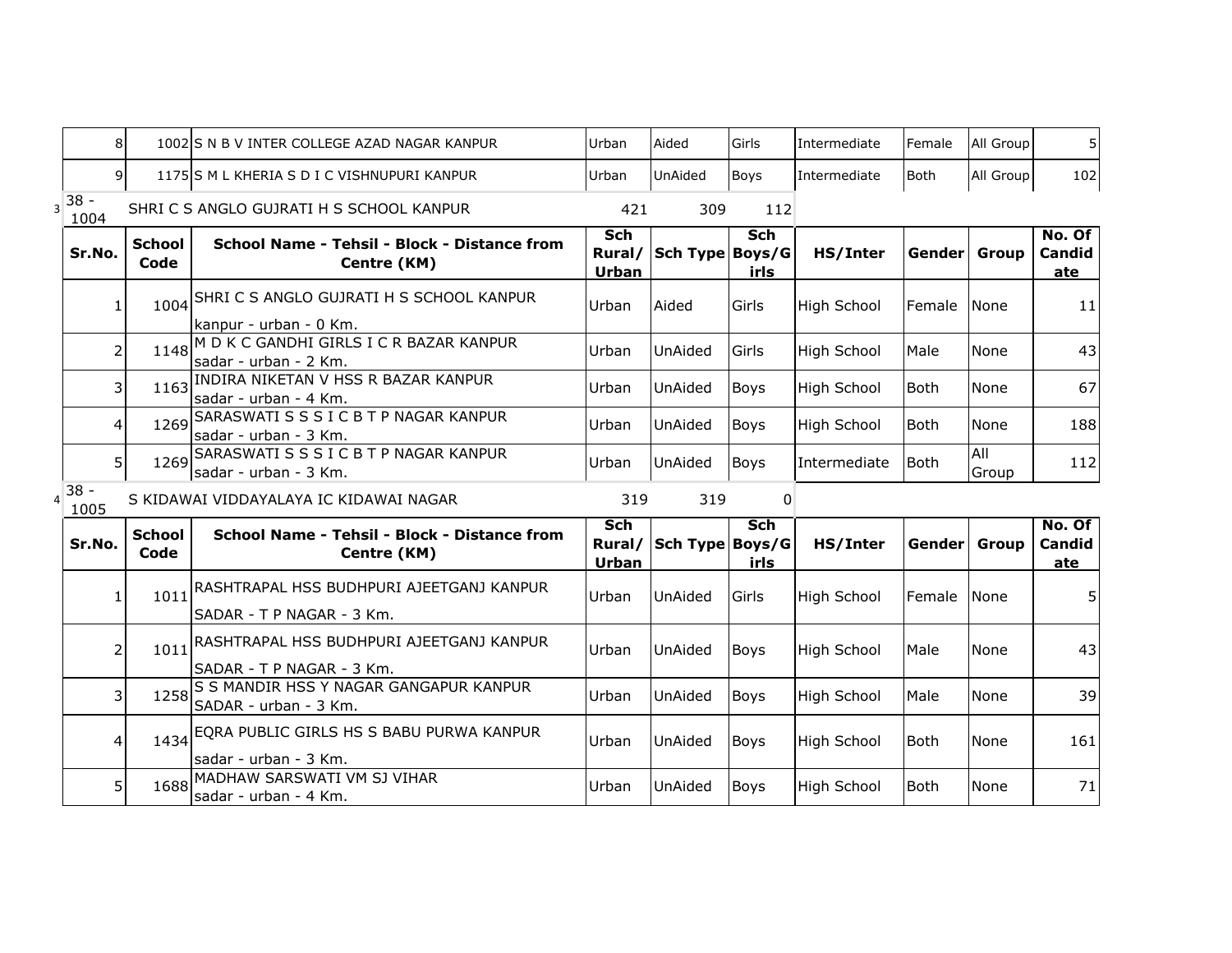| $5\overline{\smash{)}38}$ -<br>1007 |                       | SHRI MUNI HINDU IC GOVIND NAGAR                                                    | 677                    | 427             | 250                 |                    |                |              |                                |
|-------------------------------------|-----------------------|------------------------------------------------------------------------------------|------------------------|-----------------|---------------------|--------------------|----------------|--------------|--------------------------------|
| Sr.No.                              | <b>School</b><br>Code | School Name - Tehsil - Block - Distance from<br>Centre (KM)                        | Sch<br>Rural/<br>Urban | Sch Type Boys/G | <b>Sch</b><br>irls. | HS/Inter           |                | Gender Group | No. Of<br><b>Candid</b><br>ate |
| $\mathbf{1}$                        | 1007                  | SHRI MUNI HINDU I C GOVIND NAGAR KANPUR<br>kanpur - urban - 0 Km.                  | Urban                  | Aided           | Girls               | <b>High School</b> | Female         | None         | 16                             |
| 2                                   | 1177                  | S V BHAI PATEL I C SAKET NGR KANPUR<br>sadar - urban - 3 Km.                       | Urban                  | UnAided         | Boys                | High School        | Both           | None         | 20                             |
| 3                                   | 1243                  | SANT PATHIK GIRLS I C NAUBASTA KANPUR<br>sadar - urban - 4 Km.                     | Urban                  | UnAided         | Girls               | High School        | <b>Both</b>    | None         | 22                             |
| 4                                   | 1442                  | PREM LAL HS SCHOOL BARRA KANPUR NAGAR<br>sadar - urban - 2 Km.                     | Urban                  | UnAided         | <b>Boys</b>         | High School        | Male           | <b>None</b>  | 108                            |
| 5                                   |                       | THA VISHAMBHAR SINGH INTER COLLEGE GUJAINI<br>1443 KANPUR<br>sadar - urban - 4 Km. | Urban                  | UnAided         | <b>Boys</b>         | <b>High School</b> | <b>Both</b>    | None         | 59                             |
| 6 <sup>1</sup>                      | 1446                  | VIVEKANAND PUBLIC INTER COLLEGE<br>SADAR - urban - 3 Km.                           | Urban                  | UnAided         | <b>Boys</b>         | High School        | <b>Both</b>    | <b>None</b>  | 53                             |
| $\overline{7}$                      | 1469                  | RUKMANI DEVI SARASWATI HSS BARRA KANPUR<br>SADAR - URBAN - 2 Km.                   | Urban                  | <b>UnAided</b>  | <b>Boys</b>         | High School        | <b>Both</b>    | None         | 57                             |
| 8                                   | 1506                  | V V N IC VISHWA BANK KARRHI BARRA KANPUR<br>SADAR - URBAN - 4 Km.                  | Urban                  | UnAided         | Boys                | <b>High School</b> | <b>Both</b>    | None         | 92                             |
| $\mathsf{q}$                        | 1007                  | SHRI MUNI HINDU I C GOVIND NAGAR KANPUR<br>kanpur - urban - 0 Km.                  | Urban                  | Aided           | Girls               | Intermediate       | Female         | All<br>Group | 16                             |
| 10                                  | 1177                  | S V BHAI PATEL I C SAKET NGR KANPUR<br>sadar - urban - 3 Km.                       | Urban                  | UnAided         | Boys                | Intermediate       | <b>Both</b>    | All<br>Group | 28                             |
| 11                                  |                       | 1243 SANT PATHIK GIRLS I C NAUBASTA KANPUR<br>sadar - urban - 4 Km.                | Urban                  | UnAided         | Girls               | Intermediate       | Female         | All<br>Group | 10                             |
| 12                                  |                       | THA VISHAMBHAR SINGH INTER COLLEGE GUJAINI<br>1443 KANPUR<br>sadar - urban - 4 Km. | Urban                  | UnAided         | <b>Boys</b>         | Intermediate       | <b>Both</b>    | All<br>Group | 38                             |
| 13                                  | 1446                  | VIVEKANAND PUBLIC INTER COLLEGE<br>sadar - URBAN - 3 Km.                           | Urban                  | UnAided         | <b>Boys</b>         | Intermediate       | Both           | All<br>Group | 36                             |
| 1 <sub>A</sub>                      |                       | 1506 V V N IC VISHWA BANK KARRHI BARRA KANPUR                                      | llrhan                 | $I$ In $A$ idad | Royc                | Intermediate       | R <sub>o</sub> | All          | 122                            |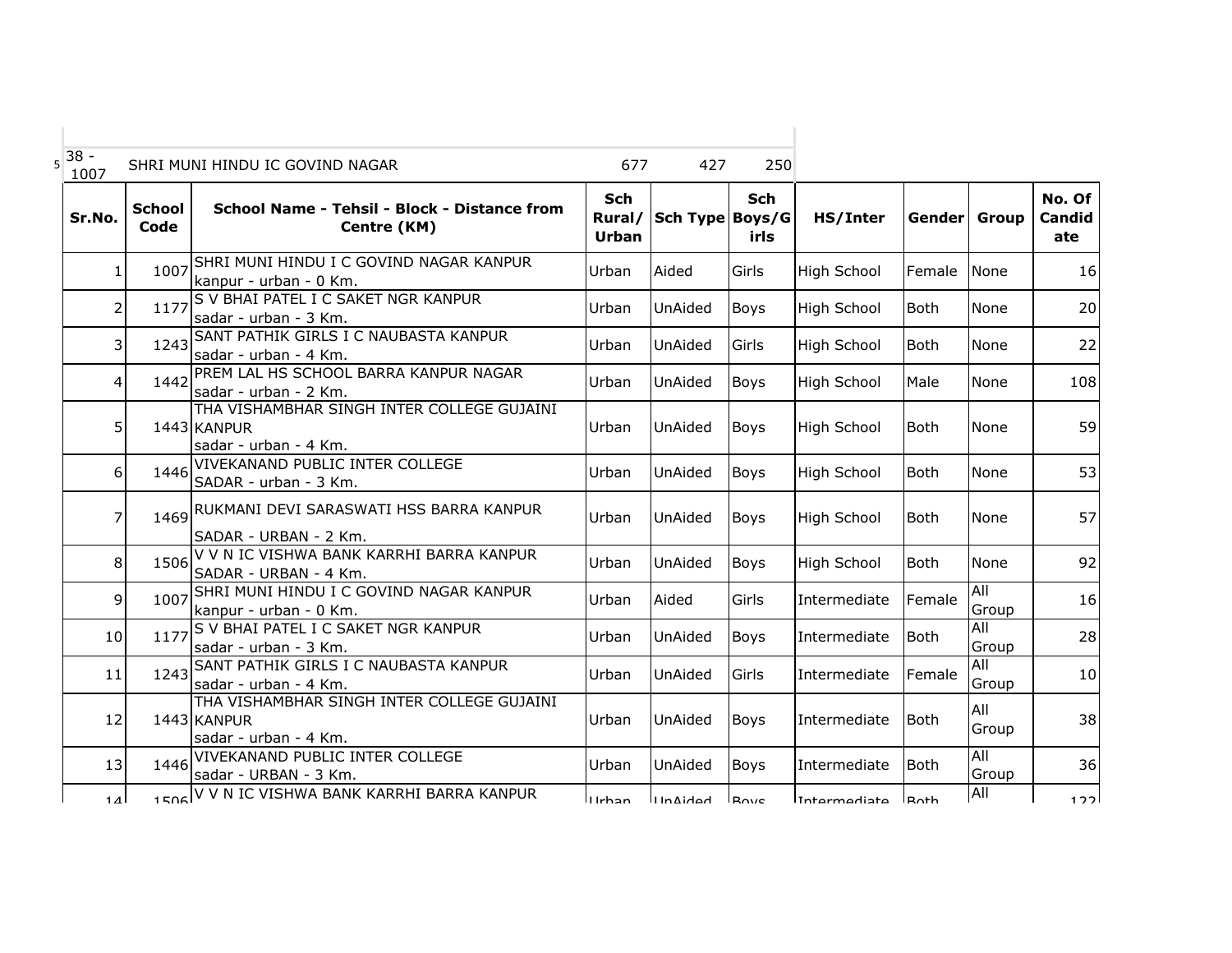| ᅩᅮ             |                       | SADAR - URBAN - 4 Km.                                                  | <b>ULUGII</b>                        | UIMIUCU         | 100y3              | ווונכווווכטומנכ וטטנוו |              | Group               |                         |
|----------------|-----------------------|------------------------------------------------------------------------|--------------------------------------|-----------------|--------------------|------------------------|--------------|---------------------|-------------------------|
| $38 -$<br>1008 |                       | KHALSH INTER COLEGE GOVIND NAGARKANPUR NAGAR                           | 715                                  | 417             | 298                |                        |              |                     |                         |
| Sr.No.         | <b>School</b><br>Code | School Name - Tehsil - Block - Distance from<br>Centre (KM)            | <b>Sch</b><br>Rural/<br><b>Urban</b> | Sch Type Boys/G | <b>Sch</b><br>irls | HS/Inter               | Genderl      | Group               | No. Of<br>Candid<br>ate |
| $\mathbf{1}$   |                       | 1123 SARDAR PATEL I C W2 JUHI BARRA KANPUR<br>sadar - urban - 3 Km.    | Urban                                | UnAided         | <b>Boys</b>        | High School            | Male         | None                | 64                      |
| $\overline{2}$ |                       | 1129 SHIVAJI INTER COLLAGE KESHAVNAGAR KANPUR<br>sadar - urban - 3 Km. | Urban                                | UnAided         | <b>Boys</b>        | High School            | Male         | None                | 267                     |
| 3              | 1239                  | ARYAVART I C PASHUPATI NGR KANPUR<br>sadar - urban - 3 Km.             | Urban                                | UnAided         | <b>Boys</b>        | High School            | Male         | None                | 39                      |
| 4              | 1417                  | DOLLS DELIGHT HSS GOVIND NAGAR KANPUR<br>sadar - urban - 2 Km.         | Rural                                | UnAided         | <b>Boys</b>        | High School            | <b>Both</b>  | None                | 18                      |
| 5              | 1445                  | VIMAL PUBLIC HSS W BANK BARRA KANPUR<br>sadar - urban - 3 Km.          | Urban                                | UnAided         | <b>Boys</b>        | <b>High School</b>     | <b>Both</b>  | None                | 25                      |
| 6              | 1679                  | ROSE BUDS SENIOR SECONDARY SCHOOL<br>SADAR - urban - 2 Km.             | Urban                                | UnAided         | <b>Boys</b>        | High School            | <b>Both</b>  | None                | 4                       |
| 7              | 1123                  | SARDAR PATEL I C W2 JUHI BARRA KANPUR<br>sadar - urban - 3 Km.         | Urban                                | UnAided         | <b>Boys</b>        | Intermediate           | Male         | All<br>Group        | 141                     |
| 8              | 1239                  | ARYAVART I C PASHUPATI NGR KANPUR<br>sadar - urban - 3 Km.             | Urban                                | UnAided         | <b>Boys</b>        | Intermediate           | Male         | All<br>Group        | 38                      |
| 9              | 1239                  | ARYAVART I C PASHUPATI NGR KANPUR<br>sadar - urban - 3 Km.             | Urban                                | UnAided         | <b>Boys</b>        | Intermediate           | Male         | <b>All</b><br>Group | 38                      |
| 10             | 1512                  | JYOTI INTER COLL IMLIPUR KANPUR<br>sadar - urban - 5 Km.               | Urban                                | <b>UnAided</b>  | <b>Boys</b>        | Intermediate           | Male         | All<br>Group        | 81                      |
| $38 -$<br>1009 |                       | MOHAN V M INT COLL GOVIND NAGAR KANPUR                                 | 831                                  | 475             | 356                |                        |              |                     |                         |
| Sr.No.         | <b>School</b><br>Code | School Name - Tehsil - Block - Distance from<br>Centre (KM)            | <b>Sch</b><br>Rural/<br><b>Urban</b> | Sch Type Boys/G | <b>Sch</b><br>irls | HS/Inter               | Gender Group |                     | No. Of<br>Candid<br>ate |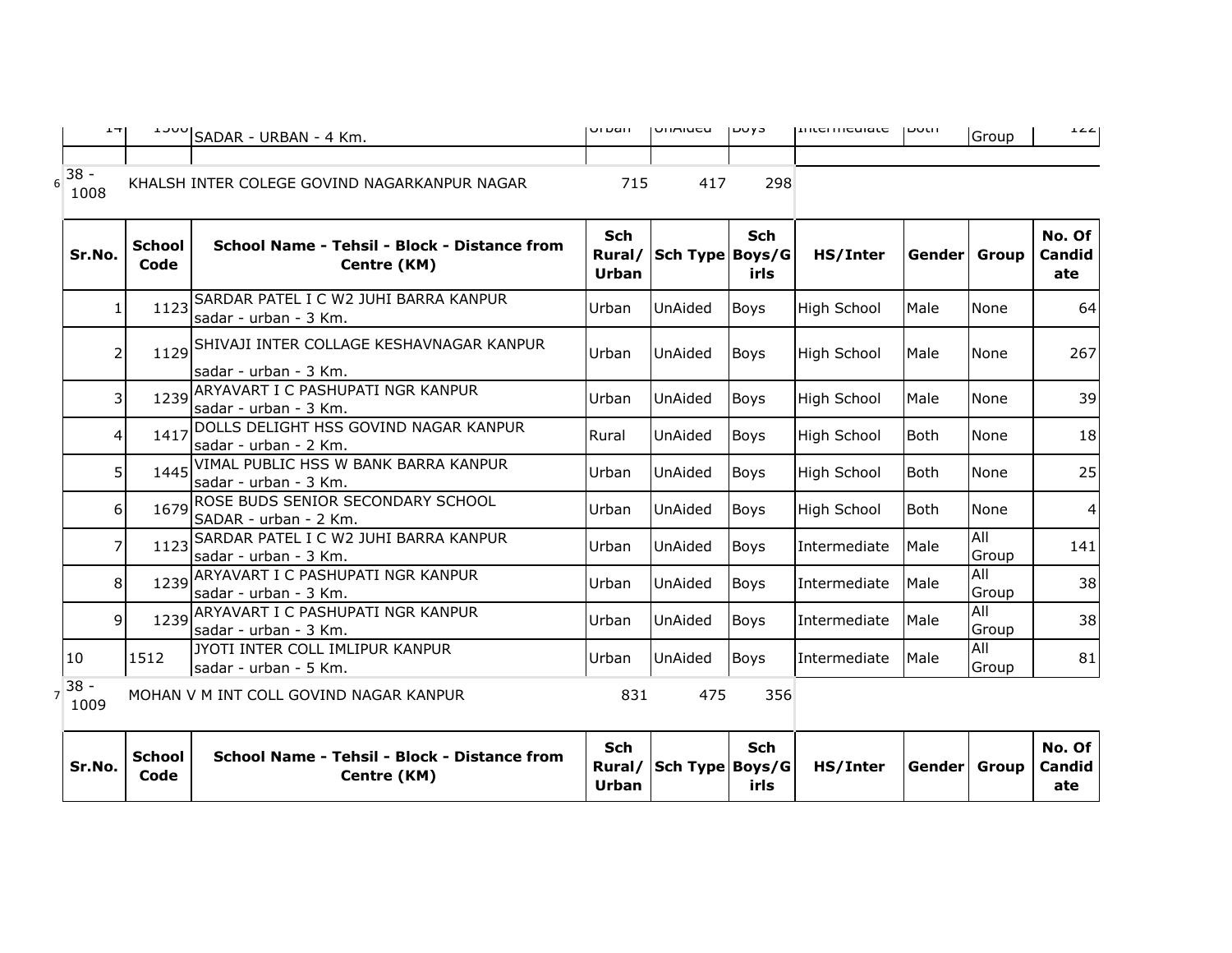|                |      | 1118K V L I C MEHARBAN SINGH KA PURWA KANPUR<br>sadar - urban - 2 Km.   | Rural | UnAided | Boys        | High School        | Male        | <b>None</b>  | 61         |
|----------------|------|-------------------------------------------------------------------------|-------|---------|-------------|--------------------|-------------|--------------|------------|
| 2              | 1135 | PT VISHWAMBHAR NATH I C R L NAGAR KANPUR<br>sadar - urban - 1 Km.       | Urban | UnAided | Boys        | <b>High School</b> | Both        | <b>None</b>  | 24         |
| 3              | 1262 | <b>IDNS I C HANUMANT VIHAR NAUBASTA KANPUR</b><br>sadar - urban - 4 Km. | Urban | UnAided | <b>Boys</b> | <b>High School</b> | l Both      | <b>None</b>  | 148        |
| 4              | 1387 | S SHIKSHA NIKETAN H S S BARRA KANPUR<br>sadar - urban - 1 Km.           | Urban | UnAided | <b>Boys</b> | High School        | Both        | <b>None</b>  | 53         |
| 5              |      | 1429 BANDANA H S SCHOOL GUJAINI KANPUR<br>lsadar - urban - 3 Km.        | Urban | UnAided | <b>Boys</b> | High School        | l Both      | None         | 31         |
| 6              |      | 1463 B R S HIG SEC SCHOOL JARAULI KANPUR<br>SADAR - urban - 3 Km.       | Urban | UnAided | <b>Boys</b> | High School        | <b>Both</b> | <b>None</b>  | 158        |
| 7              |      | 1118K V L I C MEHARBAN SINGH KA PURWA KANPUR<br>sadar - urban - 2 Km.   | Rural | UnAided | Boys        | Intermediate       | Male        | All<br>Group | <b>50l</b> |
| 8              |      | 1135 PT VISHWAMBHAR NATH I C R L NAGAR KANPUR<br>lsadar - urban - 1 Km. | Urban | UnAided | Boys        | Intermediate       | l Both      | All<br>Group | 114        |
| $\overline{9}$ | 1321 | IS V M HSS DAMODAR NAGAR KANPUR<br>sadar - urban - 2 Km.                | Urban | UnAided | Boys        | Intermediate       | l Both      | All<br>Group | 192        |

 $8\frac{38}{101}$ 1 N P N I COLL A VIHAR NAUBASTA KANPUR 447 247 200

| Sr.No. | <b>School</b><br>Code | School Name - Tehsil - Block - Distance from<br>Centre (KM)         | Sch<br>Urban   | Rural/ Sch Type Boys/G | <b>Sch</b><br>irls | HS/Inter            | Gender               | Group | No. Of<br>Candid<br>ate |
|--------|-----------------------|---------------------------------------------------------------------|----------------|------------------------|--------------------|---------------------|----------------------|-------|-------------------------|
|        | 1162                  | JPREM BALIKA I C NAUBASTA KANPUR<br>Isadar - urban - 1 Km.          | Urban          | UnAided                | <b>IGirls</b>      | High School         | <b>IFemale INone</b> |       | 89                      |
|        | 1302                  | J N P N G EDU CENTER I C BARRA 2 KANPUR<br>sadar - urban - 3 Km.    | Urban          | UnAided                | <b>IGirls</b>      | High School         | <b>IFemale INone</b> |       | 80                      |
| 31     |                       | 1369 ST J HSS HANUMANT NAGAR KANPUR<br>KANPUR SADAR - urban - 2 Km. | Urban          | UnAided                | <b>Boys</b>        | High School         | l Both               | None  | 35                      |
| 4      |                       | 1636 S.S.MEMO.H.S.GANGAPUR YASHODA NAGAR<br>Isadar - urban - 4 Km.  | Rural          | <b>UnAided</b>         | <b>Boys</b>        | High School         | Both                 | None  | 43 <sup>1</sup>         |
| ςI     |                       | 1012 J N P N I COLL A VIHAR NAUBASTA KANPUR                         | <u>IIIrhan</u> | <b>HinAidad</b>        | <b>Boys</b>        | <b>Intermediate</b> | <b>Eamala</b>        | IAII  | 571                     |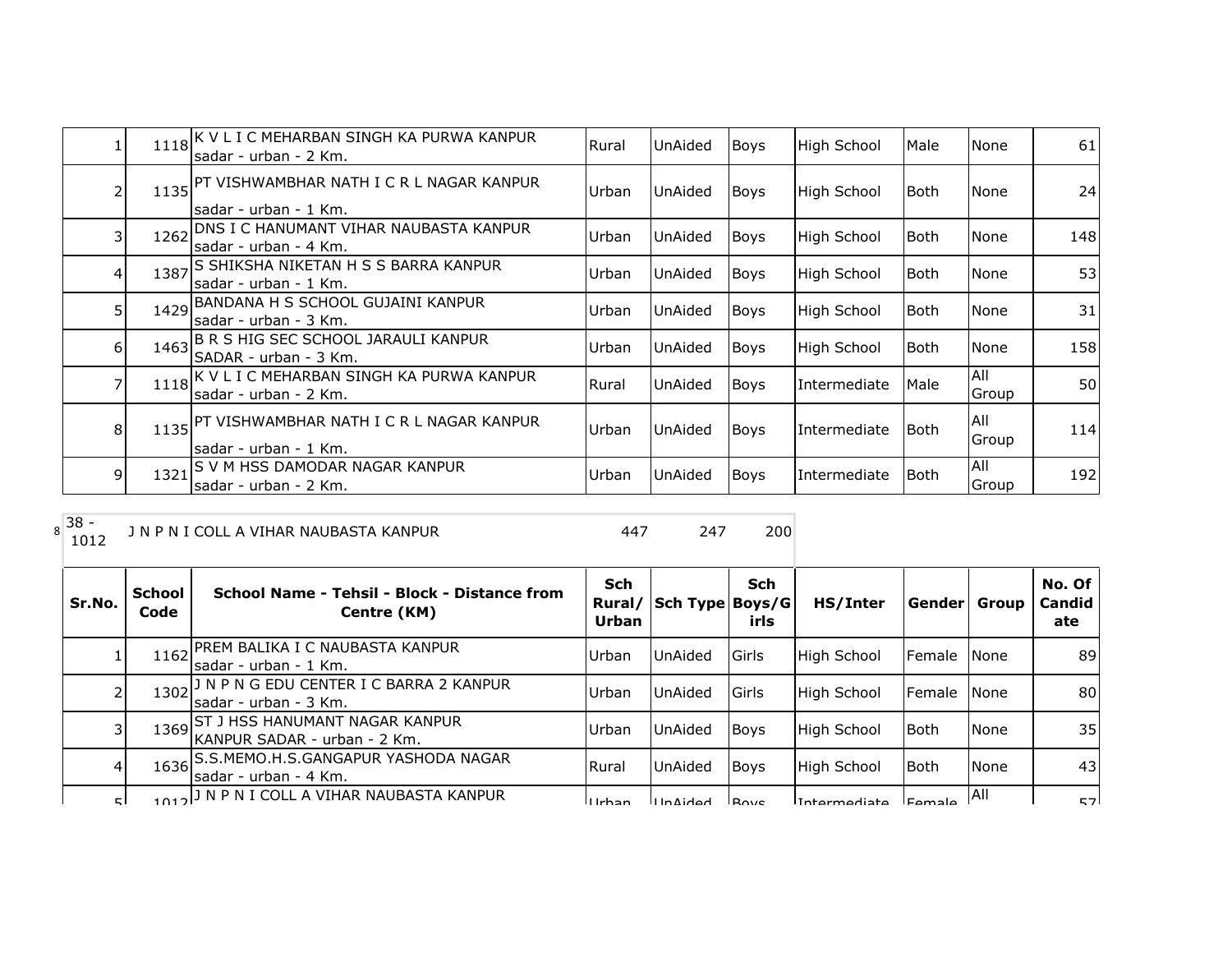| ا ر | 10121 | Isadar - urban - 0 Km.                                                         | ו וסע וטו | VIINUCU        | כיטשו          | ו וונכו וווכטומנכ   | n cmarc        | IGroup               | ا ہ ب |
|-----|-------|--------------------------------------------------------------------------------|-----------|----------------|----------------|---------------------|----------------|----------------------|-------|
| 61  |       | 1162 PREM BALIKA I C NAUBASTA KANPUR<br>Isadar - urban - 1 Km.                 | Urban     | <b>UnAided</b> | <b>I</b> Girls | <i>Intermediate</i> | <b>IFemale</b> | IAII<br>Group        | 126   |
|     |       | 1302 <sup>J N P N G EDU CENTER I C BARRA 2 KANPUR</sup><br>ˈlsadar - u - 3 Km. | Urban     | UnAided        | <b>I</b> Girls | Intermediate        | <b>IFemale</b> | IAII<br><b>Group</b> | 17    |

 $9^{38}$ 

<sup>1014</sup> RAM LALA I C RAWATPUR KANPUR <sup>791</sup> <sup>402</sup> <sup>389</sup>

| Sr.No.               | <b>School</b><br>Code | School Name - Tehsil - Block - Distance from<br>Centre (KM)         | <b>Sch</b><br>Rural/<br>Urban        | Sch Type Boys/G | <b>Sch</b><br>irls | HS/Inter            | Gender Group |                     | No. Of<br>Candid<br>ate |
|----------------------|-----------------------|---------------------------------------------------------------------|--------------------------------------|-----------------|--------------------|---------------------|--------------|---------------------|-------------------------|
|                      | 1014                  | SHRI RAMLALA I C RAWATPUR KANPUR<br>kanpur - urban - 0 Km.          | Urban                                | Aided           | Girls              | High School         | Female       | <b>INone</b>        | 149                     |
| $\overline{2}$       | 1030                  | KANPUR PUBLIC I C M KAKADEO KANPUR<br>1-Kanpur - urban - 4 Km.      | Urban                                | UnAided         | Girls              | High School         | Female       | <b>None</b>         | 49                      |
| $\overline{3}$       |                       | 1030 KANPUR PUBLIC I C M KAKADEO KANPUR<br>1-Kanpur - urban - 4 Km. | Urban                                | UnAided         | Boys               | <b>High School</b>  | Male         | None                | 67                      |
| 4                    | 1136                  | CITY MODEL I C KAKADEV RAWATPUR KANPUR<br>sadar - urban - 1 Km.     | Urban                                | UnAided         | <b>Boys</b>        | High School         | <b>Both</b>  | None                | 27                      |
| 5 <sub>1</sub>       | 1154                  | MOTI LAL MEMO I C HASANPUR KANPUR<br>SADAR - urban - 1 Km.          | Urban                                | UnAided         | <b>Boys</b>        | High School         | <b>Both</b>  | None                | 110                     |
| 6 <sup>1</sup>       | 1014                  | SHRI RAMLALA I C RAWATPUR KANPUR<br>kanpur - urban - 0 Km.          | Urban                                | Aided           | Girls              | Intermediate        | Female       | <b>All</b><br>Group | 137                     |
| $\overline{7}$       |                       | 1030 KANPUR PUBLIC I C M KAKADEO KANPUR<br>1-Kanpur - urban - 4 Km. | Urban                                | UnAided         | Girls              | Intermediate        | Female       | All<br>Group        | 58                      |
| 8                    | 1030                  | KANPUR PUBLIC I C M KAKADEO KANPUR<br>1-Kanpur - urban - 4 Km.      | Urban                                | UnAided         | <b>Boys</b>        | <b>Intermediate</b> | Male         | All<br>Group        | 79                      |
| 9                    | 1154                  | MOTI LAL MEMO I C HASANPUR KANPUR<br>SADAR - urban - 1 Km.          | Urban                                | UnAided         | <b>Boys</b>        | <b>Intermediate</b> | l Both       | All<br>Group        | 115                     |
| $38 -$<br>10<br>1015 |                       | BHARTIYA S S INTER COLL KAKADEV KANPUR                              | 441                                  | 263             | 178                |                     |              |                     |                         |
| Sr.No.               | <b>School</b><br>Code | School Name - Tehsil - Block - Distance from<br>Centre (KM)         | <b>Sch</b><br>Rural/<br><b>Urban</b> | Sch Type Boys/G | <b>Sch</b><br>irls | HS/Inter            | Genderl      | Group               | No. Of<br>Candid<br>ate |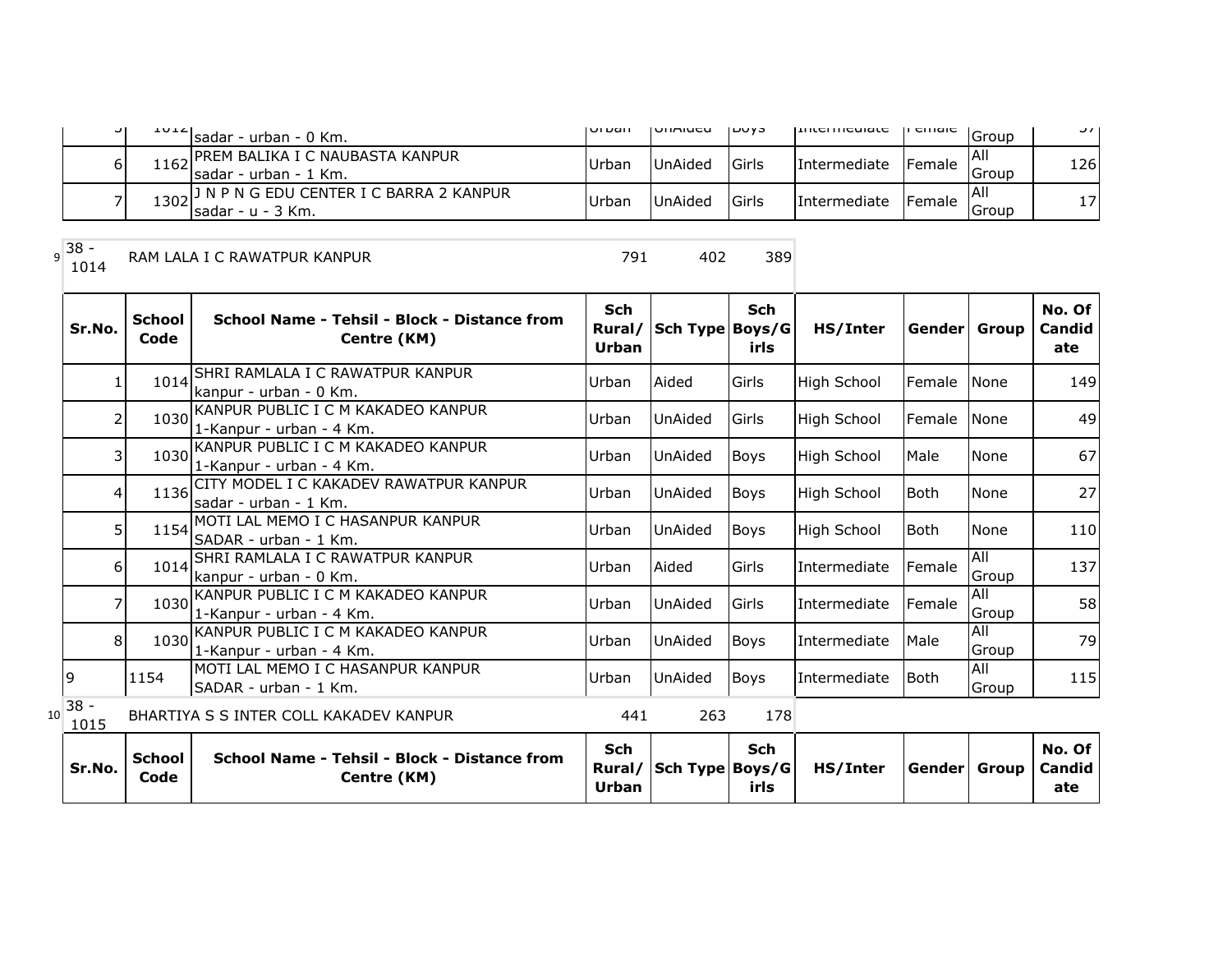|    | 1015 | BHARTIYA S S INTER COLL KAKADEV KANPUR<br>kanpur - urban - 0 Km.          | Urban | Aided          | Girls       | High School        | Female | None          | 15  |
|----|------|---------------------------------------------------------------------------|-------|----------------|-------------|--------------------|--------|---------------|-----|
| 2  |      | 1128 S D I C SHASTRI NAGAR KANPUR<br>sadar - urban - 1 Km.                | Urban | <b>UnAided</b> | <b>Boys</b> | High School        | lBoth. | None          | 88  |
| 3  |      | 1248 GYAN UDYAN INTER COLLEGE LOHIA NAGAR KANPUR<br>sadar - urban - 2 Km. | Urban | <b>UnAided</b> | <b>Boys</b> | High School        | l Both | None          | 125 |
| 4  |      | 1389 MOUNT CARMEL HS SCHOOL SHARDA NGR KANPUR<br>SADAR - urban - 1 Km.    | Urban | UnAided        | <b>Boys</b> | High School        | lBoth  | <b>None</b>   | 54  |
| 5  | 1677 | A M B PUBLIC INTER COLLEGE ANNADPURAM<br>kanpur - urban - 0 Km.           | Urban | <b>UnAided</b> | Girls       | <b>High School</b> | Female | <b>None</b>   | 3   |
| 6  |      | 1677 A M B PUBLIC INTER COLLEGE ANNADPURAM<br>kanpur - urban - 0 Km.      | Urban | UnAided        | <b>Boys</b> | High School        | Male   | <b>None</b>   | 31  |
| 7  | 1015 | BHARTIYA S S INTER COLL KAKADEV KANPUR<br>kanpur - urban - 0 Km.          | Urban | Aided          | Girls       | Intermediate       | Female | All<br>Group  | 46  |
| 8  |      | 1128 S D I C SHASTRI NAGAR KANPUR<br>sadar - urban - 1 Km.                | Urban | <b>UnAided</b> | <b>Boys</b> | Intermediate       | l Both | IAII<br>Group | 103 |
| 9  |      | 1677 A M B PUBLIC INTER COLLEGE ANNADPURAM<br>kanpur - urban - 0 Km.      | Urban | UnAided        | Girls       | Intermediate       | Female | All<br>Group  | 15  |
| 10 |      | 1677 A M B PUBLIC INTER COLLEGE ANNADPURAM<br>kanpur - urban - 0 Km.      | Urban | UnAided        | <b>Boys</b> | Intermediate       | Male   | All<br>Group  | 14  |

| 11 | $38 -$<br>1016 |                       | SRI VASUDEV MISHRA HSS ASHOK NGR KANPUR                                | 396                 | 146                    | 250                |                      |             |             |                                |
|----|----------------|-----------------------|------------------------------------------------------------------------|---------------------|------------------------|--------------------|----------------------|-------------|-------------|--------------------------------|
|    | Sr.No.         | <b>School</b><br>Code | School Name - Tehsil - Block - Distance from<br>Centre (KM)            | Sch<br><b>Urban</b> | Rural/ Sch Type Boys/G | <b>Sch</b><br>irls | HS/Inter             | Gender      | Group       | No. Of<br><b>Candid</b><br>ate |
|    |                |                       | 1016 SRI VASUDEV MISHRA HSS ASHOK NGR KANPUR<br>kanpur - urban - 0 Km. | Urban               | Aided                  | Girls              | High School          | Female      | None        | 7                              |
|    |                |                       | 1075 D M U INTER COLLEGE GOVIND NAGAR KANPUR<br>Isadar - urban - 3 Km. | Urban               | Aided                  | <b>Boys</b>        | <b>High School</b>   | Male        | None        | 22                             |
|    |                | 1077                  | G S VIDHYARTHI I C PANDU NAGAR KANPUR<br>lsadar - urban - 2 Km.        | Urban               | Aided                  | <b>Boys</b>        | High School          | Male        | None        | 13                             |
|    | ⊿∣             |                       | 1078 G NANAK INT COLL NARAINPURWA KANPUR                               | <u>IIIrhan</u>      | hahiA                  | <b>Boys</b>        | <b>L</b> High School | <b>Male</b> | <b>None</b> | 104                            |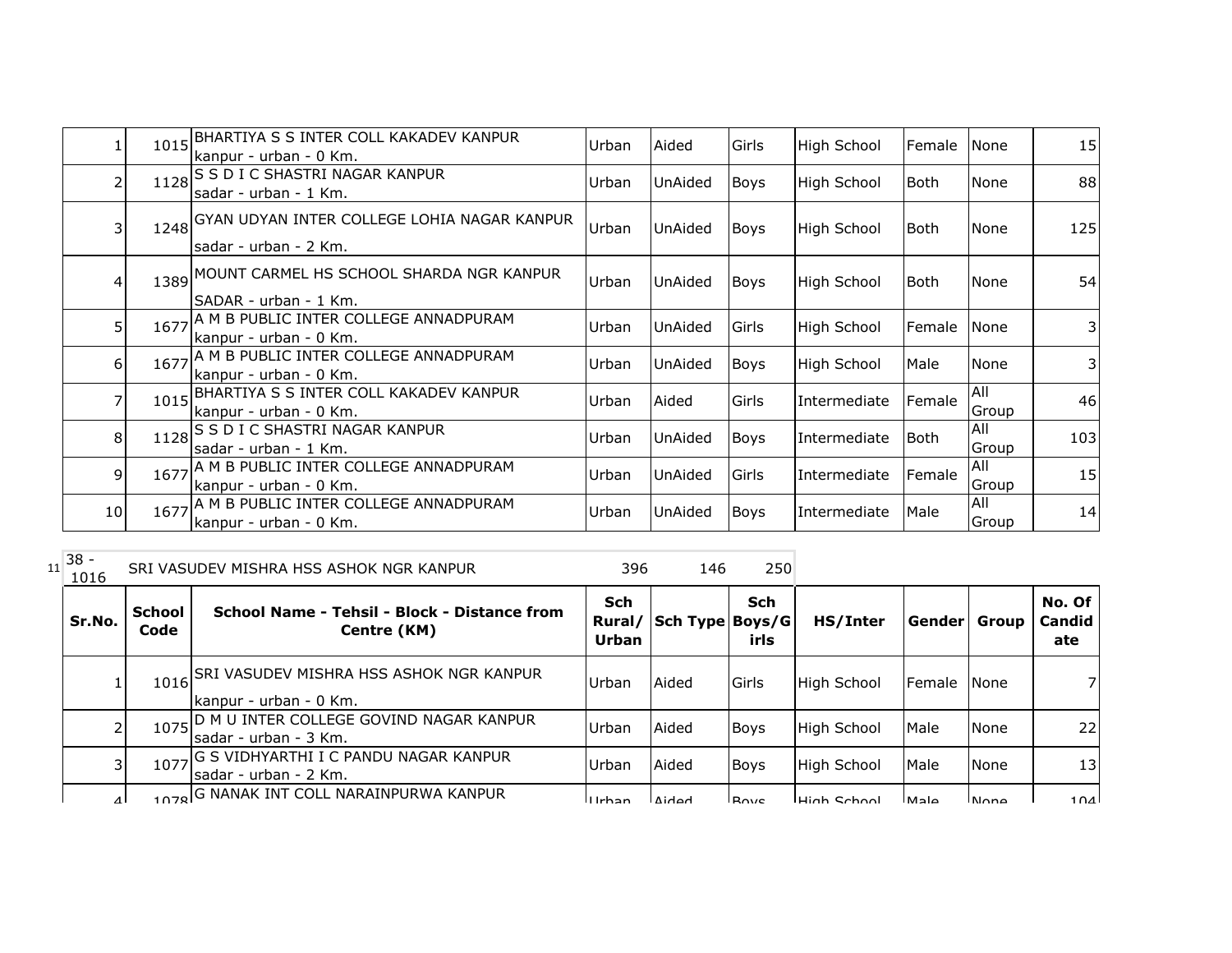| ᆩ             | 1010 | Isadar - urban - 2 Km.                                                 | i vi van | <b>Lucu</b> | 100y3       | <b>THALL OCHOOL</b> | luaic       | סווטצון              | 1071            |
|---------------|------|------------------------------------------------------------------------|----------|-------------|-------------|---------------------|-------------|----------------------|-----------------|
|               |      | 1075 D M U INTER COLLEGE GOVIND NAGAR KANPUR<br>Isadar - urban - 3 Km. | Urbar    | Aided       | <b>Boys</b> | Intermediate        | <b>Male</b> | <b>JAII</b><br>Group | 111             |
| 61            |      | 1077 G S VIDHYARTHI I C PANDU NAGAR KANPUR<br>Isadar - urban - 2 Km.   | Urban    | Aided       | <b>Boys</b> | <i>Intermediate</i> | Male        | IAII<br>Group        | 14 <sub>1</sub> |
|               |      | 1078 G NANAK INT COLL NARAINPURWA KANPUR<br>Isadar - urban - 2 Km.     | Urbar    | Aided       | <b>Boys</b> | Intermediate        | Male        | IAII<br>Group        | 1251            |
| $\sim$ $\sim$ |      |                                                                        |          |             |             |                     |             |                      |                 |

 $12 \begin{array}{|c} 38 \\ 1017 \end{array}$ 

ST FRANCIS XAVERS I C KANPUR 712 547 165

| Sr.No.          | <b>School</b><br>Code | School Name - Tehsil - Block - Distance from<br>Centre (KM)                                         | Sch<br>Rural/<br>Urban | Sch Type Boys/G | Sch<br>irls | HS/Inter           | Gender      | Group        | No. Of<br><b>Candid</b><br>ate |
|-----------------|-----------------------|-----------------------------------------------------------------------------------------------------|------------------------|-----------------|-------------|--------------------|-------------|--------------|--------------------------------|
|                 | 1055                  | IN N GANDHI SMARAK I C GOVIND NGR KANPUR<br>sadar - urban - 4 Km.                                   | Urban                  | Aided           | Boys        | <b>High School</b> | Male        | None         | 18                             |
| 21              |                       | 1063 CHRIST CHURCH INTER COLLEGE KANPUR<br>sadar - urban - 4 Km.                                    | Urban                  | Aided           | <b>Boys</b> | <b>High School</b> | Male        | None         | 227                            |
| 31              | 1152 NGR              | SCHOLARS PLAY WAYS B INTER COLLEGE GOVIND<br>lsadar - urban - 4 Km.                                 | Urban                  | UnAided         | Girls       | High School        | l Both      | None         | 96                             |
| $\vert 4 \vert$ |                       | ISHRI SANATAN DHARM SARASWATI VIDYA MANDIR<br>1422 HSS KAUSHALPURI KANPUR<br>lsadar - urban - 3 Km. | Urban                  | UnAided         | <b>Boys</b> | <b>High School</b> | l Both      | None         | 32                             |
| 51              | 1603                  | N L K INTER COLLEGE ASHOK NAGAR KANPUR<br>lsadar - urban - 1 Km.                                    | Urban                  | UnAided         | <b>Boys</b> | <b>High School</b> | Both        | None         | 174                            |
| 6 I             |                       | 1055 N N GANDHI SMARAK I C GOVIND NGR KANPUR<br>Isadar - urban - 4 Km.                              | Urban                  | Aided           | Boys        | Intermediate       | <b>Male</b> | All<br>Group | 83                             |
| 7               | 1152 NGR              | SCHOLARS PLAY WAYS B INTER COLLEGE GOVIND<br>sadar - urban - 4 Km.                                  | Urban                  | UnAided         | Girls       | Intermediate       | l Both      | All<br>Group | 82                             |

 $13 \overline{\smash{\big)}\n38 - 1018}$ 

RAMAKRISHNA MISSION H S SCHOOL KANPUR 560 359 201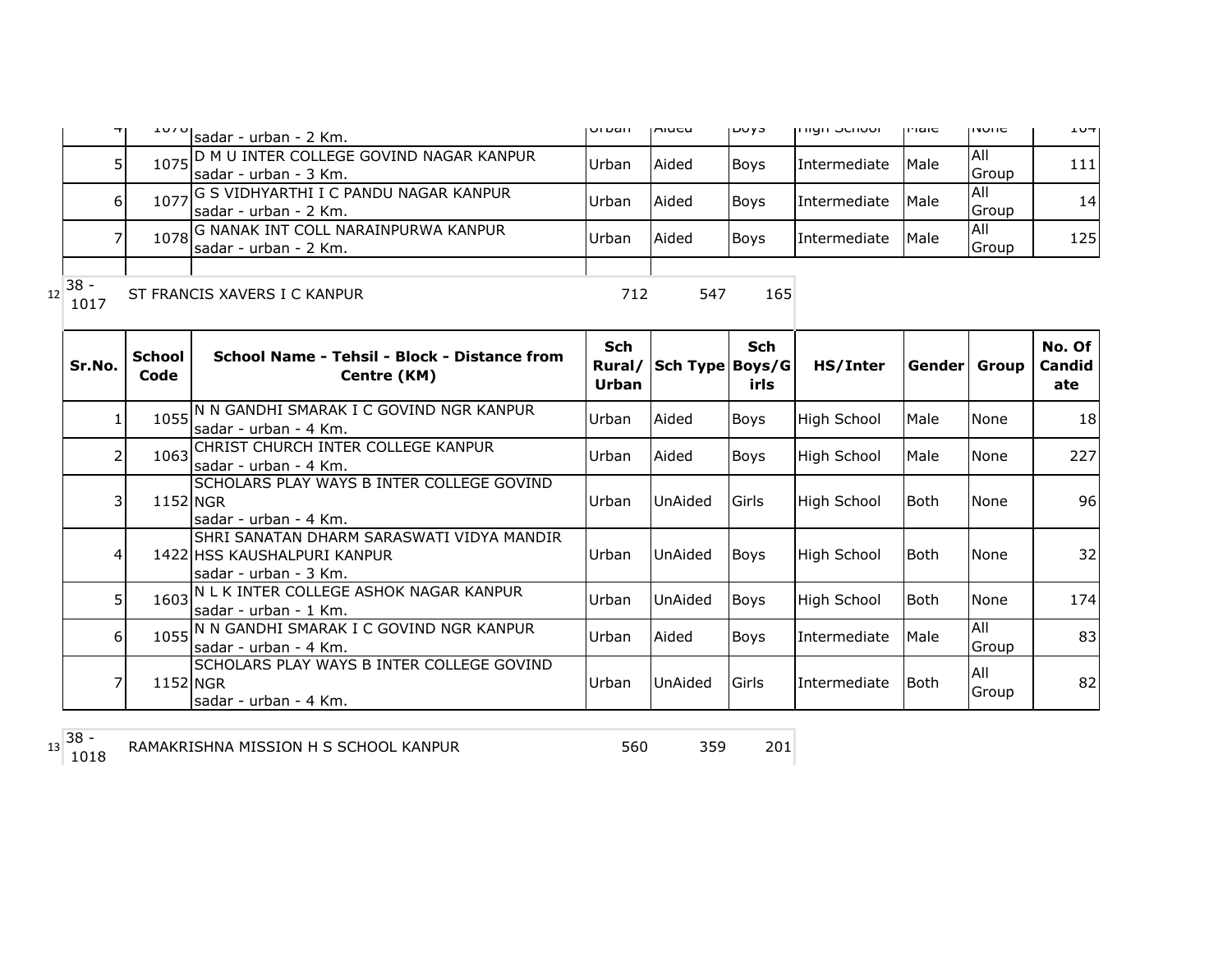| Sr.No.         | <b>School</b><br>Code | School Name - Tehsil - Block - Distance from<br>Centre (KM)               | <b>Sch</b><br>Rural/<br>Urban | Sch Type Boys/G        | <b>Sch</b><br>irls | HS/Inter           | Gender  Group |              | No. Of<br>Candid<br>ate |
|----------------|-----------------------|---------------------------------------------------------------------------|-------------------------------|------------------------|--------------------|--------------------|---------------|--------------|-------------------------|
|                | 1032                  | B N S D SHIKSHA NIKETAN I C KANPUR<br>kanpur - urban - 2 Km.              | Urban                         | <b>UnAided</b>         | <b>Boys</b>        | <b>High School</b> | Male          | None         | 120                     |
|                |                       | 1271 BNSD S NIKETAN G HSS MESTON ROAD KANPUR<br>lsadar - urban - 3 Km.    | Urban                         | <b>UnAided</b>         | Girls              | <b>High School</b> | Female        | <b>INone</b> | 39                      |
| 3              |                       | 1272 ONKARESHWAR S V N I C JAWAHAR NAGAR KANPUR<br>lsadar - urban - 1 Km. | Urban                         | UnAided                | Boys               | <b>High School</b> | Both          | None         | 93                      |
| 4              | 1284                  | SHRI SARASWATI V M G HSS RAMBAG KANPUR<br>lsadar - urban - 1 Km.          | Urban                         | <b>UnAided</b>         | Girls              | <b>High School</b> | Female        | None         |                         |
| 5.             | 1415                  | JEEVAN JYOTI H S S SICKLINE KANPUR<br>lsadar - urban - 3 Km.              | Urban                         | <b>UnAided</b>         | Boys               | <b>High School</b> | Both          | None         | 106                     |
| 6 <sup>1</sup> | 1032                  | B N S D SHIKSHA NIKETAN I C KANPUR<br>kanpur - urban - 2 Km.              | Urban                         | UnAided                | <b>Boys</b>        | Intermediate       | Male          | All<br>Group | 93                      |
|                | 1272                  | ONKARESHWAR S V N I C JAWAHAR NAGAR KANPUR<br>Isadar - urban - 1 Km.      | Urban                         | UnAided                | Boys               | Intermediate       | Both          | All<br>Group | 108                     |
| $38 -$<br>1020 |                       | M M ALI MEMORIAL INTER COLLEGE BECONGANJ KANPUR                           | 385                           | 263                    | 122                |                    |               |              |                         |
| Sr.No.         | <b>School</b><br>Code | School Name - Tehsil - Block - Distance from<br>Cantra (KM)               | Sch                           | Rural/ Sch Type Boys/G | <b>Sch</b>         | HS/Inter           |               | Gender Group | No. Of<br>Candid        |

| Sr.No. | School<br>Code | School Name - Tehsil - Block - Distance from<br>Centre (KM)              | scn<br>Urban | Rural/ Sch Type Boys/G | 5cn<br>irls      | HS/Inter           | <b>Gender</b> | Group        | NO. UT<br>Candid<br>ate |
|--------|----------------|--------------------------------------------------------------------------|--------------|------------------------|------------------|--------------------|---------------|--------------|-------------------------|
|        | 1081           | <b>IH SAHAI J SAHAI INT COLL P ROAD KANPUR</b><br>Isadar - urban - 2 Km. | Urban        | UnAided                | Boys             | <b>High School</b> | Male          | <b>None</b>  | 62                      |
|        | 1164           | ARSHI GIRLS INT COLL CHAMAN GANJ KANPUR<br>Isadar - urban - 1 Km.        | Urban        | UnAided                | Girls            | <b>High School</b> | Male          | <b>None</b>  | 25                      |
|        |                | 1287 SRI G R T DEVI G UMV B DEVI JUHI KANPUR<br>Isadar - urban - 3 Km.   | Urban        | UnAided                | Girls            | <b>High School</b> | Both          | None         | <b>76</b>               |
|        |                | 1438 PSN HSS JUHI KANPUR<br>Isadar - urban - 3 Km.                       | Urban        | UnAided                | <b>Boys</b>      | <b>High School</b> | Both          | <b>None</b>  | 49                      |
| ςI.    |                | 1454 S V V H S SCHOOL KIDWAI NAGAR KANPUR                                | llrhan       | <b>LInAidod</b>        | $R_{\text{avc}}$ | lHigh School       | olcM          | <b>INone</b> | ∍∩l                     |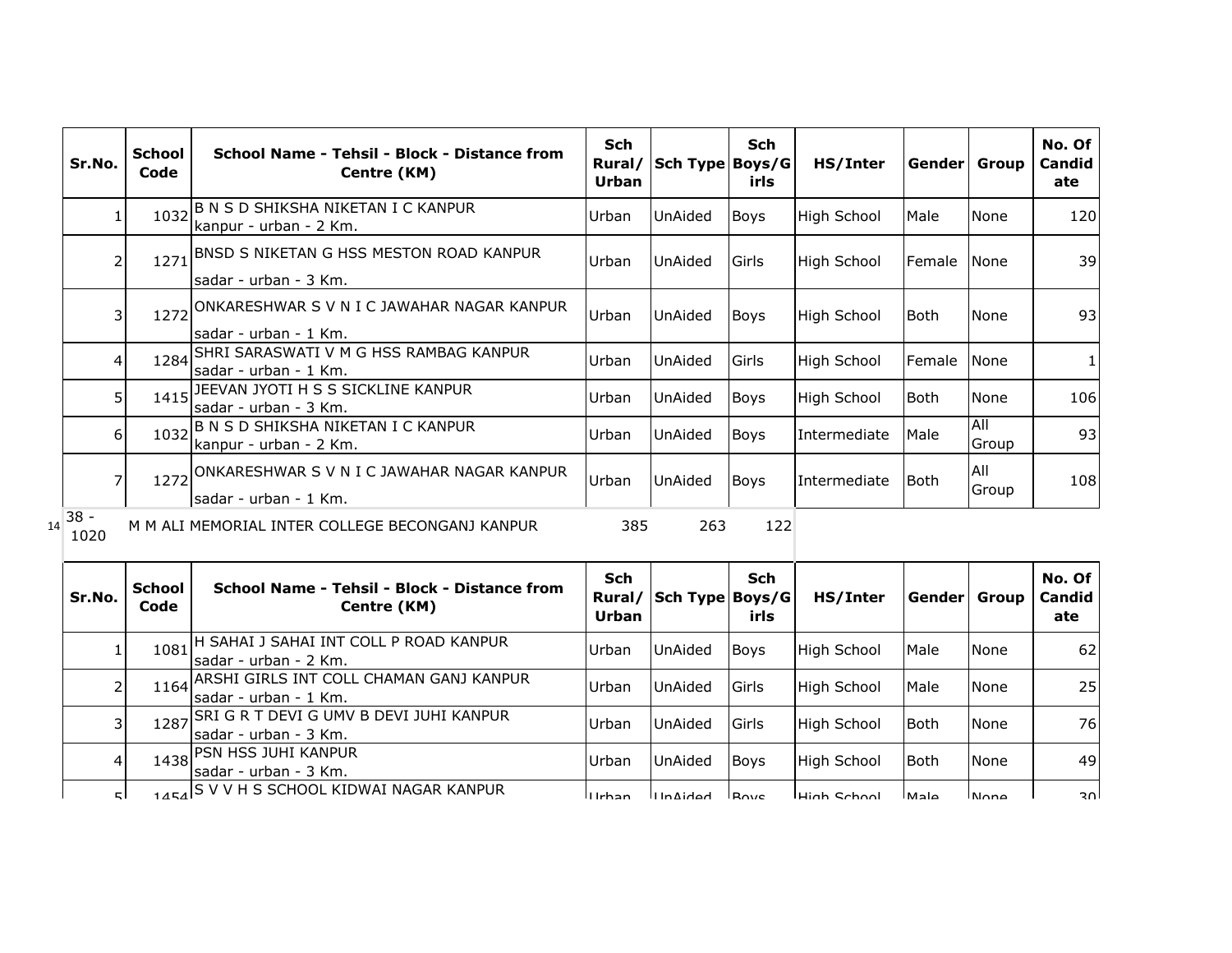| ا پ               | エコフコ | sadar - urban - 4 Km.                                            | <b>UI DOIT</b> | <b>UILINUCU</b> | <b>ILUVJ</b> | וטטחטכ חפורון       | <b>TIGIC</b> | סווטווכ       | しいー             |
|-------------------|------|------------------------------------------------------------------|----------------|-----------------|--------------|---------------------|--------------|---------------|-----------------|
| 6                 | 1475 | GANPAT SAHAY S H S S BABU PURWA KANPUR<br>SADAR - urban - 3 Km.  | Urban          | UnAided         | <b>Boys</b>  | High School         | <b>Both</b>  | <b>None</b>   | 20 <sub>l</sub> |
|                   | 2052 | GOVT INTER COLLEGE KANPUR <br>ISADAR - urban - 2 Km.             | Urban          | UnAided         | <b>Boys</b>  | High School         | Male         | None          |                 |
| 8                 | 1081 | H SAHAI J SAHAI INT COLL P ROAD KANPUR<br>Isadar - urban - 2 Km. | Urban          | <b>UnAided</b>  | <b>Boys</b>  | Intermediate        | Male         | IAII<br>Group | 108             |
|                   | 2052 | GOVT INTER COLLEGE KANPUR<br>SADAR - urban - 1 Km.               | Urban          | <b>UnAided</b>  | <b>Boys</b>  | <b>Intermediate</b> | Male         | IAII<br>Group | 14 <sup>1</sup> |
| $15 38 -$<br>1023 |      | SHRI RAM JANKI I C BITHOOR KANPUR                                | 382            | 208             | 174          |                     |              |               |                 |

| Sr.No. | School<br>Code | School Name - Tehsil - Block - Distance from<br>Centre (KM)          | Sch<br>Rural/<br>Urban | Sch Type Boys/G | Sch<br>irls   | HS/Inter            | <b>Gender</b> | Group         | No. Of<br>Candid<br>ate |
|--------|----------------|----------------------------------------------------------------------|------------------------|-----------------|---------------|---------------------|---------------|---------------|-------------------------|
|        | 1023           | SHRI RAM JANKI I C BITHOOR KANPUR<br>Ikanpur - urban - 0 Km.         | Urban                  | Aided           | <b>IGirls</b> | High School         | Female        | <b>None</b>   | 72)                     |
|        | 1470           | BHAJAN LAL S S S I C GABARAHA KANPUR<br>Ibilhaur - CHAUBEPUR - 6 Km. | <b>Rural</b>           | UnAided         | <b>Boys</b>   | <b>High School</b>  | Male          | <b>None</b>   | 136                     |
|        | 1023           | ISHRI RAM JANKI I C BITHOOR KANPUR<br>kanpur - urban - 0 Km.         | Urban                  | Aided           | lGirls        | Intermediate        | Female        | IAII<br>Group | 92 <sub>1</sub>         |
|        | 1470           | BHAJAN LAL S S S I C GABARAHA KANPUR<br>bilhaur - CHAUBEPUR - 6 Km.  | <b>Rural</b>           | UnAided         | <b>Boys</b>   | <b>Intermediate</b> | Male          | All<br>Group  | 82                      |
|        |                |                                                                      |                        |                 |               |                     |               |               |                         |

| 8<br>-<br>16<br>1024 | JAWAHAR LAL NEHRU I C KALYANPUR KANPUR | 798 | 541 |  |
|----------------------|----------------------------------------|-----|-----|--|
|                      |                                        |     |     |  |

| Sr.No.        | <b>School</b><br>Code | School Name - Tehsil - Block - Distance from<br>Centre (KM)             | Sch<br>Urban | Rural/ Sch Type Boys/G | Sch<br>irls | HS/Inter    | <b>Genderl Group</b> |      | No. Of<br>  Candid  <br>ate |
|---------------|-----------------------|-------------------------------------------------------------------------|--------------|------------------------|-------------|-------------|----------------------|------|-----------------------------|
|               |                       | 1014 SHRI RAMLALA I C RAWATPUR KANPUR<br>1-Kanpur - 1-Kalyanpur - 3 Km. | Urban        | Aided                  | <b>Boys</b> | High School | Male                 | None | 157                         |
| $\mathcal{D}$ |                       | 1024 JAWAHAR LAL NEHRU I C KALYANPUR KANPUR                             | llrhan       | <b>Aidad</b>           | $C$ irle    | High School | Eemale Mone          |      | 70 l                        |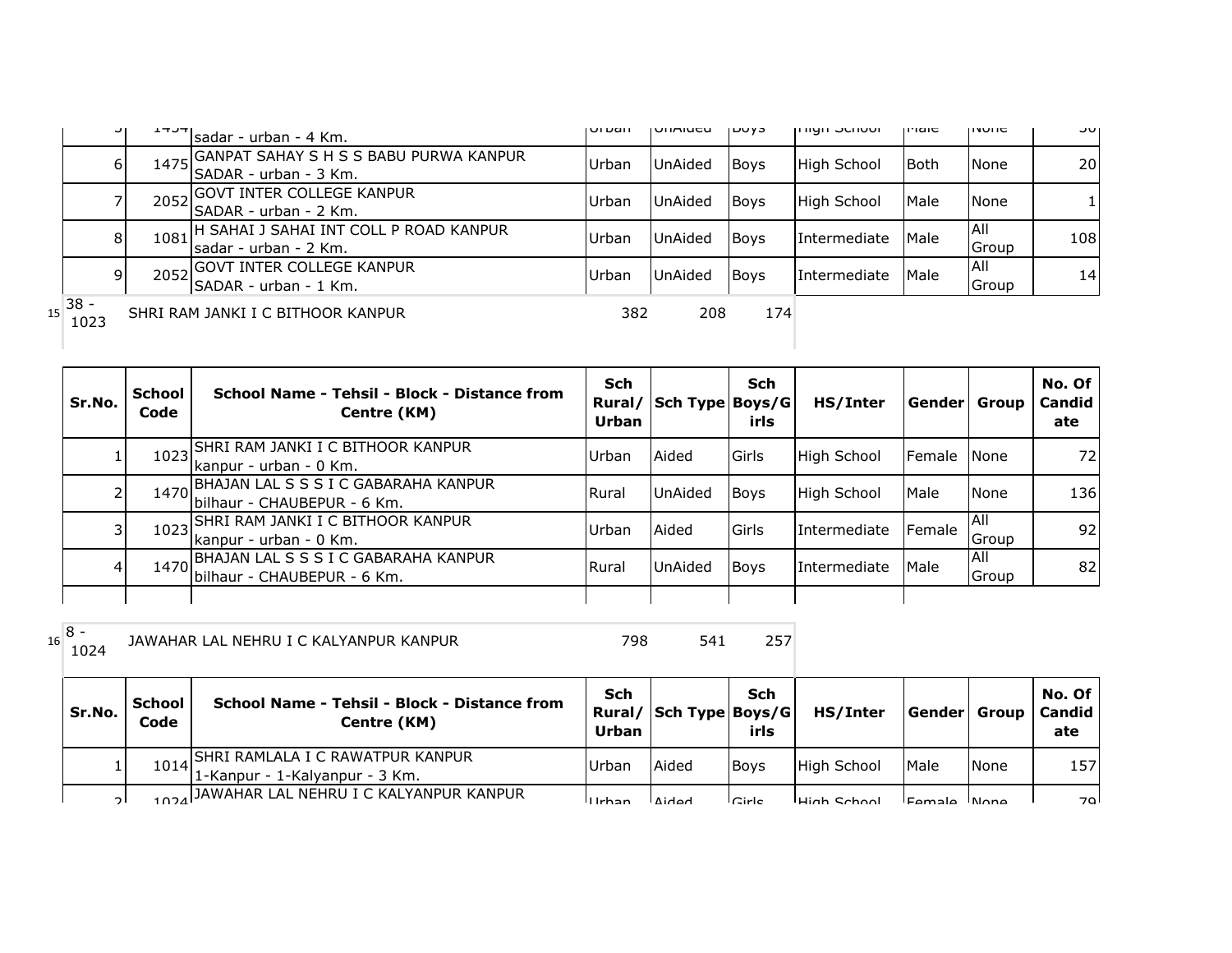|    | kanpur - urban - 0 Km.                                                                       | <b>ULDAII</b> | niucu          | כו ווטן     | ורווערו אווי       | н спіаіс    | 11111E              | $1 - 3$ |
|----|----------------------------------------------------------------------------------------------|---------------|----------------|-------------|--------------------|-------------|---------------------|---------|
| 3  | IS G M INTER COLLEGE INDIRA NAGAR KANPUR<br>1036<br>C-1/198 Indira Nagar - Kalyanpur - 1 Km. | Urban         | UnAided        | Boys        | High School        | Female      | <b>INone</b>        | 33      |
| 4  | PT R N K L S INTER COLL NANKARI I I T KANPUR<br>1131<br>sadar - 1-Kalyanpur - 3 Km.          | Urban         | UnAided        | Boys        | High School        | Male        | None                | 105     |
| 5  | <b>SRI MUNNA LAL BAJPAI INTER COLLEGE RAWATPUR</b><br>1378 KANPUR<br>sadar - urban - 4 Km.   | Urban         | <b>UnAided</b> | Boys        | <b>High School</b> | l Both      | None                | 94      |
| 6  | CHANDRAVATI S V N I C KALYANPUR KANPUR<br>1468<br>SADAR - KALYANPUR - 2 Km.                  | Urban         | UnAided        | <b>Boys</b> | High School        | <b>Both</b> | None                | 73      |
|    | JAWAHAR LAL NEHRU I C KALYANPUR KANPUR<br>1024<br>kanpur - urban - 0 Km.                     | Urban         | Aided          | Girls       | Intermediate       | Female      | IAII<br>Group       | 83      |
| 8  | 1036 S G M INTER COLLEGE INDIRA NAGAR KANPUR<br>C-1/198 Indira Nagar - Kalyanpur - 1 Km.     | Urban         | UnAided        | <b>Boys</b> | Intermediate       | Female      | IAII<br>Group       | 44      |
| 9  | PT R N K L S INTER COLL NANKARI I I T KANPUR<br>1131<br>Isadar - 1-Kalyanpur - 3 Km.         | Urban         | UnAided        | Boys        | Intermediate       | Male        | IAII<br>Group       | 34      |
| 10 | SRI MUNNA LAL BAJPAI INTER COLLEGE RAWATPUR<br>1378 KANPUR<br>lsadar - urban - 4 Km.         | Urban         | <b>UnAided</b> | Boys        | Intermediate       | l Both      | All<br>Group        | 71      |
| 11 | CHANDRAVATI S V N I C KALYANPUR KANPUR<br>1468<br>sadar - KALYANPUR - 3 Km.                  | Urban         | UnAided        | Boys        | Intermediate       | <b>Both</b> | <b>AII</b><br>Group | 25      |

 $17 \begin{array}{|l} 38 - 1025 \end{array}$ SARDAR PATEL I C BAIRI AKBARPUR KANPUR 197 117

| Sr.No. | <b>School</b><br>Code | School Name - Tehsil - Block - Distance from<br>Centre (KM)                | <b>Sch</b><br><b>Urban</b> | Rural/ Sch Type Boys/G | <b>Sch</b><br>irls | HS/Inter    | Genderl     | Group       | No. Of<br>Candid<br>ate |
|--------|-----------------------|----------------------------------------------------------------------------|----------------------------|------------------------|--------------------|-------------|-------------|-------------|-------------------------|
|        | 1025                  | SARDAR PATEL I C BAIRI AKBARPUR KANPUR<br>kanpur - urban - 0 Km.           | <b>Urban</b>               | Aided                  | Girls              | High School | Female None |             | <b>30</b>               |
|        |                       | 1427 SUSHMA DEVI A V P HSS KALYANPUR KANPUR<br>sadar - 1-Kalyanpur - 3 Km. | Urban                      | UnAided                | <b>Boys</b>        | High School | <b>Both</b> | <b>None</b> | <b>20</b>               |
|        |                       | 1508 R P P I C MAKSUDABAD TIKRA KANPUR<br>lsadar - KALYANPUR - 3 Km.       | Rural                      | UnAided                | <b>Boys</b>        | High School | Male        | <b>None</b> | 120                     |
|        |                       | 1673 NEW CITY PUBLIC HS SCHOOL PRATAPUR KALYANPUR                          | Urban                      | UnAided                | <b>Boys</b>        | High School | <b>Both</b> | <b>None</b> | 8                       |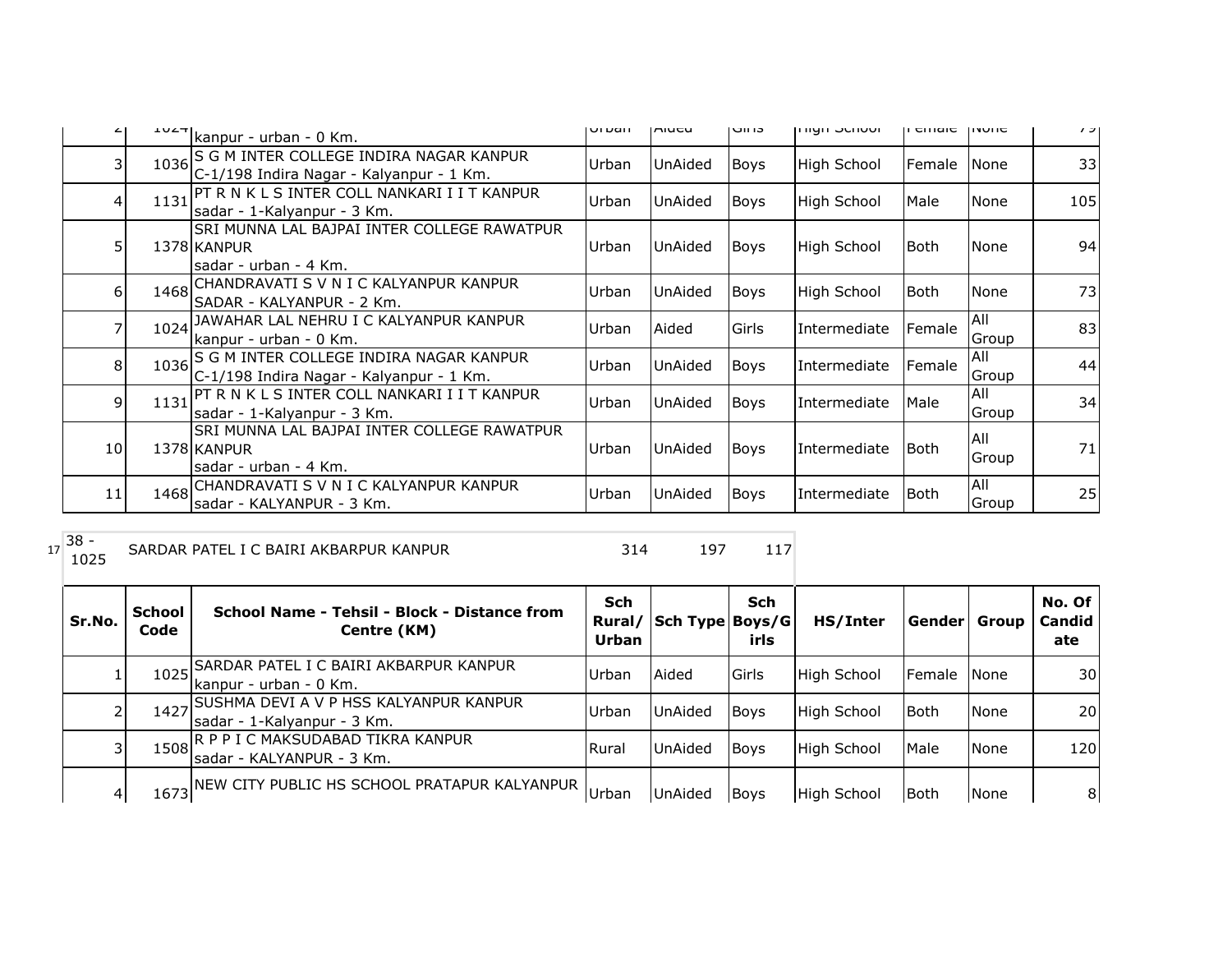|                |                       | sadar - 1-Kalyanpur - 2 Km.                                                |              |                 |             |                    |              |                     |               |
|----------------|-----------------------|----------------------------------------------------------------------------|--------------|-----------------|-------------|--------------------|--------------|---------------------|---------------|
|                |                       | SAII PUBLIC INTER COLLEGE GOOBA GARDEN                                     |              |                 |             |                    |              |                     |               |
| 5              |                       | 1676 KALYANPUR                                                             | Urban        | UnAided         | Girls       | <b>High School</b> | <b>Both</b>  | None                | 19            |
|                |                       | sadar - 1-Kalyanpur - 1 Km.<br>1025 SARDAR PATEL I C BAIRI AKBARPUR KANPUR |              |                 |             |                    |              | <b>All</b>          |               |
| 6I             |                       | kanpur - urban - 0 Km.                                                     | Urban        | Aided           | Girls       | Intermediate       | Female       | Group               | 19            |
| 7              |                       | 1508 R P P I C MAKSUDABAD TIKRA KANPUR                                     |              |                 |             |                    |              | All                 | 92            |
|                |                       | sadar - KALYANPUR - 3 Km.                                                  | Rural        | UnAided         | <b>Boys</b> | Intermediate       | Male         | Group               |               |
|                |                       | SAII PUBLIC INTER COLLEGE GOOBA GARDEN                                     |              |                 |             |                    |              |                     |               |
| 8 <sup>1</sup> |                       | 1676 KALYANPUR                                                             | Urban        | <b>UnAided</b>  | Girls       | Intermediate       | <b>Both</b>  |                     | 6             |
|                |                       | sadar - 1-Kalyanpur - 1 Km.                                                |              |                 |             |                    |              |                     |               |
| $38 -$<br>1026 |                       | SRI HARI GOPAL IC SEN PASCHIMPARA KANPUR                                   | 1153         | 519             | 634         |                    |              |                     |               |
|                |                       |                                                                            |              |                 |             |                    |              |                     |               |
|                |                       |                                                                            | Sch          |                 | <b>Sch</b>  |                    |              |                     | No. Of        |
| Sr.No.         | <b>School</b><br>Code | School Name - Tehsil - Block - Distance from                               | Rural/       | Sch Type Boys/G |             | HS/Inter           | Gender Group |                     | <b>Candid</b> |
|                |                       | Centre (KM)                                                                | <b>Urban</b> |                 | irls        |                    |              |                     | ate           |
| 11             | 1026                  | SRI HARI GOPAL IC SEN PASCHIMPARA KANPUR                                   | Rural        | Aided           | Girls       | <b>High School</b> | Female       | <b>None</b>         | 126           |
|                |                       | kanpur - bidhanu - 0 Km.                                                   |              |                 |             |                    |              |                     |               |
| 2              | 1126                  | SRI PAHASESHWAR V M I C SAPAI KANPUR                                       | Rural        | UnAided         | <b>Boys</b> | <b>High School</b> | Male         | None                | 147           |
|                |                       | sadar - bidhanu - 5 Km.                                                    |              |                 |             |                    |              |                     |               |
| 3              |                       | 1145 SUKHWASA DEVI I C BIDHNOO KANPUR<br>sadar - bidhanu - 5 Km.           | Rural        | UnAided         | <b>Boys</b> | <b>High School</b> | Male         | None                | 85            |
|                |                       |                                                                            |              |                 |             |                    |              |                     |               |
| 4              |                       | 1255 SHRI RAGHURAJ SINGH INT COLL KATHARA KANPUR                           | Rural        | UnAided         | <b>Boys</b> | <b>High School</b> | Male         | None                | 86            |
|                |                       | sadar - bidhanu - 4 Km.                                                    |              |                 |             |                    |              |                     |               |
| 5              |                       | 1327 SRI BALIRAM I C NEWRI KANPUR                                          | Rural        | UnAided         | <b>Boys</b> | <b>High School</b> | <b>Both</b>  | None                | 75            |
|                |                       | SADAR - bidhanu - 3 Km.                                                    |              |                 |             |                    |              |                     |               |
| 6              |                       | 1026 SRI HARI GOPAL IC SEN PASCHIMPARA KANPUR                              | Rural        | Aided           | Girls       | Intermediate       | Female       | All                 | 115           |
|                |                       | kanpur - bidhanu - 0 Km.                                                   |              |                 |             |                    |              | Group               |               |
|                |                       |                                                                            |              |                 |             |                    |              |                     |               |
| 7              |                       | 1090 PT J L N INTER COLL JAMU KANPUR                                       | Rural        | UnAided         | <b>Boys</b> | Intermediate       | Male         | None                |               |
|                |                       | sadar - bidhanu - 4 Km.                                                    |              |                 |             |                    |              |                     |               |
| 8              |                       | 1126 SRI PAHASESHWAR V M I C SAPAI KANPUR                                  | Rural        | UnAided         | Boys        | Intermediate       | Male         | <b>All</b>          | 128<br>139    |
| $\overline{9}$ | 1145                  | sadar - bidhanu - 5 Km.<br>SUKHWASA DEVI I C BIDHNOO KANPUR                | Rural        | UnAided         | <b>Boys</b> | Intermediate       | Male         | Group<br><b>All</b> | 77            |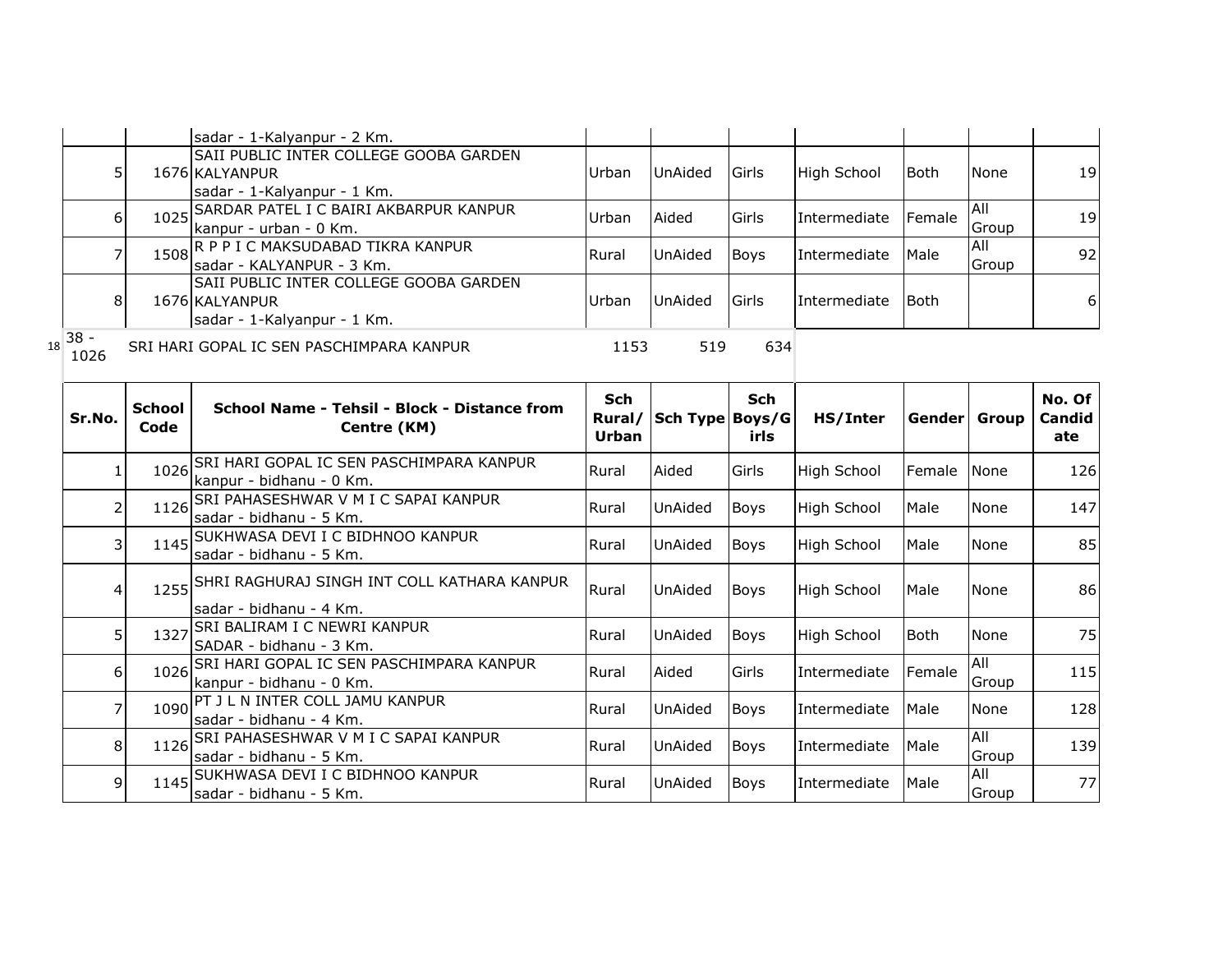| 10                |                       | 1255 SHRI RAGHURAJ SINGH INT COLL KATHARA KANPUR<br>sadar - bidhanu - 4 Km. | Rural                         | UnAided         | <b>Boys</b>        | Intermediate       | Male         | All<br>Group        | 85                      |
|-------------------|-----------------------|-----------------------------------------------------------------------------|-------------------------------|-----------------|--------------------|--------------------|--------------|---------------------|-------------------------|
| 11                |                       | 1327 SRI BALIRAM I C NEWRI KANPUR<br>sadar - bidhanu - 3 Km.                | Rural                         | UnAided         | <b>Boys</b>        | Intermediate       | <b>Both</b>  | All<br>Group        | 90                      |
| $19 38 -$<br>1027 |                       | CHACHA NEHRU INTER COLL MAJHAWAN KANPUR                                     | 1010                          | 444             | 566                |                    |              |                     |                         |
| Sr.No.            | <b>School</b><br>Code | School Name - Tehsil - Block - Distance from<br>Centre (KM)                 | Sch<br>Rural/<br><b>Urban</b> | Sch Type Boys/G | <b>Sch</b><br>irls | HS/Inter           | Gender Group |                     | No. Of<br>Candid<br>ate |
| 1                 | 1027                  | CHACHA NEHRU INTER COLL MAJHAWAN KANPUR<br>lkanpur - bidhanu - 0 Km.        | Rural                         | Aided           | Girls              | <b>High School</b> | Female       | <b>I</b> None       | 133                     |
| 2                 | 1172                  | R C SAHU N I C MAJHAWAN KANPUR<br>sadar - bidhanu - 1 Km.                   | Rural                         | UnAided         | <b>Boys</b>        | <b>High School</b> | <b>Both</b>  | None                | 122                     |
| 3                 |                       | 1423 A P P D I C KATHERUA KANPUR<br>sadar - 2-Vidhnu - 5 Km.                | Rural                         | UnAided         | <b>Boys</b>        | <b>High School</b> | Male         | None                | 87                      |
| 4                 |                       | 1514 A D S H S SCHOOL RAUTARA RAMAIPUR KANPUR<br>sadar - BIDHNU - 5 Km.     | Rural                         | <b>UnAided</b>  | Boys               | High School        | <b>Both</b>  | None                | 102                     |
| 5                 |                       | 1027 CHACHA NEHRU INTER COLL MAJHAWAN KANPUR<br>kanpur - bidhanu - 0 Km.    | Rural                         | Aided           | Girls              | Intermediate       | Female       | All<br>Group        | 75                      |
| 6                 | 1134                  | A K I C KHERSA BIDHNOO KANPUR<br>1-Kanpur - bidhanu - 5 Km.                 | Rural                         | UnAided         | <b>Boys</b>        | Intermediate       | Male         | <b>All</b><br>Group | 229                     |
| 7                 |                       | 1172 R C SAHU N I C MAJHAWAN KANPUR<br>sadar - BIDHANU - 1 Km.              | Rural                         | UnAided         | <b>Boys</b>        | Intermediate       | <b>Both</b>  | All<br>Group        | 149                     |
| 8                 |                       | 1423 A P P D I C KATHERUA KANPUR<br>sadar - 2-Vidhnu - 5 Km.                | Rural                         | UnAided         | <b>Boys</b>        | Intermediate       | Male         | <b>All</b><br>Group | 113                     |

|        | School | School Name - Tehsil - Block - Distance from | Sch   | Sch  |                                 |  | l No. Of l             |
|--------|--------|----------------------------------------------|-------|------|---------------------------------|--|------------------------|
| Sr.No. | Code   | Centre (KM)                                  |       |      | Rural/ Sch Type Boys/G HS/Inter |  | Gender  Group   Candid |
|        |        |                                              | Urban | irls |                                 |  | ate                    |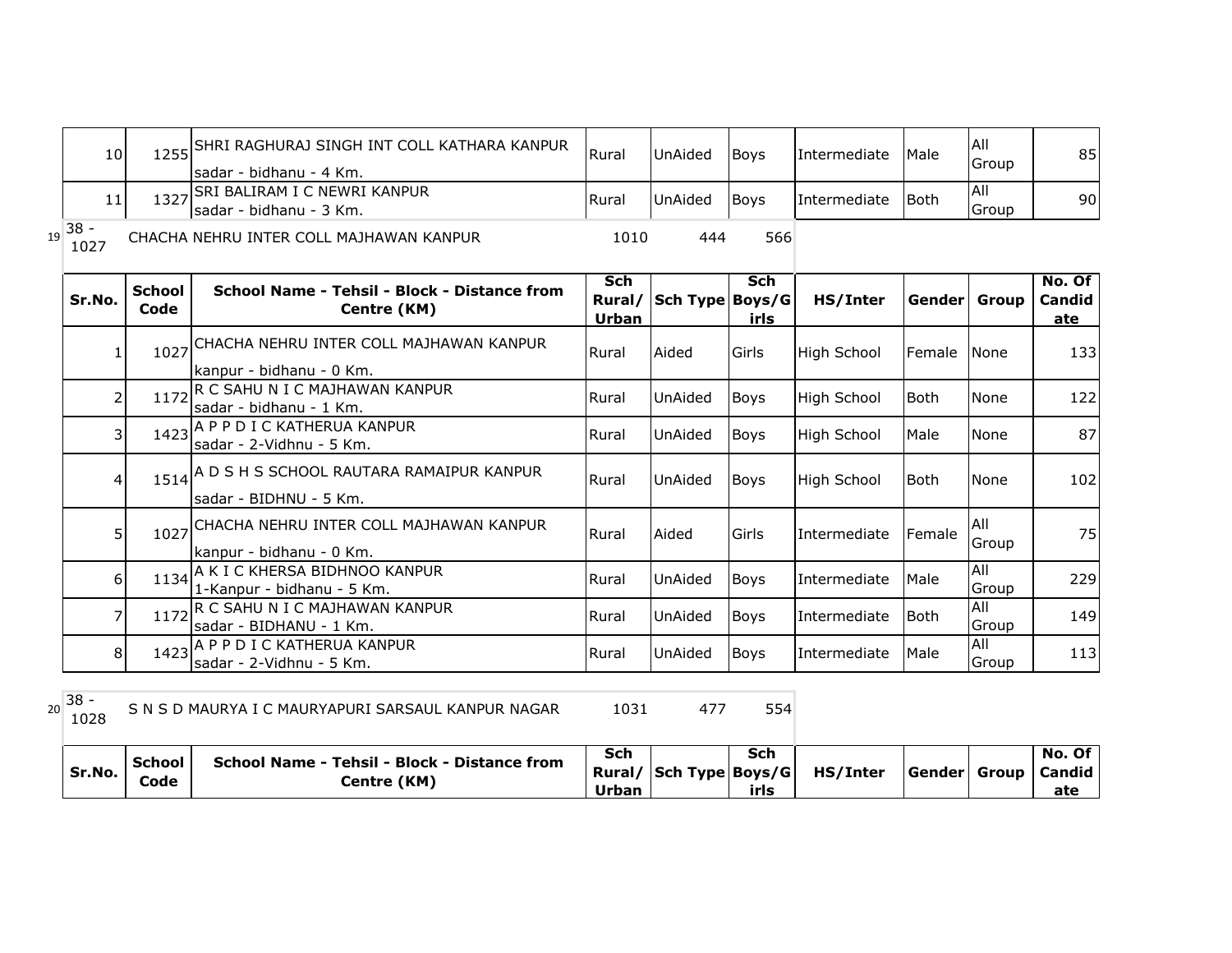| 1.                   |                       | IS N S D MAURYA I C MAURYAPURI SARSAUL KANPUR<br>1028 NAGAR<br>narwal - sarsaul - 0 Km. | Rural                                | Aided           | Girls       | High School        | Female        | None                       | 239                     |
|----------------------|-----------------------|-----------------------------------------------------------------------------------------|--------------------------------------|-----------------|-------------|--------------------|---------------|----------------------------|-------------------------|
| 2                    | 1304                  | SURJAN SINGH I C MAHARAJPUR KANPUR<br>narwal - SARSAUL - 4 Km.                          | Rural                                | UnAided         | <b>Boys</b> | High School        | Male          | None                       | 195                     |
| 31                   |                       | MOHAN SINGH H S SCHOOL PALHEPUR KANPUR<br>1622 NAGAR<br>narwal - 3-Srsul - 4 Km.        | Rural                                | UnAided         | <b>Boys</b> | <b>High School</b> | Female        | <b>None</b>                | 34                      |
| 4                    |                       | S N S D MAURYA I C MAURYAPURI SARSAUL KANPUR<br>2028 NAGAR<br>Inarwal - sarsaul - 0 Km. | Rural                                | Aided           | Girls       | <b>High School</b> | <b>Female</b> | None                       | 9                       |
| 51                   |                       | S N S D MAURYA I C MAURYAPURI SARSAUL KANPUR<br>1028 NAGAR<br>narwal - sarsaul - 0 Km.  | Rural                                | Aided           | Girls       | Intermediate       | Female        | All<br>Group               | 247                     |
| $6 \mid$             |                       | 1304 SURJAN SINGH I C MAHARAJPUR KANPUR<br>narwal - sarsaul - 4 Km.                     | Rural                                | UnAided         | Boys        | Intermediate       | Male          | All<br>Group               | 202                     |
| 7                    |                       | UDAI BHARTI INTER COLLEGE GARHI PALI KANPUR<br>1613 NAGAR<br>narwal - SARSAUL - 3 Km.   | Rural                                | UnAided         | <b>Boys</b> | Intermediate       | Male          | All<br>Group               | 76                      |
| 8                    |                       | IS N S D MAURYA I C MAURYAPURI SARSAUL KANPUR<br>2028 NAGAR<br>narwal - sarsaul - 0 Km. | Rural                                | Govt.           | Girls       | Intermediate       | Female        | All<br>Group               | 29                      |
| $38 -$<br>21<br>1029 |                       | SHANKARANAND I C FUFUWAR SARASAUL KANPUR                                                | 366                                  | 163             | 203         |                    |               |                            |                         |
| Sr.No.               | <b>School</b><br>Code | School Name - Tehsil - Block - Distance from<br>Centre (KM)                             | <b>Sch</b><br>Rural/<br><b>Urban</b> | Sch Type Boys/G | Sch<br>irls | HS/Inter           | Gender Group  |                            | No. Of<br>Candid<br>ate |
|                      |                       | 1029 SHANKARANAND I C FUFUWAR SARASAUL KANPUR                                           | Rural                                | UnAided         | Girls       | High School        | Female        | None                       | 88                      |
| 2                    |                       | 1678U P H S SCHOOL BAUSAR KANPUR NAGAR<br>narwal - SARSAUL - 2 Km.                      | Rural                                | UnAided         | Boys        | High School        | Both          | None                       | 75                      |
| 31                   |                       | 1029 SHANKARANAND I C FUFUWAR SARASAUL KANPUR                                           | Rural                                | UnAided         | Girls       | Intermediate       | Female        | <b>All</b><br>Group        | 90                      |
| 4                    | 1492                  | IS D MEMORIAL I C NARWAL KANPUR<br>narwal - sarsaul - 5 Km.                             | Rural                                | UnAided         | <b>Boys</b> | Intermediate       | Male          | Only<br>Science<br>Group B | 113                     |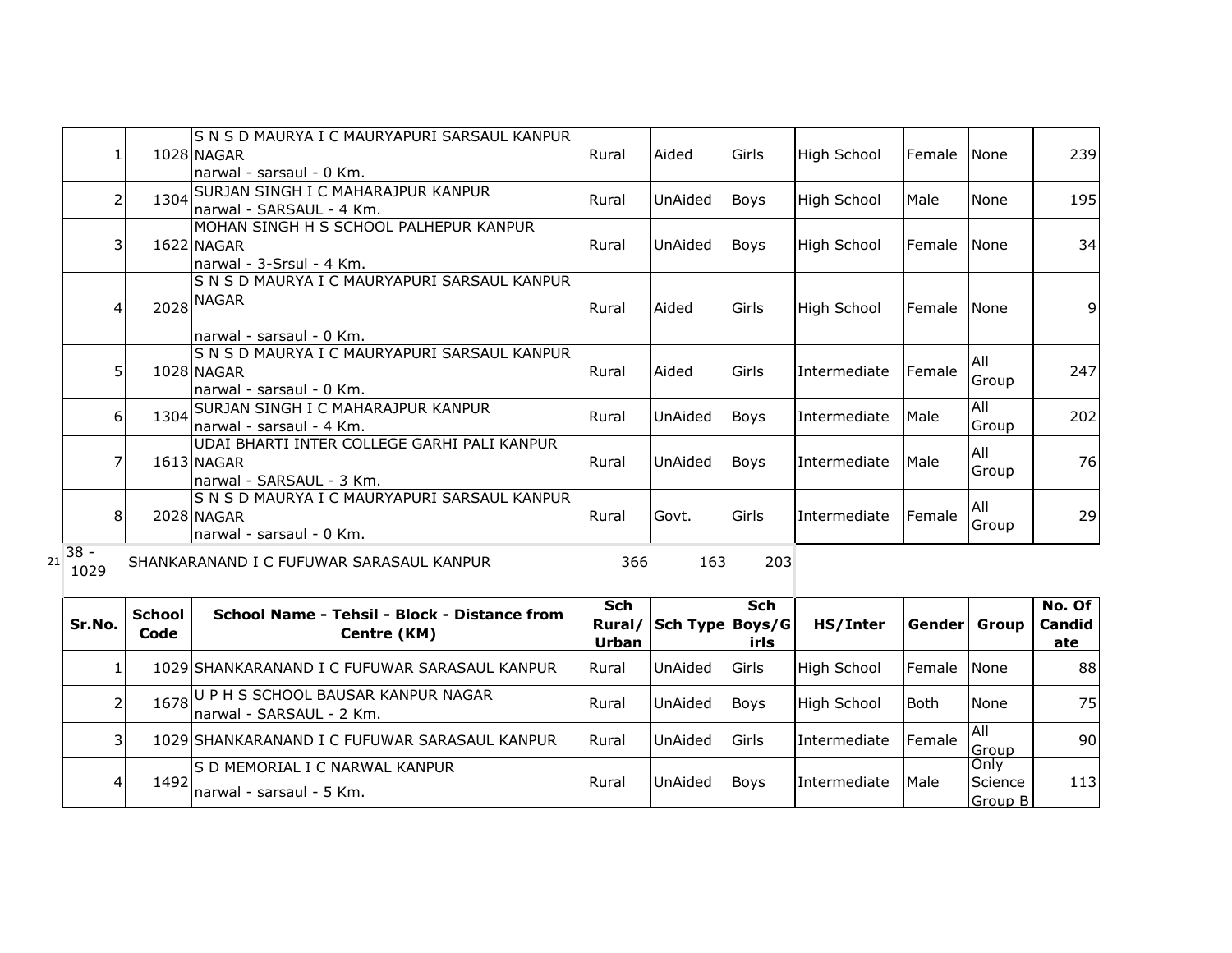| $\sim$<br>್ರರ -<br>$\sim$<br>--<br>n n<br>____ | ⊺∧ Ni<br>N | __ | _____ |  |
|------------------------------------------------|------------|----|-------|--|

| Sr.No.         | <b>School</b><br>Code | School Name - Tehsil - Block - Distance from<br>Centre (KM)            | <b>Sch</b><br>Rural/<br>Urban | Sch Type Boys/G | <b>Sch</b><br>irls | HS/Inter     | Gender | Group                      | No. Of<br>Candid<br>ate |
|----------------|-----------------------|------------------------------------------------------------------------|-------------------------------|-----------------|--------------------|--------------|--------|----------------------------|-------------------------|
|                | 1032                  | B N S D SHIKSHA NIKETAN I C KANPUR<br>kanpur - urban - 0 Km.           | Urban                         | <b>UnAided</b>  | Girls              | High School  | Female | <b>None</b>                | 18 <sup>l</sup>         |
|                |                       | 1085 P S G M ARYA NAGAR I C ARYA NGR KANPUR<br>sadar - urban - 1 Km.   | Urban                         | <b>UnAided</b>  | <b>Boys</b>        | High School  | Male   | None                       | 31                      |
|                |                       | 1398 STEPPING STONES I COLLEGE G NAGAR KANPUR<br>sadar - urban - 4 Km. | Urban                         | UnAided         | <b>Boys</b>        | High School  | Male   | None                       | 121                     |
| $\overline{4}$ | 1032                  | B N S D SHIKSHA NIKETAN I C KANPUR<br>kanpur - urban - 0 Km.           | Urban                         | <b>UnAided</b>  | Girls              | Intermediate | Female | All<br>Group               | 46                      |
| 5              |                       | 1085 P S G M ARYA NAGAR I C ARYA NGR KANPUR<br>sadar - urban - 1 Km.   | Urban                         | UnAided         | <b>Boys</b>        | Intermediate | Male   | All<br>Group               | 17                      |
| 6              |                       | 1398 STEPPING STONES I COLLEGE G NAGAR KANPUR<br>sadar - urban - 4 Km. | Urban                         | <b>UnAided</b>  | <b>Boys</b>        | Intermediate | Male   | Only<br>Science<br>Group B | 110                     |

23 38 -<br>1037

S S B S I C PALI KANPUR 250 252 118

| Sr.No.    | <b>School</b><br>Code | School Name - Tehsil - Block - Distance from<br>Centre (KM)                                   | <b>Sch</b><br>Urban | Rural/ Sch Type Boys/G | Sch<br>irls      | HS/Inter            | Gender               | <b>Group</b> | No. Of<br><b>Candid</b><br>ate |
|-----------|-----------------------|-----------------------------------------------------------------------------------------------|---------------------|------------------------|------------------|---------------------|----------------------|--------------|--------------------------------|
|           |                       | 1037 S B S I C PALI KANPUR<br>Inarwal - sarsaul - 0 Km.                                       | <b>IRural</b>       | <b>UnAided</b>         | Girls            | High School         | <b>IFemale INone</b> |              | 90I                            |
|           |                       | 1408 TILAK H S SCH MAHARAJPUR KANPUR<br>Isadar - 3-Srsul - 4 Km.                              | Rural               | <b>UnAided</b>         | <b>Boys</b>      | High School         | l Both               | None         | 73I                            |
| 3         |                       | <b>SURYA PAL SINGH INTER COLLEGE KULGAON KANPUR</b><br>1651 NAGAR<br>narwal - 3-Srsul - 4 Km. | Rural               | <b>UnAided</b>         | <b>Bovs</b>      | <b>High School</b>  | l Both               | None         | 55                             |
| $\Lambda$ |                       | LEF2R P EDU ACADAMI IC SANIGAO KANPUR NAGAR                                                   | $I$ Irhan           | IIndod                 | $P_{\text{avc}}$ | <b>LHigh School</b> | $Ro$ th              | <b>None</b>  | 311                            |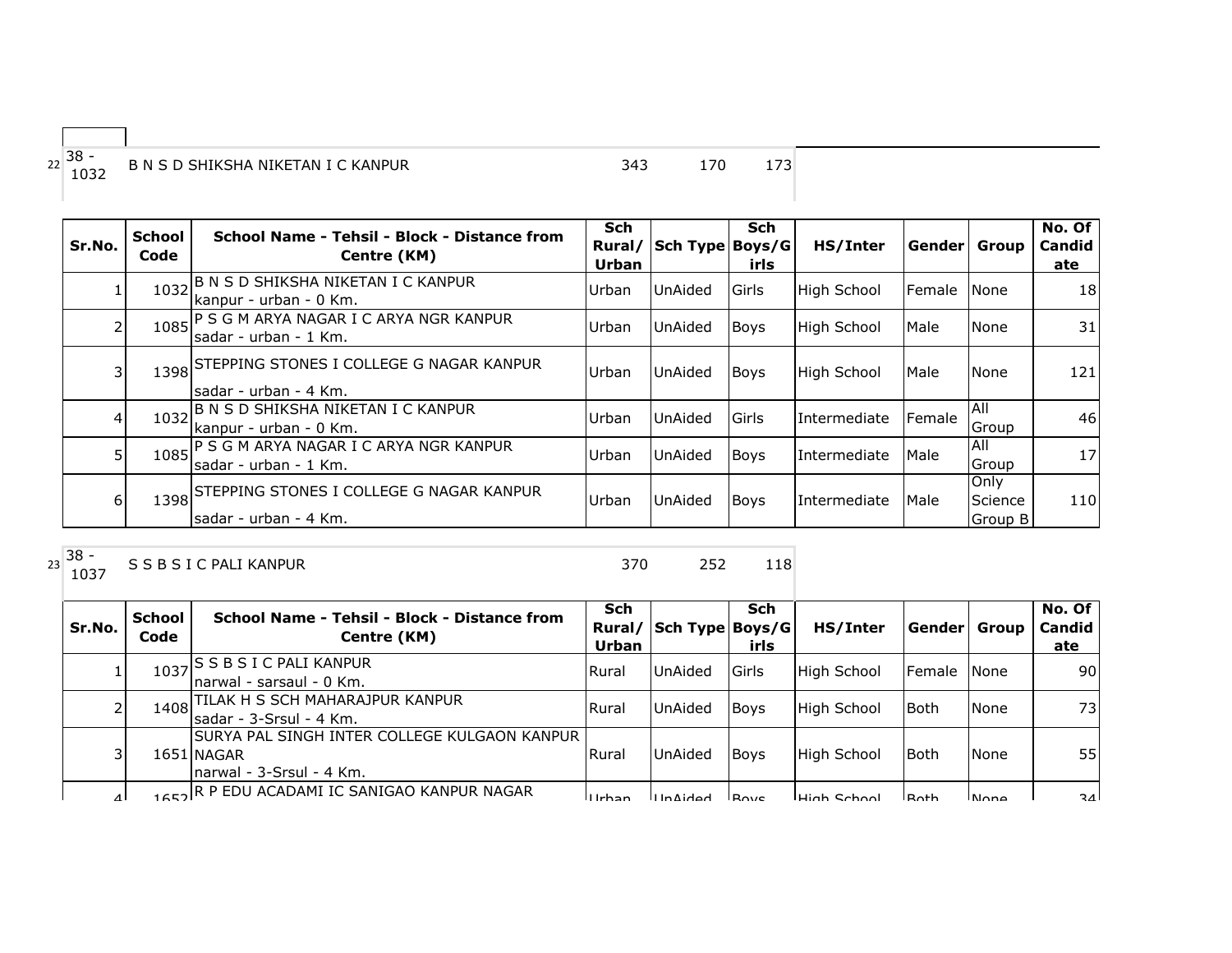|    | ᅮ                       | エロコム                  | narwal - KANPUR - 4 Km.                                                    | <b>UI DUII</b>      | UIMUCU                 | 100y3                     | <b>LIIGHT JULIUUI</b> | ו היחד               | סווטווכ                   | ᄓ                       |
|----|-------------------------|-----------------------|----------------------------------------------------------------------------|---------------------|------------------------|---------------------------|-----------------------|----------------------|---------------------------|-------------------------|
|    | 5 <sup>1</sup>          | 1037                  | S S B S I C PALI KANPUR<br>narwal - sarsaul - 0 Km.                        | Rural               | UnAided                | Girls                     | Intermediate          | Female               | All<br>Group              | 83                      |
|    | 6 <sup>1</sup>          | 1652                  | R P EDU ACADAMI IC SANIGAO KANPUR NAGAR<br>sadar - urban - 4 Km.           | Urban               | UnAided                | <b>Boys</b>               | Intermediate          | <b>Both</b>          | All<br>Group              | 35                      |
| 24 | $38 -$<br>1039          |                       | A J N GIRLS H S SCHOOL TILAK NGR KANPUR                                    | 323                 | 220                    | 103                       |                       |                      |                           |                         |
|    | Sr.No.                  | <b>School</b><br>Code | School Name - Tehsil - Block - Distance from<br>Centre (KM)                | Sch<br>Urban        | Rural/ Sch Type Boys/G | <b>Sch</b><br>irls        | HS/Inter              | <b>Genderl Group</b> |                           | No. Of<br>Candid<br>ate |
|    | $\mathbf{1}$            |                       | 1039 A J N GIRLS H S SCHOOL TILAK NGR KANPUR<br>kanpur - urban - 0 Km.     | Urban               | Aided                  | Girls                     | High School           | Female               | <b>None</b>               | 81                      |
|    | $\overline{2}$          | 1455                  | JUPITER GIRLS H S SCHOOL PARMAT KANPUR<br>sadar - urban - 2 Km.            | Urban               | UnAided                | Girls                     | High School           | <b>Both</b>          | None                      | 62                      |
|    | $\overline{\mathsf{3}}$ |                       | 1478 S G N K VIDHYA MANDIR I C CIVIL LINES KANPUR<br>sadar - urban - 2 Km. | Urban               | <b>UnAided</b>         | <b>Boys</b>               | High School           | Male                 | None                      | <b>77</b>               |
|    | $\overline{4}$          |                       | 1039 A J N GIRLS H S SCHOOL TILAK NGR KANPUR<br>kanpur - urban - 0 Km.     | Urban               | Aided                  | Girls                     | Intermediate          | Female               | $\overline{All}$<br>Group | 79                      |
|    | 5 <sup>1</sup>          | 1603                  | N L K INTER COLLEGE ASHOK NAGAR KANPUR<br>sadar - urban - 3 Km.            | Urban               | UnAided                | <b>Boys</b>               | Intermediate          | <b>Both</b>          | None                      | 24                      |
| 25 | $38 -$<br>1040          |                       | MAA KASTURBA GIRLS I C KANPUR                                              | 520                 | 283                    | 237                       |                       |                      |                           |                         |
|    | Sr.No.                  | <b>School</b><br>Code | School Name - Tehsil - Block - Distance from<br>Centre (KM)                | <b>Sch</b><br>Urban | Rural/ Sch Type Boys/G | <b>Sch</b><br><b>irls</b> | HS/Inter              | Gender Group         |                           | No. Of<br>Candid<br>ate |
|    | $\mathbf{1}$            | 1040                  | MAA KASTURBA GIRLS I C KANPUR<br>kanpur - urban - 0 Km.                    | Urban               | Aided                  | Girls                     | High School           | Female               | None                      | 80                      |
|    | $\overline{2}$          | 1171                  | SRI N L K V M INT COLL VISHNUPURI KANPUR<br>sadar - urban - 3 Km.          | Urban               | <b>UnAided</b>         | <b>Boys</b>               | High School           | <b>Both</b>          | None                      | 203                     |
|    | $\overline{3}$          |                       | 1040 MAA KASTURBA GIRLS I C KANPUR<br>kanpur - urban - 0 Km.               | Urban               | Aided                  | Girls                     | Intermediate          | Female               | All<br>Group              | 42                      |
|    | $\overline{4}$          | 1171                  | SRI N L K V M INT COLL VISHNUPURI KANPUR<br>sadar - urban - 3 Km.          | Urban               | <b>UnAided</b>         | <b>Boys</b>               | Intermediate          | <b>Both</b>          | All<br>Group              | 195                     |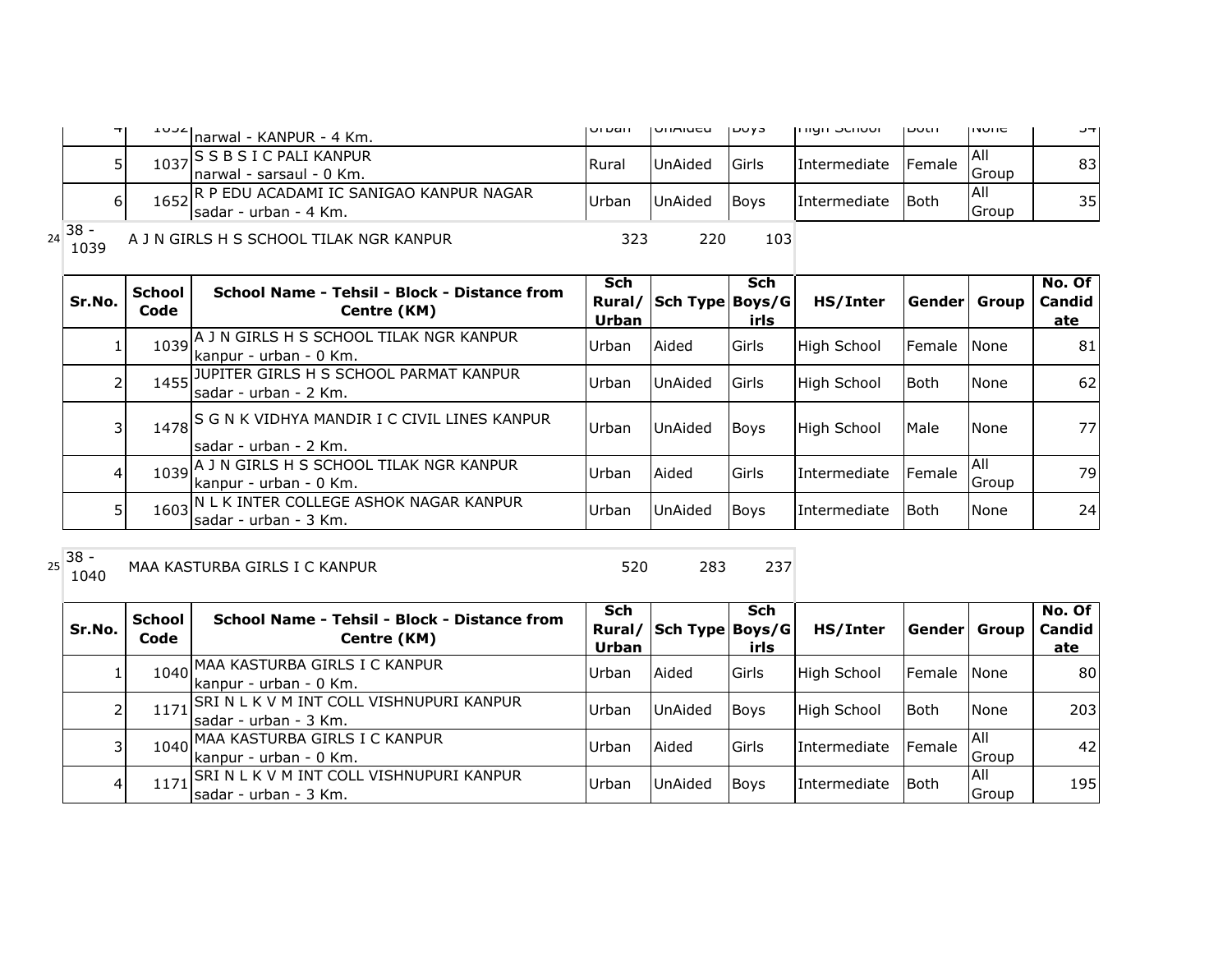| $16^{38}$<br>1045 |                       | KM UDYAN GIRLS I C ASHOK NAGAR KANPUR                                 | 455                    | 224             | 231                |                     |              |               |                             |
|-------------------|-----------------------|-----------------------------------------------------------------------|------------------------|-----------------|--------------------|---------------------|--------------|---------------|-----------------------------|
| Sr.No.            | <b>School</b><br>Code | School Name - Tehsil - Block - Distance from<br>Centre (KM)           | Sch<br>Rural/<br>Urban | Sch Type Boys/G | <b>Sch</b><br>irls | HS/Inter            | Gender Group |               | No. Of $ $<br>Candid<br>ate |
|                   | 1045                  | - KM UDYAN GIRLS I C ASHOK NAGAR KANPUR<br>Ikanpur - urban - 0 Km.    | Urban                  | Aided           | Girls              | High School         | Female       | <b>None</b>   | 203                         |
|                   |                       | 1365 KRISHNA DEVI P I C NIRALA NGR KANPUR<br>Isadar - urban - 4 Km.   | Urban                  | UnAided         | <b>Boys</b>        | High School         | Female       | <b>None</b>   | 21                          |
| 3                 |                       | 1045 KM UDYAN GIRLS I C ASHOK NAGAR KANPUR<br>Ikanpur - urban - 0 Km. | Urban                  | Aided           | Girls              | <b>Intermediate</b> | Female       | IAII<br>Group | 193                         |
| $\overline{4}$    |                       | 1365 KRISHNA DEVI P I C NIRALA NGR KANPUR<br>Isadar - urban - 4 Km.   | Urban                  | UnAided         | <b>Boys</b>        | <b>Intermediate</b> | Female       | IAII<br>Group | 38                          |

<sup>27</sup> 38 - <sup>1046</sup> CHACHA NEHRU BALIKA I C DAMODAR NGA BARRA KANPUR <sup>453</sup> <sup>342</sup> <sup>111</sup>

| 1040   |                       |                                                                                      |                                      |                 |                    |                    |                      |                                  |                         |
|--------|-----------------------|--------------------------------------------------------------------------------------|--------------------------------------|-----------------|--------------------|--------------------|----------------------|----------------------------------|-------------------------|
| Sr.No. | <b>School</b><br>Code | School Name - Tehsil - Block - Distance from<br>Centre (KM)                          | <b>Sch</b><br>Rural/<br><b>Urban</b> | Sch Type Boys/G | <b>Sch</b><br>irls | HS/Inter           | Gender  Group        |                                  | No. Of<br>Candid<br>ate |
|        |                       | ICHACHA NEHRU BALIKA I C DAMODAR NGA BARRA<br>1046 KANPUR<br>lkanpur - urban - 0 Km. | Urban                                | Aided           | Girls              | High School        | <b>IFemale INone</b> |                                  | 56                      |
|        | 1158                  | KRISHNA DEVI P GIRLS I C DAMODAR NGR NAUBASTA<br><b>KNP</b>                          | Urban                                | <b>UnAided</b>  | Girls              | <b>High School</b> | <b>Female</b>        | - INone                          | 83                      |
|        |                       | ISUNRAYS M G INTER COLLEGE YASHODA NGR MCH<br>1295 KANPUR<br>sadar - urban - 3 Km.   | Urban                                | <b>UnAided</b>  | Boys               | High School        | Both                 | None                             | 150                     |
| 4      |                       | 1414 S S NATH H S SCH DAMODAR NGR KANPUR<br>Isadar - urban - 1 Km.                   | Urban                                | UnAided         | <b>Boys</b>        | High School        | Both                 | None                             | 33                      |
| 5      | $1516$ <sup>J</sup>   | B P T I C GANGAPUR KANPUR<br>lsadar - urban - 4 Km.                                  | Urban                                | <b>UnAided</b>  | <b>Boys</b>        | <b>High School</b> | <b>Both</b>          | <b>None</b>                      | 20                      |
| 61     |                       | ICHACHA NEHRU BALIKA I C DAMODAR NGA BARRA<br>1046 KANPUR<br>Ikanpur - urban - 0 Km. | Urban                                | Aided           | Girls              | Intermediate       | Female               | IAII<br>Group                    | 43                      |
| 7      | 1158 KNP              | IKRISHNA DEVI P GIRLS I C DAMODAR NGR NAUBASTA                                       | Urban                                | <b>UnAided</b>  | Girls              | Intermediate       | Female               | <b>AII</b><br>$C_{\text{Fouin}}$ | 35                      |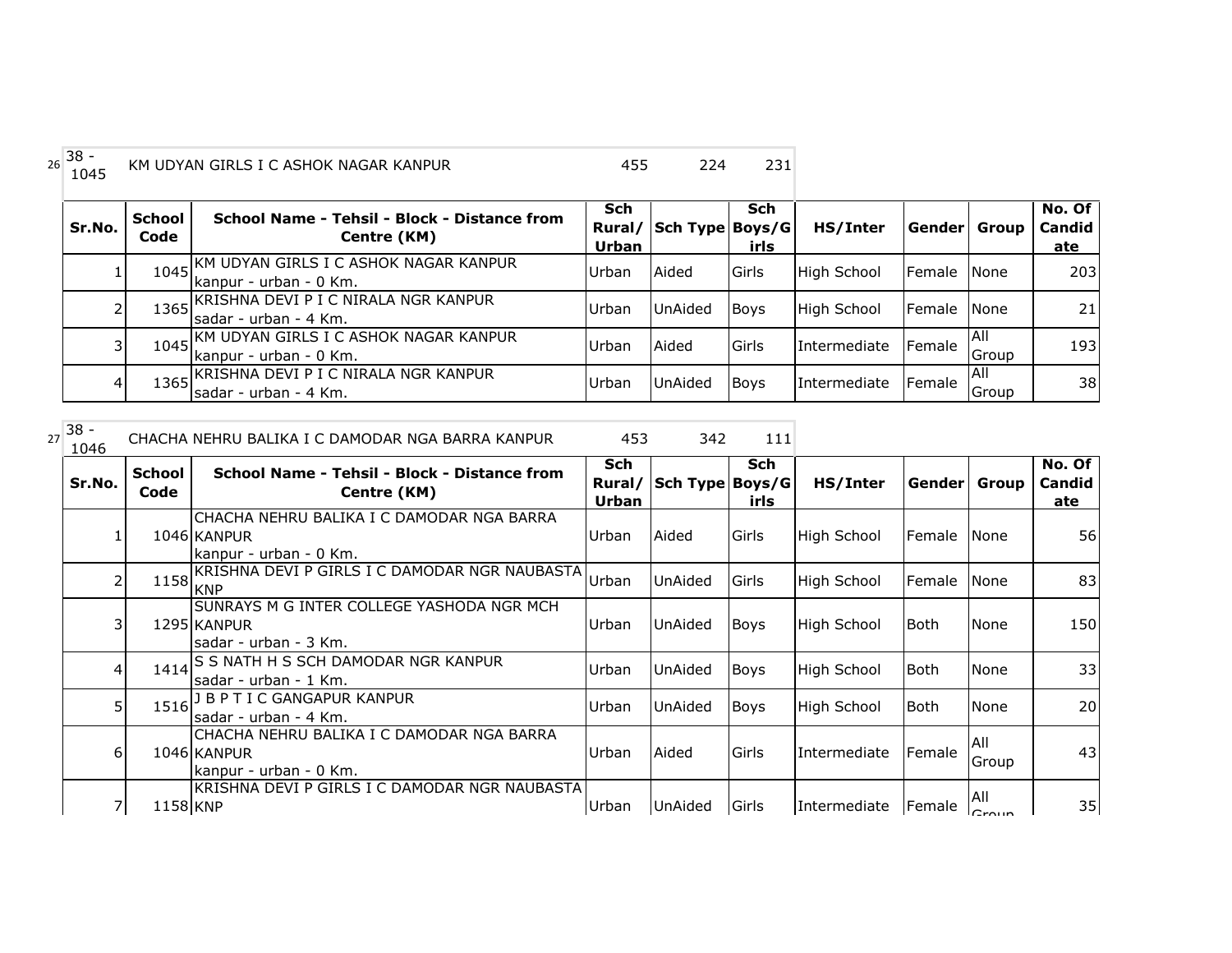|                |                       | lsadar - urban - 1 Km.                                                               |                                      |                 |                    |                    |             | שט וטן        |                             |
|----------------|-----------------------|--------------------------------------------------------------------------------------|--------------------------------------|-----------------|--------------------|--------------------|-------------|---------------|-----------------------------|
| 8              |                       | 1516 <sup>J B P T I C GANGAPUR KANPUR</sup><br>sadar - urban - 4 Km.                 | Urban                                | <b>UnAided</b>  | <b>Boys</b>        | Intermediate       | Both        | All<br>Group  | 33                          |
| $38 -$<br>1048 |                       | SMT MAYA DEVI GIC GOVIND NAGAR KANPUR                                                | 640                                  | 431             | 209                |                    |             |               |                             |
| Sr.No.         | <b>School</b><br>Code | School Name - Tehsil - Block - Distance from<br>Centre (KM)                          | <b>Sch</b><br>Rural/<br><b>Urban</b> | Sch Type Boys/G | <b>Sch</b><br>irls | HS/Inter           |             | Gender  Group | No. Of $ $<br>Candid<br>ate |
|                |                       | 1048 SMT MAYA DEVI GIC GOVIND NAGAR KANPUR<br>lkanpur - urban - 0 Km.                | Urban                                | Aided           | Girls              | High School        | Female      | <b>INone</b>  | 197                         |
|                |                       | 1119 B P GUPTA B I COLL GOVIND NAGAR KANPUR<br>sadar - urban - 1 Km.                 | Urban                                | UnAided         | Girls              | High School        | Female      | None          | 64                          |
|                | 3                     | 1252 PRAKASH V M INTER COLLEGE DABAULI KANPUR<br>lsadar - urban - 3 Km.              | Urban                                | UnAided         | <b>Boys</b>        | <b>High School</b> | Male        | None          | 136                         |
| 4              |                       | VIKASIKA NEHRU MEMORIAL INTER COLLEGE BARRA<br>1313 KANPUR<br>lsadar - urban - 2 Km. | Urban                                | UnAided         | <b>Boys</b>        | <b>High School</b> | <b>Both</b> | None          | 34                          |
|                | 5.                    | 1048 SMT MAYA DEVI GIC GOVIND NAGAR KANPUR<br>kanpur - urban - 0 Km.                 | Urban                                | Aided           | Girls              | Intermediate       | Female      | All<br>Group  | 158                         |
|                | 61                    | 1119 B P GUPTA B I COLL GOVIND NAGAR KANPUR<br>lsadar - urban - 1 Km.                | Urban                                | UnAided         | Girls              | Intermediate       | Female      | All<br>Group  | 27                          |
|                |                       | VIKASIKA NEHRU MEMORIAL INTER COLLEGE BARRA<br>1313 KANPUR<br>lsadar - urban - 2 Km. | Urban                                | <b>UnAided</b>  | <b>Boys</b>        | Intermediate       | <b>Both</b> | All<br>Group  | 24                          |

### $29\begin{array}{|c} 38 - 1049 \end{array}$ KAUSHILYA DEVI G I C KIDWAI NAGAR KANPUR 489 238 251

| Sr.No. | School<br>Code | School Name - Tehsil - Block - Distance from<br>Centre (KM)             | Sch<br>Urban | Rural/ Sch Type Boys/G | Sch<br>irls | HS/Inter    | <b>Genderl Group</b> |      | No. Of<br><b>Candid</b><br>ate |
|--------|----------------|-------------------------------------------------------------------------|--------------|------------------------|-------------|-------------|----------------------|------|--------------------------------|
|        |                | 1049 KAUSHILYA DEVI G I C KIDWAI NAGAR KANPUR<br>kanpur - urban - 0 Km. | Urban        | Aided                  | Girls       | High School | Female None          |      | 52                             |
|        |                | 1125 SUBHASH GIRLS I C SAKET NAGAR KANPUR<br>Isadar - urban - 2 Km.     | <b>Urban</b> | <b>UnAided</b>         | Girls       | High School | <b>I</b> Both        | None | 83                             |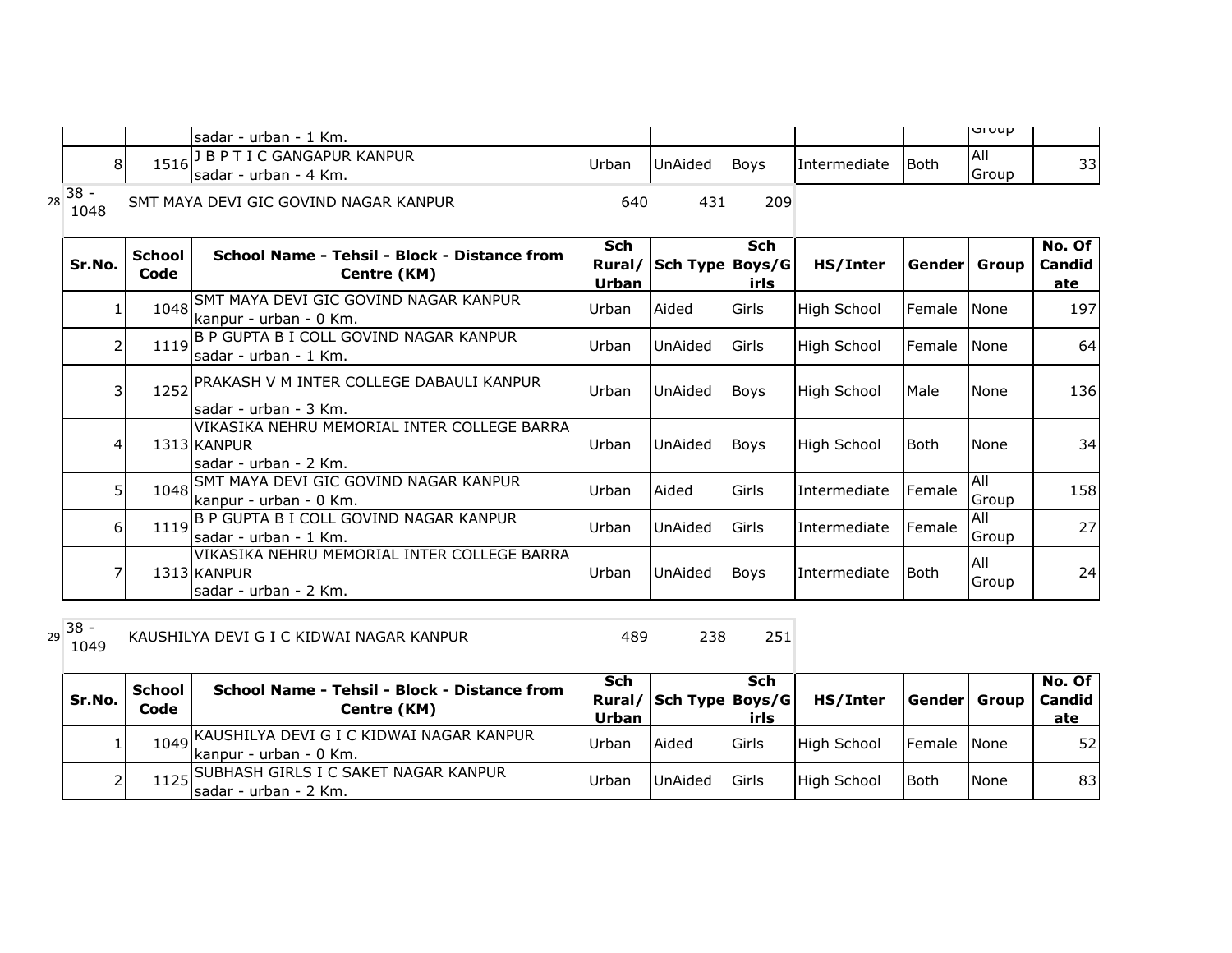|    | 3              | 1246          | RAHUL MEMO I C YASHODA NAGAR KANPUR<br>sadar - urban - 2 Km.                  | Urban                 | <b>UnAided</b>  | <b>Boys</b>   | High School        | <b>Both</b> | None         | 91                  |
|----|----------------|---------------|-------------------------------------------------------------------------------|-----------------------|-----------------|---------------|--------------------|-------------|--------------|---------------------|
|    | 4              | 1267          | N N GIRLS INTER COLLEGE KIDWAI NAGAR KANPUR<br>sadar - urban - 1 Km.          | Urban                 | UnAided         | Girls         | High School        | Female      | None         | 12                  |
|    | 5              | 1049          | KAUSHILYA DEVI G I C KIDWAI NAGAR KANPUR<br>kanpur - urban - 0 Km.            | Urban                 | Aided           | Girls         | Intermediate       | Female      | All<br>Group | 96                  |
|    | 6              | 1125          | SUBHASH GIRLS I C SAKET NAGAR KANPUR<br>sadar - urban - 2 Km.                 | Urban                 | UnAided         | Girls         | Intermediate       | <b>Both</b> | All<br>Group | 81                  |
|    | 7              |               | 1246 RAHUL MEMO I C YASHODA NAGAR KANPUR<br>sadar - urban - 2 Km.             | Urban                 | UnAided         | Boys          | Intermediate       | <b>Both</b> | All<br>Group | 72                  |
|    | 8              |               | 1267 N N GIRLS INTER COLLEGE KIDWAI NAGAR KANPUR<br>sadar - urban - 1 Km.     | Urban                 | <b>UnAided</b>  | Girls         | Intermediate       | Female      | All<br>Group | $\overline{2}$      |
| 30 | $38 -$<br>1050 |               | MADAN MOHAN AGARWAL GIRLS I C KIDWAI NAGAR KANPUR                             | 470                   | 305             | 165           |                    |             |              |                     |
|    |                | <b>School</b> | School Name - Tehsil - Block - Distance from                                  | <b>Sch</b>            |                 | <b>Sch</b>    |                    |             |              | $\overline{No. Of}$ |
|    | Sr.No.         | Code          | Centre (KM)                                                                   | Rural/                | Sch Type Boys/G |               | HS/Inter           |             | Gender Group | Candid              |
|    | 1              |               | MADAN MOHAN AGARWAL GIRLS I C KIDWAI NAGAR<br>1050 KANPUR                     | <b>Urban</b><br>Urban | Aided           | irls<br>Girls | <b>High School</b> | Female      | None         | ate<br>37           |
|    | 2              | 1141          | kanpur - urban - 0 Km.<br>GDBVPICKIDWAI NAGAR KANPUR<br>sadar - urban - 1 Km. | Rural                 | UnAided         | Girls         | High School        | <b>Both</b> | None         | 17                  |
|    | 3              | 1263          | D N V I C B V NAUBASTA KANPUR<br>Kanpur - Naubasta - 5 Km.                    | Urban                 | UnAided         | Boys          | <b>High School</b> | <b>Both</b> | None         | 100                 |
|    | 4              | 1266          | JALPA DEVI I C CHHOTI JUHI KANPUR<br>sadar - urban - 5 Km.                    | Urban                 | UnAided         | Boys          | High School        | <b>Both</b> | None         | 64                  |
|    | 5              | 1346          | MODERN EDU CENTRE H S SCH K NAGAR KANPUR<br>sadar - urban - 1 Km.             | Urban                 | UnAided         | <b>Boys</b>   | <b>High School</b> | Male        | None         | 29                  |
|    | 6              | 1536          | SHIVAJI INTER COLLEGE 782 ARRA KANPUR<br>sadar - urban - 3 Km.                | Urban                 | UnAided         | <b>Boys</b>   | High School        | Male        | None         | 58                  |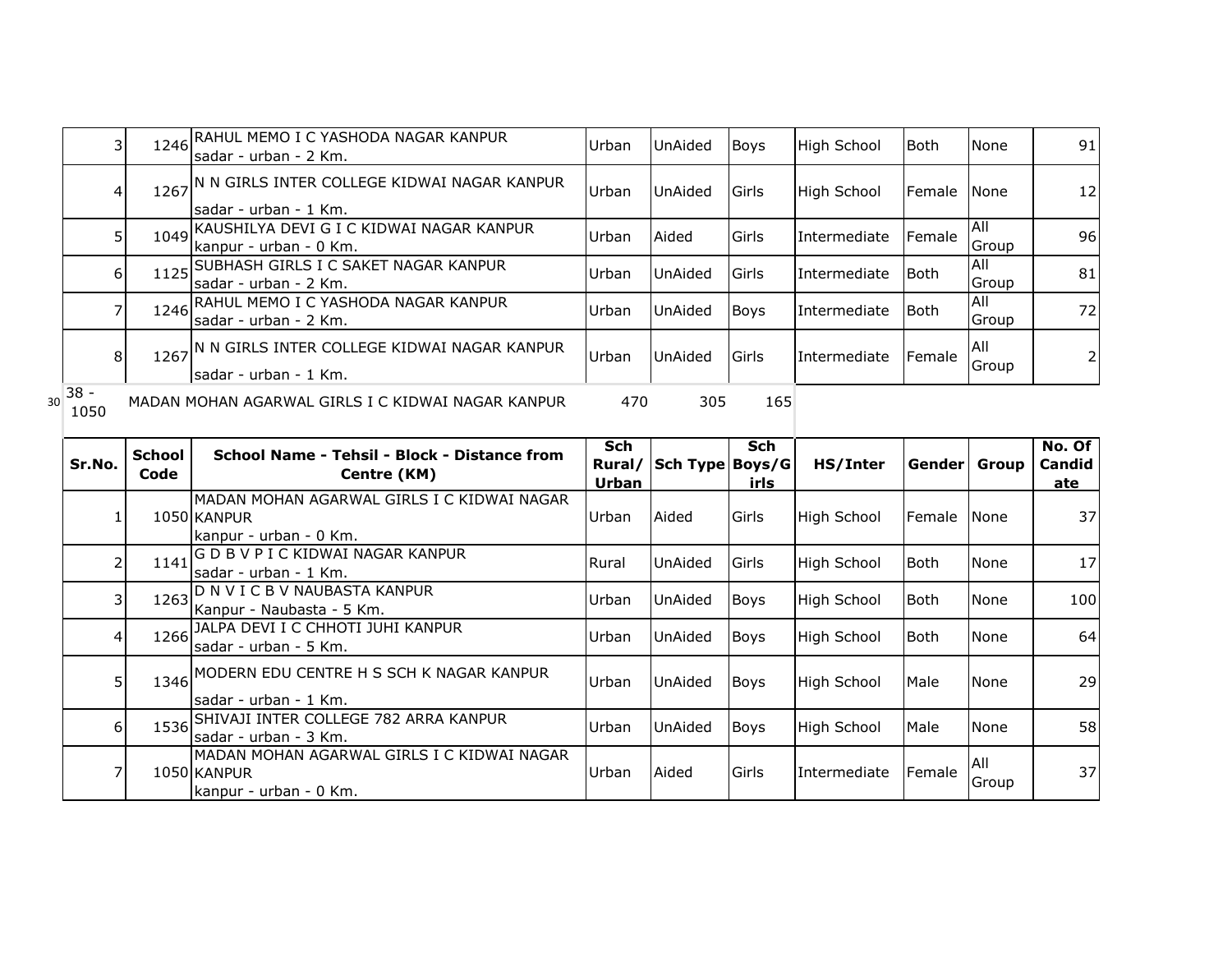| 81  | 1141 G D B V P I C KIDWAI NAGAR KANPUR<br>Isadar - urban - 1 Km.     | Rura   | UnAided        | Girls       | <i>Intermediate</i> | <b>I</b> Both | IAII<br>ıGroup | 16 |
|-----|----------------------------------------------------------------------|--------|----------------|-------------|---------------------|---------------|----------------|----|
|     | $1263$ D N V I C B V NAUBASTA KANPUR<br>Isadar - urban - 5 Km.       | .Urban | <b>UnAided</b> | <b>Boys</b> | <b>Intermediate</b> | <b>I</b> Both | IAII<br>.Group | 35 |
| 10I | 1536 SHIVAJI INTER COLLEGE 782 ARRA KANPUR<br>ISADAR - urban - 3 Km. | Urban  | <b>UnAided</b> | <b>Boys</b> | <i>Intermediate</i> | <b>Male</b>   | IAII<br>Group  | 77 |

 $31\overline{\)38} - 1051$ 

GOVT GIRLS INTER COLL NARWAL KANPUR 1501 143 158

| Sr.No.                | <b>School</b><br>Code | School Name - Tehsil - Block - Distance from<br>Centre (KM)                             | Sch<br><b>Urban</b> | Rural/ Sch Type Boys/G | Sch<br>irls | HS/Inter            | <b>Genderl Group</b> |              | No. Of<br>Candid<br><u>ate</u> |
|-----------------------|-----------------------|-----------------------------------------------------------------------------------------|---------------------|------------------------|-------------|---------------------|----------------------|--------------|--------------------------------|
|                       | 1051                  | <b>GOVT GIRLS INTER COLL NARWAL KANPUR</b><br>narwal - sarsaul - 0 Km.                  | Rural               | Govt.                  | Girls       | High School         | Female               | <b>None</b>  | 37                             |
| $\overline{2}$        |                       | 1629 GOVT H S SCHOOL TILSAHRI BUJURG KANPUR<br>narwal - sarsaul - 5 Km.                 | Rural               | Govt.                  | Girls       | <b>High School</b>  | Male                 | None         | 22                             |
| 3                     |                       | NANA JI RAO PESHAWA INTER COLLEGE TILSAHARI<br>1639 KHURD<br>1-Kanpur - 3-Srsul - 4 Km. | Rural               | UnAided                | <b>Boys</b> | High School         | Both                 | <b>None</b>  | 46                             |
| 4                     |                       | 1668 GRAM BHARTI PUBLIC I C SARSAUL KANPUR NAGAR<br>Inarwal - 3-Srsul - 4 Km.           | Rural               | UnAided                | Boys        | High School         | <b>Both</b>          | <b>None</b>  | 37                             |
| 5                     | 2051                  | GOVT GIRLS INTER COLL NARWAL KANPUR<br>narwal - sarsaul - 0 Km.                         | Rural               | Govt.                  | Girls       | High School         | Female               | None         |                                |
| 6                     |                       | 1051 GOVT GIRLS INTER COLL NARWAL KANPUR<br>Inarwal - sarsaul - 0 Km.                   | Rural               | Govt.                  | Girls       | Intermediate        | Female               | All<br>Group | 60                             |
| 7                     |                       | NANA JI RAO PESHAWA INTER COLLEGE TILSAHARI<br>1639 KHURD<br>narwal - 3-Srsul - 4 Km.   | Rural               | UnAided                | <b>Boys</b> | Intermediate        | <b>Both</b>          | All<br>Group | 31                             |
| 8                     |                       | 1668 GRAM BHARTI PUBLIC I C SARSAUL KANPUR NAGAR<br>Inarwal - 3-Srsul - 4 Km.           | Rural               | UnAided                | <b>Boys</b> | <b>Intermediate</b> | Both                 | All<br>Group | 24                             |
| 9                     |                       | 2051 GOVT GIRLS INTER COLL NARWAL KANPUR<br>narwal - sarsaul - 0 Km.                    | Rural               | Govt.                  | Girls       | Intermediate        | Female               | All<br>Group | 43                             |
| $38 -$<br>32.<br>1052 |                       | GOVT INTER COLLEGE KANPUR                                                               | 421                 | 173                    | 248         |                     |                      |              |                                |

 $\begin{array}{c|c} 32 & 38 \\ 1052 & & \end{array}$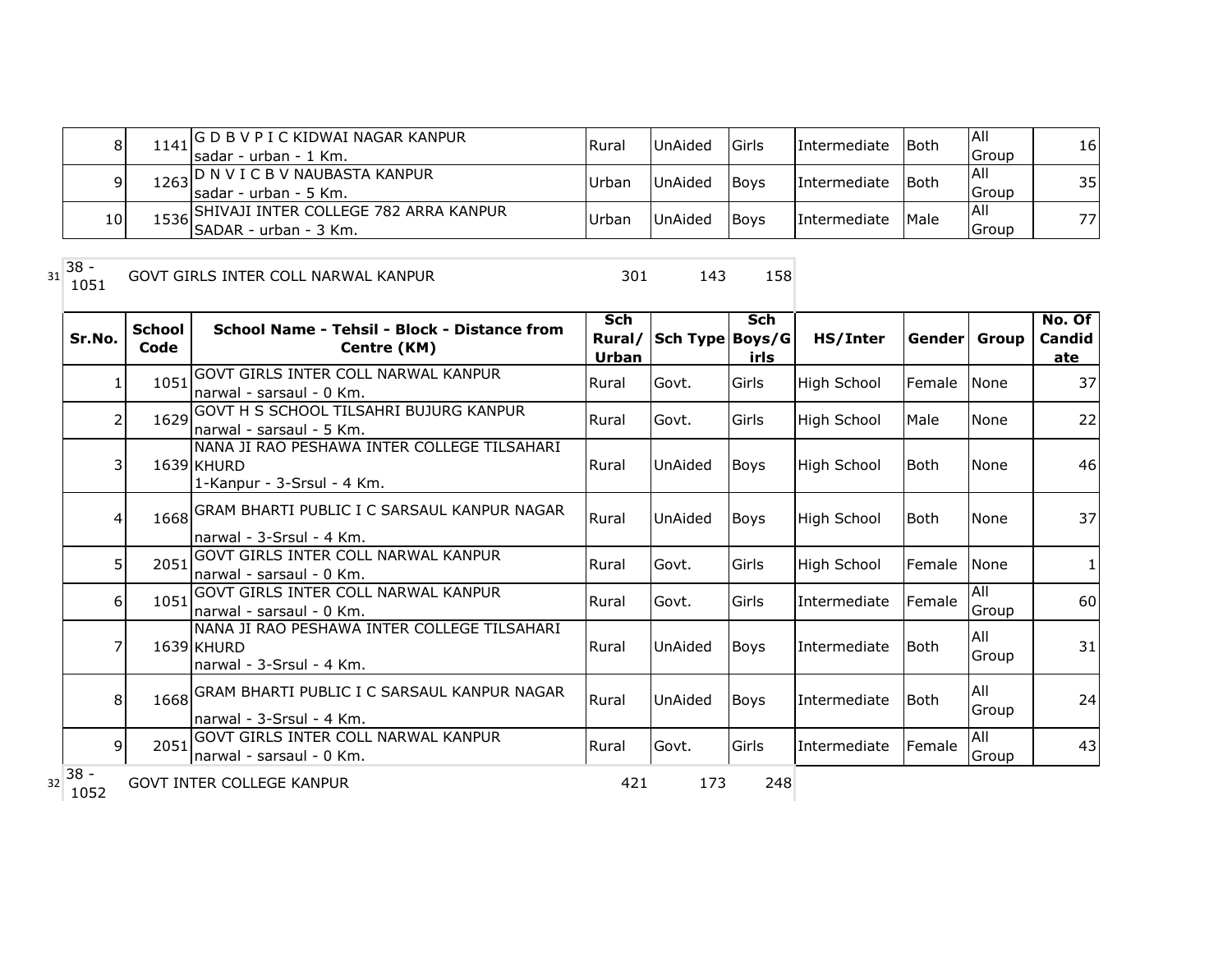| Sr.No. | <b>School</b><br>Code | School Name - Tehsil - Block - Distance from<br>Centre (KM)                           | <b>Sch</b><br>Urban | Rural/ Sch Type Boys/G | <b>Sch</b><br>irls | HS/Inter           | l Gender l | Group        | No. Of<br>Candid<br>ate |
|--------|-----------------------|---------------------------------------------------------------------------------------|---------------------|------------------------|--------------------|--------------------|------------|--------------|-------------------------|
|        |                       | 1019 T I H S SCHOOL BECON GANJ KANPUR<br>1-Kanpur - urban - 2 Km.                     | Urban               | Aided                  | <b>Boys</b>        | High School        | Male       | None         | 21                      |
| 2      |                       | ISARASWATI VIDYA MANDIR INTER COLLEGE<br>1567 RAMPURAM KANP<br>lsadar - urban - 5 Km. | Urban               | <b>UnAided</b>         | Girls              | <b>High School</b> | Both       | None         | 41                      |
| 31     |                       | 2065 A B V INTER COLLEGE MALL ROAD KANPUR NAGAR<br>SADAR - urban - 2 Km.              | Urban               | <b>UnAided</b>         | <b>Boys</b>        | High School        | Male       | <b>None</b>  | 111                     |
| 41     |                       | 2065 A B V INTER COLLEGE MALL ROAD KANPUR NAGAR<br>sadar - urban - 2 Km.              | Urban               | UnAided                | <b>Boys</b>        | Intermediate       | Male       | All<br>Group | 248                     |

 $33\overline{\)38}$  - 1053

GOVT O F INTER COLLEGE ARMAPUR KANPUR 558 383 175

| Sr.No. | <b>School</b><br>Code | School Name - Tehsil - Block - Distance from<br>Centre (KM)                        | <b>Sch</b><br>Rural/<br>Urban | Sch Type Boys/G | Sch<br>irls | HS/Inter           | Gender Group   |                             | No. Of<br>Candid<br>ate |
|--------|-----------------------|------------------------------------------------------------------------------------|-------------------------------|-----------------|-------------|--------------------|----------------|-----------------------------|-------------------------|
|        | 1053                  | <b>GOVT O F INTER COLLEGE ARMAPUR KANPUR</b><br>kanpur - urban - 0 Km.             | Urban                         | Govt.           | Girls       | High School        | <b>IFemale</b> | <b>None</b>                 | 52                      |
|        | 1076                  | CHACHA NEHRU S I C GOVIND NAGAR KANPUR<br>Isadar - urban - 5 Km.                   | Urban                         | Aided           | Boys        | <b>High School</b> | Male           | None                        | 222                     |
| 3      |                       | ICHANDRASHEKHAR VENKAT RAMAN INTERMEDIATE<br>1532 COLLEGE<br>sadar - urban - 2 Km. | Urban                         | UnAided         | Boys        | High School        | Male           | <b>None</b>                 | 109                     |
| 4      | 1053                  | <b>GOVT O F INTER COLLEGE ARMAPUR KANPUR</b><br>kanpur - urban - 0 Km.             | Urban                         | Govt.           | Girls       | Intermediate       | Female         | <b>AII</b><br><b>IGroup</b> | 59                      |
|        |                       | CHANDRASHEKHAR VENKAT RAMAN INTERMEDIATE<br>1532 COLLEGE<br>sadar - urban - 2 Km.  | Urban                         | UnAided         | <b>Boys</b> | Intermediate       | Male           | All<br>Group                | 116                     |

 $34 \overline{\)38 - 1054}$ 

1054 GOVT O E F V I C PHOOLBAGH KANPUR 486 264 222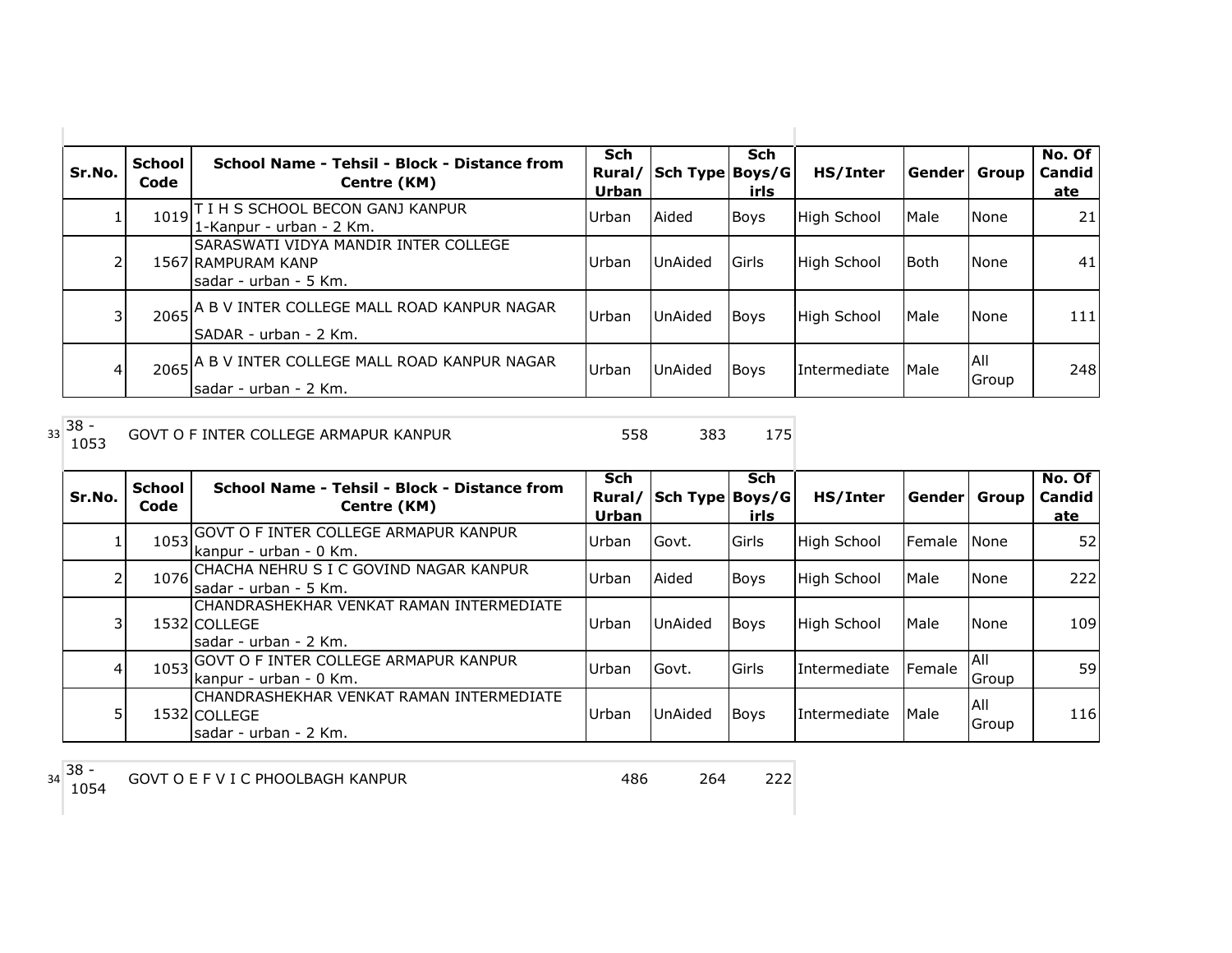| Sr.No.         | <b>School</b><br>Code | School Name - Tehsil - Block - Distance from<br>Centre (KM)                     | <b>Sch</b><br>Rural/<br>Urban | Sch Type Boys/G | <b>Sch</b><br>irls | HS/Inter           | Gender      | Group         | No. Of<br>Candid<br><u>ate</u> |
|----------------|-----------------------|---------------------------------------------------------------------------------|-------------------------------|-----------------|--------------------|--------------------|-------------|---------------|--------------------------------|
|                | 1054                  | GOVT O E F V I C PHOOLBAGH KANPUR<br>kanpur - urban - 0 Km.                     | Urban                         | Govt.           | Girls              | <b>High School</b> | Female      | <b>I</b> None | 18                             |
| 2              | 1060                  | <b>P P N INTER COLLEGE KANPUR</b><br>KANPUR NAGAR - urban - 1 Km.               | Urban                         | Aided           | <b>Boys</b>        | <b>High School</b> | Male        | None          | 94                             |
| 3              | 1066                  | LALLOO PRASAD I C MALL ROAD<br>lsadar - urban - 2 Km.                           | Urban                         | Aided           | <b>Boys</b>        | <b>High School</b> | Male        | None          | 61                             |
| $\overline{4}$ | 1067                  | GANGADIN GAURI SHANKER I C KANPUR<br>sadar - urban - 3 Km.                      | Urban                         | Aided           | Boys               | <b>High School</b> | Both        | <b>None</b>   | 67                             |
| 5              |                       | TAGORE BAL MANDIR G I C H MOHAL K ROAD<br>1161 KANPUR<br>lsadar - urban - 3 Km. | Urban                         | UnAided         | Girls              | <b>High School</b> | l Both      | <b>None</b>   | 24                             |
| 6 <sup>1</sup> |                       | 1060 P P N INTER COLLEGE KANPUR<br>sadar - urban - 1 Km.                        | Urban                         | Aided           | <b>Boys</b>        | Intermediate       | Male        | All<br>Group  | 96                             |
| 7              | 1066                  | LALLOO PRASAD I C MALL ROAD<br>sadar - urban - 2 Km.                            | Urban                         | Aided           | <b>Boys</b>        | Intermediate       | Male        | IAII<br>Group | 62                             |
| 8              | 1067                  | GANGADIN GAURI SHANKER I C KANPUR<br>sadar - urban - 3 Km.                      | Urban                         | Aided           | Boys               | Intermediate       | <b>Both</b> | All<br>Group  | 64                             |

 $35\begin{array}{|c} 38 - 1055 \end{array}$ N N GANDHI SMARAK I C GOVIND NGR KANPUR 415 415 169 246

| Sr.No. | School<br>Code | School Name - Tehsil - Block - Distance from<br>Centre (KM)                     | <b>Sch</b><br>Rural/<br><b>Urban</b> | Sch Type Boys/G | <b>Sch</b><br>irls | HS/Inter           | Genderl | Group                | No. Of<br>Candid<br>ate |
|--------|----------------|---------------------------------------------------------------------------------|--------------------------------------|-----------------|--------------------|--------------------|---------|----------------------|-------------------------|
|        | 1008           | IKHALSA INTER COLLEGE GOVIND NAGAR KANPUR<br>sadar - urban - 1 Km.              | Urban                                | <b>UnAided</b>  | <b>Boys</b>        | <b>High School</b> | Male    | <b>None</b>          | 122                     |
|        |                | 1370 N I H S SCHOOL SAKET NAGAR KANPUR<br>SADAR - urban - 3 Km.                 | Urban                                | <b>UnAided</b>  | Boys               | <b>High School</b> | Male    | <b>None</b>          | 47                      |
| 31     | 1008           | KHALSA INTER COLLEGE GOVIND NAGAR KANPUR<br>kanpur sadar - Govind Nagar - 1 Km. | Urban                                | UnAided         | <b>Boys</b>        | Intermediate       | Male    | IAII<br><b>Group</b> | 130                     |
| 4      |                | 1252 PRAKASH V M INTER COLLEGE DABAULI KANPUR                                   | Urban                                | UnAided         | <b>Boys</b>        | Intermediate       | Male    | All<br>$C$ roun      | 116                     |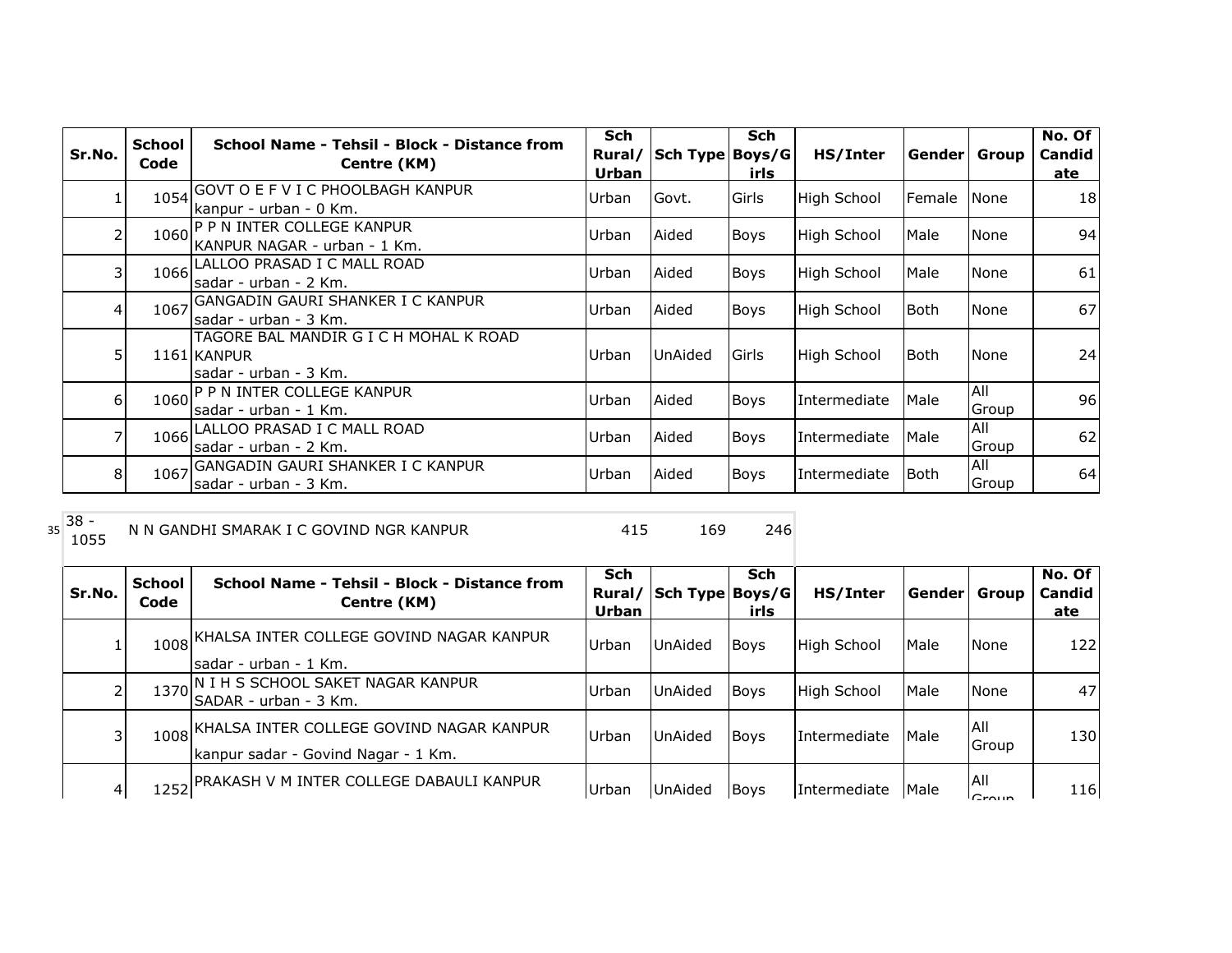| Km.<br>sadar<br>urban<br>. . |  |  | TOI UUD |  |
|------------------------------|--|--|---------|--|

| 36 | $38 -$<br>1057 |                | D P S NAGAR NIGAM I C NAWABGANJ KANPUR                                     | 669                           | 337             | 332         |                    |                |              |                         |
|----|----------------|----------------|----------------------------------------------------------------------------|-------------------------------|-----------------|-------------|--------------------|----------------|--------------|-------------------------|
|    | Sr.No.         | School<br>Code | School Name - Tehsil - Block - Distance from<br>Centre (KM)                | <b>Sch</b><br>Rural/<br>Urban | Sch Type Boys/G | Sch<br>irls | HS/Inter           | Gender   Group |              | No. Of<br>Candid<br>ate |
|    |                | 1001           | <b>ISHRI KASTURBA V H S SCH NAWABGANJ KANPUR</b><br>Isadar - urban - 3 Km. | Urban                         | Aided           | Boys        | High School        | Male           | None         | 12                      |
|    |                | 1002           | S N B V INTER COLLEGE AZAD NAGAR KANPUR<br>lsadar - urban - 2 Km.          | Urban                         | Aided           | Boys        | <b>High School</b> | Male           | None         | 100l                    |
|    |                | 1159           | JIGYASU GIRLS I C BARSAITPUR KANPUR<br>sadar - urban - 2 Km.               | Urban                         | UnAided         | Girls       | High School        | Male           | None         | 10 <sup>1</sup>         |
|    |                | 1253           | J N VIDYA MANDIR I C VIKAS NAGAR KANPUR<br>lsadar - urban - 2 Km.          | Urban                         | <b>UnAided</b>  | Boys        | High School        | Male           | None         | 215                     |
|    |                | 1002           | S N B V INTER COLLEGE AZAD NAGAR KANPUR<br>sadar - urban - 2 Km.           | Urban                         | Aided           | Boys        | Intermediate       | Male           | All<br>Group | 47                      |
|    | 61             |                | 1159 JIGYASU GIRLS I C BARSAITPUR KANPUR<br>sadar - urban - 2 Km.          | Urban                         | <b>UnAided</b>  | Girls       | Intermediate       | Male           | All<br>Group | 34                      |
|    |                |                | 1253 J N VIDYA MANDIR I C VIKAS NAGAR KANPUR<br>lsadar - urban - 2 Km.     | Urban                         | UnAided         | <b>Boys</b> | Intermediate       | Male           | All<br>Group | 251                     |

 $37 \overline{\)38 - 1059}$ PULLEGE CHUNNIGANG 1050 803 416 487

 $\mathsf{L}% _{0}\left( \mathcal{N}\right)$ 

| Sr.No. | School<br>Code | School Name - Tehsil - Block - Distance from<br>Centre (KM)             | <b>Sch</b><br>Urban | Rural/ Sch Type Boys/G | Sch<br>irls | HS/Inter    | Gender Group |             | No. Of<br>Candid<br>ate |
|--------|----------------|-------------------------------------------------------------------------|---------------------|------------------------|-------------|-------------|--------------|-------------|-------------------------|
|        |                | 1004 SHRI C S ANGLO GUJRATI H S SCHOOL KANPUR<br>Isadar - urban - 4 Km. | Urban               | Aided                  | <b>Boys</b> | High School | <b>IMale</b> | <b>None</b> | <b>25</b>               |
|        | 1017           | IST FRANCIS XAVIERS I C KANPUR<br>IKANPUR - KANPUR - 3 Km.              | Urban               | Aided                  | <b>Boys</b> | High School | <b>Male</b>  | None        | 313                     |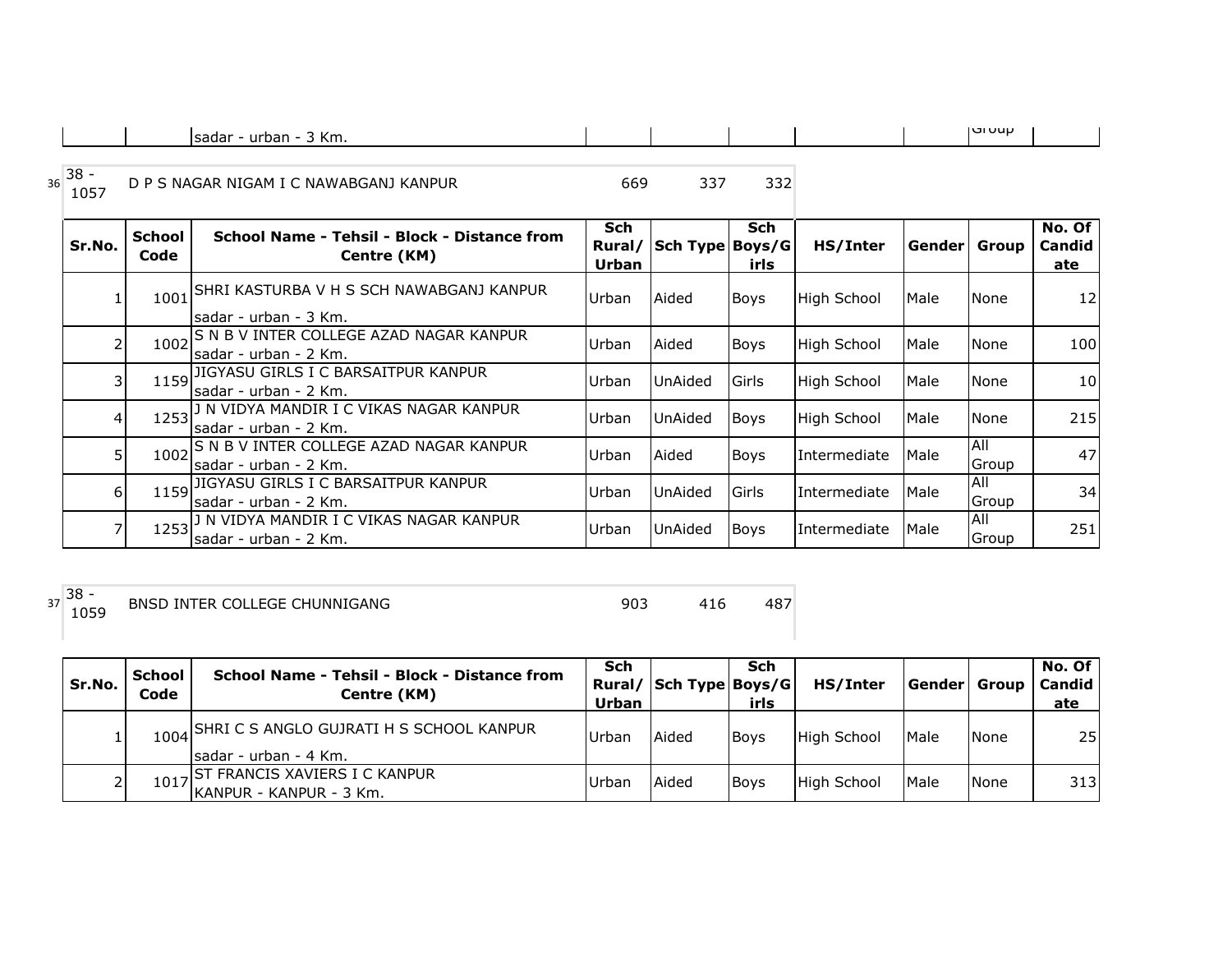|    | $\overline{3}$ |                       | 1065 A B V INTER COLLEGE MALL ROAD KANPUR NAGAR<br>lsadar - urban - 3 Km.                  | Urban                 | Aided                  | Boys               | <b>High School</b> | Male         | <b>None</b>     | 78                |
|----|----------------|-----------------------|--------------------------------------------------------------------------------------------|-----------------------|------------------------|--------------------|--------------------|--------------|-----------------|-------------------|
|    | $\overline{4}$ |                       | 1017 ST FRANCIS XAVIERS I C KANPUR<br>KANPUR - KANPUR - 3 Km.                              | Urban                 | Aided                  | <b>Boys</b>        | Intermediate       | Male         | All<br>Group    | 142               |
|    | 5              |                       | 1065 A B V INTER COLLEGE MALL ROAD KANPUR NAGAR<br>lsadar - urban - 3 Km.                  | Urban                 | Aided                  | <b>Boys</b>        | Intermediate       | Male         | All<br>Group    | 89                |
|    | 6 <sup>1</sup> |                       | 1083 HALIM MUSLIM INTER COLLEGE KANPUR<br>sadar - urban - 5 Km.                            | Urban                 | Aided                  | <b>Boys</b>        | Intermediate       | Male         | All<br>Group    | 256               |
| 38 | $38 -$<br>1060 |                       | P P N INTER COLLEGE KANPUR                                                                 | 384                   | 169                    | 215                |                    |              |                 |                   |
|    |                |                       |                                                                                            |                       |                        |                    |                    |              |                 |                   |
|    | Sr.No.         | <b>School</b><br>Code | School Name - Tehsil - Block - Distance from<br>Centre (KM)                                | <b>Sch</b>            | Rural/ Sch Type Boys/G | <b>Sch</b><br>irls | HS/Inter           | Gender Group |                 | No. Of<br>Candid  |
|    |                | 1059                  | B N S D INTER COLLEGE CHUNNIGANJ KANPUR<br>sadar - urban - 1 Km.                           | <b>Urban</b><br>Urban | Aided                  | Boys               | <b>High School</b> | Male         | <b>None</b>     | <u>ate</u><br>134 |
|    | $\overline{2}$ |                       | <b>SRI MAHESH MEHAR PRASAD INTER COLLEGE</b><br>1080 SATTICHAURA<br>lsadar - urban - 5 Km. | Urban                 | Aided                  | <b>Boys</b>        | <b>High School</b> | Male         | <b>None</b>     | 35                |
|    | 3              |                       | 1059 B N S D INTER COLLEGE CHUNNIGANJ KANPUR<br>sadar - urban - 1 Km.                      | Urban                 | Aided                  | Boys               | Intermediate       | Male         | Only<br>Science | 200               |
|    | 4              |                       | SRI MAHESH MEHAR PRASAD INTER COLLEGE<br>1080 SATTICHAURA<br>sadar - urban - 5 Km.         | Urban                 | Aided                  | <b>Boys</b>        | Intermediate       | Male         | All<br>Group    | 15                |

 $39\begin{array}{|l} 38 - 1061 \end{array}$ D A V INTER COLLEGE KANPUR 1557 151 406

| Sr.No. | School<br>Code | School Name - Tehsil - Block - Distance from<br>Centre (KM)  | Sch<br>Urban | Rural/ Sch Type Boys/G | Sch<br>irls | HS/Inter    | Gender  Group   Candid | No. Of<br>ate |
|--------|----------------|--------------------------------------------------------------|--------------|------------------------|-------------|-------------|------------------------|---------------|
|        |                | I ELGIN MILLS H S SCHOOL KANPUR<br>11-Kanpur - urban - 2 Km. | Urban        | <b>UnAided</b>         | Girls       | High School | Female None            |               |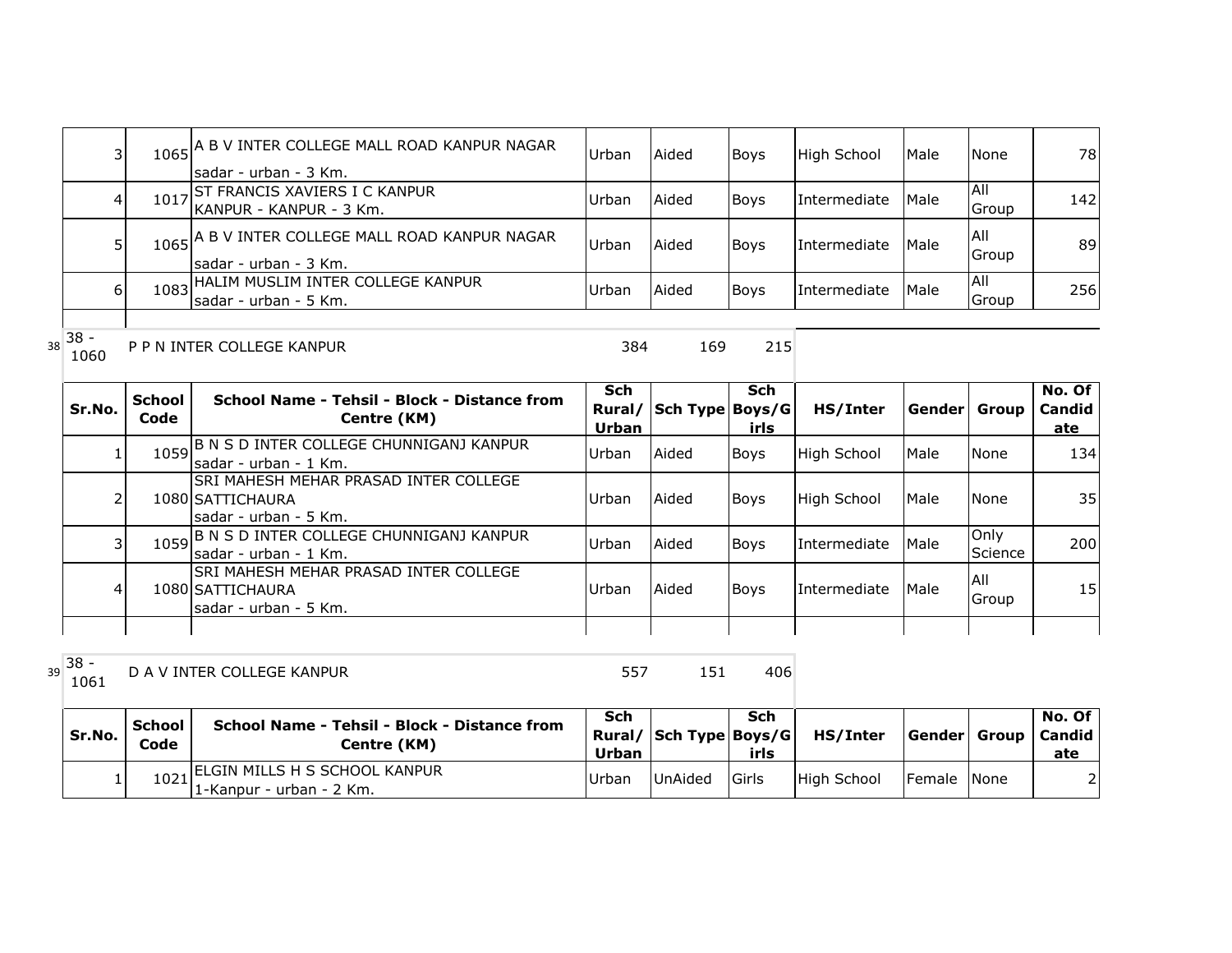|    | 1021 | ELGIN MILLS H S SCHOOL KANPUR<br>1-Kanpur - urban - 2 Km.               | Urban | <b>UnAided</b> | <b>Boys</b> | High School  | Male | None                | 81  |
|----|------|-------------------------------------------------------------------------|-------|----------------|-------------|--------------|------|---------------------|-----|
|    |      | 1068 SRI MARWARI VIDYALAYA INT COLLEGE KANPUR<br>Isadar - urban - 3 Km. | Urban | Aided          | <b>Boys</b> | High School  | Male | None                | 33I |
|    |      | 1069 GYAN BHARTI M S INTER COLLEGE KANPUR<br>sadar - urban - 2 Km.      | Urban | Aided          | <b>Boys</b> | High School  | Male | None                | 108 |
|    |      | 1059 B N S D INTER COLLEGE CHUNNIGANJ KANPUR<br>Isadar - urban - 1 Km.  | Urban | Aided          | <b>Boys</b> | Intermediate | Male | Only<br>Science     | 310 |
| 61 |      | 1069 GYAN BHARTI M S INTER COLLEGE KANPUR<br>Isadar - urban - 2 Km.     | Urban | Aided          | <b>Boys</b> | Intermediate | Male | <b>AII</b><br>Group | 96  |

| 40 | $38 -$<br>1062 |                       | G N K INTER COLLEGE CIVIL LINES KANPUR                             | 656          | 334                    | 322                |                    |             |               |                         |
|----|----------------|-----------------------|--------------------------------------------------------------------|--------------|------------------------|--------------------|--------------------|-------------|---------------|-------------------------|
|    | Sr.No.         | <b>School</b><br>Code | School Name - Tehsil - Block - Distance from<br>Centre (KM)        | Sch<br>Urban | Rural/ Sch Type Boys/G | <b>Sch</b><br>irls | HS/Inter           | Gender      | Group         | No. Of<br>Candid<br>ate |
|    |                | 1064                  | ISRI MAHESHWARI V I C CHAWAL MANDI KANPUR<br>sadar - urban - 2 Km. | Urban        | Aided                  | <b>Boys</b>        | <b>High School</b> | <b>Both</b> | None          | 24                      |
|    |                | 1083                  | HALIM MUSLIM INTER COLLEGE KANPUR<br>sadar - urban - 4 Km.         | Urban        | Aided                  | Boys               | <b>High School</b> | Male        | None          | 234                     |
|    |                |                       | 1149 OXFORD MODEL I C SHYAM NAGAR KANPUR<br>Isadar - urban - 5 Km. | Urban        | <b>UnAided</b>         | <b>Boys</b>        | <b>High School</b> | Male        | None          | 76                      |
|    | 4              | 1059                  | B N S D INTER COLLEGE CHUNNIGANJ KANPUR<br>sadar - urban - 2 Km.   | Urban        | Aided                  | <b>Boys</b>        | Intermediate       | Male        | Other<br>Then | 233                     |
|    |                |                       | 1149 OXFORD MODEL I C SHYAM NAGAR KANPUR<br>sadar - urban - 5 Km.  | Urban        | UnAided                | <b>Boys</b>        | Intermediate       | Male        | IAII<br>Group | 89                      |

| $138 -$<br>1063 |                  | CHRIST CHURCH INTER COLLEGE KANPUR                          | 537          | 454                    | 83          |          |                        |               |
|-----------------|------------------|-------------------------------------------------------------|--------------|------------------------|-------------|----------|------------------------|---------------|
| Sr.No.          | l School<br>Code | School Name - Tehsil - Block - Distance from<br>Centre (KM) | Sch<br>Urban | Rural/ Sch Type Boys/G | Sch<br>irls | HS/Inter | Gender  Group   Candid | No. Of<br>ate |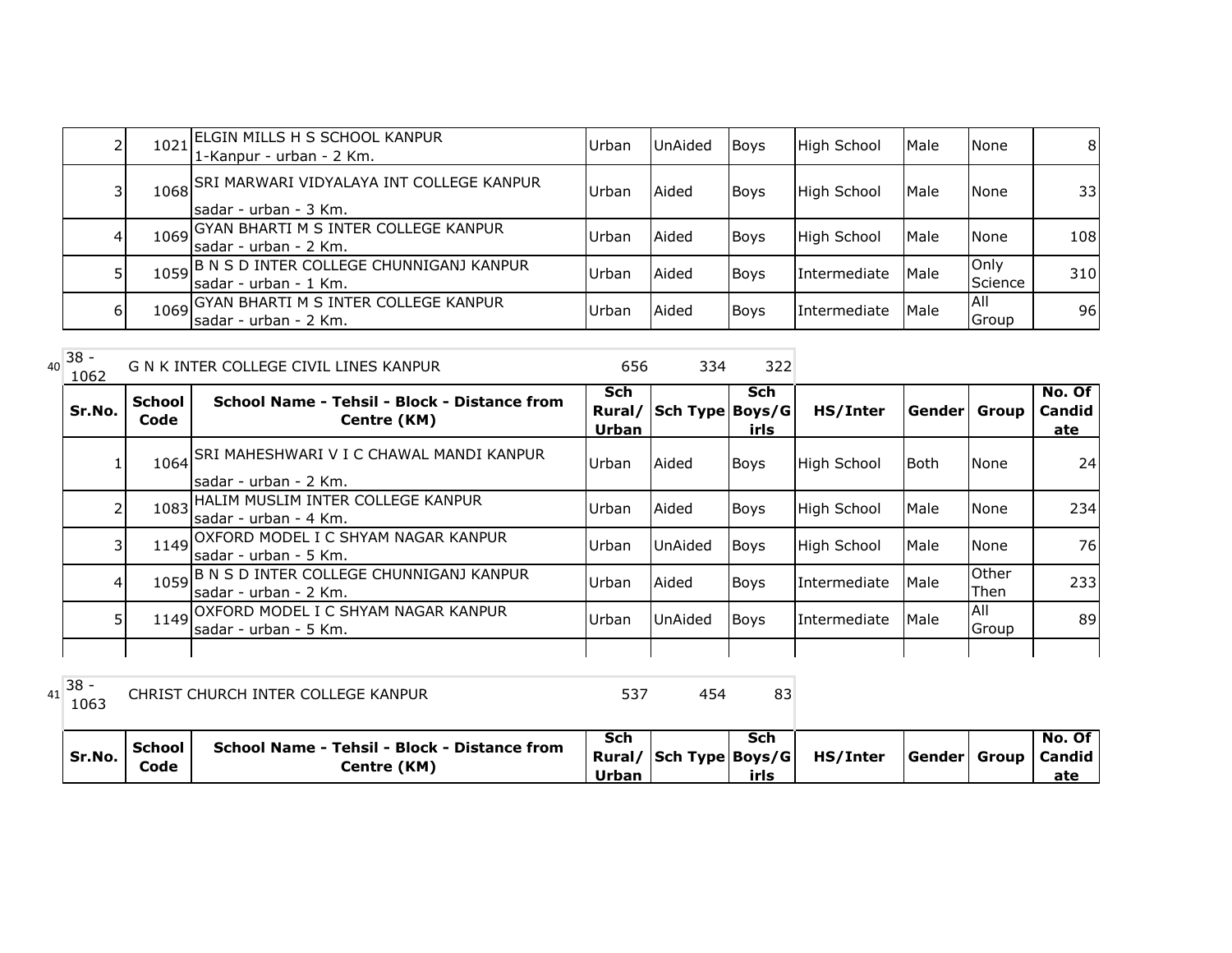|   |      | M M ALI MEMORIAL INTER COLLEGE BECONGANJ<br>1020 KANPUR<br>1-Kanpur - urban - 2 Km. | Urban | Aided          | Boys        | High School  | Male   | None          | 55  |
|---|------|-------------------------------------------------------------------------------------|-------|----------------|-------------|--------------|--------|---------------|-----|
|   | 1059 | B N S D INTER COLLEGE CHUNNIGANJ KANPUR<br>sadar - urban - 1 Km.                    | Urban | Aided          | <b>Boys</b> | High School  | Male   | None          | 200 |
| 3 |      | 1143 SUN BEAMS I C 75 CANTT KANPUR<br>lsadar - urban - 4 Km.                        | Urban | UnAided        | <b>Boys</b> | High School  | lBoth. | None          | 16  |
|   |      | 1494 MASTER GAYA PRASAD HSS NETAJI NGR KANPUR<br>Sadar - urban - 3 Km.              | Urban | <b>UnAided</b> | <b>Boys</b> | High School  | lBoth. | None          | 183 |
|   |      | M M ALI MEMORIAL INTER COLLEGE BECONGANJ<br>1020 KANPUR<br>1-Kanpur - urban - 2 Km. | Urban | Aided          | Boys        | Intermediate | Male   | All<br>Group  | 21  |
| 6 |      | 1068 SRI MARWARI VIDYALAYA INT COLLEGE KANPUR<br>sadar - urban - 2 Km.              | Urban | Aided          | <b>Boys</b> | Intermediate | Male   | IAII<br>Group | 51  |
|   |      | 1143 SUN BEAMS I C 75 CANTT KANPUR<br>sadar - urban - 4 Km.                         | Urban | UnAided        | Boys        | Intermediate | lBoth. | All<br>Group  | 11  |

## $42\begin{array}{|c} 38 - 1065 \end{array}$ A B V INTER COLLEGE MALL ROAD KANPUR NAGAR 642 196 446

| Sr.No. | <b>School</b><br>Code | School Name - Tehsil - Block - Distance from<br>Centre (KM)               | Sch<br>Rural/<br>Urban | Sch Type Boys/G | <b>Sch</b><br>irls | HS/Inter           | Gender      | Group                      | No. Of<br><b>Candid</b><br>ate |
|--------|-----------------------|---------------------------------------------------------------------------|------------------------|-----------------|--------------------|--------------------|-------------|----------------------------|--------------------------------|
|        | 1099                  | S N SEN GIRLS V INTER COLLEGE KANPUR<br>lsadar - urban - 1 Km.            | Urban                  | <b>UnAided</b>  | <b>Girls</b>       | High School        | Male        | <b>None</b>                |                                |
|        | 1120                  | IVIDYA NIKETAN I C HARJENDRA NGR KANPUR<br>sadar - urban - 5 Km.          | Urban                  | <b>UnAided</b>  | <b>Boys</b>        | High School        | <b>Male</b> | <b>None</b>                | 101 <sub>l</sub>               |
| 3      |                       | 1349 G S CONVENT INTER COLLEGE KAZI KHERA KANPUR<br>sadar - urban - 4 Km. | Urban                  | <b>UnAided</b>  | <b>Boys</b>        | <b>High School</b> | Both        | None                       | 94                             |
| 41     |                       | 1120 VIDYA NIKETAN I C HARJENDRA NGR KANPUR<br>Isadar - urban - 5 Km.     | Urban                  | UnAided         | <b>Boys</b>        | Intermediate       | <b>Male</b> | IAII<br>Group              | 130                            |
| 5      |                       | 1266 JALPA DEVI I C CHHOTI JUHI KANPUR<br>Isadar - urban - 4 Km.          | Urban                  | <b>UnAided</b>  | <b>Boys</b>        | Intermediate       | <b>Both</b> | <b>AII</b><br><b>Group</b> | 316                            |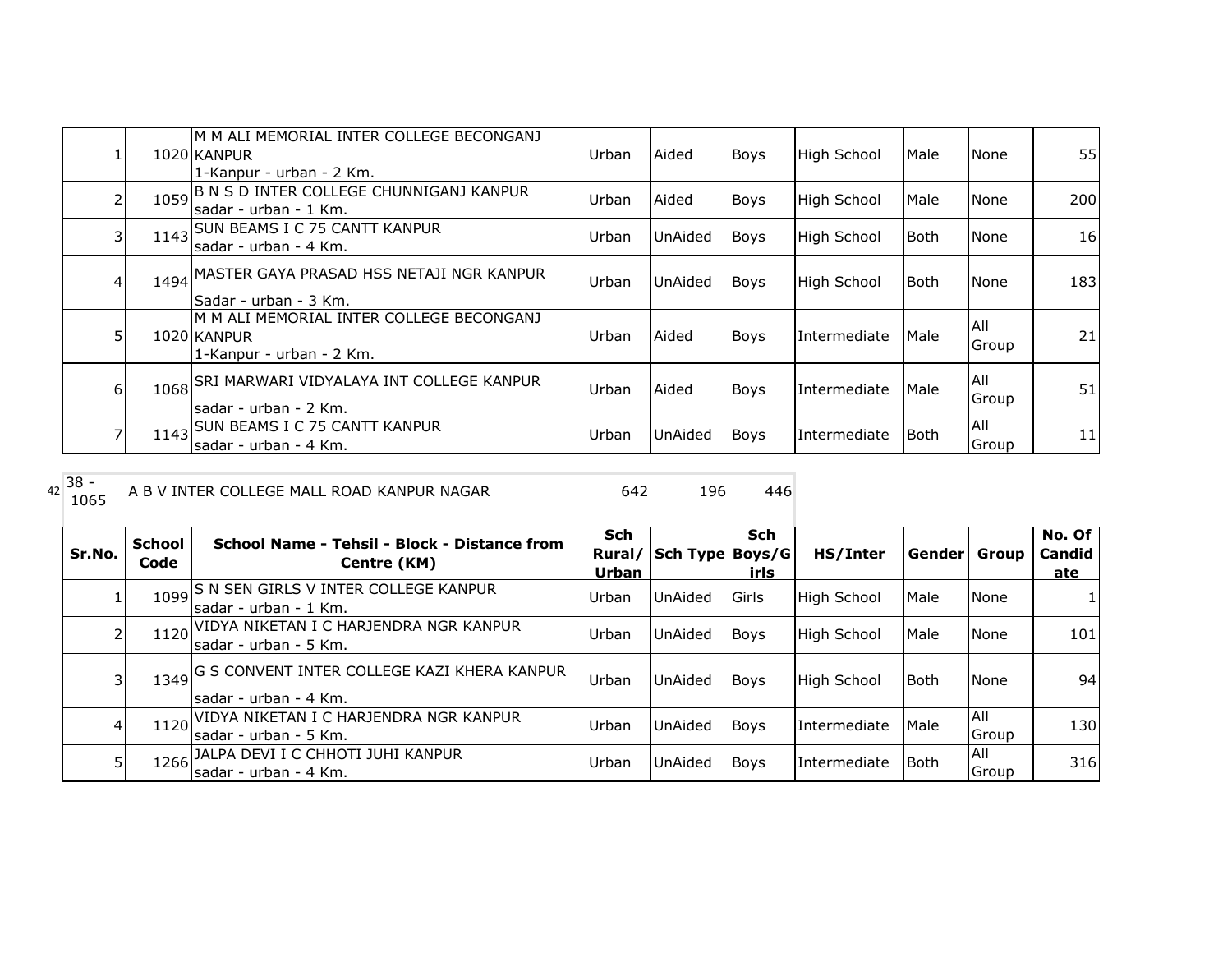| $\sim$<br>. 138.<br>43<br>╍ | SRI MARWARI VIDYALAYA INT COLLEGE KANPUR |  |  |
|-----------------------------|------------------------------------------|--|--|
|                             |                                          |  |  |

| Sr.No. | <b>School</b><br>Code | School Name - Tehsil - Block - Distance from<br>Centre (KM)               | <b>Sch</b><br>Rural/<br><b>Urban</b> | Sch Type Boys/G | <b>Sch</b><br>irls    | HS/Inter           | <b>Sex</b>           | Group               | No. Of<br>Candid<br>ate |
|--------|-----------------------|---------------------------------------------------------------------------|--------------------------------------|-----------------|-----------------------|--------------------|----------------------|---------------------|-------------------------|
|        | 1062                  | G N K INTER COLLEGE CIVIL LINES KANPUR<br>lsadar - urban - 2 Km.          | <b>Urban</b>                         | Aided           | Boys<br>School        | <b>High School</b> | <b>IFemale INone</b> |                     | 77                      |
|        | 1122                  | ONKAR NATH DHAWAN I COLL A PURI KANPUR<br>sadar - urban - 4 Km.           | Urban                                | <b>UnAided</b>  | <b>Boys</b><br>School | <b>High School</b> | Both                 | None                | 58                      |
|        |                       | 1306 VISHWA BHARTI SHIKSHA NIKETAN HSS KANPUR<br>sadar - urban - 3 Km.    | Urban                                | <b>UnAided</b>  | <b>Boys</b><br>School | <b>High School</b> | Both                 | None                | 27                      |
| 4      |                       | 1354 A K HIGHER SECONDARY SCH T P NGR KANPUR<br>Isadar - urban - 3 Km.    | Urban                                | <b>UnAided</b>  | <b>Boys</b><br>School | High School        | Male                 | None                | 28                      |
| 5      | 1062                  | IG N K INTER COLLEGE CIVIL LINES KANPUR<br>1-Kanpur - 1-Ghatampur - 2 Km. | Urban                                | Aided           | <b>Boys</b><br>School | Intermediate       | Male                 | All<br>Group        | 221                     |
| 6      | 1122                  | ONKAR NATH DHAWAN I COLL A PURI KANPUR<br>Isadar - urban - 4 Km.          | Urban                                | <b>UnAided</b>  | <b>Boys</b><br>School | Intermediate       | <b>Both</b>          | <b>AII</b><br>Group | 93                      |

| $\sim$<br>$44^{38}$ | <b>GYAN BHARTI M S INTER COLLEGE KANPUR</b> | 387 |  |
|---------------------|---------------------------------------------|-----|--|
|                     |                                             |     |  |

| Sr.No. | <b>School</b><br>Code | School Name - Tehsil - Block - Distance from<br>Centre (KM)          | Sch<br>Rural/<br>Urban | Sch Type Boys/G | <b>Sch</b><br>irls | HS/Inter           | Gender      | Group | No. Of<br>Candid<br>ate |
|--------|-----------------------|----------------------------------------------------------------------|------------------------|-----------------|--------------------|--------------------|-------------|-------|-------------------------|
|        | 1061                  | ID A V INTER COLLEGE KANPUR<br>lsadar - urban - 3 Km.                | Urban                  | Aided           | <b>Boys</b>        | <b>High School</b> | Male        | None  | 24                      |
|        | 1072                  | SHRI NAGAR JI VID I C KRISHNA NAGAR KANPUR<br>lsadar - urban - 4 Km. | Urban                  | Aided           | Boys               | High School        | Male        | None  | 45                      |
| 3      |                       | 1084 SIDDIQ FAIZ E AM INTER COLLEGE KANPUR<br>lsadar - urban - 4 Km. | Urban                  | Aided           | <b>Boys</b>        | <b>High School</b> | Male        | None  | 199                     |
| 4      |                       | 1526 PATEL S V M I C GANDHI GRAM KANPUR<br>lsadar - urban - 5 Km.    | Urban                  | UnAided         | <b>Boys</b>        | <b>High School</b> | <b>Both</b> | None  | 119                     |
| ςI     |                       | 1061 D A V INTER COLLEGE KANPUR                                      | llrhan                 | hahiA           | $R_{\text{avc}}$   | Intermediate       | <b>Male</b> | All   | 100 <sub>l</sub>        |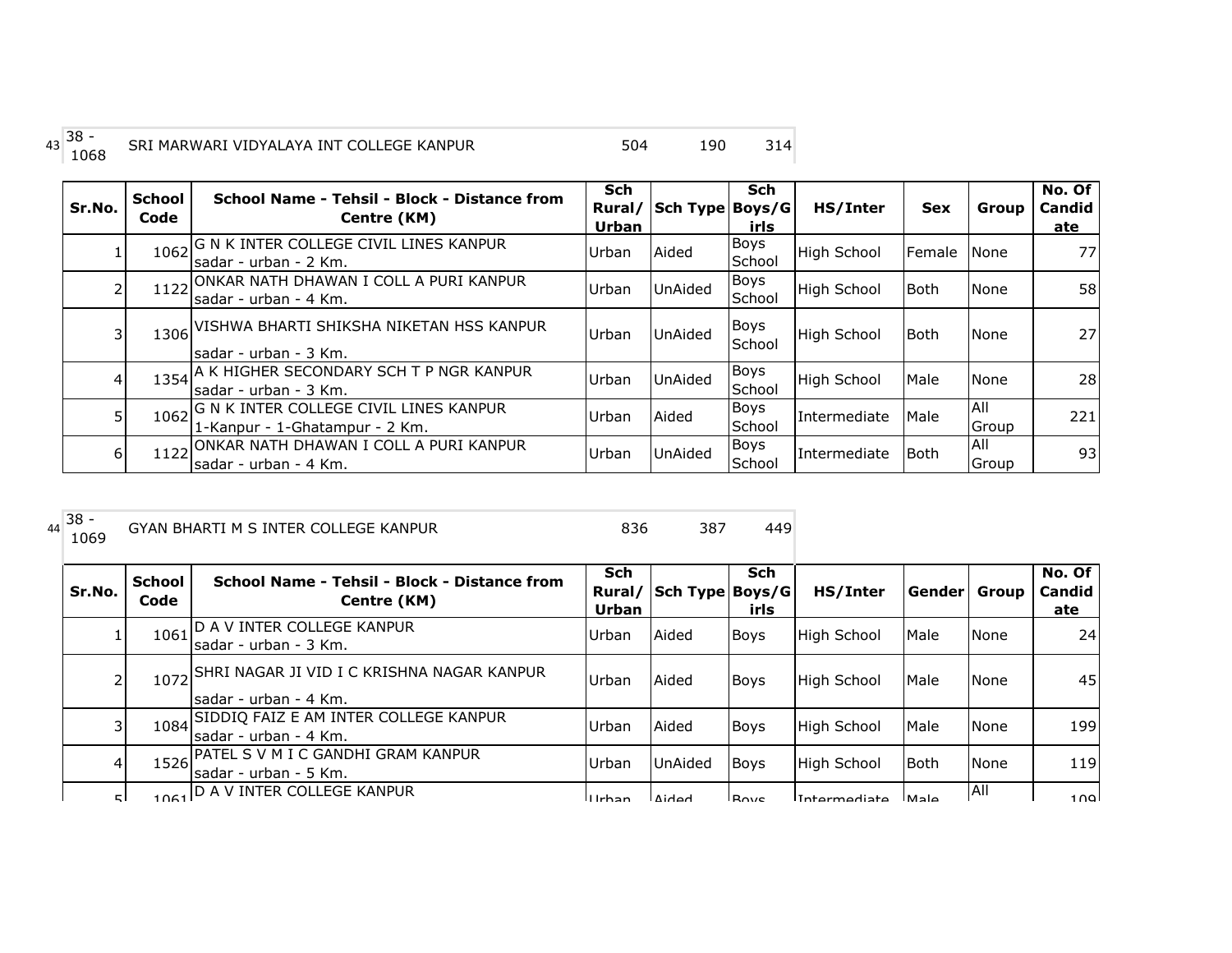| ا ب | ᆂᇦᇦᆂ | Isadar - urban - 3 Km.                                                 | i vi van     | Iniucu         | 100y3       | <b>LULCHILCUIGLE</b> | unar         | Group         | エロンド |
|-----|------|------------------------------------------------------------------------|--------------|----------------|-------------|----------------------|--------------|---------------|------|
| 6   | 1072 | SHRI NAGAR JI VID I C KRISHNA NAGAR KANPUR),<br>Isadar - urban - 4 Km. | Urban        | Aided          | <b>Boys</b> | Intermediate         | <b>IMale</b> | IAII<br>Group | 59I  |
|     |      | 1084 SIDDIQ FAIZ E AM INTER COLLEGE KANPUR<br>Isadar - urban - 4 Km.   | Urban        | Aided          | <b>Boys</b> | Intermediate         | Male         | IAII<br>Group | 1301 |
| 8   |      | 1526 PATEL S V M I C GANDHI GRAM KANPUR<br>sadar - urban - 5 Km.       | <b>Urban</b> | <b>UnAided</b> | <b>Boys</b> | <b>Intermediate</b>  | <b>Both</b>  | IAII<br>Group | 151  |

| $45^{38}$ | J P R N INTER COLLEGE JAJMAU KANPUR |  |  |  |
|-----------|-------------------------------------|--|--|--|
|-----------|-------------------------------------|--|--|--|

| Sr.No. | <b>School</b><br>Code | School Name - Tehsil - Block - Distance from<br>Centre (KM)        | <b>Sch</b><br>Rural/<br>Urban | Sch Type Boys/G | <b>Sch</b><br>irls | HS/Inter    | Gender Group |             | No. Of<br>Candid<br>ate |
|--------|-----------------------|--------------------------------------------------------------------|-------------------------------|-----------------|--------------------|-------------|--------------|-------------|-------------------------|
|        | 1070                  | J P R N INTER COLLEGE JAJMAU KANPUR<br>kanpur - urban - 0 Km.      | Urban                         | Aided           | Girls              | High School | Female       | <b>None</b> | 62                      |
|        | 1231                  | NARAYAN PRASAD INT COLL PEVANDI J KANPUR<br>sadar - urban - 3 Km.  | Urban                         | UnAided         | <b>Boys</b>        | High School | Male         | None        | 38                      |
|        | 1275                  | MODERN HS SCHOOL RAMGALI H NAGAR KANPURA<br>lsadar - urban - 2 Km. | Urban                         | UnAided         | <b>Boys</b>        | High School | Both         | None        | 43                      |
|        | 1310                  | AMAR PUBLIC I C TIWARIPUR JAJMAU KANPUR<br>lsadar - urban - 1 Km.  | Urban                         | UnAided         | Boys               | High School | <b>Both</b>  | <b>None</b> | 28                      |
|        | 1351                  | IPUJYA M G HSS SHIV KATRA H N KANPUR<br>sadar - urban - 3 Km.      | Urban                         | UnAided         | Boys               | High School | <b>Both</b>  | <b>None</b> | 11                      |
| l6     | 1352                  | IMAHARAJ MANIKUNDAL HSS OM PURWA KANPUR<br>sadar - urban - 3 Km.   | Urban                         | UnAided         | <b>Boys</b>        | High School | l Both       | <b>None</b> | 55                      |
|        | 1355                  | INEW ASHA G H S SCH JAGAI PURWA KANPUR<br>SADAR - urban - 2 Km.    | Urban                         | UnAided         | Girls              | High School | <b>Both</b>  | <b>None</b> | 98                      |
|        | 1441                  | TAGORE V MANDIR HSS JAGAIPURWA KANPUR<br>sadar - UR - 3 Km.        | Urban                         | UnAided         | <b>Boys</b>        | High School | <b>Both</b>  | None        | 100                     |
|        | 1461                  | NATIONAL CONVENT G H S S H NAGAR KANPUR<br>SADAR - URBAN - 2 Km.   | Urban                         | UnAided         | Girls              | High School | <b>Both</b>  | <b>None</b> | 32                      |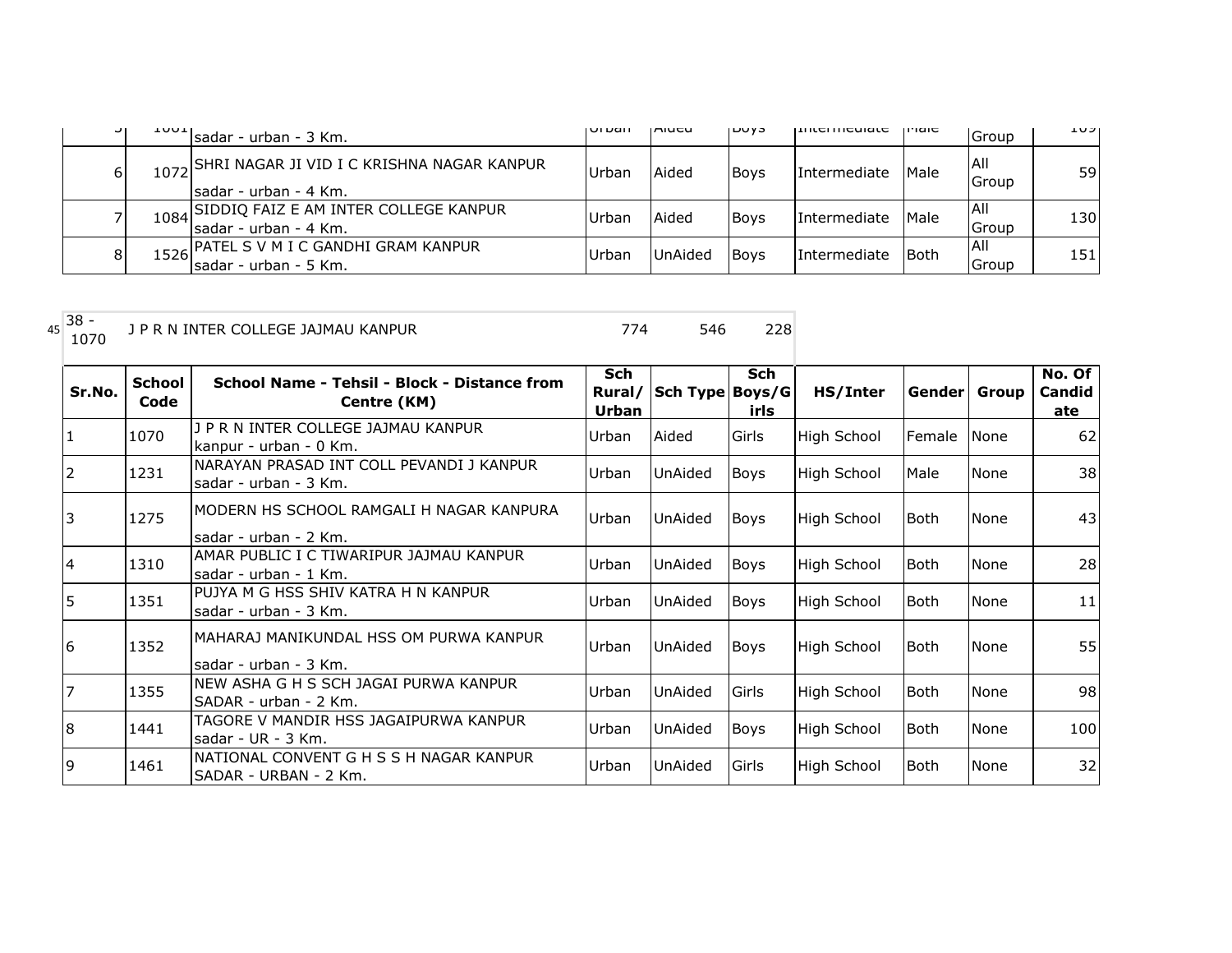| 10                   | 1614                             | B.L.M INT COLL VIRAT NAGAR AHIRWAN KANPUR<br><b>NAGAR</b><br>sadar - urban - 2 Km. | Urban               | UnAided                | <b>Boys</b> | High School        | <b>Both</b>  | None                      | 79                      |
|----------------------|----------------------------------|------------------------------------------------------------------------------------|---------------------|------------------------|-------------|--------------------|--------------|---------------------------|-------------------------|
| 11                   | 1070                             | J P R N INTER COLLEGE JAJMAU KANPUR<br>kanpur - urban - 0 Km.                      | Urban               | Aided                  | Girls       | Intermediate       | Female       | $\overline{All}$<br>Group | 84                      |
| 12                   | 1231                             | NARAYAN PRASAD INT COLL PEVANDI J KANPUR<br>sadar - urban - 3 Km.                  | Urban               | UnAided                | Boys        | Intermediate       | Male         | All<br>Group              | 72                      |
| 13                   | 1310                             | AMAR PUBLIC I C TIWARIPUR JAJMAU KANPUR<br>sadar - urban - 1 Km.                   | Urban               | UnAided                | Boys        | Intermediate       | <b>Both</b>  | All<br>Group              | 72                      |
| $38 -$<br>46<br>1071 |                                  | HARJINDER NAGAR I C HARJINDER NGR KANPUR                                           | 843                 | 331                    | 512         |                    |              |                           |                         |
| Sr.No.               | <b>School</b><br>Code            | School Name - Tehsil - Block - Distance from<br>Centre (KM)                        | Sch<br><b>Urban</b> | Rural/ Sch Type Boys/G | Sch<br>irls | HS/Inter           | Gender Group |                           | No. Of<br>Candid<br>ate |
|                      | 1070<br>1.                       | J P R N INTER COLLEGE JAJMAU KANPUR<br>1-Kanpur - 1-Ghatampur - 3 Km.              | Urban               | Aided                  | Boys        | <b>High School</b> | Male         | None                      | 72                      |
|                      | 1232<br>$\overline{\phantom{a}}$ | A S V INTER COLEGE H NAGAR KANPUR<br>sadar - urban - 1 Km.                         | Urban               | UnAided                | <b>Boys</b> | <b>High School</b> | <b>Both</b>  | None                      | 97                      |
|                      | 3<br>1283                        | A TAGORE G I C R NAGAR LAL BANGLA KANPUR<br>sadar - urban - 1 Km.                  | Urban               | UnAided                | Girls       | <b>High School</b> | <b>Both</b>  | None                      | 71                      |
|                      | 1312<br>4                        | ASHA CONVENT HIG SEC SCH KANPUR<br>sadar - urban - 2 Km.                           | Urban               | UnAided                | <b>Boys</b> | <b>High School</b> | <b>Both</b>  | None                      | $\overline{2}$          |
|                      | 51<br>1418                       | MARI GOLD HSS GOPAL NAGAR KANPUR<br>SADAR - urban - 3 Km.                          | Urban               | UnAided                | <b>Boys</b> | <b>High School</b> | <b>Both</b>  | None                      | 89                      |
|                      | 6                                | 1070 <sup>] P R N INTER COLLEGE JAJMAU KANPUR</sup><br>sadar - urban - 3 Km.       | Urban               | Aided                  | <b>Boys</b> | Intermediate       | Male         | All<br>Group              | 65                      |
|                      | $\overline{7}$                   | 1232 A S V INTER COLEGE H NAGAR KANPUR<br>sadar - urban - 1 Km.                    | Urban               | UnAided                | Boys        | Intermediate       | <b>Both</b>  | <b>All</b><br>Group       | 121                     |
|                      | 8<br>1283                        | A TAGORE G I C R NAGAR LAL BANGLA KANPUR<br>sadar - urban - 1 Km.                  | Urban               | UnAided                | Girls       | Intermediate       | Both         | All<br>Group              | 26                      |
|                      | 9<br>1331                        | PRIYA DARSHINI PUBLIC I C G NAGAR KANPUR<br>sadar - urban - 3 Km.                  | Urban               | UnAided                | Boys        | Intermediate       | <b>Both</b>  | All<br>Group              | 153                     |
| 10                   | 1491                             | PLDICBHAWANI NAGAR KANPUR<br>SADAR - urban - 3 Km.                                 | Urban               | UnAided                | Boys        | Intermediate       | <b>Both</b>  | All<br>Group              | 147                     |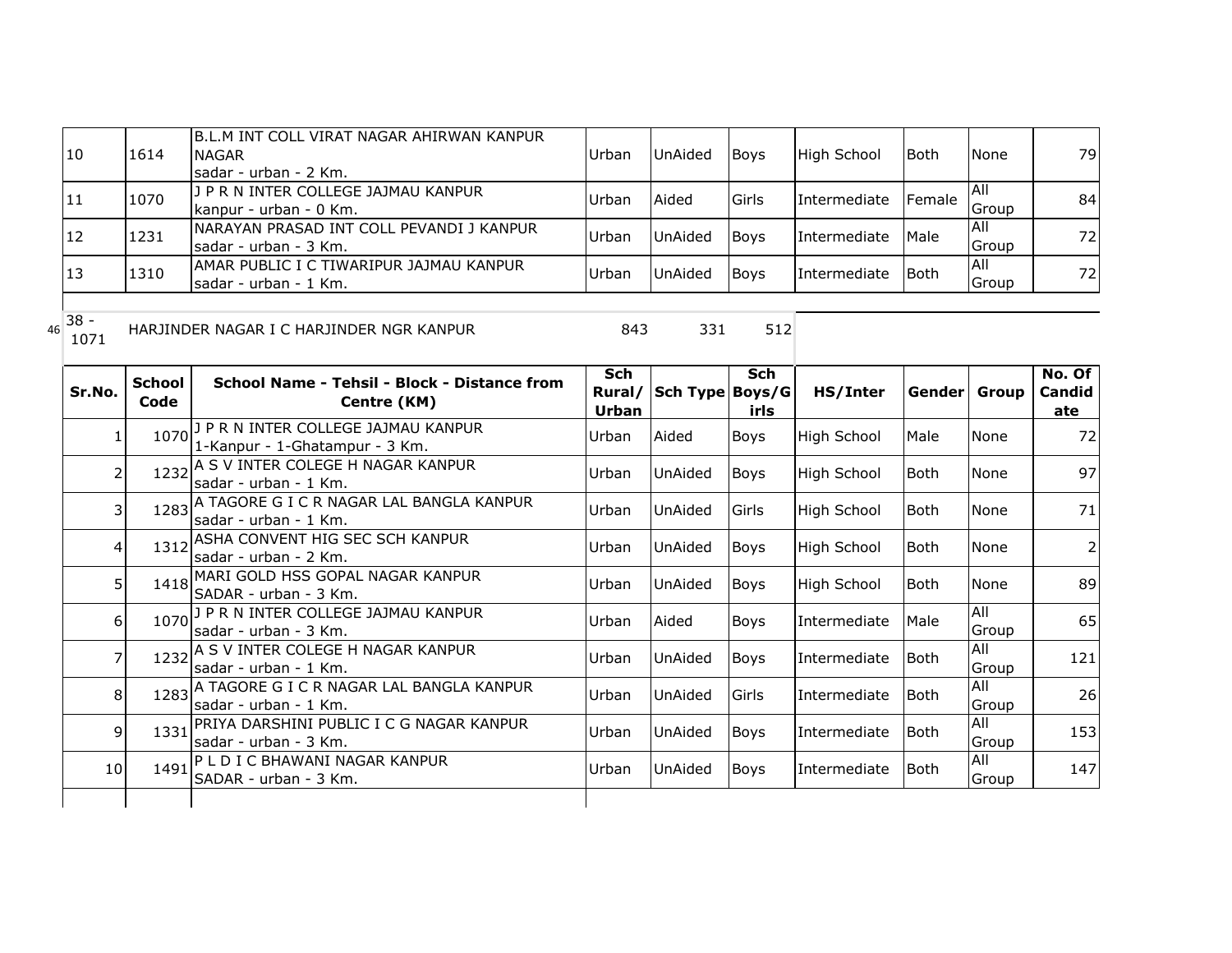| 47 | $38 -$<br>1072 |                       | SHRI NAGAR JI VID I C KRISHNA NAGAR KANPUR                               | 835                           | 495             | 340                   |                    |             |                |                         |
|----|----------------|-----------------------|--------------------------------------------------------------------------|-------------------------------|-----------------|-----------------------|--------------------|-------------|----------------|-------------------------|
|    | Sr.No.         | <b>School</b><br>Code | School Name - Tehsil - Block - Distance from<br>Centre (KM)              | Sch<br>Rural/<br><b>Urban</b> | Sch Type Boys/G | Sch<br>irls           | HS/Inter           | <b>Sex</b>  | Group          | No. Of<br>Candid<br>ate |
|    |                | 1031                  | S V M I COL DEFENCE COLONY JAJMAU KANPUR<br>sadar - urban - 3 Km.        | Urban                         | UnAided         | Boys<br>School        | <b>High School</b> | Male        | None           | 137                     |
|    | $\overline{2}$ |                       | 1278 BLOSSOM BUDS INTER COLLEGE DAHELI SUJANPUR<br>sadar - urban - 2 Km. | Urban                         | UnAided         | Boys<br>School        | <b>High School</b> | <b>Both</b> | None           | 130                     |
|    | $\overline{3}$ | 1337                  | NEELAM JYOTI I C PAC RIJ KANPUR<br>sadar - urban - 2 Km.                 | Urban                         | UnAided         | <b>Boys</b><br>School | <b>High School</b> | <b>Both</b> | None           | 42                      |
|    | 4              |                       | 1374 MUKTESHWARI ADARSH I C NEW A NAGAR KANPUR<br>sadar - urban - 3 Km.  | Urban                         | UnAided         | Boys<br>School        | High School        | <b>Both</b> | None           | 62                      |
|    | 5              | 1420                  | NEW MODERN HSS CHANDRA NAGAR KANPUR<br>SADAR - urban - 1 Km.             | Urban                         | UnAided         | Boys<br>School        | <b>High School</b> | <b>Both</b> | None           | 28                      |
|    | 6              | 1523                  | K K G IC S J VIHAR K NAGAR KANPUR<br>sadar - URBAN - 4 Km.               | Urban                         | UnAided         | Boys<br>School        | High School        | <b>Both</b> | None           | 96                      |
|    | $\overline{7}$ | 1031                  | S V M I COL DEFENCE COLONY JAJMAU KANPUR<br>sadar - urban - 3 Km.        | Urban                         | UnAided         | Boys<br>School        | Intermediate       | Female      | l All<br>Group | 15                      |
|    | 8              |                       | 1031 S V M I COL DEFENCE COLONY JAJMAU KANPUR<br>sadar - urban - 3 Km.   | Urban                         | UnAided         | <b>Boys</b><br>School | Intermediate       | Male        | All<br>Group   | 169                     |
|    | 9              |                       | 1278 BLOSSOM BUDS INTER COLLEGE DAHELI SUJANPUR<br>sadar - urban - 2 Km. | Urban                         | UnAided         | <b>Boys</b><br>School | Intermediate       | <b>Both</b> | All<br>Group   | 60                      |
|    | 10             | 1337                  | NEELAM JYOTI I C PAC RIJ KANPUR<br>sadar - urban - 2 Km.                 | Urban                         | UnAided         | <b>Boys</b><br>School | Intermediate       | <b>Both</b> | All<br>Group   | 24                      |
|    | 11             |                       | 1374 MUKTESHWARI ADARSH I C NEW A NAGAR KANPUR<br>sadar - urban - 3 Km.  | Urban                         | UnAided         | Boys<br>School        | Intermediate       | <b>Both</b> | All<br>Group   | 72                      |

48 38 -<br>1073 1073 DR CL R INT COLLEGE KIDWAI NAGAR KANPUR 1997 758 436 322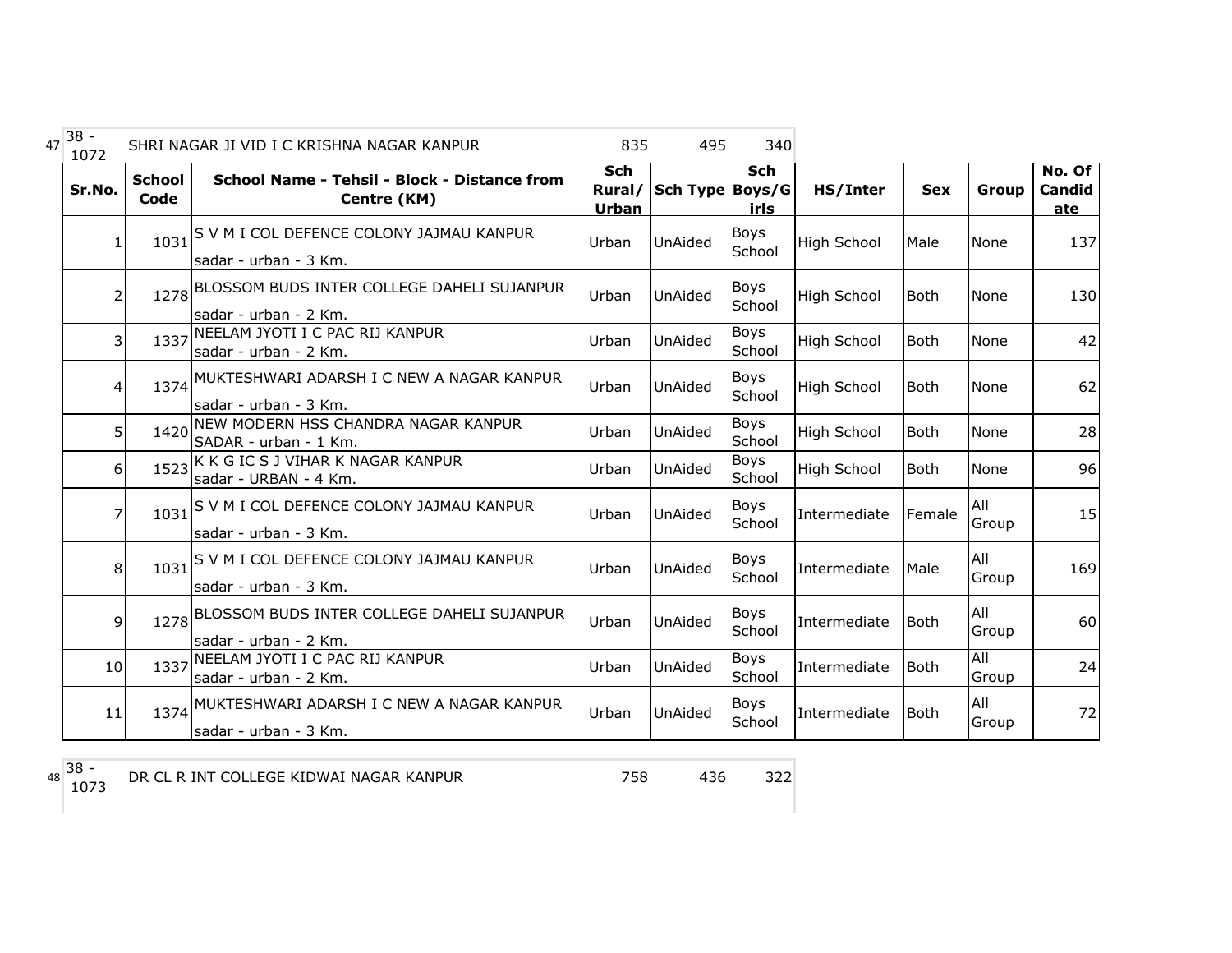| Sr.No.         | <b>School</b><br>Code | School Name - Tehsil - Block - Distance from<br>Centre (KM)                                  | <b>Sch</b><br>Rural/<br><b>Urban</b> | Sch Type Boys/G | <b>Sch</b><br>irls | HS/Inter           | Gender      | Group        | No. Of<br>Candid<br>ate |
|----------------|-----------------------|----------------------------------------------------------------------------------------------|--------------------------------------|-----------------|--------------------|--------------------|-------------|--------------|-------------------------|
|                | 1005                  | S KIDWAI VIDYALAYA IC KIDWAINAGAR KANPUR<br>sadar - urban - 1 Km.                            | Urban                                | Aided           | <b>Boys</b>        | <b>High School</b> | Male        | None         | 10 <sup>1</sup>         |
| $\overline{2}$ |                       | GHANSHYAM DAS SHIV KUMAR NAGRIK HSS KIDWAI<br>1010 NAGAR K<br>1-Kanpur - 1-Ghatampur - 2 Km. | Urban                                | Aided           | <b>Boys</b>        | <b>High School</b> | Male        | None         | 24                      |
| 3              |                       | KANPUR INTERMEDIATE EDUCATION CENTRE GOPAL<br>1170 NAGAR<br>sadar - urban - 3 Km.            | Urban                                | <b>UnAided</b>  | <b>Boys</b>        | High School        | l Both      | None         | 91                      |
| 4              |                       | 1233 PT R P M I C YASHODA NAGAR KANPUR<br>sadar - urban - 3 Km.                              | Urban                                | <b>UnAided</b>  | <b>Boys</b>        | High School        | Male        | None         | 109                     |
| 5              | 1404                  | DAYANAND SANTOSH MISHRA I C Y NGR KANPUR<br>lsadar - urban - 2 Km.                           | Urban                                | <b>UnAided</b>  | <b>Boys</b>        | High School        | Male        | <b>None</b>  | 74                      |
| 6              | 1413                  | SHIVANI H S S BAGAHI KIDWAINAGAR KANPUR<br>Sadar - urban - 1 Km.                             | Urban                                | <b>UnAided</b>  | <b>Boys</b>        | <b>High School</b> | <b>Both</b> | None         | 95                      |
| $\overline{7}$ | 1421                  | CITY EDUCATION CENTRE HSS KANPUR<br>sadar - URBAN - 2 Km.                                    | Urban                                | <b>UnAided</b>  | <b>Boys</b>        | High School        | <b>Both</b> | None         | 33                      |
| 8              | 1005                  | S KIDWAI VIDYALAYA IC KIDWAINAGAR KANPUR<br>sadar - urban - 1 Km.                            | Urban                                | Aided           | <b>Boys</b>        | Intermediate       | Male        | All<br>Group |                         |
| 9              |                       | KANPUR INTERMEDIATE EDUCATION CENTRE GOPAL<br>1170 NAGAR<br>sadar - urban - 3 Km.            | Urban                                | <b>UnAided</b>  | <b>Boys</b>        | Intermediate       | Both        | All<br>Group | 102                     |
| 10             | 1233                  | PT R P M I C YASHODA NAGAR KANPUR<br>sadar - urban - 3 Km.                                   | Urban                                | <b>UnAided</b>  | <b>Boys</b>        | Intermediate       | Male        | All<br>Group | 127                     |
| 11             |                       | 1404 DAYANAND SANTOSH MISHRA I C Y NGR KANPUR<br>sadar - urban - 2 Km.                       | Urban                                | <b>UnAided</b>  | <b>Boys</b>        | Intermediate       | Male        | All<br>Group | 89                      |

49 38 -<br>1074 SUBHASH SMARAK I C SAKET NAGAR KANPUR 810 810 386 424

| Sr.No. | School<br>Code | <b>School Name - Tehsil - Block - Distance from</b><br>Centre (KM) | Sch<br>Urban        | Rural/ Sch Type Boys/G | Sch<br>irls      | HS/Inter            | Gender  Group |      | No. Of<br>l Candid<br>ate |
|--------|----------------|--------------------------------------------------------------------|---------------------|------------------------|------------------|---------------------|---------------|------|---------------------------|
|        |                | 1114 S V M I C MACHHARIYA YASHODA NGR KANPUR                       | $I$ <sub>rhan</sub> | <b>IInAidod</b>        | $R_{\text{avc}}$ | <b>LHigh School</b> | ما د M        | Mana | 17 I                      |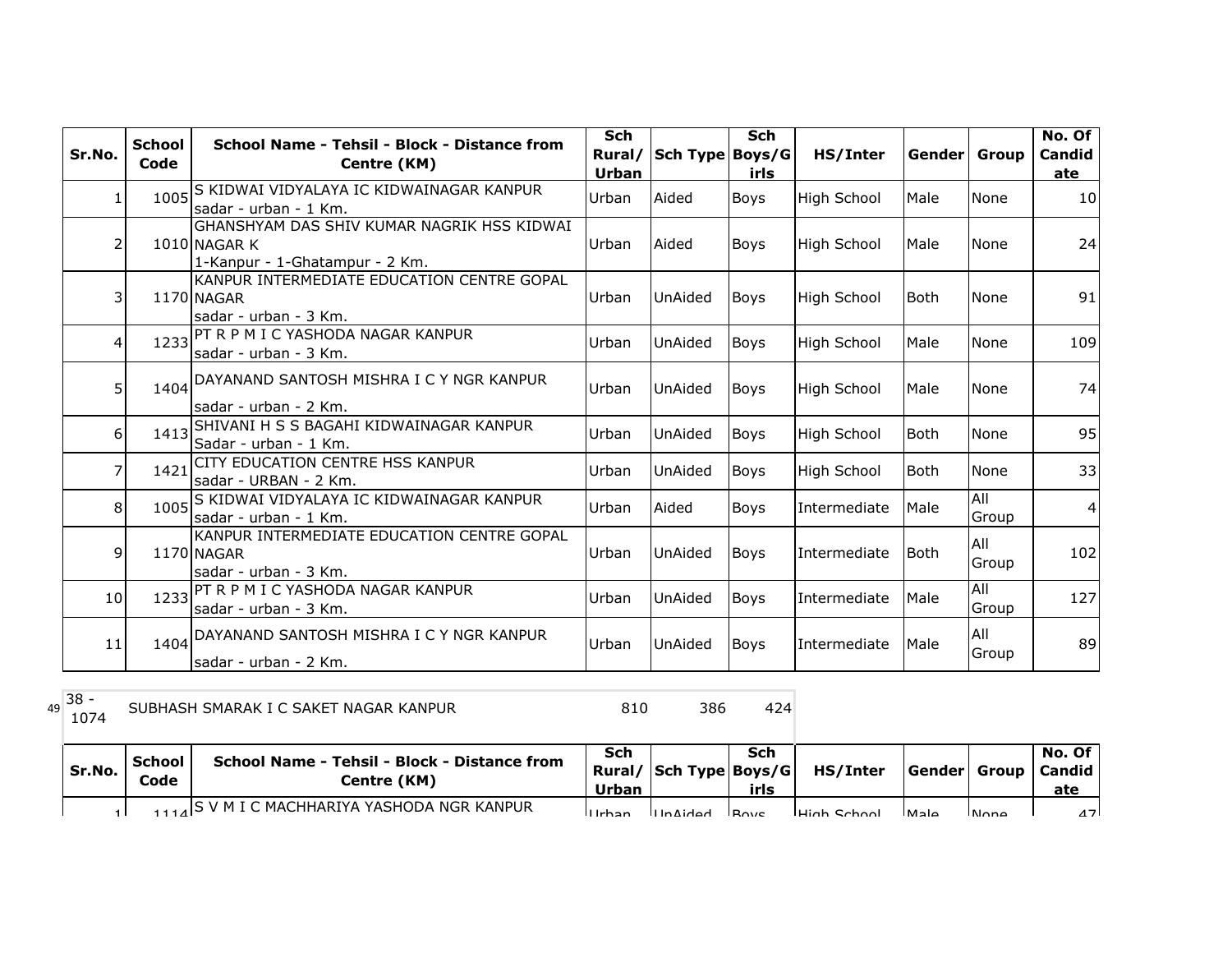|    |                         | ᆂᆂᆂᆓ                  | sadar - urban - 6 Km.                                             | <b>ULDUIL</b>                 | UIMUCU          | 100y3              | ורוועור סטווטטו    | <b>THAIR</b> | T            | T/I                            |
|----|-------------------------|-----------------------|-------------------------------------------------------------------|-------------------------------|-----------------|--------------------|--------------------|--------------|--------------|--------------------------------|
|    | $\overline{2}$          | 1138                  | CHITRA I C MANDI SAMITI NAUBASTA KANPUR<br>sadar - urban - 3 Km.  | Urban                         | UnAided         | Boys               | <b>High School</b> | Male         | None         | 65                             |
|    | $\overline{\mathsf{3}}$ | 1357                  | R A I C B KHANDEPUR NAUBASTA KANPUR<br>sadar - urban - 3 Km.      | Urban                         | UnAided         | Boys               | <b>High School</b> | Both         | None         | 49                             |
|    | 4                       | 1372                  | DR M P H S SCHOOL M ROAD NAUBASTA KANPUR<br>sadar - urban - 4 Km. | Urban                         | UnAided         | Boys               | <b>High School</b> | <b>Both</b>  | None         | 75                             |
|    | 5 <sup>1</sup>          | 1392                  | OBEROI EDU CENTRE HSS KESHAV N KANPUR<br>sadar - urban - 2 Km.    | Urban                         | UnAided         | Boys               | <b>High School</b> | Both         | None         | 17                             |
|    | 61                      | 1431                  | S N SINGH I C DAYAL PURAM KANPUR<br>sadar - urban - 4 Km.         | Urban                         | UnAided         | Boys               | <b>High School</b> | <b>Both</b>  | None         | 133                            |
|    | $\overline{7}$          | 1114                  | S V M I C MACHHARIYA YASHODA NGR KANPUR<br>sadar - urban - 6 Km.  | Urban                         | UnAided         | Boys               | Intermediate       | Male         | All<br>Group | 61                             |
|    | 8 <sup>1</sup>          | 1138                  | CHITRA I C MANDI SAMITI NAUBASTA KANPUR<br>sadar - urban - 3 Km.  | Urban                         | UnAided         | <b>Boys</b>        | Intermediate       | Male         | All<br>Group | 91                             |
|    | $\overline{9}$          | 1357                  | R A I C B KHANDEPUR NAUBASTA KANPUR<br>sadar - urban - 3 Km.      | Urban                         | UnAided         | Boys               | Intermediate       | Male         | All<br>Group | 47                             |
|    | 10 <sub>l</sub>         | 1431                  | S N SINGH I C DAYAL PURAM KANPUR<br>SADAR - urban - 4 Km.         | Urban                         | UnAided         | Boys               | Intermediate       | <b>Both</b>  | All<br>Group | 225                            |
|    |                         |                       |                                                                   |                               |                 |                    |                    |              |              |                                |
| 50 | $38 -$<br>1075          |                       | D M U INTER COLLEGE GOVIND NAGAR KANPUR                           | 505                           | 260             | 245                |                    |              |              |                                |
|    | Sr.No.                  | <b>School</b><br>Code | School Name - Tehsil - Block - Distance from<br>Centre (KM)       | Sch<br>Rural/<br><b>Urban</b> | Sch Type Boys/G | <b>Sch</b><br>irls | HS/Inter           | Gender       | Group        | No. Of<br><b>Candid</b><br>ate |
|    | $\mathbf{1}$            | 1150                  | KEDAR SINGH I C GOVIND NAGAR KANPUR<br>sadar - urban - 1 Km.      | Urban                         | UnAided         | <b>Boys</b>        | High School        | <b>Both</b>  | None         | 41                             |
|    | $\overline{2}$          | 1298                  | ARYA BHATT I C DAMODAR NAGAR KANPUR<br>sadar - urban - 4 Km.      | Urban                         | UnAided         | <b>Boys</b>        | <b>High School</b> | Male         | None         | 28                             |
|    | 3                       | 1350                  | SPRING DALES H S SCH OM NAGAR KANPUR<br>sadar - urban - 2 Km.     | Urban                         | UnAided         | Boys               | <b>High School</b> | <b>Both</b>  | None         | 45                             |
|    | 4                       | 1363                  | K S I C WORLD BANK BARRA KANPUR<br>sadar - urban - 3 Km.          | Urban                         | UnAided         | <b>Boys</b>        | <b>High School</b> | <b>Both</b>  | None         | 92                             |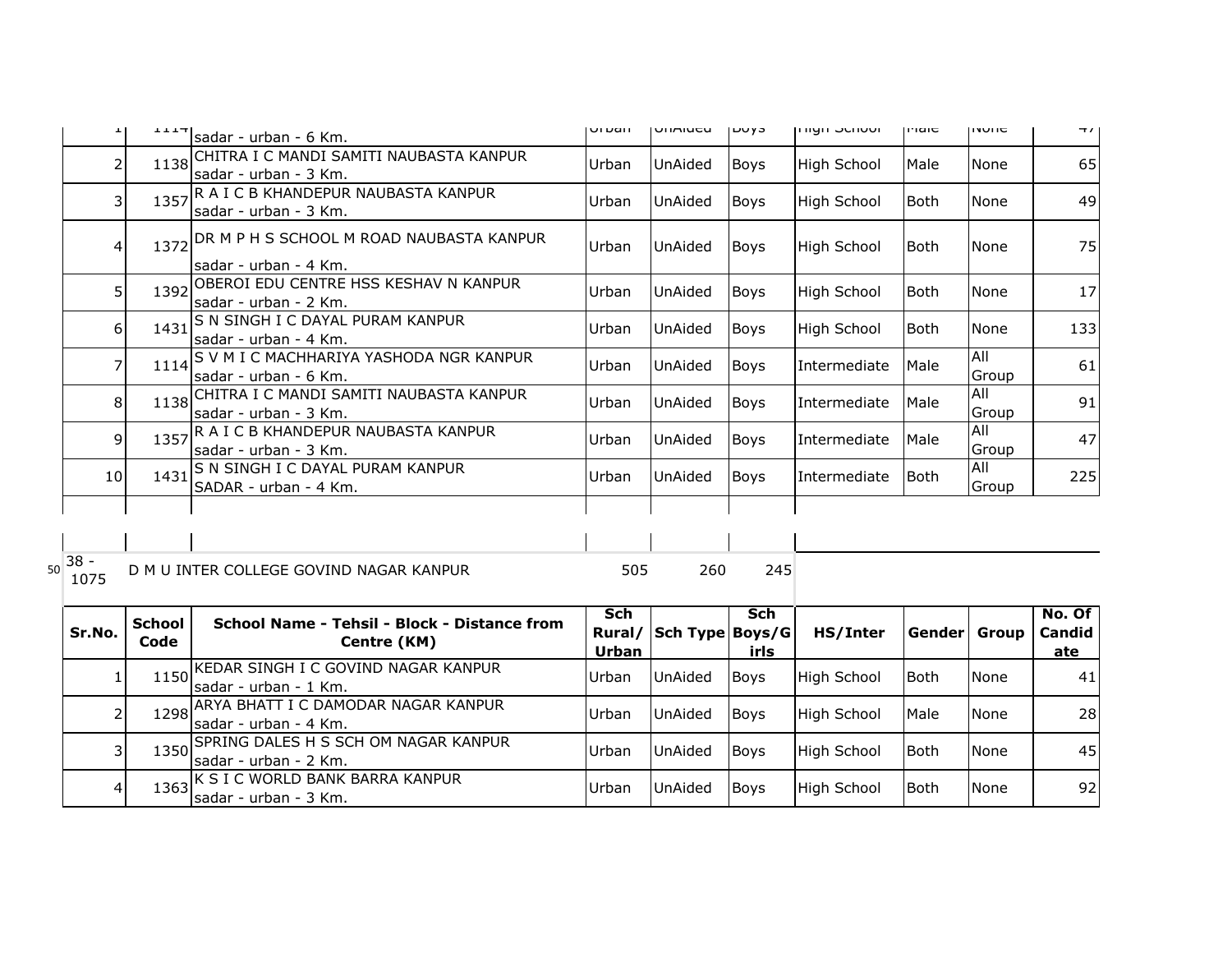|   | 1440 | KARMYOGI VID NIKETAN HSS BARRA-6 KANPUR\,<br>Isadar - urban - 3 Km.    | <b>Urban</b> | UnAided | <b>Boys</b> | High School         | Male | <b>None</b>   | 54I             |
|---|------|------------------------------------------------------------------------|--------------|---------|-------------|---------------------|------|---------------|-----------------|
| ы |      | 1150 KEDAR SINGH I C GOVIND NAGAR KANPUR<br>Isadar - urban - 1 Km.     | Urban        | UnAided | <b>Boys</b> | Intermediate        | Both | IAII<br>Group | 30 <sup>1</sup> |
|   |      | 1298 ARYA BHATT I C DAMODAR NAGAR KANPUR<br>lsadar - urban - 4 Km.     | Urbar        | UnAided | <b>Boys</b> | Intermediate        | Male | IAII<br>Group | 35              |
| 8 |      | 1363 K S I C WORLD BANK BARRA KANPUR<br>Isadar - urban - 3 Km.         | <b>Urban</b> | UnAided | <b>Boys</b> | <b>Intermediate</b> | Both | IAII<br>Group | 131             |
| 9 |      | 1440 KARMYOGI VID NIKETAN HSS BARRA-6 KANPUR<br>Isadar - urban - 3 Km. | Urban        | UnAided | <b>Boys</b> | Intermediate        | Male | IAII<br>Group | 49              |

<sup>51</sup> 38 - <sup>1076</sup> <sup>716</sup> <sup>344</sup> <sup>372</sup> CHACHA NEHRU S I C GOVIND NAGAR KANPUR

| Sr.No. | <b>School</b><br>Code | School Name - Tehsil - Block - Distance from<br>Centre (KM)             | Sch<br>Rural/<br>Urban | Sch Type Boys/G | Sch<br>irls | HS/Inter           | Gender  Group |              | No. Of<br>Candid<br>ate |
|--------|-----------------------|-------------------------------------------------------------------------|------------------------|-----------------|-------------|--------------------|---------------|--------------|-------------------------|
|        | 1073                  | IDR CL R INT COLLEGE KIDWAI NAGAR KANPUR<br>lsadar - urban - 5 Km.      | Urban                  | Aided           | Boys        | <b>High School</b> | <b>Male</b>   | None         | 114                     |
|        | 1158 KNP              | KRISHNA DEVI P GIRLS I C DAMODAR NGR NAUBASTA <br>sadar - urban - 5 Km. | Urban                  | UnAided         | Girls       | High School        | Male          | None         | 34                      |
|        | 1241                  | H P SHIKSHA NIKETAN I C GUJAINI KANPUR<br>lsadar - urban - 2 Km.        | Urban                  | UnAided         | <b>Boys</b> | <b>High School</b> | Both          | None         | 106                     |
|        |                       | 1328 H P SHIKSHA NIKETAN GIRLS H S G KANPUR<br>sadar - urban - 1 Km.    | Urban                  | UnAided         | Girls       | <b>High School</b> | l Both        | None         | 42                      |
| 51     |                       | 1379 VIKRAM KHANNA HSS KANPUR<br>sadar - urban - 1 Km.                  | Urban                  | UnAided         | <b>Boys</b> | <b>High School</b> | l Both        | None         | 48                      |
| 61     | 1073                  | DR CL R INT COLLEGE KIDWAI NAGAR KANPUR<br>lsadar - urban - 5 Km.       | Urban                  | Aided           | Boys        | Intermediate       | <b>Male</b>   | All<br>Group | 212                     |
|        | 1158 KNP              | IKRISHNA DEVI P GIRLS I C DAMODAR NGR NAUBASTA<br>sadar - urban - 5 Km. | Urban                  | UnAided         | Girls       | Intermediate       | Male          | All<br>Group | 14                      |
| 8      | 1241                  | H P SHIKSHA NIKETAN I C GUJAINI KANPUR<br>Isadar - urban - 2 Km.        | Urban                  | UnAided         | Boys        | Intermediate       | lBoth         | All<br>Group | 146                     |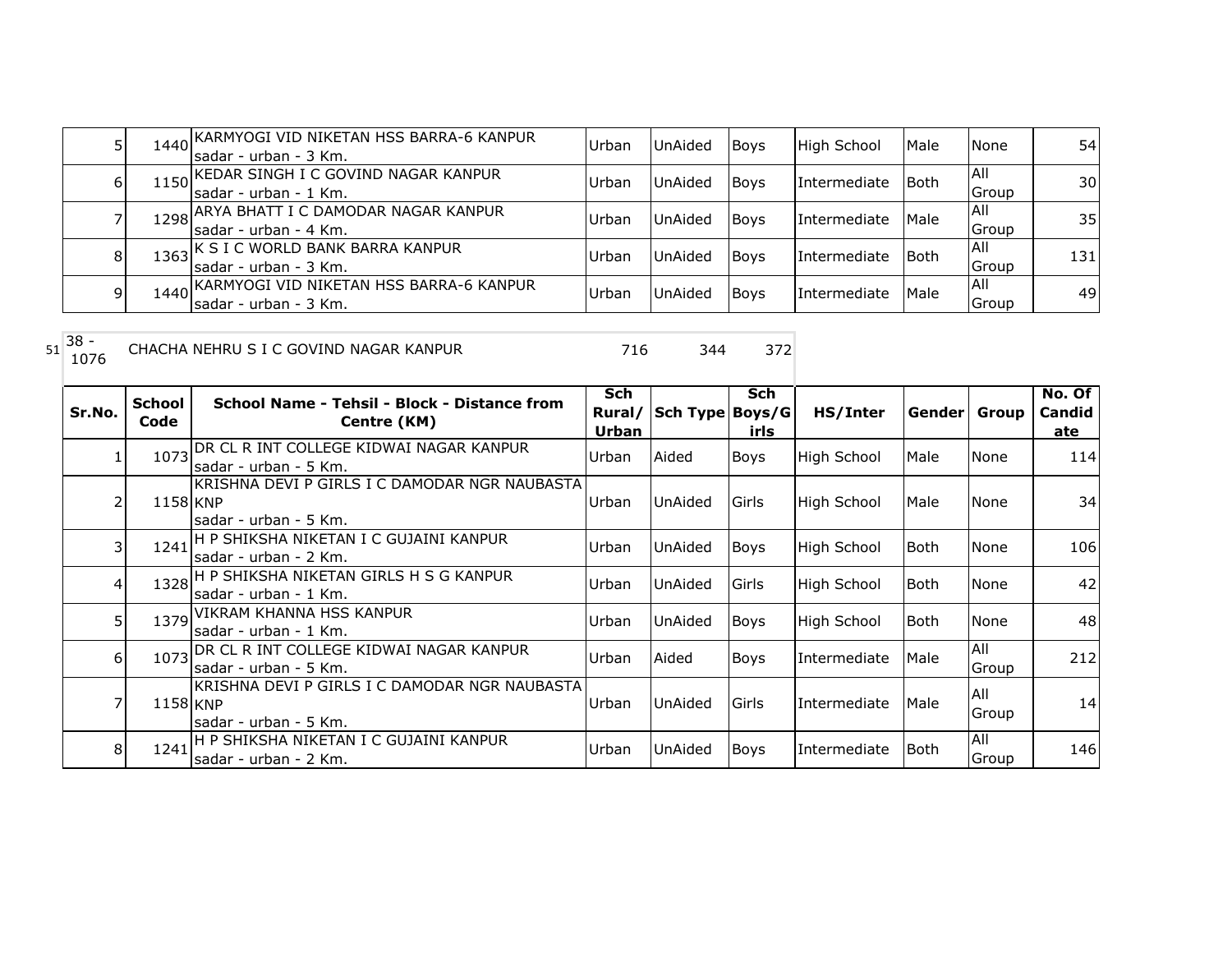| $38 -$<br>52<br>1078 |                       | G NANAK INT COLL NARAINPURWA KANPUR                                       | 607                    | 312             | 295                |              |             |                     |                         |
|----------------------|-----------------------|---------------------------------------------------------------------------|------------------------|-----------------|--------------------|--------------|-------------|---------------------|-------------------------|
| Sr.No.               | <b>School</b><br>Code | School Name - Tehsil - Block - Distance from<br>Centre (KM)               | Sch<br>Rural/<br>Urban | Sch Type Boys/G | <b>Sch</b><br>irls | HS/Inter     | Gender      | Group               | No. Of<br>Candid<br>ate |
|                      | 1007                  | shrimuni hindu ic govind nagar<br>sadar - urban - 2 Km.                   | Urban                  | Aided           | Boys               | High School  | Male        | None                | 24                      |
|                      | 1009                  | MOHAN V M INT COLL GOVIND NAGAR KANPUR<br>1-Kanpur - 1-Ghatampur - 3 Km.  | Urban                  | Aided           | <b>Boys</b>        | High School  | Male        | <b>None</b>         | 101                     |
|                      | 1165                  | STAR LIGHT GIRLS H SCH PANDU NGR KANPUR<br>sadar - urban - 1 Km.          | Urban                  | UnAided         | Girls              | High School  | <b>Both</b> | <b>None</b>         | 32                      |
|                      | 1555                  | IPARITOSH I C HANSPUR NAUBASTA KANPUR<br>sadar - urban - 6 Km.            | Urban                  | UnAided         | <b>Boys</b>        | High School  | Male        | None                | 155                     |
|                      | 1007                  | shrimuni hindu ic govind nagar<br>sadar - u - 2 Km.                       | Urban                  | Aided           | <b>Boys</b>        | Intermediate | Male        | <b>AII</b><br>Group | 22                      |
| 6                    | 1009                  | IMOHAN V M INT COLL GOVIND NAGAR KANPUR<br>1-Kanpur - 1-Ghatampur - 3 Km. | Urban                  | Aided           | <b>Boys</b>        | Intermediate | Male        | All<br>Group        | 87                      |
|                      | 1555                  | IPARITOSH I C HANSPUR NAUBASTA KANPUR<br>sadar - urban - 6 Km.            | Urban                  | UnAided         | <b>Boys</b>        | Intermediate | Male        | All<br>Group        | 186                     |

53 38 -<br>1079

<sup>1079</sup> <sup>534</sup> <sup>275</sup> <sup>259</sup> HIRA LAL KHANNA I C JAWAHAR NGR KANPUR

| Sr.No. | School<br>Code | School Name - Tehsil - Block - Distance from<br>Centre (KM) | Sch<br>Rural/<br><b>Urban</b>              | Sch Type Boys/G | <b>Sch</b><br>irls | HS/Inter           | Gender      | Group       | No. Of<br>Candid<br>ate |    |
|--------|----------------|-------------------------------------------------------------|--------------------------------------------|-----------------|--------------------|--------------------|-------------|-------------|-------------------------|----|
| 1      | 1016           | ISRI VASUDEV MISHRA HSS ASHOK NGR KANPUR                    | Urban                                      | Aided           | <b>Boys</b>        | <b>High School</b> | Male        | <b>None</b> | 14                      |    |
|        |                | 1-Kanpur - 1-Kalyanpur - 1 Km.                              |                                            |                 |                    |                    |             |             |                         |    |
| 2      | 1034           | IB R AMBEDKAR H S SCH GANDHI NAGAR KANPUR                   | Urban                                      | UnAided         | <b>Boys</b>        | High School        | Both        | None        | 14                      |    |
|        |                | Isadar - urban - 3 Km.                                      |                                            |                 |                    |                    |             |             |                         |    |
| l3     | 1082           |                                                             | M C C B V INT COLLEGE ACHARYA NAGAR KANPUR | Urban           | Aided              | Boys               | High School | Male        | <b>None</b>             | 54 |
|        |                | lsadar - urban - 3 Km.                                      |                                            |                 |                    |                    |             |             |                         |    |
| Iл     | 11155          | IS V M I C GOVIND NAGAR KANPUR                              | ll Irhan                                   | hahi4nll        | <b>IBOVS</b>       | <b>High School</b> | <b>Male</b> | <b>None</b> | つつー                     |    |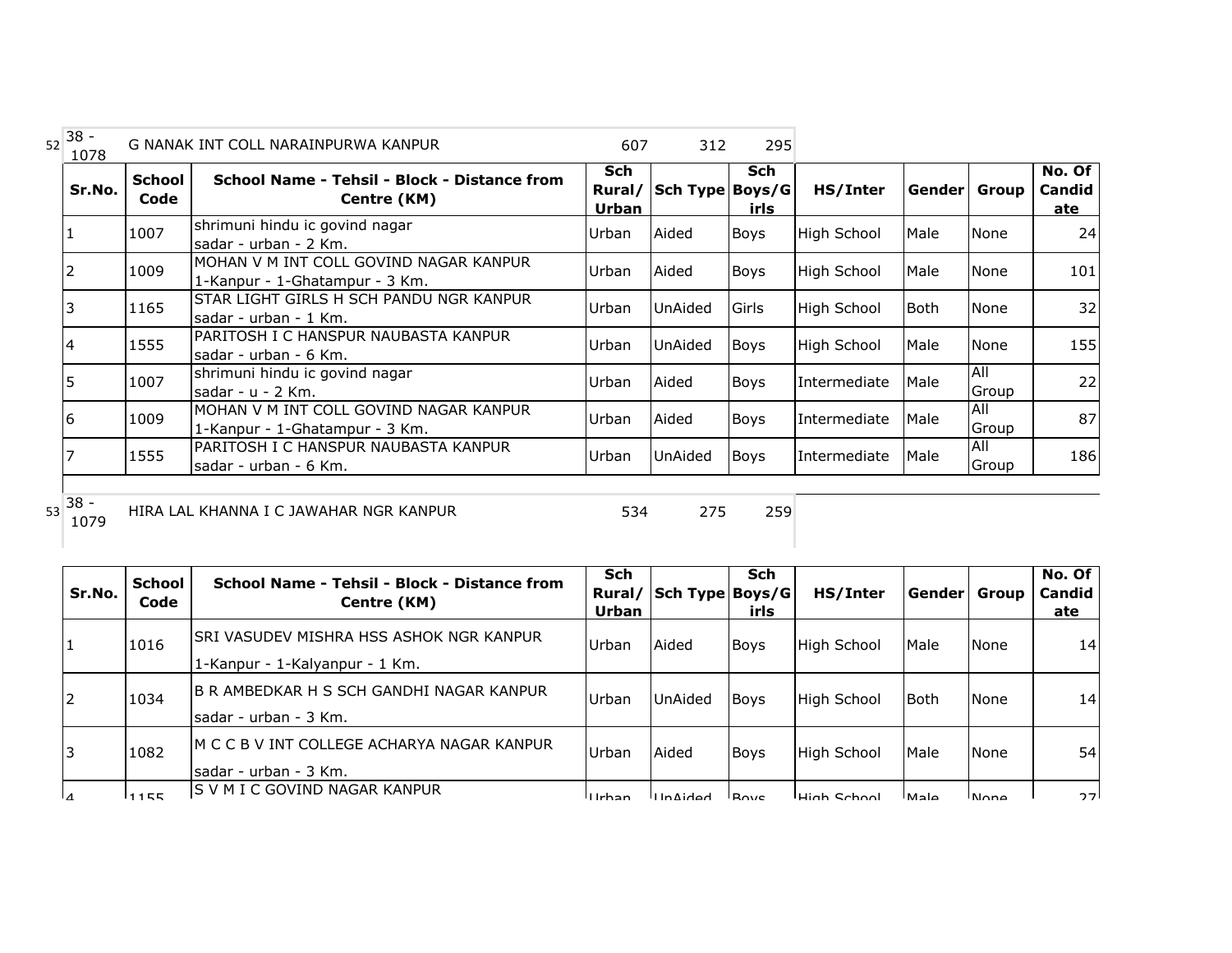| דו           | レエエコン | lsadar - urban - 3 Km.                                                   | <b>UI DOII</b> | UIMIUCU        | 100y3       | ורווערו אווי       | priaic | P            | $\sim$ $\prime$ |
|--------------|-------|--------------------------------------------------------------------------|----------------|----------------|-------------|--------------------|--------|--------------|-----------------|
| 5            | 1353  | IST PAUL H S S ASHOK NAGAR KANPUR<br>lsadar - urban - 1 Km.              | Urban          | <b>UnAided</b> | Boys        | High School        | lBoth. | None         | 11              |
| 16           | 1359  | INDIRA CONVENT H S S GOVIND NGR KANPUR<br>lsadar - urban - 3 Km.         | Urban          | <b>UnAided</b> | Girls       | <b>High School</b> | lBoth. | None         | 23              |
| 17           | 1365  | IKRISHNA DEVI P I C NIRALA NGR KANPUR<br>sadar - urban - 4 Km.           | Urban          | <b>UnAided</b> | Boys        | High School        | Male   | None         | 70              |
| 18           | 1565  | IR C KHATRI S V M INTER COLLEGE GUJAINI KANPUR<br>lsadar - URBAN - 5 Km. | Urban          | UnAided        | Boys        | High School        | lBoth. | None         | 62              |
| 19           | 1082  | M C C B V INT COLLEGE ACHARYA NAGAR KANPUR<br>lsadar - urban - 3 Km.     | Urban          | Aided          | <b>Boys</b> | Intermediate       | Male   | All<br>Group | 75              |
| $ 10\rangle$ | 1155  | IS V M I C GOVIND NAGAR KANPUR<br>lsadar - urban - 3 Km.                 | Urban          | <b>UnAided</b> | Boys        | Intermediate       | Male   | All<br>Group | 36              |
| 11           | 1365  | IKRISHNA DEVI P I C NIRALA NGR KANPUR<br>SADAR - urban - 4 Km.           | Urban          | UnAided        | Boys        | Intermediate       | Male   | All<br>Group | 92              |
| 12           | 1565  | R C KHATRI S V M INTER COLLEGE GUJAINI KANPUR<br>SADAR - URBAN - 5 Km.   | Urban          | <b>UnAided</b> | Boys        | Intermediate       | Both   | All<br>Group | 56              |
|              |       |                                                                          |                |                |             |                    |        |              |                 |

 $54\overline{\big)38 - \underline{1080}}$ 

| 38 - | SRI MAHESH MEHAR PRASAD INTER COLLEGE SATTICHAURA | 94. |  |
|------|---------------------------------------------------|-----|--|
| 1080 |                                                   |     |  |

| Sr.No. | <b>School</b><br>Code | School Name - Tehsil - Block - Distance from<br>Centre (KM)                                 | <b>Sch</b><br>Rural/<br><b>Urban</b> | Sch Type Boys/G | <b>Sch</b><br>irls | HS/Inter           | <b>Genderl</b> | Group         | No. Of<br><b>Candid</b><br>ate |
|--------|-----------------------|---------------------------------------------------------------------------------------------|--------------------------------------|-----------------|--------------------|--------------------|----------------|---------------|--------------------------------|
|        | 1071                  | HARJINDER NAGAR I C HARJINDER NGR KANPUR<br>Isadar - urban - 4 Km.                          | Urban                                | <b>Aided</b>    | Boys               | <b>High School</b> | Male           | <b>None</b>   | 97                             |
|        |                       | <b>SRI MAHESH MEHAR PRASAD INTER COLLEGE</b><br>1080 SATTICHAURA<br>Ikanpur - urban - 0 Km. | Urban                                | <b>Aided</b>    | Girls              | High School        | <b>IFemale</b> | <b>I</b> None | <b>28</b>                      |
|        | 1277                  | GGM G HSS SUJAT GANJ S NAGAR COD KANPUR<br>Isadar - urban - 2 Km.                           | Urban                                | <b>UnAided</b>  | <b>I</b> Girls     | High School        | Both           | None          | 134                            |
| 4      | 1344                  | IDEE MEMORIAL G H S S SHUJAT GANJ KANPUR<br>sadar - urban - 3 Km.                           | <b>IUrban</b>                        | <b>UnAided</b>  | <b>Boys</b>        | <b>High School</b> | <b>Both</b>    | <b>None</b>   | 35                             |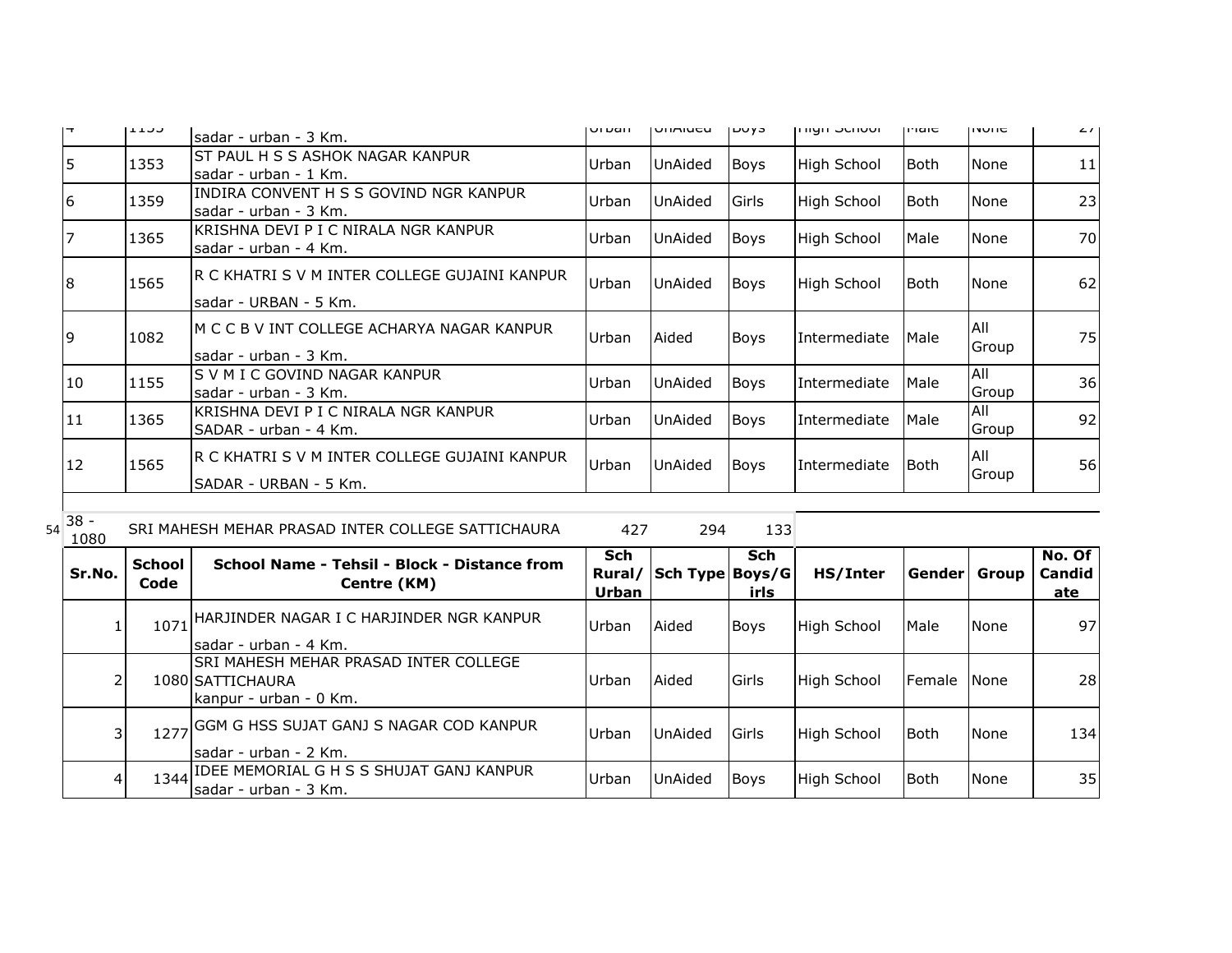|   | 1071 HARJINDER NAGAR I C HARJINDER NGR KANPUR<br>Isadar - urban - 4 Km.                     | Urban | Aided        | <b>Bovs</b>   | Intermediate | <b>IMale</b>  | All<br>Group | 120 |
|---|---------------------------------------------------------------------------------------------|-------|--------------|---------------|--------------|---------------|--------------|-----|
| 6 | <b>SRI MAHESH MEHAR PRASAD INTER COLLEGE</b><br>1080 SATTICHAURA<br>Ikanpur - urban - 0 Km. | Urban | <b>Aided</b> | <b>IGirls</b> | Intermediate | <b>Female</b> | Group        | 131 |

 $\begin{array}{|c|c|} \hline 55 & 38 \\ \hline 1081 & \hline \end{array}$ 

<sup>1081</sup> <sup>419</sup> <sup>353</sup> <sup>66</sup> H SAHAI J SAHAI INT COLL P ROAD KANPUR

| Sr.No.         | <b>School</b><br>Code | School Name - Tehsil - Block - Distance from<br>Centre (KM)                         | <b>Sch</b><br>Rural/<br>Urban | Sch Type Boys/G | <b>Sch</b><br>irls | HS/Inter           | Gender Group |              | No. Of<br>Candid<br>ate |
|----------------|-----------------------|-------------------------------------------------------------------------------------|-------------------------------|-----------------|--------------------|--------------------|--------------|--------------|-------------------------|
|                | 1018                  | RAMAKRISHNA MISSION H S SCHOOL KANPUR<br>1-Kanpur - 1-Kalyanpur - 2 Km.             | Urban                         | Aided           | Boys               | <b>High School</b> | Male         | None         | 151                     |
| 2              |                       | 1079 HIRA LAL KHANNA I C JAWAHAR NGR KANPUR<br>sadar - urban - 2 Km.                | Urban                         | Aided           | <b>Boys</b>        | <b>High School</b> | Male         | None         | 42                      |
| 3              |                       | 1244 VISHWA BHARTI G N G IC GOVIND NAGAR KANPUR<br>lsadar - urban - 3 Km.           | Urban                         | <b>UnAided</b>  | Girls              | <b>High School</b> | Both         | None         | 65                      |
| 4              | 1377                  | P S INTER COLLEGE BARA DEVI KANPUR<br>sadar - urban - 4 Km.                         | Urban                         | UnAided         | <b>Boys</b>        | <b>High School</b> | Both         | None         | 58                      |
| 5 <sup>1</sup> |                       | 1489 KUNDAN GRAMMAR HS SCH KANPUR<br>Sadar - urban - 1 Km.                          | Urban                         | UnAided         | <b>Boys</b>        | High School        | Both         | None         | 15                      |
| 6 <sup>1</sup> |                       | RAJARAM SARASWATI H S S JAWAHAR NAGAR<br>1520 KANPUR NAGAR<br>sadar - urban - 1 Km. | Urban                         | UnAided         | <b>Boys</b>        | High School        | l Both       | None         | 22                      |
| 7              |                       | 1079 HIRA LAL KHANNA I C JAWAHAR NGR KANPUR<br>sadar - urban - 2 Km.                | Urban                         | Aided           | <b>Boys</b>        | Intermediate       | Male         | All<br>Group | 43                      |
| 8 <sup>1</sup> |                       | 1244 VISHWA BHARTI G N G IC GOVIND NAGAR KANPUR<br>sadar - urban - 3 Km.            | Urban                         | <b>UnAided</b>  | Girls              | Intermediate       | Female       | All<br>Group | 23                      |
|                |                       |                                                                                     |                               |                 |                    |                    |              |              |                         |

 $56 \begin{array}{|c} 38 - 1082 \end{array}$ 

<sup>1082</sup> <sup>602</sup> <sup>221</sup> <sup>381</sup> M C C B V INT COLLEGE ACHARYA NAGAR KANPUR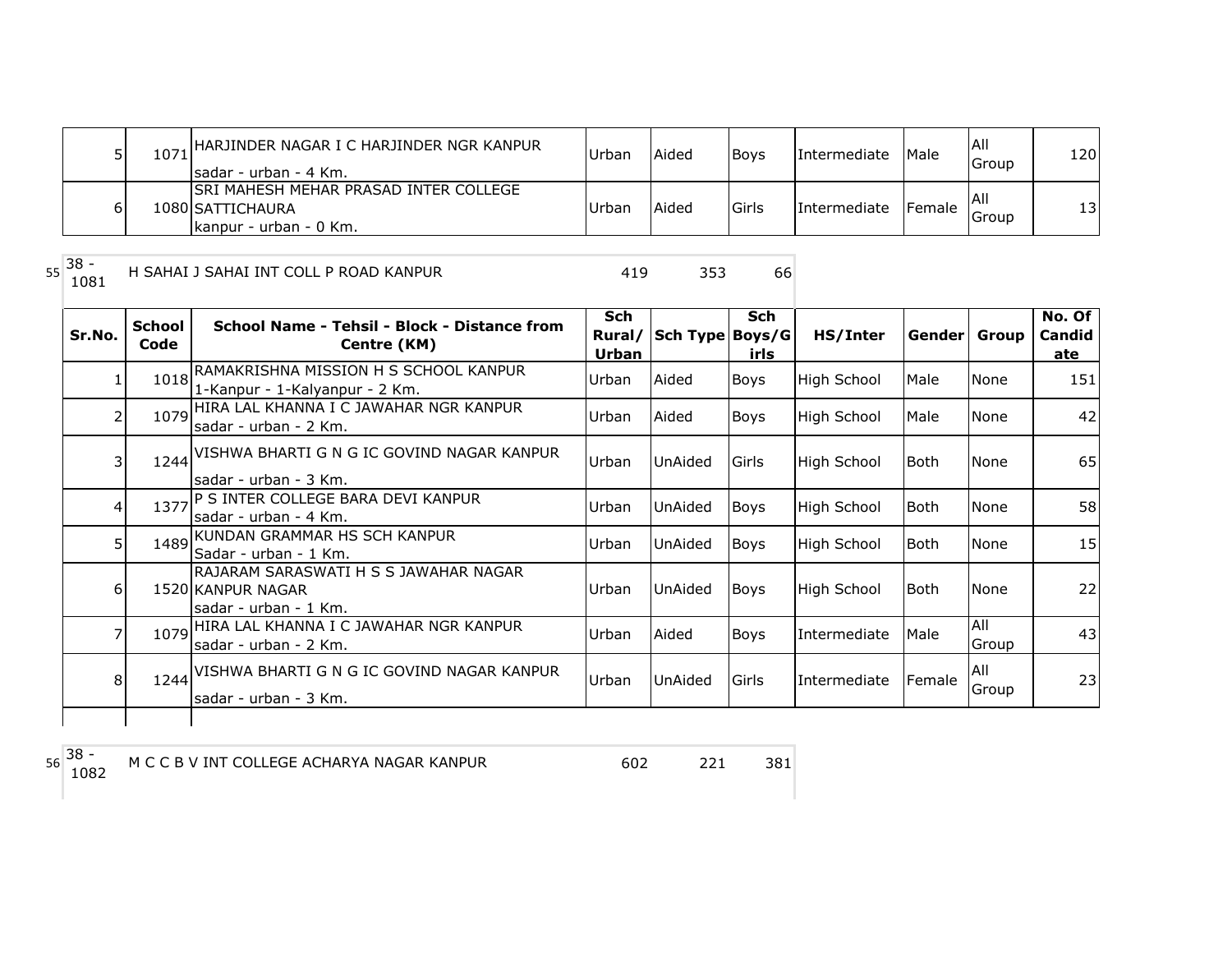|    | Sr.No.         | <b>School</b><br>Code | School Name - Tehsil - Block - Distance from<br>Centre (KM)               | <b>Sch</b><br>Rural/<br><b>Urban</b> | Sch Type Boys/G | <b>Sch</b><br>irls | HS/Inter           | Gender Group  |                     | No. Of<br>Candid<br>ate |
|----|----------------|-----------------------|---------------------------------------------------------------------------|--------------------------------------|-----------------|--------------------|--------------------|---------------|---------------------|-------------------------|
|    | $\mathbf{1}$   | 1006                  | S G P G VIDYALAYA H S SCHOOL JUHI KANPUR<br>sadar - urban - 3 Km.         | Urban                                | Aided           | Girls              | <b>High School</b> | Female        | None                | 15                      |
|    | 2              | 1006                  | S G P G VIDYALAYA H S SCHOOL JUHI KANPUR<br>sadar - urban - 3 Km.         | Urban                                | Aided           | Boys               | <b>High School</b> | Male          | None                | 23                      |
|    | 3              | 1319                  | JAI BHARAT H S BALIKA V JUHI KALA KANPUR<br>sadar - urban - 2 Km.         | Urban                                | <b>UnAided</b>  | Girls              | <b>High School</b> | <b>Both</b>   | None                | 47                      |
|    | 4              | 1341                  | S R MODEL H S SCH VIJAY NAGAR KANPUR<br>sadar - urban - 3 Km.             | Rural                                | <b>UnAided</b>  | <b>Boys</b>        | <b>High School</b> | <b>Both</b>   | None                | 72                      |
|    | 5              | 1348                  | MAA S V M INTER COLL Y NAGAR KANPUR<br>sadar - urban - 4 Km.              | Urban                                | <b>UnAided</b>  | <b>Boys</b>        | <b>High School</b> | Male          | None                | 64                      |
|    | 6              | 1074                  | SUBHASH SMARAK I C SAKET NAGAR KANPUR<br>sadar - urban - 5 Km.            | Urban                                | Aided           | <b>Boys</b>        | Intermediate       | Male          | Only<br>Science     | 130                     |
|    | $\overline{7}$ |                       | 1082 M C C B V INT COLLEGE ACHARYA NAGAR KANPUR<br>kanpur - urban - 0 Km. | Urban                                | Aided           | Girls              | Intermediate       | Female        | All<br>Group        | 3                       |
|    | 8              | 1348                  | MAA S V M INTER COLL Y NAGAR KANPUR<br>sadar - urban - 4 Km.              | Urban                                | <b>UnAided</b>  | <b>Boys</b>        | Intermediate       | Male          | <b>All</b><br>Group | 248                     |
| 57 | $38 -$<br>1083 |                       | HALIM MUSLIM INTER COLLEGE KANPUR                                         | 1083                                 | 426             | 657                |                    |               |                     |                         |
|    | Sr.No.         | <b>School</b><br>Code | School Name - Tehsil - Block - Distance from<br>Centre (KM)               | <b>Sch</b><br>Rural/<br>Urban        | Sch Type Boys/G | <b>Sch</b><br>irls | HS/Inter           | Gender        | Group               | No. Of<br>Candid<br>ate |
|    | 1              | 1056                  | S R SHUKL N NIGAM INT COLL JUHI KANPUR<br>sadar - urban - 3 Km.           | Urban                                | Aided           | Boys               | <b>High School</b> | Male          | None                | 33                      |
|    | $\mathcal{P}$  | 1083                  | HALIM MUSLIM INTER COLLEGE KANPUR<br>kanpur - urban - 0 Km.               | Urban                                | Aided           | Girls              | <b>High School</b> | Female        | None                | 265                     |
|    | 3              | 1477                  | SARDAR PATEL I C JARAULI KANPUR<br>sadar - urban - 5 Km.                  | Urban                                | <b>UnAided</b>  | <b>Boys</b>        | <b>High School</b> | Male          | None                | 128                     |
|    | 4              | 1056                  | S R SHUKL N NIGAM INT COLL JUHI KANPUR<br>sadar - urban - 3 Km.           | Urban                                | Aided           | Boys               | Intermediate       | Male          | All<br>Group        | 38                      |
|    | 5              | 1063                  | CHRIST CHURCH INTER COLLEGE KANPUR<br>sadar - urban - 4 Km.               | Urban                                | Aided           | <b>Boys</b>        | Intermediate       | Male          | <b>All</b><br>Group | 251                     |
|    | ۵I             |                       | 1083 HALIM MUSLIM INTER COLLEGE KANPUR                                    | <b>Ilrhan</b>                        | <b>Aidad</b>    | $C$ irle           | Intermediate       | <b>Eamala</b> | ΑIΙ                 | 161                     |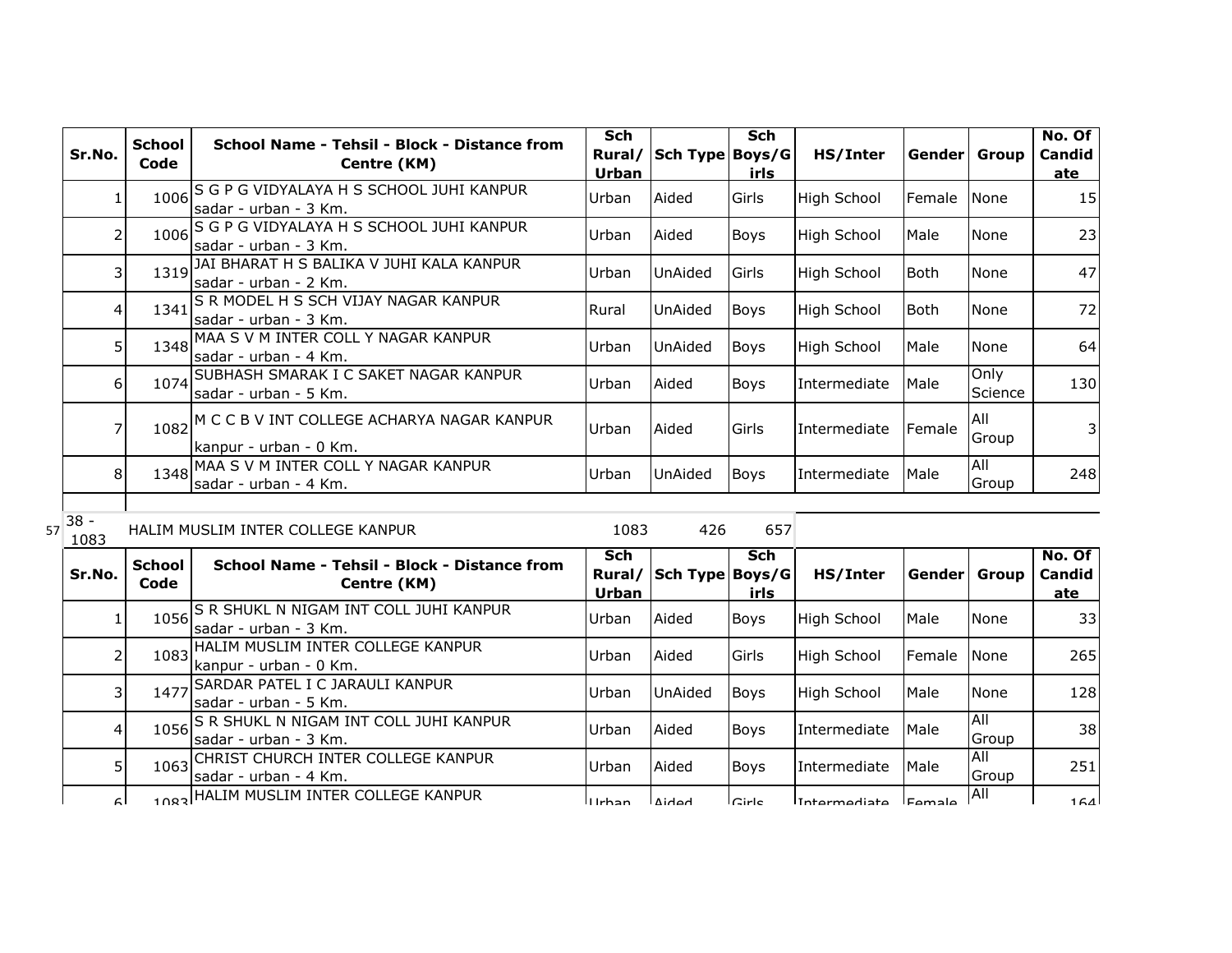| UI.                | <b>LUUJ</b> | Ikanpur - urban - 0 Km.                                       | I UI DAI I   | Iniucu         | טוווטו      | <b>ITHCHROUGLE</b> | ם כוחמוכ    | Group                  | 10T1 |
|--------------------|-------------|---------------------------------------------------------------|--------------|----------------|-------------|--------------------|-------------|------------------------|------|
|                    |             | 1477 SARDAR PATEL I C JARAULI KANPUR<br>sadar - urban - 5 Km. | <b>Urban</b> | <b>UnAided</b> | <b>Boys</b> | Intermediate       | <b>Male</b> | IAII<br><b>I</b> Group | 204I |
| $_{58}$ 38<br>1084 |             | SIDDIQ FAIZ E AM INTER COLLEGE KANPUR                         | 394          | 200            | 194         |                    |             |                        |      |

| Sr.No. | <b>School</b><br>Code | School Name - Tehsil - Block - Distance from<br>Centre (KM)           | Sch<br>Rural/<br>Urban | Sch Type Boys/G | Sch<br>irls | HS/Inter           | Gender | Group                      | No. Of<br>Candid<br>ate |
|--------|-----------------------|-----------------------------------------------------------------------|------------------------|-----------------|-------------|--------------------|--------|----------------------------|-------------------------|
|        | 1052                  | <b>IGOVT INTER COLLEGE KANPUR</b><br>sadar - urban - 1 Km.            | Urban                  | Aided           | <b>Boys</b> | <b>High School</b> | Male   | <b>None</b>                | 24                      |
|        |                       | 1238 ISLAMIC H S SCHOOL IFTEKHARABAD KANPUR<br>lSadar - urban - 2 Km. | Urban                  | <b>UnAided</b>  | Girls       | <b>High School</b> | Both   | None                       | 94                      |
|        |                       | 1510 ESHWARANAND SHIKSHA NIKETAN I C KANPUR<br>sadar - urban - 5 Km.  | Urban                  | <b>UnAided</b>  | <b>Boys</b> | <b>High School</b> | Male   | None                       | 82                      |
|        |                       | 1052 GOVT INTER COLLEGE KANPUR<br>1-Kanpur - 1-Ghatampur - 1 Km.      | Urban                  | Aided           | <b>Boys</b> | Intermediate       | Male   | <b>AII</b><br><b>Sroup</b> | 47                      |
|        |                       | 1510 ESHWARANAND SHIKSHA NIKETAN I C KANPUR<br>Isadar - urban - 5 Km. | Urban                  | UnAided         | <b>Boys</b> | Intermediate       | Male   | All<br>Group               | 147                     |
|        |                       |                                                                       |                        |                 |             |                    |        |                            |                         |

 $\begin{array}{c|c} & & \\ \n\hline 59 & 38 \\ \n\hline 1086 & & \n\end{array}$ <sup>1086</sup> <sup>577</sup> <sup>294</sup> <sup>283</sup> VIDYUT PARISHAD I C PANKI KANPUR

| l Sr.No.  | <b>School</b><br>Code | School Name - Tehsil - Block - Distance from<br>Centre (KM)             | <b>Sch</b><br>Rural/<br>Urban | Sch Type Boys/G | <b>Sch</b><br>irls | HS/Inter            | Gender Group |               | No. Of $ $<br><b>Candid</b><br>ate |
|-----------|-----------------------|-------------------------------------------------------------------------|-------------------------------|-----------------|--------------------|---------------------|--------------|---------------|------------------------------------|
| 1         | 1033                  | IARYA VAIDIK I C ARMAPUR KANPUR<br>lsadar - urban - 4 Km.               | Urban                         | <b>UnAided</b>  | <b>Boys</b>        | High School         | l Both       | <b>None</b>   | 10 <sup>1</sup>                    |
| <u> 2</u> | 1086                  | VIDYUT PARISHAD I C PANKI KANPUR<br>kanpur - urban - 0 Km.              | Urban                         | Govt.           | <b>Girls</b>       | High School         | Female None  |               | 92                                 |
| l3        | 1322                  | KAILAS SARASWATI I C KALYANPUR KANPUR<br>sadar - kalyanpur - 3 Km.      | Urban                         | <b>UnAided</b>  | <b>Boys</b>        | High School         | Male         | <b>None</b>   | 93                                 |
| 14        | 1487                  | <b>PT SITA RAM S HSS SARAI MITA KANPUR</b><br>sadar - urban - 4 Km.     | Urban                         | <b>UnAided</b>  | <b>Boys</b>        | High School         | <b>Both</b>  | None          | 99                                 |
| 15        | 1024                  | JAWAHAR LAL NEHRU I C KALYANPUR KANPUR<br>KALYANPUR - KALYANPUR - 3 Km. | Urban                         | <b>Aided</b>    | <b>Boys</b>        | <b>Intermediate</b> | Male         | IAII<br>Group | 85                                 |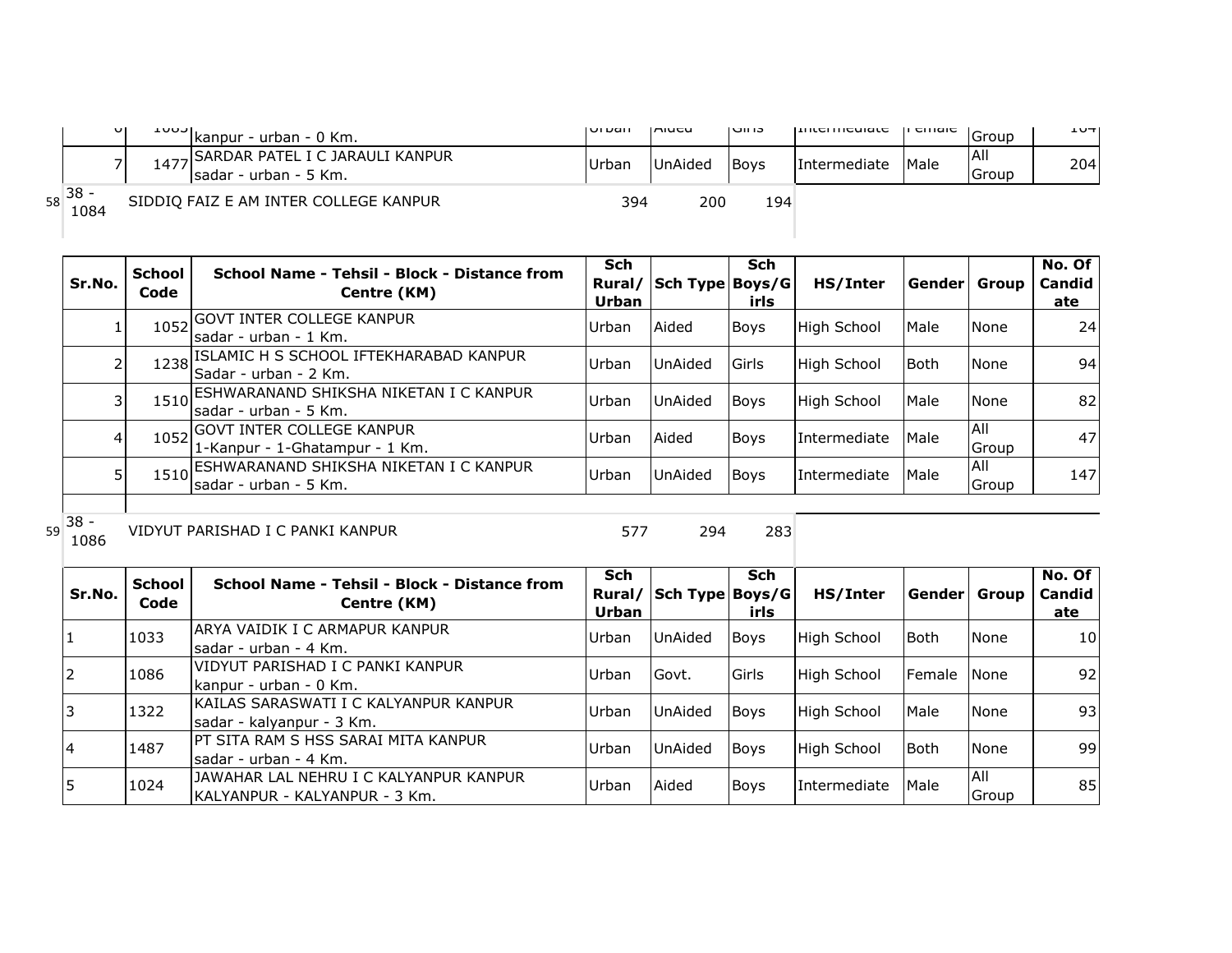|    |                     | 1086 | VIDYUT PARISHAD I C PANKI KANPUR<br>kanpur - urban - 0 Km.           | Urban | Govt.          | Girls       | Intermediate        | <b>IFemale</b> | IAII<br>lGroup       | 77  |
|----|---------------------|------|----------------------------------------------------------------------|-------|----------------|-------------|---------------------|----------------|----------------------|-----|
|    |                     | 1322 | IKAILAS SARASWATI I C KALYANPUR KANPUR<br>Isadar - kalvanpur - 3 Km. | Urban | <b>UnAided</b> | <b>Boys</b> | <b>Intermediate</b> | <b>Male</b>    | <b>JAII</b><br>Group | 121 |
| 60 | $\sqrt{38}$<br>1087 |      | B P M G I COLLEGE MANDHANA KANPUR                                    | 931   | 534            | 397         |                     |                |                      |     |

| Sr.No.       | <b>School</b><br>Code | School Name - Tehsil - Block - Distance from<br>Centre (KM)                 | <b>Sch</b><br>Rural/<br><b>Urban</b> | Sch Type Boys/G | Sch<br>irls | HS/Inter           | Gender | Group               | No. Of<br><b>Candid</b><br>ate |
|--------------|-----------------------|-----------------------------------------------------------------------------|--------------------------------------|-----------------|-------------|--------------------|--------|---------------------|--------------------------------|
|              | 1087                  | B P M G I COLLEGE MANDHANA KANPUR<br>kanpur - kalyanpur - 0 Km.             | Urban                                | Aided           | Girls       | <b>High School</b> | Female | <b>None</b>         | 224                            |
|              |                       | 1245 MAHARANA PRATAP I C MANDHANA KANPUR<br>sadar - kalyanpur - 2 Km.       | Rural                                | <b>UnAided</b>  | <b>Boys</b> | <b>High School</b> | Male   | None                | 171                            |
|              |                       | 1511 SARDAR PATEL H S SCHOOL MANDHANA KANPUR<br>sadar - 1-Kalyanpur - 1 Km. | Rural                                | <b>UnAided</b>  | <b>Boys</b> | <b>High School</b> | l Both | <b>None</b>         | 100                            |
| 41           |                       | 1618 PRABHAT PUBLIC HS SCHOOL MANDHANA KANPUR<br>Isadar - urban - 1 Km.     | Urban                                | <b>UnAided</b>  | <b>Boys</b> | <b>High School</b> | Both   | <b>None</b>         | 39                             |
| 51           | 1087                  | B P M G I COLLEGE MANDHANA KANPUR<br>kanpur - kalyanpur - 0 Km.             | Urban                                | Aided           | Girls       | Intermediate       | Female | All<br>Group        | 239                            |
| <sup>6</sup> |                       | 1245 MAHARANA PRATAP I C MANDHANA KANPUR<br>sadar - kalyanpur - 2 Km.       | Rural                                | <b>UnAided</b>  | <b>Boys</b> | Intermediate       | Male   | <b>AII</b><br>Group | 158                            |

 $61 \overline{\begin{array}{c} 38 \\ 1088 \end{array}}$ 

<sup>1088</sup> <sup>337</sup> <sup>152</sup> <sup>185</sup> BHASKARANAND INTER COLLEGE NARWAL KANPUR

| Sr.No. | School<br>Code | School Name - Tehsil - Block - Distance from<br>Centre (KM) | Sch<br>Urban | Rural/   Sch Type   Boys/G | Sch<br>irls   | <b>HS/Inter</b> |             | No. Of<br> Gender  Group   Candid  <br>ate |
|--------|----------------|-------------------------------------------------------------|--------------|----------------------------|---------------|-----------------|-------------|--------------------------------------------|
|        | 1088           | IBHASKARANAND INTER COLLEGE NARWAL KANPUR                   | Rural        | Aided                      | <b>IGirls</b> | High School     | Female None | 10                                         |
|        |                | Inarwal - sarsaul - 0 Km.                                   |              |                            |               |                 |             |                                            |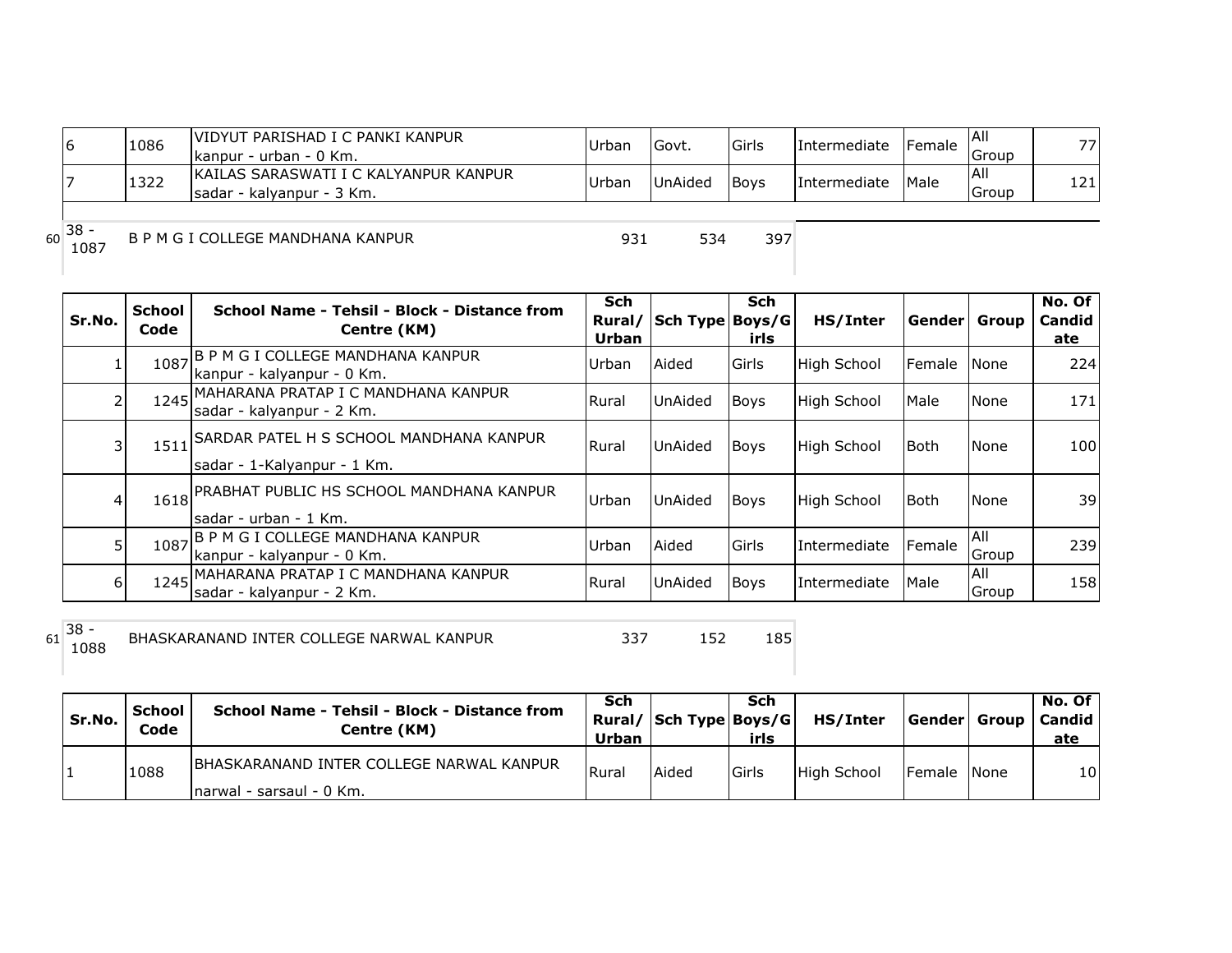|                      | 1089 | J S I C PREMPUR BARAGAWN KANPUR<br>narwal - 3-Srsul - 5 Km.                            | Rural | UnAided        | <b>Boys</b>  | High School        | Male           | None          | 112 |
|----------------------|------|----------------------------------------------------------------------------------------|-------|----------------|--------------|--------------------|----------------|---------------|-----|
| 3                    | 1660 | lLATE DRAGPAL SINGH SMARAK I C KARBIGWAN<br><b>KANPUR</b><br>Inarwal - SARSAUL - 5 Km. | Rural | <b>UnAided</b> | <b>Boys</b>  | High School        | Both           | None          | 21  |
| 4                    | 2051 | GOVT GIRLS INTER COLL NARWAL KANPUR<br>narwal - sarsaul - 1 Km.                        | Rural | <b>UnAided</b> | Girls        | <b>High School</b> | Male           | None          | 9   |
| 5                    | 1088 | IBHASKARANAND INTER COLLEGE NARWAL KANPUR<br>Inarwal - sarsaul - 0 Km.                 | Rural | Aided          | <b>Girls</b> | Intermediate       | <b>IFemale</b> | IAII<br>Group | 8   |
| 6                    | 1089 | J S I C PREMPUR BARAGAWN KANPUR<br>narwal - 3-Srsul - 5 Km.                            | Rural | <b>UnAided</b> | <b>Boys</b>  | Intermediate       | Male           | All<br>Group  | 87  |
|                      | 1293 | IG V S I C KARCHULIPUR KANPUR<br>Inarwal - narwal - 5 Km.                              | Rural | UnAided        | <b>Boys</b>  | Intermediate       | Male           | All<br>Group  | 65  |
| 8                    | 2051 | IGOVT GIRLS INTER COLL NARWAL KANPUR<br>Inarwal - sarsaul - 1 Km.                      | Rural | UnAided        | Girls        | Intermediate       | Male           | All<br>Group  | 25  |
| $38 -$<br>62<br>1089 |      | J S I C PREMPUR BARAGAWN KANPUR                                                        | 338   | 185            | 153          |                    |                |               |     |

| Sr.No. | School<br>Code | School Name - Tehsil - Block - Distance from<br>Centre (KM)                             | <b>Sch</b><br>Rural/<br>Urban | Sch Type Boys/G | <b>Sch</b><br>irls | HS/Inter     | l Gender l | Group                       | No. Of<br><b>Candid</b><br>ate |
|--------|----------------|-----------------------------------------------------------------------------------------|-------------------------------|-----------------|--------------------|--------------|------------|-----------------------------|--------------------------------|
|        | 1089           | J S I C PREMPUR BARAGAWN KANPUR<br>Inarwal - sarsaul - 0 Km.                            | Rural                         | Aided           | Girls              | High School  | Female     | <b>N</b> one                | 114                            |
|        |                | IMOHAN SINGH H S SCHOOL PALHEPUR KANPUR<br>1622 NAGAR<br>Inarwal - 3-Srsul - 4 Km.      | <b>Rural</b>                  | <b>UnAided</b>  | <b>Boys</b>        | High School  | Male       | None                        | 59                             |
| 3      |                | IS N S D MAURYA I C MAURYAPURI SARSAUL KANPUR<br>2028 NAGAR<br>narwal - SARSAUL - 1 Km. | Rural                         | <b>UnAided</b>  | <b>Boys</b>        | High School  | Male       | None                        | 12                             |
| 4.     |                | 1089 J S I C PREMPUR BARAGAWN KANPUR<br>Inarwal - sarsaul - 0 Km.                       | Rural                         | Aided           | Girls              | Intermediate | Female     | <b>AII</b><br>Group         | 97                             |
| 5      | 1641           | ISETH RA RA LA NA KU G I C MAHARAJPUR<br>Inarwal - 3-Srsul - 6 Km.                      | Rural                         | UnAided         | <b>IGirls</b>      | Intermediate | Male       | <b>AII</b><br><b>IGroup</b> | 38                             |
| 6      |                | IS N S D MAURYA I C MAURYAPURI SARSAUL KANPUR<br>2028 NAGAR                             | Rural                         | <b>UnAided</b>  | <b>Boys</b>        | Intermediate | Male       | <b>AII</b><br>$C$ roun      | 18                             |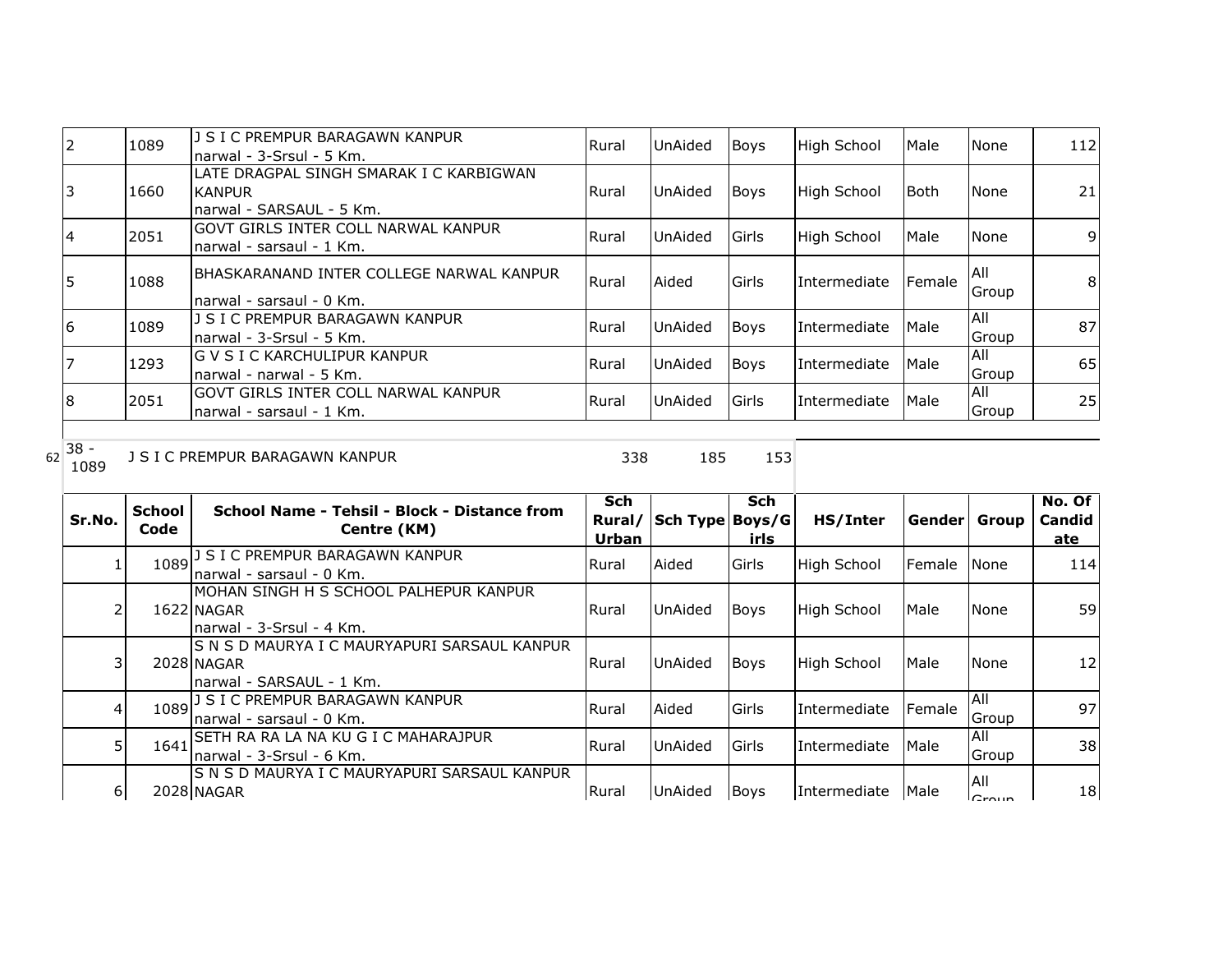| . Km.<br>SARSAUL<br><b>narwal</b> |  |  | <b>I</b> UIUU |  |
|-----------------------------------|--|--|---------------|--|

<sup>63</sup> 38 - <sup>1091</sup> <sup>526</sup> <sup>268</sup> <sup>258</sup> N N GIRLS I C CIVIL LINES KANPUR

| Sr.No. | <b>School</b><br>Code | School Name - Tehsil - Block - Distance from<br>Centre (KM)    | Sch<br>Urban | Rural/ Sch Type Boys/G | Sch<br>irls    | HS/Inter           | Genderl              | Group               | No. Of<br>Candid<br>ate |
|--------|-----------------------|----------------------------------------------------------------|--------------|------------------------|----------------|--------------------|----------------------|---------------------|-------------------------|
|        | 1091                  | IN N GIRLS I C CIVIL LINES KANPUR<br>lkanpur - urban - 0 Km.   | Urban        | Aided                  | Girls          | High School        | Female INone         |                     | 98                      |
| 12     | 1140                  | H MEMORIAL G HIGH SCHOOL KANPUR<br>Isadar - urban - 1 Km.      | Urban        | UnAided                | <b>I</b> Girls | High School        | <b>IFemale INone</b> |                     | 156                     |
| 13     | 1453                  | V C G HSS CIVIL LINES GWALTOLI KANPUR<br>sadar - urban - 2 Km. | Urban        | UnAided                | <b>IGirls</b>  | <b>High School</b> | Both                 | None                | 14 <sub>1</sub>         |
| 14     | 1091                  | IN N GIRLS I C CIVIL LINES KANPUR<br>kanpur - urban - 0 Km.    | Urban        | Aided                  | Girls          | Intermediate       | Female               | <b>AII</b><br>Group | 159                     |
| l5     | 1140                  | IH MEMORIAL G HIGH SCHOOL KANPUR<br>lsadar - urban - 1 Km.     | Urban        | UnAided                | <b>IGirls</b>  | Intermediate       | Female               | <b>AII</b><br>Group | 99                      |

<sup>64</sup> 38 - <sup>1092</sup> <sup>338</sup> <sup>174</sup> <sup>164</sup> N N GIRLS INTER COLL TILAK NAGAR KANPUR

| Sr.No. | <b>School</b><br>Code | School Name - Tehsil - Block - Distance from<br>Centre (KM)         | <b>Sch</b><br>Urban | Rural/ Sch Type Boys/G | Sch<br>irls  | HS/Inter     | Gender          | Group         | No. Of<br><b>Candid</b><br>ate |
|--------|-----------------------|---------------------------------------------------------------------|---------------------|------------------------|--------------|--------------|-----------------|---------------|--------------------------------|
|        | 1092                  | IN N GIRLS INTER COLL TILAK NAGAR KANPUR<br>Ikanpur - urban - 0 Km. | Urban               | Aided                  | <b>Girls</b> | High School  | Female None     |               | 174                            |
|        | 1092                  | IN N GIRLS INTER COLL TILAK NAGAR KANPUR<br>Ikanpur - urban - 0 Km. | Urban               | Aided                  | <b>Girls</b> | Intermediate | <b>I</b> Female | IAII<br>Group | 164l                           |
|        |                       |                                                                     |                     |                        |              |              |                 |               |                                |

 $65 \begin{array}{|c} 38 - 1093 \end{array}$ 

MPL GIRLS I C HIRAMAN PURWA KANPUR 109 307 202 105

|        | l School | School Name - Tehsil - Block - Distance from | Sch   | Sch  |                                       |            |                | No. Of |
|--------|----------|----------------------------------------------|-------|------|---------------------------------------|------------|----------------|--------|
| Sr.No. | Code     | Centre (KM)                                  |       |      | Rural/   Sch Type   Boys/G   HS/Inter | <b>Sex</b> | Group   Candid |        |
|        |          |                                              | Urban | irls |                                       |            |                | ate    |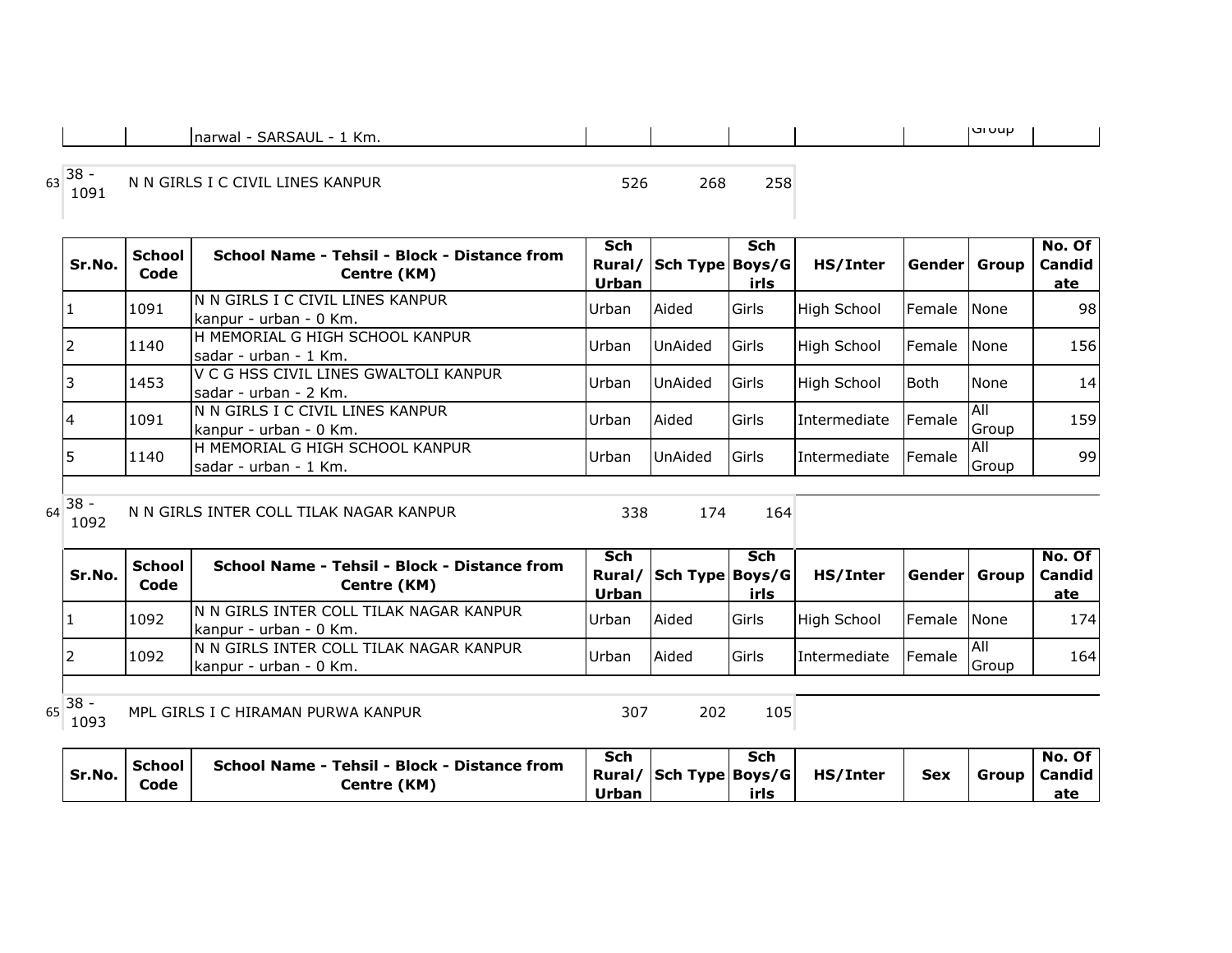|   | 1093 | <b>MPL GIRLS I C HIRAMAN PURWA KANPUR</b><br>kanpur - urban - 0 Km.             | Urban | Aided          | Girls<br>School                | High School  | <b>IFemale</b> | <b>None</b>   | 85  |
|---|------|---------------------------------------------------------------------------------|-------|----------------|--------------------------------|--------------|----------------|---------------|-----|
|   | 1270 | NAGAR NIGAM B H S SCHOOL JUHI KANPUR<br>sadar - urban - 3 Km.                   | Urban | <b>UnAided</b> | Girls<br>School                | High School  | Female         | <b>None</b>   | 37I |
|   |      | IAMIN GIRLS HIGH SCHOOL BABUPURWA KANPUR<br>1655 NAGAR<br>Sadar - urban - 4 Km. | Urban | UnAided        | <b>IGirls</b><br><b>School</b> | High School  | <b>Female</b>  | <b>None</b>   | 80  |
| 4 |      | 1064 SRI MAHESHWARI V I C CHAWAL MANDI KANPUR<br>sadar - urban - 3 Km.          | Urban | <b>UnAided</b> | Boys<br>School                 | Intermediate | Both           | IAII<br>Group | 13  |
|   |      | 1093 MPL GIRLS I C HIRAMAN PURWA KANPUR<br>kanpur - urban - 0 Km.               | Urban | Aided          | Girls<br><b>School</b>         | Intermediate | <b>Female</b>  | IAII<br>Group | 92  |

<sup>66</sup> 38 -

MPL RBR D S D GIRLS I C NAWABGANJ KANPUR 335 181 154

| Sr.No. | <b>School</b><br>Code | School Name - Tehsil - Block - Distance from<br>Centre (KM)          | Sch<br>Rural/<br><b>Urban</b> | Sch Type Boys/G | Sch<br>irls              | HS/Inter           | <b>Sex</b>     | Group         | No. Of<br><b>Candid</b><br>ate |
|--------|-----------------------|----------------------------------------------------------------------|-------------------------------|-----------------|--------------------------|--------------------|----------------|---------------|--------------------------------|
|        | 1094                  | IMPL RBR D S D GIRLS I C NAWABGANJ KANPUR<br>lkanpur - urban - 0 Km. | Urban                         | Aided           | <b>I</b> Girls<br>School | <b>High School</b> | <b>Female</b>  | <b>I</b> None | 112                            |
|        |                       | 1499 D WATI D P S D B VIDYALAYA KANPUR<br>Isadar - urban - 1 Km.     | Urban                         | UnAided         | <b>IGirls</b><br>School  | <b>High School</b> | <b>IFemale</b> | <b>None</b>   | 69l                            |
|        | 1094                  | IMPL RBR D S D GIRLS I C NAWABGANJ KANPUR<br>lkanpur - urban - 0 Km. | Urban                         | Aided           | <b>IGirls</b><br>School  | Intermediate       | Female         | IAII<br>Group | 109                            |
|        |                       | 1499 D WATI D P S D B VIDYALAYA KANPUR<br>Isadar - urban - 1 Km.     | Urban                         | UnAided         | Girls<br>School          | Intermediate       | Female         | IAII<br>Group | 45                             |

 $67 \begin{array}{|c} 38 - 1095 \end{array}$ 

1095 D H D GIRLS INTER COLLEGE M GANJ KANPUR 339 248 91

| Sr.No. | <b>School</b><br>Code | School Name - Tehsil - Block - Distance from<br>Centre (KM)            | <b>Sch</b><br>Urban | Rural/ Sch Type Boys/G | Sch<br>irls      | HS/Inter    | <b>Sex</b>  | Group l | No. Of<br><b>Candid</b><br>ate |
|--------|-----------------------|------------------------------------------------------------------------|---------------------|------------------------|------------------|-------------|-------------|---------|--------------------------------|
|        |                       | 1095 D H D GIRLS INTER COLLEGE M GANJ KANPUR<br>kanpur - urban - 0 Km. | Urban               | <b>Aidea</b>           | lGirls<br>School | High School | Female None |         | 50                             |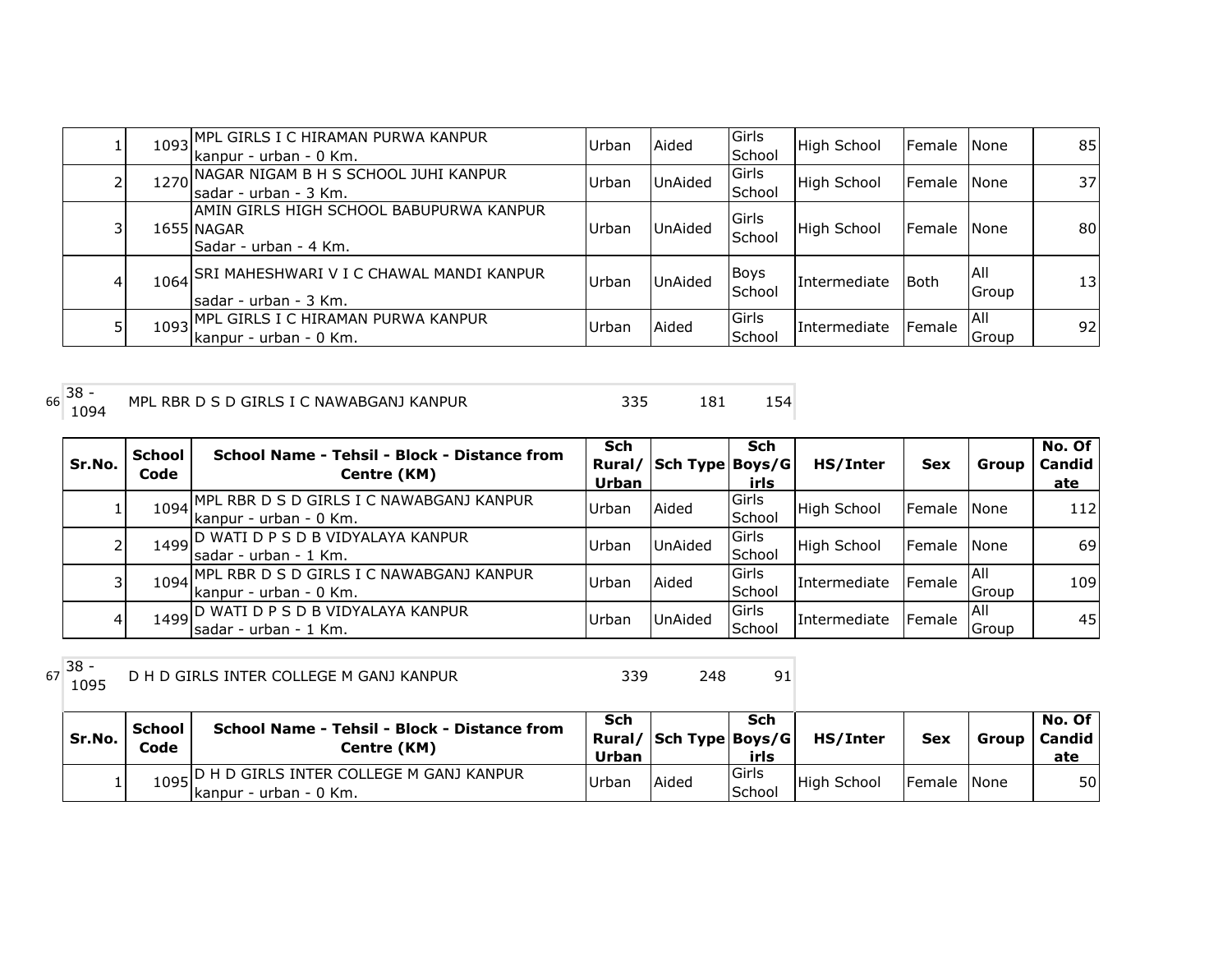|    |                |      | 1148 M D K C GANDHI GIRLS I C R BAZAR KANPUR<br>[kanpur - kanpur - 4 Km. | Urban | <b>UnAided</b> | Girls<br>School        | <b>High School</b> | Female      | None          | 106       |
|----|----------------|------|--------------------------------------------------------------------------|-------|----------------|------------------------|--------------------|-------------|---------------|-----------|
|    |                |      | 1425 SHIKSHA SADAN P N M SHIWALA KANPUR<br>Isadar - urban - 3 Km.        | Urban | <b>UnAided</b> | Boys<br>School         | <b>High School</b> | Both        | <b>None</b>   | <b>50</b> |
|    | 4              |      | 1619 BAL MANDIR MAHARASHTRA MANDAL BHS SCH<br>Isadar - urban - 1 Km.     | Rural | <b>UnAided</b> | <b>Girls</b><br>School | High School        | Both        | <b>None</b>   | 42        |
|    |                | 1095 | ID H D GIRLS INTER COLLEGE M GANJ KANPUR<br>kanpur - urban - 0 Km.       | Urban | Aided          | <b>Girls</b><br>School | Intermediate       | Female      | IAII<br>Group | 69        |
|    | 61             | 1425 | IS SHIKSHA SADAN P N M SHIWALA KANPUR<br>sadar - urban - 3 Km.           | Urban | <b>UnAided</b> | Boys<br>School         | Intermediate       | <b>Both</b> | IAII<br>Group | 22        |
| 68 | $38 -$<br>1096 |      | P P N GIRLS INTER COLLEGE PARED KANPUR                                   | 356   | 235            | 121                    |                    |             |               |           |

|        | School | School Name - Tehsil - Block - Distance from                           | Sch             |                 | Sch            |                    |               |               | No. Of        |
|--------|--------|------------------------------------------------------------------------|-----------------|-----------------|----------------|--------------------|---------------|---------------|---------------|
| Sr.No. | Code   | Centre (KM)                                                            | Rural/<br>Urban | Sch Type Boys/G | irls           | HS/Inter           | Gender  Group |               | Candid<br>ate |
|        | 1096   | IP P N GIRLS INTER COLLEGE PARED KANPUR<br>Ikanpur - urban - 0 Km.     | Urban           | Aided           | Girls          | <b>High School</b> | Female        | <b>I</b> None | 123           |
|        |        | 1164 ARSHI GIRLS INT COLL CHAMAN GANJ KANPUR<br>Isadar - urban - 3 Km. | Urban           | UnAided         | <b>I</b> Girls | <b>High School</b> | <b>Female</b> | <b>INone</b>  | 82            |
|        | 1237   | <b>DR V SWARUP SSS MAKRAWAT GANJ KANPUR</b><br>sadar - urban - 1 Km.   | Urban           | UnAided         | <b>Boys</b>    | <b>High School</b> | l Both        | None          | 18            |
| 4      |        | 1264 N N GIRLS HSS CHUNNI GANJ KANPUR<br>Isadar - urban - 1 Km.        | Urban           | UnAided         | <b>Boys</b>    | <b>High School</b> | Female        | <b>INone</b>  | 12            |
|        | 1096   | IP P N GIRLS INTER COLLEGE PARED KANPUR<br>kanpur - urban - 0 Km.      | Urban           | Aided           | Girls          | Intermediate       | Female        | IAII<br>Group | 93            |
| 6 I    |        | 1164 ARSHI GIRLS INT COLL CHAMAN GANJ KANPUR<br>Isadar - urban - 3 Km. | Urban           | UnAided         | Girls          | Intermediate       | Female        | IAII<br>Group | 12            |
|        | 1237   | <b>IDR V SWARUP SSS MAKRAWAT GANJ KANPUR</b><br>Isadar - urban - 1 Km. | Urban           | <b>UnAided</b>  | <b>Boys</b>    | Intermediate       | <b>Both</b>   | All<br>Group  | 16            |

<sup>69</sup> 38 -

<sup>1097</sup> <sup>347</sup> <sup>224</sup> <sup>123</sup> SHRI KAILASH NATH BALIKA VIDYALY INTER COLL KANPUR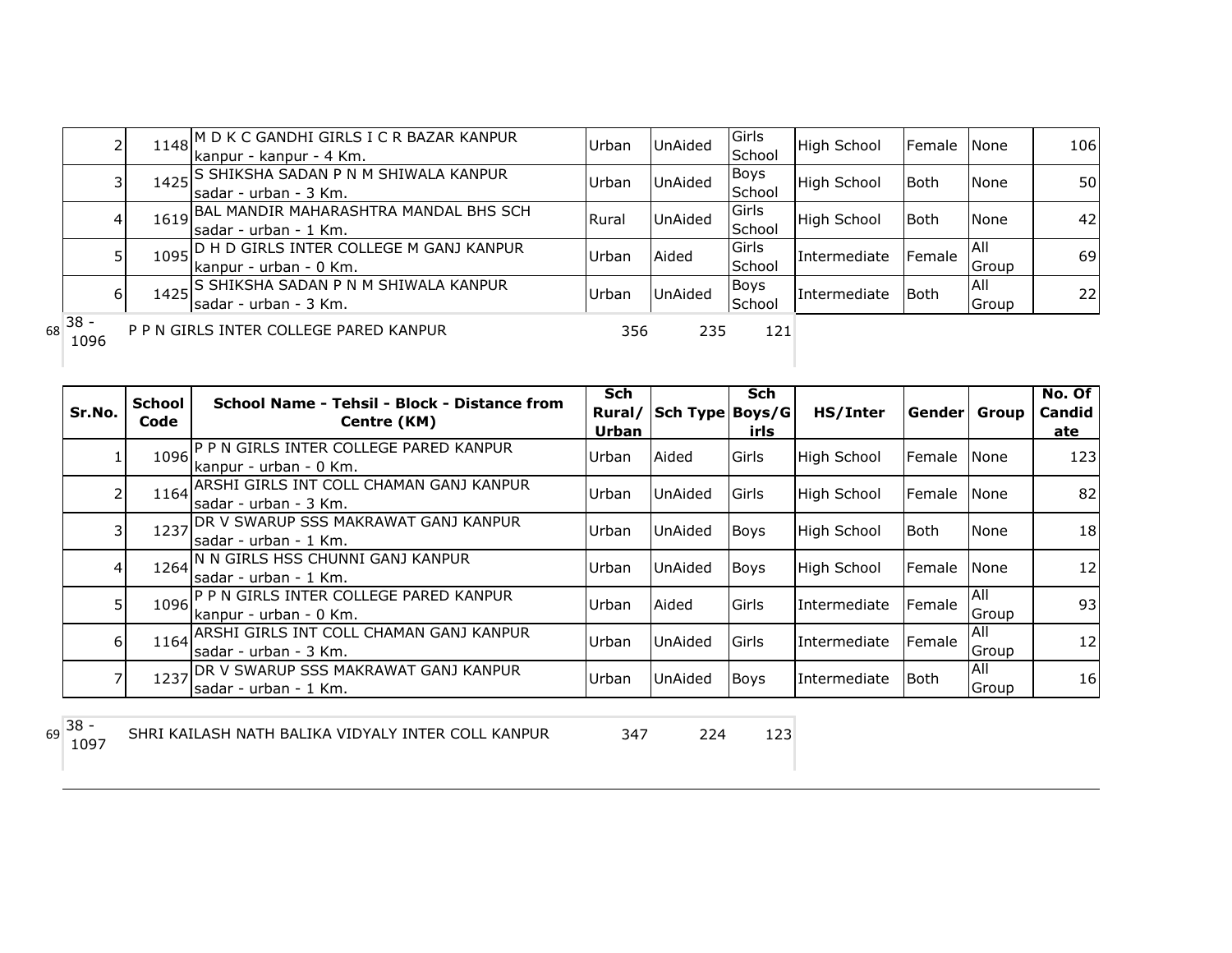| Sr.No. | School<br>Code | School Name - Tehsil - Block - Distance from<br>Centre (KM)                              | <b>Sch</b><br>Rural/<br><b>Urban</b> | Sch Type Boys/G | <b>Sch</b><br>irls | HS/Inter           | Gender Group |                      | No. Of<br>Candid<br>ate |
|--------|----------------|------------------------------------------------------------------------------------------|--------------------------------------|-----------------|--------------------|--------------------|--------------|----------------------|-------------------------|
|        |                | 1054 GOVT O E F V I C PHOOLBAGH KANPUR<br>Isadar - urban - 2 Km.                         | Urban                                | UnAided         | Boys               | <b>High School</b> | Male         | None                 | 51                      |
|        |                | İSHRI KAILASH NATH BALIKA VIDYALY INTER COLL<br>1097 KANPUR<br>kanpur - urban - 0 Km.    | Urban                                | Aided           | Girls              | High School        | Female       | <b>INone</b>         | 85                      |
|        | 1156           | NEHRU G HSS MEERPUR CANTT KANPUR<br>lsadar - urban - 3 Km.                               | Urban                                | UnAided         | Girls              | <b>High School</b> | Female       | <b>None</b>          | 59                      |
| 4      |                | LOK SEWAK MANDAL H S SCHOOL KHALASI LINES<br>1640 KANPUR NAGAR<br>lsadar - urban - 2 Km. | Urban                                | UnAided         | Boys               | <b>High School</b> | Both         | None                 | 29                      |
|        |                | SHRI KAILASH NATH BALIKA VIDYALY INTER COLL<br>1097 KANPUR<br>kanpur - urban - 0 Km.     | Urban                                | Aided           | Girls              | Intermediate       | Female       | All<br>Group         | 62                      |
| 6 I    |                | 1156 NEHRU G HSS MEERPUR CANTT KANPUR<br>lsadar - urban - 3 Km.                          | Urban                                | <b>UnAided</b>  | Girls              | Intermediate       | Female       | All<br><b>IGroup</b> |                         |
|        |                | 1349 G S CONVENT INTER COLLEGE KAZI KHERA KANPUR<br>lsadar - urban - 4 Km.               | Urban                                | UnAided         | Boys               | Intermediate       | Female       | <b>AII</b><br>Group  | 54                      |

<sup>70</sup> 38 - <sup>1098</sup> <sup>684</sup> <sup>333</sup> <sup>351</sup> GYAN BHARTI GIRLS I C B ROAD KANPUR

| Sr.No. | <b>School</b><br>Code | School Name - Tehsil - Block - Distance from<br>Centre (KM)                     | <b>Sch</b><br>Urban | Rural/ Sch Type Boys/G | <b>Sch</b><br>irls | HS/Inter           | Gender               | Group                       | No. Of<br>Candid<br>ate |
|--------|-----------------------|---------------------------------------------------------------------------------|---------------------|------------------------|--------------------|--------------------|----------------------|-----------------------------|-------------------------|
| Ŧ,     | 1098                  | GYAN BHARTI GIRLS I C B ROAD KANPUR<br>Ikanpur - urban - 0 Km.                  | Urban               | Aided                  | Girls              | <b>High School</b> | <b>IFemale INone</b> |                             | 224                     |
| 2      | 1151                  | A K GIRLS INTER COLLEGE T P NAGAR KANPUR<br>Isadar - urban - 3 Km.              | Urban               | <b>UnAided</b>         | Girls              | <b>High School</b> | <b>IFemale INone</b> |                             | 84                      |
| 31     |                       | MOHAMMADIA BUNKAR G H S S FAITHFUL GANJ<br>1330 KANPUR<br>sadar - urban - 2 Km. | Urban               | <b>UnAided</b>         | Girls              | <b>High School</b> | <b>IFemale INone</b> |                             | 25                      |
| 41     | 1098                  | GYAN BHARTI GIRLS I C B ROAD KANPUR<br>Ikanpur - urban - 0 Km.                  | Urban               | Aided                  | Girls              | Intermediate       | <b>I</b> Female      | <b>AII</b><br><b>IGroup</b> | 224                     |
| ςI     |                       | 140 M D K C GANDHI GIRLS I C R BAZAR KANPUR                                     | $I$ Irhan           | IIhAidod               | $C$ irle           | Intermodiate       |                      | IAII                        | 12                      |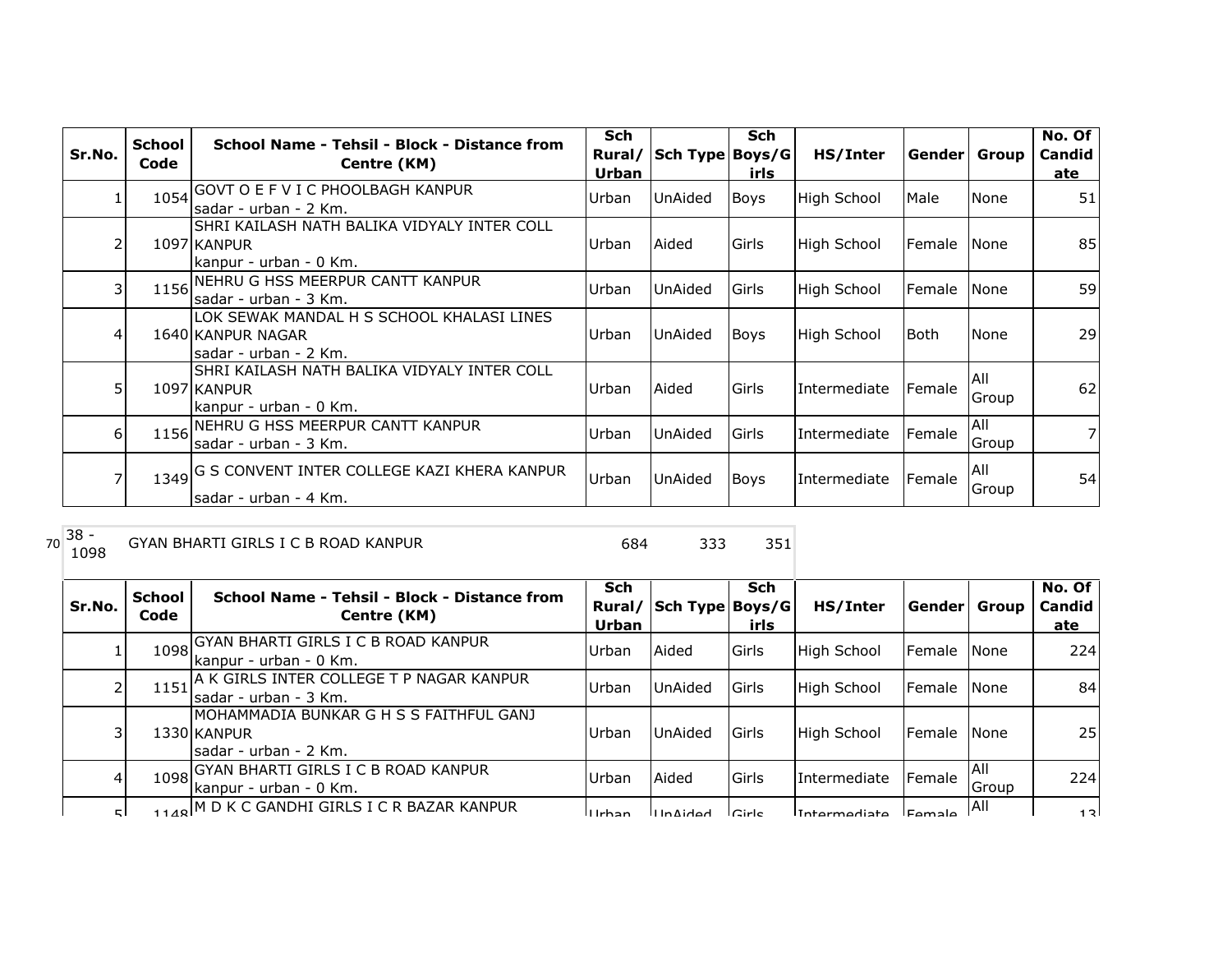| ا ب              | ᆂᆂᆓᄓᅵ | Isadar - urban - 3 Km.                                                 | I vi van | <b>I</b> UIMUCU | כו ווטו | <b>ILIILCI IIICUIGLE</b> | μ σπιαις         | Group          | ᆠᅬ  |
|------------------|-------|------------------------------------------------------------------------|----------|-----------------|---------|--------------------------|------------------|----------------|-----|
| 61               |       | 1151 A K GIRLS INTER COLLEGE T P NAGAR KANPUR<br>sadar - urban - 3 Km. | Urban    | <b>UnAided</b>  | Girls   | Intermediate             | <b>IFemale</b> I | -IAII<br>Group | 114 |
| $1^{38}$<br>1099 |       | s n sen girls v inter college kanpur                                   | 857      | 317             | 540     |                          |                  |                |     |

| Sr.No. | <b>School</b><br>Code | School Name - Tehsil - Block - Distance from<br>Centre (KM)            | Sch<br>Rural/<br>Urban | Sch Type Boys/G | Sch<br>irls    | HS/Inter           | Gender         | Group               | No. Of<br>Candid<br>ate |
|--------|-----------------------|------------------------------------------------------------------------|------------------------|-----------------|----------------|--------------------|----------------|---------------------|-------------------------|
|        |                       | 1099 S N SEN GIRLS V INTER COLLEGE KANPUR<br>Isadar - urban - 0 Km.    | Urban                  | Aided           | <b>Girls</b>   | <b>High School</b> | <b>IFemale</b> | <b>None</b>         | 303                     |
|        |                       | 1121 S DOSAR VAISHYA BALIKA I C CANTT KANPUR<br>Isadar - urban - 3 Km. | Urban                  | UnAided         | <b>I</b> Girls | High School        | <b>IFemale</b> | None                | 14                      |
|        |                       | 1099 S N SEN GIRLS V INTER COLLEGE KANPUR<br>Isadar - urban - 0 Km.    | Urban                  | Aided           | Girls          | Intermediate       | <b>Female</b>  | IAII<br>Group       | 429                     |
| 4      |                       | 1121 S DOSAR VAISHYA BALIKA I C CANTT KANPUR<br>Isadar - urban - 3 Km. | Urban                  | UnAided         | <b>Girls</b>   | Intermediate       | Female         | <b>All</b><br>Group | 81                      |
|        |                       | 1357 R A I C B KHANDEPUR NAUBASTA KANPUR<br>Isadar - urban - 6 Km.     | Urban                  | UnAided         | <b>Boys</b>    | Intermediate       | Female         | All<br>Group        | 103                     |

 $72 \overline{\smash{\big)}\ 38 - 1100}$ 

<sup>1100</sup> <sup>877</sup> <sup>346</sup> <sup>531</sup> juhari devi girls i c kenal road

| Sr.No. | <b>School</b><br>Code | School Name - Tehsil - Block - Distance from<br>Centre (KM)            | Sch<br>Rural/<br>Urban | Sch Type Boys/G | Sch<br>irls | HS/Inter     | Gender Group |               | No. Of<br>  Candid  <br>ate |
|--------|-----------------------|------------------------------------------------------------------------|------------------------|-----------------|-------------|--------------|--------------|---------------|-----------------------------|
|        |                       | 1100 JUHARI DEVI GIRLS I C KENAL ROAD KANPUR<br>Isadar - urban - 0 Km. | Urban                  | Aided           | Girls       | High School  | Female None  |               | 346                         |
|        |                       | 1100 JUHARI DEVI GIRLS I C KENAL ROAD KANPUR<br>Isadar - urban - 0 Km. | Urban                  | Aided           | Girls       | Intermediate | Female       | IAII<br>Group | 531                         |

 $73 \overline{\smash{\big)}\begin{bmatrix} 38 \\ 1101 \end{bmatrix}}$ 

<sup>1101</sup> <sup>665</sup> <sup>396</sup> <sup>269</sup> JAMUNA DEVI G I C KRISHNA NGR KANPUR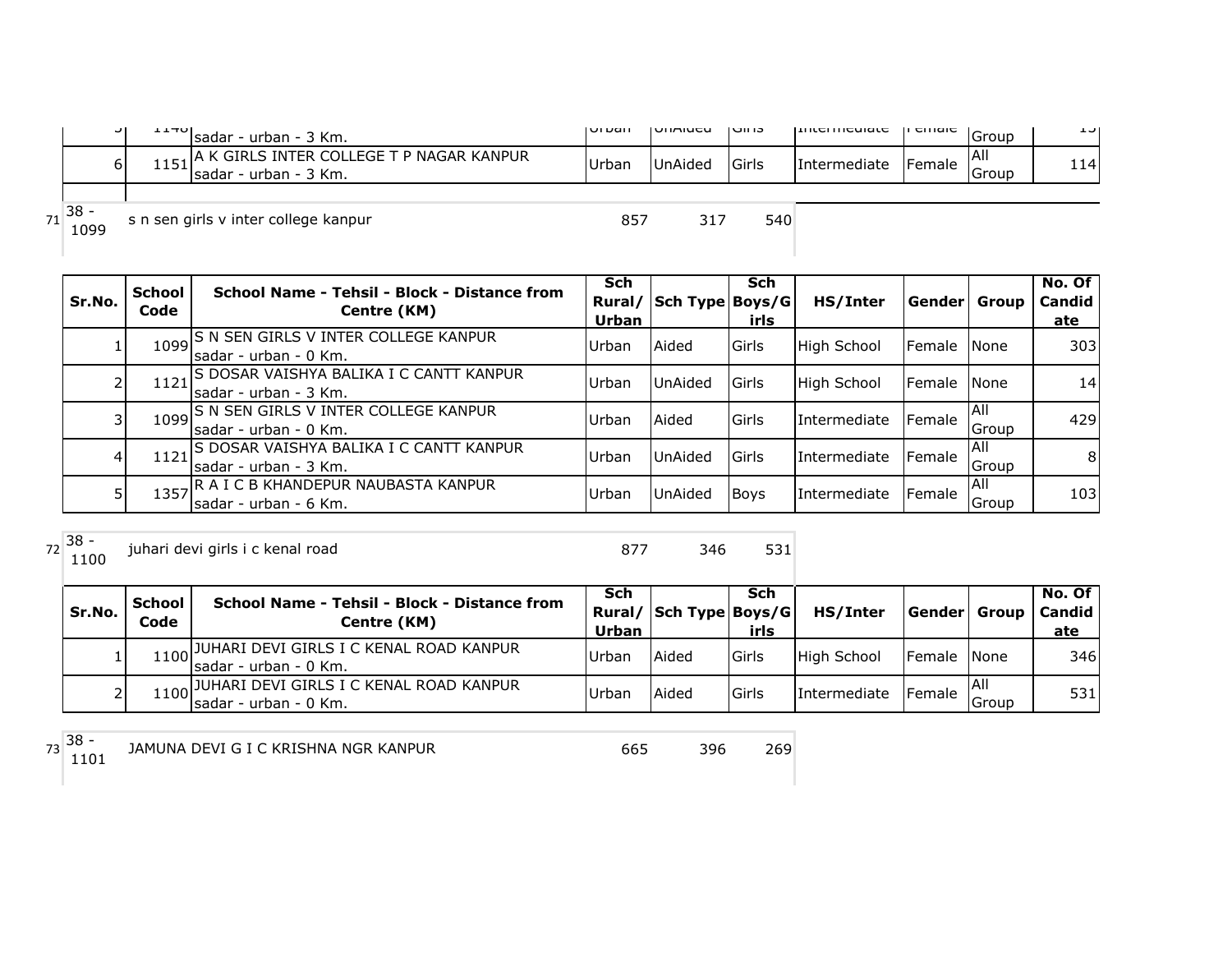| Sr.No.         | <b>School</b><br>Code | School Name - Tehsil - Block - Distance from<br>Centre (KM)                                       | <b>Sch</b><br>Rural/<br>Urban | Sch Type Boys/G | <b>Sch</b><br>irls | HS/Inter           | Gender      | Group               | No. Of<br><b>Candid</b><br>ate |
|----------------|-----------------------|---------------------------------------------------------------------------------------------------|-------------------------------|-----------------|--------------------|--------------------|-------------|---------------------|--------------------------------|
| 1              | 1101                  | JAMUNA DEVI G I C KRISHNA NGR KANPUR<br>kanpur - urban - 0 Km.                                    | Urban                         | Aided           | Girls              | <b>High School</b> | Female      | None                | 72                             |
| $\overline{2}$ | 1149                  | OXFORD MODEL I C SHYAM NAGAR KANPUR<br>sadar - urban - 2 Km.                                      | Urban                         | UnAided         | <b>Boys</b>        | <b>High School</b> | Female      | None                | 78                             |
| 3              | 1292                  | BAL V M I C PAC 37BN KANPUR NAGAR KANPUR<br>lsadar - urban - 1 Km.                                | Urban                         | UnAided         | <b>Boys</b>        | High School        | <b>Both</b> | None                | 33                             |
| $\overline{4}$ | 1383                  | GYAN RASHTRIYA BALIKA VIDHYALAYA GANDHI GRAM<br><b>KANPUR</b><br>sadar - urban - 1 Km.            | Urban                         | UnAided         | Girls              | High School        | <b>Both</b> | None                | 20                             |
| 5              | 1391                  | SETH GURUDITTA RAM HSS KRISHNA N KANPUR<br>sadar - urban - 1 Km.                                  | Urban                         | <b>UnAided</b>  | <b>Boys</b>        | High School        | <b>Both</b> | None                | 20                             |
| 6              | 1580                  | GOPI KRISHNA HSS M SANJEEV NAGAR KANPUR<br>SADAR - urban - 4 Km.                                  | Urban                         | <b>UnAided</b>  | <b>Boys</b>        | High School        | <b>Both</b> | None                | 32                             |
| 17             | 1583                  | R N BALIKA V I C CHET NAGAR AHIRWAN KANPUR<br><b>NAGAR</b><br>SADAR - urban - 3 Km.               | Urban                         | <b>UnAided</b>  | Girls              | High School        | Female      | None                | 31                             |
| 8              | 1649                  | VIDYA NIKETAN EDUCATION CENTRE IC HARJENDRA<br><b>NAGAR KANPUR NAGAR</b><br>SADAR - URBAN - 3 Km. | Urban                         | UnAided         | <b>Boys</b>        | High School        | Female      | None                | 110                            |
| 9              | 1101                  | JAMUNA DEVI G I C KRISHNA NGR KANPUR<br>kanpur - urban - 0 Km.                                    | Urban                         | Aided           | Girls              | Intermediate       | Female      | <b>All</b><br>Group | 72                             |
| 10             | 1149                  | OXFORD MODEL I C SHYAM NAGAR KANPUR<br>sadar - urban - 2 Km.                                      | Urban                         | <b>UnAided</b>  | Boys               | Intermediate       | Female      | <b>All</b><br>Group | 72                             |
| 11             | 1292                  | BAL V M I C PAC 37BN KANPUR NAGAR KANPUR<br>sadar - urban - 1 Km.                                 | Urban                         | <b>UnAided</b>  | <b>Boys</b>        | Intermediate       | <b>Both</b> | All<br>Group        | 26                             |
| 12             | 1583                  | R N BALIKA V I C CHET NAGAR AHIRWAN KANPUR<br><b>NAGAR</b><br>sadar - URBAN - 3 Km.               | Urban                         | <b>UnAided</b>  | Girls              | Intermediate       | Female      | All<br>Group        | 31                             |
| 13             | 1649                  | VIDYA NIKETAN EDUCATION CENTRE IC HARJENDRA<br><b>NAGAR KANPUR NAGAR</b><br>sadar - urban - 3 Km. | Urban                         | <b>UnAided</b>  | <b>Boys</b>        | Intermediate       | Female      | All<br>Group        | 68                             |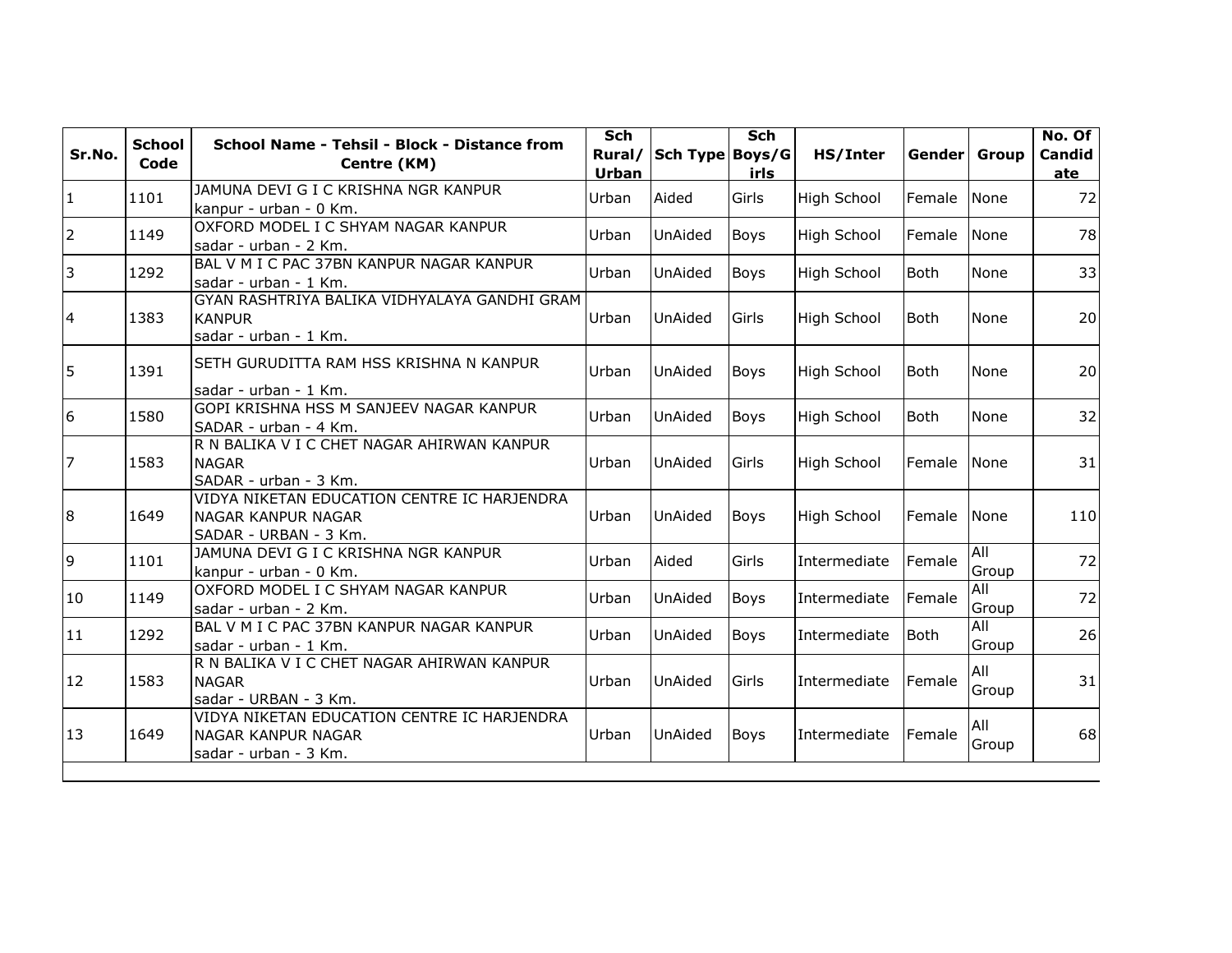## <sup>1102</sup> <sup>925</sup> <sup>530</sup> <sup>395</sup> KHALSA GIRLS I COLLEGE H NAGAR KANPUR

|    | Sr.No.         | <b>School</b><br>Code | School Name - Tehsil - Block - Distance from<br>Centre (KM)           | <b>Sch</b><br>Rural/<br><b>Urban</b> | Sch Type Boys/G | <b>Sch</b><br>irls | HS/Inter           | Gender         | <b>Group</b> | No. Of<br>Candid<br>ate |
|----|----------------|-----------------------|-----------------------------------------------------------------------|--------------------------------------|-----------------|--------------------|--------------------|----------------|--------------|-------------------------|
|    | 1              | 1102                  | KHALSA GIRLS I COLLEGE H NAGAR KANPUR<br>kanpur - urban - 0 Km.       | Urban                                | Aided           | Girls              | <b>High School</b> | Female         | None         | 163                     |
|    | 2              | 1142                  | S BALIKA V M I C HARJINDER NAGAR KANPUR<br>sadar - urban - 1 Km.      | Urban                                | <b>UnAided</b>  | Girls              | <b>High School</b> | Female         | None         | 95                      |
|    | 3              | 1167                  | SHRI SHIV PRASAD G G I C OMPURWA KANPUR<br>sadar - urban - 1 Km.      | Urban                                | UnAided         | Girls              | <b>High School</b> | Female         | None         | 45                      |
|    | 4              | 1331                  | PRIYA DARSHINI PUBLIC I C G NAGAR KANPUR<br>sadar - urban - 3 Km.     | Urban                                | UnAided         | <b>Boys</b>        | <b>High School</b> | lBoth.         | None         | 140                     |
|    | 5              |                       | 1333 SARASWATI VIDYAPEETH HSS OMPURWA KANPUR<br>sadar - urban - 1 Km. | Urban                                | <b>UnAided</b>  | <b>Boys</b>        | <b>High School</b> | Female         | None         |                         |
|    | 6              | 1436                  | M K H S S TIWARIPUR JAJMAU KANPUR<br>sadar - urban - 3 Km.            | Urban                                | <b>UnAided</b>  | <b>Boys</b>        | <b>High School</b> | <b>Both</b>    | None         | 80                      |
|    | 7              | 1102                  | KHALSA GIRLS I COLLEGE H NAGAR KANPUR<br>kanpur - urban - 0 Km.       | Urban                                | Aided           | Girls              | Intermediate       | <b>IFemale</b> | All<br>Group | 263                     |
|    | 8              |                       | 1142 S BALIKA V M I C HARJINDER NAGAR KANPUR<br>sadar - urban - 1 Km. | Urban                                | UnAided         | Girls              | Intermediate       | Female         | All<br>Group | 97                      |
|    | 9              | 1167                  | SHRI SHIV PRASAD G G I C OMPURWA KANPUR<br>sadar - urban - 1 Km.      | Urban                                | <b>UnAided</b>  | Girls              | Intermediate       | <b>Female</b>  | All<br>Group | 35                      |
| 75 | $38 -$<br>1103 |                       | S G NANAK GIRLS I C LATOUCHE RD KANPUR                                | 342                                  | 262             | 80                 |                    |                |              |                         |
|    | Sr.No.         | <b>School</b><br>Code | School Name - Tehsil - Block - Distance from<br>Centre (KM)           | Sch<br>Rural/<br><b>Urban</b>        | Sch Type Boys/G | <b>Sch</b><br>irls | HS/Inter           | Gender         | Group        | No. Of<br>Candid<br>ate |
|    | 1              | 1103                  | S G NANAK GIRLS I C LATOUCHE RD KANPUR<br>kanpur - urban - 0 Km.      | Urban                                | Aided           | Girls              | <b>High School</b> | Female         | None         | 113                     |
|    | 2              | 1401                  | ST JOHNS HIGHER SECONDARY SCH KANPUR<br>sadar - urban - 1 Km.         | Urban                                | <b>UnAided</b>  | <b>Boys</b>        | <b>High School</b> | <b>Both</b>    | None         | 149                     |
|    | 3              | 1103                  | S G NANAK GIRLS I C LATOUCHE RD KANPUR<br>kanpur - urban - 0 Km.      | Urban                                | Aided           | Girls              | Intermediate       | <b>IFemale</b> | All<br>Group | 80                      |

 $74 \overline{\)38 - 1102}$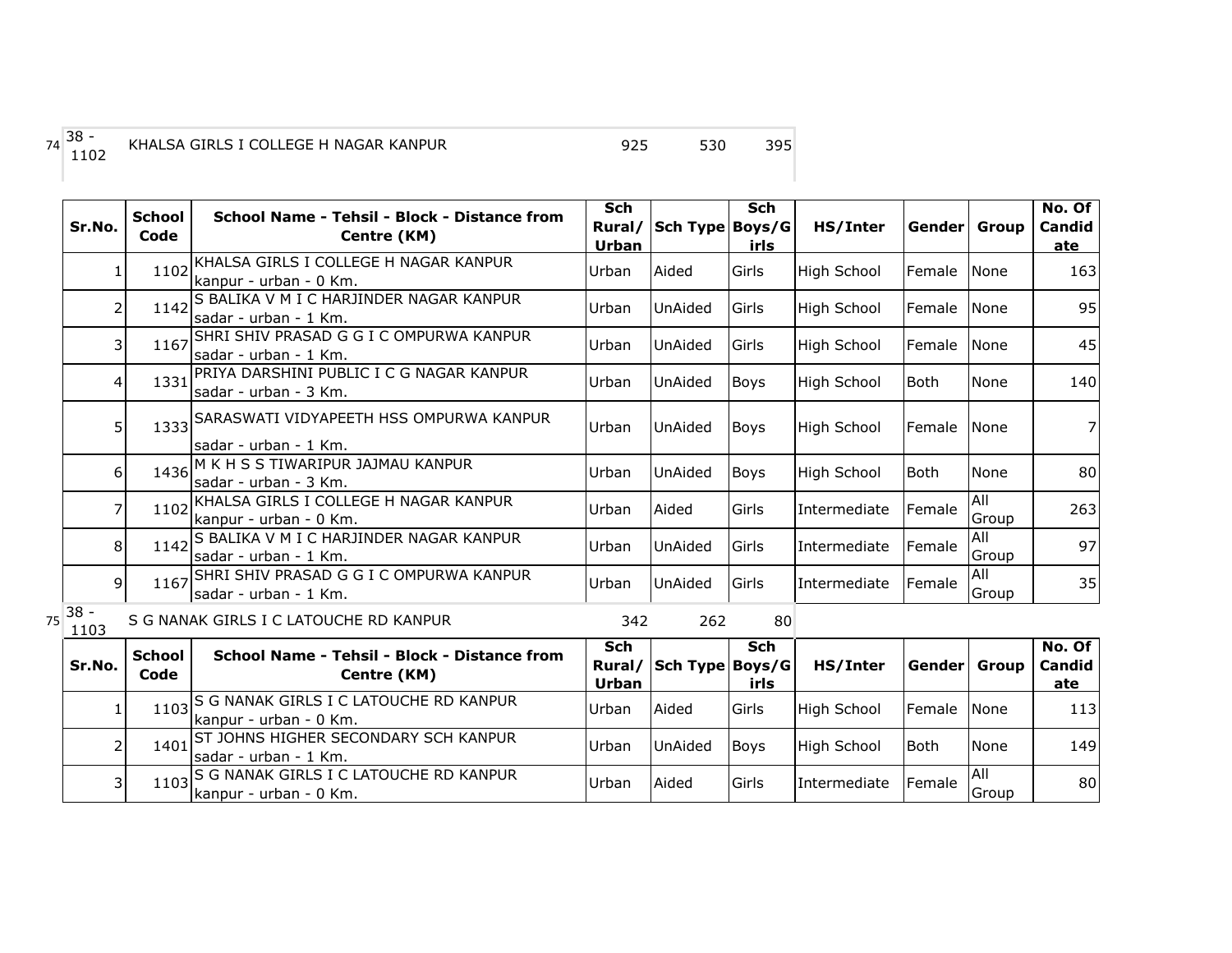| $76 38 -$<br>1104 | MUSLIM JUBILEE GIRLS INTER COLLEGE KANPUR | 490 | 249 | 241 |
|-------------------|-------------------------------------------|-----|-----|-----|
|                   |                                           |     |     |     |

| Sr.No. | School<br>Code | School Name - Tehsil - Block - Distance from<br>Centre (KM)               | <b>Sch</b><br>Rural/I<br>Urban | Sch Type Boys/G | Sch<br>irls | HS/Inter     | Gender Group         |               | No. Of<br><b>Candid</b><br>ate |
|--------|----------------|---------------------------------------------------------------------------|--------------------------------|-----------------|-------------|--------------|----------------------|---------------|--------------------------------|
|        |                | 1104 MUSLIM JUBILEE GIRLS INTER COLLEGE KANPUR<br>Ikanpur - urban - 0 Km. | <b>Urban</b>                   | Aided           | Girls       | High School  | <b>IFemale INone</b> |               | 249                            |
|        |                | 1104 MUSLIM JUBILEE GIRLS INTER COLLEGE KANPUR<br>Ikanpur - urban - 0 Km. | Urban                          | Aided           | Girls       | Intermediate | Female               | IAII<br>Group | 241                            |
| ວດ     |                |                                                                           |                                |                 |             |              |                      |               |                                |

 $77^{38}$  - 1105

|  | K KANY |  |
|--|--------|--|

<sup>1105</sup> <sup>914</sup> <sup>528</sup> <sup>386</sup> K KANYA INTER COLLEGE KIDWAI NGR KANPUR

|        | <b>School</b> | School Name - Tehsil - Block - Distance from                           | <b>Sch</b> |                 | <b>Sch</b>  |                    |                |               | No. Of |
|--------|---------------|------------------------------------------------------------------------|------------|-----------------|-------------|--------------------|----------------|---------------|--------|
| Sr.No. | Code          | Centre (KM)                                                            | Rural/     | Sch Type Boys/G |             | HS/Inter           | Gender   Group |               | Candid |
|        |               |                                                                        | Urban      |                 | irls        |                    |                |               | ate    |
|        | 1105          | K KANYA INTER COLLEGE KIDWAI NGR KANPUR<br>kanpur - urban - 0 Km.      | Urban      | Aided           | Girls       | <b>High School</b> | Female         | <b>I</b> None | 236    |
| 2      | 1258          | IS S MANDIR HSS Y NAGAR GANGAPUR KANPUR<br>SADAR - urban - 2 Km.       | Urban      | UnAided         | <b>Boys</b> | <b>High School</b> | Female         | <b>I</b> None | 35     |
|        |               | 1345 M K B H S S JUHI LAY CLY KANPUR<br>lsadar - urban - 3 Km.         | Urban      | UnAided         | Girls       | <b>High School</b> | Female         | <b>None</b>   | 19     |
| 4      |               | 1362 KAMLA PUBLIC GIRLS HSS RAJEEV NGR KANPUR<br>sadar - urban - 3 Km. | Urban      | UnAided         | Girls       | High School        | lBoth.         | None          | 73I    |
| 5      | 1366          | GYANODAYA HSS K NAGAR KANPUR<br>lsadar - urban - 2 Km.                 | Urban      | UnAided         | <b>Boys</b> | High School        | Both           | None          | 88     |
| 6      | 1367          | BHARTI VED VIDY HSS BUDDHPURI A G KANPUR<br>sadar - urban - 2 Km.      | Urban      | UnAided         | <b>Boys</b> | High School        | Both           | None          | 20     |
|        | 1373          | MAA GAYATRI I C GOPAL NAGAR KANPUR<br>sadar - urban - 3 Km.            | Urban      | UnAided         | <b>Boys</b> | <b>High School</b> | lBoth.         | <b>None</b>   | 34     |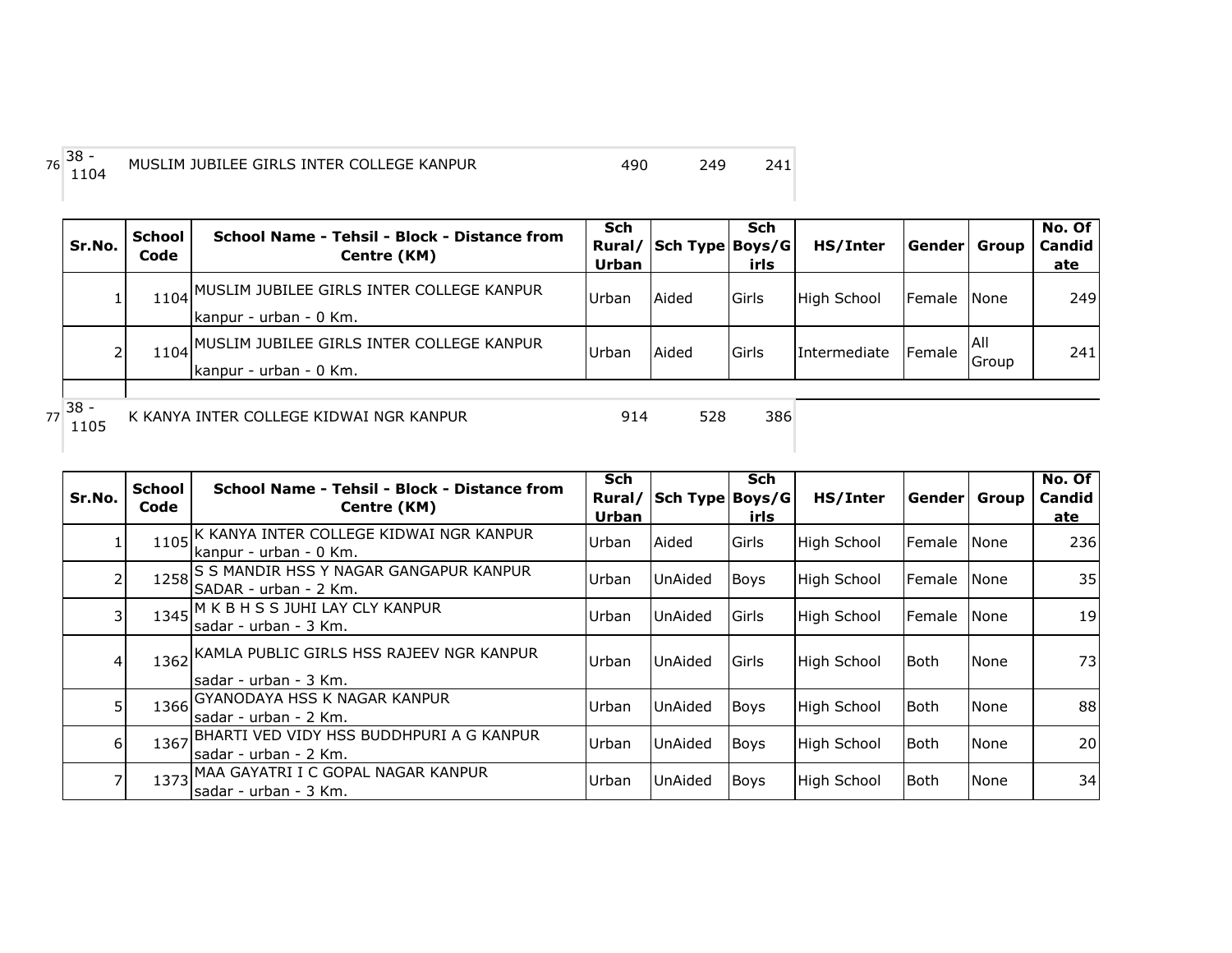| 81                | 1386 NAVBHARTI V P HSS KIDWAI NAGAR KANPUR<br>SADAR - urban - 1 Km.     | Rural | <b>UnAided</b> | <b>Boys</b> | <b>High School</b> | <b>Both</b> | <b>None</b>   | 19             |
|-------------------|-------------------------------------------------------------------------|-------|----------------|-------------|--------------------|-------------|---------------|----------------|
|                   | 1403 ANAND GIRLS H S SCH BABU PURWA KANPUR<br>Isadar - URBAN - 1 Km.    | Urban | <b>UnAided</b> | Girls       | High School        | <b>Both</b> | <b>None</b>   | $\overline{4}$ |
| 10 <sub>l</sub>   | 1105 K KANYA INTER COLLEGE KIDWAI NGR KANPUR<br>Ikanpur - urban - 0 Km. | Urban | Aided          | Girls       | Intermediate       | Female      | IAIL<br>Group | 368            |
| 11                | 1373 MAA GAYATRI I C GOPAL NAGAR KANPUR<br>sadar - urban - 3 Km.        | Urban | <b>UnAided</b> | <b>Boys</b> | Intermediate       | <b>Both</b> | All<br>Group  | 18             |
| $18^{38}$<br>1106 | KHALSA GIRLS I C GOVIND NAGAR KANPUR                                    | 644   | 347            | 297         |                    |             |               |                |

| Sr.No.   | <b>School</b><br>Code | School Name - Tehsil - Block - Distance from<br>Centre (KM)             | Sch<br>Rural/<br><b>Urban</b> | Sch Type Boys/G | Sch<br>irls | HS/Inter           | Gender Group |               | No. Of<br>Candid<br>ate |
|----------|-----------------------|-------------------------------------------------------------------------|-------------------------------|-----------------|-------------|--------------------|--------------|---------------|-------------------------|
|          | 1106                  | KHALSA GIRLS I C GOVIND NAGAR KANPUR<br>kanpur - urban - 0 Km.          | Urban                         | Aided           | Girls       | <b>High School</b> | Female       | <b>I</b> None | 122                     |
|          |                       | 1144 PT VISHWAMBHAR NATH B I C R NAGAR KANPUR<br>lsadar - urban - 2 Km. | Urban                         | UnAided         | Girls       | <b>High School</b> | Female       | <b>I</b> None | 40                      |
| 31       |                       | 1398 STEPPING STONES I COLLEGE G NAGAR KANPUR<br>sadar - urban - 1 Km.  | Urban                         | UnAided         | <b>Boys</b> | <b>High School</b> | Female None  |               | 97                      |
| 41       | 1555                  | PARITOSH I C HANSPUR NAUBASTA KANPUR<br>sadar - urban - 3 Km.           | Urban                         | UnAided         | Boys        | High School        | Female       | <b>None</b>   | 88                      |
| 51       |                       | 1106 KHALSA GIRLS I C GOVIND NAGAR KANPUR<br>kanpur - urban - 0 Km.     | Urban                         | Aided           | Girls       | Intermediate       | Female       | All<br>Group  | 115                     |
| $6 \mid$ |                       | 1144 PT VISHWAMBHAR NATH B I C R NAGAR KANPUR<br>sadar - urban - 2 Km.  | Urban                         | <b>UnAided</b>  | Girls       | Intermediate       | Female       | IAII<br>Group | 16 <sup>l</sup>         |
|          |                       | 1398 STEPPING STONES I COLLEGE G NAGAR KANPUR<br>sadar - urban - 1 Km.  | Urban                         | UnAided         | <b>Boys</b> | Intermediate       | Female       | All<br>Group  | 56                      |
| 8        |                       | 1555 PARITOSH I C HANSPUR NAUBASTA KANPUR<br>lsadar - urban - 3 Km.     | Urban                         | UnAided         | Boys        | Intermediate       | Female       | All<br>Group  | 110                     |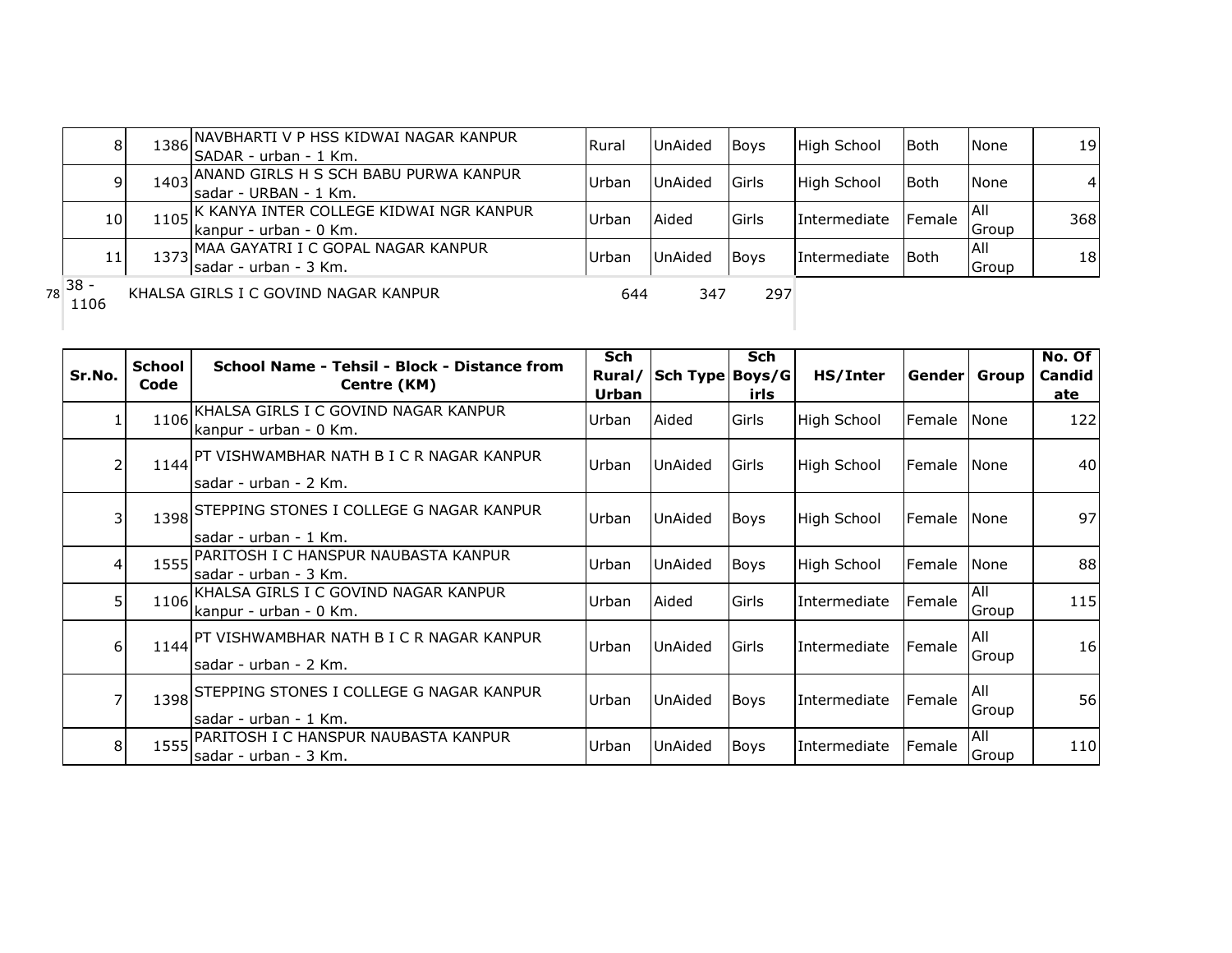| 79 | $38 -$<br>1107 |                       | ARYA KANYA I C GOVIND NAGAR KANPUR                                                | 875                    | 414             | 461                |                    |               |               |                         |
|----|----------------|-----------------------|-----------------------------------------------------------------------------------|------------------------|-----------------|--------------------|--------------------|---------------|---------------|-------------------------|
|    | Sr.No.         | <b>School</b><br>Code | School Name - Tehsil - Block - Distance from<br>Centre (KM)                       | Sch<br>Rural/<br>Urban | Sch Type Boys/G | <b>Sch</b><br>irls | HS/Inter           | <b>Gender</b> | Group         | No. Of<br>Candid<br>ate |
|    |                | 1107                  | ARYA KANYA I C GOVIND NAGAR KANPUR<br>kanpur - urban - 0 Km.                      | Urban                  | Aided           | Girls              | <b>High School</b> | Female        | None          | 159                     |
|    | $\overline{2}$ | 1157                  | PRAKASH V M GIRLS INT COLLEGE DABAULI KANPUR<br>sadar - urban - 4 Km.             | Urban                  | UnAided         | Girls              | High School        | <b>Both</b>   | None          | 142                     |
|    | 31             | 1517                  | IS V M H S SCHOOL KESHAV NAGAR KANPUR<br>lsadar - urban - 4 Km.                   | Urban                  | UnAided         | <b>Boys</b>        | <b>High School</b> | l Both        | None          | 113                     |
|    | $\overline{4}$ | 1107                  | ARYA KANYA I C GOVIND NAGAR KANPUR<br>kanpur - urban - 0 Km.                      | Urban                  | Aided           | Girls              | Intermediate       | Female        | All<br>Group  | 148                     |
|    | 5 <sub>l</sub> | 1157                  | PRAKASH V M GIRLS INT COLLEGE DABAULI KANPUR<br>lsadar - urban - 4 Km.            | Urban                  | UnAided         | Girls              | Intermediate       | Female        | IAII<br>Group | 203                     |
|    | 6              |                       | SUNRAYS M G INTER COLLEGE YASHODA NGR MCH<br>1295 KANPUR<br>sadar - urban - 4 Km. | Urban                  | UnAided         | <b>Boys</b>        | Intermediate       | Both          | All<br>Group  | 110                     |

| 80 | $38 -$<br>1108 |                       | SARASWATI GIRLS V I C VIJAY NAGAR KANPUR                           | 636                    | 373             | 263         |                    |             |             |                                |
|----|----------------|-----------------------|--------------------------------------------------------------------|------------------------|-----------------|-------------|--------------------|-------------|-------------|--------------------------------|
|    | Sr.No.         | <b>School</b><br>Code | School Name - Tehsil - Block - Distance from<br>Centre (KM)        | Sch<br>Rural/<br>Urban | Sch Type Boys/G | Sch<br>irls | HS/Inter           | Gender      | Group       | No. Of<br><b>Candid</b><br>ate |
|    |                | 1047                  | NARI K GIRLS I C ARMAPUR KANPUR<br>sadar - urban - 3 Km.           | Urban                  | Aided           | Girls       | <b>High School</b> | Female None |             | 82                             |
|    |                | 1108                  | SARASWATI GIRLS V I C VIJAY NAGAR KANPUR<br>kanpur - urban - 0 Km. | Urban                  | Aided           | Girls       | <b>High School</b> | Female      | None        | 94                             |
|    |                |                       | 1339 GYAN NIKETAN BALIKA HSS KANPUR<br>sadar - urban - 2 Km.       | Urban                  | UnAided         | Girls       | High School        | <b>Both</b> | None        | 100                            |
|    |                | 1273                  | GOVERNMENT GIRLS I C VIJAY NAGAR KANPUR<br>lsadar - urban - 1 Km.  | Urban                  | Govt.           | Girls       | <b>High School</b> | Male        | None        |                                |
|    |                | 1433                  | INCHSS 264 SEWAGRAM CLNY DADA NGR KANPUR<br>Isadar - urban - 2 Km. | Urban                  | <b>UnAided</b>  | <b>Boys</b> | <b>High School</b> | Both        | <b>None</b> | 30                             |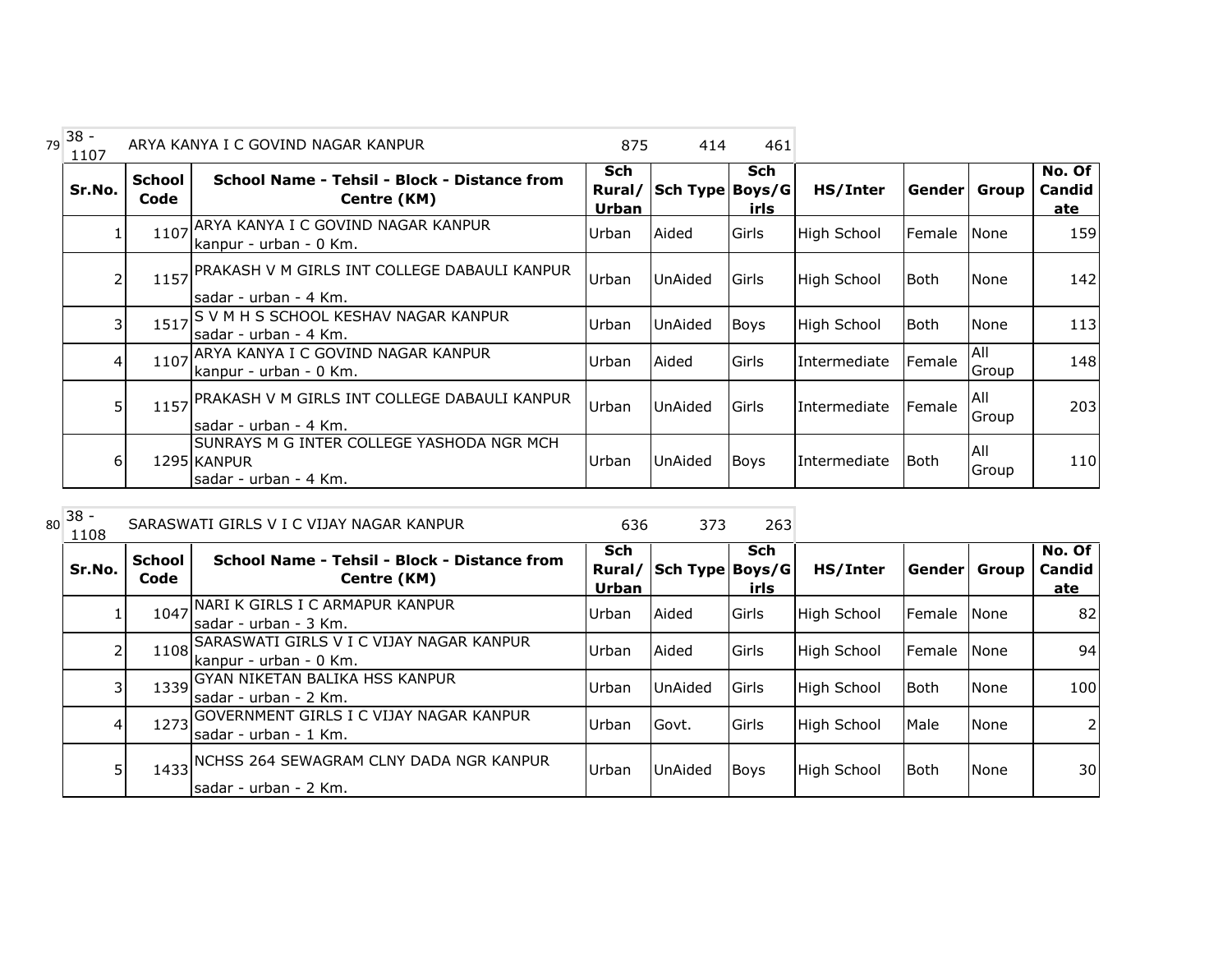| 6 I | ISARASWATI VIDYALAYA INTER COLLEGE PANKI<br>1467 KANPUR<br>sadar - KALYANPUR - 3 Km. | <b>Urban</b> | UnAided | <b>Boys</b> | High School         | Male   | <b>None</b>   | 40              |
|-----|--------------------------------------------------------------------------------------|--------------|---------|-------------|---------------------|--------|---------------|-----------------|
|     | 1047 NARI K GIRLS I C ARMAPUR KANPUR<br>1-Kanpur - 1-Ghatampur - 3 Km.               | <b>Urban</b> | Aided   | Girls       | <b>Intermediate</b> | Female | IAII<br>Group | 33 <sup>1</sup> |
| 8   | 1108 SARASWATI GIRLS V I C VIJAY NAGAR KANPUR<br>kanpur - urban - 0 Km.              | <b>Urban</b> | Aided   | Girls       | <b>Intermediate</b> | Female | IAII<br>Group | 170             |
| 9   | SARASWATI VIDYALAYA INTER COLLEGE PANKI<br>1467 KANPUR<br>SADAR - urban - 3 Km.      | <b>Urban</b> | UnAided | <b>Boys</b> | Intermediate        | Male   | IAII<br>Group | 60 <sup>I</sup> |

| 81 | $38 -$<br>1109 |                       | G N G INTER COLLEGE SUNDER NGR KANPUR                                     | 586                    | 278             | 308                |                    |                |               |                         |
|----|----------------|-----------------------|---------------------------------------------------------------------------|------------------------|-----------------|--------------------|--------------------|----------------|---------------|-------------------------|
|    | Sr.No.         | <b>School</b><br>Code | School Name - Tehsil - Block - Distance from<br>Centre (KM)               | Sch<br>Rural/<br>Urban | Sch Type Boys/G | <b>Sch</b><br>irls | HS/Inter           | Gender   Group |               | No. Of<br>Candid<br>ate |
|    |                | 1041                  | M R RAJA RAM G H S S DARSANPURWA KANPUR<br>1-Kanpur - 1-Kalyanpur - 2 Km. | Urban                  | Aided           | Girls              | <b>High School</b> | Female         | <b>None</b>   | 15 <sub>l</sub>         |
|    |                | 1042                  | A P B V GIRLS H S SCH FAZALGANJ KANPUR<br>1-Kanpur - 1-Ghatampur - 2 Km.  | Urban                  | Aided           | Girls              | <b>High School</b> | Female         | <b>None</b>   | 2 <sub>l</sub>          |
|    |                |                       | 1043 ADARSH BALIKA H S SCH P ROAD KANPUR<br>Isadar - urban - 2 Km.        | Urban                  | Aided           | Girls              | <b>High School</b> | Female         | <b>None</b>   | 2 <sub>l</sub>          |
|    | 4              | 1109                  | G N G INTER COLLEGE SUNDER NGR KANPUR<br>kanpur - urban - 0 Km.           | Urban                  | Aided           | Girls              | <b>High School</b> | Female         | <b>None</b>   | 259                     |
|    | 5              | 1109                  | G N G INTER COLLEGE SUNDER NGR KANPUR<br>Ikanpur - urban - 0 Km.          | Urban                  | Aided           | Girls              | Intermediate       | Female         | IAII<br>Group | 308                     |

 $82\begin{array}{|c} 38 - 1110 \end{array}$ 

| ັບ<br>1110 |                | I DEVI V MANDIR GIRLS I C KANPUR                                 | 359                 | 201                    | 158         |              |                 |              |                                |
|------------|----------------|------------------------------------------------------------------|---------------------|------------------------|-------------|--------------|-----------------|--------------|--------------------------------|
| Sr.No.     | School<br>Code | School Name - Tehsil - Block - Distance from<br>Centre (KM)      | <b>Sch</b><br>Urban | Rural/ Sch Type Boys/G | Sch<br>irls | HS/Inter     | Gender  Group   |              | No. Of<br><b>Candid</b><br>ate |
|            |                | 1110 J DEVI V MANDIR GIRLS I C KANPUR<br>Ikanpur - urban - 0 Km. | .Urban              | <b>Aided</b>           | Girls       | High School  | Female None     |              | 201                            |
|            |                | 1110 J DEVI V MANDIR GIRLS I C KANPUR<br>Ikanpur - urban - 0 Km. | Urbar               | Aided                  | Girls       | Intermediate | <b>I</b> Female | ΙAΙ<br>Group | 158                            |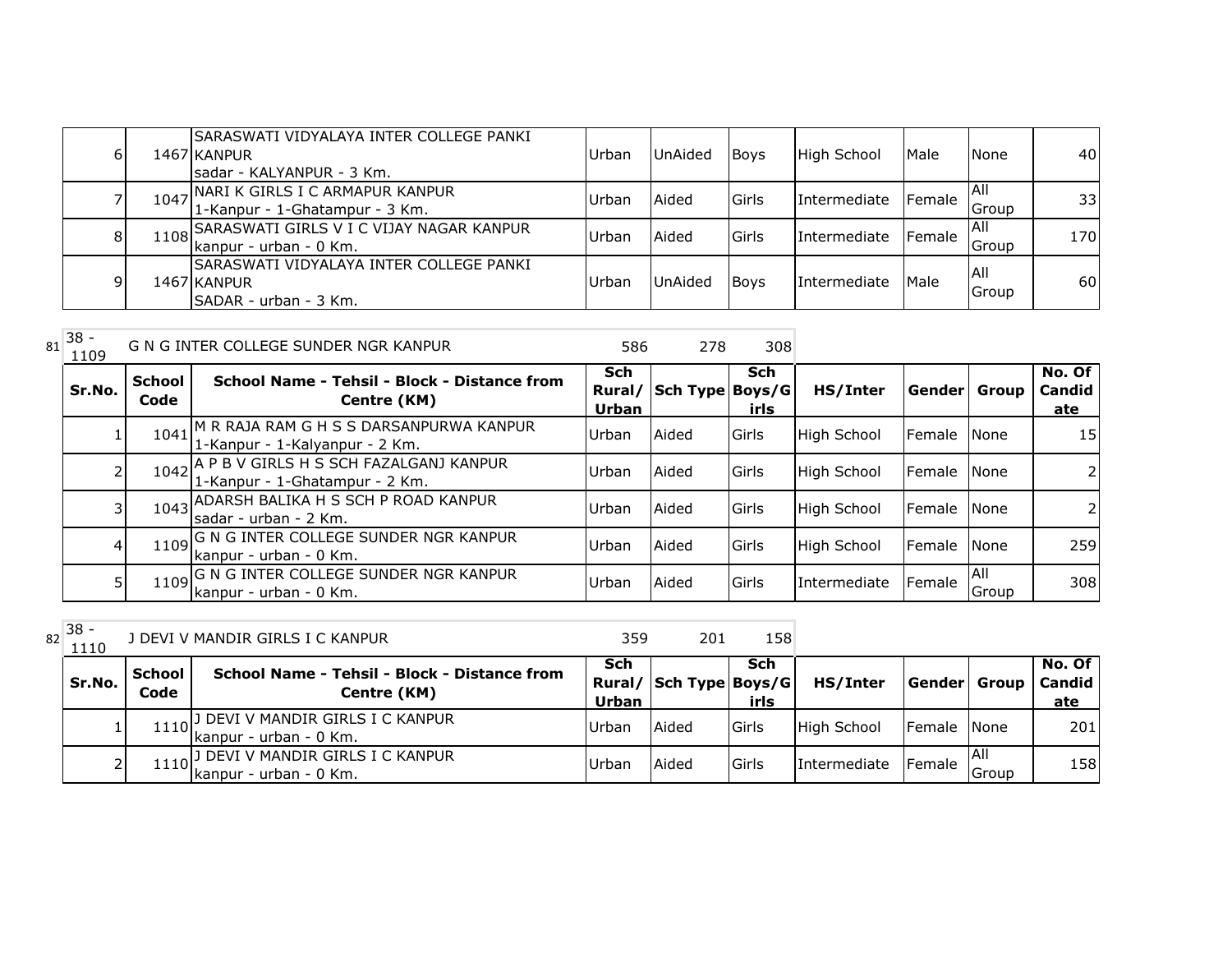| $43 8 -$<br>1111 |                       | P D KHANNA GIRLS I C ASHOK NAGAR KANPUR                                   | 460                           | 204             | 256          |                     |                |               |                         |
|------------------|-----------------------|---------------------------------------------------------------------------|-------------------------------|-----------------|--------------|---------------------|----------------|---------------|-------------------------|
| Sr.No.           | <b>School</b><br>Code | School Name - Tehsil - Block - Distance from<br>Centre (KM)               | <b>Sch</b><br>Rural/<br>Urban | Sch Type Boys/G | Sch<br>irls  | HS/Inter            | Gender         | <b>Group</b>  | No. Of<br>Candid<br>ate |
|                  |                       | 1044 R D R D GIRLS H S S A NAGAR KANPUR<br>1-Kanpur - 1-Ghatampur - 1 Km. | Urban                         | Aided           | <b>Girls</b> | High School         | <b>Female</b>  | <b>I</b> None | 20 <sub>l</sub>         |
|                  | 1111                  | P D KHANNA GIRLS I C ASHOK NAGAR KANPUR<br>kanpur - urban - 0 Km.         | Urban                         | Aided           | <b>Girls</b> | High School         | <b>IFemale</b> | <b>None</b>   | 184                     |
|                  | 1111                  | , IP D KHANNA GIRLS I C ASHOK NAGAR KANPUR<br>Kanpur - urban - 0 Km.      | Urban                         | Aided           | <b>Girls</b> | <b>Intermediate</b> | Female         | IAII<br>Group | 253                     |
| 4                | 2111                  | P D KHANNA GIRLS I C ASHOK NAGAR KANPUR<br>Ikanpur - urban - 0 Km.        | Urban                         | Aided           | <b>Girls</b> | <b>Intermediate</b> | Female         | IAII<br>Group | 31                      |

 $84 \overline{\)38 - 1113}$ 

<sup>1113</sup> <sup>773</sup> <sup>311</sup> <sup>462</sup> KANPUR VM GIRLS I C SWARUPNAGAR KANPUR

| Sr.No. | School<br>Code | School Name - Tehsil - Block - Distance from<br>Centre (KM)                | <b>Sch</b><br>Rural/<br>Urban | Sch Type Boys/G | <b>Sch</b><br>irls | HS/Inter           | Gender l             | Group                 | No. Of<br>Candid<br>ate |
|--------|----------------|----------------------------------------------------------------------------|-------------------------------|-----------------|--------------------|--------------------|----------------------|-----------------------|-------------------------|
|        |                | 1112 SSDS BALIKA VIDYALAYA IC KAUSHALPURI KANPUR<br>kanpur - urban - 1 Km. | Urban                         | UnAided         | Girls              | <b>High School</b> | Female None          |                       | 79                      |
|        | 1113           | KANPUR VM GIRLS I C SWARUPNAGAR KANPUR]<br>kanpur - urban - 0 Km.          | Urban                         | Aided           | Girls              | <b>High School</b> | <b>IFemale INone</b> |                       | 232                     |
|        | 1112           | SSDS BALIKA VIDYALAYA IC KAUSHALPURI KANPUR,<br>kanpur - urban - 1 Km.     | Urban                         | UnAided         | Girls              | Intermediate       | Female               | IAII<br><b>IGroup</b> | 142                     |
| 4      | 1113           | IKANPUR VM GIRLS I C SWARUPNAGAR KANPUR<br>Ikanpur - urban - 0 Km.         | Urban                         | Aided           | <b>Girls</b>       | Intermediate       | Female               | IAII<br>Group         | 320                     |

 $85\overline{\smash)38\over 1114}$ 

<sup>1114</sup> <sup>370</sup> <sup>181</sup> <sup>189</sup> S V M I C MACHHARIYA YASHODA NGR KANPUR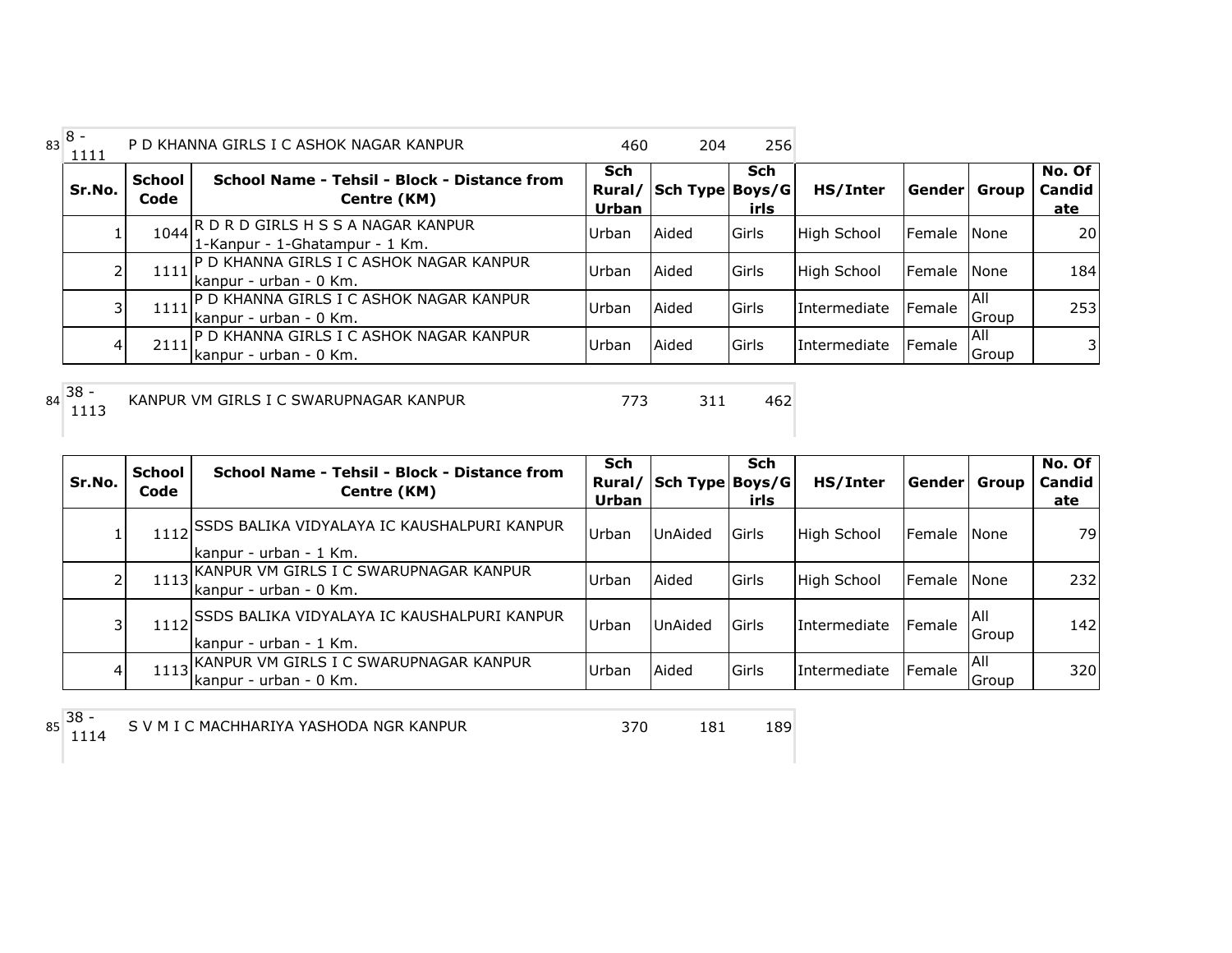| Sr.No.         | <b>School</b><br>Code | School Name - Tehsil - Block - Distance from<br>Centre (KM)            | <b>Sch</b><br>Rural/<br>Urban | Sch Type Boys/G | <b>Sch</b><br>irls | HS/Inter            | Gender         | Group                       | No. Of<br>Candid<br>ate |
|----------------|-----------------------|------------------------------------------------------------------------|-------------------------------|-----------------|--------------------|---------------------|----------------|-----------------------------|-------------------------|
|                | 1114                  | IS V M I C MACHHARIYA YASHODA NGR KANPUR<br>Isadar - urban - 0 Km.     | Urban                         | <b>UnAided</b>  | <b>Boys</b>        | High School         | <b>IFemale</b> | <b>INone</b>                | 38I                     |
|                | 1402                  | MAA BHARTI GIRLS HSS YASHODA NGR KANPUR<br>sadar - urban - 1 Km.       | Urban                         | <b>UnAided</b>  | <b>Girls</b>       | High School         | l Both         | None                        | 38                      |
|                | 1482                  | M D G H S SCHOOL YASHODA NGR KANPUR<br>SADAR - urban - 1 Km.           | Urban                         | UnAided         | <b>Girls</b>       | High School         | Both           | None                        | 91                      |
| $\overline{4}$ | 1510                  | ESHWARANAND SHIKSHA NIKETAN I C KANPUR<br>lsadar - urban - 4 Km.       | Urban                         | UnAided         | <b>Boys</b>        | High School         | Female         | None                        | 96                      |
|                |                       | 1114 S V M I C MACHHARIYA YASHODA NGR KANPUR<br>Isadar - urban - 0 Km. | Urban                         | <b>UnAided</b>  | <b>Boys</b>        | <b>Intermediate</b> | Female         | <b>AII</b><br><b>IGroup</b> | 36                      |
| 6              |                       | 1510 ESHWARANAND SHIKSHA NIKETAN I C KANPUR<br>Isadar - urban - 4 Km.  | Urban                         | UnAided         | <b>Boys</b>        | Intermediate        | Female         | All<br>Group                | 153                     |

 $\frac{38}{1115}$  JANTA INTER COLLEGE BAUSAR KANPUR  $\frac{38}{1115}$  316 178 138

| Sr.No. | <b>School</b><br>Code | School Name - Tehsil - Block - Distance from<br>Centre (KM)            | Sch<br>Rural/<br>Urban | Sch Type Boys/G | Sch<br>irls | HS/Inter           | Gender        | Group         | No. Of<br><b>Candid</b><br>ate |
|--------|-----------------------|------------------------------------------------------------------------|------------------------|-----------------|-------------|--------------------|---------------|---------------|--------------------------------|
|        | 1029                  | ISHANKARANAND I C FUFUWAR SARASAUL KANPUR<br>Inarwal - sarsaul - 2 Km. | Rural                  | <b>UnAided</b>  | <b>Boys</b> | <b>High School</b> | Male          | None          | 102                            |
| 2      | 1115                  | IJANTA INTER COLLEGE BAUSAR KANPUR<br>Inarwal - sarsaul - 0 Km.        | Rural                  | UnAided         | Girls       | <b>High School</b> | lFemale INone |               | 41                             |
| l3     | 1587                  | IS S P S V M I C SAWAYAJPUR KANPUR NAGAR<br>Inarwal - 3-Srsul - 4 Km.  | Rural                  | <b>UnAided</b>  | <b>Boys</b> | <b>High School</b> | Male          | None          | 35                             |
| 14     | 1029                  | ISHANKARANAND I C FUFUWAR SARASAUL KANPUR<br>Inarwal - sarsaul - 2 Km. | Rural                  | <b>UnAided</b>  | Boys        | Intermediate       | Male          | All<br> Group | 107                            |
| 15     | 1115                  | IJANTA INTER COLLEGE BAUSAR KANPUR<br>narwal - sarsaul - 0 Km.         | Rural                  | <b>UnAided</b>  | Girls       | Intermediate       | Female        | All<br>Group  | 25                             |
| 16     | 1587                  | IS S P S V M I C SAWAYAJPUR KANPUR NAGAR<br>Inarwal - 3-Srsul - 4 Km.  | Rural                  | <b>UnAided</b>  | <b>Boys</b> | Intermediate       | Male          | All<br>Group  | 6 <sup>1</sup>                 |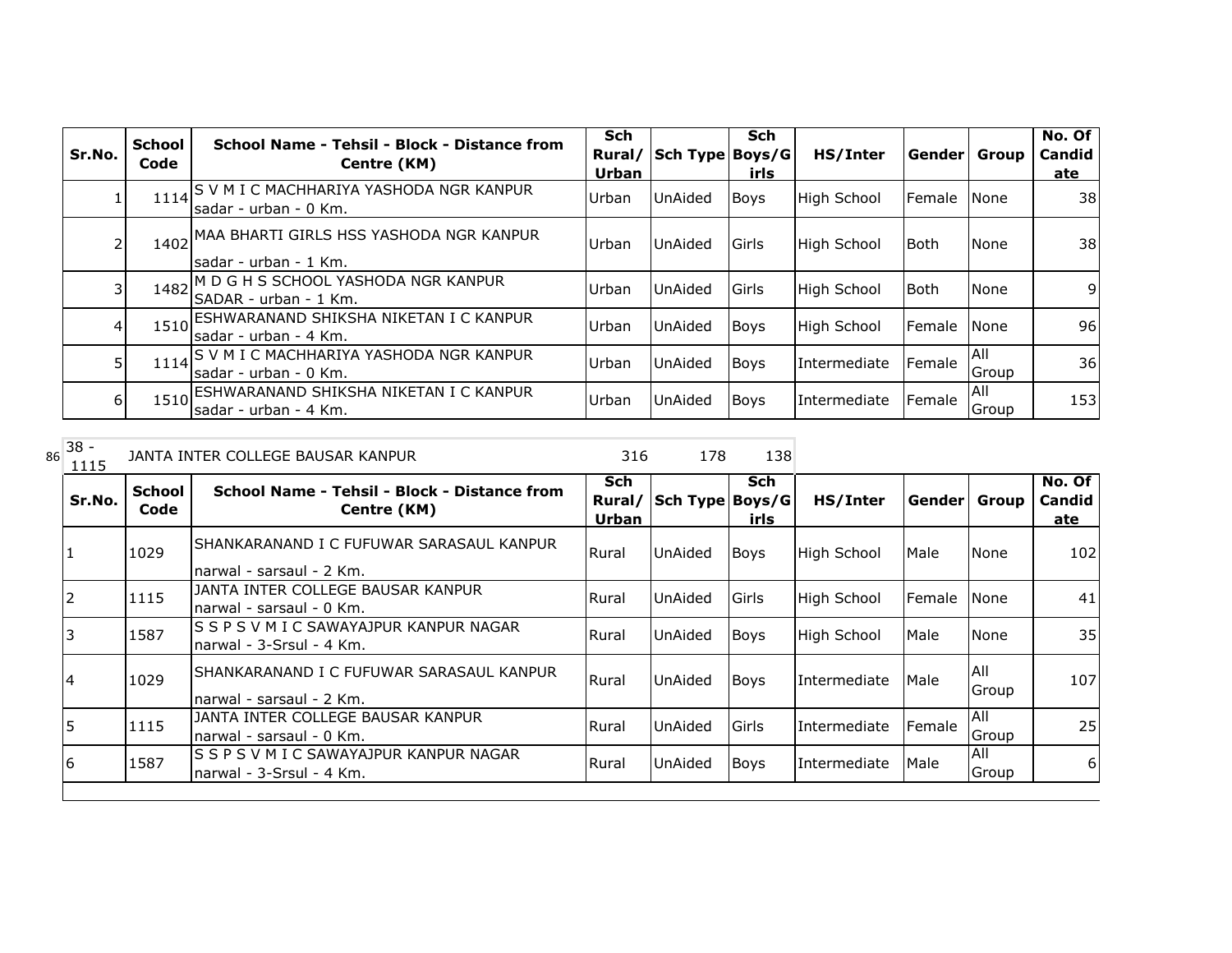| $7\binom{38}{1116}$ | ACHARYA RAGHUVEER INTER COLLEGE ROOMA KANPUR | 542 | 394 | 148 |
|---------------------|----------------------------------------------|-----|-----|-----|
|                     |                                              |     |     |     |

| Sr.No.          | <b>School</b><br>Code | School Name - Tehsil - Block - Distance from<br>Centre (KM)                          | <b>Sch</b><br>Rural/<br><b>Urban</b> | Sch Type Boys/G | <b>Sch</b><br>irls | HS/Inter           | Gender Group |                            | No. Of<br>Candid<br>ate |
|-----------------|-----------------------|--------------------------------------------------------------------------------------|--------------------------------------|-----------------|--------------------|--------------------|--------------|----------------------------|-------------------------|
|                 |                       | ACHARYA RAGHUVEER INTER COLLEGE ROOMA<br>1116 KANPUR<br>narwal - sarsaul - 0 Km.     | Rural                                | UnAided         | Girls              | <b>High School</b> | Female       | <b>None</b>                | 15                      |
| $\overline{2}$  | 1324                  | HATHIPUR U M VIDYALAYA HATHIPUR KANPUR<br>narwal - sarsaul - 3 Km.                   | Rural                                | UnAided         | <b>Boys</b>        | <b>High School</b> | <b>Both</b>  | None                       | 29                      |
| 3               | 1530                  | U V B H S S SAFIPUR KANPUR<br>sadar - urban - 4 Km.                                  | Urban                                | UnAided         | <b>Boys</b>        | <b>High School</b> | <b>Both</b>  | None                       | 153                     |
| 4               | 1568                  | PARAMOUNT HSS CHAKERI KANPUR<br>sadar - urban - 5 Km.                                | Urban                                | UnAided         | <b>Boys</b>        | <b>High School</b> | <b>Both</b>  | None                       | 26                      |
| 5 <sub>l</sub>  | 1577                  | B S N V M H S S BHABHANAGAR S RD KANPUR<br>SADAR - urban - 5 Km.                     | Urban                                | UnAided         | <b>Boys</b>        | <b>High School</b> | Both         | None                       | 91                      |
| 6 <sup>1</sup>  |                       | D D VIDYA NIKETAN E C I C CHAKERI TURN KANPUR<br>1595 NAGAR<br>SADAR - urban - 4 Km. | Urban                                | UnAided         | <b>Boys</b>        | <b>High School</b> | Both         | <b>None</b>                | 66                      |
| $\overline{7}$  |                       | 1638 S G B A H S S KULGOAN KANPUR NAGAR<br>narwal - urban - 2 Km.                    | Urban                                | UnAided         | <b>Boys</b>        | <b>High School</b> | <b>Both</b>  | None                       | 9                       |
| 8               | 1691 KNP              | GURU GORAKHNATH HS GORAKHDHAM KHUJAUPUR<br>narwal - 3-Srsul - 1 Km.                  | Rural                                | UnAided         | <b>Boys</b>        | <b>High School</b> | <b>Both</b>  | <b>None</b>                |                         |
| $\overline{9}$  |                       | ACHARYA RAGHUVEER INTER COLLEGE ROOMA<br>1116 KANPUR<br>narwal - sarsaul - 0 Km.     | Rural                                | UnAided         | Girls              | Intermediate       | Female       | All<br>Group               | 29                      |
| 10 <sup>1</sup> |                       | D D VIDYA NIKETAN E C I C CHAKERI TURN KANPUR<br>1595 NAGAR<br>sadar - URBAN - 4 Km. | Urban                                | <b>UnAided</b>  | <b>Boys</b>        | Intermediate       | Both         | All<br>Group               | 64                      |
| 11              |                       | B.L.M INT COLL VIRAT NAGAR AHIRWAN KANPUR<br>1614 NAGAR<br>sadar - urban - 4 Km.     | Urban                                | UnAided         | <b>Boys</b>        | Intermediate       | <b>Both</b>  | Only<br>Science<br>Group B | 55                      |

87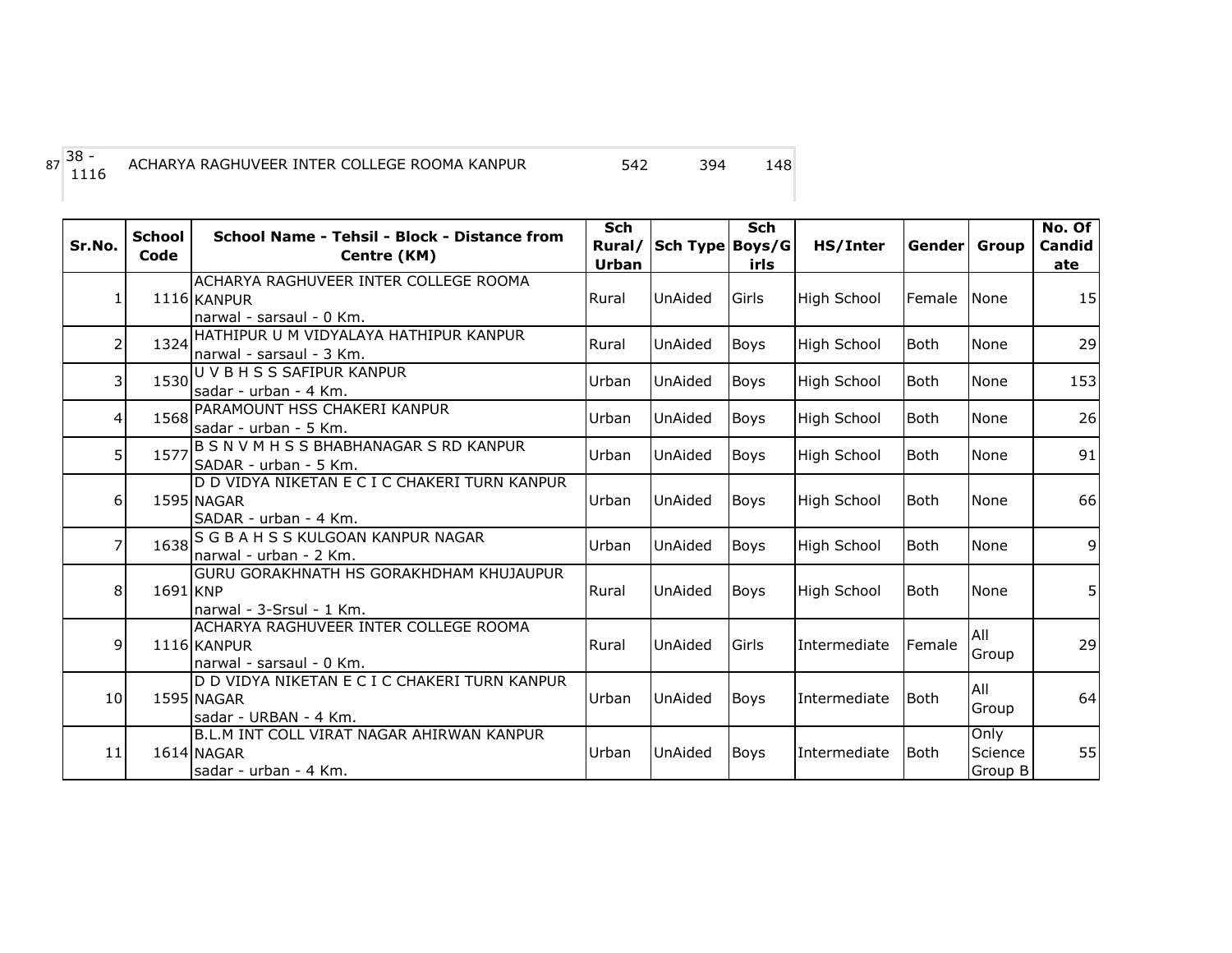| School<br>Code | School Name - Tehsil - Block - Distance from<br>Centre (KM) | <b>Sch</b><br>Rural/<br><b>Urban</b>                                                                                                                                                                                                                                                                                                                             |                | <b>Sch</b><br>irls | HS/Inter                                                                  |                                                                                                             | Group                   | No. Of<br>Candid<br>ate                                       |
|----------------|-------------------------------------------------------------|------------------------------------------------------------------------------------------------------------------------------------------------------------------------------------------------------------------------------------------------------------------------------------------------------------------------------------------------------------------|----------------|--------------------|---------------------------------------------------------------------------|-------------------------------------------------------------------------------------------------------------|-------------------------|---------------------------------------------------------------|
| 1118           |                                                             | Rural                                                                                                                                                                                                                                                                                                                                                            | <b>UnAided</b> |                    |                                                                           |                                                                                                             |                         | 67                                                            |
| 1396           |                                                             | Rural                                                                                                                                                                                                                                                                                                                                                            | <b>UnAided</b> |                    |                                                                           | l Both                                                                                                      |                         | 232                                                           |
| 1435           |                                                             | Urban                                                                                                                                                                                                                                                                                                                                                            | <b>UnAided</b> |                    |                                                                           | <b>Both</b>                                                                                                 |                         | 88                                                            |
| 1118           |                                                             | Rural                                                                                                                                                                                                                                                                                                                                                            | <b>UnAided</b> |                    |                                                                           |                                                                                                             | Group                   | 100                                                           |
| 1396           |                                                             | Rural                                                                                                                                                                                                                                                                                                                                                            | UnAided        |                    |                                                                           | Male                                                                                                        | <b>AII</b>              | 215                                                           |
|                |                                                             | IK V L I C MEHARBAN SINGH KA PURWA KANPUR<br>kanpur - bidhanu - 0 Km.<br><b>SRI R A SMARAK I C DAMGARA KANPUR</b><br>sadar - kalyanpur - 3 Km.<br>IKESHAV SARASWATI HS SCHOOL BARRA KANPUR<br>Isadar - urban - 3 Km.<br>K V L I C MEHARBAN SINGH KA PURWA KANPUR<br>kanpur - bidhanu - 0 Km.<br>ISRI R A SMARAK I C DAMGARA KANPUR<br>Isadar - kalyanpur - 3 Km. |                |                    | <b>Girls</b><br><b>Boys</b><br><b>Boys</b><br><b>Girls</b><br><b>Boys</b> | Sch Type Boys/G<br>High School<br>High School<br>High School<br><i>Intermediate</i><br><b>IIntermediate</b> | Female<br><b>Female</b> | Gender <br><b>None</b><br>None<br>None<br><b>AII</b><br>Group |

| 89 | $38 -$<br>1123 |                       | SARDAR PATEL I C W2 JUHI BARRA KANPUR                                   | 406                           | 301             | 105         |                     |              |               |                         |
|----|----------------|-----------------------|-------------------------------------------------------------------------|-------------------------------|-----------------|-------------|---------------------|--------------|---------------|-------------------------|
|    | Sr.No.         | <b>School</b><br>Code | School Name - Tehsil - Block - Distance from<br>Centre (KM)             | <b>Sch</b><br>Rural/<br>Urban | Sch Type Boys/G | Sch<br>irls | HS/Inter            | Gender Group |               | No. Of<br>Candid<br>ate |
|    |                | 1074                  | , SUBHASH SMARAK I C SAKET NAGAR KANPUR<br>Isadar - urban - 2 Km.       | Urban                         | <b>Aided</b>    | <b>Boys</b> | <b>High School</b>  | Male         | <b>None</b>   | 233                     |
|    |                | 1123                  | SARDAR PATEL I C W2 JUHI BARRA KANPUR<br>kanpur - urban - 0 Km.         | Urban                         | <b>UnAided</b>  | Girls       | <b>High School</b>  | Female       | <b>I</b> None | 21                      |
|    |                | 1168                  | LVM INTER COLLEGE NAUBASTA KANPUR<br>SADAR - urban - 3 Km.              | Urban                         | <b>UnAided</b>  | <b>Boys</b> | <b>High School</b>  | Male         | None          | 47                      |
|    |                | 1123                  | <b>SARDAR PATEL I C W2 JUHI BARRA KANPUR</b><br>Ikanpur - urban - 0 Km. | Urban                         | <b>UnAided</b>  | Girls       | <b>Intermediate</b> | Female       | IAII<br>Group | 48                      |
|    |                | 1168                  | LVM INTER COLLEGE NAUBASTA KANPUR <br>SADAR - urban - 3 Km.             | Urban                         | <b>UnAided</b>  | Boys        | <b>Intermediate</b> | Female       | IAII<br>Group | 57                      |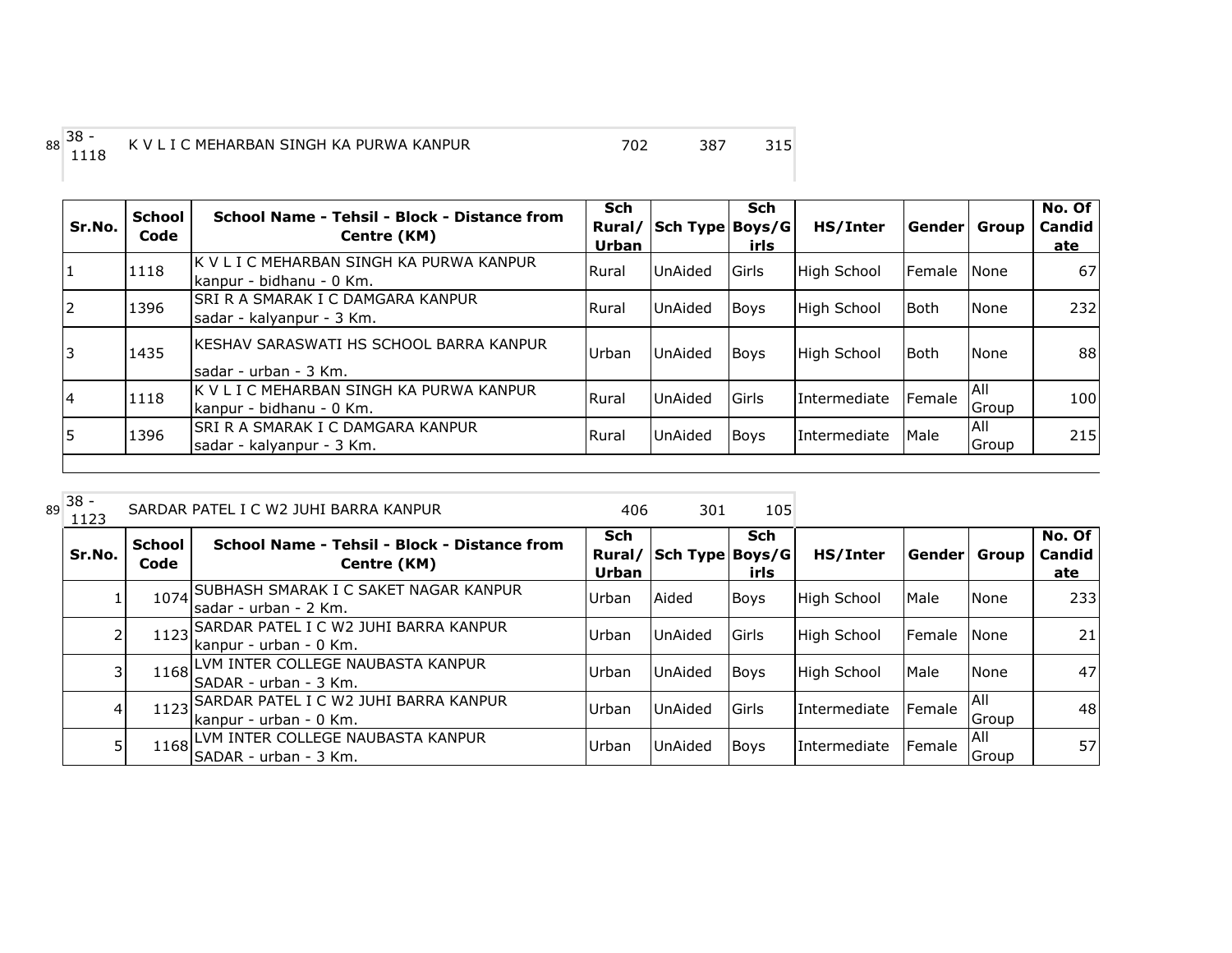## 90 38 -<br>1129

<sup>1129</sup> <sup>651</sup> <sup>245</sup> <sup>406</sup> SHIVAJI INTER COLLAGE KESHAVNAGAR KANPUR

| Sr.No.         | <b>School</b><br>Code | School Name - Tehsil - Block - Distance from<br>Centre (KM)       | <b>Sch</b><br>Rural/<br><b>Urban</b> | Sch Type Boys/G | <b>Sch</b><br>irls | HS/Inter           | Genderl     | <b>Group</b> | No. Of<br><b>Candid</b><br>ate |
|----------------|-----------------------|-------------------------------------------------------------------|--------------------------------------|-----------------|--------------------|--------------------|-------------|--------------|--------------------------------|
| $\mathbf{1}$   | 1124                  | CHACHA NEHRU INT COLL SAKET NAGAR KANPUR                          | Urban                                | <b>UnAided</b>  | <b>Boys</b>        | High School        | <b>Both</b> | None         | 21                             |
|                |                       | sadar - urban - 1 Km.                                             |                                      |                 |                    |                    |             |              |                                |
| $\overline{2}$ | 1129                  | SHIVAJI INTER COLLAGE KESHAVNAGAR KANPUR                          | Urban                                | <b>UnAided</b>  | Girls              | <b>High School</b> | Female      | None         | 95                             |
|                |                       | kanpur - urban - 0 Km.                                            |                                      |                 |                    |                    |             |              |                                |
| $\overline{3}$ | 1137                  | RSSD SARVODAY VID I C YASHODA NGR KANPUR                          | Urban                                | <b>UnAided</b>  | Girls              | High School        | Both        | None         | 42                             |
|                |                       | SADAR - urban - 3 Km.<br>KAMLA V G HSS SAKET NAGAR KANPUR         |                                      |                 |                    |                    |             |              |                                |
| $\overline{4}$ | 1235                  | sadar - urban - 1 Km.                                             | Urban                                | <b>UnAided</b>  | Girls              | <b>High School</b> | <b>Both</b> | <b>None</b>  | 35                             |
| $\overline{5}$ | 1336                  | UMRAI DEVI BALIKA I C YASHODA NGR KANPUR<br>SADAR - urban - 4 Km. | Urban                                | <b>UnAided</b>  | Girls              | <b>High School</b> | Male        | <b>None</b>  | 26                             |
| 6              | 1450                  | ST JOHN MODEL HSS BAUDH NAGAR NAUBASTA<br><b>KANPUR</b>           | Urban                                | <b>UnAided</b>  | <b>Boys</b>        | <b>High School</b> | <b>Both</b> | None         | 26                             |
|                |                       | sadar - URBAN - 3 Km.                                             |                                      |                 |                    |                    |             |              |                                |
| 7              | 1124                  | CHACHA NEHRU INT COLL SAKET NAGAR KANPUR                          | Urban                                | <b>UnAided</b>  | <b>Boys</b>        | Intermediate       | <b>Both</b> | All<br>Group | 18                             |
|                |                       | sadar - urban - 1 Km.                                             |                                      |                 |                    |                    |             |              |                                |
| $\overline{8}$ | 1129                  | SHIVAJI INTER COLLAGE KESHAVNAGAR KANPUR                          | Urban                                | <b>UnAided</b>  | Girls              | Intermediate       | Female      | All          | 145                            |
|                |                       | kanpur - urban - 0 Km.                                            |                                      |                 |                    |                    |             | Group        |                                |
| 9              | 1137                  | RSSD SARVODAY VID I C YASHODA NGR KANPUR                          | Urban                                | <b>UnAided</b>  | Girls              | Intermediate       | <b>Both</b> | All          | 72                             |
|                |                       | SADAR - urban - 3 Km.                                             |                                      |                 |                    |                    |             | Group        |                                |
| 10             | 1235                  | KAMLA V G HSS SAKET NAGAR KANPUR                                  | Urban                                | <b>UnAided</b>  | Girls              | Intermediate       | Female      | All          | 22                             |
|                |                       | sadar - urban - 1 Km.                                             |                                      |                 |                    |                    |             | Group        |                                |
| 11             | 1335                  | K P Y JANSAHAYOGI I C HANSPURAM NAUBASTA<br><b>KANPUR</b>         | Urban                                | UnAided         | <b>Boys</b>        | Intermediate       | <b>Both</b> | All          | 149                            |
|                |                       | sadar - urban - 3 Km.                                             |                                      |                 |                    |                    |             | Group        |                                |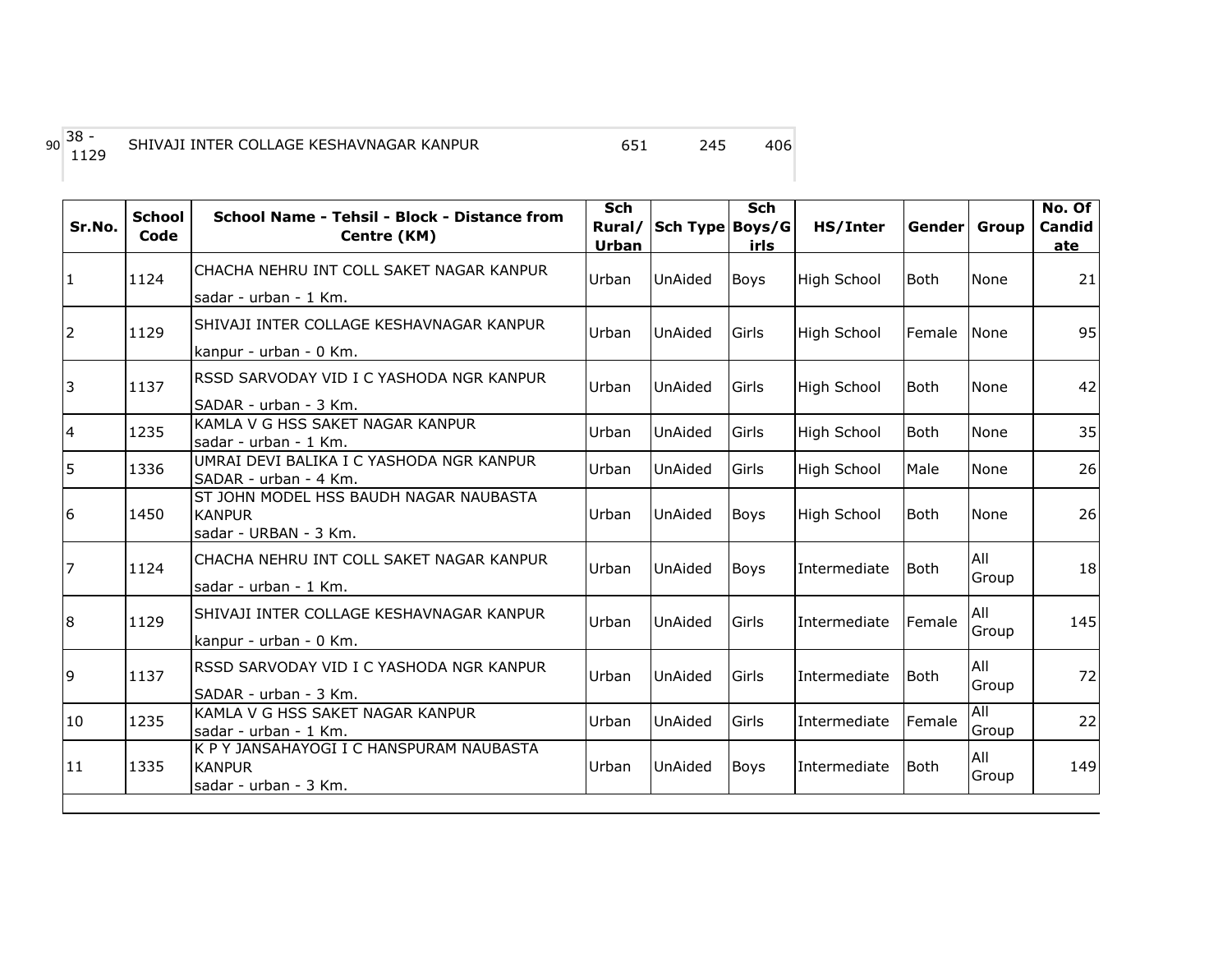## <sup>1131</sup> <sup>455</sup> <sup>310</sup> <sup>145</sup> PT R N K L S INTER COLL NANKARI I I T KANPUR

| Sr.No.         | <b>School</b><br>Code | School Name - Tehsil - Block - Distance from<br>Centre (KM)                       | Sch<br>Rural/<br>Urban | Sch Type Boys/G | <b>Sch</b><br>irls | HS/Inter           |        | Gender Group  | No. Of<br>Candid<br>ate |
|----------------|-----------------------|-----------------------------------------------------------------------------------|------------------------|-----------------|--------------------|--------------------|--------|---------------|-------------------------|
|                | 1131                  | <b>PT R N K L S INTER COLL NANKARI I I T KANPUR</b><br>kanpur - kalyanpur - 0 Km. | Urban                  | <b>UnAided</b>  | lGirls             | <b>High School</b> | Female | None          | 97                      |
| 2              | 1303                  | G D GYAN MANJUSHA I C NANKARI IIT KANPUR<br>sadar - kalyanpur - 1 Km.             | Urban                  | UnAided         | <b>Boys</b>        | <b>High School</b> | Both   | None          | 82                      |
| 3              |                       | 1562 R ASHRAM PADDATI VIDALYA KANPUR<br>sadar - kalyanpur - 3 Km.                 | Urban                  | UnAided         | Boys               | <b>High School</b> | Male   | None          | 21                      |
| 4              |                       | 1645 JASVANT SINGH VAN M IC BANI ITRA KANPUR NAGAR<br>sadar - kalyanpur - 3 Km.   | Rural                  | UnAided         | <b>Boys</b>        | High School        | Male   | None          | 110                     |
| 5              | 1131                  | PT R N K L S INTER COLL NANKARI I I T KANPUR<br>kanpur - kalyanpur - 0 Km.        | Urban                  | UnAided         | Girls              | Intermediate       | Female | All<br>Group  | 60                      |
| 6 <sup>1</sup> | 1303                  | G D GYAN MANJUSHA I C NANKARI IIT KANPUR<br>sadar - kalyanpur - 1 Km.             | Urban                  | <b>UnAided</b>  | <b>Boys</b>        | Intermediate       | lBoth. | All<br>Group  | 60                      |
| 7              |                       | 1562 R ASHRAM PADDATI VIDALYA KANPUR<br>sadar - kalyanpur - 3 Km.                 | Urban                  | UnAided         | Boys               | Intermediate       | Male   | All<br>Group  | 21                      |
| 8 <sup>1</sup> |                       | 1645 JASVANT SINGH VAN M IC BANI ITRA KANPUR NAGAR<br>lsadar - KALYANPUR - 3 Km.  | Rural                  | <b>UnAided</b>  | <b>Boys</b>        | Intermediate       | Male   | IAII<br>Group | 4 <sup>1</sup>          |

 $92 \begin{array}{|c} 38 \\ 1132 \end{array}$ 

<sup>1132</sup> <sup>574</sup> <sup>323</sup> <sup>251</sup> B N B I C DEFENCE COLONY JAJMAU KANPUR

| Sr.No. | School<br>Code | School Name - Tehsil - Block - Distance from<br>Centre (KM)           | Sch<br>Urban | Rural/ Sch Type Boys/G | Sch<br>irls    | HS/Inter    | Gender  Group |             | No. Of<br>l Candid<br>ate |
|--------|----------------|-----------------------------------------------------------------------|--------------|------------------------|----------------|-------------|---------------|-------------|---------------------------|
|        |                | 1132 B N B I C DEFENCE COLONY JAJMAU KANPUR<br>kanpur - urban - 0 Km. | Urban        | <b>UnAided</b>         | <b>I</b> Girls | High School | Female None   |             | 93 <sub>l</sub>           |
|        |                | $1147$ DTS INTER COLLEGE JAJMAU<br>Isadar - urban - 1 Km.             | <b>Urban</b> | <b>UnAided</b>         | <b>Bovs</b>    | High School | <b>Both</b>   | <b>None</b> | 165                       |

 $91\overline{\smash{\big)}\ 38 -\ \overline{\phantom{0}1131}}$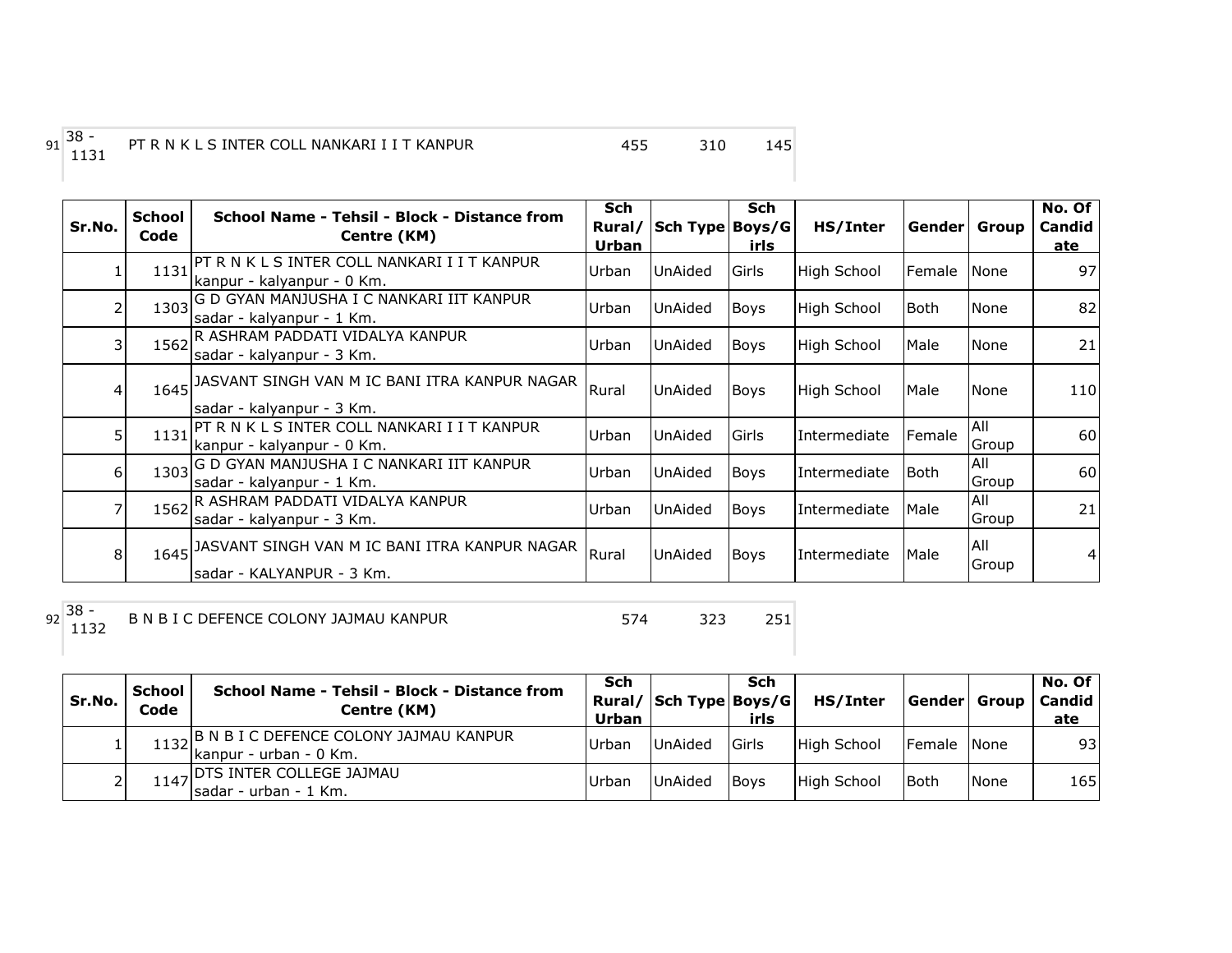|    |      | 1257 NEW VISION I C CH NGR CHAKERI RD KANPUR<br>Isadar - urban - 1 Km. | Urban | <b>UnAided</b> | Boys           | High School  | <b>Both</b>   | <b>None</b>          | 47              |
|----|------|------------------------------------------------------------------------|-------|----------------|----------------|--------------|---------------|----------------------|-----------------|
|    |      | 1473 SARYU PD MEM HSS SHYAM NGR KANPUR<br>sadar - urban - 3 Km.        | Urban | <b>UnAided</b> | <b>Boys</b>    | High School  | Both          | None                 | 18              |
|    | 1132 | B N B I C DEFENCE COLONY JAJMAU KANPUR<br>Ikanpur - urban - 0 Km.      | Urban | <b>UnAided</b> | <b>I</b> Girls | Intermediate | <b>Female</b> | IAII<br>Group        | 93 <sub>l</sub> |
| 61 |      | 1147 DTS INTER COLLEGE JAJMAU<br>Isadar - urban - 1 Km.                | Urban | <b>UnAided</b> | <b>Boys</b>    | Intermediate | <b>Both</b>   | IAII<br>Group        | 131             |
|    |      | 1257 NEW VISION I C CH NGR CHAKERI RD KANPUR<br>Isadar - urban - 1 Km. | Urban | <b>UnAided</b> | <b>Boys</b>    | Intermediate | <b>I</b> Both | IAII<br><b>Group</b> | 27I             |

 $93\overline{\)38}$  - 1138 <sup>1138</sup> <sup>402</sup> <sup>168</sup> <sup>234</sup> CHITRA I C MANDI SAMITI NAUBASTA KANPUR

| Sr.No.         | School<br>Code | School Name - Tehsil - Block - Distance from<br>Centre (KM)            | <b>Sch</b><br>Rural/<br><b>Urban</b> | Sch Type Boys/G | <b>Sch</b><br>irls | HS/Inter           | Gender   Group |                       | No. Of<br>Candid<br>ate |
|----------------|----------------|------------------------------------------------------------------------|--------------------------------------|-----------------|--------------------|--------------------|----------------|-----------------------|-------------------------|
|                | 1138           | CHITRA I C MANDI SAMITI NAUBASTA KANPUR<br>kanpur - urban - 0 Km.      | Urban                                | UnAided         | lGirls             | <b>High School</b> | Female         | None                  | 45                      |
| 2              | 1169           | MAHARSHI V VASHISHTH I C NAUBASTA KANPUR<br>sadar - urban - 1 Km.      | Urban                                | UnAided         | Boys               | High School        | Male           | None                  | 44                      |
|                |                | 1176 S J V N I C HANSPURAM NAUBASTA KANPUR<br>sadar - urban - 1 Km.    | Urban                                | UnAided         | <b>Boys</b>        | <b>High School</b> | Male           | None                  | 50                      |
|                | 1309           | NARMADA DEVI I C NAUBASTA KANPUR<br>sadar - urban - 1 Km.              | Urban                                | UnAided         | <b>Boys</b>        | <b>High School</b> | Male           | None                  | 29                      |
| 5              |                | 1138 CHITRA I C MANDI SAMITI NAUBASTA KANPUR<br>kanpur - urban - 0 Km. | Urban                                | UnAided         | lGirls             | Intermediate       | Female         | IAII<br><b>IGroup</b> | 62                      |
| 6 <sup>1</sup> | 1169           | MAHARSHI V VASHISHTH I C NAUBASTA KANPUR<br>lsadar - urban - 1 Km.     | Urban                                | <b>UnAided</b>  | <b>Boys</b>        | Intermediate       | Male           | All<br>Group          | 90                      |
|                | 1176           | S J V N I C HANSPURAM NAUBASTA KANPUR<br>sadar - urban - 1 Km.         | Urban                                | UnAided         | Boys               | Intermediate       | Male           | All<br>Group          | 37                      |
| 8              | 1309           | NARMADA DEVI I C NAUBASTA KANPUR<br>sadar - urban - 1 Km.              | Urban                                | UnAided         | <b>Boys</b>        | Intermediate       | Male           | All<br>Group          | 45                      |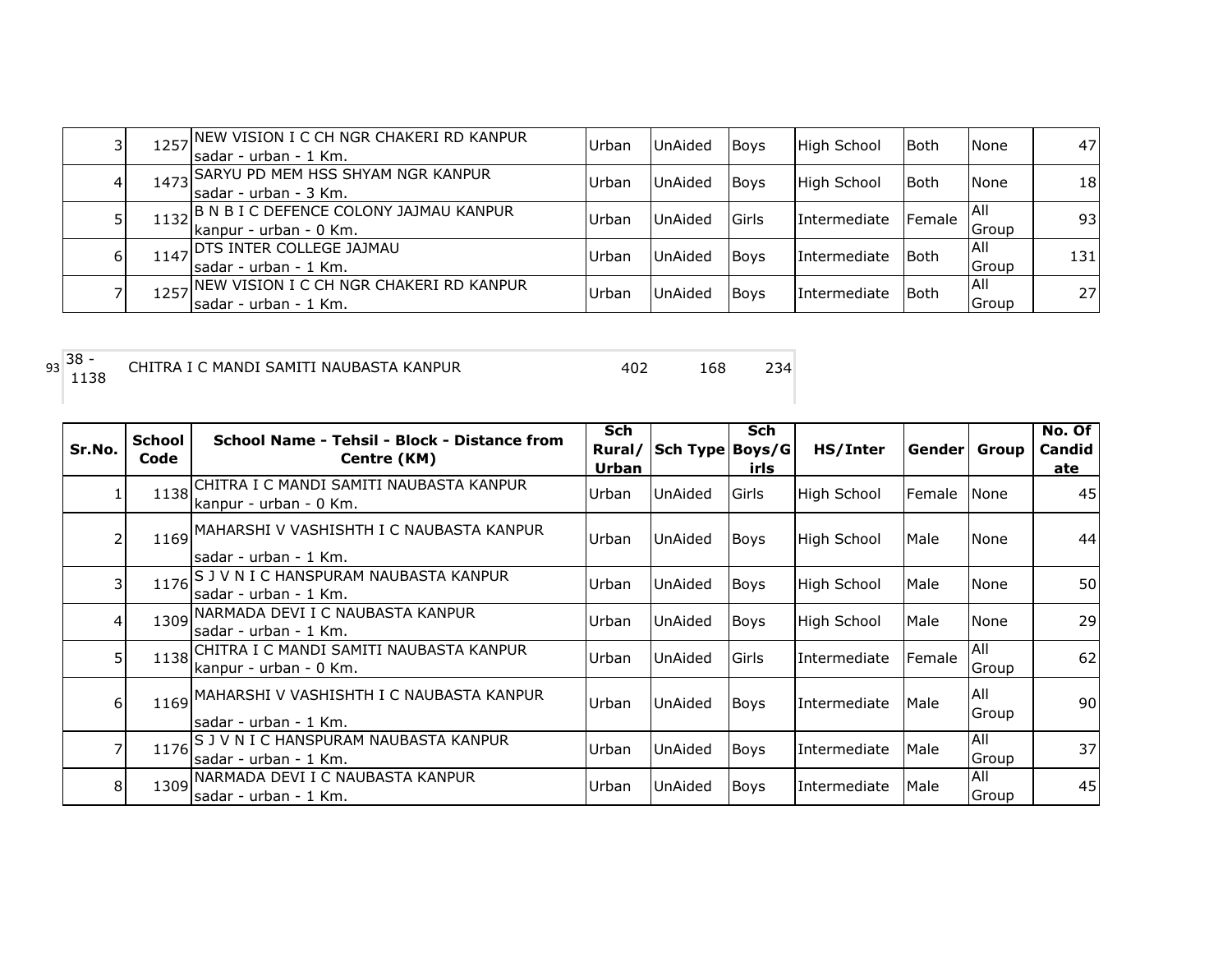| 94 | $38 -$<br>1145 |                       | SUKHWASA DEVI I C BIDHNOO KANPUR                                   | 610                                  | 420             | 190                |                    |              |                     |                                |
|----|----------------|-----------------------|--------------------------------------------------------------------|--------------------------------------|-----------------|--------------------|--------------------|--------------|---------------------|--------------------------------|
|    | Sr.No.         | <b>School</b><br>Code | School Name - Tehsil - Block - Distance from<br>Centre (KM)        | Sch<br>Rural/<br>Urban               | Sch Type Boys/G | Sch<br>irls        | HS/Inter           | Gender Group |                     | No. Of<br>Candid<br>ate        |
|    | $\mathbf{1}$   | 1090                  | PT J L N INTER COLL JAMU KANPUR<br>sadar - bidhanu - 5 Km.         | Rural                                | UnAided         | <b>Boys</b>        | <b>High School</b> | Male         | None                | 141                            |
|    | 2              | 1134                  | A K I C KHERSA BIDHNOO KANPUR<br>1-Kanpur - bidhanu - 1 Km.        | Rural                                | UnAided         | <b>Boys</b>        | High School        | <b>Both</b>  | None                | 170                            |
|    | 3              | 1145                  | SUKHWASA DEVI I C BIDHNOO KANPUR<br>kanpur - bidhanu - 0 Km.       | Rural                                | UnAided         | Girls              | <b>High School</b> | Female       | None                | 74                             |
|    | 4              |                       | 1423 A P P D I C KATHERUA KANPUR<br>sadar - 2-Vidhnu - 5 Km.       | Rural                                | UnAided         | <b>Boys</b>        | High School        | Female       | None                | 35                             |
|    | 5              | 1134                  | A K I C KHERSA BIDHNOO KANPUR<br>1-Kanpur - bidhanu - 1 Km.        | Rural                                | UnAided         | Boys               | Intermediate       | Female       | <b>All</b><br>Group | 101                            |
|    | 6              |                       | 1145 SUKHWASA DEVI I C BIDHNOO KANPUR<br>kanpur - bidhanu - 0 Km.  | Rural                                | UnAided         | Girls              | Intermediate       | Female       | All<br>Group        | 64                             |
|    | 7              |                       | 1423 A P P D I C KATHERUA KANPUR<br>sadar - 2-Vidhnu - 5 Km.       | Rural                                | <b>UnAided</b>  | <b>Boys</b>        | Intermediate       | Female       | All<br>Group        | 25                             |
| 95 | $38 -$<br>1146 |                       | YASHODA INTER COLLEGE YASHODA NGR KANPUR                           | 363                                  | 184             | 179                |                    |              |                     |                                |
|    | Sr.No.         | <b>School</b><br>Code | School Name - Tehsil - Block - Distance from<br>Centre (KM)        | <b>Sch</b><br>Rural/<br><b>Urban</b> | Sch Type Boys/G | <b>Sch</b><br>irls | HS/Inter           | Gender Group |                     | No. Of<br><b>Candid</b><br>ate |
|    | 1              | 1146                  | YASHODA INTER COLLEGE YASHODA NGR KANPUR<br>kanpur - urban - 0 Km. | Urban                                | UnAided         | Girls              | High School        | Female       | <b>None</b>         | 26                             |
|    | $\overline{2}$ | 1254                  | RAJRANI GYAN NIKETAN G HSS Y NGR KANPUR<br>sadar - urban - 1 Km.   | Urban                                | UnAided         | Girls              | High School        | Female       | None                | 20                             |
|    | 3              | 1348                  | MAA S V M INTER COLL Y NAGAR KANPUR<br>sadar - urban - 1 Km.       | Urban                                | UnAided         | <b>Boys</b>        | High School        | Female       | None                | 65                             |
|    | $\overline{4}$ | 1406                  | <b>B S HSS KHARAG PUR KANPUR</b><br>SADAR - URBAN - 1 Km.          | Rural                                | UnAided         | <b>Boys</b>        | High School        | <b>Both</b>  | None                | 25                             |
|    | 5 <sup>1</sup> |                       | 1594 GYAN S A HSS GOPAL NAGAR Y NAGAR KANPUR                       | Urban                                | UnAided         | Boys               | <b>High School</b> | <b>Both</b>  | None                | 16                             |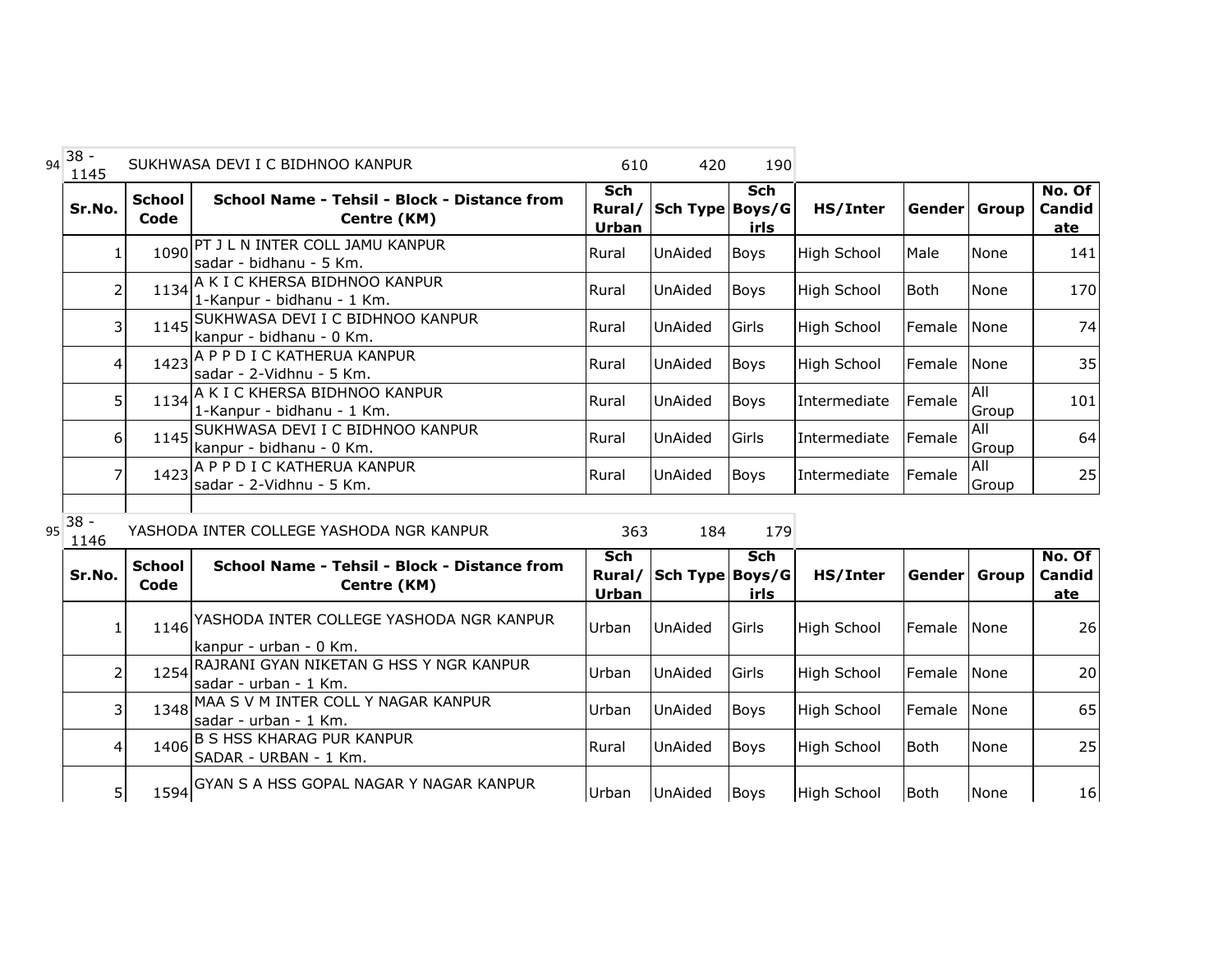|   | sadar - urban - 2 Km.                                                           |       |                |             |                     |                |                            |     |
|---|---------------------------------------------------------------------------------|-------|----------------|-------------|---------------------|----------------|----------------------------|-----|
| 6 | IBABU S S INTER COLLEGE GANGAPUR KANPUR<br>1606 NAGAR<br>sadar - urban - 2 Km.  | Urban | UnAided        | Boys        | High School         | Male           | None                       | 32I |
|   | 1146 YASHODA INTER COLLEGE YASHODA NGR KANPUR<br>kanpur - urban - 0 Km.         | Urban | <b>UnAided</b> | Girls       | <b>Intermediate</b> | <b>IFemale</b> | IAII<br>Group              | 68  |
| 8 | 1348 MAA S V M INTER COLL Y NAGAR KANPUR<br>sadar - urban - 1 Km.               | Urban | UnAided        | <b>Boys</b> | Intermediate        | Female         | <b>IAII</b><br>Group       | 93  |
| 9 | IBABU S S INTER COLLEGE GANGAPUR KANPUR<br>1606 NAGAR<br>Isadar - urban - 2 Km. | Urban | UnAided        | <b>Boys</b> | Intermediate        | Male           | <b>AII</b><br><b>Group</b> | 18  |

96 38 -<br>1153

<sup>1153</sup> <sup>330</sup> <sup>97</sup> <sup>233</sup> BHARAT SEVAK S SADAN I C ARMAPUR KANPUR

| Sr.No.                               | <b>School</b><br>Code | School Name - Tehsil - Block - Distance from<br>Centre (KM)                                | <b>Sch</b><br>Urban | Rural/ Sch Type Boys/G | <b>Sch</b><br>irls | HS/Inter             | Gender  Group |               | No. Of<br>Candid<br>ate |
|--------------------------------------|-----------------------|--------------------------------------------------------------------------------------------|---------------------|------------------------|--------------------|----------------------|---------------|---------------|-------------------------|
|                                      | 1153                  | BHARAT SEVAK S SADAN I C ARMAPUR KANPUR<br>Ikanpur - urban - 0 Km.                         | Urban               | UnAided                | Girls              | High School          | Female        | <b>I</b> None | 21                      |
|                                      | 1521                  | MODERN ERA H S S PANKI KALYANPUR KANPUR<br>Isadar - urban - 1 Km.                          | Urban               | UnAided                | <b>Boys</b>        | High School          | l Both        | None          | 25                      |
| 3                                    | 1522                  | ISRI G S I C PANKI ROAD KALYANPUR KANPUR<br>sadar - urban - 3 Km.                          | Urban               | UnAided                | Boys               | <b>High School</b>   | Male          | None          | 37                      |
| 4                                    |                       | IS D S VIDYA MANDIR H S SCHOOL BAIRI KALYANPUR<br>1527 KANPUR<br>sadar - KALYANPUR - 3 Km. | Urban               | UnAided                | <b>Boys</b>        | High School          | l Both        | None          | 14                      |
|                                      |                       | 1076 CHACHA NEHRU S I C GOVIND NAGAR KANPUR<br>sadar - urban - 4 Km.                       | Urban               | UnAided                | <b>Boys</b>        | <b>I</b> ntermediate | Male          | All<br>Group  | 162                     |
| 61                                   |                       | 1153 BHARAT SEVAK S SADAN I C ARMAPUR KANPUR<br>kanpur - urban - 0 Km.                     | Urban               | UnAided                | Girls              | Intermediate         | Female        | All<br>Group  | 34                      |
|                                      | 1522                  | <b>SRI G S I C PANKI ROAD KALYANPUR KANPUR</b><br>Isadar - urban - 3 Km.                   | Urban               | UnAided                | <b>Boys</b>        | Intermediate         | Male          | All<br>Group  | 37                      |
| $97\overline{\smash{)}38}$ -<br>1159 |                       | JIGYASU GIRLS I C BARSAITPUR KANPUR                                                        | 303                 | 219                    | 84                 |                      |               |               |                         |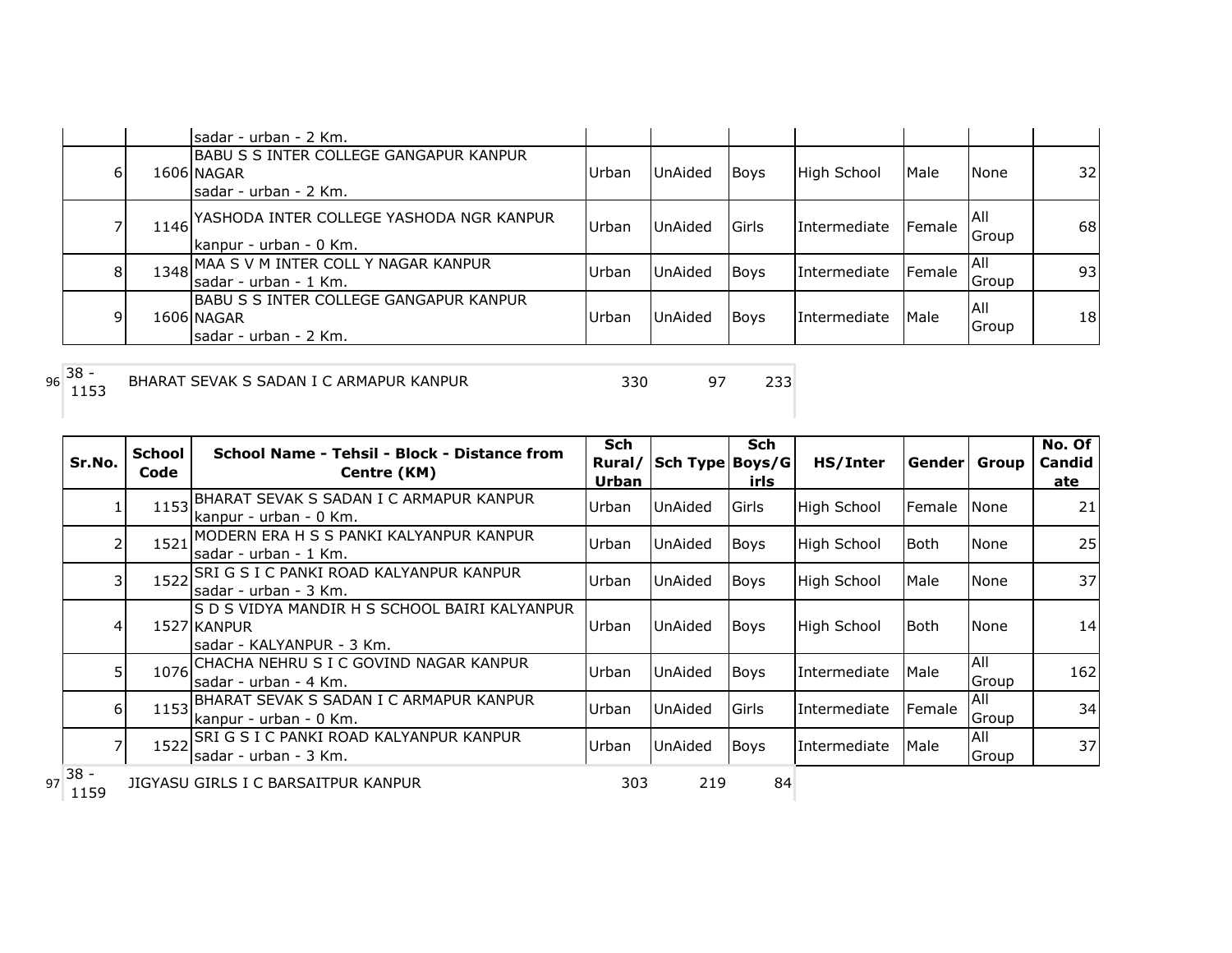| Sr.No. | <b>School</b><br>Code | School Name - Tehsil - Block - Distance from<br>Centre (KM)            | <b>Sch</b><br>Rural/<br>Urban | Sch Type Boys/G | <b>Sch</b><br>irls | HS/Inter           | Gender | Group          | No. Of<br>Candid<br>ate |
|--------|-----------------------|------------------------------------------------------------------------|-------------------------------|-----------------|--------------------|--------------------|--------|----------------|-------------------------|
| 1      | 1159                  | JIGYASU GIRLS I C BARSAITPUR KANPUR<br>sadar - urban - 0 Km.           | Urban                         | <b>UnAided</b>  | Girls              | <b>High School</b> | Female | None           | 15                      |
| 12     | 1280                  | IAZAD MEMORIAL P G HSS GEETA NAGAR KANPUR<br>sadar - kalyanpur - 3 Km. | Urban                         | UnAided         | Girls              | High School        | lBoth. | None           | 43                      |
| 13     | 1338                  | D P R I C KALYANPUR KANPUR<br>lsadar - urban - 2 Km.                   | Urban                         | <b>UnAided</b>  | Boys               | <b>High School</b> | lBoth. | None           | 99                      |
| 14     | 1407                  | IS K V B IC SAHKAR NAGAR MASWANPUR KANPUR<br>lsadar - urban - 2 Km.    | Urban                         | UnAided         | Girls              | High School        | lBoth. | None           | 17                      |
| 5      | 1550                  | IALOK V M HSS ANAND NAGAR RAWATPUR KANPUR<br>lsadar - urban - 2 Km.    | Urban                         | <b>UnAided</b>  | Boys               | <b>High School</b> | lBoth. | None           | 45                      |
| I6     | 1159                  | JIGYASU GIRLS I C BARSAITPUR KANPUR<br>lsadar - urban - 0 Km.          | Urban                         | <b>UnAided</b>  | Girls              | Intermediate       | Female | All<br>Group   | 38                      |
| 17     | 1338                  | ID P R I C KALYANPUR KANPUR<br>sadar - urban - 2 Km.                   | Urban                         | <b>UnAided</b>  | <b>Boys</b>        | Intermediate       | Both   | All<br>Group   | 35                      |
| 8      | 1407                  | IS K V B IC SAHKAR NAGAR MASWANPUR KANPUR<br>sadar - urban - 2 Km.     | Urban                         | UnAided         | Girls              | Intermediate       | Female | l All<br>Group | 11                      |

98 38 -<br>1168

 $\begin{array}{c} \hline \end{array}$ 

<sup>1168</sup> <sup>343</sup> <sup>190</sup> <sup>153</sup> LVM INTER COLLEGE NAUBASTA KANPUR

I

| Sr.No. | School<br>Code | <b>School Name - Tehsil - Block - Distance from</b><br>Centre (KM) | Sch<br>Urban | Rural/ Sch Type Boys/G | Sch<br>irls | HS/Inter    | Gender  Group   Candid |             | No. Of l<br>ate |
|--------|----------------|--------------------------------------------------------------------|--------------|------------------------|-------------|-------------|------------------------|-------------|-----------------|
|        |                | 1168 LVM INTER COLLEGE NAUBASTA KANPUR<br>Isadar - urban - 0 Km.   | Urban        | UnAided                | lGirls      | High School | Female INone           |             | 63              |
|        |                | 1317 A W M MEMO I C MACHHARIYA KANPUR<br>Isadar - urban - 2 Km.    | Urban        | UnAided                | <b>Boys</b> | High School | <b>I</b> Both          | <b>None</b> | 127             |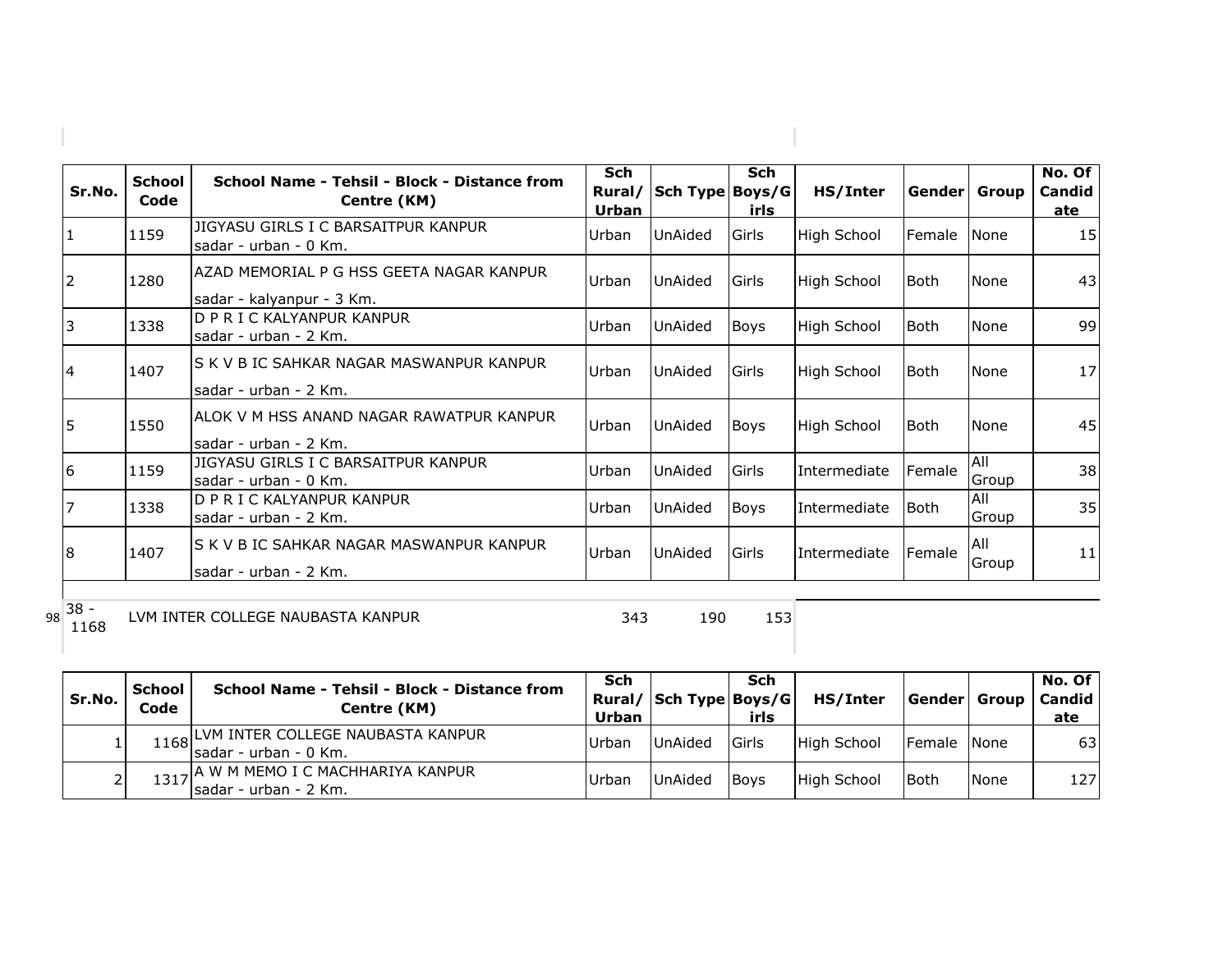|  | 1168 LVM INTER COLLEGE NAUBASTA KANPUR<br>´Isadar - urban - 0 Km.       | <b>IUrbar</b> | <b>UnAided</b> | <b>I</b> Girls | <b>Intermediate</b> | <b>IFemale</b> | IAII<br>lGroup | 82 |
|--|-------------------------------------------------------------------------|---------------|----------------|----------------|---------------------|----------------|----------------|----|
|  | 1404 DAYANAND SANTOSH MISHRA I C Y NGR KANPUR<br>Isadar - urban - 1 Km. | Urbar         | <b>UnAided</b> | <b>Boys</b>    | <b>Intermediate</b> | <b>IFemale</b> | Group          | 71 |

| $99 38 -$<br>1169 |                       | MAHARSHI V VASHISHTH I C NAUBASTA KANPUR                                            | 324                 | 149                    | 175                |                    |               |                     |                         |
|-------------------|-----------------------|-------------------------------------------------------------------------------------|---------------------|------------------------|--------------------|--------------------|---------------|---------------------|-------------------------|
| Sr.No.            | <b>School</b><br>Code | School Name - Tehsil - Block - Distance from<br>Centre (KM)                         | <b>Sch</b><br>Urban | Rural/ Sch Type Boys/G | <b>Sch</b><br>irls | HS/Inter           | Gender  Group |                     | No. Of<br>Candid<br>ate |
|                   | 1169                  | JMAHARSHI V VASHISHTH I C NAUBASTA KANPUR<br>sadar - urban - 0 Km.                  | Urban               | UnAided                | <b>Girls</b>       | High School        | Female        | <b>None</b>         | 24 <sup>1</sup>         |
|                   | 1230                  | SNEHI I C SNEHI NGR KHANDEPUR KANPUR<br>lsadar - urban - 2 Km.                      | Urban               | UnAided                | <b>Boys</b>        | <b>High School</b> | <b>I</b> Both | None                | 71                      |
|                   |                       | C H S EDU CENTRE INTER COLLEGE MBS KA PURWA<br>1576 KANPUR<br>sadar - urban - 5 Km. | Rural               | UnAided                | <b>Boys</b>        | High School        | Both          | None                | 54                      |
| 4                 | 1169                  | MAHARSHI V VASHISHTH I C NAUBASTA KANPUR<br>lsadar - urban - 0 Km.                  | Urban               | UnAided                | Girls              | Intermediate       | Female        | All<br>Group        | 100                     |
|                   | 1230                  | <b>SNEHI I C SNEHI NGR KHANDEPUR KANPUR</b><br>Isadar - urban - 2 Km.               | Urban               | UnAided                | <b>Boys</b>        | Intermediate       | <b>Both</b>   | <b>AII</b><br>Group | 75                      |

| $.00 \cdot$ | $38 -$<br>1176 |                | S J V N I C HANSPURAM NAUBASTA KANPUR                              | 300                    | 198                | 102          |             |               |             |                                |
|-------------|----------------|----------------|--------------------------------------------------------------------|------------------------|--------------------|--------------|-------------|---------------|-------------|--------------------------------|
|             | Sr.No.         | School<br>Code | School Name - Tehsil - Block - Distance from<br>Centre (KM)        | Sch<br>Rural/<br>Urban | '  Sch Type Boys/G | Sch<br>irls  | HS/Inter    | Gender  Group |             | No. Of<br><b>Candid</b><br>ate |
|             |                | 1176           | IS J V N I C HANSPURAM NAUBASTA KANPUR<br>Isadar - urban - 0 Km.   | Urban                  | <b>UnAided</b>     | <b>Girls</b> | High School | Female        | <b>None</b> | 28                             |
|             |                | 1291           | SRI KIDWAI GIRLS UMV RAMAIPUR KANPUR<br>Isadar - bidhanu - 4 Km.   | l Rural                | <b>UnAided</b>     | <b>Girls</b> | High School | <b>Both</b>   | None        | 55                             |
|             |                | 1311           | ISRI KRISHNA SMARAK H S S DABAULI KANPUR<br>Isadar - urban - 4 Km. | Urban                  | UnAided            | <b>Boys</b>  | High School | <b>Both</b>   | None        | 24                             |

10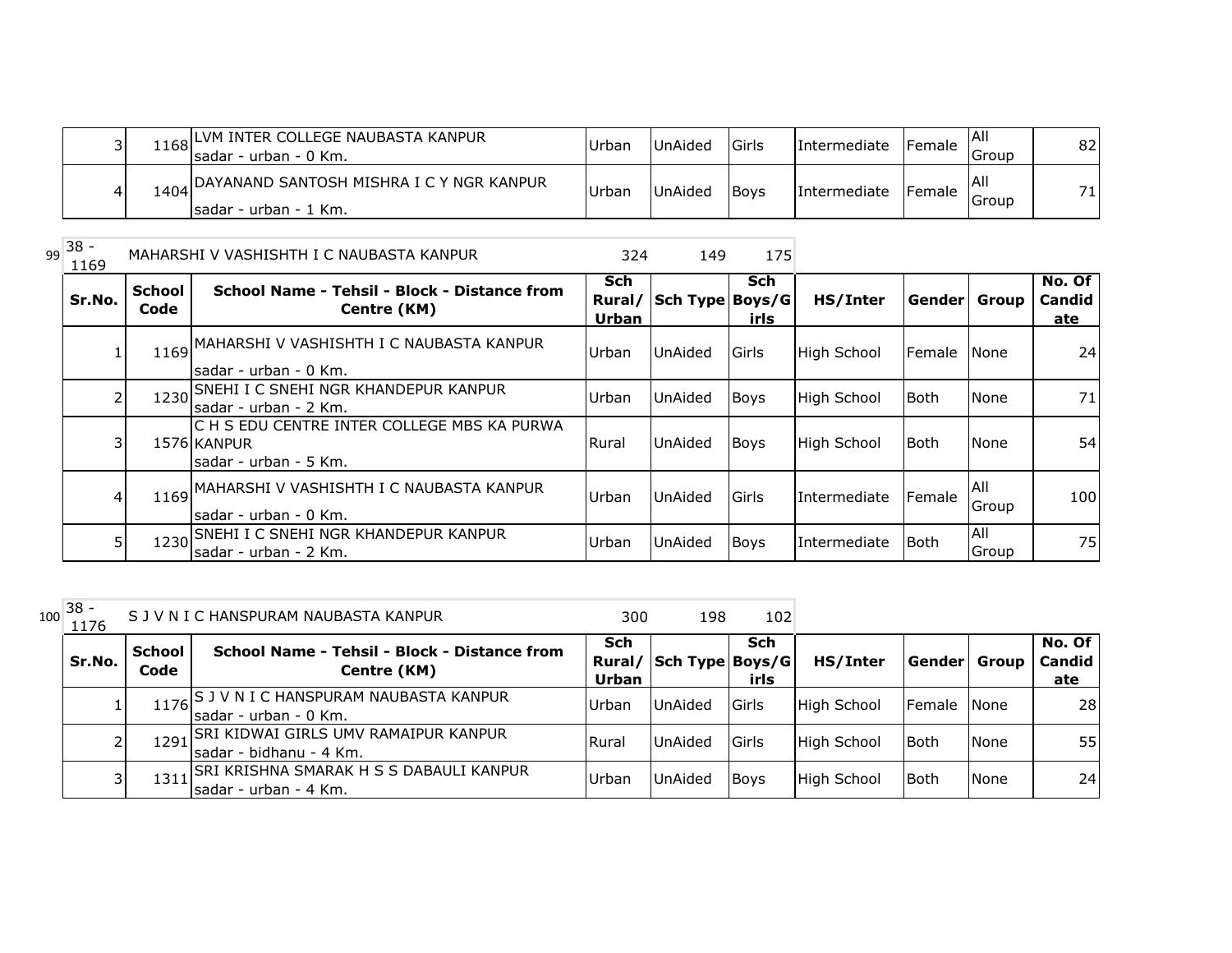|     | 4              | 1447                  | CRKAD HSS NARAYANPURI NAUBASTA KANPUR<br>Sadar - urban - 1 Km.                         | Urban                                | UnAided                | <b>Boys</b>        | <b>High School</b> | <b>Both</b> | None                       | 30                      |
|-----|----------------|-----------------------|----------------------------------------------------------------------------------------|--------------------------------------|------------------------|--------------------|--------------------|-------------|----------------------------|-------------------------|
|     | 5              | 1490                  | <b>S B S S HSS HANSPURAM KANPUR</b><br>sadar - urban - 1 Km.                           | Urban                                | UnAided                | <b>Boys</b>        | High School        | <b>Both</b> | None                       | 37                      |
|     | 6              |                       | KDKL SHASTRI INTER COLLEGE ARRA NAUBASTA<br>1620 KANPUR NAGAR<br>sadar - urban - 1 Km. | Urban                                | UnAided                | <b>Boys</b>        | <b>High School</b> | Male        | None                       | 24                      |
|     | 7              | 1176                  | S J V N I C HANSPURAM NAUBASTA KANPUR<br>sadar - urban - 0 Km.                         | Urban                                | UnAided                | Girls              | Intermediate       | Female      | All<br>Group               | 47                      |
|     | 8              | 1447                  | CRKAD HSS NARAYANPURI NAUBASTA KANPUR<br>Sadar - urban - 1 Km.                         | Urban                                | UnAided                | <b>Boys</b>        | Intermediate       | <b>Both</b> | All<br>Group               | 32                      |
|     | 9              |                       | KDKL SHASTRI INTER COLLEGE ARRA NAUBASTA<br>1620 KANPUR NAGAR<br>sadar - urban - 1 Km. | Urban                                | UnAided                | <b>Boys</b>        | Intermediate       | Male        | All<br>Group               | 23                      |
| 101 | $38 -$<br>1178 |                       | BILHAUR INTER COLLEGE BILHAUR KANPUR                                                   | 434                                  | 230                    | 204                |                    |             |                            |                         |
|     | Sr.No.         | <b>School</b><br>Code | School Name - Tehsil - Block - Distance from<br>Centre (KM)                            | <b>Sch</b><br>Rural/<br><b>Urban</b> | Sch Type Boys/G        | Sch<br>irls        | HS/Inter           | Gender      | <b>Group</b>               | No. Of<br>Candid<br>ate |
|     | 1              |                       | 1178 BILHAUR INTER COLLEGE BILHAUR KANPUR                                              | Rural                                | Aided                  | Girls              | <b>High School</b> | Female      | None                       | 93                      |
|     | $\overline{2}$ | 1247                  | JAN SAHYOGI G I C BARAULI BILHAUR KANPUR<br>bilhaur - bilhaur - 3 Km.                  | Rural                                | UnAided                | <b>Boys</b>        | <b>High School</b> | <b>Both</b> | None                       | 61                      |
|     | 3              |                       | 1545 SRI RADHA KRISHAN I C R K PURAM KUROLI KANPUR<br>IBILHAUR - KAKWAN - 5 Km.        | Rural                                | UnAided                | <b>Boys</b>        | <b>High School</b> | Male        | None                       | 76                      |
|     | 4              | 1178                  | BILHAUR INTER COLLEGE BILHAUR KANPUR<br>bilhaur - bilhaur - 0 Km.                      | Rural                                | Aided                  | Girls              | Intermediate       | Female      | <b>All</b><br>Group        | 119                     |
|     | 5 <sup>1</sup> | 1247                  | JAN SAHYOGI G I C BARAULI BILHAUR KANPUR<br>bilhaur - bilhaur - 3 Km.                  | Rural                                | UnAided                | <b>Boys</b>        | Intermediate       | <b>Both</b> | <b>All</b><br>Group        | 17                      |
|     | 6 <sup>1</sup> |                       | 1545 SRI RADHA KRISHAN I C R K PURAM KUROLI KANPUR<br>BILHAUR - KAKWAN - 5 Km.         | Rural                                | UnAided                | <b>Boys</b>        | Intermediate       | Male        | Only<br>Science<br>Group B | 68                      |
| 102 | $38 -$<br>1179 |                       | B R D INTER COLLEGE BILHAUR KANPUR                                                     | 483                                  | 263                    | 220                |                    |             |                            |                         |
|     | Sr.No.         | <b>School</b><br>Code | School Name - Tehsil - Block - Distance from<br>Centre (KM)                            | Sch<br><b>Urban</b>                  | Rural/ Sch Type Boys/G | <b>Sch</b><br>irls | HS/Inter           | Gender      | Group                      | No. Of<br>Candid<br>ate |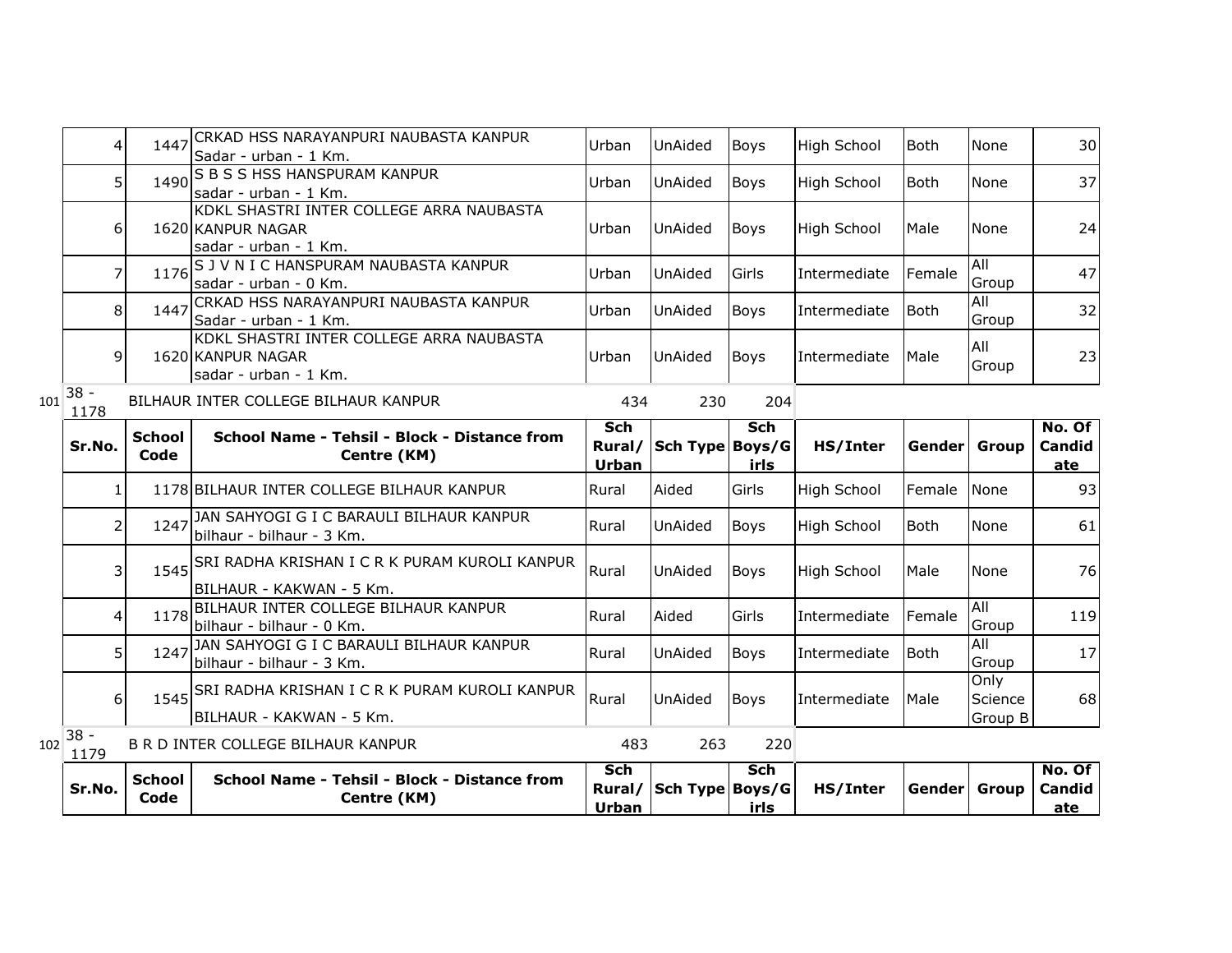|    | 1179 | B R D INTER COLLEGE BILHAUR KANPUR<br>bilhaur - bilhaur - 0 Km.           | Rural   | Aided          | Girls       | <b>High School</b> | Female INone |                             | 106             |
|----|------|---------------------------------------------------------------------------|---------|----------------|-------------|--------------------|--------------|-----------------------------|-----------------|
|    | 1183 | <b>F C INTER COLLEGE MAKANPUR KANPUR</b><br>bilhaur - 3-bilhaur - 7 Km.   | Rural   | Aided          | <b>Boys</b> | High School        | Male         | None                        | 40              |
|    | 1226 | ISHIVA JI I C CHAUBIGAHI BILHAUR KANPUR<br>bilhaur - bilhaur - 2 Km.      | Rural   | <b>UnAided</b> | <b>Boys</b> | <b>High School</b> | Male         | <b>None</b>                 | 93 <sub>l</sub> |
|    | 1480 | ISMT S M P HSS TRIVENIGANJ BILHAUR KANPUR<br>IBillhaur - Billhaur - 3 Km. | Rural   | <b>UnAided</b> | <b>Boys</b> | High School        | <b>Both</b>  | None                        | 24              |
|    | 1179 | <b>B R D INTER COLLEGE BILHAUR KANPUR</b><br>İbilhaur - bilhaur - 0 Km.   | l Rural | Aided          | Girls       | Intermediate       | Female       | All<br><b>IGroup</b>        | 144             |
| 16 | 1183 | IF C INTER COLLEGE MAKANPUR KANPUR<br>bilhaur - 3-bilhaur - 7 Km.         | Rural   | Aided          | <b>Boys</b> | Intermediate       | <b>Male</b>  | IAIL<br><b>IGroup</b>       | 35              |
|    | 1226 | ISHIVA JI I C CHAUBIGAHI BILHAUR KANPUR<br>bilhaur - bilhaur - 2 Km.      | Rural   | <b>UnAided</b> | <b>Boys</b> | Intermediate       | Male         | <b>AII</b><br><b>S</b> roup | 41              |

|     | 38 |  |
|-----|----|--|
| 103 |    |  |

| ັບ<br>1180 |                       | VIDYA BHAWAN INTER COLLEGE ARAUL KANPUR                                    | 528          | 145                    | 383         |                    |               |               |                         |
|------------|-----------------------|----------------------------------------------------------------------------|--------------|------------------------|-------------|--------------------|---------------|---------------|-------------------------|
| Sr.No.     | <b>School</b><br>Code | School Name - Tehsil - Block - Distance from<br>Centre (KM)                | Sch<br>Urban | Rural/ Sch Type Boys/G | Sch<br>irls | HS/Inter           | Genderl       | Group         | No. Of<br>Candid<br>ate |
|            |                       | 1180 VIDYA BHAWAN INTER COLLEGE ARAUL KANPUR<br>lbilhaur - bilhaur - 0 Km. | Rural        | Aided                  | Girls       | <b>High School</b> | <b>Female</b> | <b>None</b>   | 145                     |
|            |                       | 1179 B R D INTER COLLEGE BILHAUR KANPUR<br>lbilhaur - 3-bilhaur - 7 Km.    | l Rural      | Aided                  | <b>Boys</b> | Intermediate       | Male          | IAII<br>Group | 1721                    |
| 31         |                       | 1180 VIDYA BHAWAN INTER COLLEGE ARAUL KANPUR<br>bilhaur - bilhaur - 0 Km.  | Rural        | Aided                  | Girls       | Intermediate       | Female        | IAII<br>Group | 211                     |

 $104 \overline{\big) 38 -} 1181$ <sup>1181</sup> <sup>312</sup> <sup>188</sup> <sup>124</sup> G B G V INTER COLLEGE ARAUL KANPUR

| Sr.No. | School<br>Code | <b>School Name - Tehsil - Block - Distance from</b><br>Centre (KM)             | Sch<br><b>Urban</b> | Rural/ Sch Type Boys/G | Sch<br>irls | HS/Inter    | Gender Group |             | No. Of<br>l Candid<br>ate |
|--------|----------------|--------------------------------------------------------------------------------|---------------------|------------------------|-------------|-------------|--------------|-------------|---------------------------|
|        |                | 1180 VIDYA BHAWAN INTER COLLEGE ARAUL KANPUR<br>13-bilhaur - 3-bilhaur - 1 Km. | <b>I</b> Rural      | Aided                  | <b>Boys</b> | High School | <b>Male</b>  | <b>None</b> | 100                       |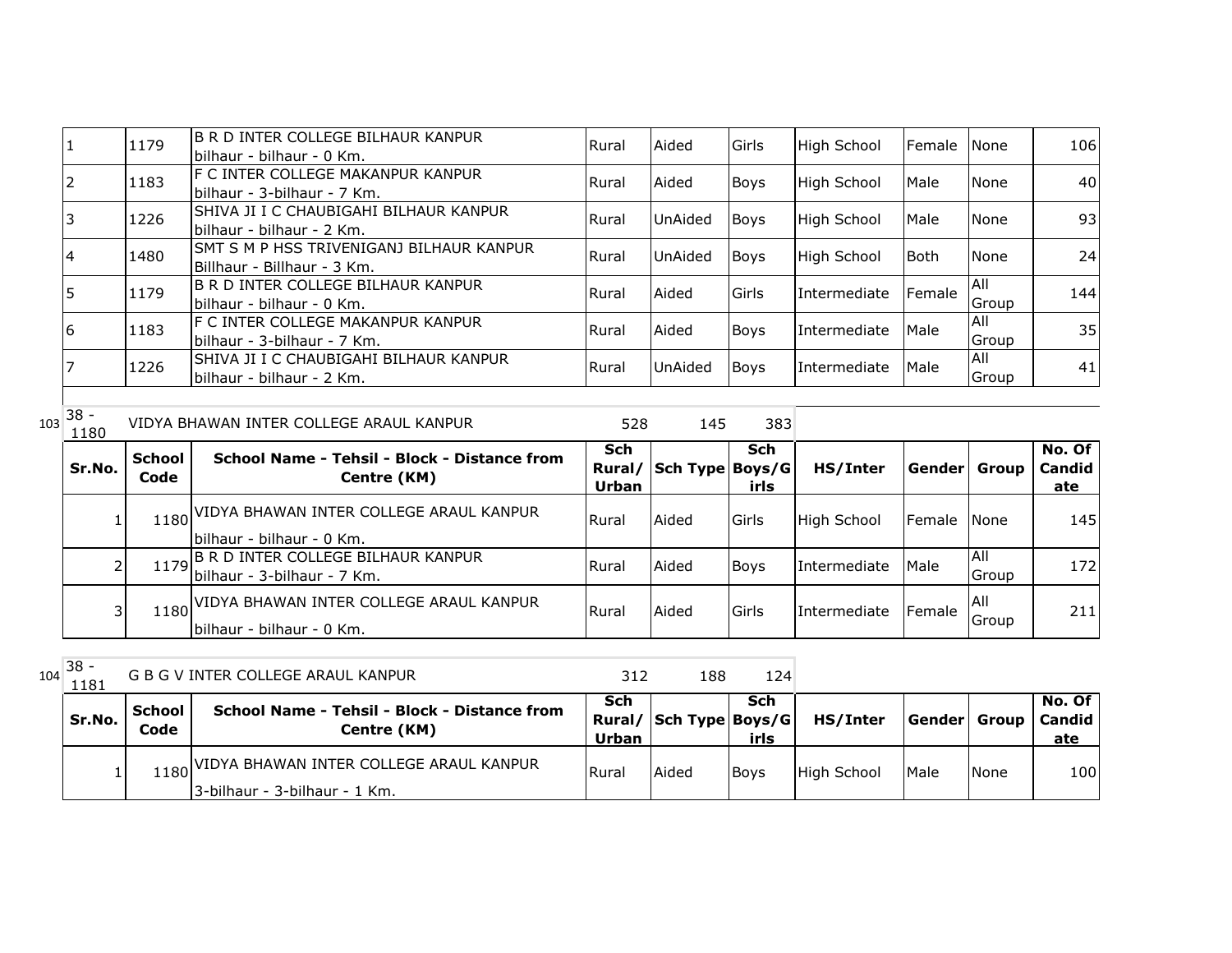|     |                | 1181 | , G B G V INTER COLLEGE ARAUL KANPUR<br>Ibilhaur - bilhaur - 0 Km.         | Rural | Aided          | <b>IGirls</b> | High School         | Female None     |                                 | 88  |
|-----|----------------|------|----------------------------------------------------------------------------|-------|----------------|---------------|---------------------|-----------------|---------------------------------|-----|
|     |                | 180  | VIDYA BHAWAN INTER COLLEGE ARAUL KANPUR\,<br>3-bilhaur - 3-bilhaur - 1 Km. | Rural | <b>UnAided</b> | <b>Bovs</b>   | <b>Intermediate</b> | <b>IMale</b>    | <b>Other</b><br>Then<br>Science | 30I |
|     |                | 1181 | , JG B G V INTER COLLEGE ARAUL KANPUR<br>bilhaur - bilhaur - 0 Km.         | Rural | Aided          | <b>IGirls</b> | Intermediate        | <b>I</b> Female | IAII<br>Group                   | 94  |
| 105 | $38 -$<br>1182 |      | NEHRU V INTER COLLEGE ARAUL KANPUR                                         | 326   | 231            | 95            |                     |                 |                                 |     |

| Sr.No. | <b>School</b><br>Code | School Name - Tehsil - Block - Distance from<br>Centre (KM)             | <b>Sch</b><br>Rural/<br>Urban | Sch Type Boys/G | <b>Sch</b><br>irls | HS/Inter     | <b>Genderl</b> | Group        | No. Of<br><b>Candid</b><br>ate |
|--------|-----------------------|-------------------------------------------------------------------------|-------------------------------|-----------------|--------------------|--------------|----------------|--------------|--------------------------------|
|        | 1182                  | INEHRU V INTER COLLEGE ARAUL KANPUR<br>bilhaur - bilhaur - 0 Km.        | Rural                         | Aided           | <b>Girls</b>       | High School  | Female None    |              | 54                             |
|        | 1185                  | LAXMI NARAYAN I C PIHANI KANPUR<br>bilhaur - bilhaur - 7 Km.            | l Rural                       | Aided           | <b>Boys</b>        | High School  | Male           | None         | 85                             |
|        | 1187                  | RAM GOPAL KATIYAR HSS BAKOTHI KANPUR<br>bilhaur - bilhaur - 6 Km.       | <b>Rural</b>                  | Aided           | <b>Boys</b>        | High School  | Male           | None         | 92                             |
| 14     | 1182                  | <b>INEHRU V INTER COLLEGE ARAUL KANPUR</b><br>bilhaur - bilhaur - 0 Km. | <b>Rural</b>                  | Aided           | Girls              | Intermediate | Female         | All<br>Group | 48                             |
|        | 1185                  | LAXMI NARAYAN I C PIHANI KANPUR<br>bilhaur - bilhaur - 7 Km.            | <b>Rural</b>                  | Aided           | <b>Boys</b>        | Intermediate | Male           | All<br>Group | 47                             |

| $106 38 -$<br>1183 |                | F C INTER COLLEGE MAKANPUR KANPUR                                   | 580                    | 362             | 218                |                    |                    |              |                                |
|--------------------|----------------|---------------------------------------------------------------------|------------------------|-----------------|--------------------|--------------------|--------------------|--------------|--------------------------------|
| Sr.No.             | School<br>Code | School Name - Tehsil - Block - Distance from<br>Centre (KM)         | Sch<br>Rural/<br>Urban | Sch Type Boys/G | <b>Sch</b><br>irls | HS/Inter           | Gender Group       |              | No. Of<br><b>Candid</b><br>ate |
|                    | 1182           | NEHRU V INTER COLLEGE ARAUL KANPUR<br>3-bilhaur - 3-bilhaur - 6 Km. | <b>Rural</b>           | <b>Aided</b>    | <b>Boys</b>        | <b>High School</b> | Male               | <b>None</b>  | 167                            |
|                    | 1183           | IF C INTER COLLEGE MAKANPUR KANPUR<br>lbilhaur - bilhaur - 0 Km.    | <b>Rural</b>           | <b>Aided</b>    | Girls              | <b>High School</b> | Female             | <b>None</b>  | 74                             |
|                    | 1242           | IB H N DAS HSS BAMBHIYAPUR KANPUR<br>bilhaur - BILHAUR - 4 Km.      | <b>Rural</b>           | UnAided         | <b>Boys</b>        | <b>High School</b> | <b>Both</b>        | None         | 46                             |
| $\mathsf{I}$       | 1361           | ISHRI P L S H S S RAHIMPUR BISDHAN KANPUR                           | $D_{11}$ ra            | IIndod          | Bovc               | l High Cobool      | IR <sub>o</sub> th | <u>INono</u> | フロー                            |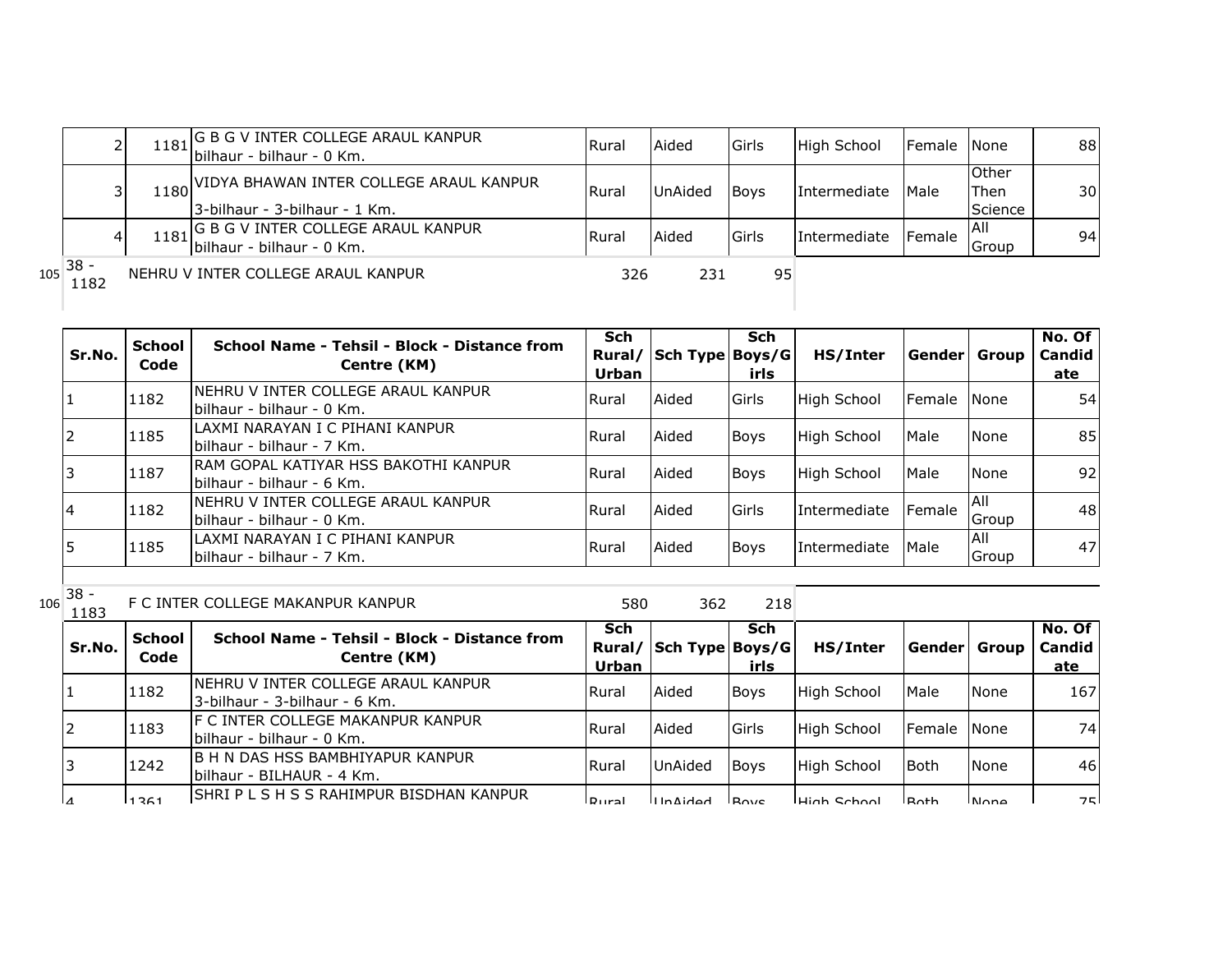|  | ╹┸┘∪┸ | Ibilhaur - bilhaur - 4 Km.                                            | livul al     | <b>IUIMUCU</b> | <b>UUVJ</b> | וטטווטט ווויון      | וויטעו         | <b>טוועוו</b>   | ا ر  |
|--|-------|-----------------------------------------------------------------------|--------------|----------------|-------------|---------------------|----------------|-----------------|------|
|  | 1182  | INEHRU V INTER COLLEGE ARAUL KANPUR<br>13-bilhaur - 3-bilhaur - 6 Km. | l Rural      | UnAided        | <b>Boys</b> | <i>Intermediate</i> | <b>Male</b>    | IAII<br>Group   | 136I |
|  | 1183  | IF C INTER COLLEGE MAKANPUR KANPUR<br>Ibilhaur - bilhaur - 0 Km.      | <b>Rural</b> | Aided          | Girls       | Intermediate        | <b>IFemale</b> | IAII<br>l Group | 82   |

 $\frac{1}{107}$  38 -

| JU.<br>1184 |                       | JAN KALYAN INTER COLLEGE SAIBASU KANPUR                                     | 397                           | 266             | 131                |                     |                |                     |                                |
|-------------|-----------------------|-----------------------------------------------------------------------------|-------------------------------|-----------------|--------------------|---------------------|----------------|---------------------|--------------------------------|
| Sr.No.      | <b>School</b><br>Code | School Name - Tehsil - Block - Distance from<br>Centre (KM)                 | <b>Sch</b><br>Rural/<br>Urban | Sch Type Boys/G | <b>Sch</b><br>irls | HS/Inter            | Gender Group   |                     | No. Of<br><b>Candid</b><br>ate |
|             | 1184                  | JAN KALYAN INTER COLLEGE SAIBASU KANPUR<br>lbilhaur - bilhaur - 0 Km.       | <b>Rural</b>                  | Aided           | Girls              | <b>High School</b>  | <b>IFemale</b> | <b>None</b>         | 136                            |
|             |                       | 1186 SEVA MANDIR I C PURA UTTRI PURA KANPUR<br>bilhaur - shivrajpur - 5 Km. | Rural                         | Aided           | Girls              | <b>High School</b>  | Male           | <b>None</b>         | 98                             |
| 3           |                       | 1188 SHARDA DEVI H S SCHOOL DUNDWA KANPUR<br>IBILHAUR - bilhaur - 4 Km.     | Urban                         | Aided           | <b>Boys</b>        | High School         | <b>Both</b>    | <b>None</b>         | 32                             |
| 4           |                       | 1184 JAN KALYAN INTER COLLEGE SAIBASU KANPUR<br>lbilhaur - bilhaur - 0 Km.  | Rural                         | Aided           | Girls              | <i>Intermediate</i> | Female         | IAII<br>Group       | 127                            |
| 5           | 1186                  | ISEVA MANDIR I C PURA UTTRI PURA KANPUR<br>bilhaur - shivrajpur - 5 Km.     | Rural                         | Aided           | Girls              | <b>Intermediate</b> | Male           | <b>AII</b><br>Group | $\overline{4}$                 |

| $_{108}$ 38 -<br>1185 |                       | LAXMI NARAYAN I C PIHANI KANPUR                                            | 410          | 208                    | 202                |                     |               |                            |                                |
|-----------------------|-----------------------|----------------------------------------------------------------------------|--------------|------------------------|--------------------|---------------------|---------------|----------------------------|--------------------------------|
| Sr.No.                | <b>School</b><br>Code | School Name - Tehsil - Block - Distance from<br>Centre (KM)                | Sch<br>Urban | Rural/ Sch Type Boys/G | <b>Sch</b><br>irls | HS/Inter            | Gender  Group |                            | No. Of<br><b>Candid</b><br>ate |
|                       | 1180                  | IVIDYA BHAWAN INTER COLLEGE ARAUL KANPUR<br>13-bilhaur - 3-bilhaur - 7 Km. | <b>Rural</b> | Aided                  | <b>Boys</b>        | <b>High School</b>  | Male          | None                       | 73                             |
| ∠                     | 1185                  | LAXMI NARAYAN I C PIHANI KANPUR<br>Ibilhaur - bilhaur - 0 Km.              | Rural        | Aided                  | <b>Girls</b>       | <b>High School</b>  | Female        | <b>None</b>                | 100                            |
|                       | 1635                  | JANTA VIDAYALAY H.S.RAHIMPUR VISHDHAN<br>BILHAUR - BILHAUR - 4 Km.         | Rural        | <b>UnAided</b>         | <b>Boys</b>        | <b>High School</b>  | <b>Both</b>   | None                       | 35                             |
| 14                    | 1180                  | IVIDYA BHAWAN INTER COLLEGE ARAUL KANPUR<br>13-bilhaur - 3-bilhaur - 7 Km. | Rural        | <b>Aided</b>           | <b>Boys</b>        | <i>Intermediate</i> | Male          | Only<br>Science<br>Group B | 135                            |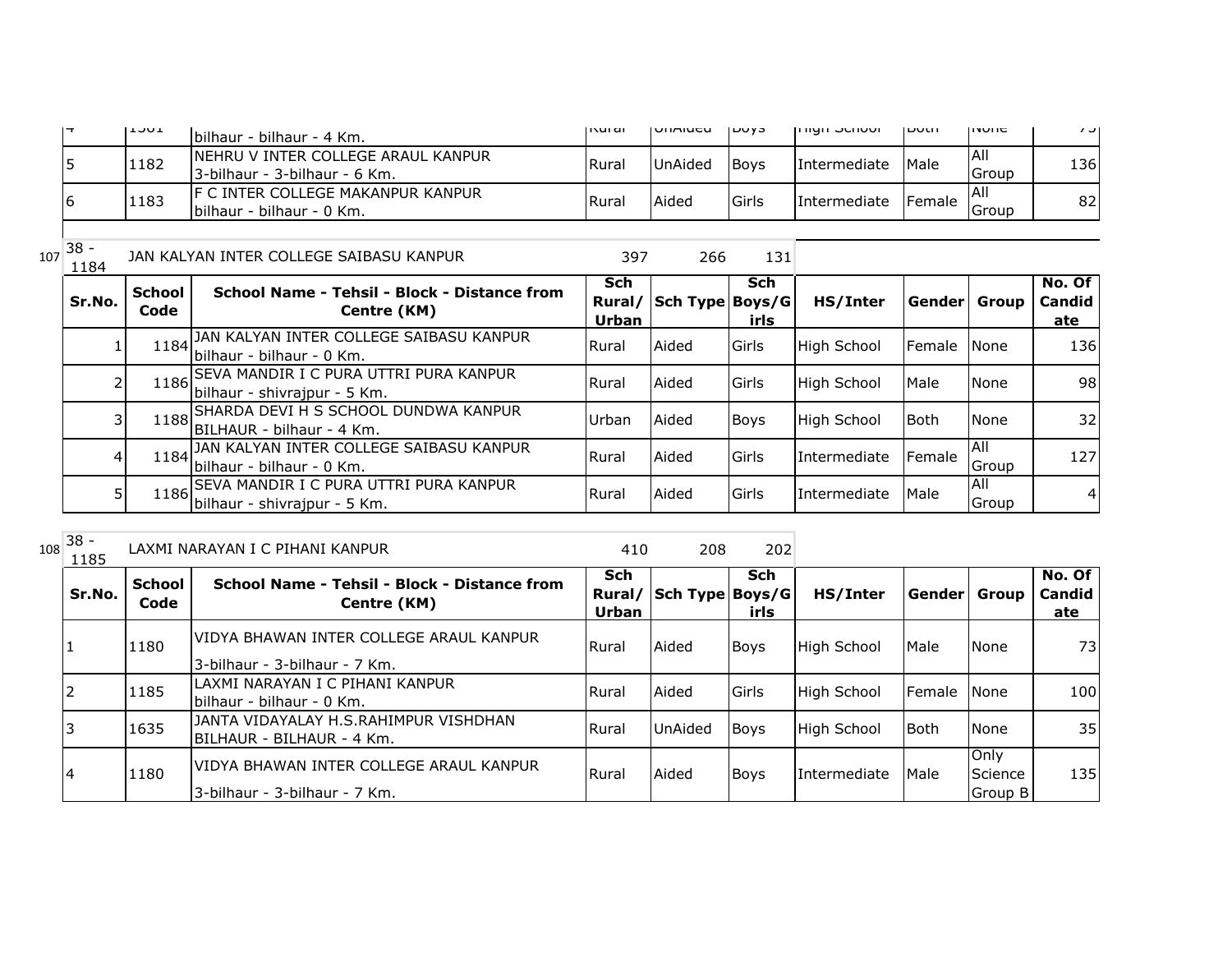|     | 15             | 1185                  | LAXMI NARAYAN I C PIHANI KANPUR<br>bilhaur - bilhaur - 0 Km.                       | <b>Rural</b>                  | Aided           | Girls              | Intermediate       | Female       | <b>AII</b><br>Group | 67I                     |
|-----|----------------|-----------------------|------------------------------------------------------------------------------------|-------------------------------|-----------------|--------------------|--------------------|--------------|---------------------|-------------------------|
| 109 | $38 -$<br>1186 |                       | SEVA MANDIR I C PURA UTTRI PURA KANPUR                                             | 345                           | 103             | 242                |                    |              |                     |                         |
|     | Sr.No.         | <b>School</b><br>Code | School Name - Tehsil - Block - Distance from<br>Centre (KM)                        | <b>Sch</b><br>Rural/<br>Urban | Sch Type Boys/G | <b>Sch</b><br>irls | HS/Inter           | Gender Group |                     | No. Of<br>Candid<br>ate |
|     |                |                       | 1186 SEVA MANDIR I C PURA UTTRI PURA KANPUR<br>bilhaur - shivrajpur - 0 Km.        | Rural                         | Aided           | Girls              | <b>High School</b> | Female       | <b>None</b>         | 103I                    |
|     |                |                       | 1186 SEVA MANDIR I C PURA UTTRI PURA KANPUR<br>bilhaur - shivrajpur - 0 Km.        | Rural                         | Aided           | Girls              | Intermediate       | Female       | IAII<br>Group       | 32                      |
|     | 31             |                       | 1191 S KAMASI DEVI I C NADIHA BUZURG KANPUR<br>bilhaur - shivrajpur - 4 Km.        | Rural                         | UnAided         | Boys               | Intermediate       | <b>Male</b>  | All<br>Group        | 109I                    |
|     | 41             |                       | 2610 GOVT HIGHER SECONDARY SCHOOL ALIAPUR KNP<br><b>IBILHAUR - BILHAUR - 6 Km.</b> | Rural                         | UnAided         | Girls              | Intermediate       | <b>Both</b>  | All<br>Group        | 101                     |

 $110\overline{\)38 -$ <br>1187

<sup>1187</sup> <sup>301</sup> <sup>301</sup> <sup>0</sup> RAM GOPAL KATIYAR HSS BAKOTHI KANPUR

| Sr.No. | <b>School</b><br>Code | School Name - Tehsil - Block - Distance from<br>Centre (KM)                             | Sch<br>Rural/<br>Urban | Sch Type Boys/G | <b>Sch</b><br>irls | HS/Inter    | Gender Group |             | No. Of $ $<br>Candid<br>ate |
|--------|-----------------------|-----------------------------------------------------------------------------------------|------------------------|-----------------|--------------------|-------------|--------------|-------------|-----------------------------|
|        |                       | 1179 B R D INTER COLLEGE BILHAUR KANPUR<br>bilhaur - 3-bilhaur - 5 Km.                  | Rural                  | Aided           | <b>Boys</b>        | High School | Male         | <b>None</b> | 146                         |
|        | 1187                  | RAM GOPAL KATIYAR HSS BAKOTHI KANPUR<br>lbilhaur - bilhaur - 0 Km.                      | Rural                  | Aided           | Girls              | High School | Female None  |             | 80                          |
| 31     |                       | LAKSHMAN SINGH HS SCHOOL KRISHNA NAGAR<br>1663 BILHAUR<br>3-bilhaur - 3-bilhaur - 4 Km. | Urban                  | UnAided         | <b>Boys</b>        | High School | <b>Both</b>  | None        | 62                          |
| 4      |                       | 2610 GOVT HIGHER SECONDARY SCHOOL ALIAPUR KNP<br>BILHAUR - BILHAUR - 5 Km.              | Rural                  | Govt.           | Girls              | High School | <b>Both</b>  | None        | 13                          |
|        |                       |                                                                                         |                        |                 |                    |             |              |             |                             |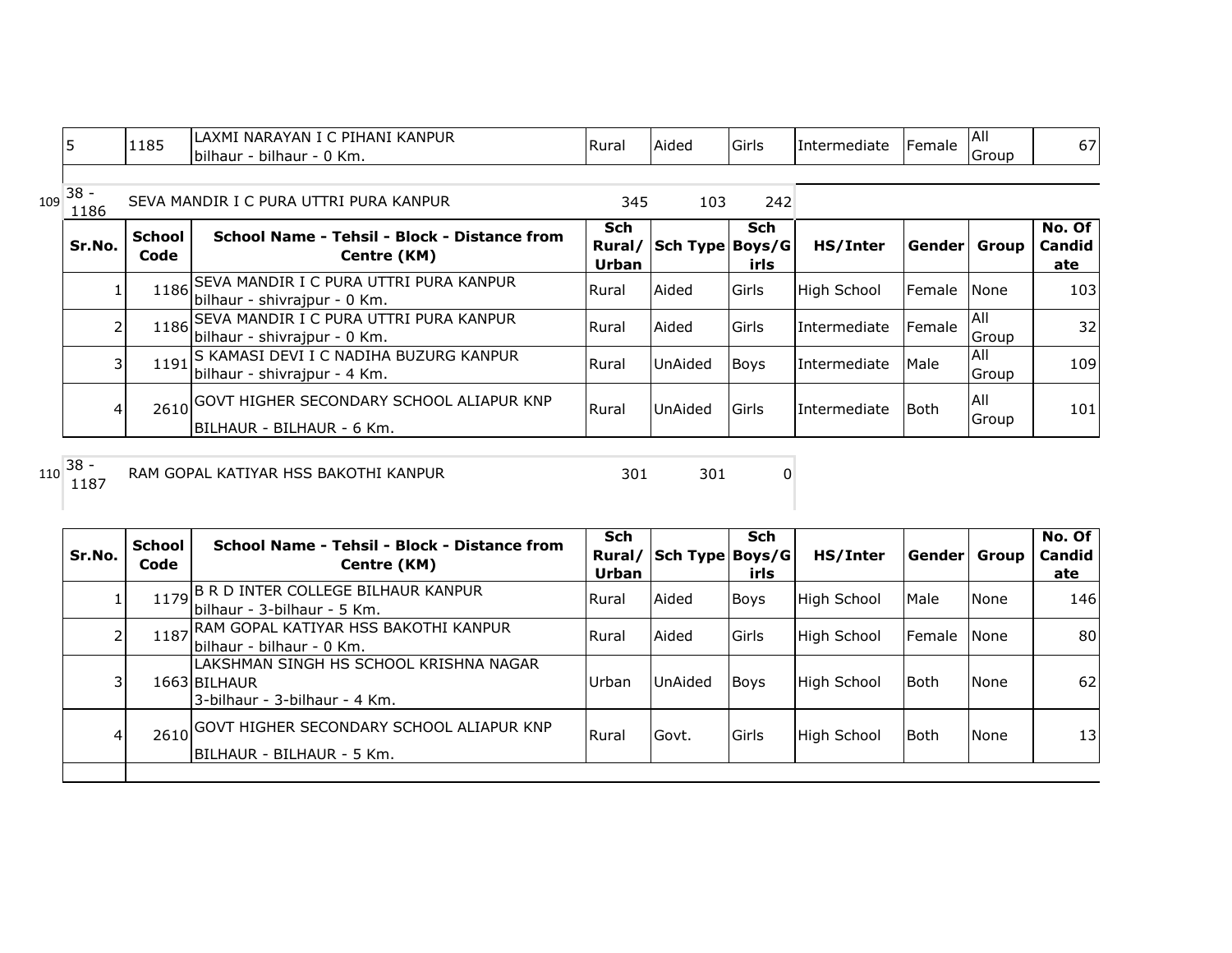| $111 \overline{\smash)38}$ -<br>1189 | D P S N INTER COLLEGE KAKWAN KANPUR | 806 | 679 |  |
|--------------------------------------|-------------------------------------|-----|-----|--|
|                                      |                                     |     |     |  |

| Sr.No.         | <b>School</b><br>Code | School Name - Tehsil - Block - Distance from<br>Centre (KM)                             | Sch<br>Rural/<br>Urban | Sch Type Boys/G | <b>Sch</b><br>irls | HS/Inter           | Gender Group |              | No. Of<br>Candid<br>ate |
|----------------|-----------------------|-----------------------------------------------------------------------------------------|------------------------|-----------------|--------------------|--------------------|--------------|--------------|-------------------------|
| 1              |                       | 1189 D P S N INTER COLLEGE KAKWAN KANPUR<br>bilhaur - kakwan - 0 Km.                    | Rural                  | Aided           | Boys               | <b>High School</b> | Female       | None         | 75                      |
| 2              | 1191                  | S KAMASI DEVI I C NADIHA BUZURG KANPUR<br>bilhaur - shivrajpur - 7 Km.                  | Rural                  | UnAided         | Boys               | High School        | Male         | None         | 141                     |
| 3              | 1191                  | S KAMASI DEVI I C NADIHA BUZURG KANPUR<br>bilhaur - shivrajpur - 7 Km.                  | Rural                  | UnAided         | Boys               | High School        | Male         | None         | 141                     |
| 4              |                       | 1371 KSSHIKSHA NIKETAN HSS BHAWANIPUR KANPUR<br>BILHAUR - KAKWAN - 4 Km.                | Rural                  | UnAided         | Girls              | High School        | <b>Both</b>  | None         | <b>76</b>               |
| 5              |                       | 1501 V D K N S I C JINDPUR SAKHREJ KANPUR NAGAR<br>bilhaur - bilhaur - 5 Km.            | Rural                  | UnAided         | <b>Boys</b>        | High School        | Male         | None         | 210                     |
| 6              |                       | UMESH CHANDRA H S SCHOOL MEGHA NIWADA<br>1669 SHIVRAJPUR<br>bilhaur - shivajpur - 5 Km. | <b>Rural</b>           | UnAided         | Boys               | High School        | Both         | None         | 36                      |
| 7              |                       | 1189 D P S N INTER COLLEGE KAKWAN KANPUR<br>bilhaur - kakwan - 0 Km.                    | Rural                  | Aided           | Boys               | Intermediate       | Female       | All<br>Group | 29                      |
| 8 <sup>1</sup> |                       | 1501 V D K N S I C JINDPUR SAKHREJ KANPUR NAGAR<br>bilhaur - BILHAUR - 5 Km.            | Rural                  | UnAided         | <b>Boys</b>        | Intermediate       | Male         | All<br>Group | 98                      |

112 38 -<br>1190

<sup>1190</sup> <sup>685</sup> <sup>331</sup> <sup>354</sup> RAM SAHAY I C BAIRI SHIVRAJPUR KANPUR

| Sr.No.       | <b>School</b><br>Code | School Name - Tehsil - Block - Distance from<br>Centre (KM)                | <b>Sch</b><br>Urban | Rural/ Sch Type Boys/G | Sch<br>irls | HS/Inter            | Gender  Group  |      | No. Of<br><b>Candid</b><br>ate |
|--------------|-----------------------|----------------------------------------------------------------------------|---------------------|------------------------|-------------|---------------------|----------------|------|--------------------------------|
|              |                       | 1190 RAM SAHAY I C BAIRI SHIVRAJPUR KANPUR<br>bilhaur - shivrajpur - 0 Km. | <b>Rural</b>        | Aided                  | <b>Boys</b> | High School         | Female None    |      | 205                            |
| 2            |                       | 1316 S R NATH I C MUSHTA BHAISAU KANPUR<br>bilhaur - shivrajpur - 4 Km.    | <b>Rural</b>        | <b>UnAided</b>         | <b>Boys</b> | High School         | Male           | None | 126                            |
| $\mathbf{R}$ |                       | 100 RAM SAHAY I C BAIRI SHIVRAJPUR KANPUR                                  | احبرروا             | <b>Aidod</b>           | Bovc        | <i>Intermediate</i> | $E_{\alpha m}$ | IAII | 156                            |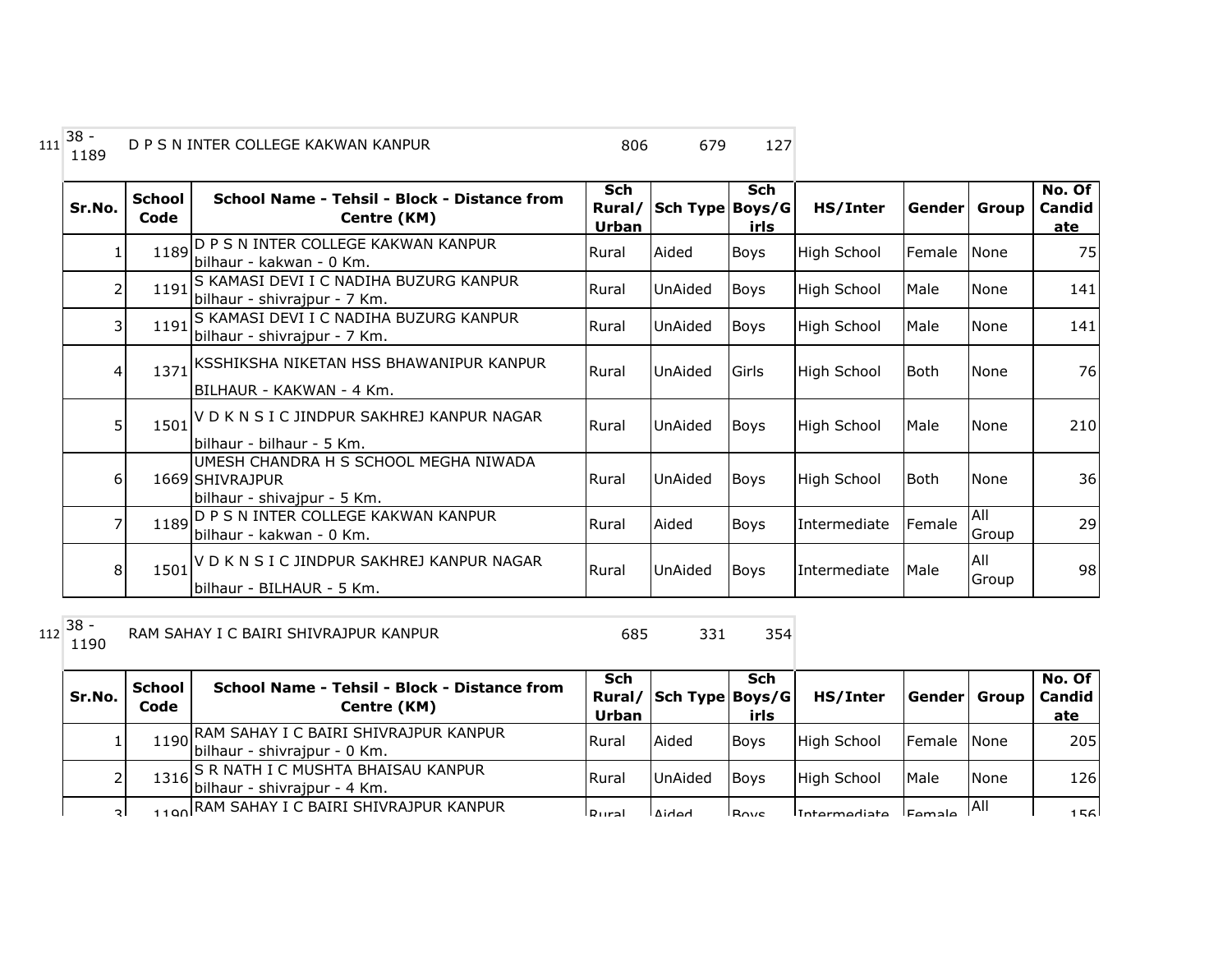| ا ب | $\frac{1+30}{1+30}$ bilhaur - shivrajpur - 0 Km.                                                             | livul al | <b>Iniucu</b> | ILUYS       | <b>LUCUTIONAL</b> | i ciliale | Group               | ᆠᅬᄓ  |
|-----|--------------------------------------------------------------------------------------------------------------|----------|---------------|-------------|-------------------|-----------|---------------------|------|
| 4   | MANSUKH LAL S I COLLEGE KAMA SHIVRAJPUR<br>1192 KANPUR<br>bilhaur - shivrajpur - 4 Km.                       | Rura     | UnAided       | <b>Boys</b> | Intermediate      | Male      | <b>All</b><br>Group | 1471 |
|     | , JA M I C JAGDISHPUR BHAINSAU KANPUR<br>$-1$ $1281 \text{ h}$ in $1291.5$<br>bilhaur - 4-Shivrajpur - 5 Km. | Rura     | UnAided       | <b>Boys</b> | Intermediate      | Male      | IAII<br>Group       | 51 I |

 $113 \overline{\smash)38 - 1191}$ 

| $3^{\circ}$ .<br>1191 |                | S KAMASI DEVI I C NADIHA BUZURG KANPUR                      | 629                           | 344             | 285                |                     |                |                       |                         |
|-----------------------|----------------|-------------------------------------------------------------|-------------------------------|-----------------|--------------------|---------------------|----------------|-----------------------|-------------------------|
| Sr.No.                | School<br>Code | School Name - Tehsil - Block - Distance from<br>Centre (KM) | Sch<br>Rural/<br><b>Urban</b> | Sch Type Boys/G | <b>Sch</b><br>irls | HS/Inter            | Gender   Group |                       | No. Of<br>Candid<br>ate |
|                       | 1191           | IS KAMASI DEVI I C NADIHA BUZURG KANPUR                     | <b>Rural</b>                  | <b>UnAided</b>  | Girls              | <b>High School</b>  | Female         | <b>None</b>           | 112                     |
|                       | 1281           | IA M I C JAGDISHPUR BHAINSAU KANPUR                         | <b>I</b> Rural                | <b>UnAided</b>  | <b>Boys</b>        | <b>High School</b>  | Male           | l None                | 62                      |
|                       | 1501           | IV D K N S I C JINDPUR SAKHREJ KANPUR NAGAR                 | <b>I</b> Rural                | <b>UnAided</b>  | Boys               | <b>High School</b>  | Female         | <b>None</b>           | 144                     |
|                       | 1609           | IGOVT HIGH SCHOOL BEERAMAU KANPUR                           | Rural                         | <b>UnAided</b>  | <b>Boys</b>        | <b>High School</b>  | lBoth          | None                  | 26                      |
|                       | 1191           | IS KAMASI DEVI I C NADIHA BUZURG KANPUR                     | <b>I</b> Rural                | UnAided         | Girls              | <b>Intermediate</b> | Female         | IAII<br><b>IGroup</b> | 155                     |
|                       | 11501          | IV D K N S I C JINDPUR SAKHREJ KANPUR NAGAR                 | <b>IRural</b>                 | <b>UnAided</b>  | <b>Boys</b>        | <b>Intermediate</b> | Female         | IAII<br>Group         | 130                     |

 $\sim$ 

| $114$ <sup>38 -</sup><br>1192 |                | MANSUKH LAL S I COLLEGE KAMA SHIVRAJPUR KANPUR              | 703          | 278 | 425         |                                 |                |  |
|-------------------------------|----------------|-------------------------------------------------------------|--------------|-----|-------------|---------------------------------|----------------|--|
| Sr.No.                        | School<br>Code | School Name - Tehsil - Block - Distance from<br>Centre (KM) | Sch<br>Urban |     | Sch<br>irls | Rural/ Sch Type Boys/G HS/Inter | <b>Senderl</b> |  |
|                               |                |                                                             |              |     |             |                                 |                |  |

| Sr.No. | <b>School</b><br>Code | School Name - Tehsil - Block - Distance from<br>Centre (KM)                             | <b>Sch</b><br>Urban | Rural/ Sch Type Boys/G | Sch<br>irls  | HS/Inter    | Gender  Group  |             | No. Of<br>Candid<br>ate |
|--------|-----------------------|-----------------------------------------------------------------------------------------|---------------------|------------------------|--------------|-------------|----------------|-------------|-------------------------|
|        |                       | IMANSUKH LAL S I COLLEGE KAMA SHIVRAJPUR<br>1192 KANPUR<br>bilhaur - shivrajpur - 0 Km. | l Rural             | <b>UnAided</b>         | <b>Girls</b> | High School | <b>IFemale</b> | <b>None</b> | 146                     |
| ∠      |                       | 1260 PT N S KD I COLLEGE G B PUR KANPUR<br>BILHAUR - CHAUBEPUR - 5 Km.                  | l Rural             | UnAided                | <b>Boys</b>  | High School | Male           | <b>None</b> | 30                      |
| 3      |                       | IUNITED W.EDU CENTER INTER COLLEGE KANPUR<br>1650 NAGAR<br>bilhaur - 3-bilhaur - 5 Km.  | Rural               | <b>UnAided</b>         | <b>Boys</b>  | High School | Male           | <b>None</b> | 102                     |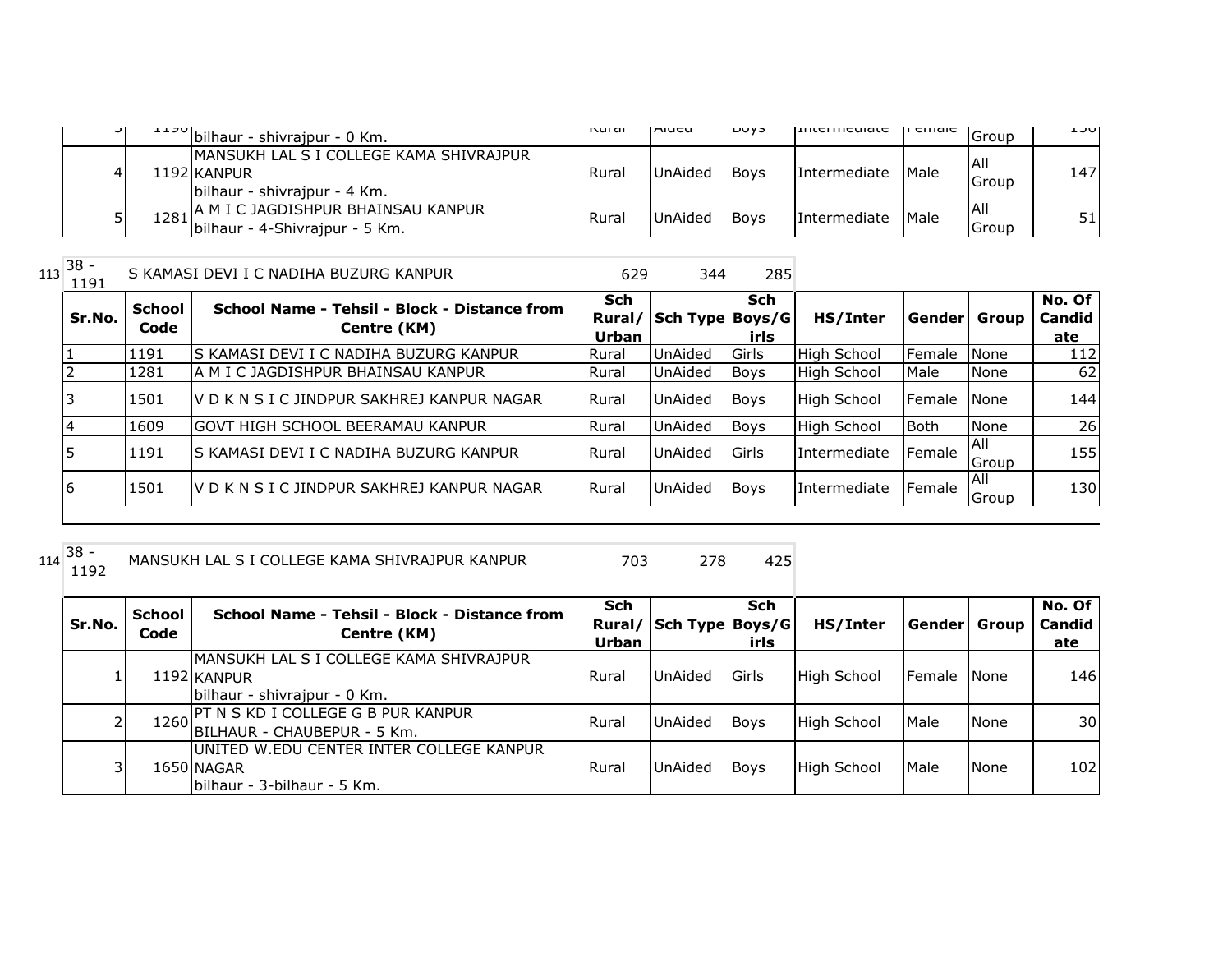|     | 4        |                       | MANSUKH LAL S I COLLEGE KAMA SHIVRAJPUR<br>1192 KANPUR<br>bilhaur - shivrajpur - 0 Km. | Rural        | UnAided                | Girls              | Intermediate | Female       | All<br>Group | 153 <sup> </sup>        |
|-----|----------|-----------------------|----------------------------------------------------------------------------------------|--------------|------------------------|--------------------|--------------|--------------|--------------|-------------------------|
|     | 51       |                       | 1260 PT N S KD I COLLEGE G B PUR KANPUR<br>BILHAUR - CHAUBEPUR - 5 Km.                 | Rural        | UnAided                | <b>Boys</b>        | Intermediate | Male         | All<br>Group | 19                      |
|     | $6 \mid$ |                       | 1637 R KRISHNA SARASWATI IC BAHARAMPUR KANPUR<br>bilhaur - 2-Chaubepur - 5 Km.         | Rural        | UnAided                | Boys               | Intermediate | <b>Male</b>  | All<br>Group | 188                     |
|     |          |                       | UNITED W.EDU CENTER INTER COLLEGE KANPUR<br>1650 NAGAR<br>bilhaur - 3-bilhaur - 5 Km.  | <b>Rural</b> | UnAided                | Boys               | Intermediate | Male         | All<br>Group | 65                      |
| 115 | $38 -$   |                       | PT RAM KUMAR GVP I C CHAUBEPUR KANPUR                                                  | 503          | 293                    | 210                |              |              |              |                         |
|     | 1193     |                       |                                                                                        |              |                        |                    |              |              |              |                         |
|     | Sr.No.   | <b>School</b><br>Code | School Name - Tehsil - Block - Distance from<br>Centre (KM)                            | Sch<br>Urban | Rural/ Sch Type Boys/G | <b>Sch</b><br>irls | HS/Inter     | Gender Group |              | No. Of<br>Candid<br>ate |
|     |          | 1190                  | RAM SAHAY I C BAIRI SHIVRAJPUR KANPUR<br>bilhaur - shivrajpur - 5 Km.                  | Rural        | Aided                  | Boys               | High School  | Male         | None         | 181                     |
|     |          |                       | 1193 PT RAM KUMAR GVP I C CHAUBEPUR KANPUR<br>bilhaur - chaubepur - 0 Km.              | Rural        | Aided                  | Girls              | High School  | Female       | None         | 112                     |
|     | 31       |                       | 1193 PT RAM KUMAR GVP I C CHAUBEPUR KANPUR<br>bilhaur - chaubepur - 0 Km.              | Rural        | Aided                  | Girls              | Intermediate | Female       | All<br>Group | 84                      |

| $116 38 -$<br>1194 |                       | PT SHRI NARAYAN P I C CHAUBEPUR KANPUR                                                  | 663                 | 519                    | 144                   |             |            |       |                           |
|--------------------|-----------------------|-----------------------------------------------------------------------------------------|---------------------|------------------------|-----------------------|-------------|------------|-------|---------------------------|
| Sr.No.             | <b>School</b><br>Code | School Name - Tehsil - Block - Distance from<br>Centre (KM)                             | Sch<br><b>Urban</b> | Rural/ Sch Type Boys/G | Sch<br>irls           | HS/Inter    | <b>Sex</b> | Group | No. Of l<br>Candid<br>ate |
|                    |                       | IMANSUKH LAL S I COLLEGE KAMA SHIVRAJPUR<br>1192 KANPUR<br>bilhaur - shivrajpur - 4 Km. | Rural               | <b>UnAided</b>         | <b>Boys</b><br>School | High School | Male       | None  | 131                       |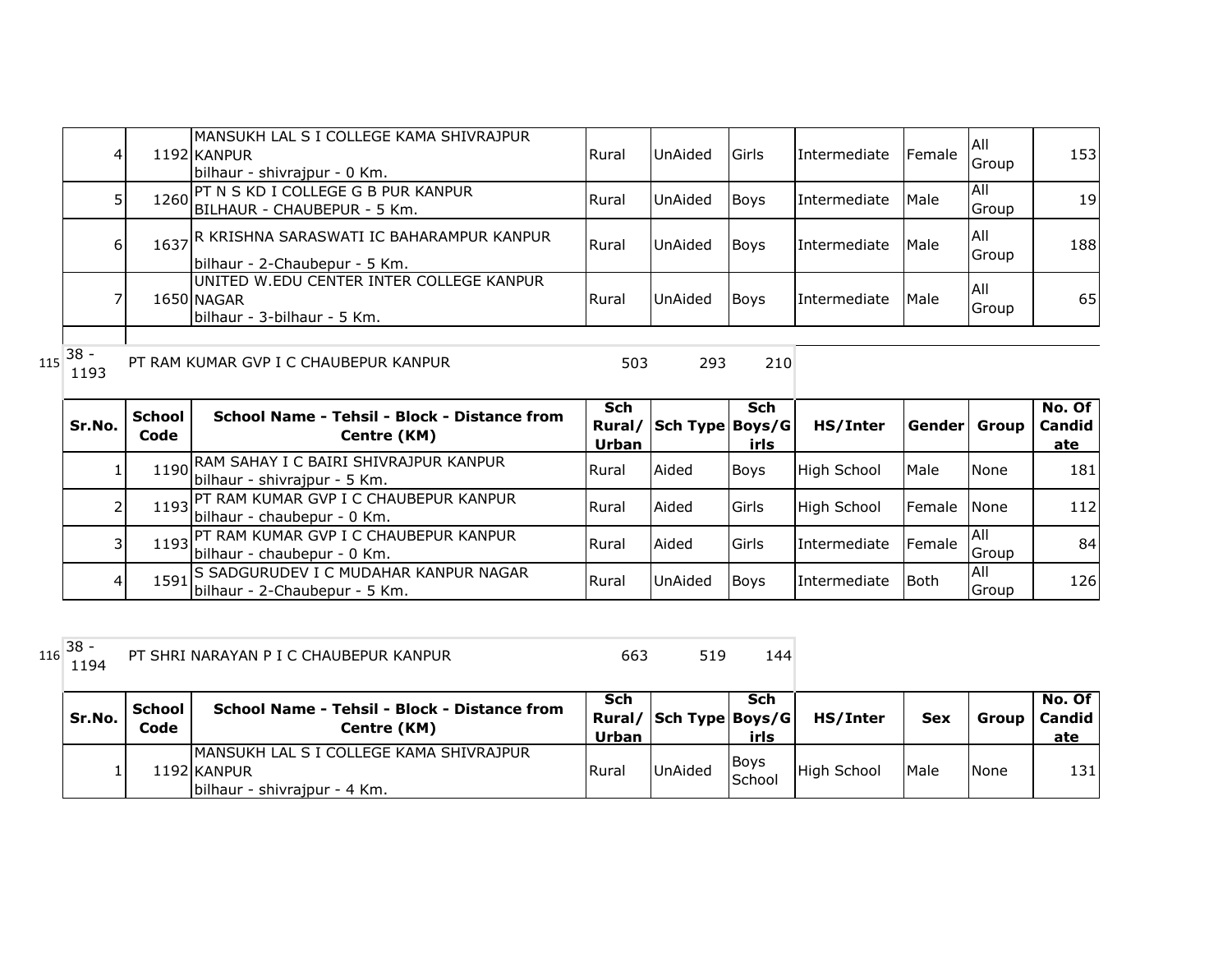|                |      | 1194 PT SHRI NARAYAN P I C CHAUBEPUR KANPUR<br>bilhaur - chaubepur - 0 Km. | Rural | UnAided        | Girls<br>School       | High School        | Female      | <b>N</b> one   | 51  |
|----------------|------|----------------------------------------------------------------------------|-------|----------------|-----------------------|--------------------|-------------|----------------|-----|
| 3              |      | 1195   P P GIRLS INT COLL CHAUBEPUR KANPUR<br>bilhaur - shivrajpur - 1 Km. | Rural | UnAided        | Girls<br>School       | <b>High School</b> | <b>Both</b> | None           | 61  |
| 4              |      | 1196 ADARSH I C TATIYAGANJ AMILAHA KANPUR<br>bilhaur - shivrajpur - 4 Km.  | Rural | UnAided        | <b>Boys</b><br>School | <b>High School</b> | Male        | None           | 57  |
| 5              | 1472 | R M S HSS TRILOKPUR CHAUBEPUR KANPUR<br>Billhaur - Chaubepur - 3 Km.       | Rural | UnAided        | <b>Boys</b><br>School | <b>High School</b> | Male        | None           | 63  |
| 6              | 1537 | S S S S G S H S S GABARAHA KANPUR<br>bilhaur - shivrajpur - 5 Km.          | Rural | UnAided        | Boys<br>School        | <b>High School</b> | <b>Both</b> | None           | 33  |
|                | 1637 | R KRISHNA SARASWATI IC BAHARAMPUR KANPUR<br>bilhaur - 2-Chaubepur - 4 Km.  | Rural | UnAided        | <b>Boys</b><br>School | High School        | Male        | None           | 123 |
| 8 <sup>1</sup> | 1194 | PT SHRI NARAYAN P I C CHAUBEPUR KANPUR<br>bilhaur - chaubepur - 0 Km.      | Rural | <b>UnAided</b> | Girls<br>School       | Intermediate       | Female      | IAII<br>Group  | 106 |
| 9              |      | 1195   P P GIRLS INT COLL CHAUBEPUR KANPUR<br>bilhaur - shivrajpur - 1 Km. | Rural | UnAided        | Girls<br>School       | Intermediate       | Female      | l All<br>Group | 37  |
| 10             |      | 1196 ADARSH I C TATIYAGANJ AMILAHA KANPUR<br>bilhaur - shivrajpur - 4 Km.  | Rural | UnAided        | Boys<br>School        | Intermediate       | Male        | IAII<br>Group  |     |

<sup>117</sup> 38 -

ADARSH I C TATIYAGANJ AMILAHA KANPUR 327 327 33

| Sr.No. | <b>School</b><br>Code | School Name - Tehsil - Block - Distance from<br>Centre (KM)                   | Sch<br>Urban | Rural/ Sch Type Boys/G | Sch<br>irls             | HS/Inter     | <b>Sex</b>  | Group         | No. Of $ $<br><b>Candid</b><br>ate |
|--------|-----------------------|-------------------------------------------------------------------------------|--------------|------------------------|-------------------------|--------------|-------------|---------------|------------------------------------|
|        | 1087                  | , B P M G I COLLEGE MANDHANA KANPUR<br>sadar - klyanpur - 5 Km.               | Urban        | <b>UnAided</b>         | <b>Boys</b><br>School   | High School  | Male        | <b>None</b>   | 220                                |
|        |                       | 1196 ADARSH I C TATIYAGANJ AMILAHA KANPUR<br>bilhaur - chaubepur - 0 Km.      | Rural        | <b>UnAided</b>         | Girls<br>School         | High School  | Female None |               | 74                                 |
|        |                       | 1196 ADARSH I C TATIYAGANJ AMILAHA KANPUR<br>1196 bilhaur - chaubepur - 0 Km. | Rural        | UnAided                | <b>IGirls</b><br>School | Intermediate | Female      | IAII<br>Group | 33 <sup>1</sup>                    |

118 38 -<br>1197

SRI ASTEEK MUNI I C KORIYAN KANPUR 1996 242 154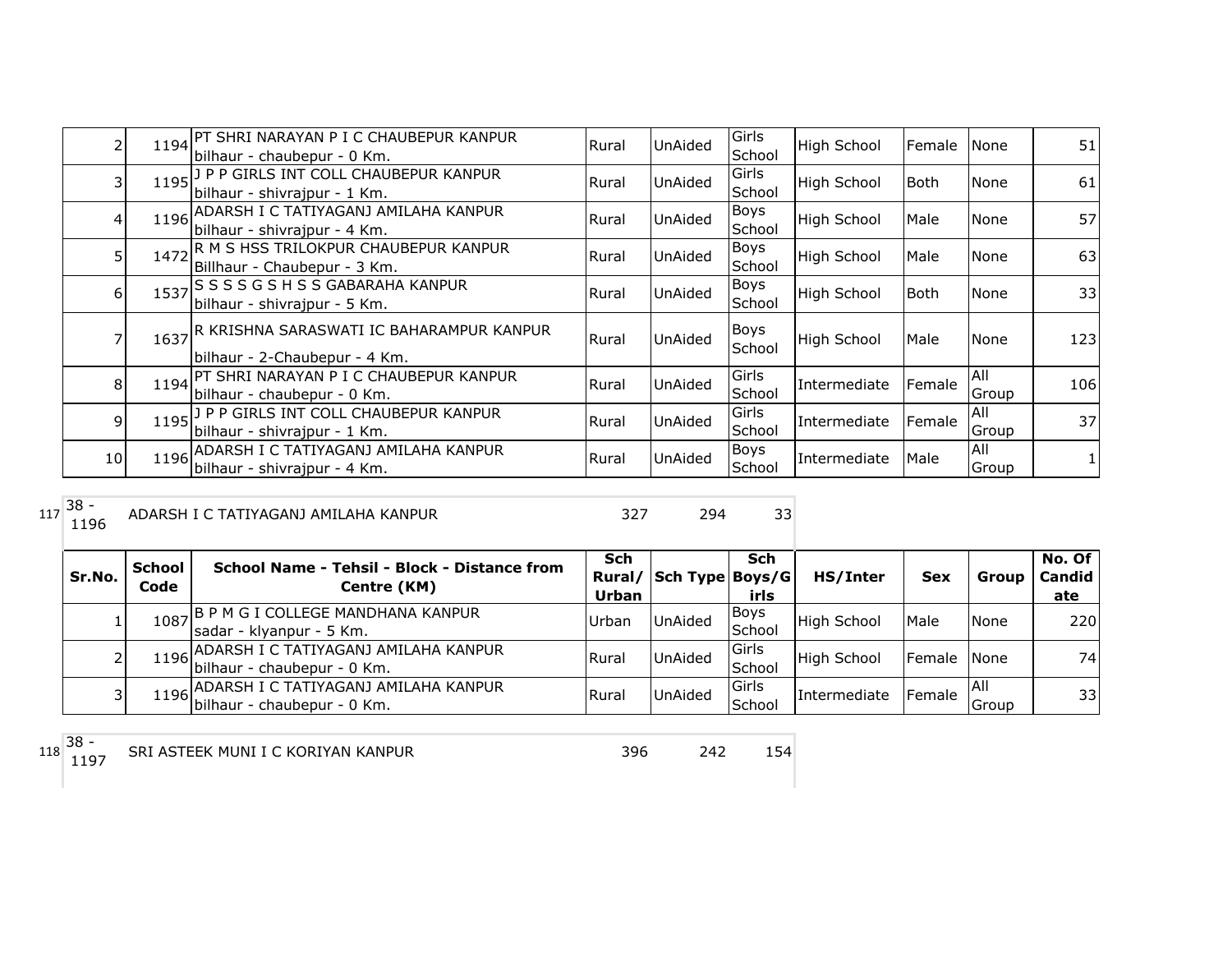|          | <b>School</b> | School Name - Tehsil - Block - Distance from                                        | <b>Sch</b>     |                 | <b>Sch</b>              |                    |             |                     | No. Of            |
|----------|---------------|-------------------------------------------------------------------------------------|----------------|-----------------|-------------------------|--------------------|-------------|---------------------|-------------------|
| Sr.No.   | Code          | Centre (KM)                                                                         | Rural/         | Sch Type Boys/G |                         | HS/Inter           | <b>Sex</b>  | Group               | Candid            |
|          | 1197          | SRI ASTEEK MUNI I C KORIYAN KANPUR<br>ghatampur - bhitargaon - 0 Km.                | Urban<br>Rural | Aided           | irls<br>Girls<br>School | High School        | Female      | None                | <u>ate</u><br>122 |
|          | 1208          | SARASWATI V M I C BARIPAL KANPUR<br>ghatampur - 1-Ghatampur - 5 Km.                 | Rural          | UnAided         | <b>Boys</b><br>School   | <b>High School</b> | l Both      | None                | 100               |
| 3        |               | 1212 JANPRIYA A INT COLLEGE ASDHANA KANPUR NAGAR<br>2-Ghatampur - ghatampur - 2 Km. | Rural          | Aided           | <b>Boys</b><br>School   | High School        | Male        | None                | 14                |
| 4        |               | 1534 M L M SCHOOL BHADEWNA GHATAMPUR KANPUR<br>ghatampur - 1-Ghatampur - 3 Km.      | Urban          | UnAided         | Boys<br>School          | <b>High School</b> | <b>Both</b> | None                | 6                 |
| 51       | 1197          | <b>SRI ASTEEK MUNI I C KORIYAN KANPUR</b><br>ghatampur - bhitargaon - 0 Km.         | Rural          | Aided           | Girls<br>School         | Intermediate       | Female      | <b>All</b><br>Group | 103               |
| $6 \mid$ |               | 1208 SARASWATI V M I C BARIPAL KANPUR<br>ghatampur - 1-Ghatampur - 5 Km.            | Rural          | UnAided         | <b>Boys</b><br>School   | Intermediate       | Both        | All<br>Group        | 41                |
|          |               | 1212 JANPRIYA A INT COLLEGE ASDHANA KANPUR NAGAR<br>2-Ghatampur - ghatampur - 2 Km. | Rural          | Aided           | Boys<br>School          | Intermediate       | Male        | All<br>Group        | 10                |

1198 SRI GANDHI VIDYA P I C GHATAMPUR KANPUR 526 526 290

| Sr.No.         | <b>School</b><br>Code | School Name - Tehsil - Block - Distance from<br>Centre (KM)                   | Sch<br>Rural/<br><b>Urban</b> | Sch Type Boys/G | <b>Sch</b><br>irls    | HS/Inter           | <b>Sex</b>    | Group       | No. Of<br>Candid<br>ate |
|----------------|-----------------------|-------------------------------------------------------------------------------|-------------------------------|-----------------|-----------------------|--------------------|---------------|-------------|-------------------------|
|                |                       | 1198 SRI GANDHI VIDYA P I C GHATAMPUR KANPUR<br>ghatampur - ghatampur - 0 Km. | <b>I</b> Rural                | Aided           | Boys<br>School        | <b>High School</b> | Female        | <b>None</b> | 13                      |
|                | 1207                  | AKALAVYA INTER COLLEGE SAJETI KANPUR NAGAR<br>ghatampur - 1-Ghatampur - 6 Km. | Rural                         | <b>UnAided</b>  | Boys<br>School        | <b>High School</b> | Male          | None        | 95I                     |
| 31             | 1215                  | NEHRU VIDYA PITHI I C PATARA KANPUR<br>ghatampur - patara - 6 Km.             | Rural                         | <b>UnAided</b>  | Boys<br>School        | High School        | Male          | None        | 72I                     |
| $\overline{4}$ |                       | 1515 S V M H S SCHOOL BICHHIPUR KANPUR<br>lghatampur - 1-Ghatampur - 3 Km.    | Rural                         | <b>UnAided</b>  | <b>Boys</b><br>School | High School        | Both          | None        | 56I                     |
| ςI             |                       | 1108 SRI GANDHI VIDYA P I C GHATAMPUR KANPUR                                  | Dural                         | hahi∆           | Boys                  | Intermediate       | <b>Fomalo</b> | IAII        | 14                      |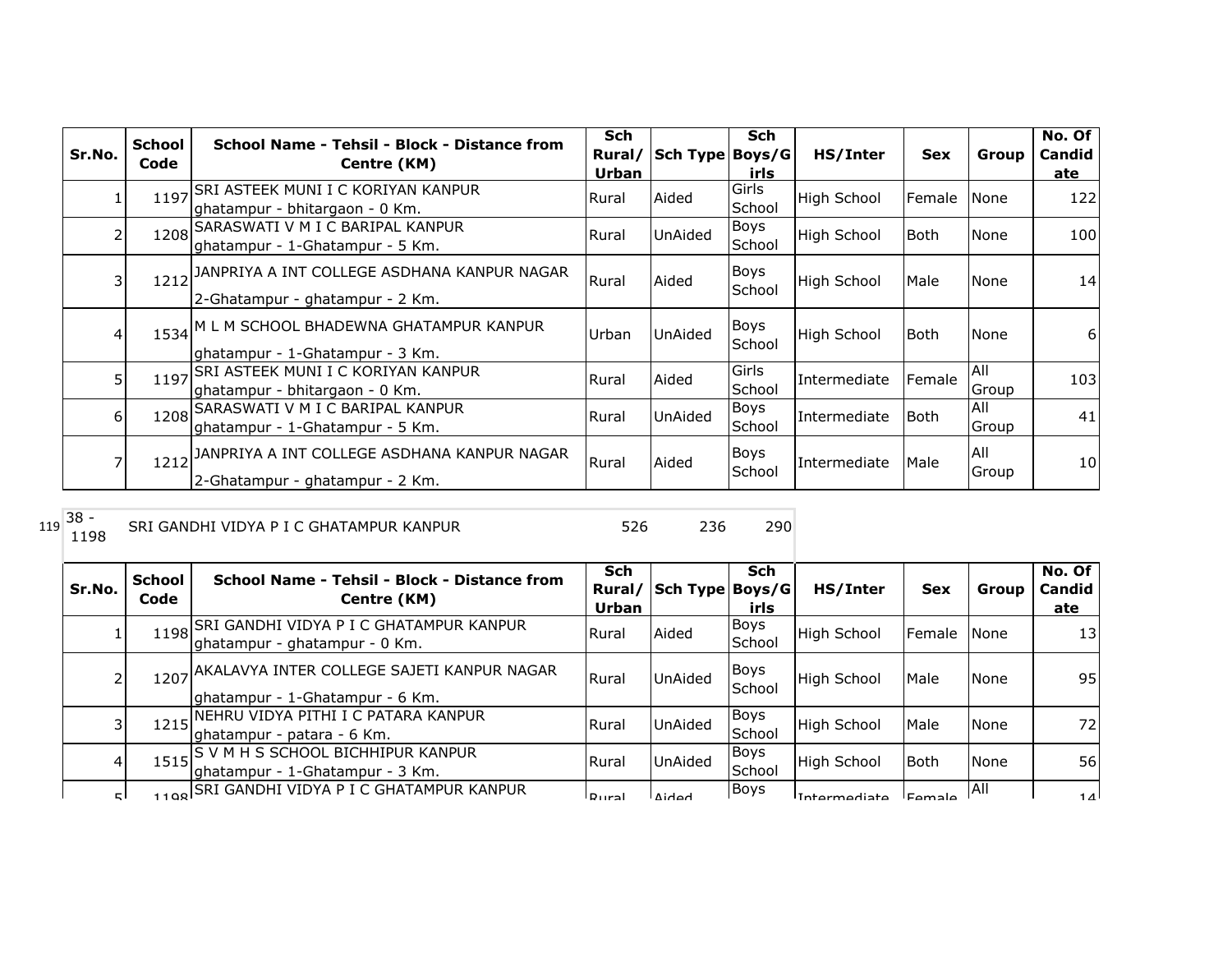|    | lghatampur - ghatampur - 0 Km.                                                     | lisurai      | <b>Iniucu</b>  | School                | <b>THEFFILE</b> | ם כוווסוכ    | Group                | ᆠᆂ  |
|----|------------------------------------------------------------------------------------|--------------|----------------|-----------------------|-----------------|--------------|----------------------|-----|
| 61 | 1207 AKALAVYA INTER COLLEGE SAJETI KANPUR NAGAR<br>ghatampur - 1-Ghatampur - 6 Km. | Rural        | <b>UnAided</b> | <b>Boys</b><br>School | Intermediate    | <b>Male</b>  | <b>AII</b><br>Group  | 89  |
|    | 1215 NEHRU VIDYA PITHI I C PATARA KANPUR<br>lghatampur - patara - 6 Km.            | <b>Rural</b> | <b>UnAided</b> | <b>Boys</b><br>School | Intermediate    | <b>IMale</b> | IAII<br>Group        | 83  |
| 81 | 2228 GOVT I C KHERSA BIDHANU KANPUR<br>ISADAR - BIDHNU - 8 Km.                     | <b>Rural</b> | <b>UnAided</b> | Boys<br>School        | Intermediate    | <b>Male</b>  | Other<br><b>Then</b> | 104 |

120 38 -<br>1199 CSS J A V INTER COLLEGE GHATAMPUR KANPUR 1921 346 575

| Sr.No. | <b>School</b><br>Code | School Name - Tehsil - Block - Distance from<br>Centre (KM)                                           | Sch<br>Rural/<br>Urban | Sch Type Boys/G | <b>Sch</b><br>irls             | HS/Inter           | <b>Sex</b>  | Group                   | No. Of<br>Candid<br>ate |
|--------|-----------------------|-------------------------------------------------------------------------------------------------------|------------------------|-----------------|--------------------------------|--------------------|-------------|-------------------------|-------------------------|
|        | 1199                  | CSS J A V INTER COLLEGE GHATAMPUR KANPUR<br>lghatampur - ghatampur - 0 Km.                            | Urban                  | Aided           | Girls<br>School                | <b>High School</b> | Female None |                         | 131                     |
|        | 1206                  | ISLAMIA INTER COLLEGE GHATAMPUR KANPUR<br>ghatampur - 1-Ghatampur - 1 Km.                             | Urban                  | UnAided         | <b>Boys</b><br>School          | <b>High School</b> | Male        | None                    | 3                       |
|        | 1343                  | SHRI BHASKAR PRASAD SHASTRI INTER COLLEGE<br><b>GHATAMPUR KANPUR</b><br>GHATAMPUR - GHATAMPUR - 1 Km. | Urban                  | <b>UnAided</b>  | <b>Boys</b><br>School          | <b>High School</b> | l Both      | <b>None</b>             | 70                      |
|        | 1496                  | V N N D INTER COLLAGE GHATAMPUR<br>lghatampur - 1-Ghatampur - 1 Km.                                   | Rural                  | <b>UnAided</b>  | <b>Boys</b><br>School          | <b>High School</b> | <b>Both</b> | None                    | 55                      |
| 15     | 1528                  | P R D I C RAM SARI KANPUR<br>ghatampur - 1-Ghatampur - 5 Km.                                          | Rural                  | <b>UnAided</b>  | Boys<br>School                 | <b>High School</b> | Male        | None                    | 87                      |
| 16     | 1199                  | CSS J A V INTER COLLEGE GHATAMPUR KANPUR<br>ghatampur - ghatampur - 0 Km.                             | Urban                  | Aided           | Girls<br>School                | Intermediate       | Female      | All<br>Group            | 157                     |
|        | 1206                  | ISLAMIA INTER COLLEGE GHATAMPUR KANPUR<br>lghatampur - 1-Ghatampur - 1 Km.                            | Urban                  | UnAided         | Boys<br>School                 | Intermediate       | Male        | All<br>Group            | 7                       |
| 18     | 1234                  | KISHAN AUDYOGIC INT COLL PATARA KANPUR<br>GHATAMPUR - PATARA - 6 Km.                                  | Rural                  | <b>UnAided</b>  | Boys<br>School                 | Intermediate       | Male        | <b>All</b><br>Group     | 178                     |
| 9      | 1343                  | SHRI BHASKAR PRASAD SHASTRI INTER COLLEGE<br><b>GHATAMPUR KANPUR</b>                                  | Urban                  | UnAided         | <b>Boys</b><br>C <sub>ch</sub> | Intermediate       | Both        | All<br>$C_{\text{min}}$ | 105                     |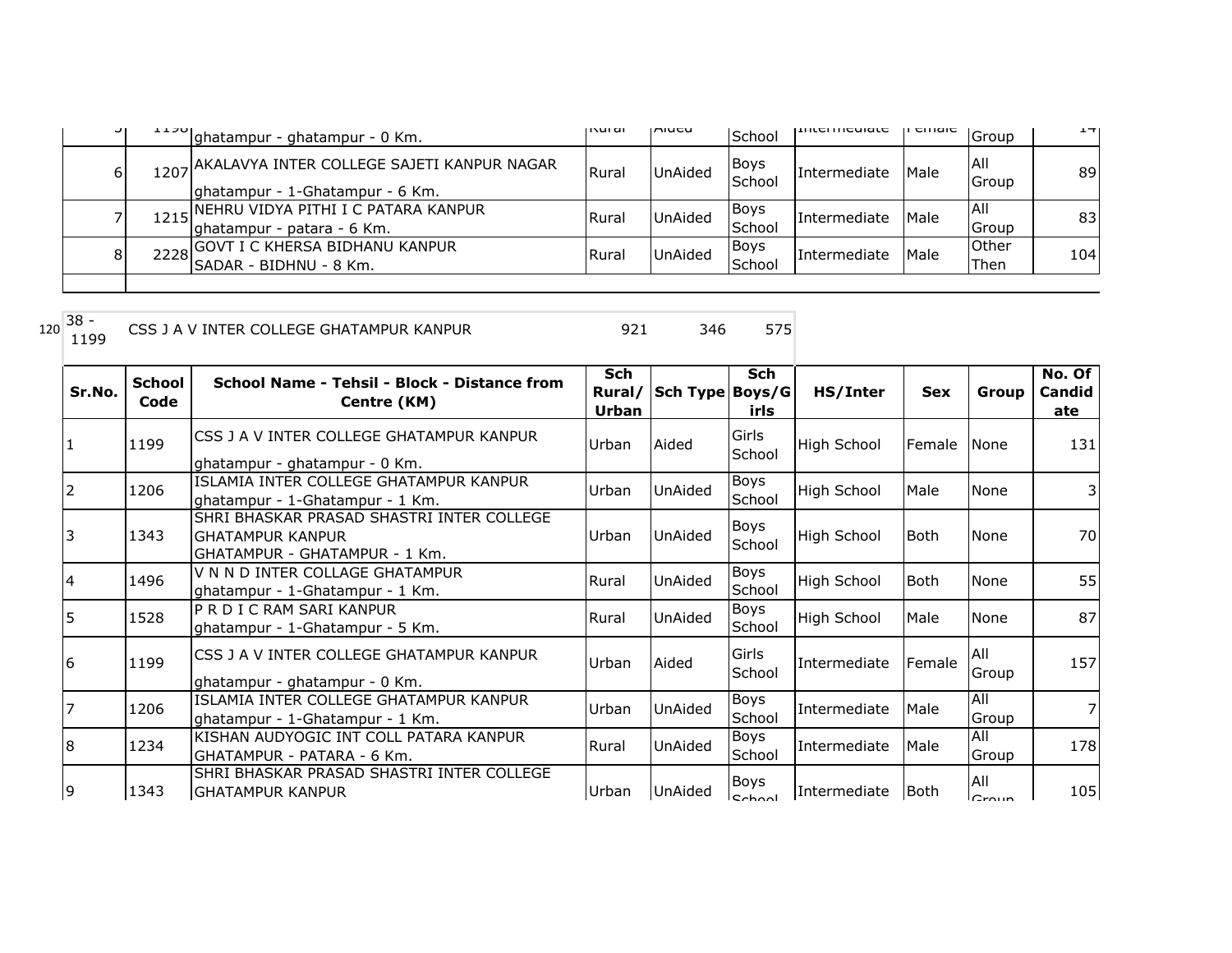|     |      | IGHATAMPUR - GHATAMPUR - 1 Km.   |              |                | וטטווטטו    |                     |      | שט וטו     |    |
|-----|------|----------------------------------|--------------|----------------|-------------|---------------------|------|------------|----|
| 110 | 1496 | IV N N D INTER COLLAGE GHATAMPUR | <b>Rural</b> | <b>UnAided</b> | IBoys       | Intermediate        | Both | <b>All</b> | 44 |
|     |      | IGHATAMPUR - 1-Ghatampur - 1 Km. |              |                | School      |                     |      | l Group    |    |
| 11  | 1528 | IP R D I C RAM SARI KANPUR       | <b>Rural</b> | <b>UnAided</b> | <b>Boys</b> | <b>Intermediate</b> | Male | IAII       | 84 |
|     |      | lahatampur - 1-Ghatampur - 5 Km. |              |                | School      |                     |      | Group      |    |
|     |      |                                  |              |                |             |                     |      |            |    |

 $121 \overline{\)38 - 1200}$ 

S M P ADARSH I C RAWAI PUR KANPUR 194 194 245

| Sr.No.         | <b>School</b><br>Code | School Name - Tehsil - Block - Distance from<br>Centre (KM)                                  | Sch<br>Rural/<br>Urban | Sch Type | Sch<br>Boys/G<br>irls | HS/Inter           | <b>Sex</b>  | Group                      | No. Of<br>Candid<br>ate |
|----------------|-----------------------|----------------------------------------------------------------------------------------------|------------------------|----------|-----------------------|--------------------|-------------|----------------------------|-------------------------|
|                |                       | 1200 S M P ADARSH I C RAWAI PUR KANPUR<br>ghatampur - ghatampur - 0 Km.                      | Rural                  | Aided    | Girls<br>School       | <b>High School</b> | Female      | <b>I</b> None              | 55                      |
| $\overline{2}$ |                       | A B S INTER COLLEGE DHAMANA BUJURG KANPUR<br>1578 NAGAR<br>ghatampur - 1-Ghatampur - 5 Km.   | Rural                  | UnAided  | <b>Boys</b><br>School | <b>High School</b> | l Both      | None                       | 139                     |
| 3              |                       | 1197 SRI ASTEEK MUNI I C KORIYAN KANPUR<br>ghatampur - bhitargaon - 4 Km.                    | Rural                  | Aided    | <b>Boys</b><br>School | Intermediate       | Male        | All<br>Group               | 66                      |
| $\overline{4}$ |                       | 1200 S M P ADARSH I C RAWAI PUR KANPUR<br>ghatampur - ghatampur - 0 Km.                      | Rural                  | Aided    | Girls<br>School       | Intermediate       | Female      | All<br>Group               | 47                      |
| 5              |                       | 1563 H L S INTER COLLEGE DEWAMANPUR KANPUR NAGAR<br>2-Ghatampur - 1-Ghatampur - 4 Km.        | Rural                  | UnAided  | <b>Boys</b><br>School | Intermediate       | Male        | Only<br>Science<br>Group B | 57                      |
| 16             | 1578                  | A B S INTER COLLEGE DHAMANA BUJURG KANPUR<br><b>NAGAR</b><br>ghatampur - 1-Ghatampur - 5 Km. | Rural                  | UnAided  | <b>Boys</b><br>School | Intermediate       | <b>Both</b> | IAII<br>Group              | 75                      |

 $122 \begin{array}{|l} 38 - 1201 \end{array}$ 

KISAN AUDYOGIK I C DHARMANGADPUR KANPUR 1 1 278

| Sr.No. | <b>School</b><br>Code | School Name - Tehsil - Block - Distance from<br>Centre (KM) | Sch<br>Urban | Rural/ Sch Type Boys/G | Sch<br>irls                      | HS/Inter           | <b>Sex</b>  | Group   Candid | No. Of<br>ate |
|--------|-----------------------|-------------------------------------------------------------|--------------|------------------------|----------------------------------|--------------------|-------------|----------------|---------------|
|        |                       | 1201 KISAN AUDYOGIK I C DHARMANGADPUR KANPUR                | Rural        | Aided                  | <b>IGirls</b><br>C <sub>ch</sub> | <b>High School</b> | Female None |                | 113           |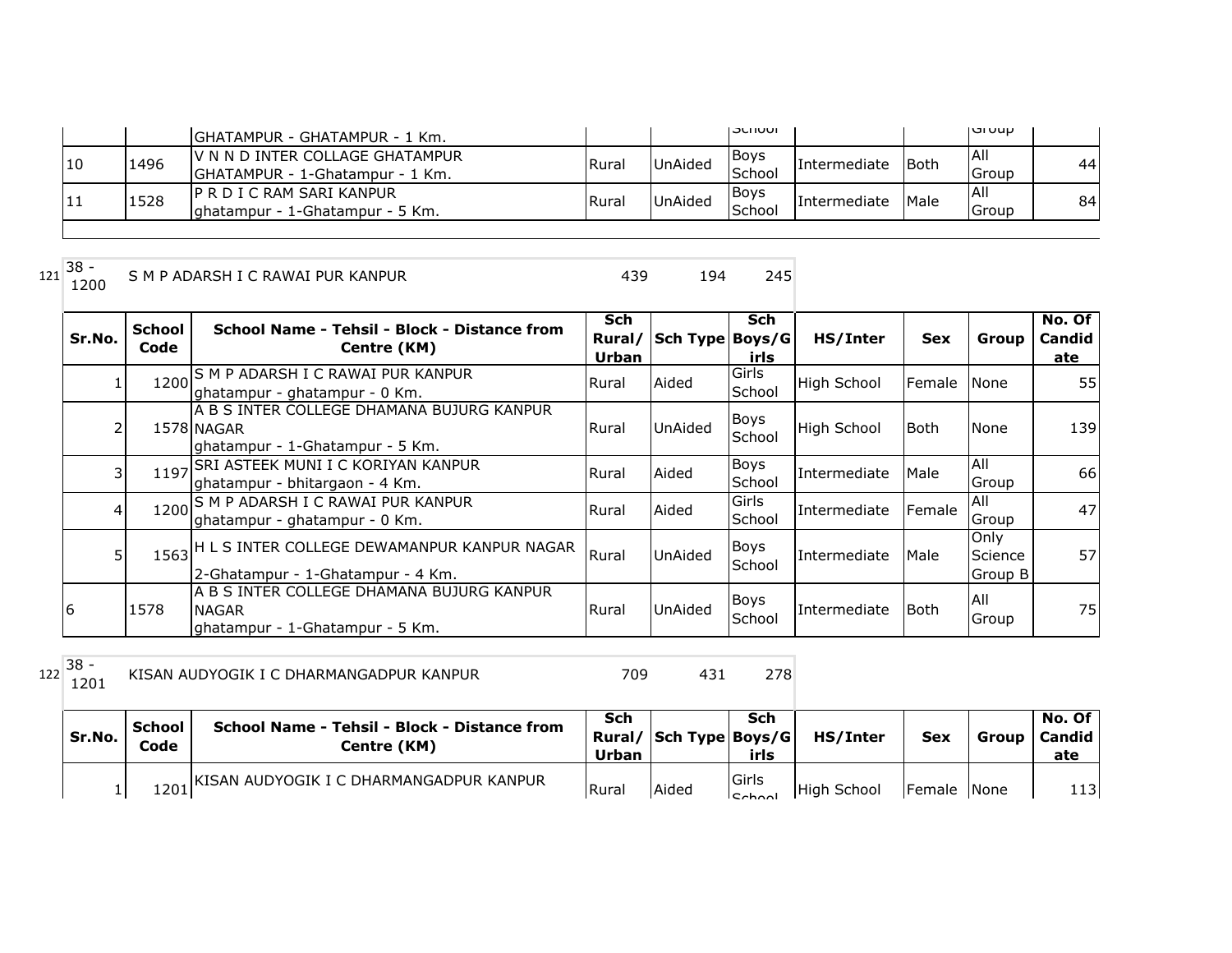|   |      | ghatampur - ghatampur - 0 Km.                                                  |              |                | וטטווטכו              |                    |             |                     |     |
|---|------|--------------------------------------------------------------------------------|--------------|----------------|-----------------------|--------------------|-------------|---------------------|-----|
|   | 1495 | RAHTHI KUNWAR M G I C SYONDHARI KANPUR<br>ghatampur - GHATAMPUR - 5 Km.        | Rural        | <b>UnAided</b> | Girls<br>School       | High School        | <b>Both</b> | None                | 53  |
|   |      | 1581 ARYAWART INTER COLLEGE ITAURA KANPUR<br>ghatampur - 1-Ghatampur - 4 Km.   | Rural        | UnAided        | <b>Boys</b><br>School | <b>High School</b> | <b>Both</b> | None                | 113 |
| 4 | 1653 | VIVEKANAND IC SAJETI KANPUR NAGAR<br>2-Ghatampur - 1-Ghatampur - 4 Km.         | Rural        | <b>UnAided</b> | <b>Boys</b><br>School | <b>High School</b> | <b>Both</b> | None                | 105 |
|   | 1680 | <b>SHIVSADAN VIDHAYA MANDER HS GATAMPUR</b><br>ghatampur - 1-Ghatampur - 3 Km. | Rural        | <b>UnAided</b> | <b>Boys</b><br>School | High School        | <b>Both</b> | None                | 47  |
| 6 | 1201 | KISAN AUDYOGIK I C DHARMANGADPUR KANPUR<br>ghatampur - ghatampur - 0 Km.       | Rural        | Aided          | Girls<br>School       | Intermediate       | Female      | <b>All</b><br>Group | 123 |
|   | 1581 | ARYAWART INTER COLLEGE ITAURA KANPUR<br>ghatampur - 1-Ghatampur - 4 Km.        | Rural        | <b>UnAided</b> | <b>Boys</b><br>School | Intermediate       | <b>Both</b> | All<br>Group        | 110 |
| 8 |      | 1653 VIVEKANAND IC SAJETI KANPUR NAGAR<br>2-Ghatampur - 1-Ghatampur - 4 Km.    | <b>Rural</b> | UnAided        | <b>Boys</b><br>School | Intermediate       | Both        | All<br>Group        | 45  |

| 1 <sub>23</sub>  38 -<br>1202 |                | SML JAN SAHYOGI I C MAKHAULI KANPUR                                                       | 651          | 297                    | 354                   |                    |             |                     |                         |
|-------------------------------|----------------|-------------------------------------------------------------------------------------------|--------------|------------------------|-----------------------|--------------------|-------------|---------------------|-------------------------|
| Sr.No.                        | School<br>Code | School Name - Tehsil - Block - Distance from<br>Centre (KM)                               | Sch<br>Urban | Rural/ Sch Type Boys/G | Sch<br>irls           | HS/Inter           | <b>Sex</b>  | Group               | No. Of<br>Candid<br>ate |
|                               | 1202           | SML JAN SAHYOGI I C MAKHAULI KANPUR<br>ghatampur - ghatampur - 0 Km.                      | Rural        | Aided                  | Girls<br>School       | <b>High School</b> | Female      | None                | 75                      |
|                               | 1486           | <b>S D I C TILA SARA KANPUR</b><br>ghatampur - patara - 5 Km.                             | Rural        | UnAided                | <b>Boys</b><br>School | <b>High School</b> | <b>Both</b> | None                | 64                      |
| 31                            |                | 1505 R D A V GHUGHUWA KANPUR NAGAR<br>GHATAMPUR - GHATAMPUR - 3 Km.                       | Rural        | UnAided                | Boys<br>School        | <b>High School</b> | <b>Both</b> | None                | 158                     |
| $\overline{4}$                | 1202           | ISML JAN SAHYOGI I C MAKHAULI KANPUR<br>ghatampur - ghatampur - 0 Km.                     | Rural        | Aided                  | Girls<br>School       | Intermediate       | Female      | All<br>Group        | 65                      |
| 5                             |                | 1486 S D I C TILA SARA KANPUR<br>ghatampur - patara - 5 Km.                               | Rural        | <b>UnAided</b>         | Boys<br>School        | Intermediate       | Both        | <b>AII</b><br>Group | 106                     |
| 6                             | 1504           | DR UTTAM KUMAR DWIVEDI VIDHYA MANDIR<br><b>DURAULI</b><br>ghatampur - 1-Ghatampur - 4 Km. | Rural        | UnAided                | <b>Boys</b><br>School | Intermediate       | Male        | All<br>Group        | 183                     |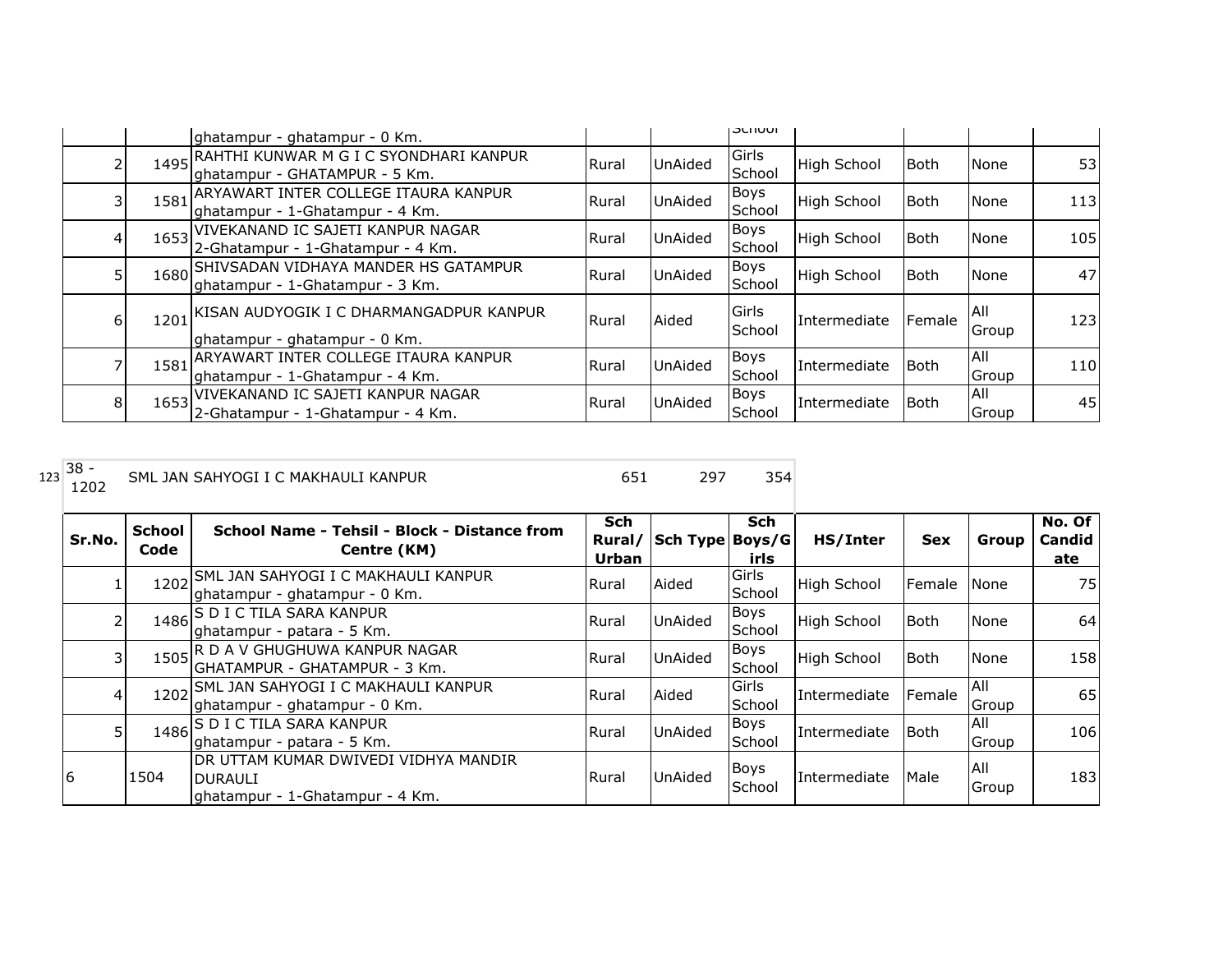| 124 | $38 -$<br>1203 |                       | SRI LAL MANI INTER COLLEGE REONA KANPUR                                        | 598                 | 153                    | 445                   |                     |             |               |                         |
|-----|----------------|-----------------------|--------------------------------------------------------------------------------|---------------------|------------------------|-----------------------|---------------------|-------------|---------------|-------------------------|
|     | Sr.No.         | <b>School</b><br>Code | School Name - Tehsil - Block - Distance from<br>Centre (KM)                    | Sch<br><b>Urban</b> | Rural/ Sch Type Boys/G | <b>Sch</b><br>irls    | HS/Inter            | <b>Sex</b>  | Group         | No. Of<br>Candid<br>ate |
|     |                |                       | 1203 SRI LAL MANI INTER COLLEGE REONA KANPUR<br>Jghatampur - ghatampur - 0 Km. | Rural               | Aided                  | Girls<br>School       | High School         | Female      | <b>I</b> None | 32                      |
|     |                |                       | 1481 SANT VAIRAGI BABA I C MUIYA KANPUR<br>lghatampur - ghatmapur - 4 Km.      | Rural               | <b>UnAided</b>         | Boys<br>School        | <b>High School</b>  | <b>Both</b> | None          | 121                     |
|     |                |                       | 1203 SRI LAL MANI INTER COLLEGE REONA KANPUR<br>ghatampur - ghatampur - 0 Km.  | Rural               | Aided                  | Girls<br>School       | <b>Intermediate</b> | Female      | All<br>Group  | 36                      |
|     | 4              |                       | 1205 ADARSH KALINDI I C KOTRA M PUR KANPUR<br>lghatampur - 1-Ghatampur - 5 Km. | Rural               | <b>UnAided</b>         | <b>Boys</b><br>School | <b>Intermediate</b> | Male        | All<br>Group  | 161                     |
|     |                |                       | 1481 SANT VAIRAGI BABA I C MUIYA KANPUR<br>Ighatampur - GHATAMPUR - 4 Km.      | Rural               | <b>UnAided</b>         | <b>Boys</b><br>School | <b>Intermediate</b> | Both        | IAII<br>Group | 248                     |

1204 GOVT GIRLS I C GHATAMPUR KANPUR 515 270

| Sr.No.     | <b>School</b><br>Code | School Name - Tehsil - Block - Distance from<br>Centre (KM)                    | <b>Sch</b><br>Rural/<br>Urban | Sch Type Boys/G | <b>Sch</b><br>irls | HS/Inter           | <b>Sex</b>  | Group       | No. Of<br><b>Candid</b><br>ate |
|------------|-----------------------|--------------------------------------------------------------------------------|-------------------------------|-----------------|--------------------|--------------------|-------------|-------------|--------------------------------|
|            | 1204                  | IGOVT GIRLS I C GHATAMPUR KANPUR<br>ghatampur - ghatampur - 0 Km.              | Rural                         | Govt.           | Girls<br>School    | <b>High School</b> | Female None |             | 70                             |
| 12         | 1227                  | IASHA DEVI G H S SCHOOL GHATAMPUR KANPUR<br>Ghatampur - Ghatampur - 1 Km.      | Rural                         | <b>UnAided</b>  | Girls<br>School    | <b>High School</b> | Female      | <b>None</b> | 19 <sup> </sup>                |
| 13         | 1426                  | IS S NIKETAN I C GHATAMPUR KANPUR<br>ghatampur - 1-Ghatampur - 1 Km.           | Urban                         | UnAided         | Boys<br>School     | High School        | <b>Both</b> | None        | 50                             |
| 14         | 1547                  | SMT JAMUNA DEVI H S S TEJPUR KANPUR<br>lsadar - urban - 4 Km.                  | Rural                         | <b>UnAided</b>  | Boys<br>School     | High School        | <b>Both</b> | None        | 73                             |
| $\sqrt{5}$ | 1584                  | ISURYA PUBLIC INTER COLLEGE GHATAMPUR KANPUR<br> GHATAMPUR - GHATAMPUR - 2 Km. | Rural                         | <b>UnAided</b>  | Boys<br>School     | <b>High School</b> | Male        | None        | 20                             |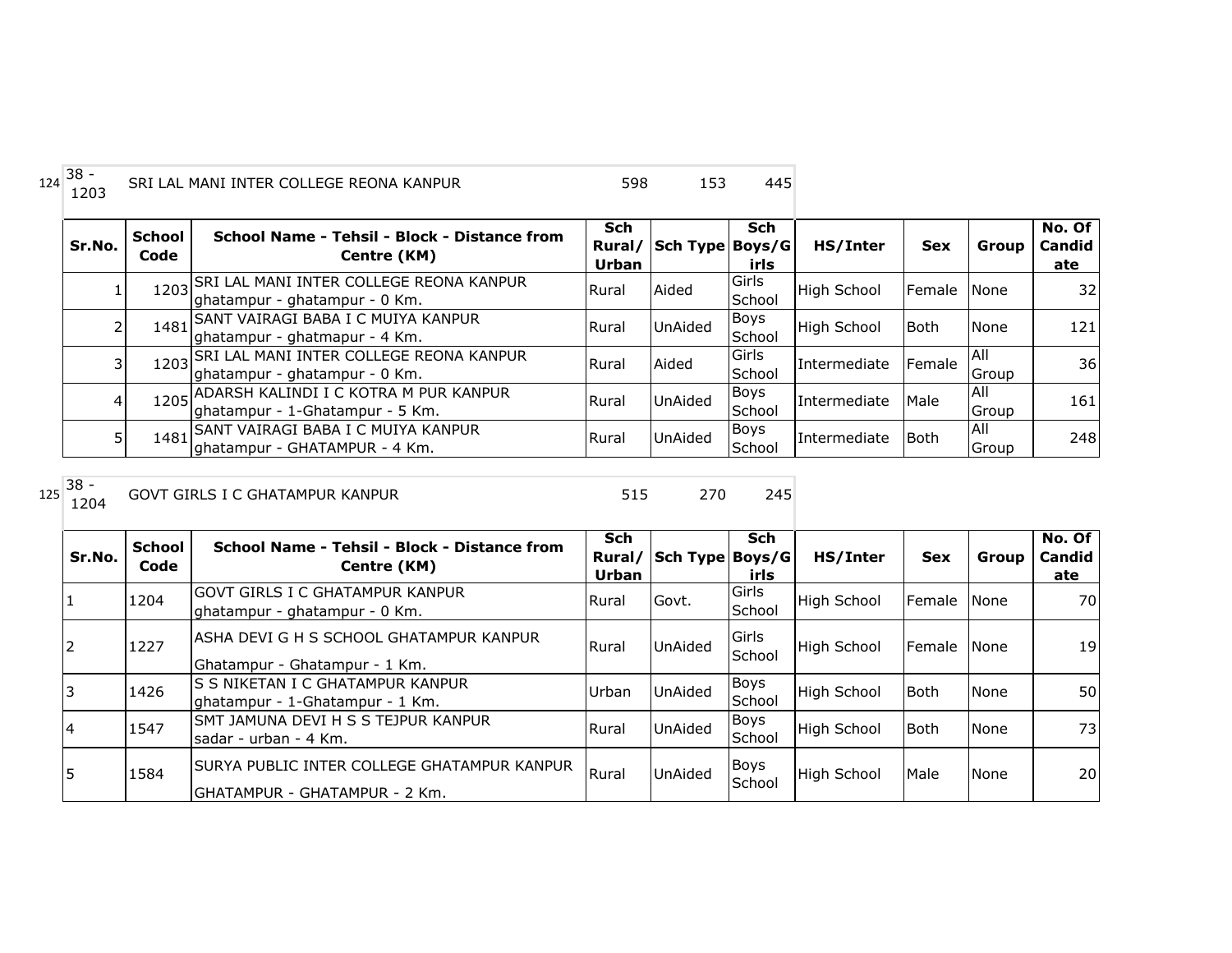| $\overline{6}$ | 2204 | IGOVT GIRLS I C GHATAMPUR KANPUR<br>ghatampur - ghatampur - 0 Km.                    | Rural        | Govt.   | Girls<br>School | <b>High School</b> | Female None |               | 38  |
|----------------|------|--------------------------------------------------------------------------------------|--------------|---------|-----------------|--------------------|-------------|---------------|-----|
|                | 1204 | GOVT GIRLS I C GHATAMPUR KANPUR<br>ghatampur - ghatampur - 0 Km.                     | <b>Rural</b> | Govt.   | Girls<br>School | Intermediate       | Female      | IAII<br>Group | 72  |
| 8              | 1426 | IS S NIKETAN I C GHATAMPUR KANPUR<br>ghatampur - 1-Ghatampur - 1 Km.                 | Urban        | UnAided | Girls<br>School | Intermediate       | <b>Both</b> | IAII<br>Group | 34  |
| l9             | 1584 | <b>SURYA PUBLIC INTER COLLEGE GHATAMPUR KANPUR</b><br> GHATAMPUR - GHATAMPUR - 2 Km. | Rural        | UnAided | Boys<br>School  | Intermediate       | <b>Male</b> | IAII<br>Group | 28  |
| 10             | 2204 | IGOVT GIRLS I C GHATAMPUR KANPUR<br>ghatampur - ghatmapur - 0 Km.                    | Rural        | Govt.   | Girls<br>School | Intermediate       | Female      | IAII<br>Group | 111 |

| $126\overline{\smash{38}}$ -<br>ADARSH KALINDI I C KOTRA M PUR KANPUR<br>1205 |  | 282 | 245 |
|-------------------------------------------------------------------------------|--|-----|-----|
|-------------------------------------------------------------------------------|--|-----|-----|

| Sr.No. | School<br>Code | School Name - Tehsil - Block - Distance from<br>Centre (KM)                     | <b>Sch</b><br>Rural/<br>Urban | Sch Type Boys/G | Sch<br>irls           | HS/Inter           | <b>Sex</b> | Group         | No. Of<br><b>Candid</b><br>ate |
|--------|----------------|---------------------------------------------------------------------------------|-------------------------------|-----------------|-----------------------|--------------------|------------|---------------|--------------------------------|
|        |                | 1205 ADARSH KALINDI I C KOTRA M PUR KANPUR<br>Ighatampur - ghatampur - 0 Km.    | Rural                         | UnAided         | Girls<br>School       | <b>High School</b> | Female     | None          | 182                            |
|        |                | 1556 SHRI S RAMCHARAN H S S BENDA KANPUR NAGAR<br>GHATAMPUR - GHATAMPUR - 3 Km. | Rural                         | <b>UnAided</b>  | <b>Boys</b><br>School | <b>High School</b> | Both       | None          | 69                             |
|        |                | 1596 G HSS BADALE SIMANAPUR GHATAMPUR KANPUR<br>ghatampur - 1-Ghatampur - 5 Km. | <b>Rural</b>                  | UnAided         | Girls<br>School       | <b>High School</b> | Both       | None          | 31                             |
| 4      |                | 1205 ADARSH KALINDI I C KOTRA M PUR KANPUR<br>lghatampur - ghatampur - 0 Km.    | Rural                         | <b>UnAided</b>  | Girls<br>School       | Intermediate       | Female     | IAII<br>Group | 245                            |

 $127 \begin{array}{|l} 38 - 1206 \end{array}$ 

1206 ISLAMIA INTER COLLEGE GHATAMPUR KANPUR 341 209 132

| Sr.No. | School<br>Code | School Name - Tehsil - Block - Distance from<br>Centre (KM) | Sch<br>Urban | Rural/   Sch Type   Boys/G | Sch<br>irls   | HS/Inter           | Sex         | Group   Candid | No. Of l<br>ate |
|--------|----------------|-------------------------------------------------------------|--------------|----------------------------|---------------|--------------------|-------------|----------------|-----------------|
|        |                | 1206 ISLAMIA INTER COLLEGE GHATAMPUR KANPUR                 | ll Irhan     | IIndod                     | <b>IGirls</b> | <b>High School</b> | Eamale None |                | اعج             |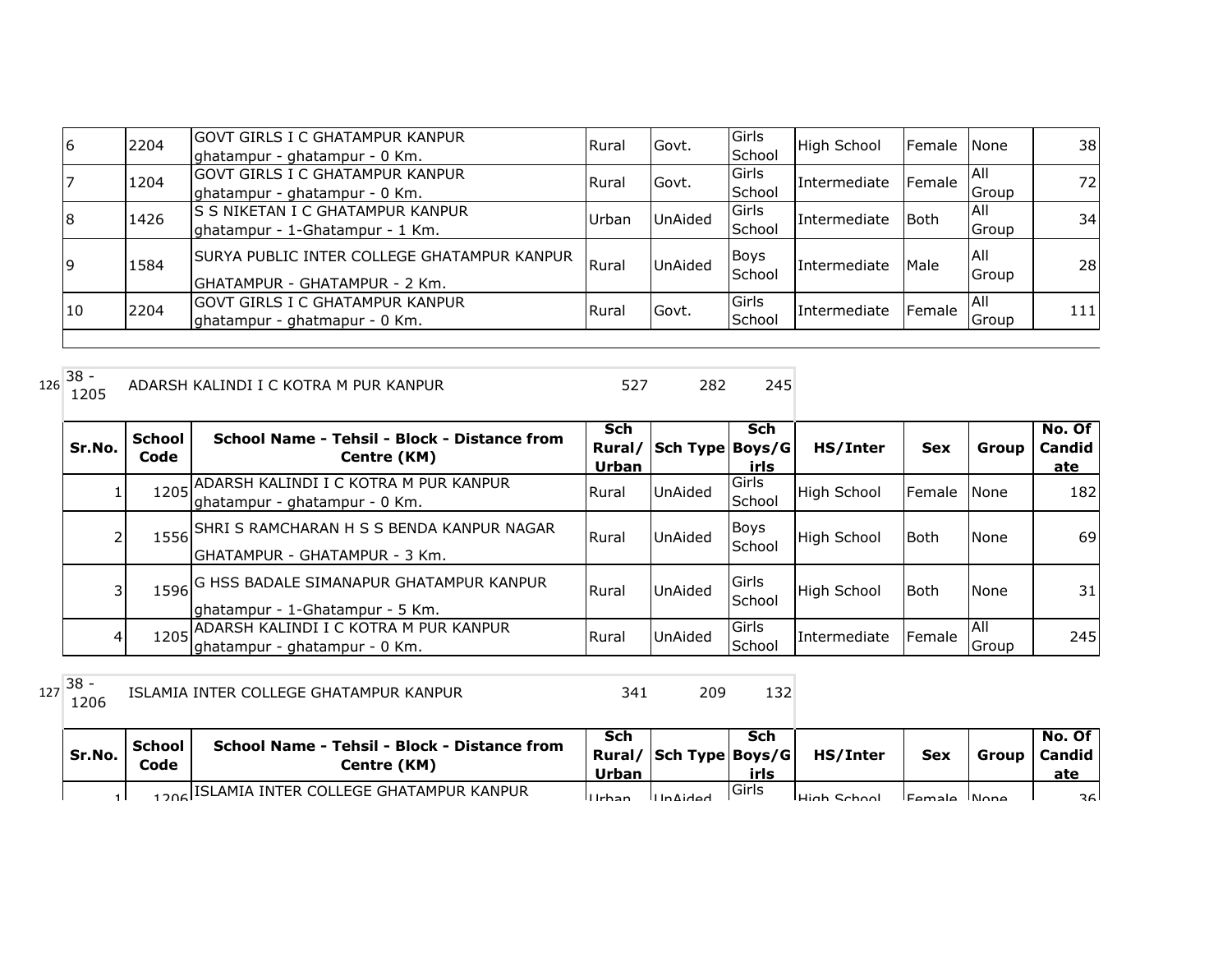| ÷. | ᆂᆇᇦᇦ | ghatampur - ghatampur - 0 Km.                                             | <b>UI DUI</b> | <b>UIMIUCU</b> | School                | <b>THALL OCHOOL</b> | li ciliale | 11 YU HE            | וטכ |
|----|------|---------------------------------------------------------------------------|---------------|----------------|-----------------------|---------------------|------------|---------------------|-----|
|    | 1217 | SRI KAMAKHYA I C RAYPUR PATARA KANPUR,<br>ghatampur - patara - 6 Km.      | Rural         | UnAided        | Boys<br>School        | High School         | l Both     | None                | 108 |
|    | 1285 | AZAD I C BARAULI GHATAMPUR KANPUR<br>ghatampur - 1-Ghatampur - 3 Km.      | Rural         | <b>UnAided</b> | <b>Boys</b><br>School | High School         | lBoth      | None                | 65  |
|    | 1206 | ISLAMIA INTER COLLEGE GHATAMPUR KANPUR<br>ghatampur - ghatampur - 0 Km.   | Urban         | UnAided        | Girls<br>School       | Intermediate        | Female     | IAII<br>Group       | 50  |
|    | 1217 | SRI KAMAKHYA I C RAYPUR PATARA KANPUR,<br>ghatampur - patara - 6 Km.      | Rural         | UnAided        | Boys<br>School        | Intermediate        | l Both     | <b>AII</b><br>Group | 52  |
| 6  |      | 1285 AZAD I C BARAULI GHATAMPUR KANPUR<br>ghatampur - 1-Ghatampur - 3 Km. | Rural         | UnAided        | <b>Boys</b><br>School | Intermediate        | Both       | <b>AII</b><br>Group | 30  |

128 38 -<br>1207 AKALAVYA INTER COLLEGE SAJETI KANPUR NAGAR 454 303 151

| Sr.No. | <b>School</b><br>Code | School Name - Tehsil - Block - Distance from<br>Centre (KM)                           | <b>Sch</b><br>Rural/<br>Urban | Sch Type   Boys/G | <b>Sch</b><br>irls             | HS/Inter     | <b>Sex</b>    | Group                          | No. Of<br>Candid<br>ate |
|--------|-----------------------|---------------------------------------------------------------------------------------|-------------------------------|-------------------|--------------------------------|--------------|---------------|--------------------------------|-------------------------|
| 11     | 1201                  | IKISAN AUDYOGIK I C DHARMANGADPUR KANPUR<br>ghatampur - 1-Ghatampur - 4 Km.           | Rural                         | Aided             | <b>Boys</b><br>School          | High School  | Male          | None                           | 85                      |
| 12     | 1207                  | IAKALAVYA INTER COLLEGE SAJETI KANPUR NAGAR<br>lghatampur - 1-Ghatampur - 0 Km.       | Rural                         | <b>UnAided</b>    | <b>Boys</b><br>School          | High School  | Female        | None                           | 69                      |
| 3      | 1219                  | IS S SHIV NARAYAN SINGH I C DOHARU KANPUR<br>ghatampur - 1-Ghatampur - 3 Km.          | Rural                         | UnAided           | Boys<br>School                 | High School  | lBoth.        | None                           | 96                      |
| 14     | 1296                  | IP R S CHANDRAKALI HSS BIBIPUR KANPUR NAGAR<br>IGHATAMPUR - GHATAMPUR - 4 Km.         | Rural                         | <b>UnAided</b>    | Boys<br>School                 | High School  | l Both        | None                           | 32                      |
| 5      | 1632                  | GOVT.HIGH SCHOOL, KASIMPUR,GHATAMPUR,<br>IKANPUR NAGAR<br>sadar - 1-Ghatampur - 5 Km. | Rural                         | <b>UnAided</b>    | Girls<br>School                | High School  | l Both        | None                           | 21                      |
| I6     | 1201                  | IKISAN AUDYOGIK I C DHARMANGADPUR KANPUR<br>ghatampur - 1-Ghatampur - 4 Km.           | Rural                         | Aided             | Boys<br>School                 | Intermediate | Male          | All<br>Group                   | 87                      |
| 7      | 1207                  | IAKALAVYA INTER COLLEGE SAJETI KANPUR NAGAR                                           | Rural                         | UnAided           | <b>Boys</b><br>C <sub>ch</sub> | Intermediate | <b>Female</b> | <b>AII</b><br>$C_{\text{min}}$ | 64                      |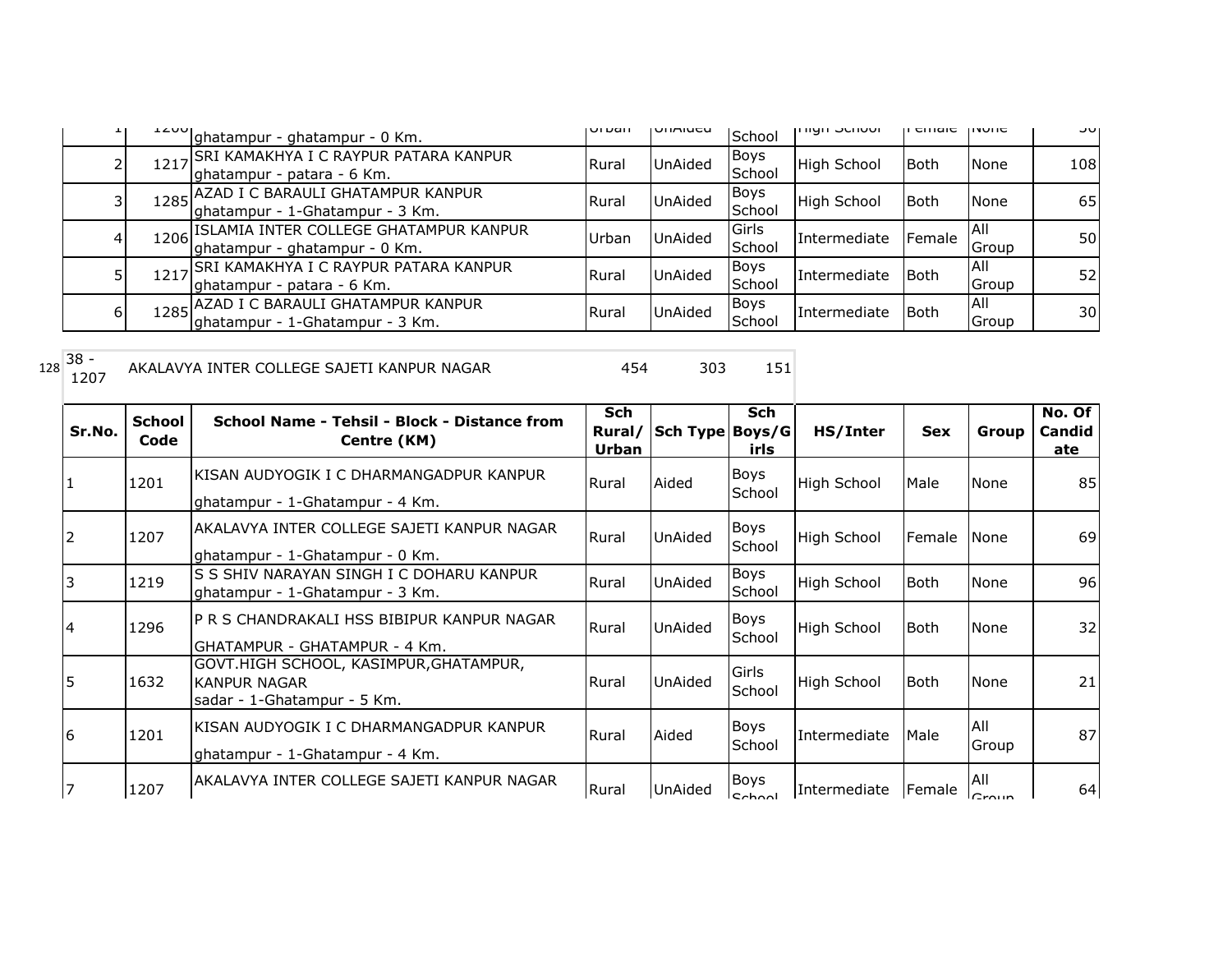| <sup>า</sup> Km.<br>iatampur<br>campur<br>Πr<br>.<br>. . | וטטווטכו | <b>GIUUD</b> |  |
|----------------------------------------------------------|----------|--------------|--|

| 129 | $38 -$<br>1209 |                       | SRI P SHIKSHA PARISAD IC SADH KANPUR                                           | 393          | 198                    | 195                   |                    |            |                     |                         |
|-----|----------------|-----------------------|--------------------------------------------------------------------------------|--------------|------------------------|-----------------------|--------------------|------------|---------------------|-------------------------|
|     | Sr.No.         | <b>School</b><br>Code | School Name - Tehsil - Block - Distance from<br>Centre (KM)                    | Sch<br>Urban | Rural/ Sch Type Boys/G | <b>Sch</b><br>irls    | HS/Inter           | <b>Sex</b> | Group               | No. Of<br>Candid<br>ate |
|     |                |                       | 1027 CHACHA NEHRU INTER COLL MAJHAWAN KANPUR<br>1-Kanpur - 1-bidhnu - 6 Km.    | Rural        | Aided                  | Boys<br>School        | High School        | Male       | None                | 80I                     |
|     |                | 1209                  | SRI P SHIKSHA PARISAD IC SADH KANPUR<br>narwal - bhitargaon - 0 Km.            | Rural        | Aided                  | Girls<br>School       | High School        | Female     | None                | 70I                     |
|     | 31             |                       | 1535 S A S N I C EANTARORA GOPALPUR KANPUR<br>narwal - bhitargaon - 3 Km.      | Rural        | UnAided                | <b>Boys</b><br>School | <b>High School</b> | Male       | None                | 48                      |
|     | 41             |                       | 1027 CHACHA NEHRU INTER COLL MAJHAWAN KANPUR<br>1-Kanpur - 1-Ghatampur - 6 Km. | Rural        | Aided                  | Boys<br>School        | Intermediate       | Male       | <b>AII</b><br>Group | 41                      |
|     | 5 <sup>1</sup> |                       | 1209 SRI P SHIKSHA PARISAD IC SADH KANPUR<br>narwal - bhitargaon - 0 Km.       | Rural        | Aided                  | Girls<br>School       | Intermediate       | Female     | All<br>Group        | 52                      |
|     | 6 <sup>1</sup> |                       | 1535 S A S N I C EANTARORA GOPALPUR KANPUR<br>narwal - bhitargaon - 3 Km.      | Rural        | UnAided                | <b>Boys</b><br>School | Intermediate       | Male       | All<br>Group        | 102                     |

 $130\overline{\smash{\big)}\ 130}$   $38 - 1210$ 

PT B S B INT COLL BARIBHITAR GAON KANPUR 1907 381 526

÷.

| Sr.No.    | <b>School</b><br>Code | School Name - Tehsil - Block - Distance from<br>Centre (KM)                     | Sch<br>Urban   | Rural/ Sch Type Boys/G | Sch<br>irls              | HS/Inter           | <b>Sex</b>  | Group         | No. Of<br><b>Candid</b><br>ate |
|-----------|-----------------------|---------------------------------------------------------------------------------|----------------|------------------------|--------------------------|--------------------|-------------|---------------|--------------------------------|
|           | 1210                  | <b>IPT B S B INT COLL BARIBHITAR GAON KANPUR</b><br>narwal - bhitargaon - 0 Km. | l Rural        | Aided                  | <b>I</b> Girls<br>School | <b>High School</b> | Female      | <b>None</b>   | 112                            |
| 2         | 1218                  | IMAHARSHI D B L INTER COLLEGE UMRI KANPUR<br>narwal - bhitargaon - 3 Km.        | <b>I</b> Rural | <b>UnAided</b>         | Boys<br>School           | <b>High School</b> | <b>Both</b> | None          | 269                            |
|           | 1210                  | <b>IPT B S B INT COLL BARIBHITAR GAON KANPUR</b><br>narwal - bhitargaon - 0 Km. | Rural          | Aided                  | <b>IGirls</b><br>School  | Intermediate       | Female      | IAII<br>Group | 85                             |
| $\lambda$ | 11218                 | MAHARSHI D B L INTER COLLEGE UMRI KANPUR                                        | D              | <b>UInAidod</b>        | <b>Boys</b>              |                    |             | IAII          | 651                            |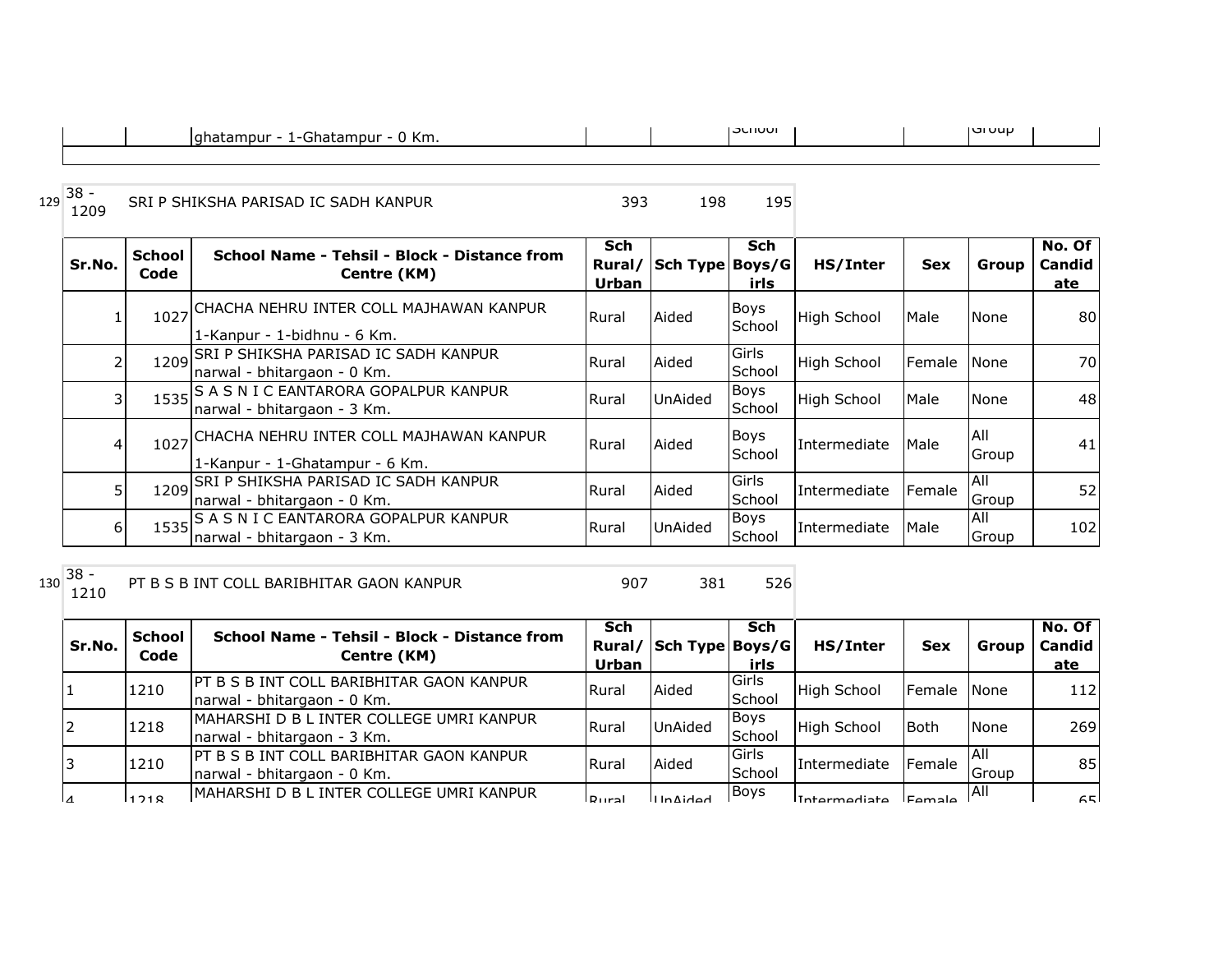| 1 L L L U | narwal - bhitargaon - 3 Km.                                                       | lisurai. | VIIMUCU        | School                | ו וונכו וווכטומנכ   | ם כוונוסוכ  | Group                               | ◡◡▮ |
|-----------|-----------------------------------------------------------------------------------|----------|----------------|-----------------------|---------------------|-------------|-------------------------------------|-----|
| 1218      | IMAHARSHI D B L INTER COLLEGE UMRI KANPUR<br>ghatampur - bhitegaon - 3 Km.        | Rural    | <b>UnAided</b> | <b>Boys</b><br>School | <b>Intermediate</b> | <b>Male</b> | <b>I</b> Only<br>Science<br>Group B | 100 |
| 1498      | SHRI J J P G S S I C BHELSA BEHTA BUJURG KANPUR<br>lghatmpur - bhitargaon - 1 Km. | Rural    | <b>UnAided</b> | <b>Boys</b><br>School | Intermediate        | <b>Male</b> | <b>AII</b><br>Group                 | 276 |

| $\sim$<br>- 138<br>DAYANAND I C MILKINPUR RAR KANPUR<br>ﯩﺪﯨ |  | _____ |  |
|-------------------------------------------------------------|--|-------|--|
|-------------------------------------------------------------|--|-------|--|

|                | <b>School</b> | School Name - Tehsil - Block - Distance from                                     | <b>Sch</b> |                 | <b>Sch</b>            |                    |            |                     | No. Of |
|----------------|---------------|----------------------------------------------------------------------------------|------------|-----------------|-----------------------|--------------------|------------|---------------------|--------|
| Sr.No.         | Code          | Centre (KM)                                                                      | Rural/     | Sch Type Boys/G |                       | HS/Inter           | <b>Sex</b> | Group               | Candid |
|                |               |                                                                                  | Urban      |                 | irls                  |                    |            |                     | ate    |
|                | 1211          | DAYANAND I C MILKINPUR RAR KANPUR<br>ghatampur - ghatampur - 0 Km.               | Rural      | Aided           | Boys<br>School        | High School        | Female     | <b>None</b>         | 61     |
|                | 1213          | ADARSH VEDIK I C KUWANKHERA KANPUR<br>ghatampur - bhitargaon - 4 Km.             | Rural      | Aided           | Boys<br>School        | High School        | Male       | None                | 24     |
| 3              |               | 1220 HIGHER SECONDARY SCHOOL PASIKHERA KANPUR<br>ghatampur - 1-Ghatampur - 2 Km. | Rural      | <b>UnAided</b>  | Boys<br>School        | High School        | Both       | <b>None</b>         | 18     |
| 4              |               | 1533 SHIVA JI H S S MILKINPUR RAR KANPUR<br>GHATAMPUR - BHITARGAON - 1 Km.       | Rural      | UnAided         | Boys<br>School        | High School        | Both       | None                | 26     |
| 5              |               | 1538 C L M I C BARIBHITARGAON KANPUR NAGAR<br>NARWAL - BHITARGAON - 5 Km.        | Rural      | UnAided         | Boys<br>School        | <b>High School</b> | Male       | None                | 72     |
| $6 \mid$       | 1211          | DAYANAND I C MILKINPUR RAR KANPUR<br>ghatampur - ghatampur - 0 Km.               | Rural      | Aided           | Boys<br>School        | Intermediate       | Female     | All<br>Group        | 53     |
|                |               | 1213 ADARSH VEDIK I C KUWANKHERA KANPUR<br>ghatampur - bhitargaon - 4 Km.        | Rural      | Aided           | Boys<br>School        | Intermediate       | Male       | <b>AII</b><br>Group | 40     |
| 8 <sup>1</sup> | 1214          | M R P I COLLEGE BHADWARA KANPUR<br>ghatampur - 1-Ghatampur - 4 Km.               | Rural      | Aided           | <b>Boys</b><br>School | Intermediate       | Male       | All<br>Group        | 22     |
| 9              |               | 1538 C L M I C BARIBHITARGAON KANPUR NAGAR<br>narwal - bhitargaon - 5 Km.        | Rural      | UnAided         | <b>Boys</b><br>School | Intermediate       | Male       | <b>AII</b><br>Group | 105    |

 $132 \begin{array}{|l} 38 - 1212 \end{array}$ 

128 JANPRIYA A INT COLLEGE ASDHANA KANPUR NAGAR 438 438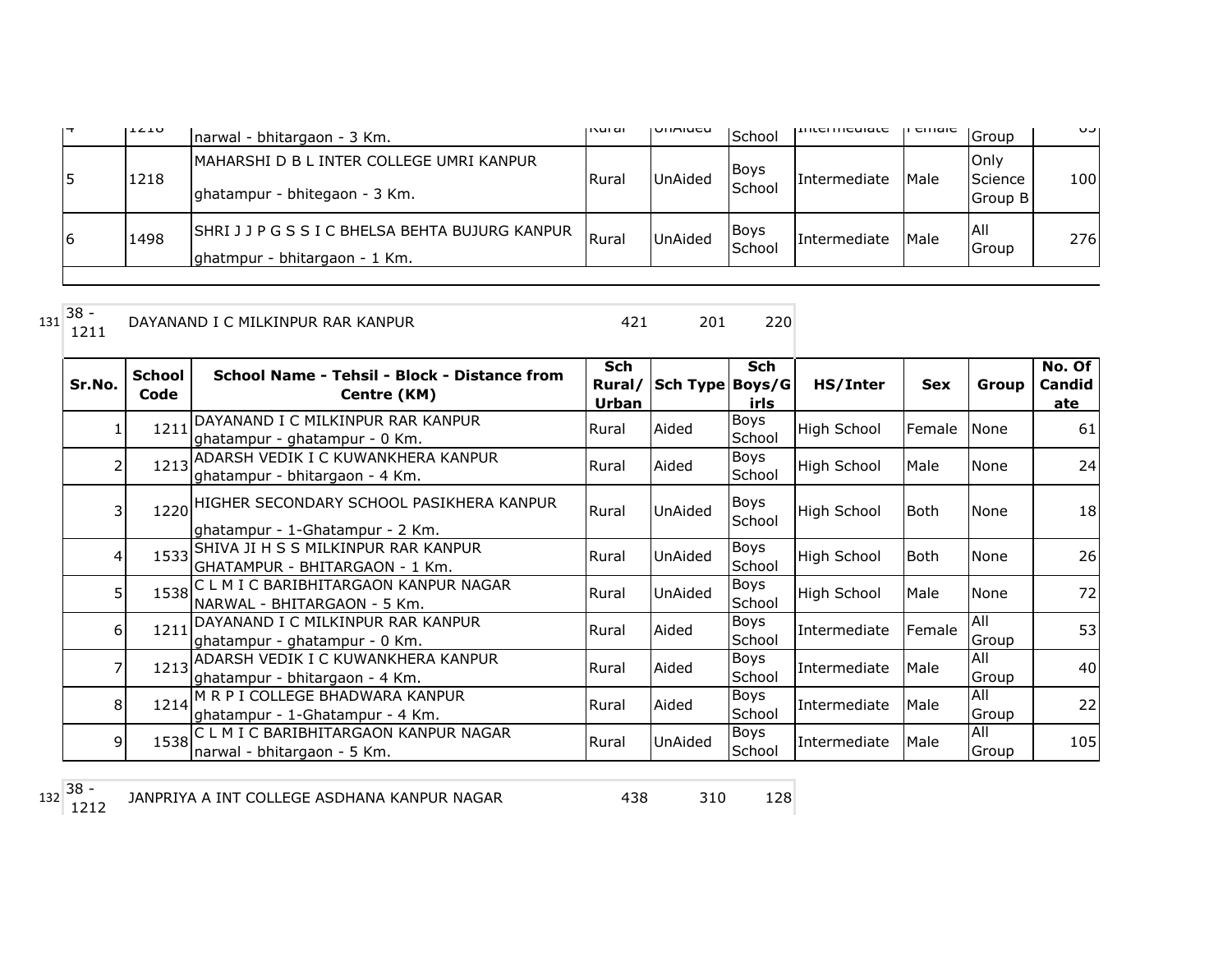| Sr.No. | <b>School</b><br>Code | School Name - Tehsil - Block - Distance from<br>Centre (KM)                        | <b>Sch</b><br><b>Urban</b> | Rural/ Sch Type Boys/G | <b>Sch</b><br>irls    | HS/Inter           | <b>Sex</b>  | Group               | No. Of<br>Candid<br>ate |
|--------|-----------------------|------------------------------------------------------------------------------------|----------------------------|------------------------|-----------------------|--------------------|-------------|---------------------|-------------------------|
| 1      |                       | 1212 JANPRIYA A INT COLLEGE ASDHANA KANPUR NAGAR<br>ghatampur - bhitargaon - 0 Km. | Rural                      | Aided                  | Girls<br>School       | <b>High School</b> | Female      | <b>None</b>         | 33                      |
| 2      |                       | 1409 SH M LAXMAN H S SCH NAVERI KANPUR<br>ghatampur - GHATAMPUR - 3 Km.            | Rural                      | UnAided                | <b>Boys</b><br>School | <b>High School</b> | <b>Both</b> | None                | 75                      |
| 3      |                       | 1525 JAGRANI PUB I C ASHRAM TAGA KORIYAN KANPUR<br>ghatampur - bhitargaon - 0 Km.  | Rural                      | UnAided                | Girls<br>School       | <b>High School</b> | Female      | None                | 13                      |
| 4      |                       | 1525 JAGRANI PUB I C ASHRAM TAGA KORIYAN KANPUR<br>ghatampur - bhitargaon - 0 Km.  | Rural                      | UnAided                | <b>Boys</b><br>School | <b>High School</b> | Male        | <b>None</b>         | 23                      |
| 5      | 1600                  | G P R P E C GHATAMPUR KANPUR NAGAR<br>ghatampur - 1-Ghatampur - 5 Km.              | Rural                      | UnAided                | Boys<br>School        | <b>High School</b> | <b>Both</b> | <b>None</b>         | 94                      |
| 6      | 1647                  | SMT MALTI DEVI H S TAGA KORIYAN<br>ghatampur - 1-Ghatampur - 4 Km.                 | Rural                      | UnAided                | Boys<br>School        | <b>High School</b> | <b>Both</b> | None                | 72                      |
| 7      |                       | 1212 JANPRIYA A INT COLLEGE ASDHANA KANPUR NAGAR<br>ghatampur - bhitargaon - 0 Km. | Rural                      | Aided                  | Girls<br>School       | Intermediate       | Female      | All<br>Group        | 26                      |
| 8      |                       | 1525 JAGRANI PUB I C ASHRAM TAGA KORIYAN KANPUR<br>ghatampur - bhitargaon - 0 Km.  | Rural                      | UnAided                | Girls<br>School       | Intermediate       | Female      | All<br>Group        | 4                       |
| 9      |                       | 1525 JAGRANI PUB I C ASHRAM TAGA KORIYAN KANPUR<br>ghatampur - bhitargaon - 0 Km.  | Rural                      | UnAided                | <b>Boys</b><br>School | Intermediate       | Male        | All<br>Group        | 18                      |
| 10     | 1600                  | G P R P E C GHATAMPUR KANPUR NAGAR<br>GHATAMPUR - 1-Ghatampur - 5 Km.              | Rural                      | UnAided                | Boys<br>School        | Intermediate       | <b>Both</b> | <b>All</b><br>Group | 80                      |

<sup>133</sup> 38 - 1213 ADARSH VEDIK I C KUWANKHERA KANPUR 346 255 91

| Sr.No. | <b>School</b><br>Code | <b>School Name - Tehsil - Block - Distance from</b><br>Centre (KM) | Sch<br>Urban   | Rural/ Sch Type Boys/G | Sch<br>irls | HS/Inter           | <b>Sex</b>  | Group       | No. Of<br>Candid<br>ate |
|--------|-----------------------|--------------------------------------------------------------------|----------------|------------------------|-------------|--------------------|-------------|-------------|-------------------------|
|        |                       | 1107 SRI ASTEEK MUNI I C KORIYAN KANPUR                            | <u>I Rural</u> | <b>Aideo</b>           | <b>Boys</b> | <b>High School</b> | <b>Male</b> | <b>None</b> | 671                     |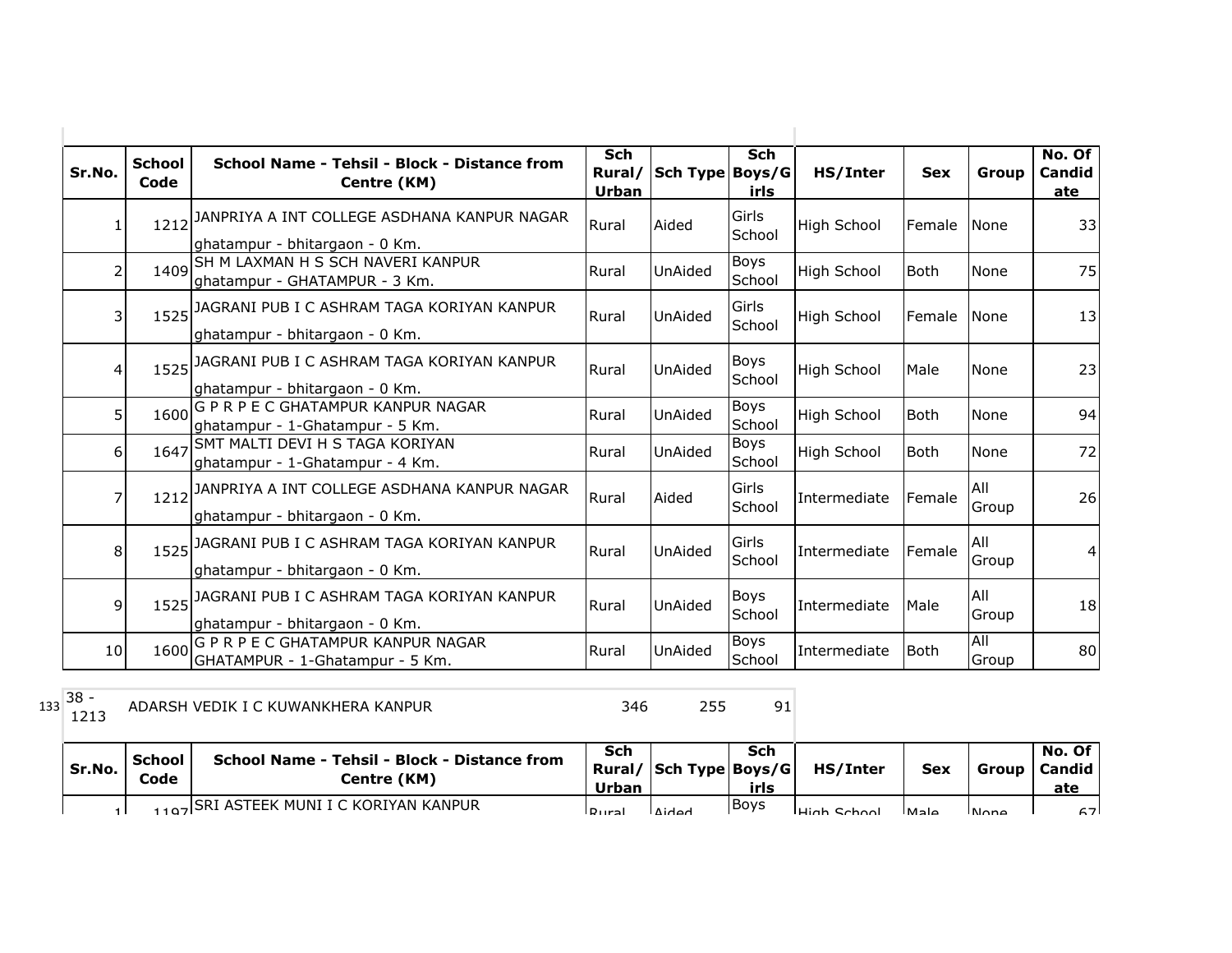|   |      | ghatampur - bhitargaon - 6 Km.                                                     | nsurar | Iniucu         | School                | וריטוויטריווויון   | li'iaic       | 11011C       | $\mathsf{U}$    |
|---|------|------------------------------------------------------------------------------------|--------|----------------|-----------------------|--------------------|---------------|--------------|-----------------|
|   | 1213 | ADARSH VEDIK I C KUWANKHERA KANPUR<br>ghatampur - bhitargaon - 0 Km.               | Rural  | Aided          | Girls<br>School       | <b>High School</b> | Female        | None         | 33 <sup>1</sup> |
|   |      | 1214 M R P I COLLEGE BHADWARA KANPUR<br>ghatampur - bhitargaon - 2 Km.             | Rural  | Aided          | <b>Boys</b><br>School | High School        | Male          | None         | 28              |
|   |      | 1509 JAN KALYAN INTER COLLEGE ITRRA<br>ghatampur - bhitargaom - 5 Km.              | Rural  | <b>UnAided</b> | Girls<br>School       | <b>High School</b> | <b>Female</b> | None         | 27              |
|   | 1509 | JAN KALYAN INTER COLLEGE ITRRA<br>ghatampur - bhitargaon - 5 Km.                   | Rural  | <b>UnAided</b> | <b>Boys</b><br>School | <b>High School</b> | Male          | None         | 12              |
| 6 |      | 1563 H L S INTER COLLEGE DEWAMANPUR KANPUR NAGAR<br>ghatampur - bhitargaon - 5 Km. | Rural  | <b>UnAided</b> | Boys<br>School        | <b>High School</b> | Male          | None         | 88              |
|   |      | 1213 ADARSH VEDIK I C KUWANKHERA KANPUR<br>ghatampur - bhitargaon - 0 Km.          | Rural  | Aided          | Girls<br>School       | Intermediate       | Female        | All<br>Group | 42              |
| 8 | 1347 | <b>P L MISHRA PUB I C GOOJA KANPUR</b><br>lghatampur - bhitargaon - 3 Km.          | Rural  | <b>UnAided</b> | <b>Boys</b><br>School | Intermediate       | Male          | All<br>Group | 49              |

| .<br>$134$ 38 - | M R P I COLLEGE BHADWARA KANPUR |  | ີ |
|-----------------|---------------------------------|--|---|
|                 |                                 |  |   |

| Sr.No.   | <b>School</b><br>Code | School Name - Tehsil - Block - Distance from<br>Centre (KM)                                 | Sch<br>Rural/<br>Urban | Sch Type   Boys/G | Sch<br>irls           | HS/Inter           | <b>Sex</b> | Group         | No. Of<br>Candid<br>ate |
|----------|-----------------------|---------------------------------------------------------------------------------------------|------------------------|-------------------|-----------------------|--------------------|------------|---------------|-------------------------|
|          |                       | 1200 S M P ADARSH I C RAWAI PUR KANPUR<br>ghatampur - 1-Ghatampur - 6 Km.                   | Rural                  | Aided             | <b>Boys</b><br>School | <b>High School</b> | Male       | <b>None</b>   | 46I                     |
|          |                       | 1214 M R P I COLLEGE BHADWARA KANPUR<br>ghatampur - bhitargaon - 0 Km.                      | Rural                  | Aided             | Girls<br>School       | <b>High School</b> | Female     | <b>None</b>   | 37                      |
|          |                       | 1308 D S N ARYA I C MURLIPUR KANPUR<br>ghatampur - bhitargaon - 5 Km.                       | Rural                  | UnAided           | <b>Boys</b><br>School | High School        | Male       | None          | 86                      |
|          |                       | 1456 V G R I C NAURANGA KANPUR<br>IGHATEMPUR - BHITARGAON - 2 Km.                           | Rural                  | <b>UnAided</b>    | <b>Boys</b><br>School | <b>High School</b> | Female     | <b>None</b>   | 37                      |
|          |                       | PT GURUPRASAD GAYAPRASAD IC NAURANGA<br>1658 KANPUR NAGAR<br>ghatampur - bhitargaon - 2 Km. | Rural                  | UnAided           | Girls<br>School       | <b>High School</b> | Female     | <b>I</b> None | 19 <sup> </sup>         |
| $6 \mid$ |                       | IPT GURUPRASAD GAYAPRASAD IC NAURANGA<br>1658 KANPUR NAGAR                                  | <b>Rural</b>           | UnAided           | Boys<br><b>Cchoo</b>  | <b>High School</b> | Male       | None          | 47                      |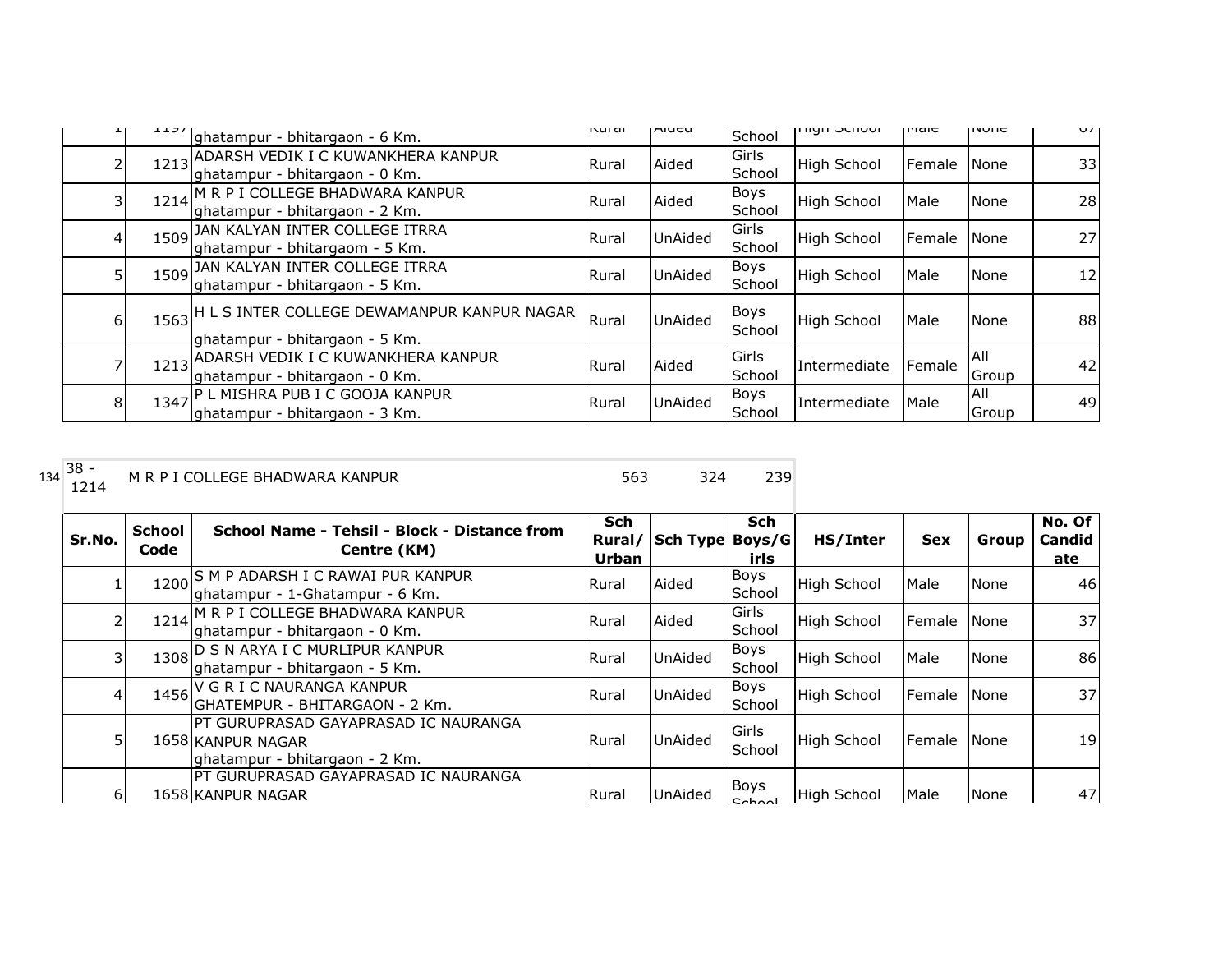|                |      |                                                                                                                             |              |                | וטטווטפו              |              |        |                     |    |
|----------------|------|-----------------------------------------------------------------------------------------------------------------------------|--------------|----------------|-----------------------|--------------|--------|---------------------|----|
|                |      | ghatampur - bhitargaon - 2 Km.<br>ANUBHAV INTER COLLEGE MURLIPUR RAR KANPUR<br>1692 NAGAR<br>ghatampur - bhitargaon - 4 Km. | Rural        | UnAided        | <b>Boys</b><br>School | High School  | Male   | <b>None</b>         | 52 |
| 8              |      | 1200 S M P ADARSH I C RAWAI PUR KANPUR<br>ghatampur - 1-Ghatampur - 6 Km.                                                   | Rural        | Aided          | Boys<br>School        | Intermediate | Male   | All<br>Group        | 14 |
| $\overline{9}$ |      | 1214 M R P I COLLEGE BHADWARA KANPUR<br>ghatampur - bhitargaon - 0 Km.                                                      | Rural        | Aided          | Girls<br>School       | Intermediate | Female | <b>AII</b><br>Group | 15 |
| 10             |      | 1308 D S N ARYA I C MURLIPUR KANPUR<br>ghatampur - bhitargaon - 5 Km.                                                       | Rural        | UnAided        | <b>Boys</b><br>School | Intermediate | Male   | All<br>Group        | 77 |
| 11             |      | 1456 V G R I C NAURANGA KANPUR<br>GHATEMPUR - BHITARGAON - 2 Km.                                                            | Rural        | UnAided        | Boys<br>School        | Intermediate | Female | Only<br>Science     | 50 |
| 12             |      | <b>PT GURUPRASAD GAYAPRASAD IC NAURANGA</b><br>1658 KANPUR NAGAR<br>ghatampur - bhitegaon - 2 Km.                           | <b>Rural</b> | UnAided        | Girls<br>School       | Intermediate | Female | All<br>Group        | 15 |
| 13             |      | IPT GURUPRASAD GAYAPRASAD IC NAURANGA<br>1658 KANPUR NAGAR<br>lghatampur - bhitargaon - 2 Km.                               | <b>Rural</b> | UnAided        | <b>Boys</b><br>School | Intermediate | Male   | All<br>Group        | 46 |
| 14             | 1692 | ANUBHAV INTER COLLEGE MURLIPUR RAR KANPUR<br><b>NAGAR</b><br>ghatampur - bhitargaon - 4 Km.                                 | Rural        | <b>UnAided</b> | <b>Boys</b><br>School | Intermediate | Male   | All<br>Group        | 22 |

 $135 \overline{\smash)38 - 1215}$ 

NEHRU VIDYA PITHI I C PATARA KANPUR 1 1 1 2 342

| Sr.No.         | School<br>Code | School Name - Tehsil - Block - Distance from<br>Centre (KM)             | Sch<br>Rural/<br>Urban | Sch Type Boys/G | <b>Sch</b><br>irls    | HS/Inter           | <b>Sex</b>    | Group       | No. Of<br>Candid<br>ate |
|----------------|----------------|-------------------------------------------------------------------------|------------------------|-----------------|-----------------------|--------------------|---------------|-------------|-------------------------|
|                | 1215           | NEHRU VIDYA PITHI I C PATARA KANPUR<br>Ighatampur - patara - 0 Km.      | Rural                  | UnAided         | Boys<br>School        | <b>High School</b> | Female        | None        | 183                     |
|                |                | 1323 M K G I C PATARA KANPUR<br>ghatampur - patara - 1 Km.              | Rural                  | UnAided         | Boys<br>School        | <b>High School</b> | <b>Both</b>   | None        | 96I                     |
|                | 1451           | LT R N INTER COLLEGE SHAMBHUA KANPUR<br>lghatampur - PATARA - 4 Km.     | <b>IRural</b>          | UnAided         | <b>Boys</b><br>School | <b>High School</b> | Female        | <b>None</b> | 1331                    |
| $\overline{4}$ |                | 1593 GOVT H S S JAHANGIRABAD KANPUR NAGAR<br>GHATAMPUR - PATARA - 3 Km. | Rural                  | UnAided         | Boys<br>School        | <b>High School</b> | Male          | None        | 71                      |
| ςI             |                | <sub>215</sub> NEHRU VIDYA PITHI I C PATARA KANPUR                      | <b>ID</b> ural         | <b>IlnAided</b> | Boys                  | Intermodiate       | <b>Eamala</b> | <b>IAII</b> | 1721                    |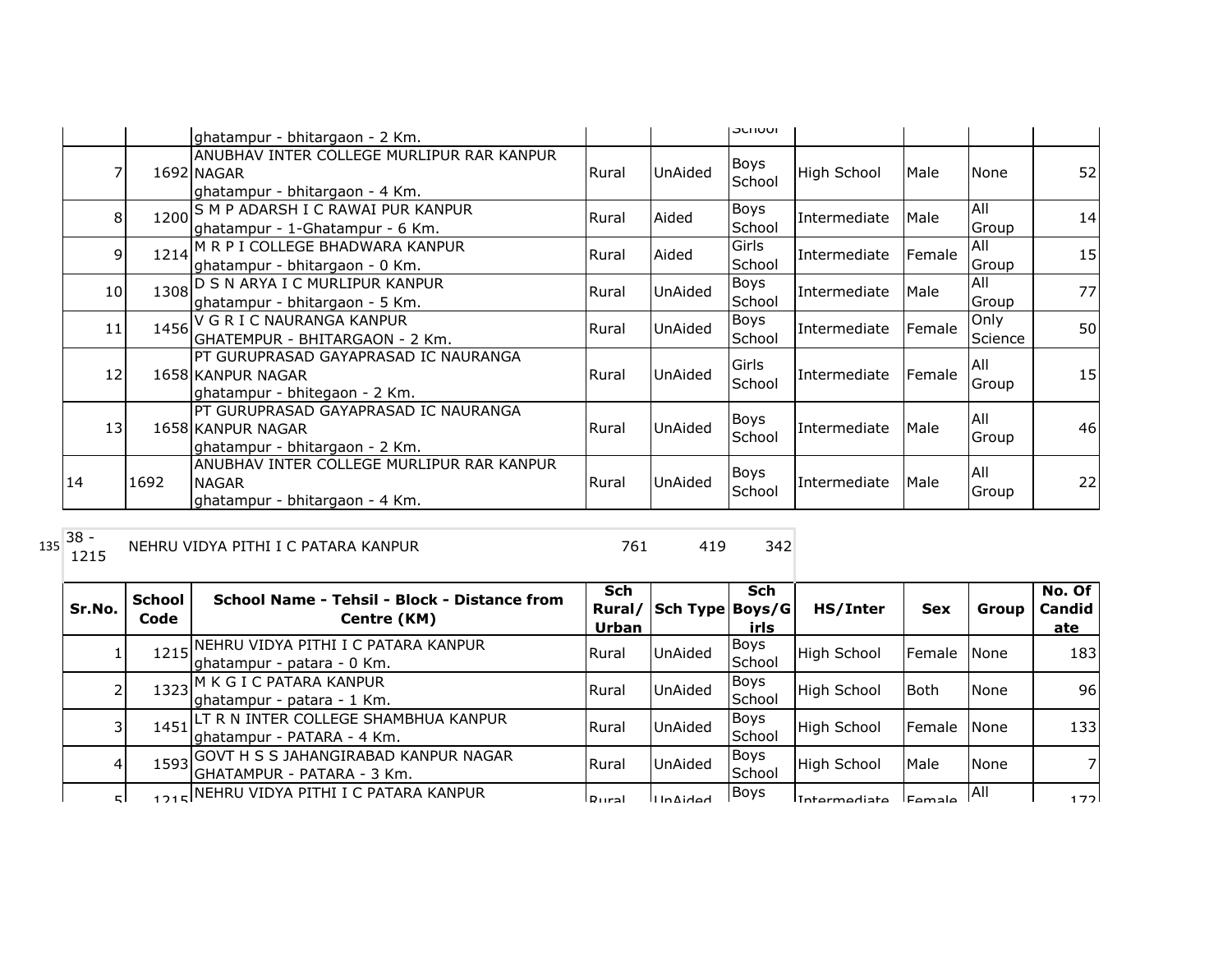| ا ب | ᆂᆇᆂᇦ | Ighatampur - patara - 0 Km.                                          | livul al | <b>UIMUCU</b>  | School                 | <b>LULCHILCUIGLE</b> | i ciliale | lGroup        | 1/2 |
|-----|------|----------------------------------------------------------------------|----------|----------------|------------------------|----------------------|-----------|---------------|-----|
| 61  |      | I K G I C PATARA KANPUR<br>Ighatampur - patara - 1 Km.               | Rural    | <b>UnAided</b> | <b>IBovs</b><br>School | Intermediate         | lBoth     | IAII<br>Group | 30  |
|     | 1451 | ILT R N INTER COLLEGE SHAMBHUA KANPUR<br>Ighatampur - PATARA - 4 Km. | Rural    | <b>UnAided</b> | Bovs<br><b>School</b>  | Intermediate         | Female    | IAII<br>Group | 140 |

1219 SARVODAYA I C GIRSI KANPUR 120 APR 2008 274

| Sr.No. | <b>School</b><br>Code | School Name - Tehsil - Block - Distance from<br>Centre (KM)                         | <b>Sch</b><br>Rural/<br>Urban | Sch Type Boys/G | <b>Sch</b><br>irls    | HS/Inter            | <b>Sex</b>     | Group                | No. Of<br><b>Candid</b><br>ate |
|--------|-----------------------|-------------------------------------------------------------------------------------|-------------------------------|-----------------|-----------------------|---------------------|----------------|----------------------|--------------------------------|
|        |                       | 1216 SARVODAYA I C GIRSI KANPUR<br>ghatampur - patara - 0 Km.                       | <b>Rural</b>                  | Aided           | Girls<br>School       | <b>High School</b>  | <b>IFemale</b> | <b>None</b>          | 52                             |
|        |                       | 1289 C R G S G HSS G AKBARPUR JHABAIYA KANPUR<br>GHATAMPUR - PATARA - 2 Km.         | Rural                         | <b>UnAided</b>  | <b>Boys</b><br>School | High School         | Male           | None                 | 41                             |
| 3      |                       | MAHATMA GANDHI INTER COLLEGE CHANWAR<br>1462 KANPUR<br>lghatampur - patara - 3 Km.  | Rural                         | <b>UnAided</b>  | Boys<br>School        | <b>High School</b>  | Male           | None                 | 181                            |
| 4      | 1216                  | <b>SARVODAYA I C GIRSI KANPUR</b><br>ghatampur - patara - 0 Km.                     | Rural                         | Aided           | Girls<br>School       | Intermediate        | Female         | <b>AII</b><br>Group  | 41                             |
|        | 1462                  | MAHATMA GANDHI INTER COLLEGE CHANWAR<br><b>KANPUR</b><br>ghatampur - PATARA - 3 Km. | <b>Rural</b>                  | <b>UnAided</b>  | Boys<br>School        | <b>Intermediate</b> | Male           | IAII<br><b>Group</b> | 178                            |

<sup>137</sup> 38 -

SHATRUGHAN SINGH G I C KALYANPUR KANPUR  $\frac{497}{497}$  206 291

| Sr.No. | <b>School</b><br>Code | School Name - Tehsil - Block - Distance from<br>Centre (KM)                   | Sch<br>Urban | Rural/ Sch Type Boys/G | Sch<br>irls      | HS/Inter           | <b>Sex</b>  | Group | No. Of<br><b>Candid</b><br>ate |
|--------|-----------------------|-------------------------------------------------------------------------------|--------------|------------------------|------------------|--------------------|-------------|-------|--------------------------------|
| ┻.     |                       | 1015 BHARTIYA S S INTER COLL KAKADEV KANPUR<br>1-Kanpur - 1-Ghatampur - 4 Km. | Urban        | <b>Aided</b>           | Boys<br>School   | <b>High School</b> | Male        | None  | 35                             |
| ∠      |                       | 1221 SHATRUGHAN SINGH G I C KALYANPUR KANPUR<br>Ikanpur - urban - 0 Km.       | Urban        | <b>UnAided</b>         | lGirls<br>School | High School        | Female None |       | 171                            |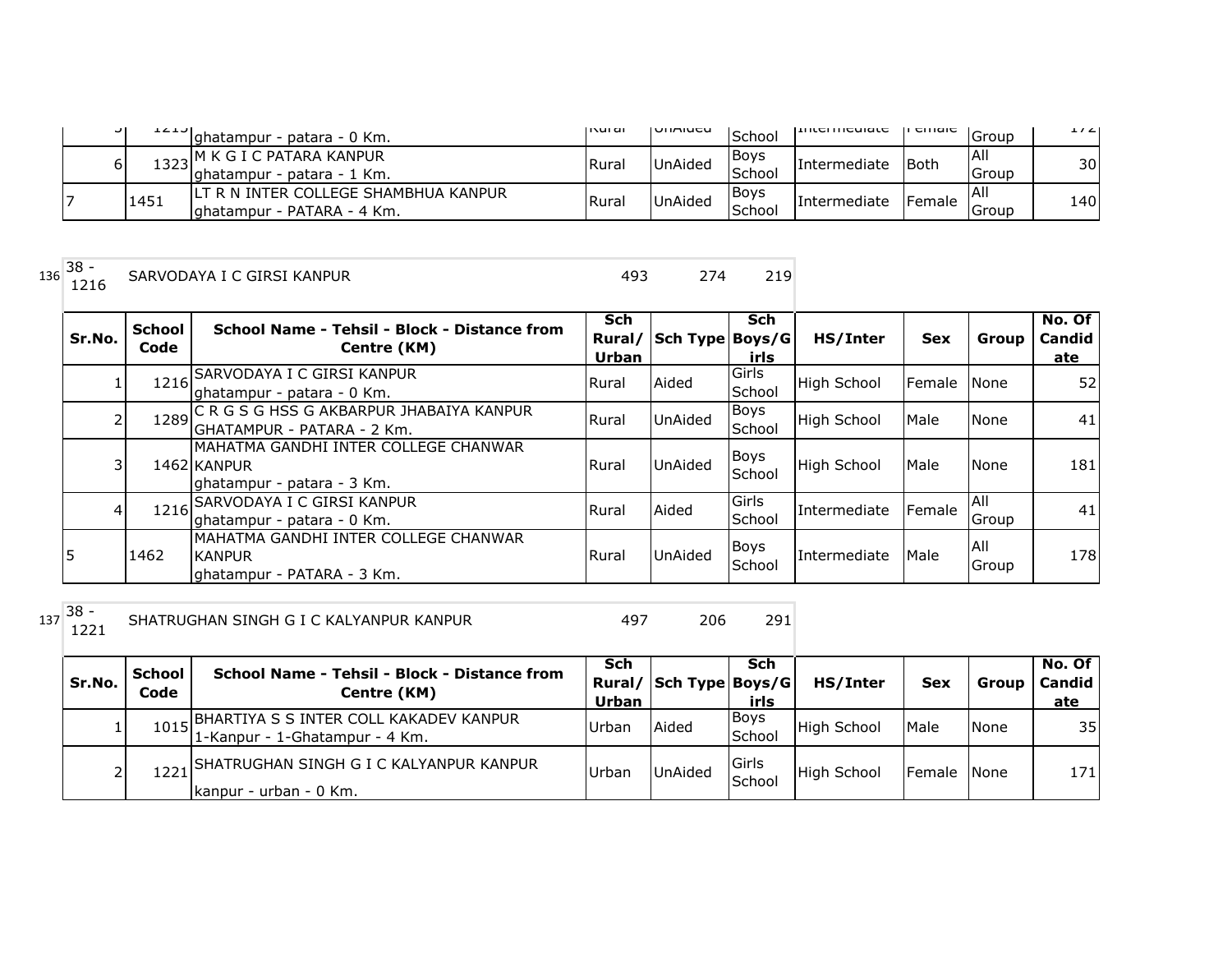|      | 1015 BHARTIYA S S INTER COLL KAKADEV KANPUR<br>11-Kanpur - 1-Ghatampur - 4 Km. | Urban | Aided          | <b>IBoys</b><br>School | Intermediate | Male           | IAII<br>Group | 1191 |
|------|--------------------------------------------------------------------------------|-------|----------------|------------------------|--------------|----------------|---------------|------|
| 1221 | ISHATRUGHAN SINGH G I C KALYANPUR KANPUR                                       | Urban | <b>UnAided</b> | <b>Girls</b>           | Intermediate | <b>IFemale</b> | -lAlı         | 1721 |
|      | Ikanpur - urban - 0 Km.                                                        |       |                | School                 |              |                | Group         |      |

138 38 -<br>1222

## D N B S J P INTER COLLEGE KUDNI KANPUR 490 276 214

| Sr.No.         | <b>School</b><br>Code | School Name - Tehsil - Block - Distance from<br>Centre (KM)                                       | <b>Sch</b><br>Rural/<br>Urban | Sch Type Boys/G | <b>Sch</b><br>irls    | HS/Inter     | <b>Sex</b>  | Group        | No. Of<br>Candid<br>ate |
|----------------|-----------------------|---------------------------------------------------------------------------------------------------|-------------------------------|-----------------|-----------------------|--------------|-------------|--------------|-------------------------|
|                |                       | 1088 BHASKARANAND INTER COLLEGE NARWAL KANPUR<br>narwal - srsaul - 5 Km.                          | Rural                         | <b>UnAided</b>  | <b>Boys</b><br>School | High School  | Male        | None         | 69                      |
| 2              | 1222                  | D N B S J P INTER COLLEGE KUDNI KANPUR<br>narwal - bhitargaon - 0 Km.                             | Rural                         | <b>UnAided</b>  | Girls<br>School       | High School  | Female      | None         | 100                     |
| 3 <sup>1</sup> |                       | MAN KAMESHWAR INTER COLLEGE MATHURAPUR<br>1288 BIRHAR KANPUR NAGAR<br>narwal - bhitargaon - 5 Km. | Rural                         | <b>UnAided</b>  | Boys<br>School        | High School  | Male        | None         | 52                      |
| $\overline{4}$ |                       | 1347 P L MISHRA PUB I C GOOJA KANPUR<br>ghatampur - bhitargaon - 6 Km.                            | Rural                         | <b>UnAided</b>  | Boys<br>School        | High School  | Male        | None         | 35                      |
| 5              |                       | 1630 RAJKEEY UCHACHATER MADHAYAMIK VID KORTHA<br>narwal - bhitegaon - 4 Km.                       | Rural                         | Govt.           | <b>Boys</b><br>School | High School  | <b>Both</b> | None         | 20                      |
| $6 \mid$       |                       | 1088 BHASKARANAND INTER COLLEGE NARWAL KANPUR<br>narwal - sarsul - 5 Km.                          | Rural                         | <b>UnAided</b>  | <b>Boys</b><br>School | Intermediate | Male        | All<br>Group | 77                      |
| $\overline{7}$ | 1222                  | D N B S J P INTER COLLEGE KUDNI KANPUR<br>narwal - bhitargaon - 0 Km.                             | Rural                         | UnAided         | Girls<br>School       | Intermediate | Female      | All<br>Group | 91                      |
| 8              |                       | MAN KAMESHWAR INTER COLLEGE MATHURAPUR<br>1288 BIRHAR KANPUR NAGAR<br>narwal - bhitargaon - 5 Km. | Rural                         | UnAided         | <b>Boys</b><br>School | Intermediate | Male        | All<br>Group | 46                      |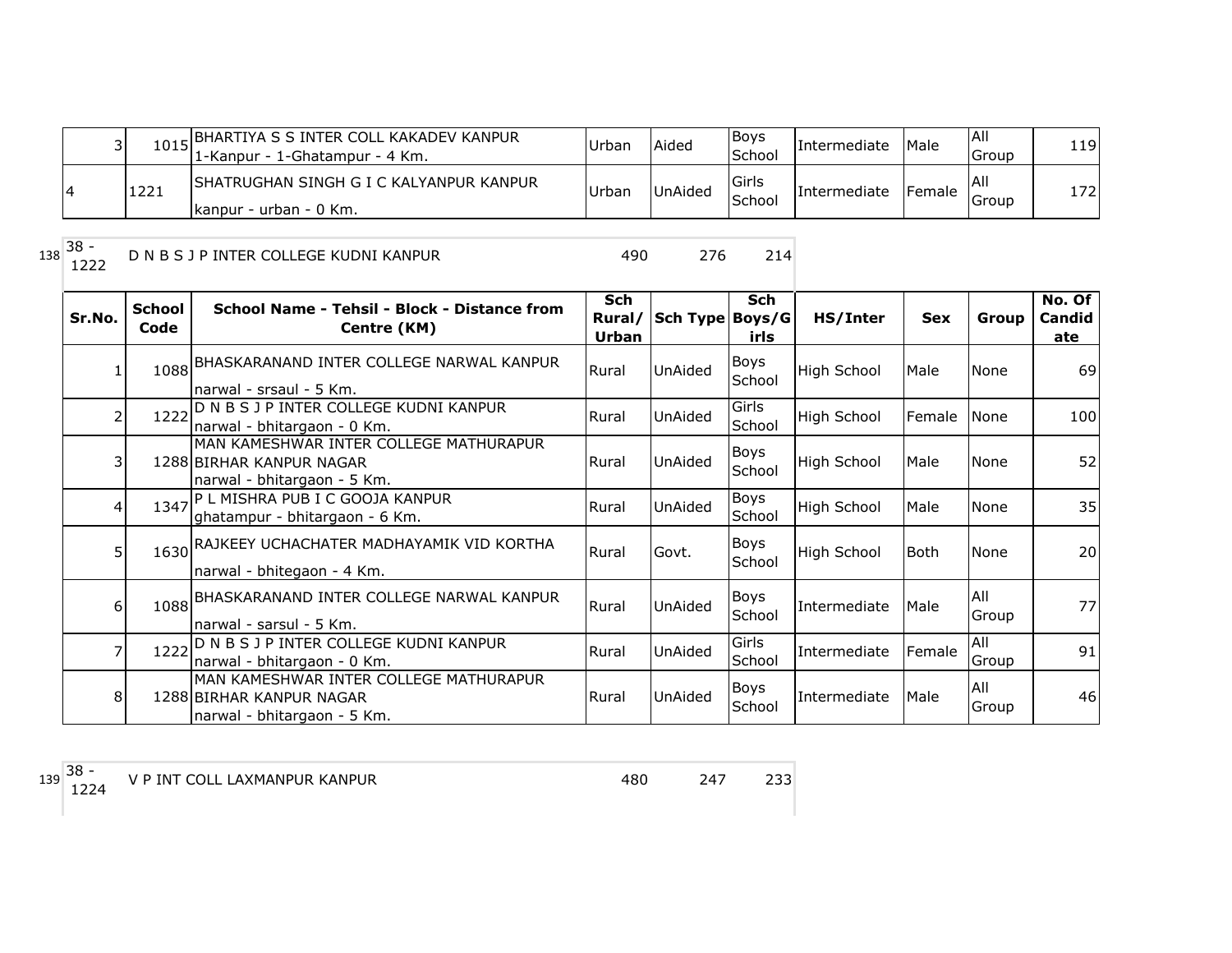| Sr.No. | <b>School</b><br>Code | School Name - Tehsil - Block - Distance from<br>Centre (KM)              | <b>Sch</b><br>Rural/<br>Urban | Sch Type Boys/G | Sch<br>irls    | HS/Inter     | <b>Sex</b>  | Group         | No. Of<br>Candid<br>ate |
|--------|-----------------------|--------------------------------------------------------------------------|-------------------------------|-----------------|----------------|--------------|-------------|---------------|-------------------------|
|        | 1224                  | ' P INT COLL LAXMANPUR KANPUR<br>sadar - bidhanu - 0 Km.                 | <b>Rural</b>                  | UnAided         | Boys<br>School | High School  | Female None |               | 771                     |
|        | 1451                  | LT R N INTER COLLEGE SHAMBHUA KANPUR<br>lghatampur - PATARA - 4 Km.      | Rural                         | <b>UnAided</b>  | Boys<br>School | High School  | Male        | None          | 170                     |
|        |                       | 1224 V P INT COLL LAXMANPUR KANPUR<br>Isadar - bidhanu - 0 Km.           | Rural                         | <b>UnAided</b>  | Boys<br>School | Intermediate | Female      | IAII<br>Group | 79                      |
| 4      |                       | 1451 LT R N INTER COLLEGE SHAMBHUA KANPUR<br>Ighatampur - patara - 4 Km. | Rural                         | UnAided         | Boys<br>School | Intermediate | Male        | IAII<br>Group | 154                     |

<sup>140</sup> 38 - SHIVA JI I C CHAUBIGAHI BILHAUR KANPUR 1230 195 135

| O | 195 |
|---|-----|
|   |     |

| Sr.No. | <b>School</b><br>Code | School Name - Tehsil - Block - Distance from<br>Centre (KM)             | Sch<br>Rural/ | Sch Type   Boys/G | <b>Sch</b>     | HS/Inter            | <b>Sex</b>   | Group         | No. Of<br>Candid |    |
|--------|-----------------------|-------------------------------------------------------------------------|---------------|-------------------|----------------|---------------------|--------------|---------------|------------------|----|
|        |                       |                                                                         | Urban         |                   | irls           |                     |              |               | ate              |    |
|        |                       | 1178 BILHAUR INTER COLLEGE BILHAUR KANPUR<br> BILHAUR - BILHAUR - 3 Km. | Urban         | <b>UnAided</b>    | Boys<br>School | High School         | Male         | None          | 63               |    |
|        |                       | SHIVA JI I C CHAUBIGAHI BILHAUR KANPUR                                  |               |                   | Girls          |                     |              |               |                  |    |
|        | 1226                  | lbilhaur - bilhaur - 0 Km.                                              | Rural         | UnAided           | School         | High School         | Female       | None          | 70I              |    |
|        |                       | 1585 ANNAPURNA H S S KHAJURI BILHAUR KANPUR                             | Rural         | UnAided           | <b>Boys</b>    | High School         | Both         | <b>None</b>   | 62               |    |
|        |                       | lbilhaur - BILHAUR - 5 Km.                                              |               |                   | School         |                     |              |               |                  |    |
|        |                       | 1178 BILHAUR INTER COLLEGE BILHAUR KANPUR                               | Urban         | UnAided           | Boys           | <b>Intermediate</b> | Male         | <b>AII</b>    | 82               |    |
| 4      |                       | IBILHAUR - BILHAUR - 3 Km.                                              |               |                   | School         |                     |              | <b>IGroup</b> |                  |    |
|        | 1226                  | SHIVA JI I C CHAUBIGAHI BILHAUR KANPUR                                  |               |                   | Girls          |                     |              | <b>AII</b>    |                  |    |
|        |                       | bilhaur - bilhaur - 0 Km.                                               | Rural         | <b>UnAided</b>    |                | School              | Intermediate | Female        | Group            | 53 |

 $141 \overline{\big) 38 -}$ GOVT I C KHERSA BIDHANU KANPUR 120 120 120 120 120 120 120 130

|    | Sr.No. | School<br>Code | School Name - Tehsil - Block - Distance from<br>Centre (KM)                 | Sch<br><b>Urban</b> | Rural/ Sch Type Boys/G | Sch<br>irls     | HS/Inter           | <b>Sex</b>  | Group | No. Of<br><b>Candid</b><br>ate |
|----|--------|----------------|-----------------------------------------------------------------------------|---------------------|------------------------|-----------------|--------------------|-------------|-------|--------------------------------|
|    |        | 1223           | <b>IPT MADAN GOPAL SHUKL I C KATHARA KANPUR</b><br>Isadar - bidhanu - 4 Km. | <b>Rural</b>        | <b>UnAided</b>         | IBoys<br>School | High School        | <b>Both</b> | None  | 75                             |
| רו |        | 1122           | <b>IGOVT I C KHERSA BIDHANU KANPUR</b>                                      | احبرروا             | Covt                   | <b>I</b> Girls  | <b>High School</b> | Eomalo Mono |       | $\Lambda$                      |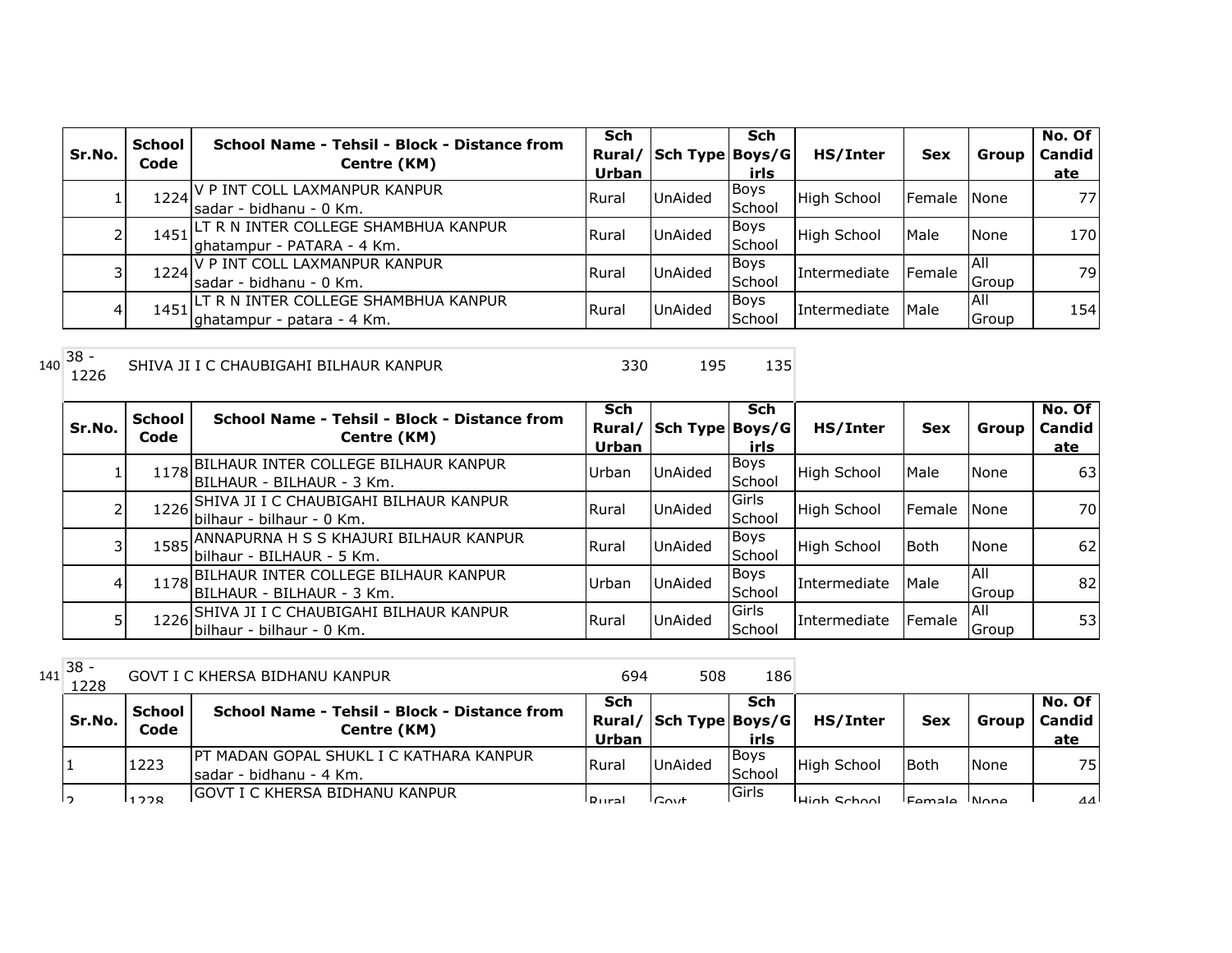| ے ا | LLCO | sadar - bidhanu - 0 Km.                                                     | livui ai     | <b>UUVL.</b>   | School                | ורווערו חדוון       | μ σπιαισ    | <b>טוועצון</b> | ᇽᆍ             |
|-----|------|-----------------------------------------------------------------------------|--------------|----------------|-----------------------|---------------------|-------------|----------------|----------------|
|     | 2090 | IPT J L N INTER COLL JAMU KANPUR<br>lsadar - bidhnu - 3 Km.                 | <b>Rural</b> | <b>UnAided</b> | Boys<br>School        | <b>High School</b>  | Male        | <b>None</b>    | 387            |
|     | 2228 | <b>GOVT I C KHERSA BIDHANU KANPUR</b><br>Isadar - bidhanu - 0 Km.           | Rural        | Govt.          | Girls<br>School       | High School         | Female      | <b>None</b>    | $\overline{2}$ |
|     | 1223 | <b>IPT MADAN GOPAL SHUKL I C KATHARA KANPUR</b><br>Isadar - bidhanu - 4 Km. | Rural        | <b>UnAided</b> | <b>Boys</b><br>School | <b>Intermediate</b> | <b>Both</b> | IAII<br>Group  | 75             |
| 16  | 1228 | IGOVT I C KHERSA BIDHANU KANPUR<br>Isadar - bidhanu - 0 Km.                 | <b>Rural</b> | Govt.          | Girls<br>School       | Intermediate        | Female      | IAII<br>Group  | 47             |
|     | 2228 | IGOVT I C KHERSA BIDHANU KANPUR<br>Isadar - bidhanu - 0 Km.                 | <b>Rural</b> | Govt.          | Girls<br>School       | Intermediate        | Female      | IAII<br>Group  | 64             |

<sup>142</sup> 38 - 1229 GOVT I C BHAUNTI KANPUR 643 242 401

| Sr.No.         | <b>School</b><br>Code | School Name - Tehsil - Block - Distance from<br>Centre (KM)                    | <b>Sch</b><br>Rural/<br>Urban | Sch Type Boys/G | Sch<br>irls           | HS/Inter           | <b>Sex</b> | Group        | No. Of<br>Candid<br><u>ate</u> |
|----------------|-----------------------|--------------------------------------------------------------------------------|-------------------------------|-----------------|-----------------------|--------------------|------------|--------------|--------------------------------|
|                | 1229                  | <b>GOVT I C BHAUNTI KANPUR</b><br>sadar - kalyanpur - 0 Km.                    | Rural                         | Govt.           | Girls<br>School       | <b>High School</b> | Female     | None         | 65                             |
|                |                       | 1360 R SHIKSHA HSS SARAI M PANKI KANPUR<br>sadar - urban - 0 Km.               | Urban                         | <b>UnAided</b>  | Girls<br>School       | High School        | Female     | None         | 15                             |
| 3              |                       | 1360 R SHIKSHA HSS SARAI M PANKI KANPUR<br>sadar - urban - 0 Km.               | Urban                         | <b>UnAided</b>  | Boys<br>School        | High School        | Male       | None         | 26                             |
| $\overline{4}$ |                       | 1554 P V P I C SURAR KANPUR<br>sadar - 1-Kalyanpur - 4 Km.                     | Rural                         | UnAided         | Boys<br>School        | <b>High School</b> | Male       | None         | 59                             |
| 5 <sup>1</sup> |                       | 1625 S V M INTER COLLEGE CHAKARPUR KANPUR NAGAR<br>sadar - 1-Kalyanpur - 1 Km. | Rural                         | <b>UnAided</b>  | Boys<br>School        | <b>High School</b> | l Both     | None         | 77                             |
| $6 \mid$       |                       | 1129 SHIVAJI INTER COLLAGE KESHAVNAGAR KANPUR<br>sadar - urban - 7 Km.         | Urban                         | UnAided         | <b>Boys</b><br>School | Intermediate       | Male       | All<br>Group | 280                            |
|                |                       | 1229 GOVT I C BHAUNTI KANPUR<br>sadar - kalyanpur - 0 Km.                      | Rural                         | Govt.           | Girls<br>School       | Intermediate       | Female     | All<br>Group | 67                             |
| 18             | 1554                  | IP V P I C SURAR KANPUR<br>sadar - 1-Kalyanpur - 4 Km.                         | Rural                         | <b>UnAided</b>  | Boys<br>School        | Intermediate       | Male       | All<br>Group | 54                             |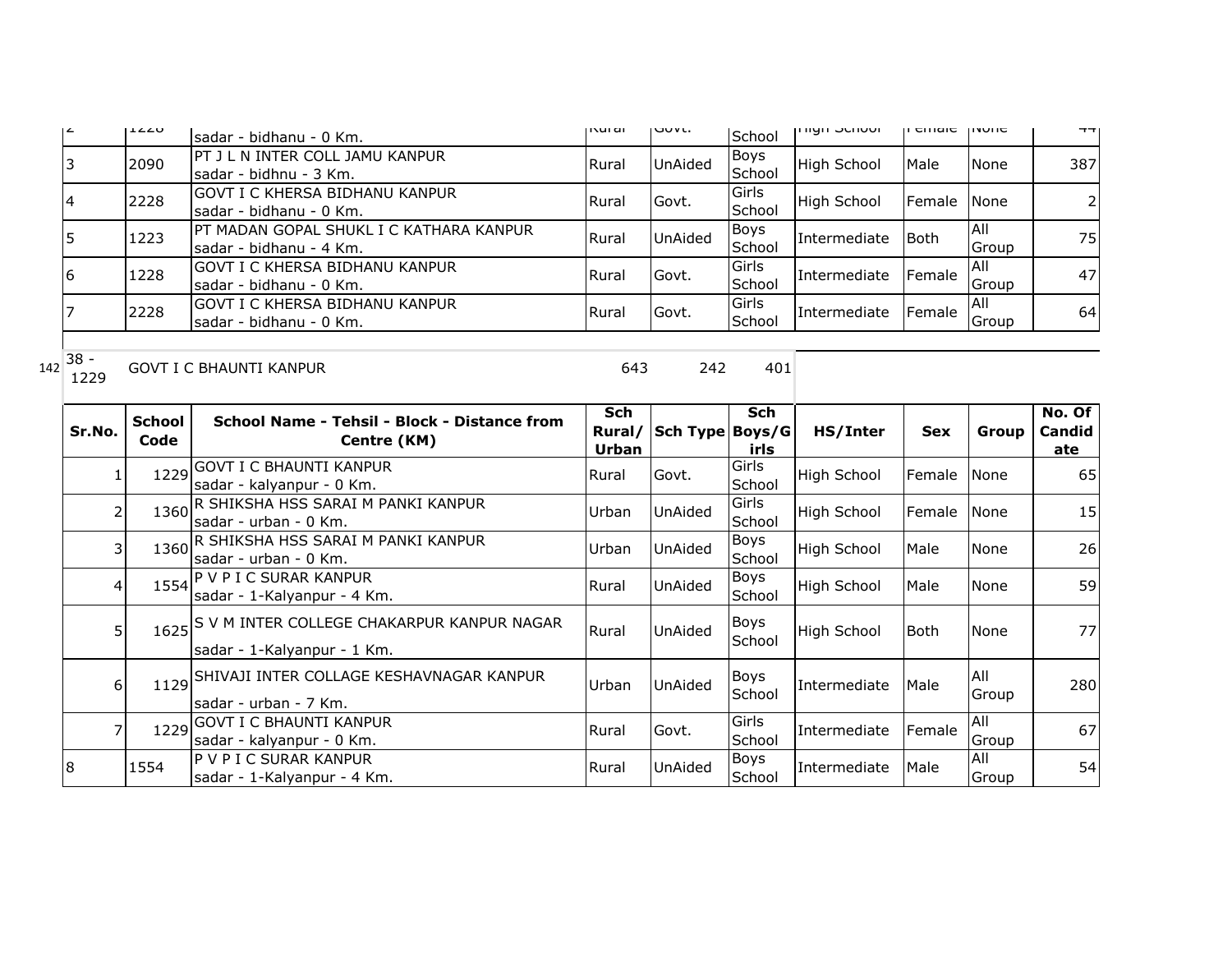| 143 | $38 -$<br>1231 |                       | NARAYAN PRASAD INT COLL PEVANDI J KANPUR                                      | 346                 | 133                    | 213                   |                    |            |                     |                                |
|-----|----------------|-----------------------|-------------------------------------------------------------------------------|---------------------|------------------------|-----------------------|--------------------|------------|---------------------|--------------------------------|
|     | Sr.No.         | <b>School</b><br>Code | School Name - Tehsil - Block - Distance from<br>Centre (KM)                   | Sch<br><b>Urban</b> | Rural/ Sch Type Boys/G | <b>Sch</b><br>irls    | HS/Inter           | <b>Sex</b> | Group               | No. Of<br><b>Candid</b><br>ate |
|     |                | 1231                  | INARAYAN PRASAD INT COLL PEVANDI J KANPUR<br>kanpur - sadar - 0 Km.           | Urban               | <b>UnAided</b>         | Boys<br>School        | <b>High School</b> | Female     | <b>None</b>         | 87                             |
|     | 2              | 1333                  | ISARASWATI VIDYAPEETH HSS OMPURWA KANPUR<br>lsadar - urban - 5 Km.            | Urban               | <b>UnAided</b>         | Boys<br>School        | <b>High School</b> | Male       | None                | 46                             |
|     |                | 1231                  | INARAYAN PRASAD INT COLL PEVANDI J KANPUR<br>kanpur - sadar - 0 Km.           | Urban               | <b>UnAided</b>         | Boys<br>School        | Intermediate       | Female     | IAII<br>Group       | 103                            |
|     | 14             | 1349                  | <b>IG S CONVENT INTER COLLEGE KAZI KHERA KANPUR</b><br>lsadar - urban - 2 Km. | Urban               | <b>UnAided</b>         | <b>Boys</b><br>School | Intermediate       | Male       | <b>AII</b><br>Group | 110                            |

PT R P M I C YASHODA NAGAR KANPUR 417 417 256 161

| Sr.No. | <b>School</b><br>Code | School Name - Tehsil - Block - Distance from<br>Centre (KM)                      | Sch<br>Rural/<br><b>Urban</b> | Sch Type Boys/G | <b>Sch</b><br>irls     | HS/Inter            | <b>Sex</b>    | Group               | No. Of<br><b>Candid</b><br>ate |
|--------|-----------------------|----------------------------------------------------------------------------------|-------------------------------|-----------------|------------------------|---------------------|---------------|---------------------|--------------------------------|
|        | 1233                  | PT R P M I C YASHODA NAGAR KANPUR<br>sadar - urban - 0 Km.                       | Urban                         | <b>UnAided</b>  | <b>Girls</b><br>School | High School         | <b>Female</b> | <b>None</b>         | 51                             |
|        |                       | 1265 L R CHANDEL I C MACHHARIA KANPUR<br>sadar - urban - 2 Km.                   | Urban                         | <b>UnAided</b>  | <b>Boys</b><br>School  | High School         | <b>Both</b>   | None                | 471                            |
|        |                       | A N AMBEDKAR INTER COLLEGE BUDHPUR MACH<br>1483 KANPUR<br>Isadar - urban - 2 Km. | Urban                         | <b>UnAided</b>  | <b>Boys</b><br>School  | <b>High School</b>  | <b>Both</b>   | None                | 158                            |
|        | 1233                  | IPT R P M I C YASHODA NAGAR KANPUR<br>lsadar - urban - 0 Km.                     | Urban                         | <b>UnAided</b>  | Girls<br>School        | <b>Intermediate</b> | Female        | <b>AII</b><br>Group | 76                             |
|        | 1265                  | L R CHANDEL I C MACHHARIA KANPUR<br>Isadar - urban - 2 Km.                       | Urban                         | <b>UnAided</b>  | <b>Boys</b><br>School  | Intermediate        | l Both        | <b>AII</b><br>Group | 39                             |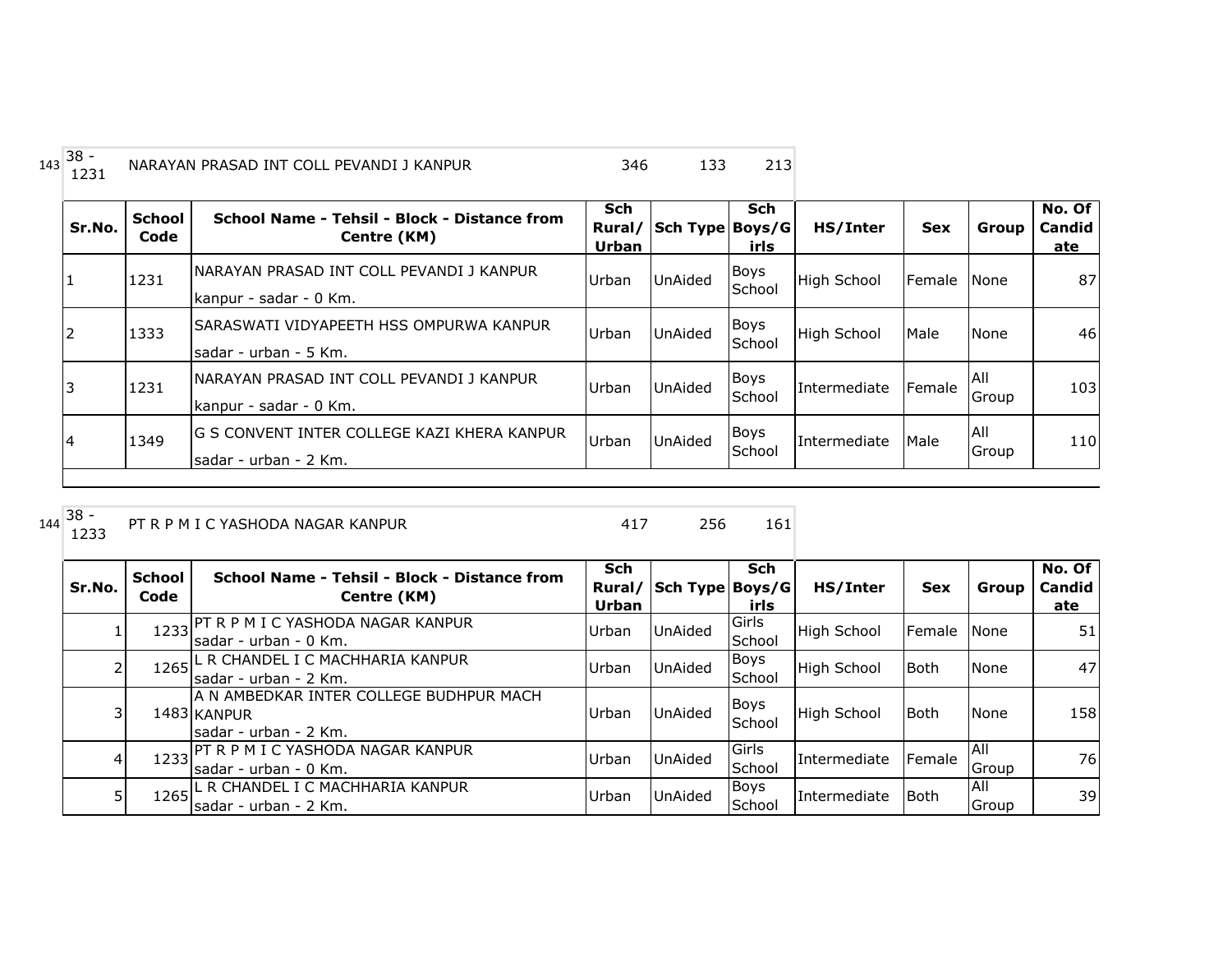|     | 6              |                       | A N AMBEDKAR INTER COLLEGE BUDHPUR MACH<br>1483 KANPUR<br>sadar - urban - 2 Km.     | Urban                                | UnAided         | <b>Boys</b><br>School | Intermediate       | Both        | All<br>Group | 46                          |
|-----|----------------|-----------------------|-------------------------------------------------------------------------------------|--------------------------------------|-----------------|-----------------------|--------------------|-------------|--------------|-----------------------------|
| 145 | $38 -$<br>1239 |                       | ARYAVART I C PASHUPATI NGR KANPUR                                                   | 304                                  | 180             | 124                   |                    |             |              |                             |
|     | Sr.No.         | <b>School</b><br>Code | School Name - Tehsil - Block - Distance from<br>Centre (KM)                         | <b>Sch</b><br>Rural/<br><b>Urban</b> | Sch Type Boys/G | <b>Sch</b><br>irls    | HS/Inter           | <b>Sex</b>  | <b>Group</b> | No. Of $ $<br>Candid<br>ate |
|     | 1              |                       | 1239 ARYAVART I C PASHUPATI NGR KANPUR<br>sadar - urban - 0 Km.                     | Urban                                | UnAided         | <b>Boys</b><br>School | <b>High School</b> | Female      | <b>None</b>  | 24                          |
|     | $\overline{2}$ |                       | K P Y JANSAHAYOGI I C HANSPURAM NAUBASTA<br>1335 KANPUR<br>sadar - urban - 2 Km.    | Urban                                | UnAided         | Boys<br>School        | <b>High School</b> | <b>Both</b> | None         | 68                          |
|     | 3              |                       | SHYAM KAMAL HIGHER SECONDARY SCHOOL<br>1444 YASHODA NAGAR<br>sadar - urban - 2 Km.  | Urban                                | UnAided         | Boys<br>School        | <b>High School</b> | <b>Both</b> | None         | 40 <sup>1</sup>             |
|     | 4              |                       | CHANDRA SHEKHAR AZAD MEMO EDU CENTER IC<br>1665 KANPUR<br>sadar - urban - 3 Km.     | Urban                                | UnAided         | <b>Boys</b><br>School | <b>High School</b> | <b>Both</b> | None         | 40                          |
|     | 5              |                       | VEVEKANAND PABLICIC VARUN VIHAR BARRA KANPUR<br>1667 NAGAR<br>sadar - urban - 4 Km. | Rural                                | UnAided         | Boys<br>School        | <b>High School</b> | <b>Both</b> | None         | 8                           |
|     | 6 <sup>1</sup> |                       | 1239 ARYAVART I C PASHUPATI NGR KANPUR<br>sadar - urban - 0 Km.                     | Urban                                | UnAided         | Boys<br>School        | Intermediate       | Female      | All<br>Group | 34                          |
|     | 7              |                       | 1262 DNS I C HANUMANT VIHAR NAUBASTA KANPUR<br>sadar - urban - 2 Km.                | Urban                                | UnAided         | <b>Boys</b><br>School | Intermediate       | <b>Both</b> | All<br>Group | 45                          |
|     | 8              |                       | CHANDRA SHEKHAR AZAD MEMO EDU CENTER IC<br>1665 KANPUR<br>sadar - urban - 3 Km.     | Urban                                | UnAided         | Boys<br>School        | Intermediate       | Both        | All<br>Group | 19                          |
|     | 9              |                       | SARASWATI VIDYA MANDIR IC YASHODA NAGAR<br>1671 KANPUR<br>sadar - urban - 3 Km.     | Urban                                | UnAided         | Boys<br>School        | Intermediate       | Both        | All<br>Group | 26                          |

MAHARANA PRATAP I C MANDHANA KANPUR 125 222 139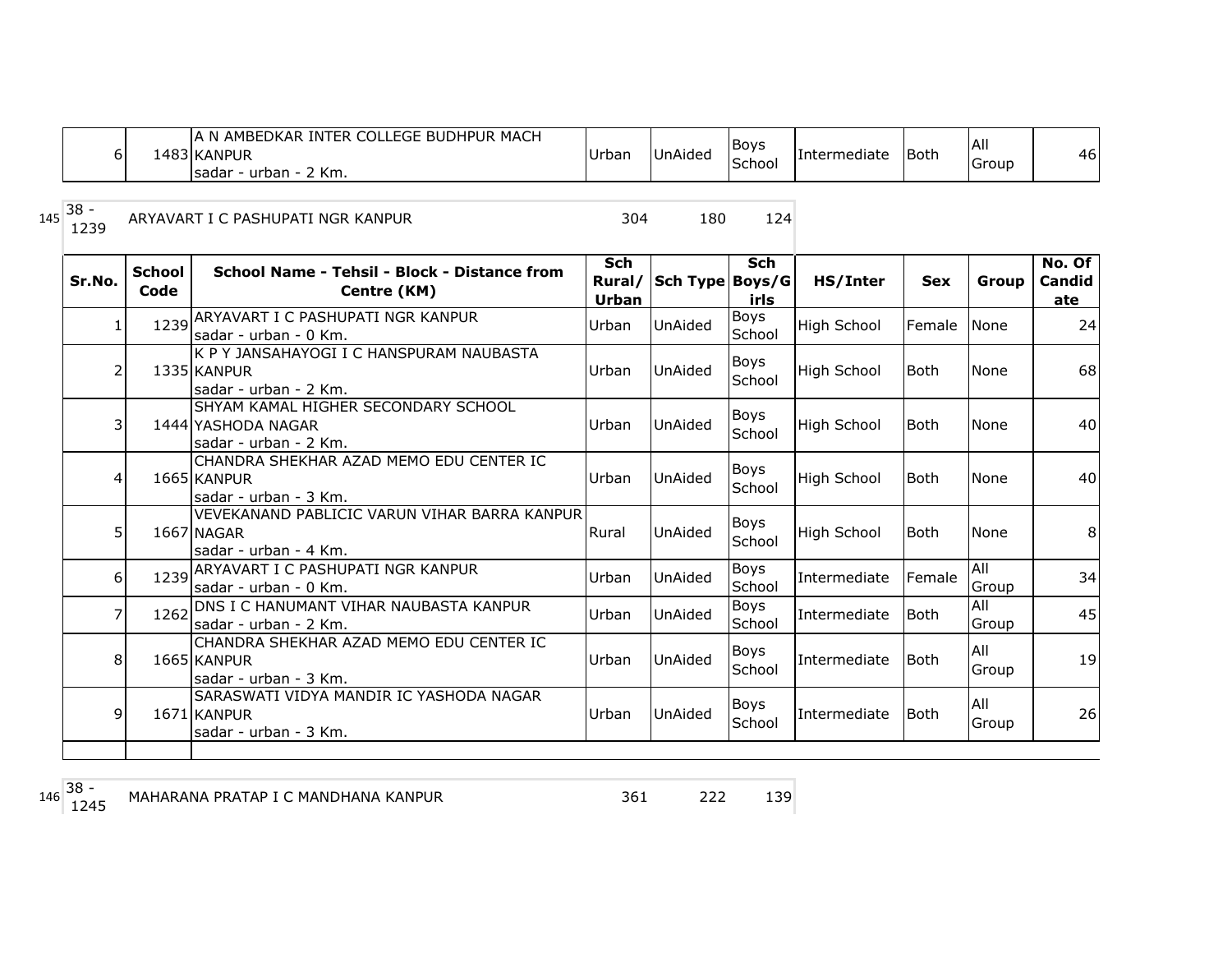|     | Sr.No.         | <b>School</b><br>Code | School Name - Tehsil - Block - Distance from<br>Centre (KM)                              | <b>Sch</b><br>Urban | Rural/ Sch Type Boys/G | <b>Sch</b><br>irls    | HS/Inter     | <b>Sex</b>  | Group               | No. Of<br>Candid<br>ate |
|-----|----------------|-----------------------|------------------------------------------------------------------------------------------|---------------------|------------------------|-----------------------|--------------|-------------|---------------------|-------------------------|
|     |                |                       | 1236 ST XAVIER'S HSS NARAMAU MANDHANA KANPUR<br>sadar - Kalyanpur - 2 Km.                | Rural               | UnAided                | Boys<br>School        | High School  | <b>Both</b> | None                | 35                      |
|     | 2              |                       | 1245 MAHARANA PRATAP I C MANDHANA KANPUR<br>sadar - kalyanpur - 0 Km.                    | Rural               | UnAided                | Boys<br>School        | High School  | Female      | None                | 187                     |
|     | 3              |                       | 1245 MAHARANA PRATAP I C MANDHANA KANPUR<br>sadar - kalyanpur - 0 Km.                    | Rural               | UnAided                | <b>Boys</b><br>School | Intermediate | Female      | All<br>Group        | 139                     |
| 147 | $38 -$<br>1253 |                       | J N VIDYA MANDIR I C VIKAS NAGAR KANPUR                                                  | 484                 | 217                    | 267                   |              |             |                     |                         |
|     | Sr.No.         | <b>School</b><br>Code | School Name - Tehsil - Block - Distance from<br>Centre (KM)                              | Sch<br><b>Urban</b> | Rural/ Sch Type Boys/G | <b>Sch</b><br>irls    | HS/Inter     | <b>Sex</b>  | Group               | No. Of<br>Candid<br>ate |
|     | $\mathbf{1}$   |                       | 1036 S M INTER COLLEGE INDIRA NAGAR KANPUR<br>C-1/198 Indira Nagar - Kalyanpur - 2 Km.   | Urban               | <b>UnAided</b>         | <b>Boys</b><br>School | High School  | Male        | None                | 114                     |
|     | $\mathcal{P}$  |                       | 1057 D P S NAGAR NIGAM I C NAWABGANJ KANPUR<br>sadar - urban - 3 Km.                     | Urban               | Aided                  | Boys<br>School        | High School  | Male        | None                | 64                      |
|     | 3              |                       | 1253 J N VIDYA MANDIR I C VIKAS NAGAR KANPUR<br>sadar - urban - 0 Km.                    | Urban               | <b>UnAided</b>         | Boys<br>School        | High School  | Female      | None                | 19                      |
|     | $\overline{a}$ |                       | 1276 MRP EDUCATION CENTRE SHARDA NAGAR KANPUR<br>lsadar - urban - 1 Km.                  | Urban               | UnAided                | Boys<br>School        | High School  | <b>Both</b> | <b>None</b>         | 20                      |
|     | 5              |                       | 1036 S G M INTER COLLEGE INDIRA NAGAR KANPUR<br>C-1/198 Indira Nagar - Kalyanpur - 2 Km. | Urban               | UnAided                | Boys<br>School        | Intermediate | Male        | <b>All</b><br>Group | 137                     |
|     | 6              | 1057                  | D P S NAGAR NIGAM I C NAWABGANJ KANPUR<br>sadar - urban - 3 Km.                          | Urban               | Aided                  | Boys<br>School        | Intermediate | Male        | All<br>Group        | 110                     |
|     | 7              |                       | 1276 MRP EDUCATION CENTRE SHARDA NAGAR KANPUR<br>sadar - urban - 1 Km.                   | Urban               | UnAided                | <b>Boys</b><br>School | Intermediate | Both        | All<br>Group        | 20                      |

 $\begin{array}{c} \hline \end{array}$ 

 $\mathbf{r}$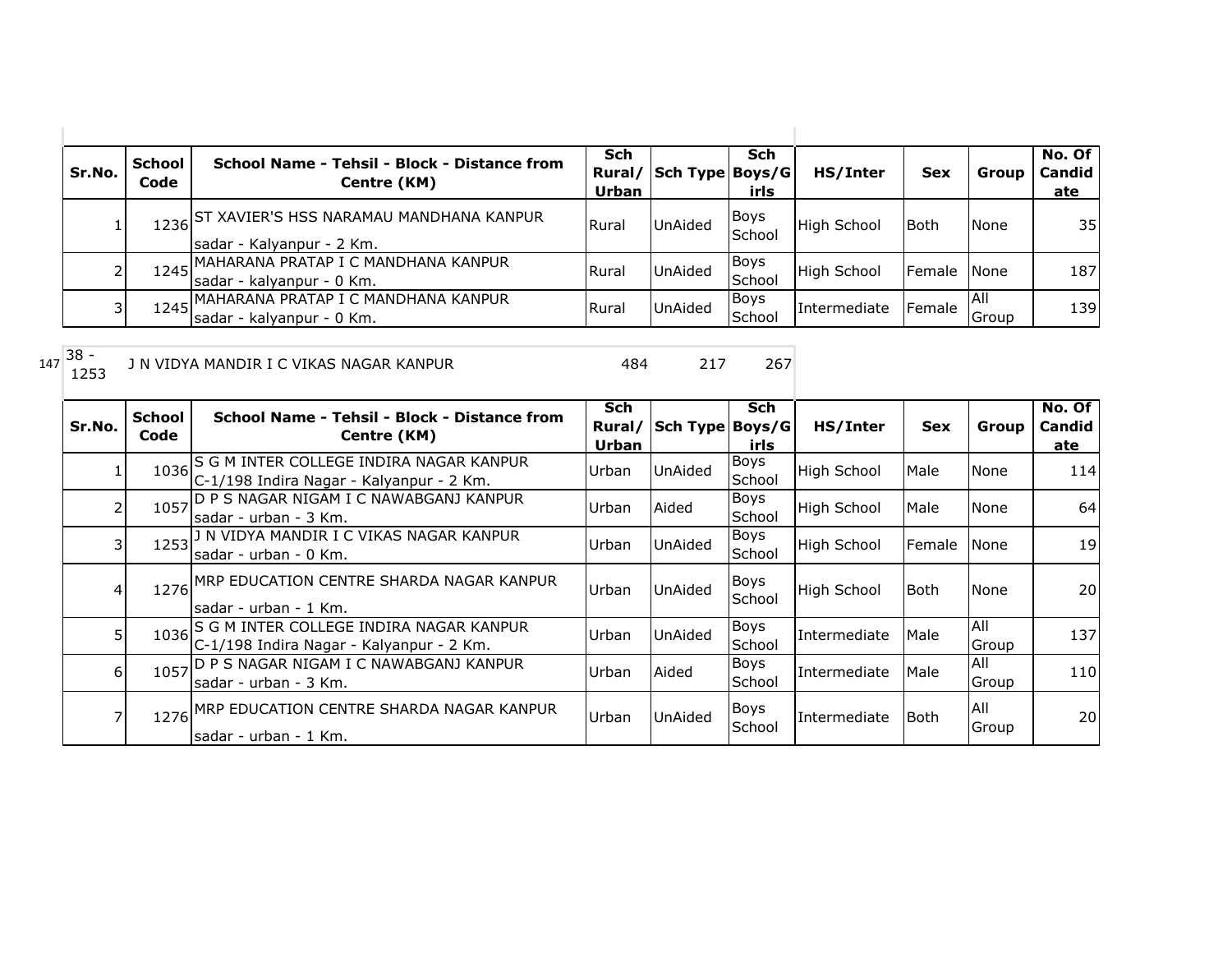| 38 - | PT N S KD I COLLEGE G B PUR KANPUR | 396 | つち |  |
|------|------------------------------------|-----|----|--|
| 1260 |                                    |     |    |  |

| Sr.No. | <b>School</b><br>Code | School Name - Tehsil - Block - Distance from<br>Centre (KM)                               | <b>Sch</b><br>Urban | Rural/ Sch Type Boys/G | <b>Sch</b><br>irls    | HS/Inter           | <b>Sex</b>   | Group         | No. Of<br>Candid<br>ate |
|--------|-----------------------|-------------------------------------------------------------------------------------------|---------------------|------------------------|-----------------------|--------------------|--------------|---------------|-------------------------|
|        |                       | 1260 PT N S KD I COLLEGE G B PUR KANPUR<br>Jbilhaur - chaubepur - 0 Km.                   | Rural               | <b>UnAided</b>         | Girls<br>School       | <b>High School</b> | Female INone |               | 32                      |
|        | 1591                  | <b>S SADGURUDEV I C MUDAHAR KANPUR NAGAR</b><br>bilhaur - 2-Chaubepur - 2 Km.             | Rural               | <b>UnAided</b>         | <b>Boys</b><br>School | High School        | <b>Both</b>  | None          | 57                      |
| 3      |                       | ISURESH EDU I C COLLEGE BADIPURWA CHAUBEPUR<br>1646 KANPUR<br>bilhaur - CHAUBEPUR - 2 Km. | Rural               | <b>UnAided</b>         | Boys<br>School        | <b>High School</b> | Male         | <b>None</b>   | 162                     |
| 41     |                       | 1190 RAM SAHAY I C BAIRI SHIVRAJPUR KANPUR<br>bilhaur - shivrajpur - 5 Km.                | Rural               | UnAided                | Boys<br>School        | Intermediate       | Male         | IAII<br>Group | 112                     |
| 5      | 1260                  | <b>PT N S KD I COLLEGE G B PUR KANPUR</b><br>bilhaur - chaubepur - 0 Km.                  | Rural               | UnAided                | Girls<br>School       | Intermediate       | Female       | IAII<br>Group | 33                      |

148

129 GOVERNMENT GIRLS I C VIJAY NAGAR KANPUR 402 402

| Sr.No. | <b>School</b><br>Code | School Name - Tehsil - Block - Distance from<br>Centre (KM)                  | <b>Sch</b><br>Rural/<br>Urban | Sch Type Boys/G | Sch<br>irls           | HS/Inter           | <b>Sex</b>      | Group        | No. Of<br>Candid<br>ate |
|--------|-----------------------|------------------------------------------------------------------------------|-------------------------------|-----------------|-----------------------|--------------------|-----------------|--------------|-------------------------|
|        | 1013                  | JMAHATMA GANDHI I C VIJAY NAGAR KANPUR<br>1-Kanpur - 1-Kalyanpur - 1 Km.     | Urban                         | Aided           | Girls<br>School       | <b>High School</b> | Female          | <b>N</b> one | 6                       |
|        |                       | 1013 MAHATMA GANDHI I C VIJAY NAGAR KANPUR<br>1-Kanpur - 1-Kalyanpur - 1 Km. | Urban                         | Aided           | <b>Boys</b><br>School | <b>High School</b> | Male            | None         | 11                      |
| 3      | 1261                  | N N B I C SARVODAYA NAGAR KANPUR<br>Sadar - urban - 3 Km.                    | Urban                         | UnAided         | <b>Boys</b><br>School | <b>High School</b> | <b>IFemale</b>  | <b>None</b>  | 22                      |
| 4      | 1273                  | GOVERNMENT GIRLS I C VIJAY NAGAR KANPUR<br>lsadar - urban - 0 Km.            | Urban                         | Govt.           | Girls<br>School       | <b>High School</b> | <b>I</b> Female | <b>None</b>  | 23                      |
| 5.     | 1314                  | SPRINGDALES H S SCHOOL KAKADEO KANPUR<br>lsadar - urban - 1 Km.              | Urban                         | UnAided         | <b>Boys</b><br>School | <b>High School</b> | <b>Both</b>     | None         | 24                      |
| 6      | 1544                  | IMAA SHARDA H S S KAKADEO KANPUR<br>ISADAR - urban - 1 Km.                   | Urban                         | UnAided         | Boys<br>School        | <b>High School</b> | Both            | None         | 117                     |
| 71     |                       | 1013 MAHATMA GANDHI I C VIJAY NAGAR KANPUR                                   | ll Irhan                      | <b>Aidad</b>    | Boys                  | Intermediate       | lMale           | <b>AII</b>   | 司                       |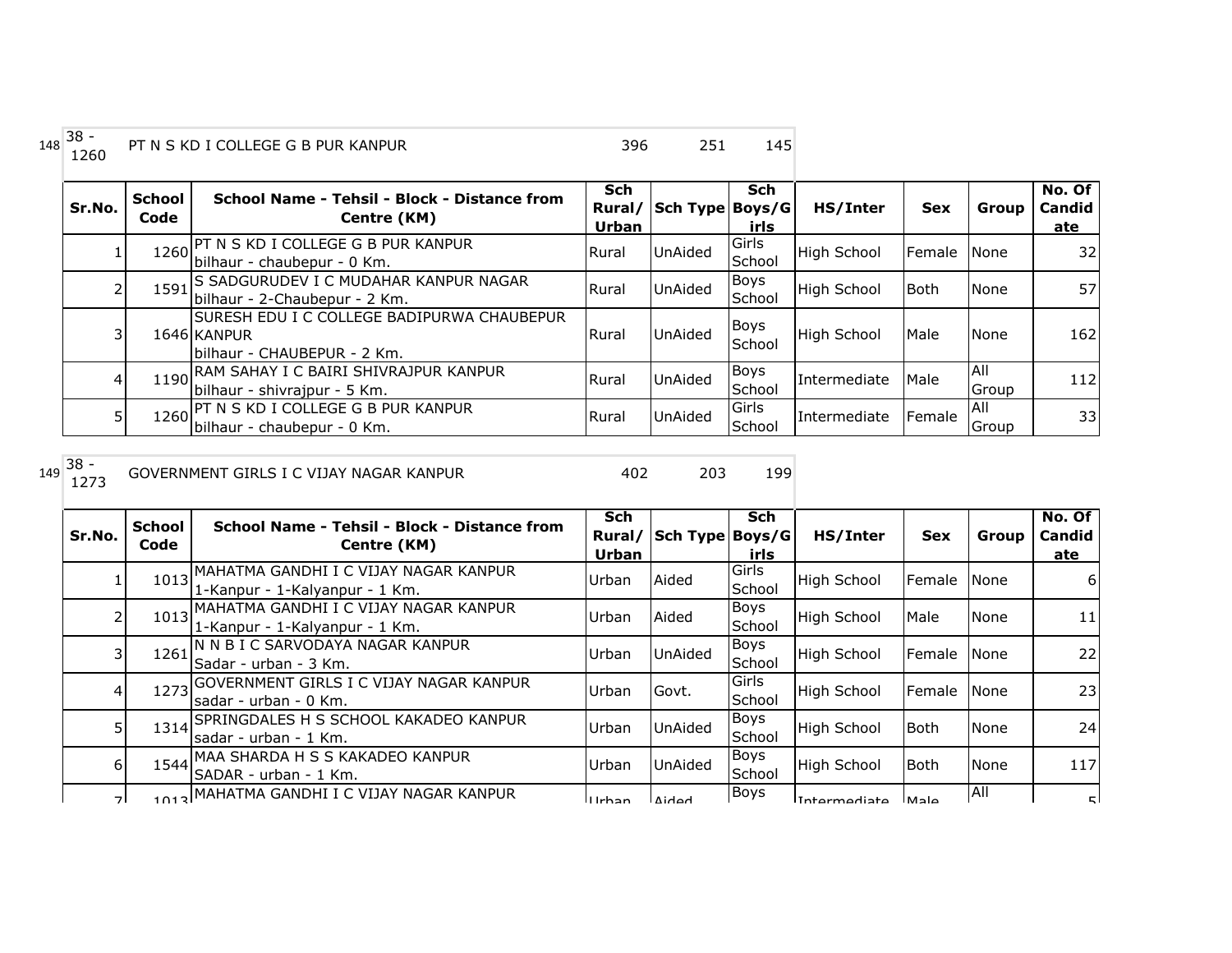|                 |        | $1012$ -Kanpur - 1-Kalyanpur - 1 Km.                                       | <b>ULDAII</b> | mucu    | School                         | <b>LIILCI IIICUIQLC</b> | orunu  | Group         | ᄀ         |
|-----------------|--------|----------------------------------------------------------------------------|---------------|---------|--------------------------------|-------------------------|--------|---------------|-----------|
| 81              |        | 1248 GYAN UDYAN INTER COLLEGE LOHIA NAGAR KANPUR<br>lsadar - URBAN - 4 Km. | Urban         | UnAided | Boys<br>School                 | Intermediate            | l Both | IAII<br>Group | 148       |
| 9               | 1261 I | IN N B I C SARVODAYA NAGAR KANPUR<br>lSadar - urban - 3 Km.                | Urban         | UnAided | Boys<br>School                 | Intermediate            | Female | IAII<br>Group | 61        |
| 10 <sub>l</sub> |        | 1273 GOVERNMENT GIRLS I C VIJAY NAGAR KANPUR<br>Isadar - urban - 0 Km.     | <b>Urban</b>  | Govt.   | <b>IGirls</b><br><b>School</b> | Intermediate            | Female | IAII<br>Group | <b>20</b> |
| 11 <sup>1</sup> |        | 1314 SPRINGDALES H S SCHOOL KAKADEO KANPUR<br>sadar - urban - 1 Km.        | Urban         | UnAided | Boys<br>School                 | Intermediate            | l Both | IAII<br>Group | <b>20</b> |

| 150 | $38 -$<br>1281 |                       | A M I C JAGDISHPUR BHAINSAU KANPUR                                                     | 300                    | 244             | 56                    |                    |             |               |                                |
|-----|----------------|-----------------------|----------------------------------------------------------------------------------------|------------------------|-----------------|-----------------------|--------------------|-------------|---------------|--------------------------------|
|     | Sr.No.         | <b>School</b><br>Code | School Name - Tehsil - Block - Distance from<br>Centre (KM)                            | Sch<br>Rural/<br>Urban | Sch Type Boys/G | <b>Sch</b><br>irls    | HS/Inter           | <b>Sex</b>  | Group         | No. Of<br><b>Candid</b><br>ate |
|     |                |                       | 1279 V M AWANTIBAI B I C MADHAINIWADA KANPUR<br>3-bilhaur - 4-Shivrajpur - 5 Km.       | Rural                  | UnAided         | Girls<br>School       | <b>High School</b> | Both        | None          | 86                             |
|     |                |                       | 1281 A M I C JAGDISHPUR BHAINSAU KANPUR<br>bilhoor - shivrajpur - 0 Km.                | Rural                  | <b>UnAided</b>  | Girls<br>School       | <b>High School</b> | Female      | None          | 103                            |
|     |                |                       | RADHAKRISHANA SONKALI HS KASHAMAU KANPUR<br>1666 NAGAR<br>bilhool - shivrajpur - 4 Km. | Rural                  | <b>UnAided</b>  | Girls<br>School       | <b>High School</b> | Both        | <b>None</b>   | 55                             |
|     | 4              |                       | 1281 A M I C JAGDISHPUR BHAINSAU KANPUR<br>Jbilhaur - 4-Shivraipur - 4 Km.             | Rural                  | <b>UnAided</b>  | <b>Boys</b><br>School | Intermediate       | <b>Both</b> | IAII<br>Group | 13                             |
|     |                |                       | 1281 A M I C JAGDISHPUR BHAINSAU KANPUR<br>bilhoor - shivrajpur - 0 Km.                | Rural                  | <b>UnAided</b>  | Girls<br>School       | Intermediate       | Female      | All<br>Group  | 43                             |

151 38 -<br>1288 1288 MAN KAMESHWAR INTER COLLEGE MATHURAPUR BIRHAR KANPU 361 157 157

| irls<br>Urban | Sr.No. | School Name - Tehsil - Block - Distance from<br><b>School</b><br>centre (KM)<br>Code | Sch<br>Sch<br>Rural/ Sch Type Boys/G | HS/Inter<br><b>Sex</b> | <b>Group   Candid  </b> | No. Of I<br>ate |
|---------------|--------|--------------------------------------------------------------------------------------|--------------------------------------|------------------------|-------------------------|-----------------|
|---------------|--------|--------------------------------------------------------------------------------------|--------------------------------------|------------------------|-------------------------|-----------------|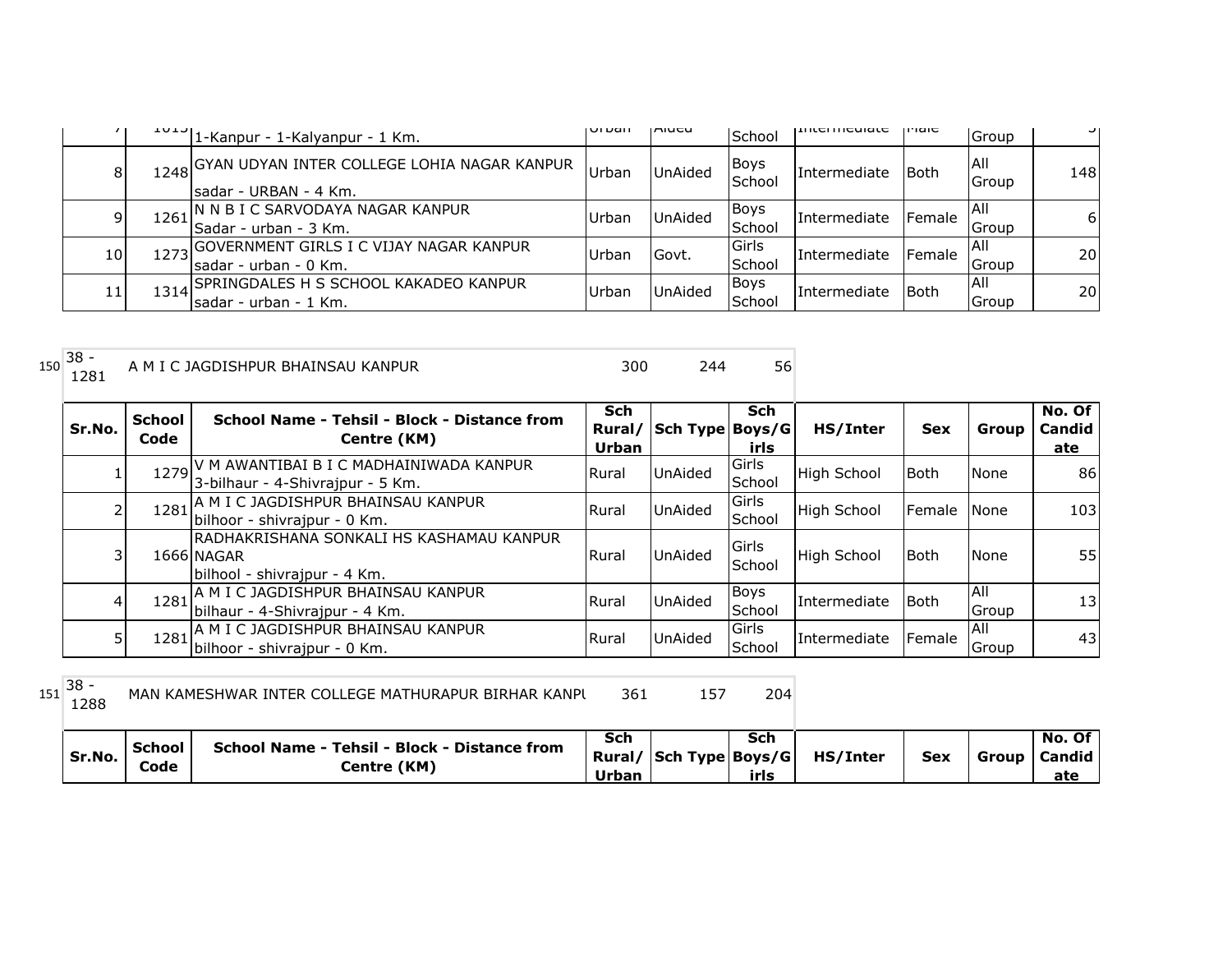|  | MAN KAMESHWAR INTER COLLEGE MATHURAPUR<br>1288 BIRHAR KANPUR NAGAR<br>narwal - bhitargaon - 0 Km. | Rural | UnAided        | Girls<br>School | <b>High School</b> | <b>Female</b> | <b>None</b>     | 42  |
|--|---------------------------------------------------------------------------------------------------|-------|----------------|-----------------|--------------------|---------------|-----------------|-----|
|  | 1293 G V S I C KARCHULIPUR KANPUR<br>narwal - bhitargaon - 2 Km.                                  | Rural | UnAided        | Boys<br>School  | High School        | Male          | None            | 70  |
|  | 1507 SADHANA U M VIDHYALAYA BERI KHERA KANPUR<br>GHATAMPUR - BHITARGAON - 2 Km.                   | Rural | UnAided        | Boys<br>School  | <b>High School</b> | <b>Both</b>   | None            | 45  |
|  | 1218 MAHARSHI D B L INTER COLLEGE UMRI KANPUR<br>ghatampur - bhitargaon - 3 Km.                   | Rural | UnAided        | Boys<br>School  | Intermediate       | Male          | Only<br>Science | 171 |
|  | MAN KAMESHWAR INTER COLLEGE MATHURAPUR<br>1288 BIRHAR KANPUR NAGAR<br>narwal - bhitargaon - 0 Km. | Rural | <b>UnAided</b> | Girls<br>School | Intermediate       | Female        | IAII<br>Group   | 33  |

| 152 | $38 -$<br>1289 |                       | C R G S G HSS G AKBARPUR JHABAIYA KANPUR                                                 | 303                    | 186             | 117                   |              |                 |               |                                |
|-----|----------------|-----------------------|------------------------------------------------------------------------------------------|------------------------|-----------------|-----------------------|--------------|-----------------|---------------|--------------------------------|
|     | Sr.No.         | <b>School</b><br>Code | School Name - Tehsil - Block - Distance from<br>Centre (KM)                              | Sch<br>Rural/<br>Urban | Sch Type Boys/G | <b>Sch</b><br>irls    | HS/Inter     | <b>Sex</b>      | Group         | No. Of<br><b>Candid</b><br>ate |
|     |                |                       | 1205 ADARSH KALINDI I C KOTRA M PUR KANPUR<br>Jghatampur - 1-Ghatampur - 6 Km.           | Rural                  | <b>UnAided</b>  | Boys<br>School        | High School  | Male            | <b>None</b>   | 105I                           |
|     |                |                       | 1289 C R G S G HSS G AKBARPUR JHABAIYA KANPUR<br>IGHATAMPUR - PATARA - 0 Km.             | Rural                  | <b>UnAided</b>  | <b>Boys</b><br>School | High School  | <b>I</b> Female | None          | 22                             |
|     | 31             |                       | IDR UTTAM KUMAR DWIVEDI VIDHYA MANDIR<br>1504 DURAULI<br>ghatampur - 1-Ghatampur - 4 Km. | Rural                  | <b>UnAided</b>  | <b>Boys</b><br>School | High School  | Male            | <b>None</b>   | 59                             |
|     | 4              |                       | IS D S G INTER COLL DAHELI GHATAMPUR KANPUR<br>1375 NAGAR<br>Isadar - 2-Ptara - 3 Km.    | Rural                  | <b>UnAided</b>  | <b>Boys</b><br>School | Intermediate | Male            | IAII<br>Group | 117                            |

DR RAJENDRA PRASAD UMV BINAUR KANPUR NAGAR 604 359 245

| Sr.No. | School<br>Code | <b>School Name - Tehsil - Block - Distance from</b><br>Centre (KM) | Sch<br>Urban | Rural/ Sch Type Boys/G | Sch<br>irls | HS/Inter           | <b>Sex</b>     | Group | No. Of<br>l Candid<br>ate |
|--------|----------------|--------------------------------------------------------------------|--------------|------------------------|-------------|--------------------|----------------|-------|---------------------------|
|        |                | 1220 GOVT I C BHAUNTI KANPUR                                       | ll Irhan     | $C_{\alpha\nu}$        | <b>Boys</b> | <b>High School</b> | M <sub>2</sub> | Inona | 68                        |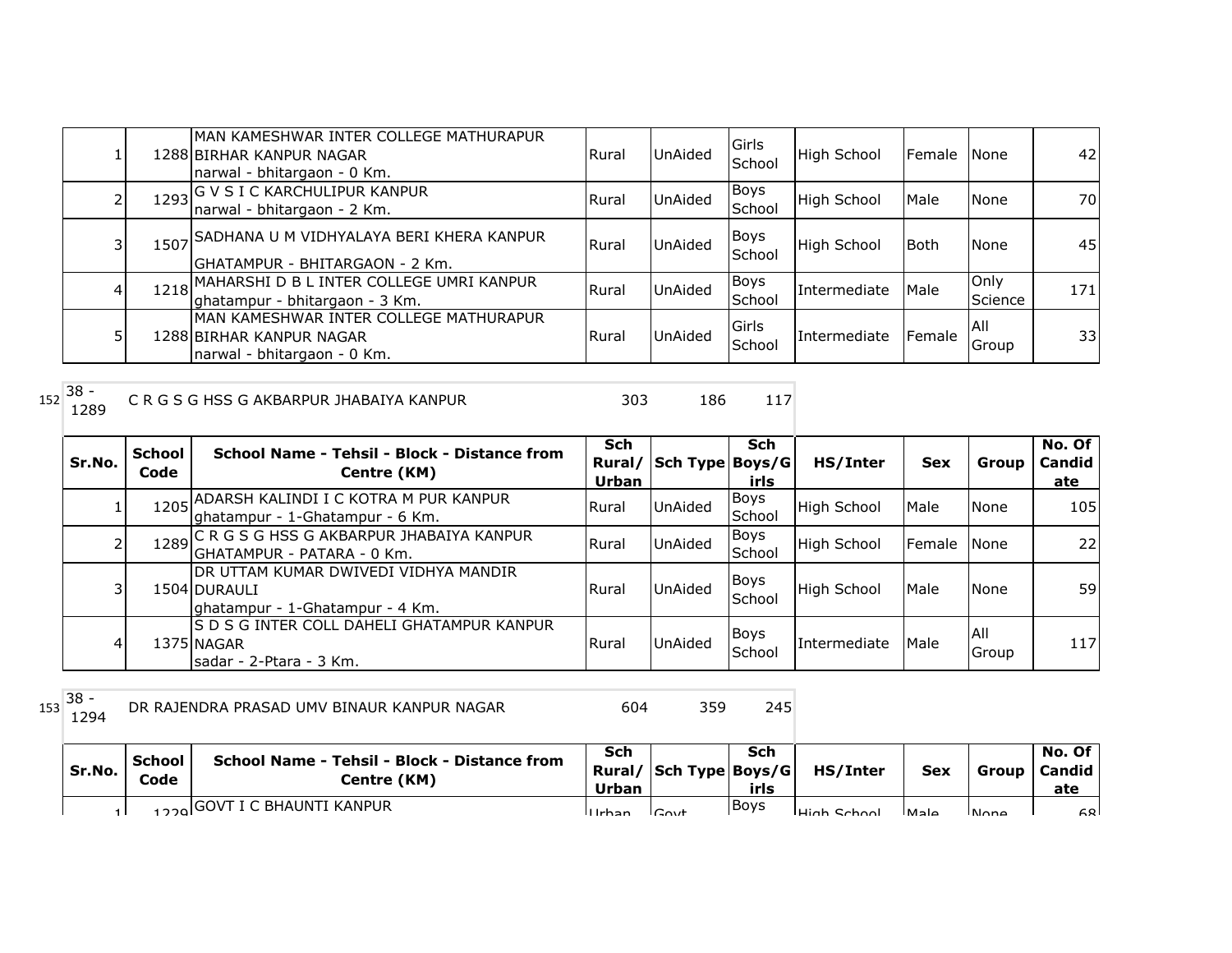|   |      | $1227$ sadar - kalyanpur - 4 Km.                                         | <b>ULDAII</b> | <b>IVUVL.</b>  | School                | ורווערו אווי | <b>THAIC</b> | סווטיון             | וטט |
|---|------|--------------------------------------------------------------------------|---------------|----------------|-----------------------|--------------|--------------|---------------------|-----|
|   | 1294 | DR RAJENDRA PRASAD UMV BINAUR KANPUR NAGAR<br>kanpur - kalyanpur - 0 Km. | Urban         | UnAided        | Boys<br>School        | High School  | Female       | <b>None</b>         | 134 |
| 3 | 1531 | SANT MAHATARI P I C BINAUR KANPUR<br>sadar - kalyanpur - 1 Km.           | Urban         | UnAided        | <b>Boys</b><br>School | High School  | l Both       | <b>None</b>         | 39  |
| 4 | 1553 | VLRBSSSHSSKALA KA PURWA KANPUR<br>sadar - urban - 3 Km.                  | Rural         | UnAided        | Boys<br>School        | High School  | <b>Both</b>  | <b>None</b>         | 85  |
| 5 | 1607 | G H S RAMPUR BHIMSEN KANPUR<br>sadar - 1-Kalyanpur - 3 Km.               | Rural         | <b>UnAided</b> | Boys<br>School        | High School  | Male         | <b>None</b>         | 33  |
| 6 |      | 1229 GOVT I C BHAUNTI KANPUR<br>sadar - kalyanpur - 4 Km.                | Urban         | Govt.          | Boys<br>School        | Intermediate | Male         | All<br>Group        | 67  |
|   | 1294 | DR RAJENDRA PRASAD UMV BINAUR KANPUR NAGAR<br>kanpur - kalyanpur - 0 Km. | Urban         | UnAided        | Boys<br>School        | Intermediate | Female       | <b>AII</b><br>Group | 108 |
| 8 |      | 1531 SANT MAHATARI P I C BINAUR KANPUR<br>SADAR - urban - 1 Km.          | Urban         | UnAided        | Boys<br>School        | Intermediate | Both         | All<br>Group        | 27  |
| 9 | 1553 | VLRBSSSHSSKALA KA PURWA KANPUR<br>sadar - urban - 3 Km.                  | Rural         | UnAided        | Boys<br>School        | Intermediate | <b>Both</b>  | All<br>Group        | 43  |

154 38 -<br>1297

GOVT GIRLS I C SINGHPUR KALYANPUR KANPUR 198 198 205

| Sr.No. | <b>School</b><br>Code | School Name - Tehsil - Block - Distance from<br>Centre (KM)                 | Sch<br>Urban | Rural/ Sch Type Boys/G | <b>Sch</b><br>irls             | HS/Inter     | <b>Sex</b>  | Group               | No. Of<br>Candid<br>ate |
|--------|-----------------------|-----------------------------------------------------------------------------|--------------|------------------------|--------------------------------|--------------|-------------|---------------------|-------------------------|
|        |                       | 1166 THE MODEL I C KALYANPUR SINGHPUR KANPUR<br>sadar - kalyanpur - 1 Km.   | Urban        | <b>UnAided</b>         | <b>Boys</b><br>School          | High School  | <b>Both</b> | None                | 89                      |
|        |                       | 1297 GOVT GIRLS I C SINGHPUR KALYANPUR KANPUR<br>kanpur - kalyanpur - 0 Km. | Urban        | Govt.                  | <b>IGirls</b><br><b>School</b> | High School  | Female      | <b>None</b>         | 92                      |
|        |                       | 1626 GHS SCHOOL BAIKUNTHPUR KANPUR NAGAR<br>sadar - 1-Kalyanpur - 3 Km.     | Urban        | <b>UnAided</b>         | Girls<br>School                | High School  | Male        | None                | 17                      |
|        |                       | 1166 THE MODEL I C KALYANPUR SINGHPUR KANPUR<br>sadar - kalyanpur - 1 Km.   | Urban        | <b>UnAided</b>         | <b>Boys</b><br>School          | Intermediate | <b>Both</b> | <b>AII</b><br>Group | 130                     |
| 5      |                       | 1297 GOVT GIRLS I C SINGHPUR KALYANPUR KANPUR                               | Urban        | Govt.                  | Girls<br>C <sub>2</sub>        | Intermediate | Female      | All                 | 75                      |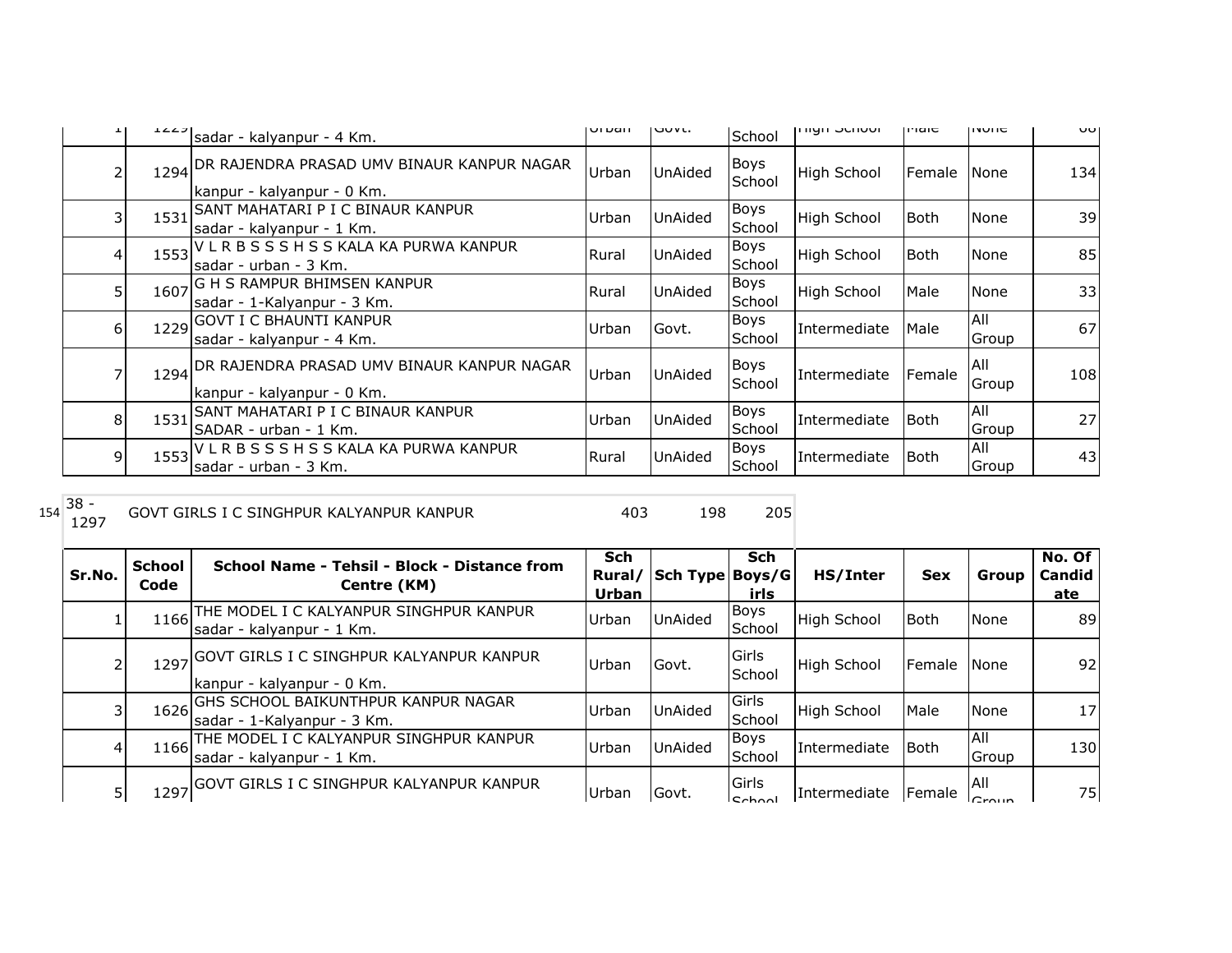| Km.<br><b>kanpur</b><br>kalyanpur | <b>JUIUUI</b> | <b>UUUU</b> |  |
|-----------------------------------|---------------|-------------|--|

## 155 38 -<br>1298 1297 ARYA BHATT I C DAMODAR NAGAR KANPUR 344 247

| Sr.No. | <b>School</b><br>Code | School Name - Tehsil - Block - Distance from<br>Centre (KM)                             | <b>Sch</b><br>Rural/<br>Urban | Sch Type Boys/G | Sch<br>irls           | HS/Inter           | <b>Sex</b>  | Group               | No. Of<br>Candid<br>ate |
|--------|-----------------------|-----------------------------------------------------------------------------------------|-------------------------------|-----------------|-----------------------|--------------------|-------------|---------------------|-------------------------|
|        |                       | . A VIHAR NAUBASTA KANPUR<br>$1012$ <sup>J N P N I COLL</sup><br>Isadar - urban - 2 Km. | Urban                         | <b>UnAided</b>  | <b>Boys</b><br>School | <b>High School</b> | Male        | None                | 81                      |
|        |                       | 1298 ARYA BHATT I C DAMODAR NAGAR KANPUR<br>kanpur - urban - 0 Km.                      | Urban                         | <b>UnAided</b>  | Girls<br>School       | <b>High School</b> | Female      | None                | 12                      |
|        |                       | 1485 SHRI SHANTI DAS HSS M S NAUBASTA KANPUR<br>lsadar - urban - 1 Km.                  | Urban                         | UnAided         | Boys<br>School        | <b>High School</b> | <b>Both</b> | None                | 39                      |
| 4      |                       | 1539 S SMARAK H S S NAUBASTA KANPUR<br>lsadar - urban - 3 Km.                           | Urban                         | <b>UnAided</b>  | <b>Boys</b><br>School | <b>High School</b> | <b>Both</b> | None                | 49                      |
| 5      |                       | 1540 JYOTI H S S JARAULI KANPUR<br>sadar - urban - 3 Km.                                | Urban                         | <b>UnAided</b>  | <b>Boys</b><br>School | <b>High School</b> | Both        | None                | 66                      |
| 6      |                       | 1012 <sup>J N P N I COLL A VIHAR NAUBASTA KANPUR</sup><br>Isadar - urban - 2 Km.        | Urban                         | <b>UnAided</b>  | <b>Boys</b><br>School | Intermediate       | Female      | All<br><b>Group</b> | 82                      |
|        |                       | 1298 ARYA BHATT I C DAMODAR NAGAR KANPUR<br>Ikanpur - urban - 0 Km.                     | Urban                         | UnAided         | Girls<br>School       | Intermediate       | Female      | <b>AII</b><br>Group | 15                      |

 $156 \begin{array}{|c} 38 - 1300 \end{array}$ 

VIVEKANAND BALIKA INTER COLLEGE BARRA TWO KANPUR 361 298 63

| Sr.No. | <b>School</b><br>Code | School Name - Tehsil - Block - Distance from<br>Centre (KM)                         | Sch<br>Rural/<br>Urban | Sch Type Boys/G | Sch<br>irls                   | HS/Inter           | <b>Sex</b>  | Group | No. Of<br><b>Candid</b><br>ate |
|--------|-----------------------|-------------------------------------------------------------------------------------|------------------------|-----------------|-------------------------------|--------------------|-------------|-------|--------------------------------|
|        |                       | 1174 SMT SOMVATI GIRLS I C SAKET NAGAR KANPUR<br>Isadar - urban - 1 Km.             | Urban                  | <b>UnAided</b>  | Girls<br><b>School</b>        | High School        | Both        | None  | 46                             |
| 2      |                       | VIVEKANAND BALIKA INTER COLLEGE BARRA TWO<br>1300 KANPUR<br>Ikanpur - urban - 0 Km. | Urban                  | <b>UnAided</b>  | <b>Girls</b><br><b>School</b> | High School        | Female None |       | 52 <sub>1</sub>                |
| 3      | 1321                  | IS V M HSS DAMODAR NAGAR KANPUR<br>lsadar - urban - 1 Km.                           | Urban                  | <b>UnAided</b>  | Boys<br>School                | <b>High School</b> | Both        | None  | 117                            |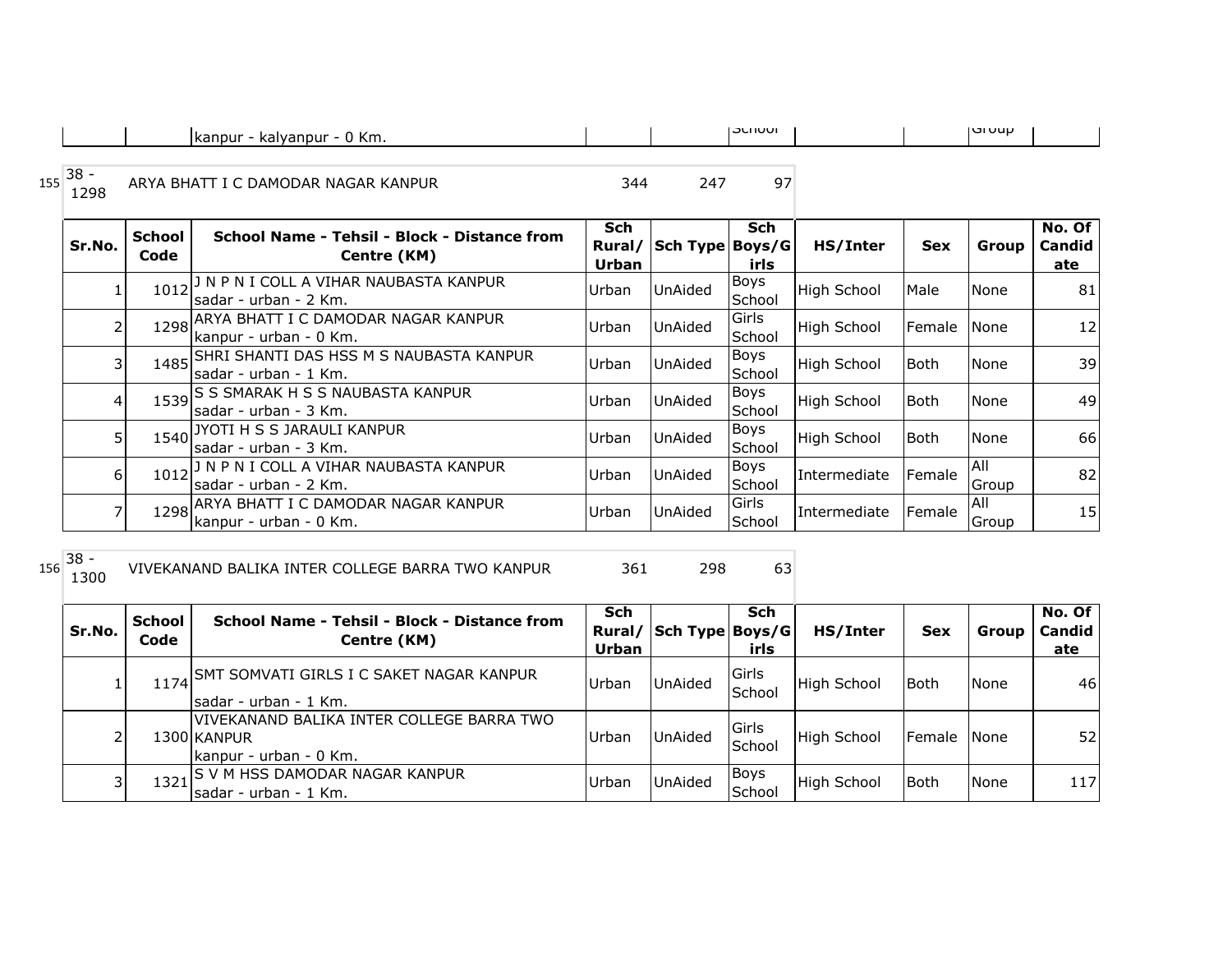|    | 1368 R G GIRLS H S S SCH RATAN LAL NGR KANPUR<br>Isadar - urban - 2 Km.             | Urban | <b>UnAided</b> | Boys<br>School  | <b>High School</b> | <b>Both</b> | <b>None</b>          | 40 |
|----|-------------------------------------------------------------------------------------|-------|----------------|-----------------|--------------------|-------------|----------------------|----|
|    | 1449 ADARSH GIRLS HSS W B BARRA KANPUR<br>SADAR - urban - 1 Km.                     | Urban | <b>UnAided</b> | Girls<br>School | <b>High School</b> | <b>Both</b> | <b>None</b>          | 43 |
| 61 | 1174 SMT SOMVATI GIRLS I C SAKET NAGAR KANPUR<br>Isadar - urban - 1 Km.             | Urban | <b>UnAided</b> | Girls<br>School | Intermediate       | Female      | IAII<br>Group        |    |
|    | IVIVEKANAND BALIKA INTER COLLEGE BARRA TWO<br>1300 KANPUR<br>kanpur - urban - 0 Km. | Urban | <b>UnAided</b> | Girls<br>School | Intermediate       | Female      | <b>IAII</b><br>Group | 59 |

| $\sim$<br>$157$ 38 -<br>(ANPUR<br>IURJAN SINGH I C MAHARAJPUR<br>∼<br>ᅩ<br>$ -$ | $\sim$ $\sim$ |  |
|---------------------------------------------------------------------------------|---------------|--|
|---------------------------------------------------------------------------------|---------------|--|

| Sr.No.         | School<br>Code | School Name - Tehsil - Block - Distance from<br>Centre (KM)                            | Sch<br>Rural/<br>Urban | Sch Type Boys/G | Sch<br>irls           | HS/Inter           | <b>Sex</b>  | Group         | No. Of<br>Candid<br>ate |
|----------------|----------------|----------------------------------------------------------------------------------------|------------------------|-----------------|-----------------------|--------------------|-------------|---------------|-------------------------|
|                |                | 1304 SURJAN SINGH I C MAHARAJPUR KANPUR<br>Inarwal - sarsaul - 0 Km.                   | Rural                  | UnAided         | Girls<br>School       | <b>High School</b> | Female None |               | 172                     |
| $\overline{2}$ |                | lUDAI BHARTI INTER COLLEGE GARHI PALI KANPUR<br>1613 NAGAR<br>narwal - SARSAUL - 4 Km. | Rural                  | <b>UnAided</b>  | Boys<br>School        | <b>High School</b> | Male        | None          | 66                      |
| 31             |                | UPASANA MEMORIAL MAYAWATI H S SCHOOL<br>1634 SALEMPUR<br>Inarwal - 3-Srsul - 2 Km.     | <b>Rural</b>           | <b>UnAided</b>  | <b>Boys</b><br>School | <b>High School</b> | <b>Both</b> | None          | 49                      |
| $\frac{4}{ }$  |                | 1304 SURJAN SINGH I C MAHARAJPUR KANPUR<br>Inarwal - sarsaul - 0 Km.                   | <b>Rural</b>           | <b>UnAided</b>  | Girls<br>School       | Intermediate       | Female      | IAII<br>Group | 176                     |

1308 D S N ARYA I C MURLIPUR KANPUR 359 299 60

| Sr.No. | School<br>Code | School Name - Tehsil - Block - Distance from<br>Centre (KM)           | Sch<br>Urban | Rural/ Sch Type Boys/G | Sch<br>irls           | HS/Inter           | <b>Sex</b>  |             | No. Of<br>Group   Candid  <br>ate |
|--------|----------------|-----------------------------------------------------------------------|--------------|------------------------|-----------------------|--------------------|-------------|-------------|-----------------------------------|
|        |                | 1308 D S N ARYA I C MURLIPUR KANPUR<br>ghatampur - bhitargaon - 0 Km. | Rural        | UnAided                | lGirls<br>School      | <b>High School</b> | Female None |             | 31I                               |
|        |                | 1498 SHRI J J P G S S I C BHELSA BEHTA BUJURG KANPUR                  | Rurai        | <b>UnAided</b>         | <b>IBoys</b><br>Schon | <b>High School</b> | <b>Male</b> | <b>None</b> | 200                               |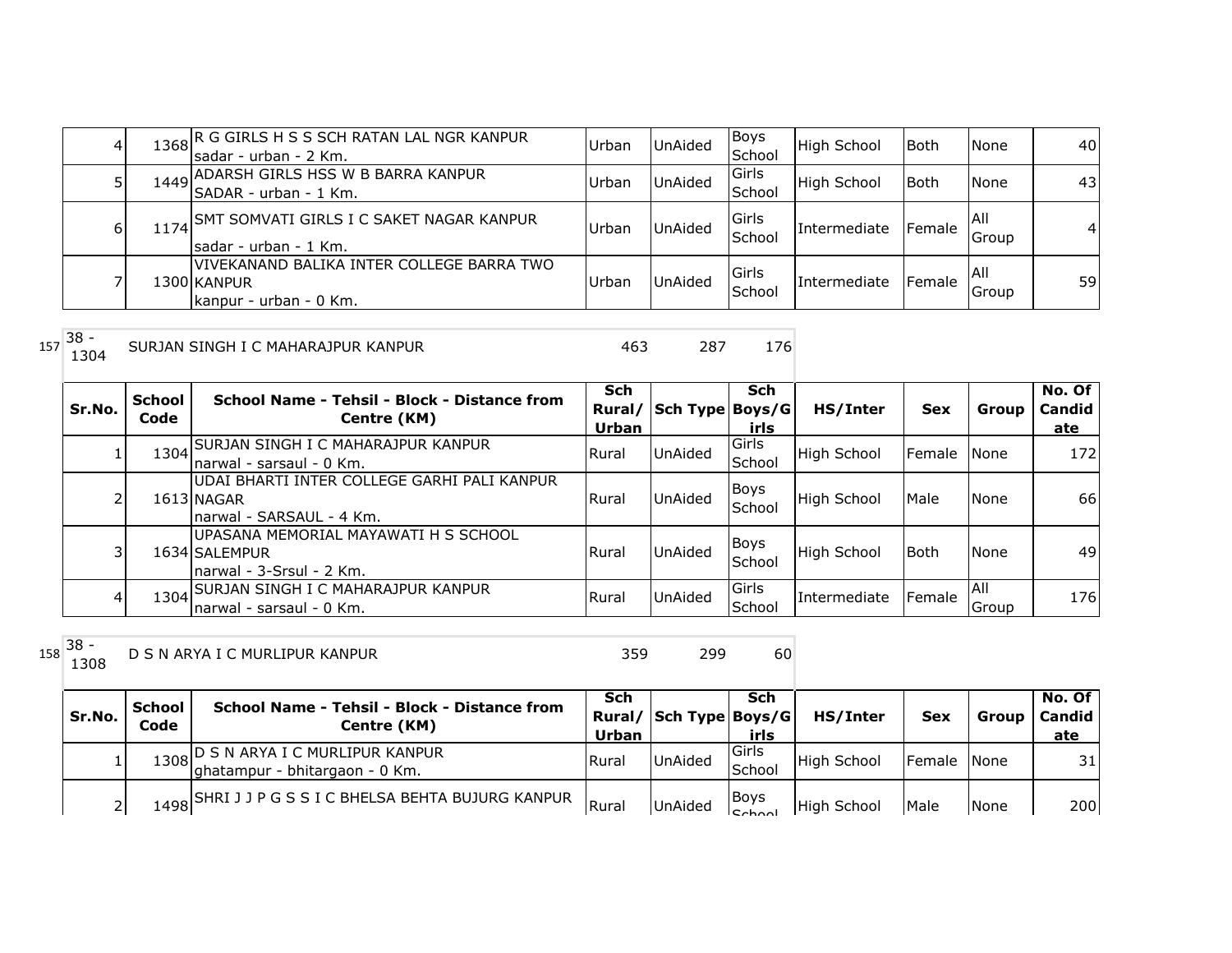|                |      | ghatmpur - bhitargaon - 5 Km.                                               |              |                | <b>JUIUUI</b>         |              |             |                     |                 |
|----------------|------|-----------------------------------------------------------------------------|--------------|----------------|-----------------------|--------------|-------------|---------------------|-----------------|
|                |      | 1579 SRI B J M B H S S BEERSINGH PUR KANPUR<br>NARWAL - BHITAR GAON - 6 Km. | <b>Rural</b> | UnAided        | Boys<br>School        | High School  | Both        | None                | 35 <sup>1</sup> |
| 4              |      | 1643 CH.SHIVAJI H.S.MURALIPUR KANPUR<br>IGHATAMPUR - BHITARGAON - 1 Km.     | Rural        | <b>UnAided</b> | Boys<br>School        | High School  | <b>Both</b> | None                | 33 <sup>1</sup> |
|                | 1308 | ID S N ARYA I C MURLIPUR KANPUR.<br>ghatampur - bhitargaon - 0 Km.          | <b>Rural</b> | <b>UnAided</b> | Girls<br>School       | Intermediate | Female      | IAII<br>Group       | 25 <sub>l</sub> |
| $\overline{6}$ | 1509 | JAN KALYAN INTER COLLEGE ITRRA<br><b> GHATAMPUR - PATARA - 4 Km.</b>        | Rural        | <b>UnAided</b> | <b>Boys</b><br>School | Intermediate | l Both      | <b>All</b><br>Group | 35I             |

159 38 -<br>1309

NARMADA DEVI I C NAUBASTA KANPUR 1999 125 151 174

| Sr.No. | <b>School</b><br>Code | School Name - Tehsil - Block - Distance from<br>Centre (KM)                          | <b>Sch</b><br>Rural/<br>Urban | Sch Type Boys/G | Sch<br>irls           | HS/Inter           | <b>Sex</b>     | Group                 | No. Of<br><b>Candid</b><br>ate |
|--------|-----------------------|--------------------------------------------------------------------------------------|-------------------------------|-----------------|-----------------------|--------------------|----------------|-----------------------|--------------------------------|
|        | 1225                  | <b>ST MARTIN HSS YASHODA NAGAR KANPUR</b><br>Isadar - urban - 2 Km.                  | Urban                         | UnAided         | <b>Boys</b><br>School | <b>High School</b> | <b>Both</b>    | <b>None</b>           | 15                             |
|        |                       | 1309 NARMADA DEVI I C NAUBASTA KANPUR<br>Isadar - urban - 0 Km.                      | Urban                         | UnAided         | Boys<br>School        | <b>High School</b> | <b>IFemale</b> | <b>N</b> one          | 35                             |
| 31     |                       | IRAJMATA INTER COLLEGE HARDEV NAGAR JARAULI<br>1573 KANPUR<br>Isadar - urban - 4 Km. | Urban                         | UnAided         | <b>Boys</b><br>School | <b>High School</b> | <b>Both</b>    | None                  | 101                            |
| 41     | 1309                  | INARMADA DEVI I C NAUBASTA KANPUR<br>Isadar - urban - 0 Km.                          | Urban                         | UnAided         | Boys<br>School        | Intermediate       | Female         | IAII<br><b>IGroup</b> | 79                             |
|        |                       | RAJMATA INTER COLLEGE HARDEV NAGAR JARAULI<br>1573 KANPUR<br>Isadar - urban - 4 Km.  | Urban                         | UnAided         | Boys<br>School        | Intermediate       | Both           | IAII<br><b>Group</b>  | 95                             |

<sup>160</sup> 38 -

S R NATH I C MUSHTA BHAISAU KANPUR 15 8 148 11

| Sr.No. | School<br>Code | <b>School Name - Tehsil - Block - Distance from</b><br>Centre (KM) | Sch<br>Urban | Rural/ Sch Type Boys/G | Sch<br>irls          | HS/Inter           | <b>Sex</b>  | Group I | No. Of<br><b>Candid</b><br>ate |
|--------|----------------|--------------------------------------------------------------------|--------------|------------------------|----------------------|--------------------|-------------|---------|--------------------------------|
|        |                | 1249 BHARAT SEWAK V MANDIR HSS MUSHTA KANPUR                       | Rural        | <b>UnAided</b>         | <b>Boys</b><br>Cohoo | <b>High School</b> | <b>Both</b> | None    | 21                             |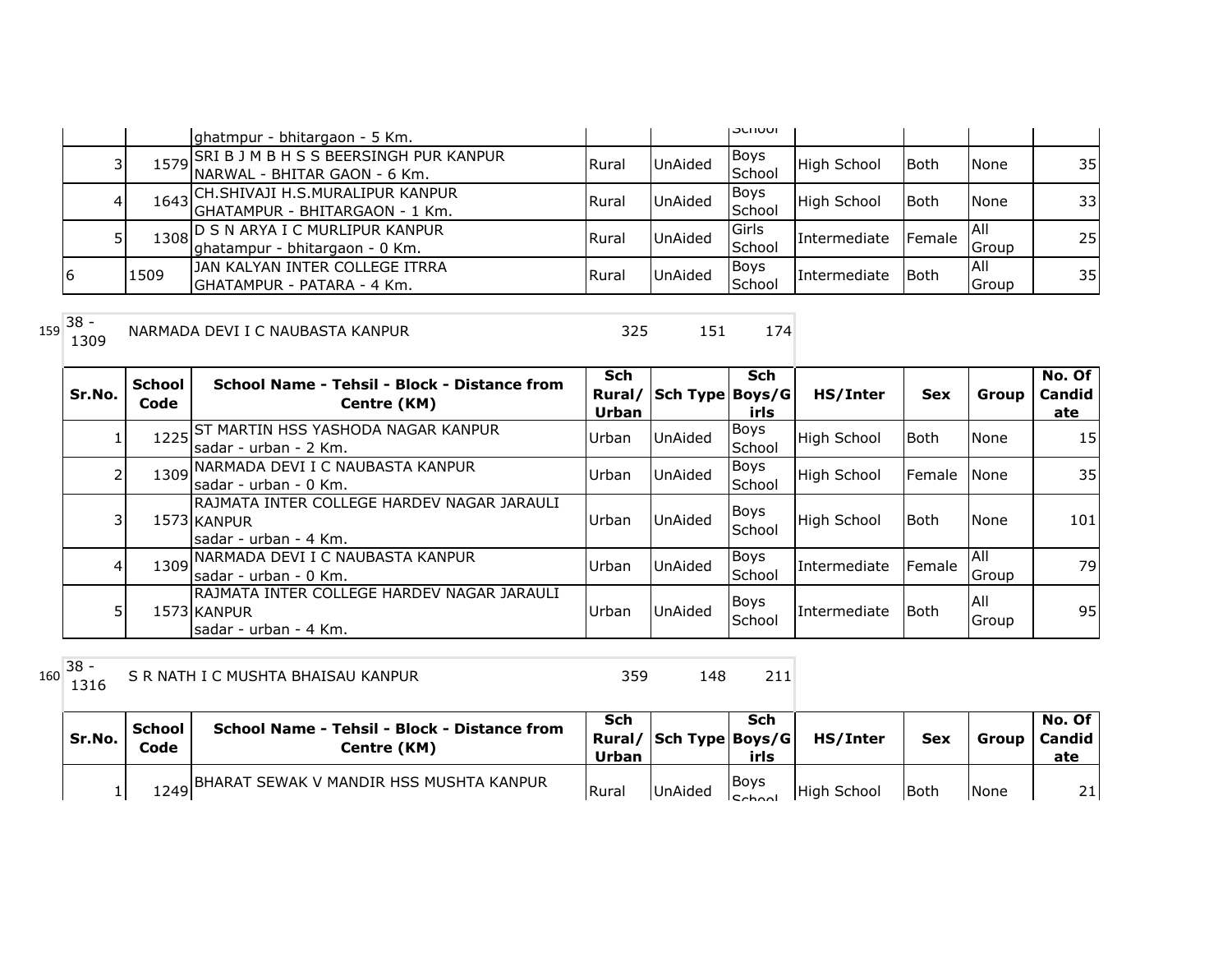|   | BILHAUR - SHIVRAJPUR - 1 Km.                                                 |              |                | <b>IJUIUUI</b>          |                    |                 |                     |     |
|---|------------------------------------------------------------------------------|--------------|----------------|-------------------------|--------------------|-----------------|---------------------|-----|
|   | 1316 S R NATH I C MUSHTA BHAISAU KANPUR<br> bilhaur - shivrajpur - 0 Km.     | <b>Rural</b> | <b>UnAided</b> | Girls<br><b>School</b>  | <b>High School</b> | Female None     |                     | 127 |
|   | 1316 S. R. NATH I C MUSHTA BHAISAU KANPUR<br>bilhaur - shivrajpur - 0 Km.    | <b>Rural</b> | <b>UnAided</b> | <b>IGirls</b><br>School | Intermediate       | <b>I</b> Female | IAII<br>Group       | 144 |
| 4 | 1602 ONMT EDUCATION CENTER MAKSOODABAD KANPUR<br>sadar - 1-Kalyanpur - 5 Km. | Rural        | UnAided        | <b>Boys</b><br>School   | Intermediate       | <b>Male</b>     | <b>AII</b><br>Group | 67  |

161 38 -<br>1320 DURGA MODEL INT COLL A NAGAR RAWATPUR KANPUR 397 137 260

|                | School | School Name - Tehsil - Block - Distance from  | Sch    |                 | Sch         |                    |             |               | No. Of |
|----------------|--------|-----------------------------------------------|--------|-----------------|-------------|--------------------|-------------|---------------|--------|
| Sr.No.         | Code   | Centre (KM)                                   | Rural/ | Sch Type Boys/G |             | HS/Inter           | <b>Sex</b>  | Group         | Candid |
|                |        |                                               | Urban  |                 | irls        |                    |             |               | ate    |
|                |        | 1305 S V B I C A PURI ROAD VIKAS NAGAR KANPUR | Urban  | <b>UnAided</b>  | <b>Boys</b> | <b>High School</b> | <b>Both</b> | None          | 26     |
|                |        | Isadar - urban - 2 Km.                        |        |                 | School      |                    |             |               |        |
|                |        | IDURGA MODEL INT COLL A NAGAR RAWATPUR        |        |                 | Boys        |                    |             |               |        |
| 2              |        | 1320 KANPUR                                   | Urban  | <b>UnAided</b>  | School      | <b>High School</b> | Female None |               | 50     |
|                |        | sadar - urban - 0 Km.                         |        |                 |             |                    |             |               |        |
| 3              |        | 1588 MARIAMPUR H S DOUBLE PULIA KANPUR        | Urban  | UnAided         | Boys        | High School        | <b>Both</b> | None          | 60     |
|                |        | sadar - urban - 2 Km.                         |        |                 | School      |                    |             |               |        |
| 4              |        | 1590 B G S H S S SAHAKAR NAGAR KANPUR         | Urban  | UnAided         | <b>Boys</b> | <b>High School</b> | Female      | <b>I</b> None |        |
|                |        | sadar - KALYANPUR - 2 Km.                     |        |                 | School      |                    |             |               |        |
| 5 <sup>1</sup> |        | 1136 CITY MODEL I C KAKADEV RAWATPUR KANPUR   | Urban  | UnAided         | <b>Boys</b> | Intermediate       | <b>Both</b> | All           | 125    |
|                |        | Isadar - urban - 3 Km.                        |        |                 | School      |                    |             | Group         |        |
|                | 1305   | S V B I C A PURI ROAD VIKAS NAGAR KANPUR      |        |                 | <b>Boys</b> |                    |             | All           |        |
| 6I             |        | sadar - urban - 2 Km.                         | Urban  | UnAided         | School      | Intermediate       | Both        | Group         | 67     |
|                |        | DURGA MODEL INT COLL A NAGAR RAWATPUR         |        |                 |             |                    |             | IAII          |        |
| ⇁              |        | 1320 KANPUR                                   | Urban  | <b>UnAided</b>  | Boys        | Intermediate       | Female      |               | 68     |
|                |        | sadar - urban - 0 Km.                         |        |                 | School      |                    |             | Group         |        |

KAILAS SARASWATI I C KALYANPUR KANPUR 424 232 192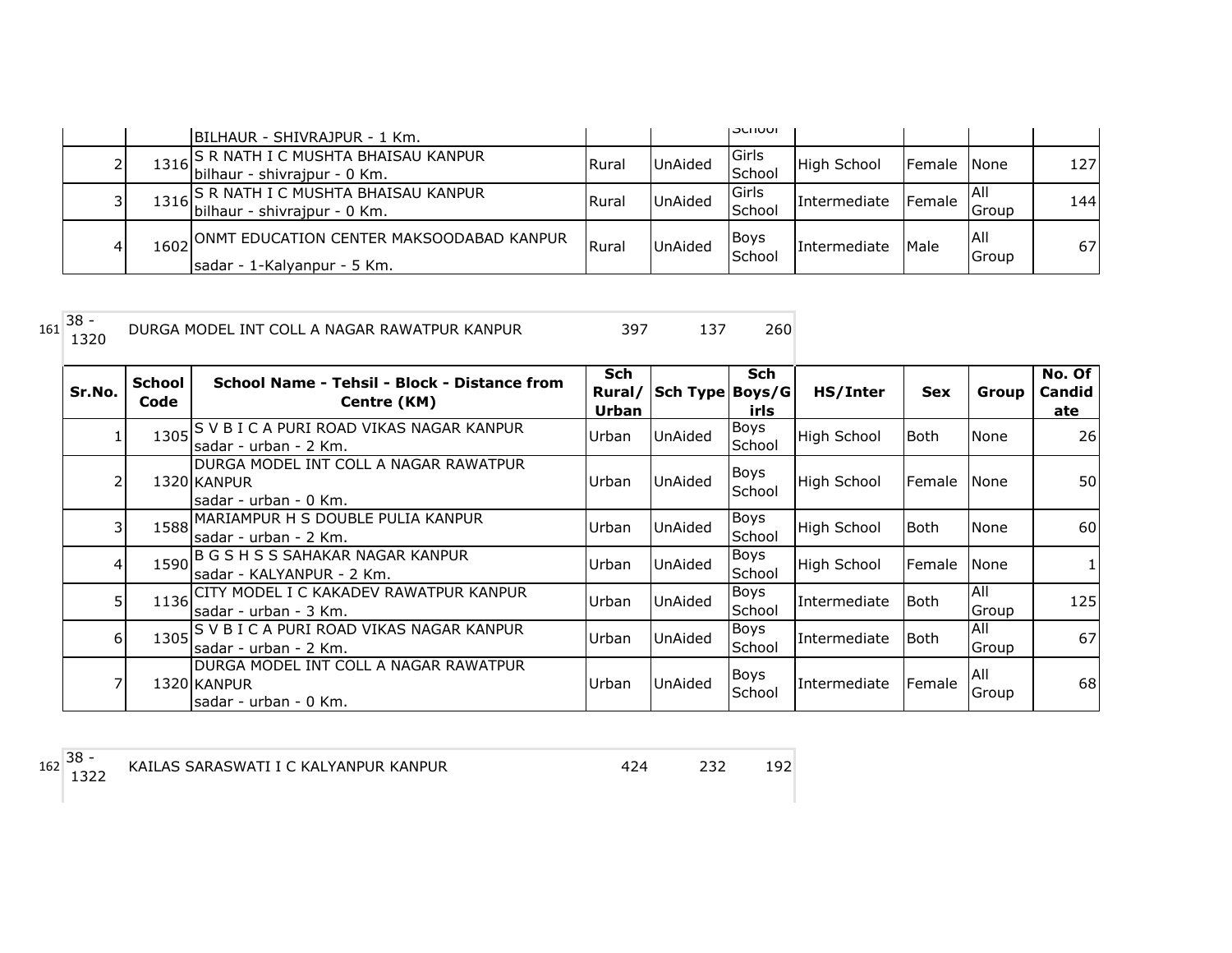| Sr.No. | <b>School</b><br>Code | School Name - Tehsil - Block - Distance from<br>Centre (KM)           | <b>Sch</b><br>Rural/<br>Urban | Sch Type   Boys/G | <b>Sch</b><br>irls    | HS/Inter           | <b>Sex</b>  | Group         | No. Of<br><b>Candid</b><br>ate |
|--------|-----------------------|-----------------------------------------------------------------------|-------------------------------|-------------------|-----------------------|--------------------|-------------|---------------|--------------------------------|
|        | 1240                  | SHATRUGHAN SINGH I C KALYANPUR KANPUR<br>sadar - urban - 1 Km.        | Urban                         | UnAided           | Boys<br>School        | <b>High School</b> | Male        | <b>None</b>   | 123                            |
|        | 1322                  | KAILAS SARASWATI I C KALYANPUR KANPUR<br>kanpur - kalyanpur - 0 Km.   | Urban                         | <b>UnAided</b>    | Girls<br>School       | <b>High School</b> | Female      | <b>None</b>   | 59                             |
|        | 1410                  | M D BHARTIYA INTER COLLEGE PANKI KANPUR<br>SADAR - KALYANPUR - 2 Km.  | Urban                         | UnAided           | <b>Boys</b><br>School | <b>High School</b> | Male        | None          | 42                             |
| 4      |                       | 1432 ASHOK VIDYA MANDIR GIRLS HSS S N KANPUR<br>sadar - urban - 3 Km. | Urban                         | <b>UnAided</b>    | Girls<br>School       | <b>High School</b> | <b>Both</b> | None          | 8                              |
|        | 1240                  | SHATRUGHAN SINGH I C KALYANPUR KANPUR<br>sadar - urban - 1 Km.        | Urban                         | UnAided           | <b>Boys</b><br>School | Intermediate       | l Both      | All<br>Group  | 100                            |
| 6      | 1322                  | KAILAS SARASWATI I C KALYANPUR KANPUR<br>kanpur - kalyanpur - 0 Km.   | Urban                         | UnAided           | Girls<br>School       | Intermediate       | Female      | All<br>Group  | 86                             |
|        | 1410                  | M D BHARTIYA INTER COLLEGE PANKI KANPUR<br>SADAR - KALYANPUR - 2 Km.  | Urban                         | <b>UnAided</b>    | <b>Boys</b><br>School | Intermediate       | Male        | IAII<br>Group | 6                              |

| 163 | $38 -$<br>1336 |                       | UMRAI DEVI BALIKA I C YASHODA NGR KANPUR                                         | 307                 | 157                    | 150                   |                    |            |             |                         |
|-----|----------------|-----------------------|----------------------------------------------------------------------------------|---------------------|------------------------|-----------------------|--------------------|------------|-------------|-------------------------|
|     | Sr.No.         | <b>School</b><br>Code | School Name - Tehsil - Block - Distance from<br>Centre (KM)                      | <b>Sch</b><br>Urban | Rural/ Sch Type Boys/G | <b>Sch</b><br>irls    | HS/Inter           | <b>Sex</b> | Group       | No. Of<br>Candid<br>ate |
|     |                |                       | 1146 YASHODA INTER COLLEGE YASHODA NGR KANPUR<br>ISADAR - urban - 1 Km.          | Urban               | <b>UnAided</b>         | <b>Boys</b><br>School | High School        | Male       | <b>None</b> | 18                      |
|     |                |                       | 1336 UMRAI DEVI BALIKA I C YASHODA NGR KANPUR<br>Isadar - urban - 0 Km.          | Urban               | UnAided                | Girls<br>School       | <b>High School</b> | Female     | l None      | 49                      |
|     | 31             |                       | 1552 R V M INTER COLLEGE NEW AZAD NAGAR KANPUR<br>sadar - urban - 2 Km.          | Urban               | <b>UnAided</b>         | <b>Boys</b><br>School | High School        | Both       | <b>None</b> | 45                      |
|     | 4              |                       | M P INTER COLLEGE TULSINAGAR PAHADPUR<br>1589 BINGANVA<br>Isadar - urban - 4 Km. | Urban               | UnAided                | <b>Boys</b><br>School | <b>High School</b> | Male       | <b>None</b> | 45                      |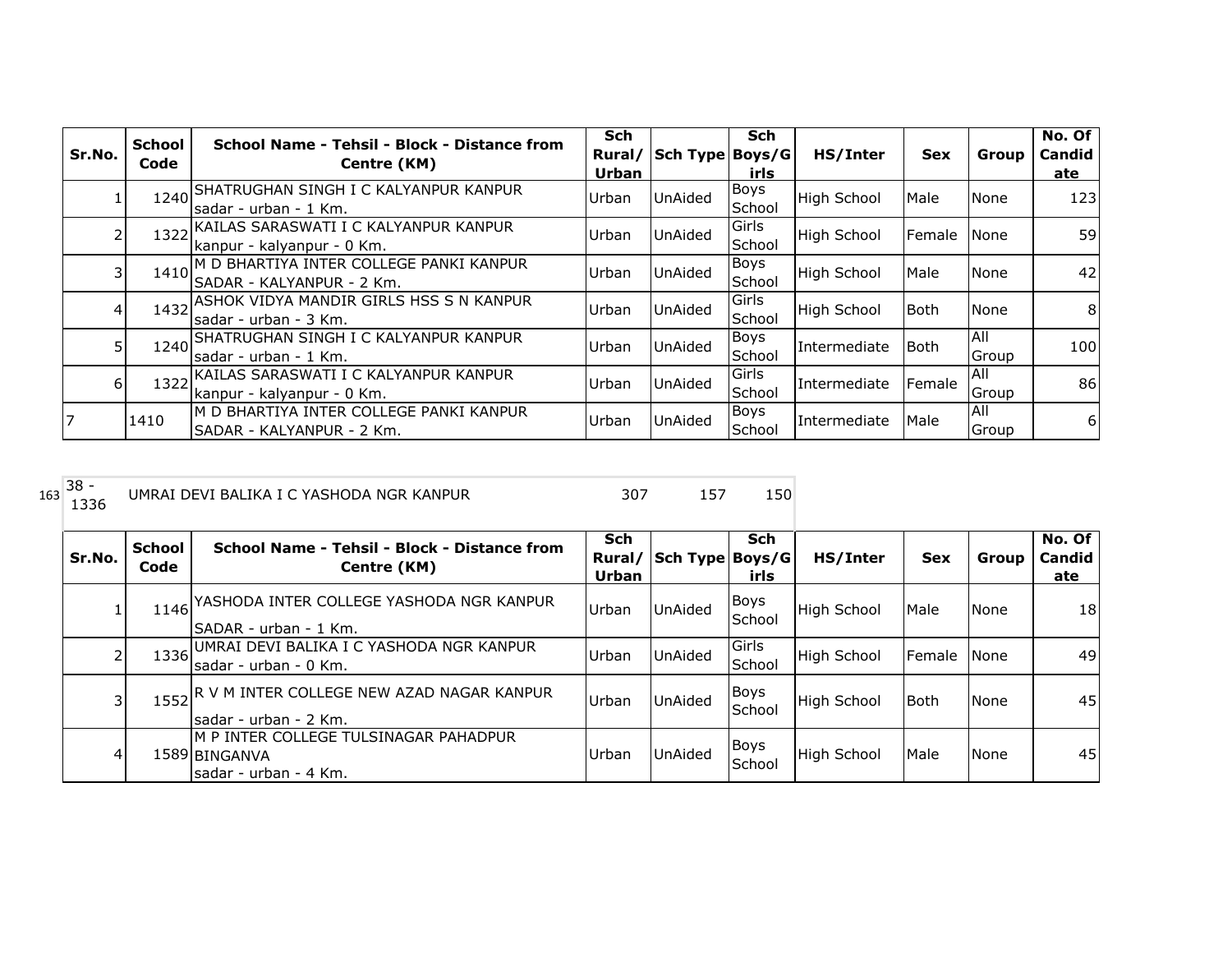|   |      | 1146 YASHODA INTER COLLEGE YASHODA NGR KANPUR<br>ISADAR - urban - 1 Km. | Urban | UnAided        | <b>Boys</b><br>School | <b>Intermediate</b> | Male   | IAII<br>Group | 65 |
|---|------|-------------------------------------------------------------------------|-------|----------------|-----------------------|---------------------|--------|---------------|----|
| ы |      | 1336 UMRAI DEVI BALIKA I C YASHODA NGR KANPUR<br>Isadar - urban - 0 Km. | Urbar | UnAided        | lGirls<br>School      | Intermediate        | Female | IAII<br>Group | 24 |
|   | 1552 | IR V M INTER COLLEGE NEW AZAD NAGAR KANPUR<br>Isadar - urban - 2 Km.    | Urbar | <b>UnAided</b> | <b>Boys</b><br>School | <b>Intermediate</b> | Both   | IAII<br>Group | 61 |

P L MISHRA PUB I C GOOJA KANPUR 315 210 105

| Sr.No.         | <b>School</b><br>Code | School Name - Tehsil - Block - Distance from<br>Centre (KM)                                | <b>Sch</b><br>Rural/ | Sch Type Boys/G | <b>Sch</b>             | HS/Inter           | <b>Sex</b> | Group           | No. Of<br>Candid |
|----------------|-----------------------|--------------------------------------------------------------------------------------------|----------------------|-----------------|------------------------|--------------------|------------|-----------------|------------------|
|                |                       | 1210 PT B S B INT COLL BARIBHITAR GAON KANPUR<br>narwal - bhitargaon - 7 Km.               | Urban<br>Rural       | Aided           | irls<br>Boys<br>School | <b>High School</b> | Male       | None            | ate<br>46        |
| 2              | 1211                  | DAYANAND I C MILKINPUR RAR KANPUR<br>ghatampur - bhitargaon - 3 Km.                        | Rural                | Aided           | Boys<br>School         | <b>High School</b> | Male       | None            | 28               |
| 3              | 1347                  | P L MISHRA PUB I C GOOJA KANPUR<br>ghatampur - bhitargaon - 0 Km.                          | Rural                | UnAided         | <b>Boys</b><br>School  | <b>High School</b> | Female     | None            | 36               |
| $\overline{4}$ | 1456                  | V G R I C NAURANGA KANPUR<br>ghatampur - bhitargaon - 4 Km.                                | Rural                | UnAided         | Boys<br>School         | <b>High School</b> | Male       | None            | 34               |
| 5              |                       | MAA RAMJANKI CHANDRADEO IC DHAMANA BUJURG<br>1674 KANPUR<br>ghatampur - bhitargaon - 5 Km. | Rural                | UnAided         | Girls<br>School        | High School        | Female     | None            | 33               |
| 6              |                       | MAA RAMJANKI CHANDRADEO IC DHAMANA BUJURG<br>1674 KANPUR<br>ghatampur - bhitargaon - 5 Km. | Rural                | UnAided         | Boys<br>School         | <b>High School</b> | Male       | None            | 33               |
|                | 1210                  | PT B S B INT COLL BARIBHITAR GAON KANPUR<br>narwal - bhitargaon - 7 Km.                    | Rural                | Aided           | Boys<br>School         | Intermediate       | Male       | Only<br>Science | 38               |
| 8 <sup>1</sup> | 1211                  | DAYANAND I C MILKINPUR RAR KANPUR<br>ghatampur - bhitegaon - 3 Km.                         | Rural                | Aided           | <b>Boys</b><br>School  | Intermediate       | Male       | All<br>Group    | 20               |
| 9              | 1347                  | P L MISHRA PUB I C GOOJA KANPUR<br>ghatampur - bhitargaon - 0 Km.                          | Rural                | <b>UnAided</b>  | <b>Boys</b><br>School  | Intermediate       | Female     | All<br>Group    | 47               |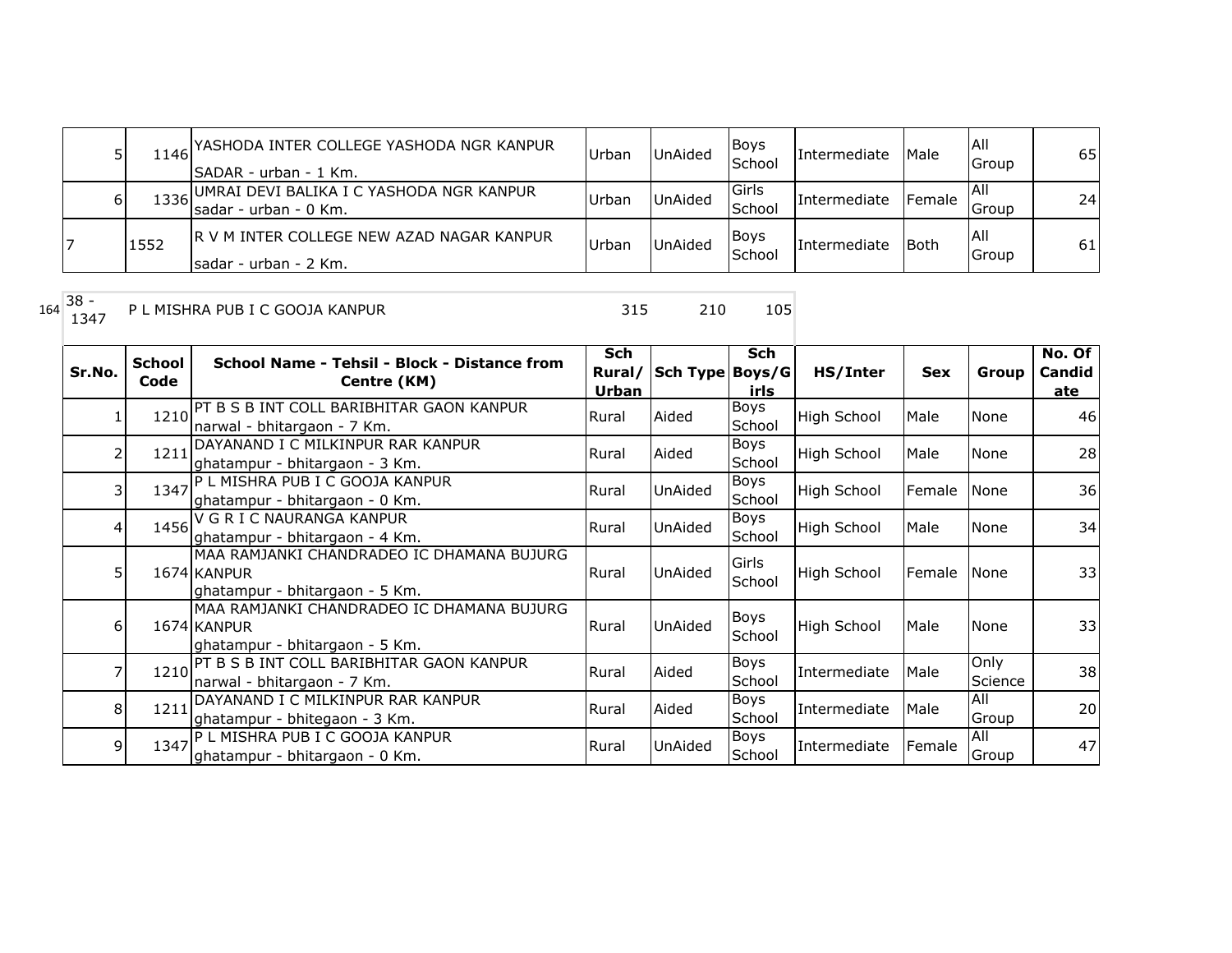| $165$ <sup>38</sup><br>S D S G INTER COLL DAHELI GHATAMPUR KANPUR NAGAR |  |
|-------------------------------------------------------------------------|--|

| Sr.No. | <b>School</b><br>Code | School Name - Tehsil - Block - Distance from<br>Centre (KM)                                | Sch<br>Rural/<br><b>Urban</b> | Sch Type Boys/G | <b>Sch</b><br>irls | HS/Inter           | <b>Sex</b>  | Group                 | No. Of<br><b>Candid</b><br>ate |
|--------|-----------------------|--------------------------------------------------------------------------------------------|-------------------------------|-----------------|--------------------|--------------------|-------------|-----------------------|--------------------------------|
|        |                       | IS D S G INTER COLL DAHELI GHATAMPUR KANPUR<br>1375 NAGAR<br>ghatampur - ghatampur - 0 Km. | <b>Rural</b>                  | <b>UnAided</b>  | Girls<br>School    | <b>High School</b> | Female None |                       | 72                             |
|        |                       | 1464 SHRI SUBHASH V P HSS DAHELI KANPUR NAGAR<br>2-Ghatampur - 2-Ptara - 1 Km.             | l Rural                       | <b>UnAided</b>  | Boys<br>School     | High School        | <b>Both</b> | None                  | 88                             |
|        | 1202                  | SML JAN SAHYOGI I C MAKHAULI KANPUR<br>ghatampur - 1-Ghatampur - 5 Km.                     | <b>Rural</b>                  | Aided           | Boys<br>School     | Intermediate       | Male        | IAII<br>Group         | 74                             |
| 4      |                       | S D S G INTER COLL DAHELI GHATAMPUR KANPUR<br>1375 NAGAR<br>lghatampur - ghatampur - 0 Km. | <b>Rural</b>                  | UnAided         | Girls<br>School    | Intermediate       | Female      | IAII<br><b>IGroup</b> | 87                             |

|     | 38   |
|-----|------|
| 166 | 1385 |

R S EDU CENTRE I C BARRA KANPUR 410 242 168

| Sr.No.          | <b>School</b><br>Code | School Name - Tehsil - Block - Distance from<br>Centre (KM)                 | <b>Sch</b><br>Rural/<br><b>Urban</b> | Sch Type Boys/G | <b>Sch</b><br>irls    | HS/Inter            | <b>Sex</b>     | Group         | No. Of<br><b>Candid</b><br>ate |
|-----------------|-----------------------|-----------------------------------------------------------------------------|--------------------------------------|-----------------|-----------------------|---------------------|----------------|---------------|--------------------------------|
|                 | 1380                  | <u>IVIVEKANAND INTER COLLEGE BARRA TWO KANPUR</u><br>lsadar - urban - 1 Km. | Urban                                | UnAided         | <b>Boys</b><br>School | <b>High School</b>  | Male           | None          | 18                             |
| $\overline{2}$  | 1385                  | IR S EDU CENTRE I C BARRA KANPUR<br>Ikanpur - urban - 0 Km.                 | Urban                                | UnAided         | Girls<br>School       | <b>High School</b>  | Female         | <b>None</b>   | 88                             |
| 3               |                       | 1442 PREM LAL HS SCHOOL BARRA KANPUR NAGAR<br>Isadar - urban - 2 Km.        | Urban                                | <b>UnAided</b>  | <b>Boys</b><br>School | <b>High School</b>  | Female         | <b>None</b>   | 81                             |
| $\vert 4 \vert$ |                       | 1502 P V N PUB I C BARRA 8 KANPUR<br>Isadar - urban - 1 Km.                 | Urban                                | UnAided         | <b>Boys</b><br>School | <b>High School</b>  | <b>Both</b>    | None          | 55                             |
| 5               |                       | 1380 VIVEKANAND INTER COLLEGE BARRA TWO KANPUR<br>lsadar - urban - 1 Km.    | Urban                                | <b>UnAided</b>  | Boys<br>School        | Intermediate        | Male           | IAII<br>Group | 28                             |
| 6I              |                       | 385 R S EDU CENTRE I C BARRA KANPUR                                         | ll Irhan                             | <b>HinAidad</b> | Girls                 | <b>Intermediate</b> | <u>IFamala</u> | <b>All</b>    | 78I                            |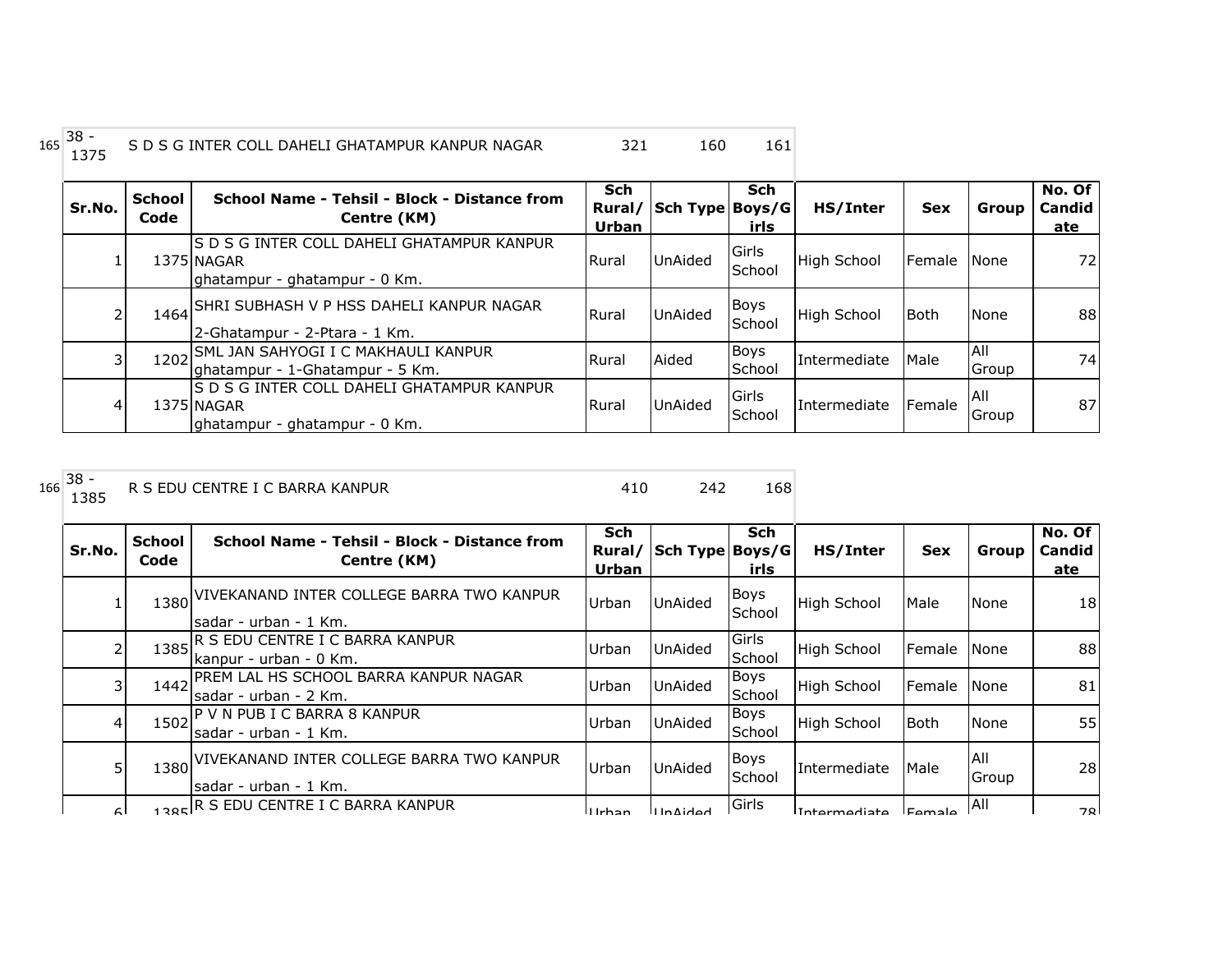| υı | ᆠᆚᅛ<br>$\cdot$ - urban - 0 Km.<br><b>Ikanpur</b>                   | i vi van | <b>I</b> UIMUCU | School                          | <b>ITHCHROUGH</b>   | i cinaic | IGroup              | וט ז |
|----|--------------------------------------------------------------------|----------|-----------------|---------------------------------|---------------------|----------|---------------------|------|
| -  | I PUB I C BARRA 8 KANPUR<br>1502<br>' Km.<br>- urban - 1<br>Isadar | Urban    | UnAided         | <b>Boys</b><br>$\sim$<br>School | <b>Intermediate</b> | Both     | <b>AII</b><br>Group | 62   |

167 38 -<br>1393 SHAILENDRA SINGH I C MAHARAJPUR KANPUR 10 1 1 1 1 1 1 1 1 1 1 373

| Sr.No. | <b>School</b><br>Code | School Name - Tehsil - Block - Distance from<br>Centre (KM)                              | <b>Sch</b><br>Urban | Rural/ Sch Type Boys/G | <b>Sch</b><br>irls    | HS/Inter           | <b>Sex</b>     | Group                       | No. Of<br><b>Candid</b><br>ate |
|--------|-----------------------|------------------------------------------------------------------------------------------|---------------------|------------------------|-----------------------|--------------------|----------------|-----------------------------|--------------------------------|
|        |                       | IS N S D MAURYA I C MAURYAPURI SARSAUL KANPUR<br>1028 NAGAR<br>Inarwal - 3-Srsul - 5 Km. | Rural               | Aided                  | <b>Boys</b><br>School | <b>High School</b> | Male           | None                        | 211                            |
|        |                       | 1393 SHAILENDRA SINGH I C MAHARAJPUR KANPUR<br>Inarwal - sarsaul - 0 Km.                 | <b>Rural</b>        | <b>UnAided</b>         | Girls<br>School       | High School        | <b>IFemale</b> | <b>None</b>                 | 93 <sub>l</sub>                |
|        |                       | IS N S D MAURYA I C MAURYAPURI SARSAUL KANPUR<br>1028 NAGAR<br>Inarwal - 3-Srsul - 5 Km. | Rural               | Aided                  | Boys<br>School        | Intermediate       | Male           | IAII<br><b>IGroup</b>       | 188                            |
| 4      |                       | 1393 SHAILENDRA SINGH I C MAHARAJPUR KANPUR<br>Inarwal - sarsaul - 0 Km.                 | Rural               | <b>UnAided</b>         | Girls<br>School       | Intermediate       | Female         | All<br><b>IGroup</b>        | 152                            |
| 5      |                       | 1586 ADARSH INTER COLLEGE HATHIGAON KANPUR<br>Inarwal - 3-Srsul - 5 Km.                  | Rural               | <b>UnAided</b>         | Boys<br>School        | Intermediate       | Male           | <b>AII</b><br><b>IGroup</b> | 33                             |

| $\sim$<br>$100 -$<br>10č | BHARTIYA INTER COLLEGE PANKI<br>.ΔNP'<br>M |  | -- |
|--------------------------|--------------------------------------------|--|----|
|                          |                                            |  |    |

| Sr.No.    | School<br>Code | School Name - Tehsil - Block - Distance from<br>Centre (KM)            | Sch<br>Urban | Rural/ Sch Type Boys/G | Sch<br>irls           | HS/Inter            | <b>Sex</b>         | Group        | No. Of<br>Candid<br>ate |
|-----------|----------------|------------------------------------------------------------------------|--------------|------------------------|-----------------------|---------------------|--------------------|--------------|-------------------------|
|           | 1024           | JAWAHAR LAL NEHRU I C KALYANPUR KANPUR<br>sadar - KALYANPUR - 3 Km.    | Urban        | UnAided                | <b>Boys</b><br>School | High School         | Male               | None         | 85                      |
|           |                | 1086 VIDYUT PARISHAD I C PANKI KANPUR<br>Isadar - urban - 1 Km.        | Urban        | Aided                  | Boys<br>School        | <b>High School</b>  | Male               | None         | 109                     |
|           |                | 1410 M D BHARTIYA INTER COLLEGE PANKI KANPUR<br>Isadar - urban - 0 Km. | Urban        | UnAided                | Girls<br>School       | <b>High School</b>  | Female             | <b>None</b>  | 30                      |
| $\Lambda$ |                | 1457 SARDAR PATEL ACADEMY HSS PANKI KANPUR                             | l Irhan      | l In Nidod             | <b>Boys</b>           | <b>LHigh School</b> | IR <sub>o</sub> th | <b>INone</b> | 17 <sub>1</sub>         |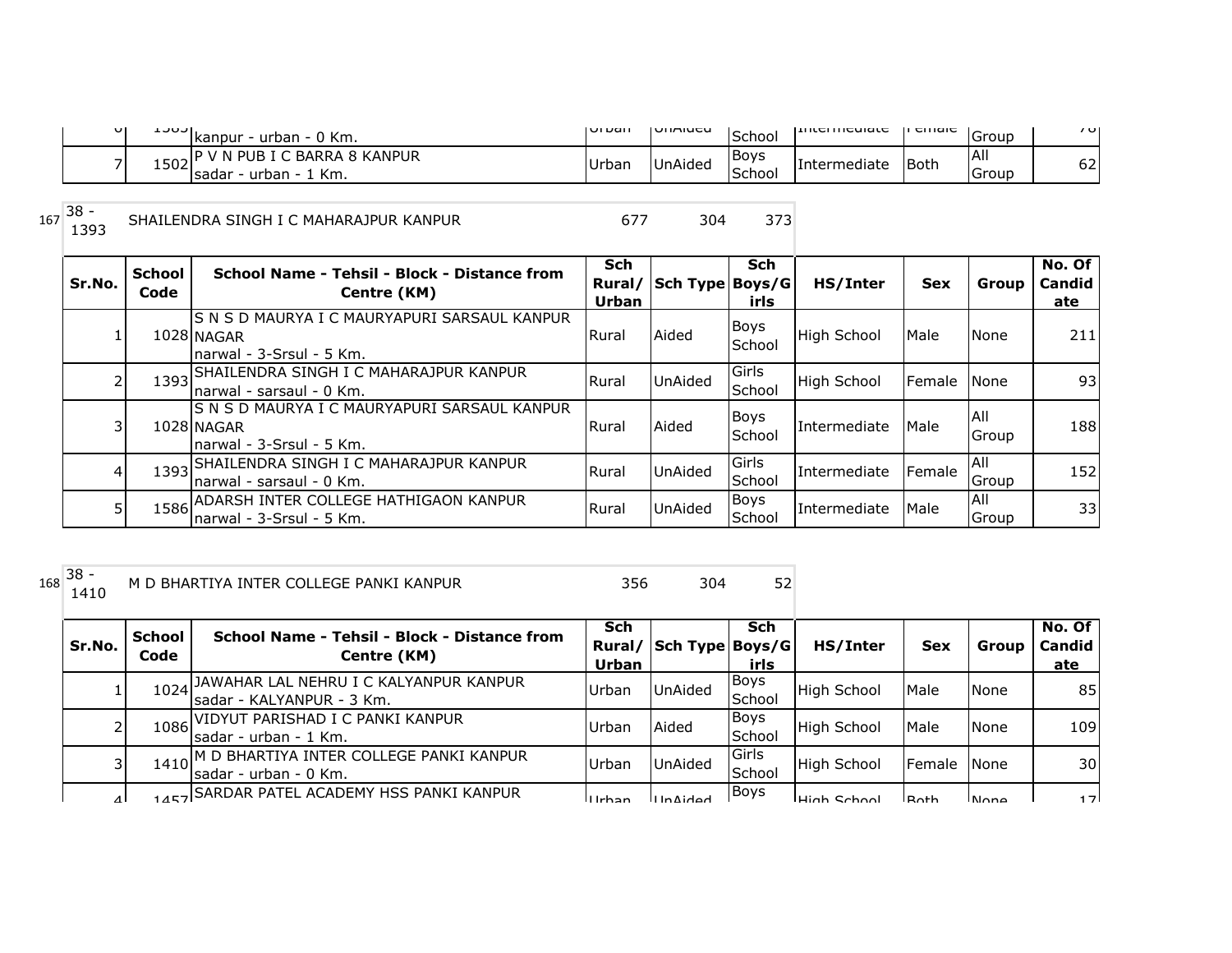| T I | LTJ/I | Isadar - urban - 1 Km.                                               | i vi vari | VIIMUCU        | School                | ורווטרו אינו וואס   | ווטש   | סווטצוו              | $\perp$ / $\perp$ |
|-----|-------|----------------------------------------------------------------------|-----------|----------------|-----------------------|---------------------|--------|----------------------|-------------------|
|     | 1572  | SARDAR PATEL ACADEMY JARAULI-2 KANPUR<br>Isadar - urban - 5 Km.      | Urban     | <b>UnAided</b> | <b>Boys</b><br>School | High School         | lBoth  | None                 | 63I               |
| 61  | 1410  | √M D BHARTIYA INTER COLLEGE PANKI KANPUR<br>Isadar - urban - 0 Km.   | Urban     | <b>UnAided</b> | <b>Boys</b><br>School | <i>Intermediate</i> | Female | IAII<br>Group        | 81                |
|     |       | 1572 SARDAR PATEL ACADEMY JARAULI-2 KANPUR<br>Isadar - urban - 5 Km. | Urban     | <b>UnAided</b> | <b>Boys</b><br>School | <b>Intermediate</b> | l Both | IAII<br><b>Group</b> | 44                |

 $169 \overline{\)38 - 1424}$ 

OM SARASWATI HSS DAHELI UJAGAR KANPUR 1944 193 221

| Sr.No. | School<br>Code | School Name - Tehsil - Block - Distance from<br>Centre (KM)               | <b>Sch</b><br>Rural/<br>Urban | Sch Type Boys/G | <b>Sch</b><br>irls    | HS/Inter            | <b>Sex</b>           | Group         | No. Of<br>Candid<br>ate |
|--------|----------------|---------------------------------------------------------------------------|-------------------------------|-----------------|-----------------------|---------------------|----------------------|---------------|-------------------------|
|        | 1090           | IPT J L N INTER COLL JAMU KANPUR!<br>1-Kanpur - 2-Vidhnu - 3 Km.          | <b>Rural</b>                  | Aided           | Boys<br>School        | High School         | <b>IFemale INone</b> |               | 89I                     |
|        |                | 1424 OM SARASWATI HSS DAHELI UJAGAR KANPUR<br>1-Kanpur - 2-Vidhnu - 0 Km. | <b>Rural</b>                  | UnAided         | <b>Boys</b><br>School | High School         | Female None          |               | 18 <sup>l</sup>         |
|        |                | 2090 PT J L N INTER COLL JAMU KANPUR<br>sadar - bidhnu - 3 Km.            | Rural                         | UnAided         | <b>Boys</b><br>School | <b>High School</b>  | Female None          |               | 86                      |
| 4      |                | 1090 PT J L N INTER COLL JAMU KANPUR<br>1-Kanpur - 2-Vidhnu - 3 Km.       | l Rural                       | Aided           | <b>Boys</b><br>School | <b>Intermediate</b> | Female               | IAII<br>Group | 96                      |
|        | 2090           | <b>PT J L N INTER COLL JAMU KANPUR</b><br>sadar - bidhnu - 3 Km.          | <b>Rural</b>                  | UnAided         | Boys<br>School        | <b>Intermediate</b> | Female               | IAII<br>Group | 125                     |

<sup>170</sup> 38 -

KARMYOGI VID NIKETAN HSS BARRA-6 KANPUR 346 212 134

| Sr.No. | School<br>Code | School Name - Tehsil - Block - Distance from<br>Centre (KM)            | Sch<br>Urban | Rural/ Sch Type Boys/G | Sch<br>irls             | HS/Inter           | <b>Sex</b>  | Group | No. Of<br><b>Candid</b><br>ate |
|--------|----------------|------------------------------------------------------------------------|--------------|------------------------|-------------------------|--------------------|-------------|-------|--------------------------------|
|        | 1385           | . R S EDU CENTRE I C BARRA KANPUR<br>Isadar - urban - 1 Km.            | Urban        | <b>UnAided</b>         | Boys<br><b>ISchool</b>  | <b>High School</b> | Male        | None  | 110                            |
|        |                | 1440 KARMYOGI VID NIKETAN HSS BARRA-6 KANPUR<br>kanpur - urban - 0 Km. | Urban        | <b>UnAided</b>         | <b>IGirls</b><br>School | <b>High School</b> | Female None |       | 41                             |
| 31     |                | 1642 KAMAD GIRI H S SCHOOL ARRA NAUBASTA KANPUR                        | <b>Urban</b> | UnAided                | Boys<br>C <sub>ch</sub> | <b>High School</b> | lBoth       | None  | 54                             |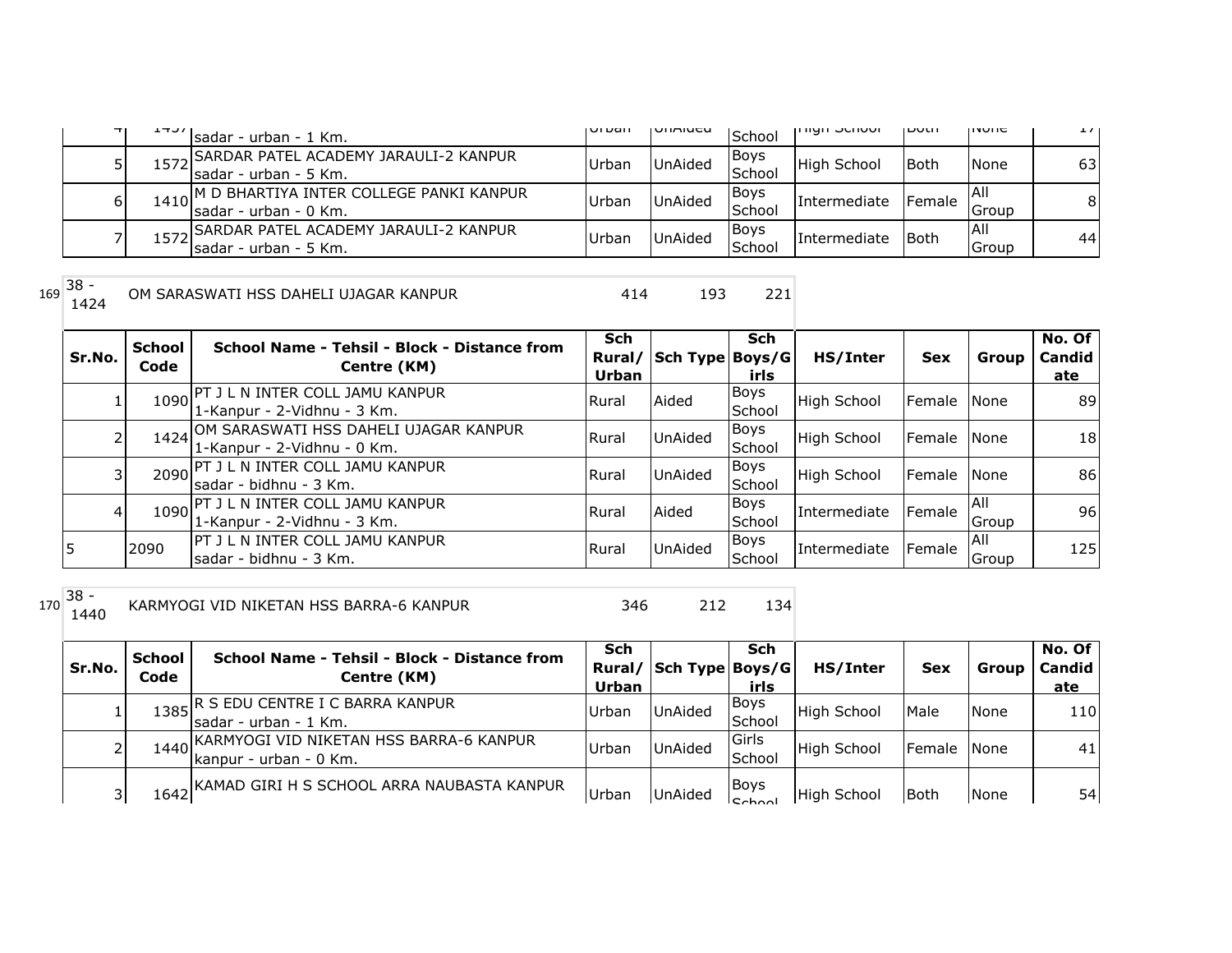|    |      | Isadar - urban - 4 Km.                                                              |       |                | וטטווטטו              |              |             |               |    |
|----|------|-------------------------------------------------------------------------------------|-------|----------------|-----------------------|--------------|-------------|---------------|----|
| 4  |      | <b>K B PUBLIC SCHOOL JARAULI PHASE II KANPUR</b><br>1657 NAGAR<br>SADAR - u - 2 Km. | Urban | <b>UnAided</b> | <b>Boys</b><br>School | High School  | <b>Both</b> | <b>None</b>   |    |
|    |      | 1385 R S EDU CENTRE I C BARRA KANPUR<br>Isadar - urban - 1 Km.                      | Urban | <b>UnAided</b> | Boys<br>School        | Intermediate | Male        | IAII<br>Group | 99 |
| 16 | 1440 | IKARMYOGI VID NIKETAN HSS BARRA-6 KANPUR<br>kanpur - urban - 0 Km.                  | Urban | <b>UnAided</b> | Girls<br>School       | Intermediate | Female      | IAII<br>Group | 35 |

MAHATMA GANDHI INTER COLLEGE CHANWAR KANPUR 338 200 138

| Sr.No. | <b>School</b><br>Code | School Name - Tehsil - Block - Distance from<br>Centre (KM)                               | <b>Sch</b><br>Urban | Rural/ Sch Type Boys/G | Sch<br>irls    | HS/Inter            | <b>Sex</b>  | Group                | No. Of<br>Candid<br>ate |
|--------|-----------------------|-------------------------------------------------------------------------------------------|---------------------|------------------------|----------------|---------------------|-------------|----------------------|-------------------------|
|        |                       | 1202 SML JAN SAHYOGI I C MAKHAULI KANPUR<br>ghatampur - 1-Ghatampur - 5 Km.               | Rural               | Aided                  | Boys<br>School | High School         | Male        | None                 | 77I                     |
| ∍      |                       | MAHATMA GANDHI INTER COLLEGE CHANWAR<br>1462 KANPUR<br>ghatampur - 1-Ghatampur - 0 Km.    | Rural               | UnAided                | Boys<br>School | High School         | Female None |                      | 123                     |
|        | 1462                  | IMAHATMA GANDHI INTER COLLEGE CHANWAR<br><b>KANPUR</b><br>ghatampur - 1-Ghatampur - 0 Km. | Rural               | <b>UnAided</b>         | Boys<br>School | <b>Intermediate</b> | Female      | <b>IAII</b><br>Group | 138                     |

172 38 - 1465 AISHA SIDDIQUA GIRLS I C KANPUR 699 699 365 334

|  | Sr.No. thool Colool Name - Tehsil - Block - Distance from Centre (Rural/U Sch Type) Boys/G HS/Inter |       |         |                                           | <b>Sex</b>  | <b>Group Of Candi</b> |
|--|-----------------------------------------------------------------------------------------------------|-------|---------|-------------------------------------------|-------------|-----------------------|
|  | 1299 MODERN SUPER NATIONAL I C JUHI KANPUR                                                          | Urban | UnAided | Girls Sch High School                     | Female None | 35                    |
|  | SADAR - urban - 3 Km.                                                                               |       |         |                                           |             |                       |
|  | 1465 AISHA SIDDIQUA GIRLS I C KANPUR                                                                | Urban | UnAided | Girls Sch High School                     | Female None | 330                   |
|  | kanpur - urban - 0 Km.                                                                              |       |         |                                           |             |                       |
|  | 1299 MODERN SUPER NATIONAL I C JUHI KANPUR                                                          | Urban | UnAided | Girls SchlIntermediate Female   All Group |             |                       |
|  | <b>ISADAR</b> - urban - 3 Km.                                                                       |       |         |                                           |             |                       |
|  | 1465 AISHA SIDDIQUA GIRLS I C KANPUR                                                                | Urban | UnAided | Girls SchlIntermediate Female   All Group |             | 325                   |
|  | kanpur - urban - 0 Km.                                                                              |       |         |                                           |             |                       |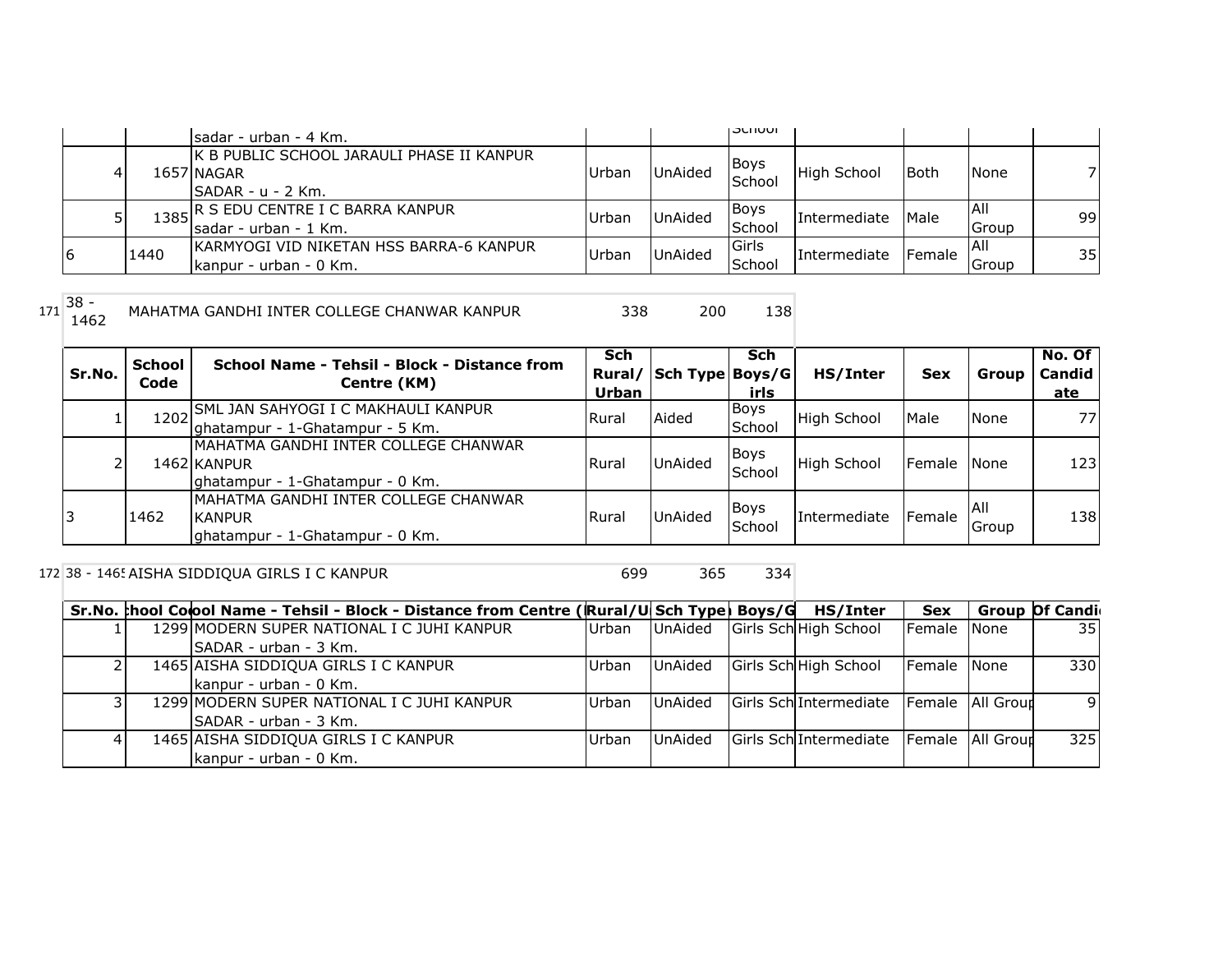| $173 38 -$<br>$146^-$ | SARASWATI VIDYALAYA INTER COLLEGE PANKI KANPUR |  | 195 | 130 |
|-----------------------|------------------------------------------------|--|-----|-----|
|-----------------------|------------------------------------------------|--|-----|-----|

| Sr.No.         | <b>School</b><br>Code | School Name - Tehsil - Block - Distance from<br>Centre (KM)                       | Sch<br>Urban | Rural/ Sch Type Boys/G | <b>Sch</b><br>irls    | HS/Inter           | <b>Sex</b>  | <b>Group</b> | No. Of<br>Candid<br>ate |
|----------------|-----------------------|-----------------------------------------------------------------------------------|--------------|------------------------|-----------------------|--------------------|-------------|--------------|-------------------------|
| 1              |                       | SARASWATI VIDYALAYA INTER COLLEGE PANKI<br>1467 KANPUR<br>kanpur - urban - 0 Km.  | Urban        | <b>UnAided</b>         | Girls<br>School       | <b>High School</b> | Female      | None         | 41                      |
| $\overline{2}$ | 1617                  | DR. N S V N INT COLL KANPUR<br>sadar - urban - 3 Km.                              | Urban        | UnAided                | Boys<br>School        | <b>High School</b> | <b>Both</b> | <b>None</b>  | 41                      |
| 3              |                       | 1623 PT. L S SARSWATI INT COLL KANPUR<br>sadar - kalyanpur - 3 Km.                | Urban        | UnAided                | <b>Boys</b><br>School | <b>High School</b> | Male        | <b>None</b>  | 32                      |
| $\overline{4}$ |                       | KRISHNA EDUCATION CENTRE JARAULI BARRA<br>1672 KANPUR<br>sadar - urban - 4 Km.    | Urban        | UnAided                | <b>Boys</b><br>School | <b>High School</b> | <b>Both</b> | None         | 23                      |
| 5              |                       | 1675 N L MEMO PUBLIC SCHOOL S DABAULI KANPUR<br>sadar - urban - 4 Km.             | Urban        | UnAided                | <b>Boys</b><br>School | <b>High School</b> | <b>Both</b> | <b>None</b>  | 18                      |
| 6              |                       | 1690 PSUD IC SURAR<br>sadar - 1-Kalyanpur - 4 Km.                                 | Rural        | UnAided                | <b>Boys</b><br>School | <b>High School</b> | <b>Both</b> | None         | 40                      |
| 7              |                       | SARASWATI VIDYALAYA INTER COLLEGE PANKI<br>1467 KANPUR<br>lkanpur - urban - 0 Km. | Urban        | <b>UnAided</b>         | Girls<br>School       | Intermediate       | Female      | All<br>Group | 54                      |
| 8 <sup>1</sup> | 1617                  | DR. N S V N INT COLL KANPUR<br>sadar - urban - 3 Km.                              | Urban        | <b>UnAided</b>         | Boys<br>School        | Intermediate       | Both        | All<br>Group | 63                      |
| $\overline{9}$ |                       | 1675 N L MEMO PUBLIC SCHOOL S DABAULI KANPUR<br>lsadar - urban - 4 Km.            | Urban        | UnAided                | Boys<br>School        | Intermediate       | Both        | All<br>Group | 13                      |

R M S HSS TRILOKPUR CHAUBEPUR KANPUR 157 567 410 157

| Sr.No. | School<br>Code | School Name - Tehsil - Block - Distance from<br>Centre (KM)           | Sch<br>Urban | Rural/ Sch Type Boys/G | Sch<br>irls           | HS/Inter           | <b>Sex</b>  | Group | No. Of<br>Candid I<br>ate |
|--------|----------------|-----------------------------------------------------------------------|--------------|------------------------|-----------------------|--------------------|-------------|-------|---------------------------|
|        | 1194           | ' SHRI NARAYAN P I C CHAUBEPUR KANPUR<br>bilhaur - shivrajpur - 2 Km. | Rural        | <b>UnAided</b>         | <b>Boys</b><br>School | <b>High School</b> | Male        | None  | 70                        |
|        |                | 1470 BHAJAN LAL S S S I C GABARAHA KANPUR                             | $D_{11}$ ra  | <b>UInAidad</b>        | IBovs                 | High School        | Eemale None |       | 116 <sup>1</sup>          |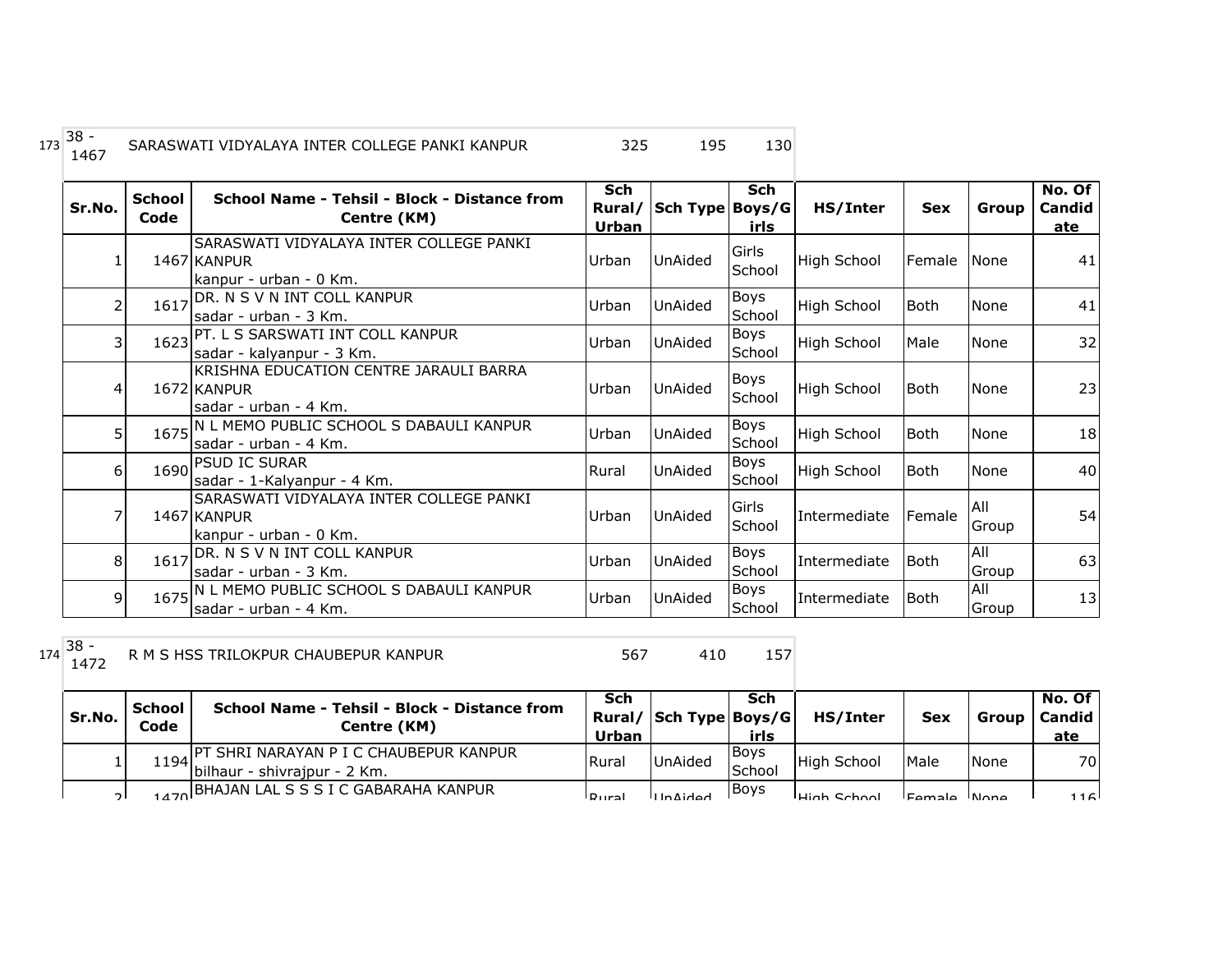|   |      | """   bilhaur - CHAUBEPUR - 4 Km.                                                                | nsurar | UIIMIUCU | School          | <b>THALL OCHOOL</b> | ם כוחמוכ | 111011C             | ᆂᆂᇦ             |
|---|------|--------------------------------------------------------------------------------------------------|--------|----------|-----------------|---------------------|----------|---------------------|-----------------|
|   | 1472 | R M S HSS TRILOKPUR CHAUBEPUR KANPUR<br>Billhaur - Chaubepur - 0 Km.                             | Rural  | UnAided  | Boys<br>School  | <b>High School</b>  | Female   | <b>None</b>         | 22              |
|   |      | 1569 RANI LAXMI BAI HSS BITHOOR KANPUR<br>sadar - kalyanpur - 5 Km.                              | Urban  | UnAided  | Boys<br>School  | <b>High School</b>  | Both     | <b>None</b>         | 90 <sup>1</sup> |
|   |      | SHRI SADGURUDEV BALIKA H S SCHOOL SUNAUDHA<br>1615 KANPUR<br><b>IBILHAUR - CHAUBEPUR - 3 Km.</b> | Rural  | UnAided  | Girls<br>School | <b>High School</b>  | Both     | None                | 12              |
| 6 | 1637 | IR KRISHNA SARASWATI IC BAHARAMPUR KANPUR<br>bilhaur - 2-Chaubepur - 4 Km.                       | Rural  | UnAided  | Boys<br>School  | <b>High School</b>  | Male     | None                | 100             |
|   | 1194 | PT SHRI NARAYAN P I C CHAUBEPUR KANPUR<br>bilhaur - shivrajpur - 2 Km.                           | Rural  | UnAided  | Boys<br>School  | Intermediate        | Male     | All<br>Group        | 64              |
| 8 | 1470 | BHAJAN LAL S S S I C GABARAHA KANPUR]<br>lbilhaur - CHAUBEPUR - 4 Km.                            | Rural  | UnAided  | Boys<br>School  | Intermediate        | Female   | <b>AII</b><br>Group | 93              |

147 SARDAR PATEL I C JARAULI KANPUR 1477 SARDAR 1910 201

| Sr.No. | <b>School</b><br>Code | School Name - Tehsil - Block - Distance from<br>Centre (KM)                      | <b>Sch</b><br>Rural/<br>Urban | Sch Type Boys/G | <b>Sch</b><br>irls    | HS/Inter           | <b>Sex</b>  | Group        | No. Of<br><b>Candid</b><br>ate |
|--------|-----------------------|----------------------------------------------------------------------------------|-------------------------------|-----------------|-----------------------|--------------------|-------------|--------------|--------------------------------|
|        | 1250                  | CHATRAPATI SHIVAJI I C JARAULI KANPUR<br>Isadar - urban - 2 Km.                  | Urban                         | <b>UnAided</b>  | <b>Boys</b><br>School | <b>High School</b> | <b>Both</b> | None         | 45                             |
|        |                       | MAHATMA GANDHI I C W2 J B DAMODAR NAGAR<br>1411 KANPUR<br>lSadar - urban - 2 Km. | Urban                         | <b>UnAided</b>  | Boys<br>School        | <b>High School</b> | <b>Both</b> | None         | 49                             |
|        |                       | 1477 SARDAR PATEL I C JARAULI KANPUR<br>Isadar - urban - 0 Km.                   | Urban                         | <b>UnAided</b>  | <b>Boys</b><br>School | High School        | Female      | None         | 58                             |
| 41     |                       | 1616 S R P H S SCHOOL GAMBHIR PUR KANPUR<br>sadar - 2-Vidhnu - 3 Km.             | Rural                         | <b>UnAided</b>  | Boys<br>School        | <b>High School</b> | Male        | <b>None</b>  | 67                             |
|        |                       | IKAMAD SHINING STARS ACADEMY I C KANPUR<br>1664 NAGAR<br>sadar - bidhanu - 4 Km. | <b>Rural</b>                  | <b>UnAided</b>  | <b>Boys</b><br>School | <b>High School</b> | <b>Both</b> | None         | 92                             |
| 61     | 1250                  | CHATRAPATI SHIVAJI I C JARAULI KANPUR<br>sadar - urban - 2 Km.                   | Urban                         | <b>UnAided</b>  | <b>Boys</b><br>School | Intermediate       | l Both      | All<br>Group | 137I                           |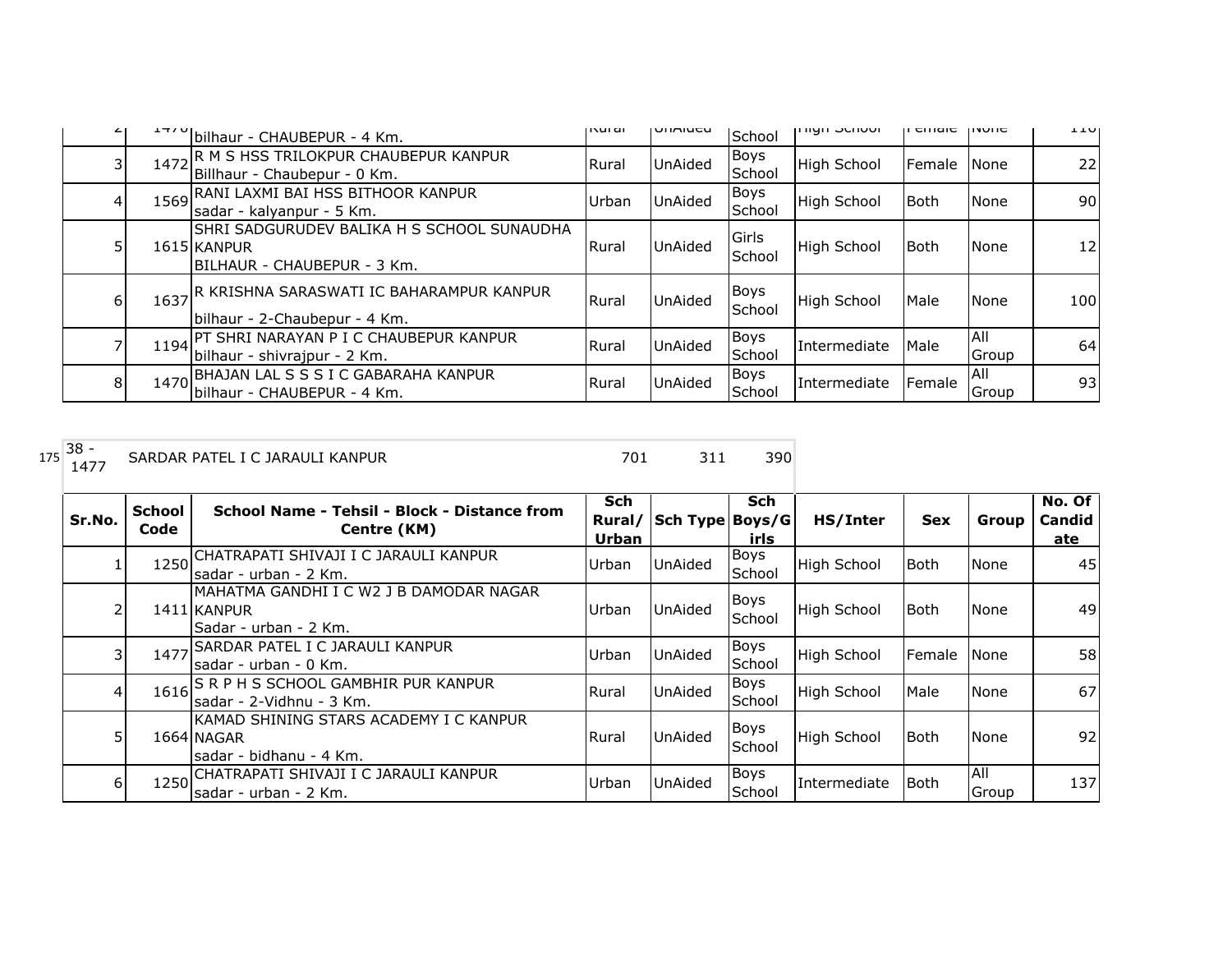|    |      | IMAHATMA GANDHI I C W2 J B DAMODAR NAGAR<br>1411 KANPUR<br>Sadar - urban - 2 Km.   | Urban        | <b>UnAided</b> | Boys<br>School        | Intermediate | Both   | <b>All</b><br>Group    | 95  |
|----|------|------------------------------------------------------------------------------------|--------------|----------------|-----------------------|--------------|--------|------------------------|-----|
| 8  | 1477 | , SARDAR PATEL I C JARAULI KANPUR<br>1-Kanpur - 1-Ghatampur - 0 Km.                | Urban        | <b>UnAided</b> | Boys<br><b>School</b> | Intermediate | Female | IAII<br>Group          | 107 |
| 91 |      | 1575 SMT G K Y K I C M B S KAPURWA KANPUR<br>Isadar - urban - 2 Km.                | <b>Rural</b> | UnAided        | <b>Boys</b><br>School | Intermediate | Male   | Only<br><b>Science</b> |     |
| 10 | 1664 | IKAMAD SHINING STARS ACADEMY I C KANPUR<br><b>NAGAR</b><br>SADAR - bidhanu - 4 Km. | Rural        | <b>UnAided</b> | Boys<br>School        | Intermediate | Both   | <b>AII</b><br>Group    | 50  |

| 179 | $38 -$<br>1488 | S C A INTER COLLEGE R COLONY PANKI KANPUR |                                                                                     | 301                    | 197             | 104                   |                     |             |               |                         |
|-----|----------------|-------------------------------------------|-------------------------------------------------------------------------------------|------------------------|-----------------|-----------------------|---------------------|-------------|---------------|-------------------------|
|     | Sr.No.         | <b>School</b><br>Code                     | School Name - Tehsil - Block - Distance from<br>Centre (KM)                         | Sch<br>Rural/<br>Urban | Sch Type Boys/G | <b>Sch</b><br>irls    | HS/Inter            | <b>Sex</b>  | Group         | No. Of<br>Candid<br>ate |
|     |                |                                           | 1329 S RAM KUMARI BALIKA HS SARAIMEETA KANPUR<br>sadar - KALYAN PUR - 3 Km.         | Urban                  | UnAided         | Girls<br>School       | <b>High School</b>  | <b>Both</b> | <b>None</b>   | 21                      |
|     |                |                                           | 1488 S C A INTER COLLEGE R COLONY PANKI KANPUR<br>Isadar - urban - 0 Km.            | Urban                  | UnAided         | <b>Boys</b><br>School | High School         | Female      | l None        | 53                      |
|     |                |                                           | VIJAY S Y S P INTER COLLEGE GANGAGANJ PANKI<br>1519 KANPUR<br>sadar - urban - 1 Km. | Urban                  | UnAided         | Boys<br>School        | <b>High School</b>  | Male        | <b>None</b>   | 41                      |
|     | 4              |                                           | 1592 MOTHER INDIA INTER COLLEGE KANPUR NAGAR<br>sadar - urban - 3 Km.               | Urban                  | UnAided         | <b>Boys</b><br>School | <b>High School</b>  | <b>Both</b> | <b>None</b>   | 26                      |
|     | 5              |                                           | 1685 SHRI JAMUNA PRASHAD IC GAMBHIRPUR PANKI<br>sadar - 1-Kalyanpur - 3 Km.         | Urban                  | <b>UnAided</b>  | Boys<br>School        | <b>High School</b>  | <b>Both</b> | <b>None</b>   | 16                      |
|     | 6              |                                           | SWAMI AKHANDANAND SARSWATI VIDYA MANDIR BA<br>1687 HS S<br>SADAR - urban - 4 Km.    | Urban                  | UnAided         | Girls<br>School       | <b>High School</b>  | <b>Both</b> | <b>None</b>   | 40                      |
|     | 7              |                                           | 1488 S C A INTER COLLEGE R COLONY PANKI KANPUR<br>1-Kanpur - urban - 0 Km.          | Urban                  | UnAided         | Boys<br>School        | <b>Intermediate</b> | Female      | IAII<br>Group | 49                      |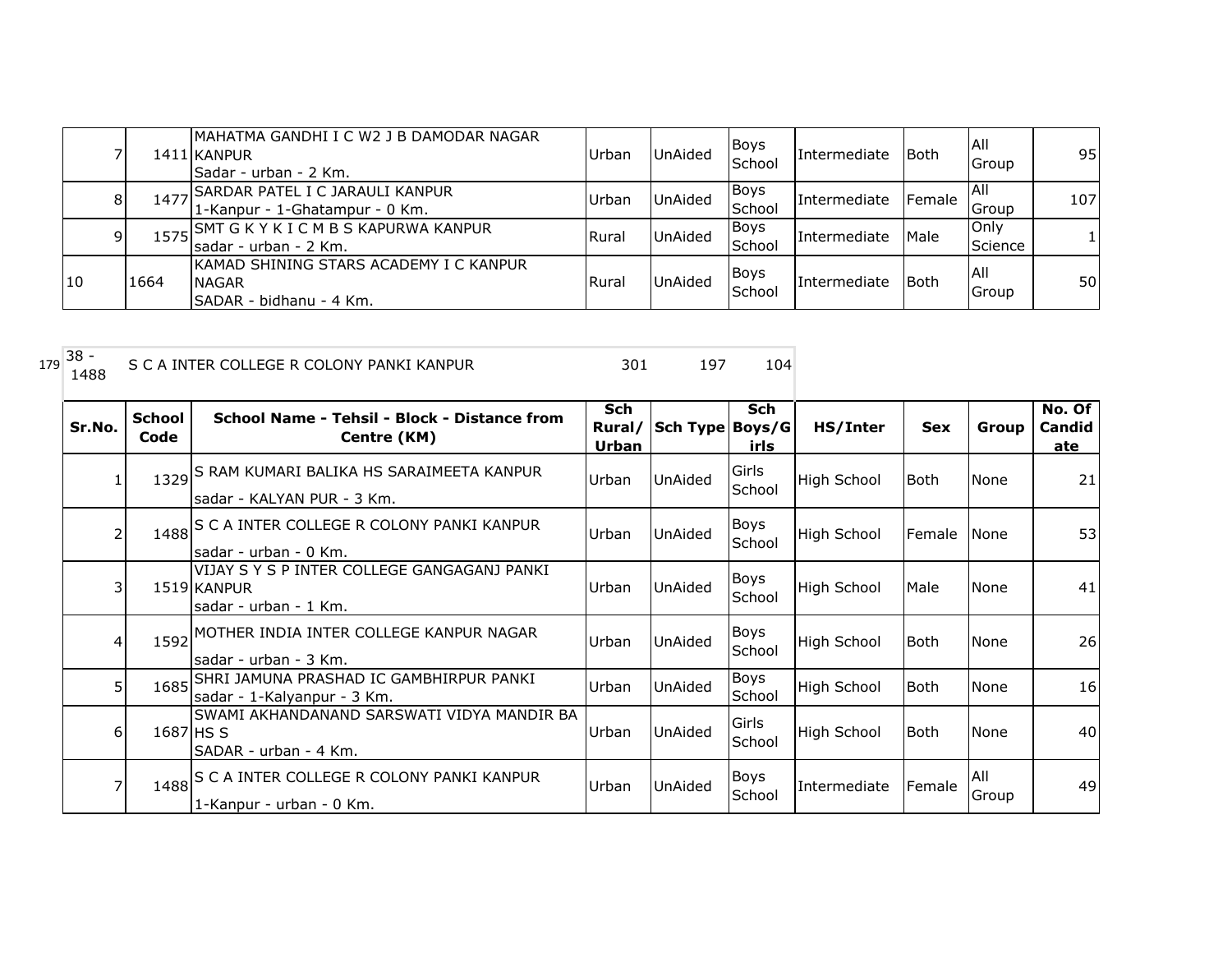| 81  | IVIJAY S Y S P INTER COLLEGE GANGAGANJ PANKI<br>1519 KANPUR<br>Isadar - urban - 1 Km. | Urban | <b>UnAided</b> | Boys<br>School        | Intermediate | Male  | <b>Only</b><br>Science<br>Group B | 32I |
|-----|---------------------------------------------------------------------------------------|-------|----------------|-----------------------|--------------|-------|-----------------------------------|-----|
| q.  | 1592 MOTHER INDIA INTER COLLEGE KANPUR NAGAR<br>Isadar - urban - 3 Km.                | Urban | <b>UnAided</b> | <b>Boys</b><br>School | Intermediate | lBoth | <b>AII</b><br>Group               | 15I |
| 101 | 1685 SHRI JAMUNA PRASHAD IC GAMBHIRPUR PANKI<br>sadar - 1-Kalyanpur - 1 Km.           | Urban | <b>UnAided</b> | <b>Boys</b><br>School | Intermediate | lBoth | IAII<br><b>Group</b>              | 81  |

<sup>177</sup> 38 - S D MEMORIAL I C NARWAL KANPUR 199

| Sr.No. | <b>School</b><br>Code | School Name - Tehsil - Block - Distance from<br>Centre (KM)                  | Sch<br>Rural/<br>Urban | Sch Type Boys/G | <b>Sch</b><br>irls    | HS/Inter           | <b>Sex</b>   | Group               | No. Of<br>Candid<br>ate |
|--------|-----------------------|------------------------------------------------------------------------------|------------------------|-----------------|-----------------------|--------------------|--------------|---------------------|-------------------------|
|        |                       | 1115 JANTA INTER COLLEGE BAUSAR KANPUR<br>Inarwal - SARSAUL - 4 Km.          | Rural                  | <b>UnAided</b>  | <b>Boys</b><br>School | <b>High School</b> | Male         | None                | 14                      |
|        |                       | 1492 S D MEMORIAL I C NARWAL KANPUR<br>narwal - sarsaul - 0 Km.              | Rural                  | <b>UnAided</b>  | Girls<br>School       | <b>High School</b> | Female INone |                     | 96                      |
| 3      |                       | 1546 B R R D INTER COLLEGE BARUI KANPUR NAGAR<br>narwal - bhitargaon - 4 Km. | Rural                  | <b>UnAided</b>  | <b>Boys</b><br>School | <b>High School</b> | Female       | <b>None</b>         | 111                     |
| 41     |                       | 1115 JANTA INTER COLLEGE BAUSAR KANPUR<br>Inarwal - SARSAUL - 4 Km.          | Rural                  | <b>UnAided</b>  | <b>Boys</b><br>School | Intermediate       | Male         | IAII<br>Group       | 51                      |
| 5      |                       | 1492 S D MEMORIAL I C NARWAL KANPUR<br>narwal - sarsaul - 0 Km.              | Rural                  | <b>UnAided</b>  | Girls<br>School       | Intermediate       | Female       | <b>AII</b><br>Group | 108                     |
| 61     |                       | 1546 B R R D INTER COLLEGE BARUI KANPUR NAGAR<br>narwal - bhitargaon - 4 Km. | Rural                  | UnAided         | <b>Boys</b><br>School | Intermediate       | Female       | IAII<br>Group       | 86                      |

<sup>178</sup> 38 -

P L M INTER COLLEGE NARWAL KANPUR 320 320 339 81

| Sr.No. | School<br>Code | School Name - Tehsil - Block - Distance from<br>Centre (KM)           | Sch<br>Urban | Rural/   Sch Type   Boys/G | Sch<br>irls     | <b>HS/Inter</b> | Sex         | Group I | No. Of<br><b>Candid</b><br>ate |
|--------|----------------|-----------------------------------------------------------------------|--------------|----------------------------|-----------------|-----------------|-------------|---------|--------------------------------|
|        |                | 1400 SRI S S M INTER COLLEGE AMOUR KANPUR<br>Inarwal - NARWAL - 3 Km. | <b>Rural</b> | <b>UnAided</b>             | IBovs<br>School | High School     | <b>Both</b> | None    | 70                             |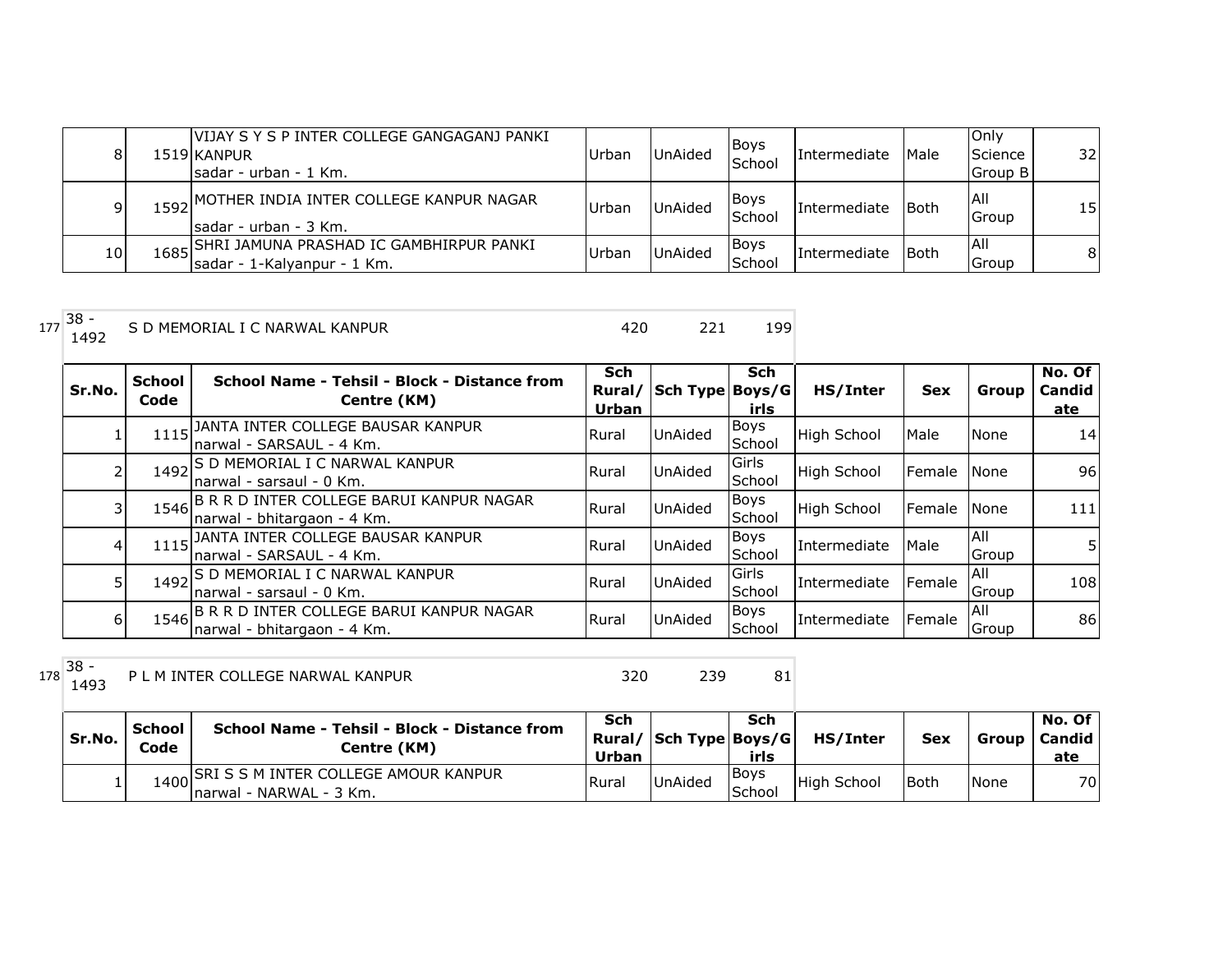|    | 1471 | JAGVANT SINGH B H S SCH AMOUR KANPUR<br>Inarwal - NARWAL - 5 Km.      | Rural        | <b>UnAided</b> | <b>Boys</b><br>School | <b>High School</b> | <b>Both</b>  | <b>None</b>   | 72I |
|----|------|-----------------------------------------------------------------------|--------------|----------------|-----------------------|--------------------|--------------|---------------|-----|
|    |      | 1493 P L M INTER COLLEGE NARWAL KANPUR<br>Inarwal - sarsaul - 0 Km.   | <b>Rural</b> | <b>UnAided</b> | Girls<br>School       | High School        | Female INone |               | 47  |
|    | 1541 | RADHA KRISHNA S H S S SUKHANIPUR KANPUR<br>Inarwal - SARSAUL - 5 Km.  | Urban        | <b>UnAided</b> | <b>Boys</b><br>School | High School        | <b>Both</b>  | <b>None</b>   | 50  |
|    |      | 1400 SRI S S M INTER COLLEGE AMOUR KANPUR<br>Inarwal - NARWAL - 3 Km. | <b>Rural</b> | <b>UnAided</b> | <b>Boys</b><br>School | Intermediate       | <b>Both</b>  | IAII<br>Group | 53  |
| 61 |      | 1493 P L M INTER COLLEGE NARWAL KANPUR<br>Inarwal - sarsaul - 0 Km.   | <b>Rural</b> | UnAided        | Girls<br>School       | Intermediate       | Female       | IAII<br>Group | 28  |

<sup>179</sup> 38 - UDAY VIDYA MANDIR I C BHADASA KANPUR 447 254 193

| Sr.No.         | <b>School</b><br>Code | School Name - Tehsil - Block - Distance from<br>Centre (KM)                                  | <b>Sch</b><br>Rural/<br><b>Urban</b> | Sch Type Boys/G | Sch<br>irls           | HS/Inter     | <b>Sex</b>    | Group        | No. Of<br>Candid<br>ate |
|----------------|-----------------------|----------------------------------------------------------------------------------------------|--------------------------------------|-----------------|-----------------------|--------------|---------------|--------------|-------------------------|
|                | 1393                  | SHAILENDRA SINGH I C MAHARAJPUR KANPUR<br>narwal - SARSAUL - 4 Km.                           | Rural                                | <b>UnAided</b>  | <b>Boys</b><br>School | High School  | Male          | None         | 88                      |
| $\overline{2}$ | 1493                  | P L M INTER COLLEGE NARWAL KANPUR<br>narwal - 3-Srsul - 4 Km.                                | Rural                                | UnAided         | <b>Boys</b><br>School | High School  | Male          | None         | 63                      |
| 3 <sup>1</sup> |                       | 1503 UDAY VIDYA MANDIR I C BHADASA KANPUR<br>narwal - SARSAUL - 0 Km.                        | Rural                                | <b>UnAided</b>  | Boys<br>School        | High School  | Female        | <b>INone</b> | 52                      |
| 4              |                       | 1564 MANOHAR LAL I C ALAULAPUR KANPUR<br>Isadar - urban - 4 Km.                              | Urban                                | UnAided         | Boys<br>School        | High School  | Male          | None         | 18                      |
| 5 <sub>1</sub> |                       | SRI SHIV DAYAL GUPTA INTER COLLEGE SALEMPUR<br>1601 KANPUR NAGAR<br>narwal - sarsaul - 4 Km. | Rural                                | <b>UnAided</b>  | Boys<br>School        | High School  | Both          | None         | 33                      |
| 6              |                       | 1393 SHAILENDRA SINGH I C MAHARAJPUR KANPUR<br>narwal - sarsaul - 4 Km.                      | Rural                                | UnAided         | Boys<br>School        | Intermediate | Male          | All<br>Group | 87                      |
| 7              |                       | 1493 P L M INTER COLLEGE NARWAL KANPUR<br>narwal - 3-Srsul - 4 Km.                           | Rural                                | <b>UnAided</b>  | Boys<br>School        | Intermediate | Male          | All<br>Group | 52                      |
| 8 <sup>1</sup> |                       | 1503 UDAY VIDYA MANDIR I C BHADASA KANPUR<br>narwal - SARSAUL - 0 Km.                        | Rural                                | <b>UnAided</b>  | Boys<br>School        | Intermediate | <b>Female</b> | All<br>Group | 12                      |
| 9              |                       | 1564 MANOHAR LAL I C ALAULAPUR KANPUR<br>Isadar - urban - 4 Km.                              | Urban                                | <b>UnAided</b>  | Boys<br>School        | Intermediate | Male          | All<br>Group | 42                      |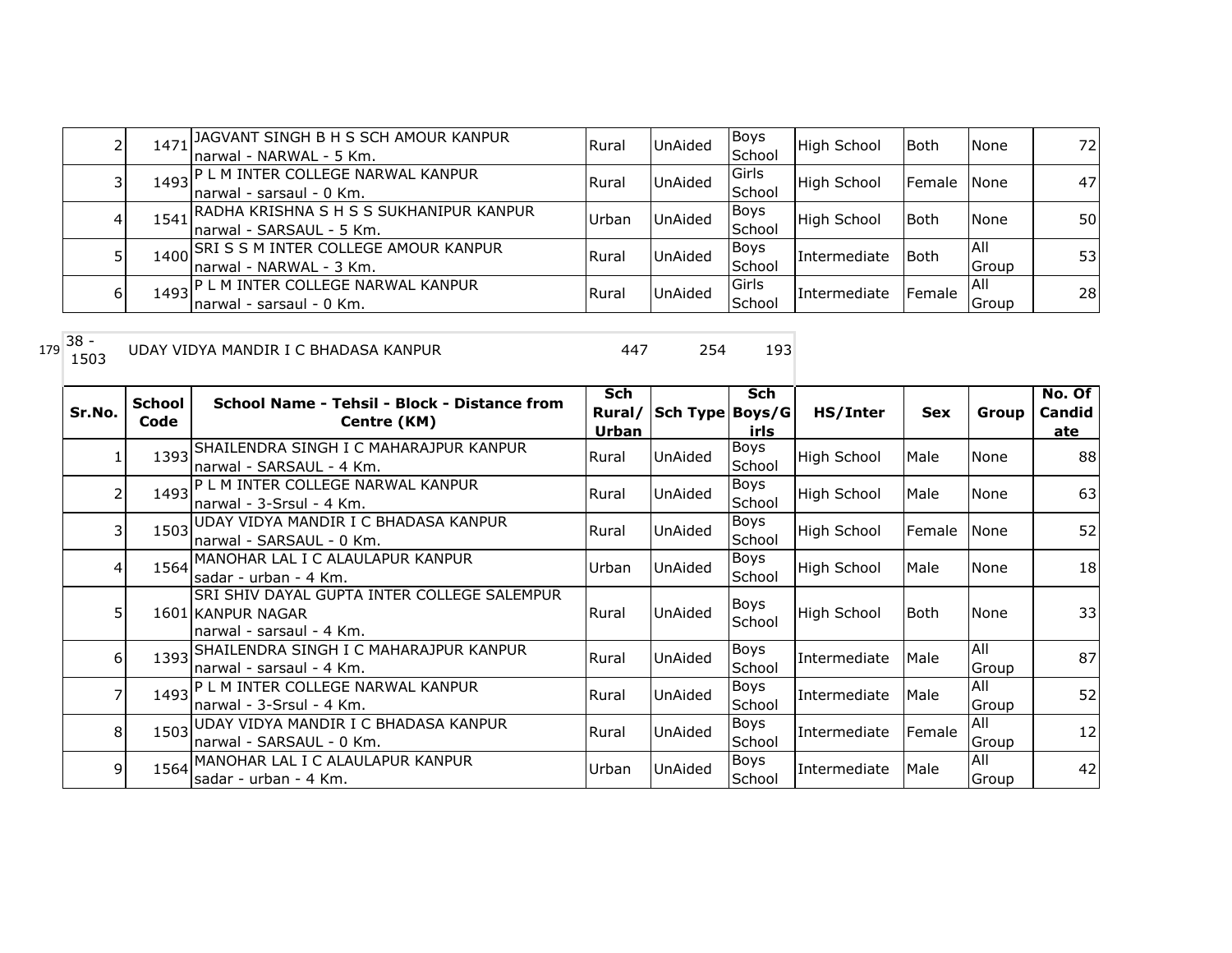| 180 | $38 -$<br>1504 |                       | DR UTTAM KUMAR DWIVEDI VIDHYA MANDIR DURAULI                                            | 364                 | 215                    | 149                |                    |            |              |                         |
|-----|----------------|-----------------------|-----------------------------------------------------------------------------------------|---------------------|------------------------|--------------------|--------------------|------------|--------------|-------------------------|
|     | Sr.No.         | <b>School</b><br>Code | School Name - Tehsil - Block - Distance from<br>Centre (KM)                             | <b>Sch</b><br>Urban | Rural/ Sch Type Boys/G | <b>Sch</b><br>irls | HS/Inter           | <b>Sex</b> | Group        | No. Of<br>Candid<br>ate |
|     |                |                       | 1203 SRI LAL MANI INTER COLLEGE REONA KANPUR<br>IGHATAMPUR - GHATAMPUR - 3 Km.          | Rural               | Aided                  | Boys<br>School     | <b>High School</b> | Male       | None         | 24 <sup>1</sup>         |
|     |                |                       | 1216 SARVODAYA I C GIRSI KANPUR<br>2-Ghatampur - 2-Ptara - 4 Km.                        | Rural               | Aided                  | Boys<br>School     | High School        | Male       | None         | 38                      |
|     | 3              |                       | IS D S G INTER COLL DAHELI GHATAMPUR KANPUR<br>1375 NAGAR<br>1-Kanpur - 2-Ptara - 3 Km. | Rural               | <b>UnAided</b>         | Boys<br>School     | <b>High School</b> | Male       | None         | 104                     |
|     | 4              |                       | IDR UTTAM KUMAR DWIVEDI VIDHYA MANDIR<br>1504 DURAULI<br>ghatampur - patara - 0 Km.     | Rural               | UnAided                | Girls<br>School    | High School        | Female     | <b>None</b>  | 49                      |
|     | 5              |                       | 1203 SRI LAL MANI INTER COLLEGE REONA KANPUR<br>GHATAMPUR - GHATAMPUR - 3 Km.           | Rural               | Aided                  | Boys<br>School     | Intermediate       | Male       | All<br>Group | 23                      |
|     | 6              |                       | 1216 SARVODAYA I C GIRSI KANPUR<br>2-Ghatampur - 2-Ptara - 4 Km.                        | Rural               | Aided                  | Boys<br>School     | Intermediate       | Male       | All<br>Group | 4 <sup>1</sup>          |
|     |                |                       | IDR UTTAM KUMAR DWIVEDI VIDHYA MANDIR<br>1504 DURAULI<br>ghatampur - patara - 0 Km.     | Rural               | <b>UnAided</b>         | Girls<br>School    | Intermediate       | Female     | All<br>Group | 122                     |

| $\sim$<br>$181^{38}$ | R P P I C MAKSUDABAD TIKRA KANPUR |  | --- |  |
|----------------------|-----------------------------------|--|-----|--|
|----------------------|-----------------------------------|--|-----|--|

| Sr.No. | School<br>Code | School Name - Tehsil - Block - Distance from<br>Centre (KM)                | <b>Sch</b><br>Urban | Rural/ Sch Type Boys/G | Sch<br>irls            | HS/Inter           | <b>Sex</b>  | Group       | No. Of<br>Candid<br>ate |
|--------|----------------|----------------------------------------------------------------------------|---------------------|------------------------|------------------------|--------------------|-------------|-------------|-------------------------|
|        |                | 1508 R P P I C MAKSUDABAD TIKRA KANPUR<br>kanpur - kalyanpur - 0 Km.       | <b>Rural</b>        | <b>UnAided</b>         | lGirls<br>School       | <b>High School</b> | Female None |             | 91                      |
|        |                | 1551 O P E C MAKSOODABAD K SHIVLI ROAD KANPUR<br>sadar - kalyanpur - 3 Km. | <b>Urban</b>        | <b>UnAided</b>         | <b>IBoys</b><br>School | High School        | <b>Male</b> | <b>None</b> | 51                      |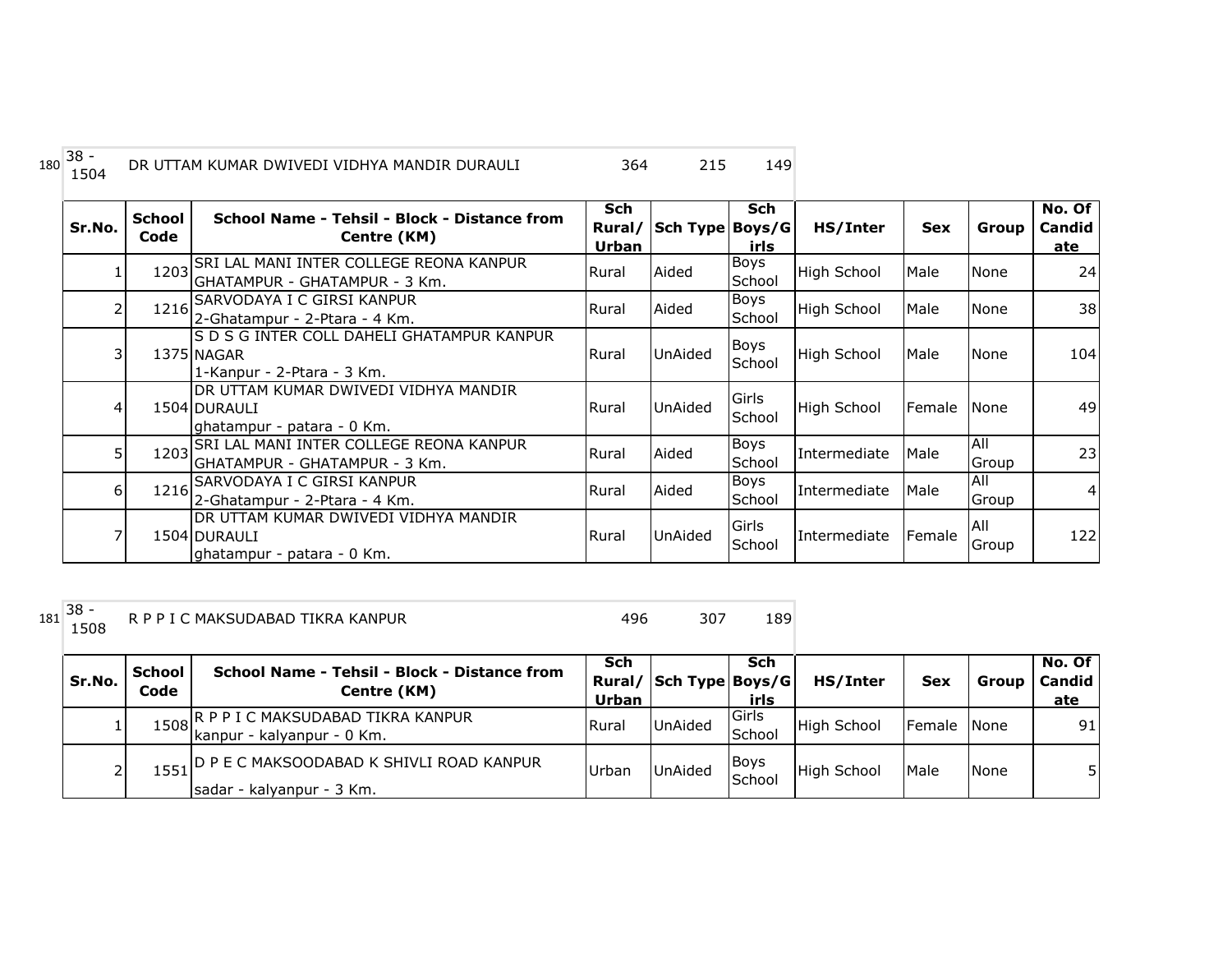| 31 |      | IJ P S NIKETAN INTER COLLEGE TIKRA KANPUR<br>1599 NAGAR<br>sadar - kalyanpur - 1 Km. | Urbar | <b>UnAided</b> | <b>Boys</b><br>School | High School  | Male        | <b>None</b>          | 146 |
|----|------|--------------------------------------------------------------------------------------|-------|----------------|-----------------------|--------------|-------------|----------------------|-----|
| 41 | 1661 | S L PUBLIC IC DUL BHUL KANPUR NAGAR<br>1-Kanpur - 1-Kalyanpur - 4 Km.                | Urbar | <b>UnAided</b> | <b>Boys</b><br>School | High School  | <b>Both</b> | None                 | 65  |
|    |      | 1508 R P P I C MAKSUDABAD TIKRA KANPUR<br>kanpur - kalyanpur - 0 Km.                 | Rural | <b>UnAided</b> | Girls<br>School       | Intermediate | Female      | IAII<br>Group        | 109 |
| 61 | 1661 | IS L PUBLIC IC DUL BHUL KANPUR NAGAR<br>1-Kanpur - 1-Kalyanpur - 4 Km.               | Urbar | <b>UnAided</b> | Boys<br>School        | Intermediate | Both        | IAII<br><b>Group</b> | 80  |

| 182 | $38 -$<br>1513 |                       | KISAN BALIKA IC KUMHAUPUR B.GAON KANPUR                                               | 346                    | 236             | 110                   |                    |               |               |                         |
|-----|----------------|-----------------------|---------------------------------------------------------------------------------------|------------------------|-----------------|-----------------------|--------------------|---------------|---------------|-------------------------|
|     | Sr.No.         | <b>School</b><br>Code | School Name - Tehsil - Block - Distance from<br>Centre (KM)                           | Sch<br>Rural/<br>Urban | Sch Type Boys/G | <b>Sch</b><br>irls    | HS/Inter           | <b>Sex</b>    | Group         | No. Of<br>Candid<br>ate |
|     |                |                       | 1498 SHRI J J P G S S I C BHELSA BEHTA BUJURG KANPUR<br>ghatmpur - bhitargaon - 1 Km. | Rural                  | <b>UnAided</b>  | Boys<br>School        | <b>High School</b> | <b>Female</b> | <b>None</b>   | 43 <sub>l</sub>         |
|     |                |                       | 1498 SHRI J J P G S S I C BHELSA BEHTA BUJURG KANPUR<br>ghatmpur - bhitargaon - 1 Km. | Rural                  | <b>UnAided</b>  | Boys<br>School        | <b>High School</b> | Male          | None          | 150                     |
|     |                |                       | 1513 KISAN BALIKA IC KUMHAUPUR B.GAON KANPUR<br>ghatampur - 1-Ghatampur - 0 Km.       | Rural                  | <b>UnAided</b>  | Girls<br>School       | <b>High School</b> | Female        | None          | 43                      |
|     | 4              |                       | 1210 PT B S B INT COLL BARIBHITAR GAON KANPUR<br>Inarwal - bhitargaon - 1 Km.         | Rural                  | Aided           | Boys<br>School        | Intermediate       | Male          | Other<br>Then | 2 <sub>1</sub>          |
|     |                |                       | 1498 SHRI J J P G S S I C BHELSA BEHTA BUJURG KANPUR<br>ghatmpur - bhitargaon - 1 Km. | Rural                  | <b>UnAided</b>  | <b>Boys</b><br>School | Intermediate       | Female        | All<br>Group  | 38                      |
|     | 6              |                       | 1513 KISAN BALIKA IC KUMHAUPUR B.GAON KANPUR<br>lghatampur - 1-Ghatampur - 0 Km.      | Rural                  | UnAided         | Girls<br>School       | Intermediate       | Female        | All<br>Group  | 70                      |

 $183 \overline{\)38 - 1518}$ 

PRASAD SIKSHA NIKETAN INTER COLLEGE KATHARA KANPUR 719 379 340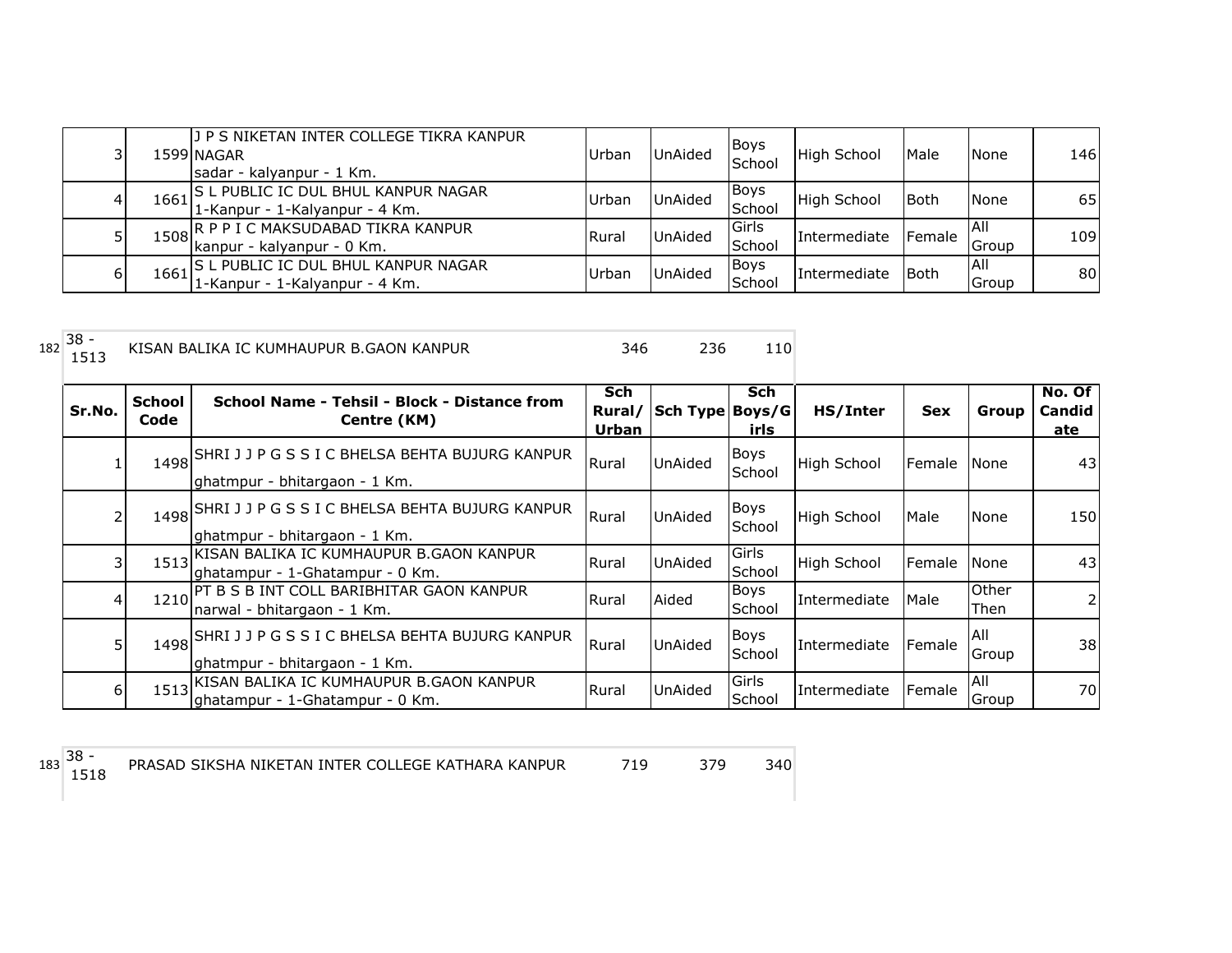| Sr.No.   | <b>School</b><br>Code | School Name - Tehsil - Block - Distance from<br>Centre (KM)                            | <b>Sch</b><br>Rural/<br>Urban | Sch Type Boys/G | <b>Sch</b><br>irls | HS/Inter     | <b>Sex</b>  | Group               | No. Of<br>Candid<br>ate |
|----------|-----------------------|----------------------------------------------------------------------------------------|-------------------------------|-----------------|--------------------|--------------|-------------|---------------------|-------------------------|
|          | 1126                  | SRI PAHASESHWAR V M I C SAPAI KANPUR<br>sadar - bidhanu - 4 Km.                        | Rural                         | <b>UnAided</b>  | Boys<br>School     | High School  | Female      | None                | 142                     |
|          |                       | 1224 V P INT COLL LAXMANPUR KANPUR<br>sadar - bidhanu - 5 Km.                          | Rural                         | <b>UnAided</b>  | Boys<br>School     | High School  | Male        | None                | 101                     |
| 31       |                       | 1255 SHRI RAGHURAJ SINGH INT COLL KATHARA KANPUR<br>sadar - BIdhanu - 1 Km.            | Rural                         | <b>UnAided</b>  | Girls<br>School    | High School  | Female None |                     | 79                      |
| 4        |                       | PRASAD SIKSHA NIKETAN INTER COLLEGE KATHARA<br>1518 KANPUR<br>kanpur - bidhanu - 0 Km. | Rural                         | <b>UnAided</b>  | Girls<br>School    | High School  | Female      | None                | 57                      |
| 51       |                       | 1126 SRI PAHASESHWAR V M I C SAPAI KANPUR<br>sadar - bidhanu - 4 Km.                   | Rural                         | <b>UnAided</b>  | Boys<br>School     | Intermediate | Female      | <b>All</b><br>Group | 150                     |
| $6 \mid$ |                       | 1224 V P INT COLL LAXMANPUR KANPUR<br>sadar - bidhanu - 5 Km.                          | Rural                         | UnAided         | Boys<br>School     | Intermediate | Male        | All<br>Group        | 91                      |
| 71       |                       | 1255 SHRI RAGHURAJ SINGH INT COLL KATHARA KANPUR<br>sadar - bidhanu - 1 Km.            | Rural                         | <b>UnAided</b>  | Boys<br>School     | Intermediate | Female      | All<br>Group        | 38                      |
| 8        |                       | PRASAD SIKSHA NIKETAN INTER COLLEGE KATHARA<br>1518 KANPUR<br>kanpur - bidhanu - 0 Km. | Rural                         | <b>UnAided</b>  | Girls<br>School    | Intermediate | Female      | All<br>Group        | 61                      |

VIJAY S Y S P INTER COLLEGE GANGAGANJ PANKI KANPUR 409 291 118

| Sr.No. | School<br>Code | School Name - Tehsil - Block - Distance from<br>Centre (KM)            | Sch<br>Rural/<br>Urban | Sch Type Boys/G | Sch<br>irls     | HS/Inter           | <b>Sex</b>         | Group        | No. Of<br>Candid<br>ate |
|--------|----------------|------------------------------------------------------------------------|------------------------|-----------------|-----------------|--------------------|--------------------|--------------|-------------------------|
|        |                | 1256 BHARTI VIDYA MANDIR I C PANKI KANPUR<br>sadar - KALYANPUR - 2 Km. | Urban                  | <b>UnAided</b>  | Boys<br>School  | High School        | <b>Both</b>        | None         | 35 <sub>l</sub>         |
|        |                | 1274 BRIGHT ANGELS I C PANKI KANPUR<br>Isadar - kalvanpur - 1 Km.      | Urban                  | <b>UnAided</b>  | Boys<br>School  | <b>High School</b> | <b>Both</b>        | None         | 35                      |
|        | 1315           | B S P KANYA I C GANGA GANJ PANKI KANPUR<br>ISADAR - KALYANPUR - 1 Km.  | Urban                  | <b>UnAided</b>  | Girls<br>School | High School        | <b>Both</b>        | None         | 42                      |
| ◢      |                | 325 SRI MAHAVEER H S SCH S N PANKI KANPUR                              | ll Irhan               | IIndA           | <b>Boys</b>     | <b>High School</b> | IR <sub>o</sub> th | <b>INone</b> | 131                     |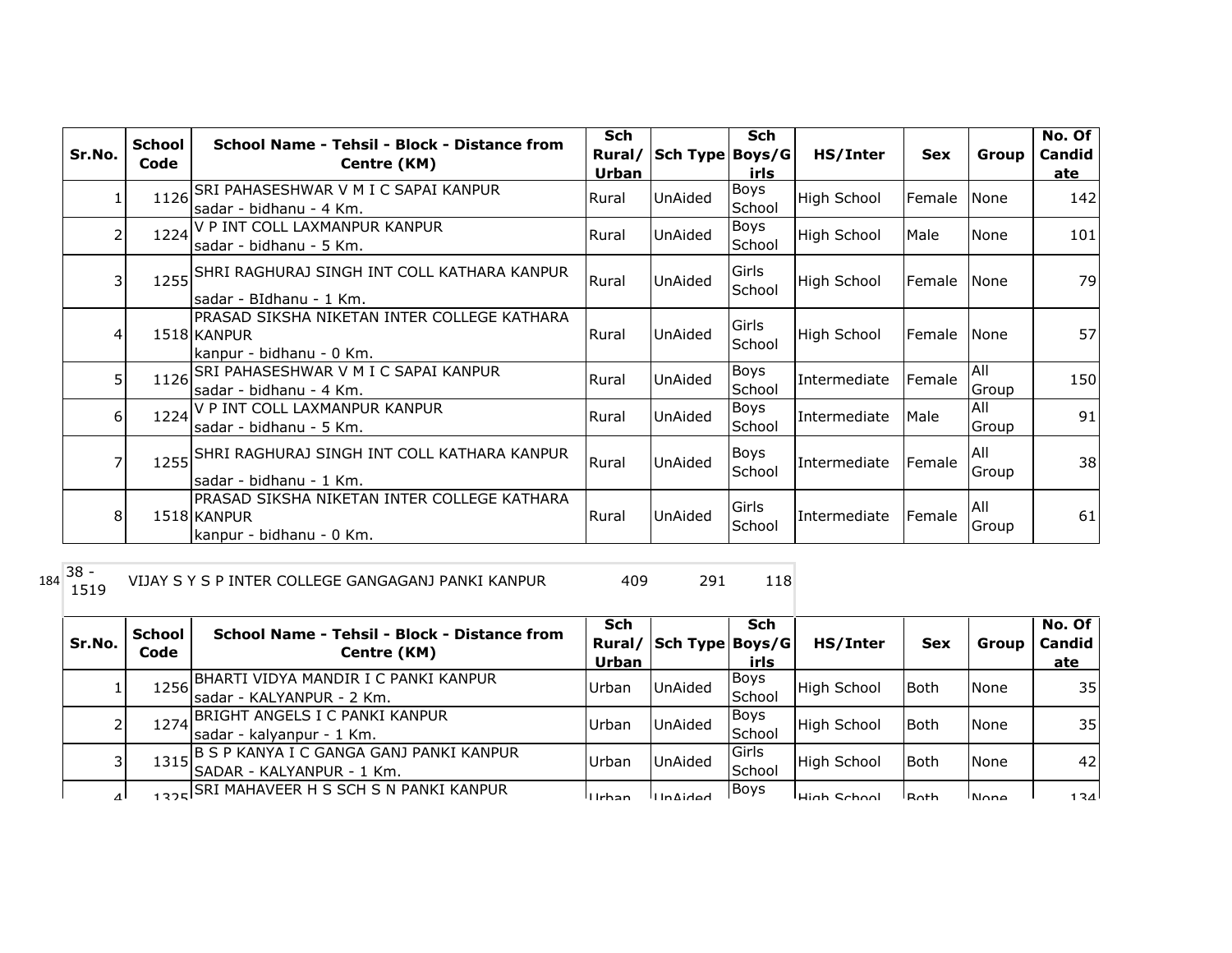| ו ד |      | sadar - kalyanpur - 1 Km.                                                            | <b>UI DOII</b> | <b>UIMIUCU</b> | School                | <b>THALL OCHOOL</b> | ו וטערו     | <b>טוועצו</b>                | ᆠᆦ |
|-----|------|--------------------------------------------------------------------------------------|----------------|----------------|-----------------------|---------------------|-------------|------------------------------|----|
|     |      | VIJAY S Y S P INTER COLLEGE GANGAGANJ PANKI<br>1519 KANPUR<br>Isadar - urban - 0 Km. | Urban          | UnAided        | <b>Boys</b><br>School | <b>High School</b>  | Female      | <b>None</b>                  | 20 |
| 6   |      | ISHRI AMAR SINGH ADARSH U M V CHAKARPUR<br>1559 KANPUR<br>SADAR - KALYANPUR - 4 Km.  | Urban          | <b>UnAided</b> | Boys<br>School        | <b>High School</b>  | <b>Both</b> | <b>None</b>                  | 25 |
|     | 1256 | BHARTI VIDYA MANDIR I C PANKI KANPUR<br>sadar - KALYANPUR - 2 Km.                    | Urban          | UnAided        | <b>Boys</b><br>School | Intermediate        | <b>Both</b> | IAII<br>Group                | 46 |
| 8   |      | 1274 BRIGHT ANGELS I C PANKI KANPUR<br>sadar - kalyanpur - 1 Km.                     | Urban          | UnAided        | <b>Boys</b><br>School | Intermediate        | Both        | All<br>Group                 | 37 |
| 9   | 1315 | B S P KANYA I C GANGA GANJ PANKI KANPUR<br>ISADAR - KALYANPUR - 1 Km.                | Urban          | UnAided        | Girls<br>School       | Intermediate        | Female      | IAII<br><b>IGroup</b>        | 11 |
| 10  |      | VIJAY S Y S P INTER COLLEGE GANGAGANJ PANKI<br>1519 KANPUR<br>Isadar - urban - 0 Km. | Urban          | <b>UnAided</b> | <b>Boys</b><br>School | Intermediate        | Female      | <b>AII</b><br><b>I</b> Group | 24 |

| 185 | $38 -$<br>1522 |                       | SRI G S I C PANKI ROAD KALYANPUR KANPUR                                         | 363                 | 254                    | 109                   |                    |             |              |                                |
|-----|----------------|-----------------------|---------------------------------------------------------------------------------|---------------------|------------------------|-----------------------|--------------------|-------------|--------------|--------------------------------|
|     | Sr.No.         | <b>School</b><br>Code | School Name - Tehsil - Block - Distance from<br>Centre (KM)                     | <b>Sch</b><br>Urban | Rural/ Sch Type Boys/G | Sch<br>irls           | HS/Inter           | <b>Sex</b>  | Group        | No. Of<br><b>Candid</b><br>ate |
|     |                | 1153                  | BHARAT SEVAK S SADAN I C ARMAPUR KANPUR<br>lsadar - urban - 3 Km.               | Urban               | <b>UnAided</b>         | <b>Boys</b><br>School | <b>High School</b> | Male        | None         | 25                             |
|     | 2              |                       | IDURGA MODEL INT COLL A NAGAR RAWATPUR<br>1320 KANPUR<br>lsadar - urban - 2 Km. | Urban               | UnAided                | Boys<br>School        | <b>High School</b> | Male        | None         | 50                             |
|     | 3              | 1437                  | <b>GYANODYA V MANDIR HSS MASWANPUR KANPUR</b><br>lsadar - urban - 3 Km.         | Urban               | <b>UnAided</b>         | <b>Boys</b><br>School | <b>High School</b> | <b>Both</b> | None         | 152                            |
|     | 4              | 1522                  | SRI G S I C PANKI ROAD KALYANPUR KANPUR<br>lsadar - urban - 0 Km.               | Urban               | UnAided                | Boys<br>School        | <b>High School</b> | Female      | <b>None</b>  | 27                             |
|     | 5              | 1153                  | BHARAT SEVAK S SADAN I C ARMAPUR KANPUR<br>sadar - urban - 3 Km.                | Urban               | UnAided                | <b>Boys</b><br>School | Intermediate       | Male        | All<br>Group | 33                             |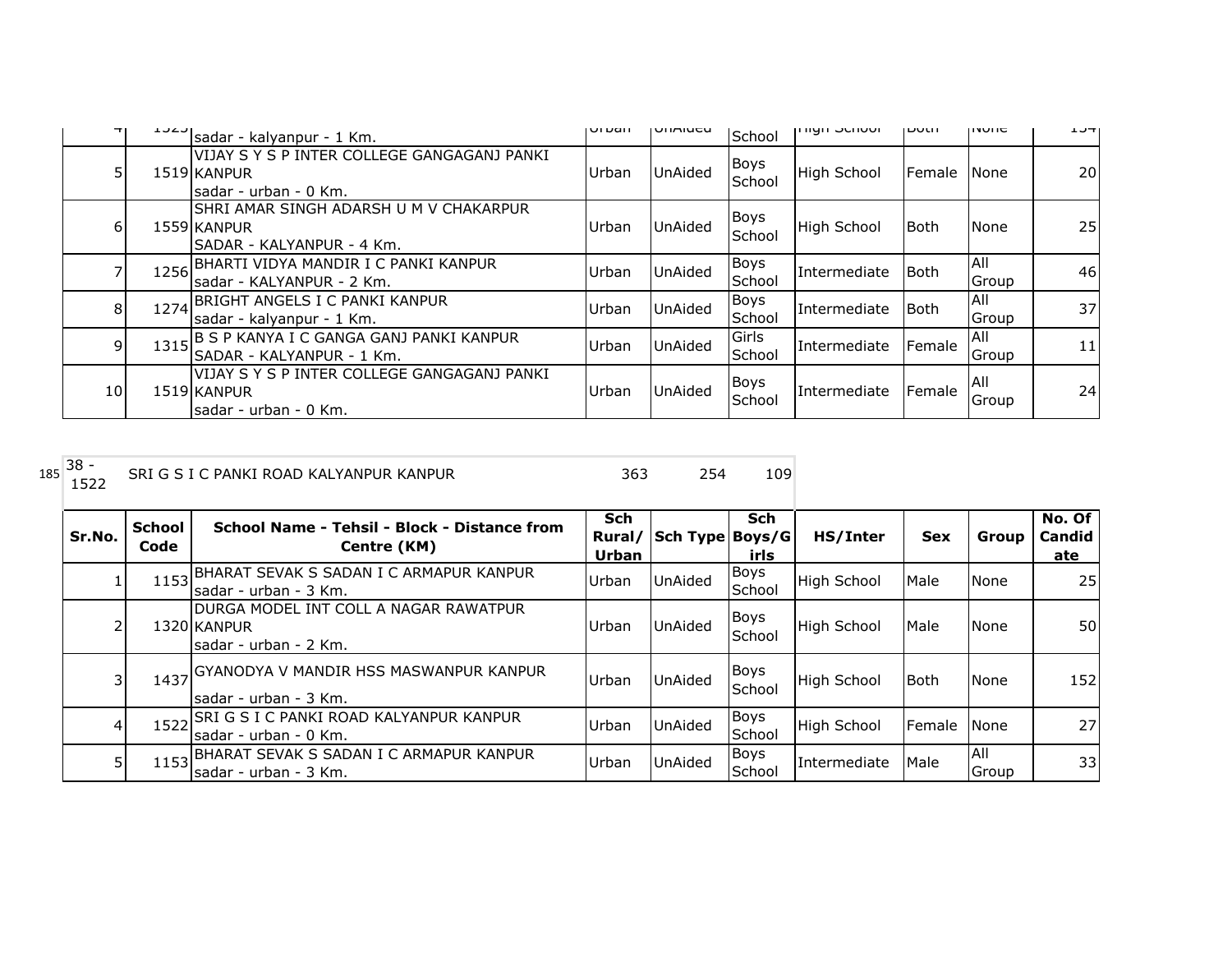| ы | IDURGA MODEL INT COLL A NAGAR RAWATPUR<br>1320 KANPUR<br>Isadar - urban - 2 Km. | Urban | <b>UnAided</b> | <b>Bovs</b><br>School | <b>Intermediate</b> | <b>Male</b> | IAII<br>Group        | 45 |
|---|---------------------------------------------------------------------------------|-------|----------------|-----------------------|---------------------|-------------|----------------------|----|
|   | roal SRI G S I C PANKI ROAD KALYANPUR KANPUR<br>Sadar - urban - 0 Km.           | Urban | <b>UnAided</b> | <b>Boys</b><br>School | Intermediate        | Female      | <b>All</b><br>lGroup | 31 |

1 D S INTER COLLEGE BHAIRAMPUR BIDHNU KANPUR 544 183 361

| Sr.No.         | <b>School</b><br>Code | School Name - Tehsil - Block - Distance from<br>Centre (KM)                            | <b>Sch</b><br>Rural/<br>Urban | Sch Type   Boys/G | <b>Sch</b><br>irls    | HS/Inter           | <b>Sex</b> | Group        | No. Of<br><b>Candid</b><br>ate |
|----------------|-----------------------|----------------------------------------------------------------------------------------|-------------------------------|-------------------|-----------------------|--------------------|------------|--------------|--------------------------------|
|                | 1424                  | OM SARASWATI HSS DAHELI UJAGAR KANPUR<br>sadar - 2-Vidhnu - 3 Km.                      | Rural                         | UnAided           | Boys<br>School        | <b>High School</b> | Male       | None         | 32                             |
|                |                       | PRASAD SIKSHA NIKETAN INTER COLLEGE KATHARA<br>1518 KANPUR<br>sadar - 2-Vidhnu - 3 Km. | Rural                         | <b>UnAided</b>    | <b>Boys</b><br>School | <b>High School</b> | Male       | None         | 74                             |
| $\overline{3}$ |                       | 1524 J D S INTER COLLEGE BHAIRAMPUR BIDHNU KANPUR<br>sadar - bidhanu - 0 Km.           | Rural                         | UnAided           | Boys<br>School        | High School        | Female     | <b>None</b>  | 29                             |
| 41             | 1560                  | C D C Y H S S DAYAL PUR B KANPUR<br>sadar - bidhanu - 4 Km.                            | Rural                         | UnAided           | Boys<br>School        | High School        | l Both     | None         | 48                             |
| 51             |                       | PRASAD SIKSHA NIKETAN INTER COLLEGE KATHARA<br>1518 KANPUR<br>sadar - 2-Vidhnu - 3 Km. | Rural                         | <b>UnAided</b>    | <b>Boys</b><br>School | Intermediate       | Male       | All<br>Group | 72                             |
| 6              | $1524$ <sup>J</sup>   | D S INTER COLLEGE BHAIRAMPUR BIDHNU KANPUR<br>sadar - bidhanu - 0 Km.                  | Rural                         | UnAided           | Boys<br>School        | Intermediate       | Female     | All<br>Group | 14                             |
|                | 2090                  | <b>IPT J L N INTER COLL JAMU KANPUR</b><br>sadar - bidhnu - 5 Km.                      | Rural                         | <b>UnAided</b>    | Boys<br>School        | Intermediate       | Male       |              | 275                            |

187 38 -<br>1528

P R D I C RAM SARI KANPUR 160 216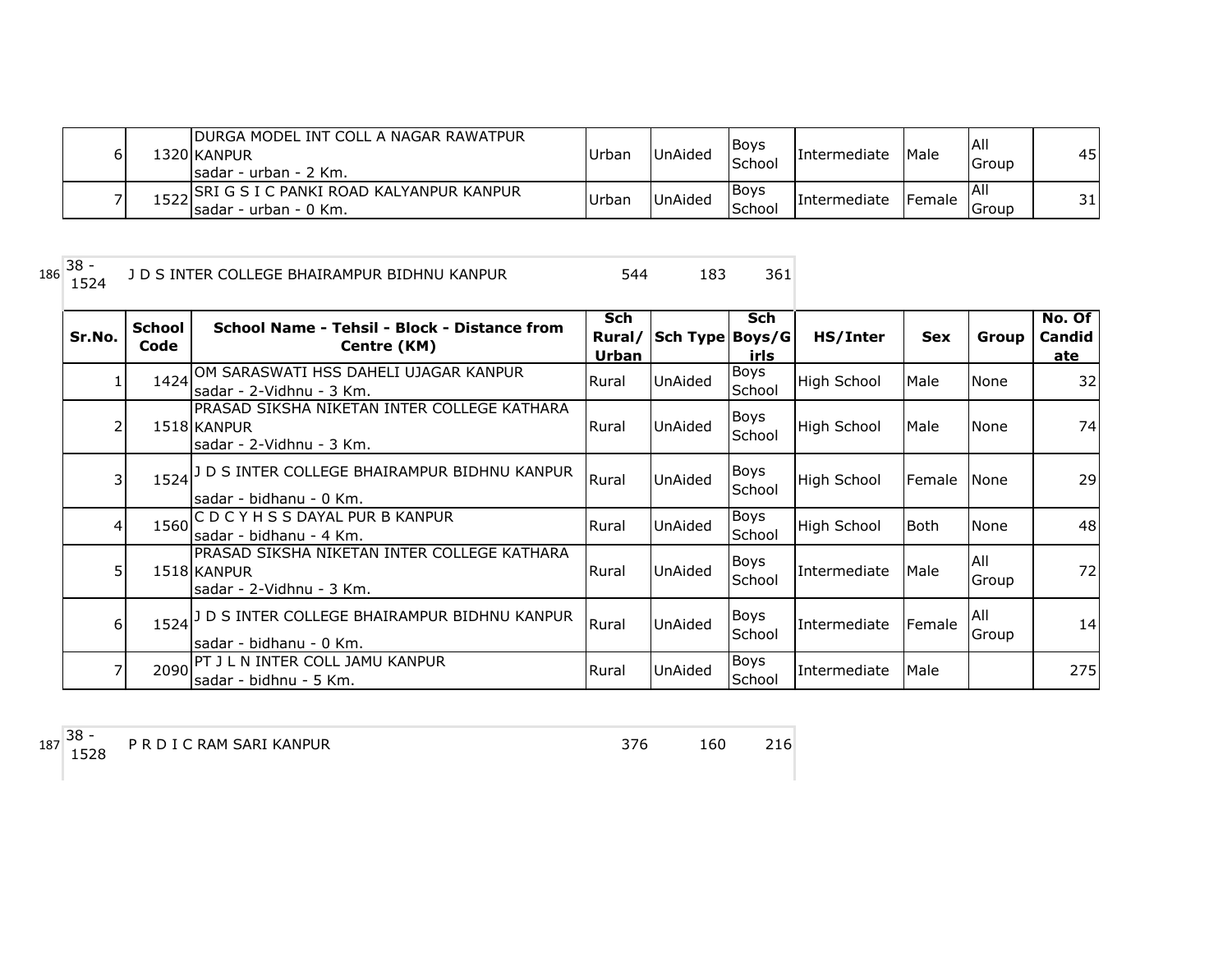|     | Sr.No.         | <b>School</b><br>Code | School Name - Tehsil - Block - Distance from<br>Centre (KM)                        | <b>Sch</b><br>Rural/<br>Urban | Sch Type Boys/G | <b>Sch</b><br>irls    | HS/Inter           | <b>Sex</b>  | Group               | No. Of<br><b>Candid</b><br>ate |
|-----|----------------|-----------------------|------------------------------------------------------------------------------------|-------------------------------|-----------------|-----------------------|--------------------|-------------|---------------------|--------------------------------|
|     | $\mathbf{1}$   | 1528                  | P R D I C RAM SARI KANPUR<br>sadar - urban - 0 Km.                                 | Rural                         | UnAided         | <b>Boys</b><br>School | <b>High School</b> | Female      | None                | 87                             |
|     | 2              |                       | 1624 BAL UDYAN S S I C GHATAMPUR KANPUR NAGAR<br>ghatampur - 1-Ghatampur - 5 Km.   | Rural                         | UnAided         | <b>Boys</b><br>School | <b>High School</b> | Male        | None                | 73                             |
|     | $\overline{3}$ | 1528                  | P R D I C RAM SARI KANPUR<br>sadar - urban - 0 Km.                                 | Rural                         | UnAided         | Boys<br>School        | Intermediate       | Female      | <b>All</b><br>Group | 128                            |
|     | 4              | 1624                  | <b>BAL UDYAN S S I C GHATAMPUR KANPUR NAGAR</b><br>ghatampur - 1-Ghatampur - 5 Km. | Rural                         | UnAided         | Boys<br>School        | Intermediate       | Male        | All<br>Group        | 88                             |
| 188 | $38 -$<br>1529 |                       | GURUKUL INTER COLLEGE KORIYA SANIGAWA KANPUR                                       | 525                           | 326             | 199                   |                    |             |                     |                                |
|     | Sr.No.         | <b>School</b><br>Code | School Name - Tehsil - Block - Distance from<br>Centre (KM)                        | Sch<br>Rural/<br>Urban        | Sch Type Boys/G | <b>Sch</b><br>irls    | HS/Inter           | <b>Sex</b>  | Group               | No. Of<br>Candid<br>ate        |
|     |                | 1364                  | SHRITH S SCH KORIYAN SANIGAWAN KANPUR<br>sadar - urban - 1 Km.                     | Rural                         | UnAided         | Boys<br>School        | High School        | Both        | None                | 71                             |
|     | 2              | 1491                  | PLDICBHAWANI NAGAR KANPUR<br>sadar - urban - 4 Km.                                 | Urban                         | UnAided         | <b>Boys</b><br>School | High School        | Both        | None                | 37                             |
|     | 3              | 1497                  | MA VAISHNO GIRLS COLLEGE KANPUR<br>sadar - urban - 1 Km.                           | Urban                         | UnAided         | Girls<br>School       | High School        | <b>Both</b> | None                | 44                             |
|     | 4              |                       | GURUKUL INTER COLLEGE KORIYA SANIGAWA<br>1529 KANPUR<br>sadar - urban - 0 Km.      | Urban                         | UnAided         | Boys<br>School        | <b>High School</b> | Female      | None                | 47                             |
|     | 5              | 1611                  | B M T VIDYA NIKETAN E C I C CHHATMARA KANPUR<br>sadar - urban - 2 Km.              | Urban                         | UnAided         | Boys<br>School        | High School        | Both        | None                | 15                             |
|     | 6              | 1612                  | HARDUTT PRASAD M P I C SANIGAWAN ROAD KNP<br>sadar - urban - 3 Km.                 | Urban                         | UnAided         | Boys<br>School        | High School        | <b>Both</b> | None                | 112                            |
|     | 7              |                       | GURUKUL INTER COLLEGE KORIYA SANIGAWA<br>1529 KANPUR<br>sadar - urban - 0 Km.      | Urban                         | UnAided         | <b>Boys</b><br>School | Intermediate       | Female      | All<br>Group        | 110                            |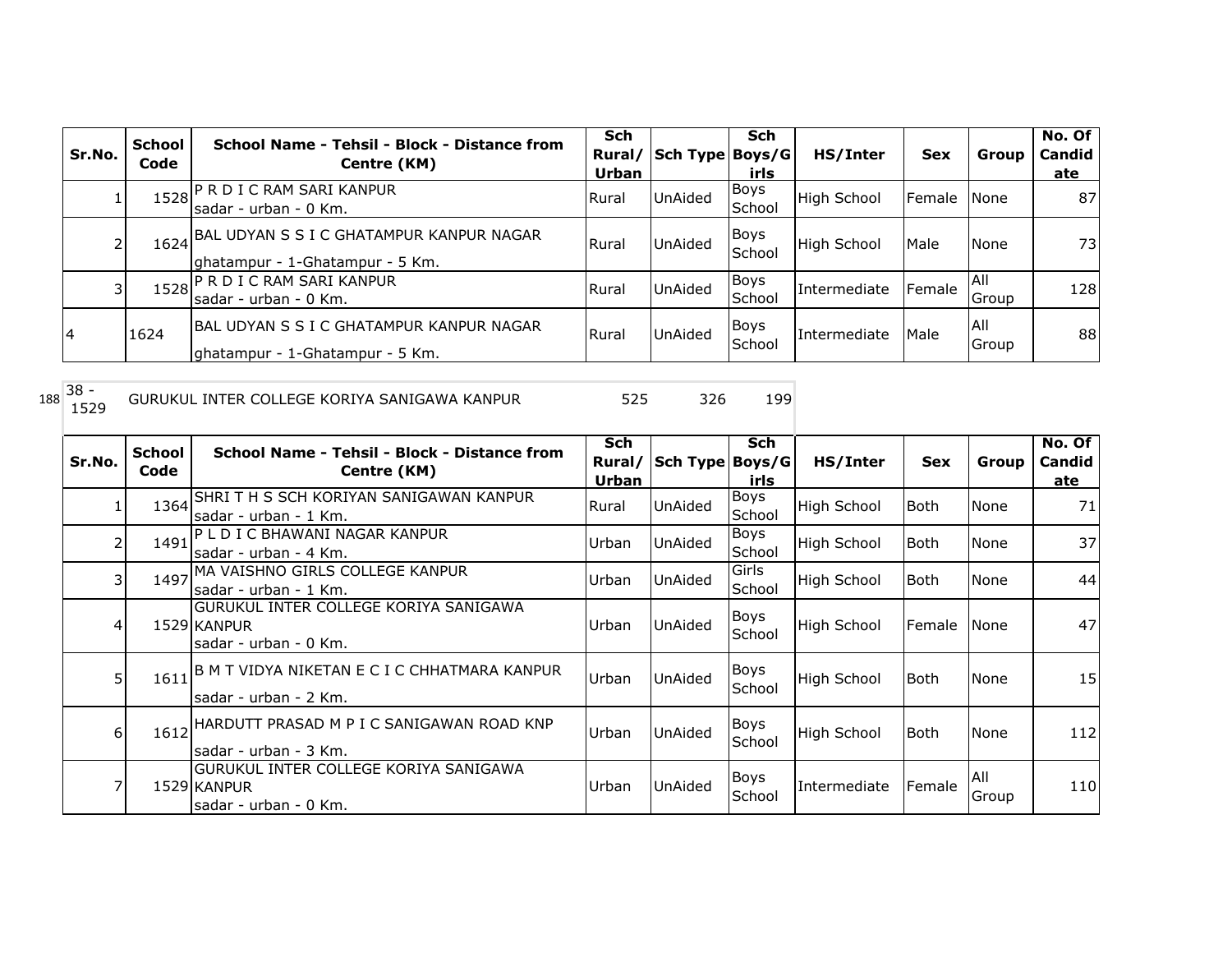|      | ,  B M T VIDYA NIKETAN E C I C CHHATMARA KANPUR<br>Isadar - urban - 2 Km. | Urban | <b>UnAided</b> | <b>IBoys</b><br><b>School</b> | Intermediate | <b>I</b> Both | IAII<br>Group | 12  |
|------|---------------------------------------------------------------------------|-------|----------------|-------------------------------|--------------|---------------|---------------|-----|
| 1612 | , IHARDUTT PRASAD M P I C SANIGAWAN ROAD KNP<br>Isadar - urban - 3 Km.    | Urban | <b>UnAided</b> | <b>IBoys</b><br><b>School</b> | Intermediate | <b>I</b> Both | IAII<br>Group | 77. |

CHANDRASHEKHAR VENKAT RAMAN INTERMEDIATE COLLEGE 328 164 164

| Sr.No. | <b>School</b><br>Code | School Name - Tehsil - Block - Distance from<br>Centre (KM)                        | Sch            | Rural/ Sch Type Boys/G | Sch                    | HS/Inter           | <b>Sex</b>  | Group               | No. Of<br>Candid |
|--------|-----------------------|------------------------------------------------------------------------------------|----------------|------------------------|------------------------|--------------------|-------------|---------------------|------------------|
|        |                       | 1053 GOVT O F INTER COLLEGE ARMAPUR KANPUR<br>Isadar - urban - 3 Km.               | Urban<br>Urban | Aided                  | irls<br>Boys<br>School | <b>High School</b> | Male        | None                | <u>ate</u><br>54 |
| 2      |                       | 1484 S G V M HSS PANKI KANPUR<br>lsadar - urban - 2 Km.                            | Urban          | UnAided                | Girls<br>School        | <b>High School</b> | <b>Both</b> | None                | 10               |
| 3      |                       | 1488 S C A INTER COLLEGE R COLONY PANKI KANPUR<br>sadar - kalyanpur - 1 Km.        | Urban          | <b>UnAided</b>         | Boys<br>School         | <b>High School</b> | Male        | None                | 40               |
| 4      |                       | CHANDRASHEKHAR VENKAT RAMAN INTERMEDIATE<br>1532 COLLEGE<br>kanpur - urban - 0 Km. | Urban          | UnAided                | Girls<br>School        | <b>High School</b> | Female      | <b>None</b>         | 60               |
| 5      |                       | 1053 GOVT O F INTER COLLEGE ARMAPUR KANPUR<br>sadar - urban - 3 Km.                | Urban          | UnAided                | Boys<br>School         | Intermediate       | Male        | All<br>Group        | 54               |
| 6      |                       | 1488 S C A INTER COLLEGE R COLONY PANKI KANPUR<br>sadar - kalyanpur - 1 Km.        | Urban          | <b>UnAided</b>         | Boys<br>School         | Intermediate       | Male        | <b>AII</b><br>Group | 43               |
|        |                       | CHANDRASHEKHAR VENKAT RAMAN INTERMEDIATE<br>1532 COLLEGE<br>kanpur - urban - 0 Km. | Urban          | UnAided                | Girls<br>School        | Intermediate       | Female      | All<br>Group        | 67               |

190<sup>38 -</sup><br>1535

S A S N I C EANTARORA GOPALPUR KANPUR 150 161 161 170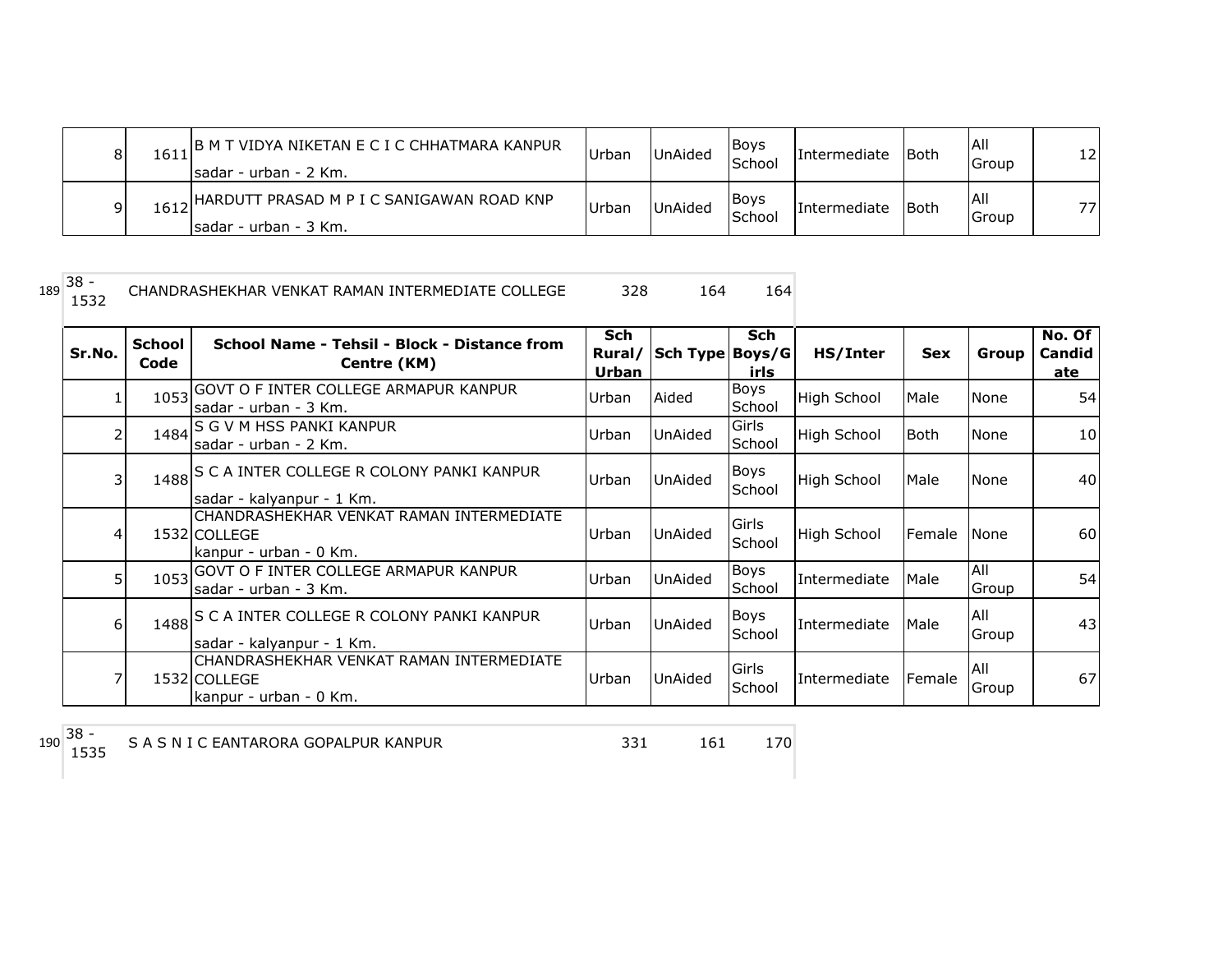|                | <b>School</b> | School Name - Tehsil - Block - Distance from                                           | Sch    |                 | <b>Sch</b>            |                    |            |              | No. Of |
|----------------|---------------|----------------------------------------------------------------------------------------|--------|-----------------|-----------------------|--------------------|------------|--------------|--------|
| Sr.No.         | Code          | Centre (KM)                                                                            | Rural/ | Sch Type Boys/G |                       | HS/Inter           | <b>Sex</b> | Group        | Candid |
|                |               |                                                                                        | Urban  |                 | irls                  |                    |            |              | ate    |
|                |               | 1209 SRI P SHIKSHA PARISAD IC SADH KANPUR<br>narwal - bhitargaon - 2 Km.               | Rural  | Aided           | Boys<br>School        | <b>High School</b> | Male       | None         | 42     |
|                | 1293          | G V S I C KARCHULIPUR KANPUR<br>narwal - narwal - 2 Km.                                | Rural  | <b>UnAided</b>  | Boys<br>School        | <b>High School</b> | Female     | None         | 45     |
| 3              | 1476          | PRASAD GIRLS VIDYALAYA HSS SADH KANPUR<br>Ghatampur - bhitargaon - 4 Km.               | Rural  | UnAided         | Girls<br>School       | <b>High School</b> | Both       | <b>None</b>  | 28     |
| $\overline{4}$ |               | 1535 S A S N I C EANTARORA GOPALPUR KANPUR<br>narwal - bhitargaon - 0 Km.              | Rural  | UnAided         | Girls<br>School       | High School        | Female     | None         | 16     |
| 5              |               | 1557 S D M R R M H S S R N KISAKHERA KANPUR NAGAR<br>NARWAL - bhitegaon - 4 Km.        | Rural  | <b>UnAided</b>  | Boys<br>School        | High School        | l Both     | None         | 30     |
| 6              | 1209          | SRI P SHIKSHA PARISAD IC SADH KANPUR<br>narwal - bhitargaon - 2 Km.                    | Rural  | Aided           | <b>Boys</b><br>School | Intermediate       | Male       | All<br>Group | 30     |
|                | 1293          | G V S I C KARCHULIPUR KANPUR<br>narwal - narwal - 2 Km.                                | Rural  | <b>UnAided</b>  | Boys<br>School        | Intermediate       | Female     | All<br>Group | 43     |
| 8              |               | 1535 S A S N I C EANTARORA GOPALPUR KANPUR<br>narwal - bhitargaon - 0 Km.              | Rural  | UnAided         | Girls<br>School       | Intermediate       | Female     | All<br>Group | 19     |
| 9              |               | P P N INTER COLLEGE PARAULI NIVADA KANPUR<br>1597 NAGAR<br>narwal - bhitargaon - 5 Km. | Rural  | <b>UnAided</b>  | <b>Boys</b><br>School | Intermediate       | Male       | All<br>Group | 78     |

1536 SHIVAJI INTER COLLEGE 782 ARRA KANPUR 342 342

| Sr.No. | School<br>Code | School Name - Tehsil - Block - Distance from<br>Centre (KM)             | Sch<br>Rural/<br><b>Urban</b> | Sch Type Boys/G | Sch<br>irls    | HS/Inter            | <b>Sex</b>  | Group       | No. Of<br><b>Candid</b><br>ate |
|--------|----------------|-------------------------------------------------------------------------|-------------------------------|-----------------|----------------|---------------------|-------------|-------------|--------------------------------|
|        |                | 1404 DAYANAND SANTOSH MISHRA I C Y NGR KANPUR<br>Isadar - urban - 3 Km. | Urban                         | UnAided         | Boys<br>School | <b>High School</b>  | Female None |             | 86                             |
|        |                | 1448 EKTA MEMORIAL HSS JARAULI I KANPUR<br>Isadar - urban - 3 Km.       | Urban                         | <b>UnAided</b>  | Boys<br>School | <b>High School</b>  | <b>Both</b> | <b>None</b> | 53                             |
| ا ج    |                | 1526 SHIVAJI INTER COLLEGE 782 ARRA KANPUR                              | <b>Urhan</b>                  | <b>IlnAided</b> | lGirls         | <b>LHigh School</b> | Eamala None |             | 46 <sup>1</sup>                |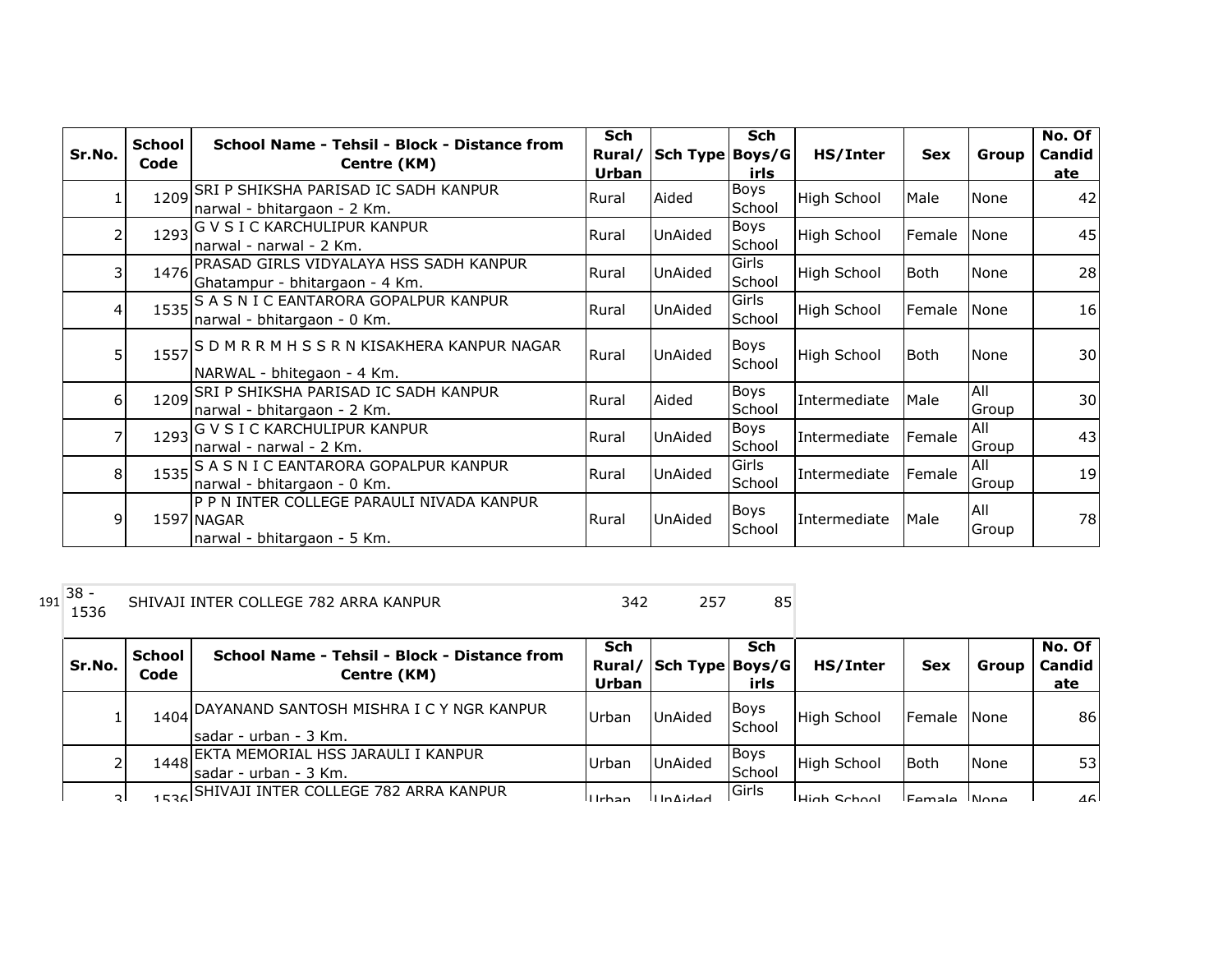| ا ب | $\frac{1330}{100}$ kanpur - urban - 0 Km.                                             | <b>UI DUI</b> | UIIMIUCU       | School          | ורווערו האוורו | ם כוווסוכ | 111011C       | ュロ  |
|-----|---------------------------------------------------------------------------------------|---------------|----------------|-----------------|----------------|-----------|---------------|-----|
| 41  | IS V M B I C BOODHPUR MACHHARIYA YASHODA NGR<br>1648 KANPUR<br>Isadar - urban - 2 Km. | Urban         | <b>UnAided</b> | Girls<br>School | High School    | Both      | <b>None</b>   | 72I |
|     | 1536 SHIVAJI INTER COLLEGE 782 ARRA KANPUR<br>kanpur - urban - 0 Km.                  | Urban         | <b>UnAided</b> | Girls<br>School | Intermediate   | Female    | IAII<br>Group | 57  |
| ы   | IS V M B I C BOODHPUR MACHHARIYA YASHODA NGR<br>1648 KANPUR<br>sadar - urban - 2 Km.  | Urban         | <b>UnAided</b> | Girls<br>School | Intermediate   | Female    | IAII<br>Group | 28  |

| 192 | $38 -$<br>1538 |                | CLM I C BARIBHITARGAON KANPUR NAGAR                                                    | 322                 | 234                    | 88                    |                    |             |                     |                                |
|-----|----------------|----------------|----------------------------------------------------------------------------------------|---------------------|------------------------|-----------------------|--------------------|-------------|---------------------|--------------------------------|
|     | Sr.No.         | School<br>Code | School Name - Tehsil - Block - Distance from<br>Centre (KM)                            | <b>Sch</b><br>Urban | Rural/ Sch Type Boys/G | Sch<br>irls           | HS/Inter           | <b>Sex</b>  | Group               | No. Of<br><b>Candid</b><br>ate |
|     |                |                | 1538 C L M I C BARIBHITARGAON KANPUR NAGAR<br>ghatampur - bhitargaon - 0 Km.           | Rural               | UnAided                | Boys<br>School        | <b>High School</b> | Female      | <b>N</b> one        | 28                             |
|     |                |                | 1566 C P C K INT COLL KUNDAULI KANPUR<br>Inarwal - bhitargaon - 3 Km.                  | Rural               | UnAided                | Boys<br>School        | <b>High School</b> | <b>Both</b> | None                | 84                             |
|     | 31             |                | P P N INTER COLLEGE PARAULI NIVADA KANPUR<br>1597 NAGAR<br>narwal - bhitargaon - 3 Km. | Rural               | UnAided                | Boys<br>School        | <b>High School</b> | Male        | None                | 64                             |
|     | $\overline{4}$ |                | 1633 S B N H S SHAHPUR UMARI KANPUR NAGAR<br>2-Ghatampur - bhitargaon - 4 Km.          | Rural               | UnAided                | <b>Boys</b><br>School | <b>High School</b> | <b>Both</b> | None                | 58                             |
|     |                |                | 1538 C L M I C BARIBHITARGAON KANPUR NAGAR<br>ghatampur - bhitargaon - 0 Km.           | Rural               | UnAided                | <b>Boys</b><br>School | Intermediate       | Female      | <b>All</b><br>Group | 25                             |
|     | 6              | 1566           | C P C K INT COLL KUNDAULI KANPUR<br>narwal - bhitargaon - 3 Km.                        | Rural               | UnAided                | Boys<br>School        | Intermediate       | Both        | All<br>Group        | 63                             |

| $193 38 -$<br>1545 |                | SRI RADHA KRISHAN I C R K PURAM KUROLI KANPUR               | 309          | 224                    | 85          |          |            |                                       |
|--------------------|----------------|-------------------------------------------------------------|--------------|------------------------|-------------|----------|------------|---------------------------------------|
| Sr.No.             | School<br>Code | School Name - Tehsil - Block - Distance from<br>Centre (KM) | Sch<br>Urban | Rural/ Sch Type Boys/G | Sch<br>irls | HS/Inter | <b>Sex</b> | No. Of I<br>  Group   Candid  <br>ate |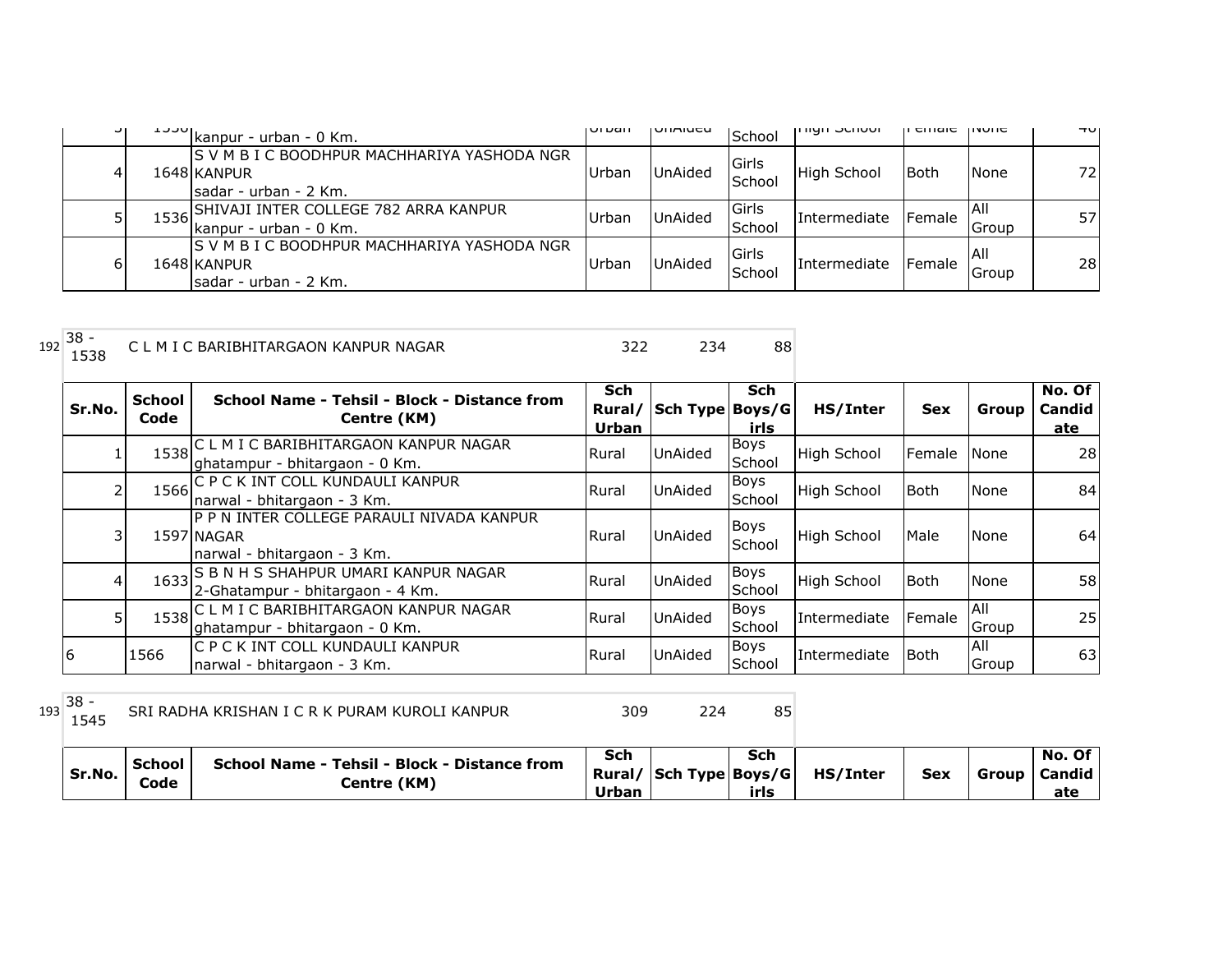|    | 1189 | D P S N INTER COLLEGE KAKWAN KANPUR<br>IBILHAUR - KAKWAN - 2 Km.                         | Rural | Aided          | <b>Boys</b><br>School | High School  | Male   | None                | 73 <sub>l</sub> |
|----|------|------------------------------------------------------------------------------------------|-------|----------------|-----------------------|--------------|--------|---------------------|-----------------|
|    |      | 1545 SRI RADHA KRISHAN I C R K PURAM KUROLI KANPUR<br>BILHAUR - KAKWAN - 0 Km.           | Rural | <b>UnAided</b> | Boys<br>School        | High School  | Female | None                | 49              |
|    |      | R G L V INTER COLLEGE ALIYAPUR CHAURAHA<br>1621 KANPUR NAGAR<br>bilhaur - kakwan - 2 Km. | Rural | <b>UnAided</b> | Boys<br>School        | High School  | Male   | None                | 87I             |
| 41 | 1628 | GOVT H S S UTTAMPUR KANPUR NAGAR<br>lbilhaur - kakwan - 5 Km.                            | Rural | Govt.          | <b>Boys</b><br>School | High School  | Both   | None                | 15              |
| 51 |      | 1545 SRI RADHA KRISHAN I C R K PURAM KUROLI KANPUR<br>IBILHAUR - KAKWAN - 0 Km.          | Rural | <b>UnAided</b> | <b>Boys</b><br>School | Intermediate | Female | <b>AII</b><br>Group | 27              |
| 16 | 1621 | R G L V INTER COLLEGE ALIYAPUR CHAURAHA<br>IKANPUR NAGAR<br>lbilhaur - kakwan - 2 Km.    | Rural | <b>UnAided</b> | Girls<br>School       | Intermediate | Male   | All<br>Group        | 58              |

<sup>194</sup> 38 -

P V P I C SURAR KANPUR 168 259

| Sr.No.   | <b>School</b><br>Code | School Name - Tehsil - Block - Distance from<br>Centre (KM)                         | <b>Sch</b><br>Rural/<br>Urban | Sch Type Boys/G | Sch<br>irls           | HS/Inter           | <b>Sex</b> | Group                       | No. Of<br>Candid<br>ate |
|----------|-----------------------|-------------------------------------------------------------------------------------|-------------------------------|-----------------|-----------------------|--------------------|------------|-----------------------------|-------------------------|
|          |                       | 1430 S L PUBLIC HS SCHOOL KALYANPUR KANPUR<br>sadar - kalyanpur - 2 Km.             | Urban                         | UnAided         | <b>Boys</b><br>School | <b>High School</b> | Both       | None                        | 55                      |
|          |                       | 1554 P V P I C SURAR KANPUR<br>sadar - 1-Kalyanpur - 0 Km.                          | Rural                         | UnAided         | <b>Boys</b><br>School | <b>High School</b> | Female     | None                        | 50                      |
|          | 1602                  | ONMT EDUCATION CENTER MAKSOODABAD KANPUR<br>sadar - 1-Kalyanpur - 3 Km.             | Rural                         | UnAided         | Boys<br>School        | <b>High School</b> | Male       | None                        | 63                      |
| 41       |                       | 1554 P V P I C SURAR KANPUR<br>sadar - 1-Kalyanpur - 0 Km.                          | Rural                         | <b>UnAided</b>  | <b>Boys</b><br>School | Intermediate       | Female     | <b>All</b><br><b>IGroup</b> | 63                      |
|          |                       | J P S NIKETAN INTER COLLEGE TIKRA KANPUR<br>1599 NAGAR<br>sadar - kalyanpur - 4 Km. | Urban                         | UnAided         | Boys<br>School        | Intermediate       | Male       | All<br><b>IGroup</b>        | 64                      |
| $6 \mid$ | 1623                  | <b>PT. L S SARSWATI INT COLL KANPUR</b><br>sadar - kalyanpur - 5 Km.                | Urban                         | <b>UnAided</b>  | <b>Boys</b><br>School | Intermediate       | Male       | All<br>Group                | 32                      |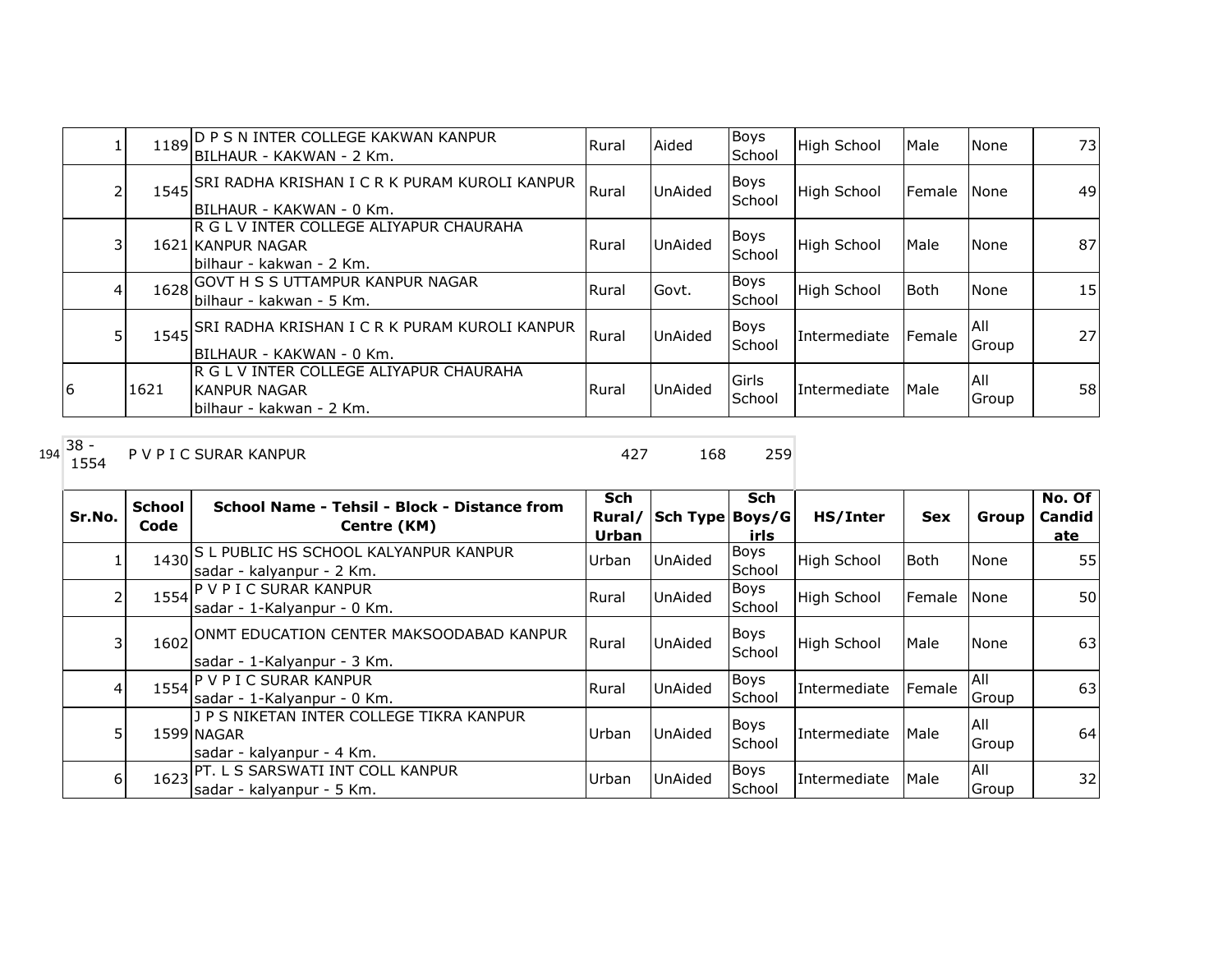|     | $\overline{7}$ |                       | 1625 S V M INTER COLLEGE CHAKARPUR KANPUR NAGAR<br>sadar - 1-Kalyanpur - 4 Km.        | Rural               | UnAided                | Boys<br>School        | Intermediate       | Both       | All<br>Group        | 100                            |
|-----|----------------|-----------------------|---------------------------------------------------------------------------------------|---------------------|------------------------|-----------------------|--------------------|------------|---------------------|--------------------------------|
| 195 | - 38<br>1563   |                       | H L S INTER COLLEGE DEWAMANPUR KANPUR NAGAR                                           | 365                 | 136                    | 229                   |                    |            |                     |                                |
|     | Sr.No.         | <b>School</b><br>Code | School Name - Tehsil - Block - Distance from<br>Centre (KM)                           | <b>Sch</b><br>Urban | Rural/ Sch Type Boys/G | <b>Sch</b><br>irls    | HS/Inter           | <b>Sex</b> | Group               | No. Of<br><b>Candid</b><br>ate |
|     |                | 1513                  | KISAN BALIKA IC KUMHAUPUR B.GAON KANPUR<br>ghatampur - 1-Ghatampur - 4 Km.            | Rural               | UnAided                | Girls<br>School       | <b>High School</b> | Male       | None                | 66                             |
|     | 2              |                       | 1563 H L S INTER COLLEGE DEWAMANPUR KANPUR NAGAR<br>2-Ghatampur - 1-Ghatampur - 0 Km. | Rural               | UnAided                | <b>Boys</b><br>School | <b>High School</b> | Female     | None                | 40                             |
|     | 3              | 2204                  | <b>GOVT GIRLS I C GHATAMPUR KANPUR</b><br>GHATAMPUR - GHATAMPUR - 5 Km.               | Rural               | UnAided                | Girls<br>School       | <b>High School</b> | Male       | None                | 30                             |
|     | 4              | 1456                  | V G R I C NAURANGA KANPUR<br> GHATEMPUR - BHITARGAON - 2 Km.                          | Rural               | UnAided                | Boys<br>School        | Intermediate       | Male       | Only<br>Science     | 62                             |
|     | 5              |                       | 1513 KISAN BALIKA IC KUMHAUPUR B.GAON KANPUR<br>ghatampur - 1-Ghatampur - 4 Km.       | Rural               | UnAided                | Girls<br>School       | Intermediate       | Male       | All<br>Group        | 66                             |
|     | 6              |                       | 1563 H L S INTER COLLEGE DEWAMANPUR KANPUR NAGAR<br>2-Ghatampur - 1-Ghatampur - 0 Km. | Rural               | UnAided                | <b>Boys</b><br>School | Intermediate       | Female     | All<br>Group        | 27                             |
|     | $\overline{7}$ | 2204                  | <b>GOVT GIRLS I C GHATAMPUR KANPUR</b><br>GHATAMPUR - GHATAMPUR - 5 Km.               | Rural               | UnAided                | Girls<br>School       | Intermediate       | Male       | <b>All</b><br>Group | 74                             |
| 196 | - 38<br>1564   |                       | MANOHAR LAL I C ALAULAPUR KANPUR                                                      | 329                 | 187                    | 142                   |                    |            |                     |                                |

| Sr.No. | School<br>Code | School Name - Tehsil - Block - Distance from<br>Centre (KM)              | Sch<br>Urban | Rural/ Sch Type Boys/G | Sch<br>irls             | HS/Inter           | <b>Sex</b>  | Group       | No. Of<br>Candid<br>ate |
|--------|----------------|--------------------------------------------------------------------------|--------------|------------------------|-------------------------|--------------------|-------------|-------------|-------------------------|
|        |                | 1358 BHARTI V M I C VIMAN NAGAR AHIRWAN KANPUR<br>Isadar - urban - 2 Km. | Urban        | <b>UnAided</b>         | <b>Boys</b><br>School   | <b>High School</b> | <b>Both</b> | None        | 26                      |
|        |                | 1397 OM SARASWATI VIDYA MANDIR I C HAL CLY KNP                           | Urban        | <b>UnAided</b>         | Boys<br>C <sub>ch</sub> | <b>High School</b> | <b>Both</b> | <b>None</b> | 51                      |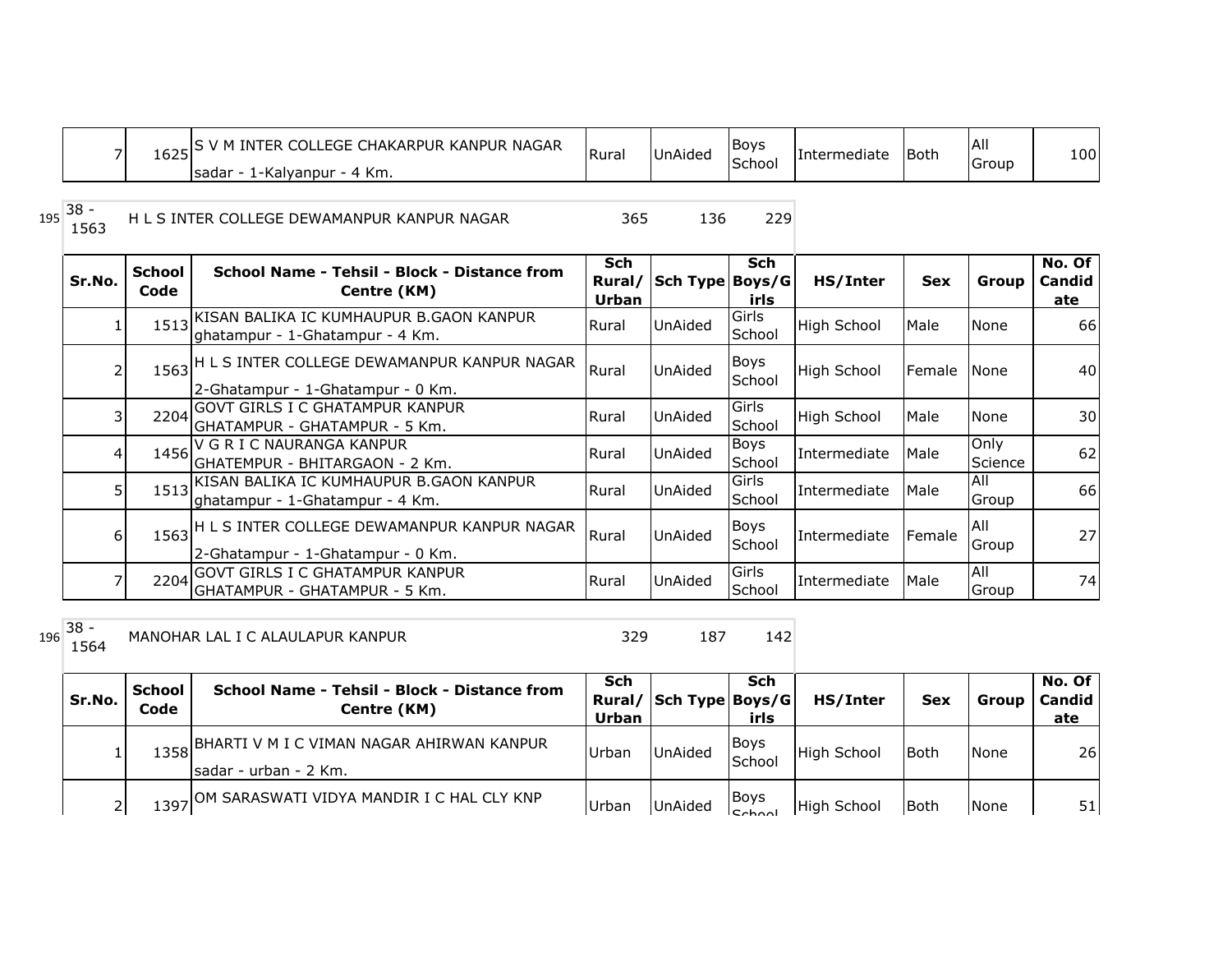|   |      | sadar - urban - 4 Km.                                                    |       |                | <b>JUIUUI</b>         |                    |             |                     |    |
|---|------|--------------------------------------------------------------------------|-------|----------------|-----------------------|--------------------|-------------|---------------------|----|
| 3 |      | 1458 S U M HSS JAWAHARPURAM GANGA NGR KANPUR<br>sadar - urban - 3 Km.    | Urban | <b>UnAided</b> | Boys<br>School        | <b>High School</b> | <b>Both</b> | None                | 87 |
| 4 | 1564 | MANOHAR LAL I C ALAULAPUR KANPUR<br>Isadar - urban - 0 Km.               | Urban | UnAided        | <b>Boys</b><br>School | <b>High School</b> | Female      | <b>None</b>         | 23 |
|   |      | 1358 BHARTI V M I C VIMAN NAGAR AHIRWAN KANPUR<br>Isadar - urban - 2 Km. | Urban | UnAided        | Boys<br>School        | Intermediate       | Both        | <b>All</b><br>Group | 61 |
| 6 |      | 1397 OM SARASWATI VIDYA MANDIR I C HAL CLY KNP<br>sadar - urban - 4 Km.  | Urban | UnAided        | Boys<br>School        | Intermediate       | Both        | <b>AII</b><br>Group | 44 |
|   | 1564 | IMANOHAR LAL I C ALAULAPUR KANPUR<br>sadar - urban - 0 Km.               | Urban | <b>UnAided</b> | <b>Boys</b><br>School | Intermediate       | Female      | <b>AII</b><br>Group | 37 |

| BADRI PRASAD INTER COLLEGE NARWAL KANPUR NAGAR |  |  |
|------------------------------------------------|--|--|
|                                                |  |  |

|                | <b>School</b> | School Name - Tehsil - Block - Distance from  | <b>Sch</b> |                   | <b>Sch</b>  |                    |            |            | No. Of |
|----------------|---------------|-----------------------------------------------|------------|-------------------|-------------|--------------------|------------|------------|--------|
| Sr.No.         | Code          | Centre (KM)                                   | Rural/     | Sch Type   Boys/G |             | HS/Inter           | <b>Sex</b> | Group      | Candid |
|                |               |                                               | Urban      |                   | irls        |                    |            |            | ate    |
|                | 1222          | D N B S J P INTER COLLEGE KUDNI KANPUR        | Rural      | <b>UnAided</b>    | Boys        | <b>High School</b> | Male       | None       | 36     |
|                |               | narwal - bhitargaon - 5 Km.                   |            |                   | School      |                    |            |            |        |
|                | 1546          | B R R D INTER COLLEGE BARUI KANPUR NAGAR      | Rural      | <b>UnAided</b>    | Boys        | <b>High School</b> | Male       | None       | 149    |
|                |               | narwal - SARSAUL - 4 Km.                      |            |                   | School      |                    |            |            |        |
|                |               | BADRI PRASAD INTER COLLEGE NARWAL KANPUR      |            |                   | <b>Boys</b> |                    |            |            |        |
|                |               | 1570 NAGAR                                    | Rural      | <b>UnAided</b>    | School      | <b>High School</b> | Female     | None       | 24     |
|                |               | narwal - sarsaul - 0 Km.                      |            |                   |             |                    |            |            |        |
|                |               | 1037 S B S I C PALI KANPUR                    | Rural      | <b>UnAided</b>    | <b>Boys</b> | Intermediate       | Male       | All        | 72     |
|                |               | narwal - 3-Srsul - 4 Km.                      |            |                   | School      |                    |            | Group      |        |
| 5 <sub>l</sub> |               | 1222 D N B S J P INTER COLLEGE KUDNI KANPUR   | Rural      | <b>UnAided</b>    | <b>Boys</b> | Intermediate       | Male       | All        | 6      |
|                |               | narwal - bhitargaon - 5 Km.                   |            |                   | School      |                    |            | Group      |        |
| $6 \mid$       |               | 1546 B R R D INTER COLLEGE BARUI KANPUR NAGAR | Rural      | <b>UnAided</b>    | Boys        | Intermediate       | Male       | IAII       | 94     |
|                |               | Inarwal - SARSAUL - 4 Km.                     |            |                   | School      |                    |            | Group      |        |
|                |               | BADRI PRASAD INTER COLLEGE NARWAL KANPUR      |            |                   | <b>Boys</b> |                    |            | <b>AII</b> |        |
|                |               | 1570 NAGAR                                    | Rural      | <b>UnAided</b>    | School      | Intermediate       | Female     |            | 20     |
|                |               | narwal - sarsaul - 0 Km.                      |            |                   |             |                    |            | Group      |        |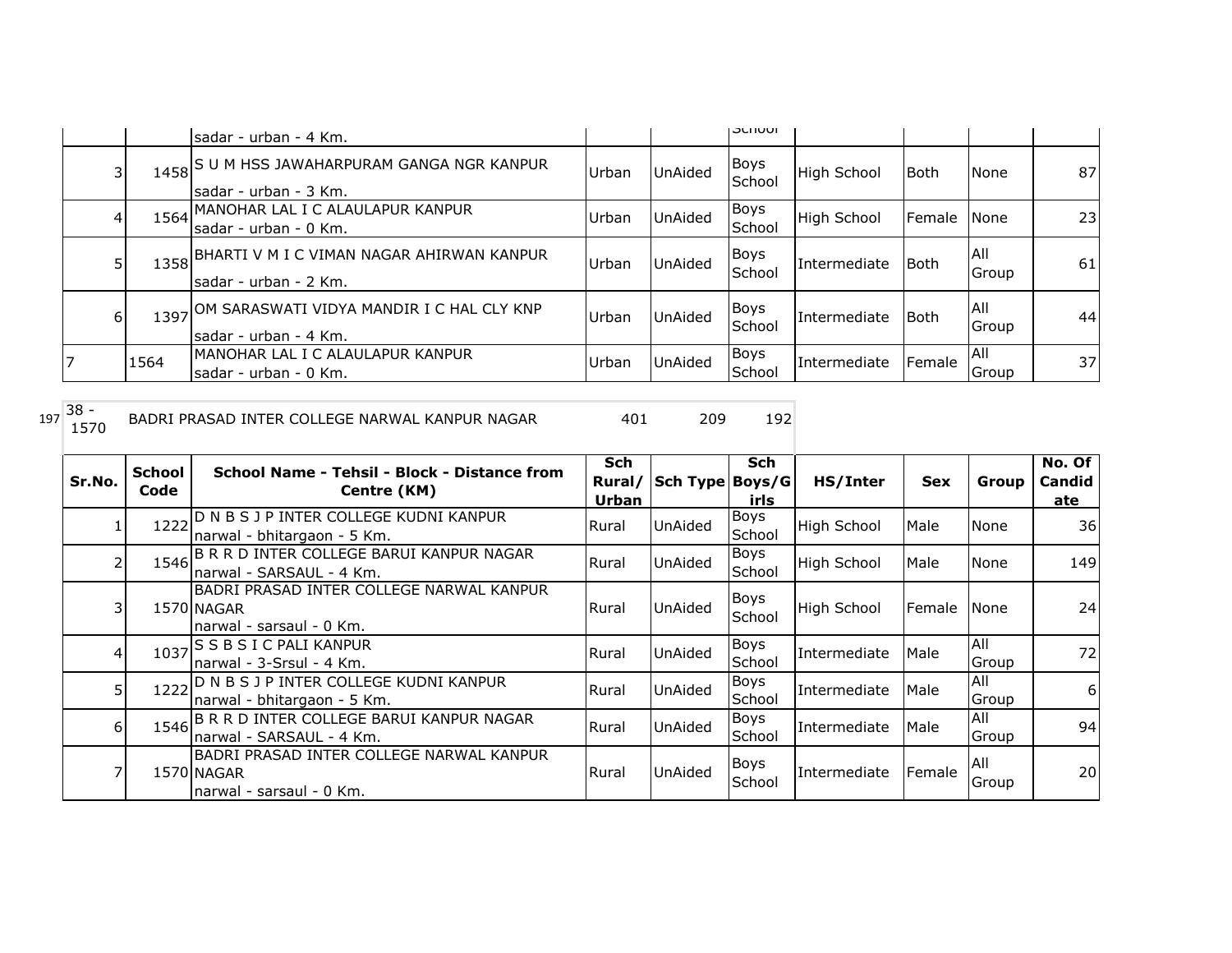| 198 | $38 -$<br>1571 |                       | GANGA PRASAD HSS RAMAIPUR KANPUR                                                                     | 308                                  | 160             | 148                   |                    |             |              |                         |
|-----|----------------|-----------------------|------------------------------------------------------------------------------------------------------|--------------------------------------|-----------------|-----------------------|--------------------|-------------|--------------|-------------------------|
|     | Sr.No.         | <b>School</b><br>Code | School Name - Tehsil - Block - Distance from<br>Centre (KM)                                          | <b>Sch</b><br>Rural/<br><b>Urban</b> | Sch Type Boys/G | <b>Sch</b><br>irls    | HS/Inter           | <b>Sex</b>  | Group        | No. Of<br>Candid<br>ate |
|     |                | 1228                  | IGOVT I C KHERSA BIDHANU KANPUR<br>ISADAR - BIDHNU - 2 Km.                                           | Rural                                | Govt.           | <b>Boys</b><br>School | <b>High School</b> | Male        | None         | 40                      |
|     |                |                       | ID S INTER COLLEGE SINGH VIHAR BINGAWAN.<br>1384 HAMIRPUR ROAD KANPUR NAGAR<br>sadar - urban - 3 Km. | Urban                                | UnAided         | Boys<br>School        | High School        | <b>Both</b> | None         | 55                      |
|     | 31             | 1571                  | GANGA PRASAD HSS RAMAIPUR KANPUR<br>kanpur - bidhanu - 0 Km.                                         | Rural                                | UnAided         | Girls<br>School       | High School        | Female      | <b>None</b>  | 65                      |
|     |                |                       | 1228 GOVT I C KHERSA BIDHANU KANPUR<br>ISADAR - BIDHNU - 2 Km.                                       | Rural                                | Govt.           | Boys<br>School        | Intermediate       | Male        | All<br>Group | 16 <sub>l</sub>         |
|     |                |                       | ID S INTER COLLEGE SINGH VIHAR BINGAWAN<br>1384 HAMIRPUR ROAD KANPUR NAGAR<br>lsadar - urban - 3 Km. | lUrban.                              | <b>UnAided</b>  | Boys<br>School        | Intermediate       | l Both      | All<br>Group | 44                      |
|     | 6I             | 1571                  | GANGA PRASAD HSS RAMAIPUR KANPUR<br>kanpur - bidhanu - 0 Km.                                         | Rural                                | UnAided         | Girls<br>School       | Intermediate       | Female      | All<br>Group | 88                      |

SMT G K Y K I C M B S KAPURWA KANPUR 714 259 455

| Sr.No.    | <b>School</b><br>Code | School Name - Tehsil - Block - Distance from<br>Centre (KM)                                      | <b>Sch</b><br>Rural/<br>Urban | Sch Type Boys/G | <b>Sch</b><br>irls    | HS/Inter           | <b>Sex</b>  | Group       | No. Of<br><b>Candid</b><br>ate |
|-----------|-----------------------|--------------------------------------------------------------------------------------------------|-------------------------------|-----------------|-----------------------|--------------------|-------------|-------------|--------------------------------|
|           |                       | J K D INTERNATIONAL INTER COLLEGE SARAIMEETA<br>1549 PANKI<br>sadar - kalyanpur - 3 Km.          | Urban                         | UnAided         | Boys<br>School        | High School        | <b>Both</b> | <b>None</b> | 52                             |
|           | 15751                 | SMT G K Y K I C M B S KAPURWA KANPUR<br>kanpur - bidhanu - 0 Km.                                 | Rural                         | <b>UnAided</b>  | Girls<br>School       | <b>High School</b> | Female      | <b>None</b> | 82                             |
| 3         |                       | 1654 <sup>] S INTER COLLEGE RAVIDASPURAM GUJAINI KANPUR Urban</sup><br>Isadar - 2-Vidhnu - 2 Km. |                               | <b>UnAided</b>  | <b>Boys</b><br>School | <b>High School</b> | <b>Both</b> | <b>None</b> | 125                            |
| $\Lambda$ |                       | <b>206 SRI R A SMARAK I C DAMGARA KANPUR</b>                                                     | $ D_{11}r_{2} $               | IInMidad        | <b>Boys</b>           | Intermodiate       |             | IAII        | 147                            |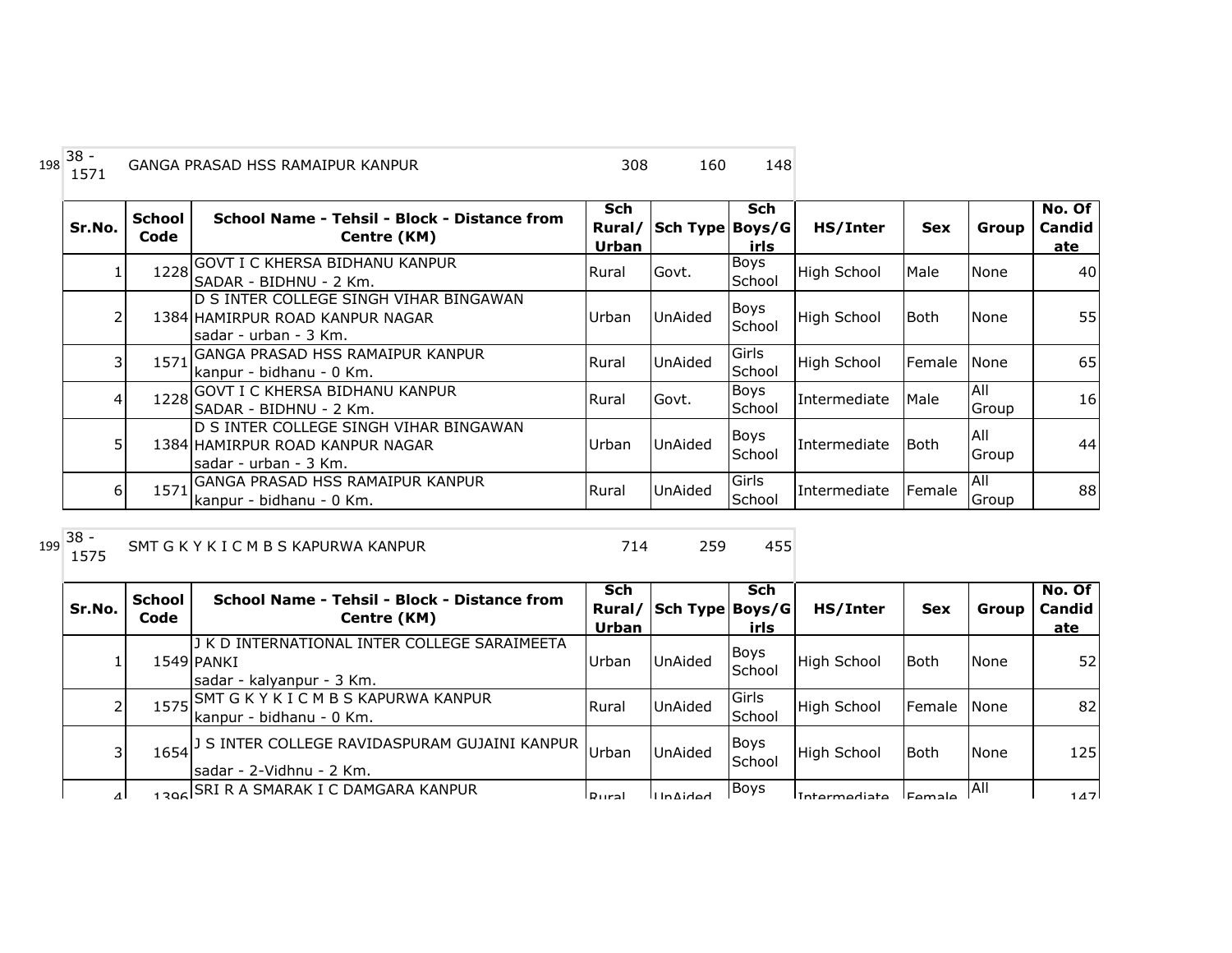| $\mathbf{u}$ | エコンロー | sadar - kalyanpur - 3 Km.                                                                  | livul al     | VIIMUCU        | School                  | ווונכו וווכטומנכ    | μ σπιαισ      | Group         | 1711            |
|--------------|-------|--------------------------------------------------------------------------------------------|--------------|----------------|-------------------------|---------------------|---------------|---------------|-----------------|
| 5            |       | J K D INTERNATIONAL INTER COLLEGE SARAIMEETA<br>1549 PANKI<br>sadar - kalyanpur - 3 Km.    | Urban        | <b>UnAided</b> | <b>Boys</b><br>School   | Intermediate        | lBoth         | IAII<br>Group | 34 <sub>l</sub> |
| 6            | 1575  | SMT G K Y K I C M B S KAPURWA KANPUR<br>kanpur - bidhanu - 0 Km.                           | <b>Rural</b> | <b>UnAided</b> | <b>IGirls</b><br>School | Intermediate        | <b>Female</b> | IAII<br>Group | 1431            |
|              |       | 1654 <sup>] S INTER COLLEGE RAVIDASPURAM GUJAINI KANPUR</sup><br>Isadar - 2-Vidhnu - 2 Km. | Urban        | <b>UnAided</b> | <b>Boys</b><br>School   | <b>Intermediate</b> | lBoth         | IAII<br>Group | 131             |

| 200 | $38 -$<br>1582 |                       | GURU PRASAD P S N U M V JAJPUR KANPUR                                          | 309                           | 184             | 125                   |                    |            |                     |                         |
|-----|----------------|-----------------------|--------------------------------------------------------------------------------|-------------------------------|-----------------|-----------------------|--------------------|------------|---------------------|-------------------------|
|     | Sr.No.         | <b>School</b><br>Code | School Name - Tehsil - Block - Distance from<br>Centre (KM)                    | <b>Sch</b><br>Rural/<br>Urban | Sch Type Boys/G | <b>Sch</b><br>irls    | HS/Inter           | <b>Sex</b> | Group               | No. Of<br>Candid<br>ate |
|     |                | 1198                  | SRI GANDHI VIDYA P I C GHATAMPUR KANPUR<br>lghatampur - ghatampur - 4 Km.      | <b>Rural</b>                  | Aided           | Boys<br>School        | <b>High School</b> | Male       | <b>None</b>         | 52                      |
|     |                | 1439                  | <b>DR BR AMBEDKAR HSS BENDA KANPUR</b><br>ghatampur - GHATAMPUR - 3 Km.        | Rural                         | <b>UnAided</b>  | Boys<br>School        | <b>High School</b> | Both       | <b>None</b>         | <b>60</b>               |
|     |                | 1582                  | <b>GURU PRASAD P S N U M V JAJPUR KANPUR</b><br>lghatampur - ghatampur - 0 Km. | Rural                         | <b>UnAided</b>  | Boys<br>School        | <b>High School</b> | Female     | <b>None</b>         | 72 <sub>1</sub>         |
|     |                | 1198                  | SRI GANDHI VIDYA P I C GHATAMPUR KANPUR<br>ghatampur - ghatmapur - 4 Km.       | Rural                         | Aided           | Boys<br>School        | Intermediate       | Male       | All<br>Group        | 112                     |
|     |                | 1582                  | GURU PRASAD P S N U M V JAJPUR KANPUR<br>ghatampur - ghatampur - 0 Km.         | Rural                         | <b>UnAided</b>  | <b>Boys</b><br>School | Intermediate       | Female     | <b>AII</b><br>Group | 13                      |

<sup>201</sup> 38 - SURYA PUBLIC INTER COLLEGE GHATAMPUR KANPUR 517 324 193

| Sr.No. | School<br>Code | School Name - Tehsil - Block - Distance from<br>Centre (KM)                    | Sch<br>Urban | Rural/ Sch Type Boys/G | Sch<br>irls           | HS/Inter    | <b>Sex</b>  | Group       | No. Of<br>Candid<br>ate |
|--------|----------------|--------------------------------------------------------------------------------|--------------|------------------------|-----------------------|-------------|-------------|-------------|-------------------------|
|        |                | 1199 CSS J A V INTER COLLEGE GHATAMPUR KANPUR<br>GHATAMPUR - ghatampur - 2 Km. | Rural        | Aided                  | <b>Boys</b><br>School | High School | <b>Male</b> | <b>None</b> | 105                     |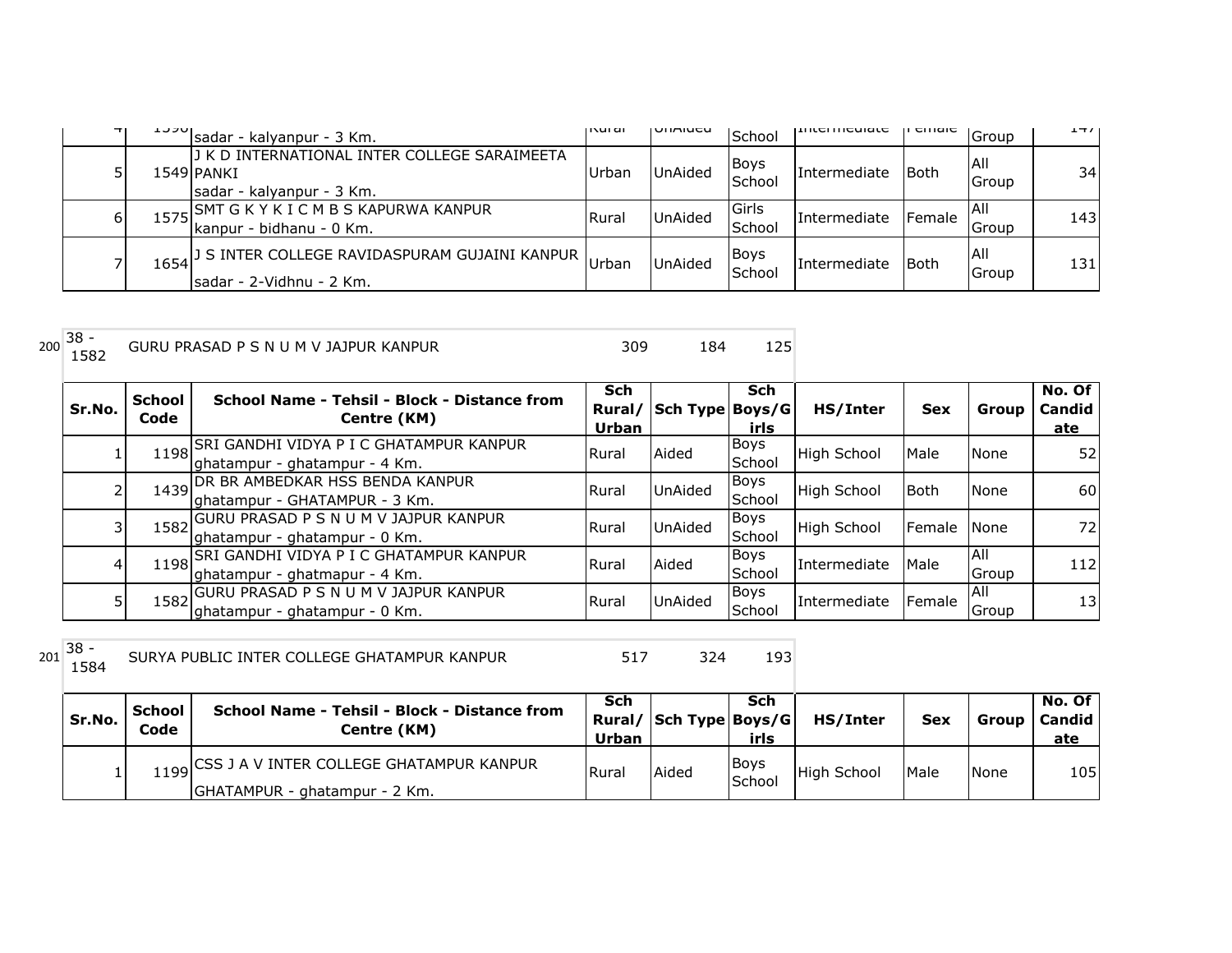|          |      | 1582 GURU PRASAD P S N U M V JAJPUR KANPUR<br>lghatampur - 1-Ghatampur - 5 Km.             | Rural | UnAided | Boys<br>School        | High School  | Male   | None          | 78  |
|----------|------|--------------------------------------------------------------------------------------------|-------|---------|-----------------------|--------------|--------|---------------|-----|
| 3        |      | 1584 SURYA PUBLIC INTER COLLEGE GHATAMPUR KANPUR<br>ghatampur - ghatampur - 0 Km.          | Rural | UnAided | Girls<br>School       | High School  | Female | None          | 13  |
| 4        |      | SARASWATI VIDHYA NIKETAN HS PATARA KANPUR<br>1656 NAGAR<br>ghatampur - 1-Ghatampur - 4 Km. | Rural | UnAided | <b>Boys</b><br>School | High School  | lBoth. | None          | 128 |
| 5        |      | 1199 CSS J A V INTER COLLEGE GHATAMPUR KANPUR<br>GHATAMPUR - ghatampur - 2 Km.             | Rural | Aided   | <b>Boys</b><br>School | Intermediate | Male   | IAII<br>Group | 77  |
| $6 \mid$ | 1582 | GURU PRASAD P S N U M V JAJPUR KANPUR<br>ghatampur - 1-Ghatampur - 5 Km.                   | Rural | UnAided | <b>Boys</b><br>School | Intermediate | Male   | IAII<br>Group | 14  |
|          |      | 1584 SURYA PUBLIC INTER COLLEGE GHATAMPUR KANPUR<br>ghatampur - ghatampur - 0 Km.          | Rural | UnAided | Girls<br>School       | Intermediate | Female | All<br>Group  | 11  |
| 8        |      | SARASWATI VIDHYA NIKETAN HS PATARA KANPUR<br>1656 NAGAR<br>ghatampur - 1-Ghatampur - 4 Km. | Rural | UnAided | <b>Boys</b><br>School | Intermediate | Both   | All<br>Group  | 91  |

 $202\begin{array}{|c} 38 - 1586 \end{array}$ 

ADARSH INTER COLLEGE HATHIGAON KANPUR 319 186 133

| Sr.No. | <b>School</b><br>Code | School Name - Tehsil - Block - Distance from<br>Centre (KM)             | Sch<br>Rural/<br>Urban | Sch Type Boys/G | <b>Sch</b><br>irls    | HS/Inter           | <b>Sex</b> | Group               | No. Of<br><b>Candid</b><br>ate |
|--------|-----------------------|-------------------------------------------------------------------------|------------------------|-----------------|-----------------------|--------------------|------------|---------------------|--------------------------------|
|        | 1492                  | S D MEMORIAL I C NARWAL KANPUR<br>Inarwal - sarsaul - 3 Km.             | Rural                  | <b>UnAided</b>  | Boys<br>School        | High School        | Male       | None                | 117                            |
|        |                       | 1586 ADARSH INTER COLLEGE HATHIGAON KANPUR<br>Inarwal - sarsaul - 0 Km. | <b>Rural</b>           | UnAided         | Girls<br>School       | <b>High School</b> | Female     | <b>None</b>         | 20I                            |
|        |                       | 1605 SWAMI VIVEKANAND HSS SARSAUL KANPUR<br>narwal - SARSAUL - 4 Km.    | l Rural                | <b>UnAided</b>  | <b>Boys</b><br>School | <b>High School</b> | Both       | None                | 49                             |
|        |                       | 1492 S D MEMORIAL I C NARWAL KANPUR<br>narwal - SARSAUL - 3 Km.         | <b>Rural</b>           | UnAided         | Boys<br>School        | Intermediate       | Male       | <b>AII</b><br>Group | 27 <sup>1</sup>                |
|        |                       | 1586 ADARSH INTER COLLEGE HATHIGAON KANPUR<br>Inarwal - sarsaul - 0 Km. | <b>Rural</b>           | UnAided         | Girls<br>School       | Intermediate       | Female     | IAII<br>Group       | $\overline{4}$                 |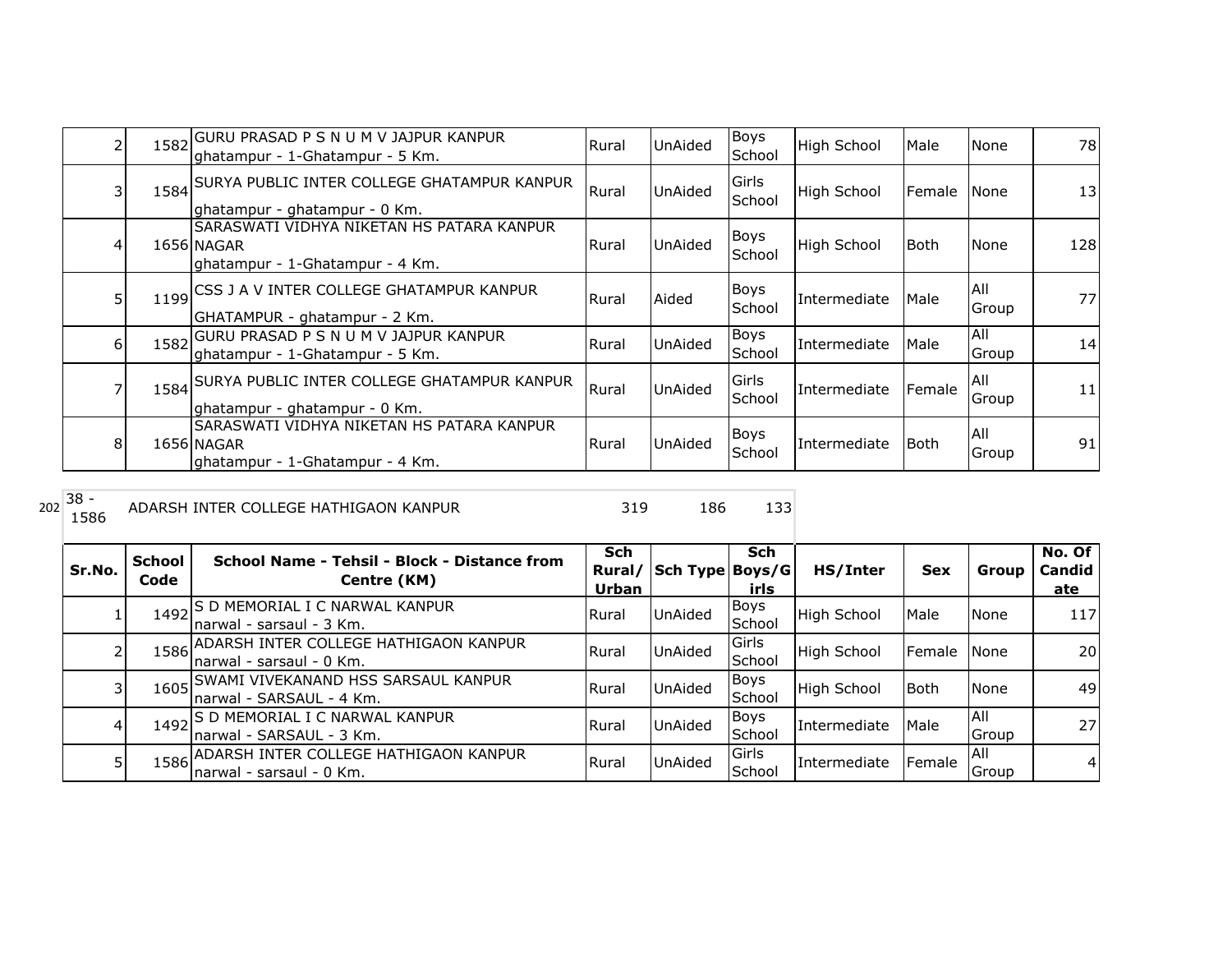| 61 | ISRI SHIV DAYAL GUPTA INTER COLLEGE SALEMPUR<br>1601 KANPUR NAGAR<br>Inarwal - sarsaul - 5 Km. | Rura. | <b>UnAided</b> | Boys<br>School        | Intermediate | lBoth         | IAII<br>Group | 76I |
|----|------------------------------------------------------------------------------------------------|-------|----------------|-----------------------|--------------|---------------|---------------|-----|
|    | ILATE DRAGPAL SINGH SMARAK I C KARBIGWAN<br>1660 KANPUR<br>Inarwal - sarsul - 5 Km.            | Rural | <b>UnAided</b> | Boys<br><b>School</b> | Intermediate | <b>I</b> Both | All<br>Group  | 26  |

 $203 \overline{\smash)38 - 1587}$ 

1587 S J M I C SAWAYAJPUR KANPUR NAGAR 301 279 22

sadar - urban - 1 Km.

**No. Of Candid ate**

School High School Both None 43

| Sr.No.   | <b>School</b><br>Code | School Name - Tehsil - Block - Distance from<br>Centre (KM)                            | Sch<br>Rural/<br>Urban | Sch Type Boys/G | Sch<br>irls           | HS/Inter           | <b>Sex</b> | Group        | No. Of<br><b>Candid</b><br>ate |
|----------|-----------------------|----------------------------------------------------------------------------------------|------------------------|-----------------|-----------------------|--------------------|------------|--------------|--------------------------------|
|          |                       | 1037 S B S I C PALI KANPUR<br>Inarwal - 3-Srsul - 3 Km.                                | Rural                  | <b>UnAided</b>  | <b>Boys</b><br>School | <b>High School</b> | Male       | <b>None</b>  | 79                             |
|          |                       | 1503 UDAY VIDYA MANDIR I C BHADASA KANPUR<br>Inarwal - SARSAUL - 4 Km.                 | Rural                  | UnAided         | <b>Boys</b><br>School | <b>High School</b> | Male       | None         | 55                             |
| 3        | 1587                  | IS S P S V M I C SAWAYAJPUR KANPUR NAGAR,<br>Inarwal - 3-Srsul - 0 Km.                 | Rural                  | UnAided         | <b>Boys</b><br>School | <b>High School</b> | Female     | <b>None</b>  | 35                             |
| 41       |                       | IB D VIKASH VIDHYA MANDIR HS TAUNS CHAURAHA<br>1686 NARVAL<br>narwal - 3-Srsul - 4 Km. | Rural                  | UnAided         | <b>Boys</b><br>School | <b>High School</b> | Both       | None         | 110                            |
|          |                       | 1503 UDAY VIDYA MANDIR I C BHADASA KANPUR<br>Inarwal - SARSAUL - 4 Km.                 | Rural                  | <b>UnAided</b>  | <b>Boys</b><br>School | Intermediate       | Male       | All<br>Group | 31                             |
| $6 \mid$ |                       | 1587 S P S V M I C SAWAYAJPUR KANPUR NAGAR<br>narwal - 3-Srsul - 0 Km.                 | Rural                  | <b>UnAided</b>  | <b>Boys</b><br>School | Intermediate       | Female     | All<br>Group | 19                             |

 $204 \overline{\smash{\big)}\begin{array}{l} 38 \\ 1589 \end{array}}$ 

158 M P INTER COLLEGE TULSINAGAR PAHADPUR BINGANVA 388 220 168

2 1416 MAYA DEVI HSS B YOGENDRA VIHAR KANPUR Rural UnAided Girls

**Sr.No. School Code School Name - Tehsil - Block - Distance from Centre (KM) Sch Rural/ Sch Type Boys/G Urban Sch irls HS/Inter Sex Group** 1 1160 MAHARSHI KANYA I C BINGAWANA KANPUR Urban UnAided Girls sadar - urban - 2 Km. School High School Both None 75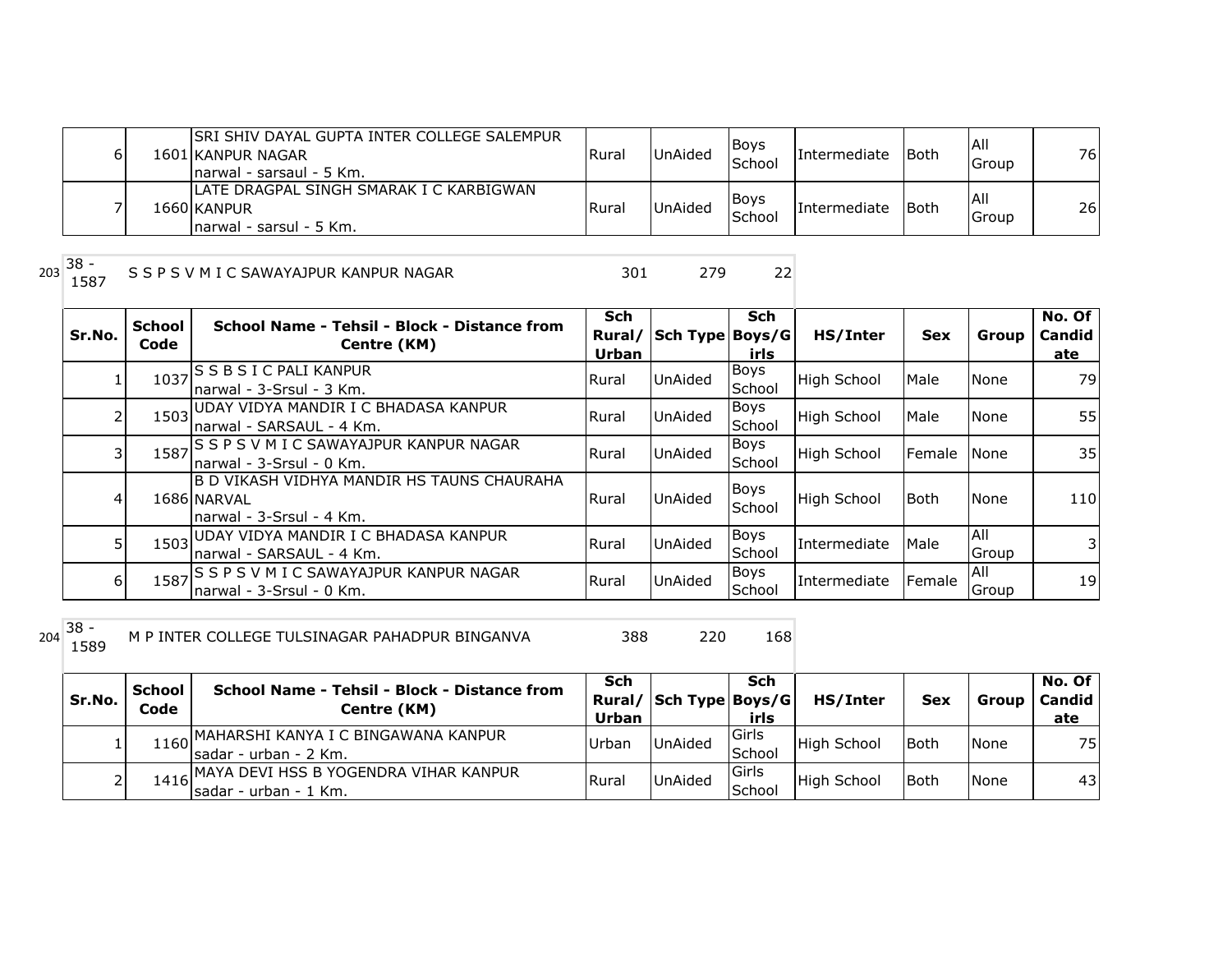|    | 1512 JYOTI INTER COLL IMLIPUR KANPUR<br>Isadar - urban - 3 Km.                    | Urban | <b>UnAided</b> | Boys<br>School           | High School        | Both        | None          | 59I             |
|----|-----------------------------------------------------------------------------------|-------|----------------|--------------------------|--------------------|-------------|---------------|-----------------|
| 4  | IM P INTER COLLEGE TULSINAGAR PAHADPUR<br>1589 BINGANVA<br>kanpur - urban - 0 Km. | Urban | <b>UnAided</b> | <b>I</b> Girls<br>School | <b>High School</b> | Female None |               | 43 <sub>l</sub> |
|    | 1160 MAHARSHI KANYA I C BINGAWANA KANPUR<br>sadar - urban - 2 Km.                 | Urban | <b>UnAided</b> | Girls<br>School          | Intermediate       | Both        | IAII<br>Group | 110             |
| 61 | M P INTER COLLEGE TULSINAGAR PAHADPUR<br>1589 BINGANVA<br>kanpur - urban - 0 Km.  | Urban | <b>UnAided</b> | <b>I</b> Girls<br>School | Intermediate       | Female      | IAII<br>Group | <b>58</b>       |

| 205 | $38 -$<br>1593 |                       | GOVT H S S JAHANGIRABAD KANPUR NAGAR                                                     | 341          | 175                    | 166                |                    |             |                 |                             |
|-----|----------------|-----------------------|------------------------------------------------------------------------------------------|--------------|------------------------|--------------------|--------------------|-------------|-----------------|-----------------------------|
|     | Sr.No.         | <b>School</b><br>Code | School Name - Tehsil - Block - Distance from<br>Centre (KM)                              | Sch<br>Urban | Rural/ Sch Type Boys/G | <b>Sch</b><br>irls | HS/Inter           | <b>Sex</b>  | Group           | No. Of $ $<br>Candid<br>ate |
|     |                |                       | 1234 KISHAN AUDYOGIC INT COLL PATARA KANPUR<br>IGHATAMPUR - patara - 5 Km.               | Rural        | <b>UnAided</b>         | Boys<br>School     | <b>High School</b> | <b>Both</b> | None            | 70                          |
|     |                |                       | 1593 GOVT H S S JAHANGIRABAD KANPUR NAGAR<br>lghatampur - patara - 0 Km.                 | Rural        | Govt.                  | Boys<br>School     | High School        | Female      | None            | 8                           |
|     | 31             |                       | L M M S BABA BASUDEV HSS SIROH PADRILALPUR<br>1683 KANPUR<br>IGHATAMPUR - PATARA - 4 Km. | Rural        | <b>UnAided</b>         | Boys<br>School     | <b>High School</b> | <b>Both</b> | None            | 58                          |
|     |                |                       | 1689 KANWAPUR ARYAVAIDIK HS KANWAPUR<br>IGHATAMPUR - PATARA - 3 Km.                      | Rural        | <b>UnAided</b>         | Boys<br>School     | <b>High School</b> | <b>Both</b> | None            | 30                          |
|     | 51             |                       | 2228 GOVT I C KHERSA BIDHANU KANPUR<br>ISADAR - BIDHNU - 8 Km.                           | Rural        | <b>UnAided</b>         | Boys<br>School     | High School        | Male        | None            | 9                           |
|     | 6I             |                       | 1234 KISHAN AUDYOGIC INT COLL PATARA KANPUR<br>GHATAMPUR - PATARA - 5 Km.                | Rural        | <b>UnAided</b>         | Boys<br>School     | Intermediate       | Female      | All<br>Group    | 72                          |
|     |                |                       | 2228 GOVT I C KHERSA BIDHANU KANPUR<br>SADAR - BIDHNU - 8 Km.                            | Rural        | UnAided                | Boys<br>School     | l Intermediate     | Male        | Only<br>Science | 94                          |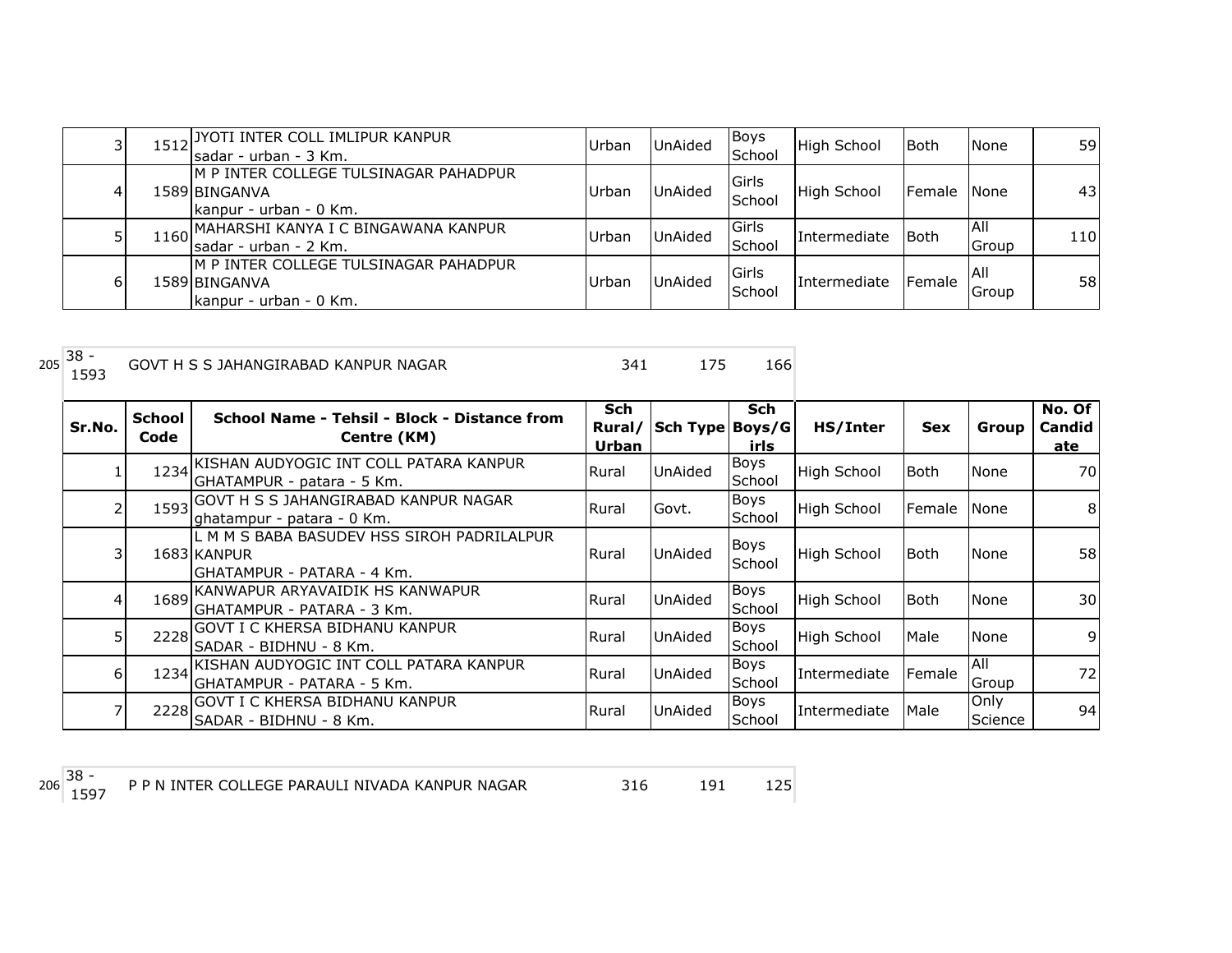| Sr.No.         | <b>School</b><br>Code | School Name - Tehsil - Block - Distance from<br>Centre (KM)                              | <b>Sch</b><br>Rural/<br><b>Urban</b> | Sch Type Boys/G | Sch<br>irls     | HS/Inter           | <b>Sex</b>  | Group               | No. Of<br>Candid<br>ate |
|----------------|-----------------------|------------------------------------------------------------------------------------------|--------------------------------------|-----------------|-----------------|--------------------|-------------|---------------------|-------------------------|
|                |                       | 1524 J D S INTER COLLEGE BHAIRAMPUR BIDHNU KANPUR<br>1-Kanpur - 2-Vidhnu - 5 Km.         | Rural                                | <b>UnAided</b>  | Boys<br>School  | <b>High School</b> | Male        | None                | 47                      |
| $\overline{2}$ |                       | P P N INTER COLLEGE PARAULI NIVADA KANPUR<br>1597 NAGAR<br>narwal - bhitargaon - 0 Km.   | Rural                                | <b>UnAided</b>  | Girls<br>School | <b>High School</b> | Female      | <b>None</b>         | 46                      |
| 3              | 1631                  | , GOVT HSS KAKRAHIYA PATARA KANPUR<br>1-Kanpur - 1-Ghatampur - 5 Km.                     | Rural                                | Govt.           | Boys<br>School  | High School        | <b>Both</b> | None                | 24                      |
| 4              |                       | SATYSIYA H S DHARMPUR NARWAL DEVSAR KUTIYA<br>1670 RAMPUR<br>narwal - bhitargaon - 4 Km. | Rural                                | <b>UnAided</b>  | Boys<br>School  | <b>High School</b> | <b>Both</b> | None                | 74                      |
| 5              | 1524                  | D S INTER COLLEGE BHAIRAMPUR BIDHNU KANPUR<br>Isadar - 2-Vidhnu - 4 Km.                  | Rural                                | <b>UnAided</b>  | Boys<br>School  | Intermediate       | Male        | All<br>Group        | 51                      |
| 6              |                       | IP P N INTER COLLEGE PARAULI NIVADA KANPUR<br>1597 NAGAR<br>narwal - bhitargaon - 0 Km.  | Rural                                | UnAided         | Girls<br>School | Intermediate       | Female      | <b>AII</b><br>Group | 74                      |

| 207 | $38 -$<br>1602 |                       | ONMT EDUCATION CENTER MAKSOODABAD KANPUR                                            | 420                   | 161             | 259                   |                    |            |                      |                         |
|-----|----------------|-----------------------|-------------------------------------------------------------------------------------|-----------------------|-----------------|-----------------------|--------------------|------------|----------------------|-------------------------|
|     | Sr.No.         | <b>School</b><br>Code | School Name - Tehsil - Block - Distance from<br>Centre (KM)                         | Sch<br>Rural<br>Urban | Sch Type Boys/G | <b>Sch</b><br>irls    | HS/Inter           | <b>Sex</b> | Group                | No. Of<br>Candid<br>ate |
|     |                |                       | J P S NIKETAN INTER COLLEGE TIKRA KANPUR<br>1599 NAGAR<br>sadar - kalyanpur - 1 Km. | Urban                 | <b>UnAided</b>  | Boys<br>School        | <b>High School</b> | Female     | None                 | 94                      |
|     |                | 1602                  | ONMT EDUCATION CENTER MAKSOODABAD KANPUR<br>kanpur - kalyanpur - 0 Km.              | Rural                 | <b>UnAided</b>  | Girls<br>School       | High School        | Female     | None                 | 67                      |
|     |                | 1086                  | IVIDYUT PARISHAD I C PANKI KANPUR<br>Isadar - urban - 6 Km.                         | Urban                 | <b>UnAided</b>  | <b>Boys</b><br>School | Intermediate       | Male       | IAII<br><b>Group</b> | 74                      |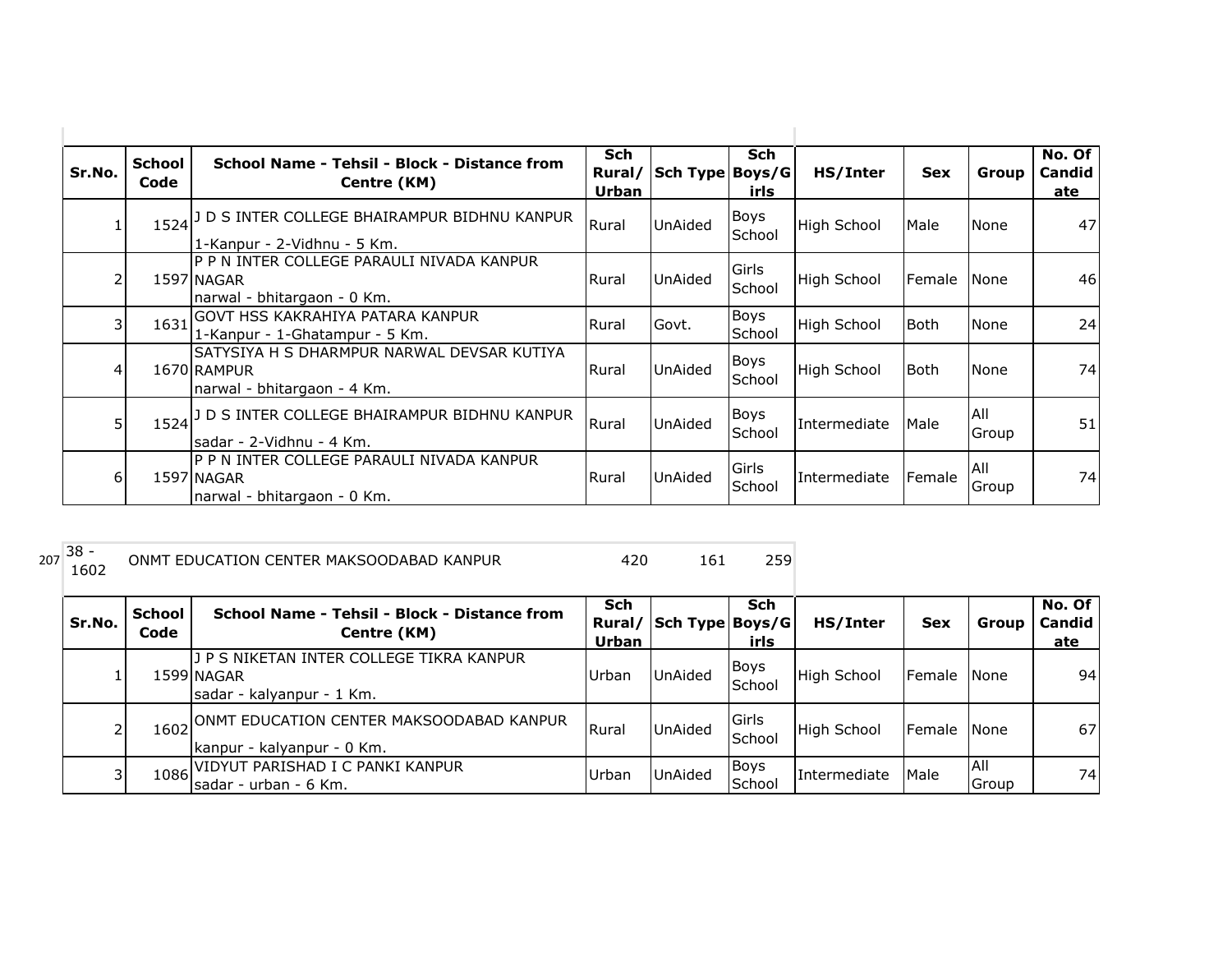| 4 | 1 P S NIKETAN INTER COLLEGE TIKRA KANPUR<br>1599 NAGAR<br>sadar - kalyanpur - 1 Km. | Urban | <b>UnAided</b> | <b>Boys</b><br>School | Intermediate        | <b>IFemale</b> | Group | 1021 |
|---|-------------------------------------------------------------------------------------|-------|----------------|-----------------------|---------------------|----------------|-------|------|
|   | 1602 ONMT EDUCATION CENTER MAKSOODABAD KANPUR<br>Ikanpur - kalyanpur - 0 Km.        | Rural | <b>UnAided</b> | lGirls<br>School      | <b>Intermediate</b> | <b>IFemale</b> | Group | 83   |

 $208 \overline{\smash)38 - 1606}$ 

BABU S S INTER COLLEGE GANGAPUR KANPUR NAGAR 311 173 138

| Sr.No.         | <b>School</b><br>Code | School Name - Tehsil - Block - Distance from<br>Centre (KM)                          | <b>Sch</b><br>Rural/<br>Urban | Sch Type Boys/G | <b>Sch</b><br>irls    | HS/Inter           | <b>Sex</b>  | Group        | No. Of<br>Candid<br>ate |
|----------------|-----------------------|--------------------------------------------------------------------------------------|-------------------------------|-----------------|-----------------------|--------------------|-------------|--------------|-------------------------|
|                |                       | 1301 SMT RAM DULARI GIC YASHODA NAGAR KANPUR<br>SADAR - urban - 2 Km.                | Urban                         | UnAided         | Girls<br>School       | <b>High School</b> | l Both      | None         | 88                      |
| $\overline{2}$ |                       | SITA RAM YADAV INTER COLLEGE SATBARI KANPUR<br>1604 NAGAR<br>sadar - urban - 2 Km.   | Urban                         | UnAided         | <b>Boys</b><br>School | <b>High School</b> | l Both      | None         | 5١                      |
| 31             |                       | <b>BABU S S INTER COLLEGE GANGAPUR KANPUR</b><br>1606 NAGAR<br>sadar - urban - 0 Km. | Urban                         | <b>UnAided</b>  | Boys<br>School        | <b>High School</b> | Female      | None         | 18                      |
| 4              |                       | SARASWATI VIDYA MANDIR IC YASHODA NAGAR<br>1671 KANPUR<br>sadar - urban - 3 Km.      | Urban                         | <b>UnAided</b>  | Boys<br>School        | High School        | <b>Both</b> | None         | 62                      |
| 5              |                       | 1301 SMT RAM DULARI GIC YASHODA NAGAR KANPUR<br>SADAR - urban - 2 Km.                | Urban                         | UnAided         | Girls<br>School       | Intermediate       | Female      | All<br>Group | 43                      |
| 6              |                       | IM P INTER COLLEGE TULSINAGAR PAHADPUR<br>1589 BINGANVA<br>lsadar - urban - 5 Km.    | Urban                         | UnAided         | <b>Boys</b><br>School | Intermediate       | Male        | All<br>Group | 83                      |
|                |                       | <b>BABU S S INTER COLLEGE GANGAPUR KANPUR</b><br>1606 NAGAR<br>sadar - urban - 0 Km. | Urban                         | <b>UnAided</b>  | <b>Boys</b><br>School | Intermediate       | Female      | All<br>Group | 12                      |

 $209\begin{array}{|c} 38 - 1607 \end{array}$ 180 G H S RAMPUR BHIMSEN KANPUR 384 204 180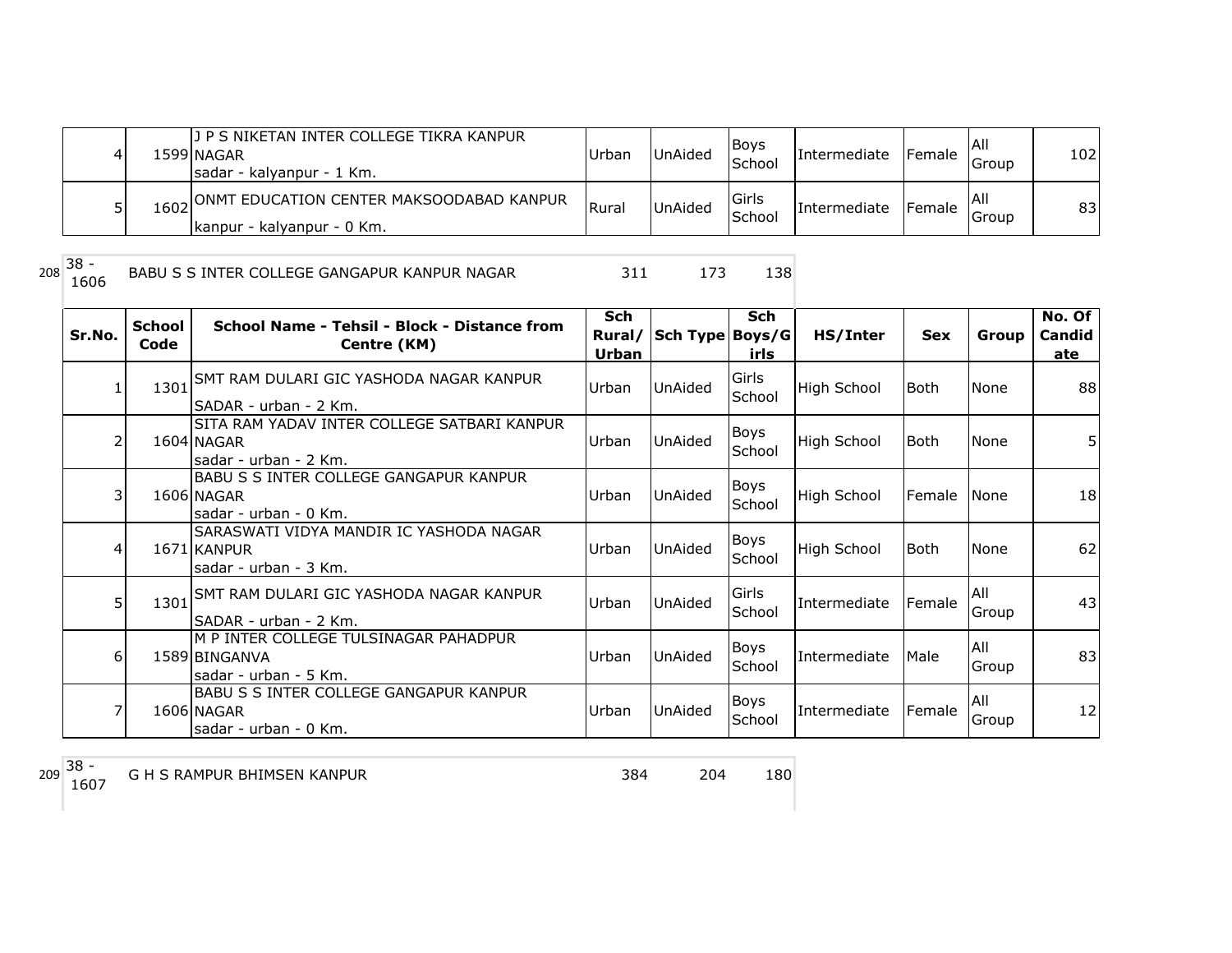|                | <b>School</b> | School Name - Tehsil - Block - Distance from                                 | <b>Sch</b> |                 | Sch                   |                    |             |               | No. Of |
|----------------|---------------|------------------------------------------------------------------------------|------------|-----------------|-----------------------|--------------------|-------------|---------------|--------|
| Sr.No.         | Code          | Centre (KM)                                                                  | Rural/     | Sch Type Boys/G |                       | HS/Inter           | <b>Sex</b>  | Group         | Candid |
|                |               |                                                                              | Urban      |                 | irls                  |                    |             |               | ate    |
|                |               | 1035 K SAMAJ I C CHAKARPUR SACHENDI KANPUR<br>sadar - kalyanpur - 4 Km.      | Rural      | UnAided         | Boys<br>School        | <b>High School</b> | l Both      | None          | 70I    |
| 2              |               | 1127 JP JN TEWARI I C BHAUTI KANPUR<br>lsadar - KALYANPUR - 3 Km.            | Rural      | UnAided         | Boys<br>School        | <b>High School</b> | l Both      | None          | 31     |
| 3              |               | 1294 DR RAJENDRA PRASAD UMV BINAUR KANPUR NAGAR<br>sadar - KALYANPUR - 4 Km. | Rural      | <b>UnAided</b>  | <b>Boys</b><br>School | <b>High School</b> | Male        | None          | 75     |
| 41             |               | 1542 S P S HANS M H S S UDAYA PUR KANPUR<br>sadar - kalyanpur - 4 Km.        | Rural      | UnAided         | Boys<br>School        | <b>High School</b> | <b>Both</b> | None          | 14     |
| 5              | 1607          | <b>G H S RAMPUR BHIMSEN KANPUR</b><br>sadar - 1-Kalyanpur - 0 Km.            | Rural      | Govt.           | Boys<br>School        | <b>High School</b> | Female      | None          | 42     |
| $6 \mid$       |               | 1035 K SAMAJ I C CHAKARPUR SACHENDI KANPUR<br>sadar - kalyanpur - 4 Km.      | Rural      | UnAided         | <b>Boys</b><br>School | Intermediate       | Both        | All<br>Group  | 99     |
| $\overline{7}$ | 1294          | IDR RAJENDRA PRASAD UMV BINAUR KANPUR NAGAR<br>Isadar - KALYANPUR - 4 Km.    | Rural      | UnAided         | <b>Boys</b><br>School | Intermediate       | Male        | IAII<br>Group | 81     |

 $210\begin{array}{|c} 38 - 1613 \end{array}$ 

<sup>1613</sup> UDAI BHARTI INTER COLLEGE GARHI PALI KANPUR NAGAR <sup>430</sup> <sup>218</sup> <sup>212</sup>

| Sr.No. | <b>School</b><br>Code | School Name - Tehsil - Block - Distance from<br>Centre (KM)                            | <b>Sch</b><br>Rural/<br>Urban | Sch Type Boys/G | Sch<br><b>irls</b>    | HS/Inter           | <b>Sex</b> | Group       | No. Of<br>Candid<br>ate |
|--------|-----------------------|----------------------------------------------------------------------------------------|-------------------------------|-----------------|-----------------------|--------------------|------------|-------------|-------------------------|
|        |                       | 1466 PARAMHANS RMD KVM IC SAWAYAJPUR KANPUR<br>narwal - 3-Srsul - 2 Km.                | Rural                         | <b>UnAided</b>  | Boys<br>School        | High School        | Both       | <b>None</b> | 76                      |
| 2      |                       | GURUKUL INTER COLLEGE KORIYA SANIGAWA<br>1529 KANPUR<br>Isadar - urban - 4 Km.         | Urban                         | <b>UnAided</b>  | Boys<br><b>School</b> | <b>High School</b> | Male       | None        | 47                      |
| 31     |                       | BADRI PRASAD INTER COLLEGE NARWAL KANPUR<br>1570 NAGAR<br>narwal - 3-Srsul - 5 Km.     | Rural                         | UnAided         | Boys<br>School        | <b>High School</b> | Male       | <b>None</b> | 48                      |
| 4      |                       | UDAI BHARTI INTER COLLEGE GARHI PALI KANPUR<br>1613 NAGAR<br>Inarwal - sarsaul - 0 Km. | Rural                         | UnAided         | Girls<br>School       | <b>High School</b> | Female     | <b>None</b> | 47                      |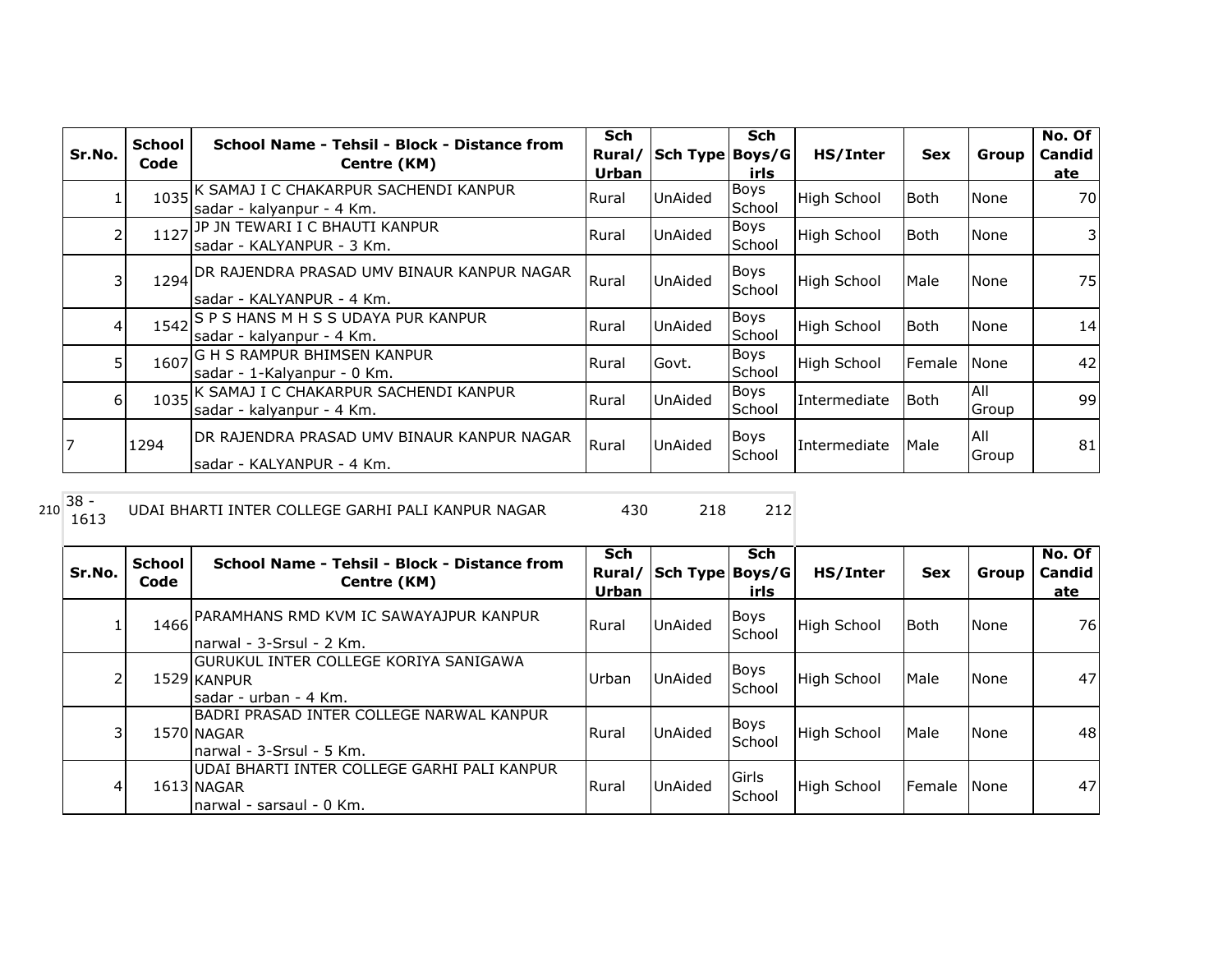|   | 1466 PARAMHANS RMD KVM IC SAWAYAJPUR KANPUR<br>Inarwal - 3-Srsul - 2 Km.               | l Rural | UnAided        | Girls<br>School | Intermediate        | l Both | <b>AII</b><br>Group | 62 |
|---|----------------------------------------------------------------------------------------|---------|----------------|-----------------|---------------------|--------|---------------------|----|
| b | IGURUKUL INTER COLLEGE KORIYA SANIGAWA<br>1529 KANPUR<br>sadar - sarsaul - 4 Km.       | Urban   | <b>UnAided</b> | Boys<br>School  | Intermediate        | Male   | IAII<br>Group       | 51 |
|   | BADRI PRASAD INTER COLLEGE NARWAL KANPUR<br>1570 NAGAR<br>narwal - 3-Srsul - 5 Km.     | Rural   | UnAided        | Boys<br>School  | <b>Intermediate</b> | Male   | IAII<br>Group       | 39 |
| 8 | UDAI BHARTI INTER COLLEGE GARHI PALI KANPUR<br>1613 NAGAR<br>Inarwal - sarsaul - 0 Km. | l Rural | UnAided        | Girls<br>School | Intermediate        | Female | IAII<br>Group       | 60 |

 $211 \overline{\smash{\big)}\n38 - 1616}$ S R P H S SCHOOL GAMBHIR PUR KANPUR 391 214 177

| Sr.No.         | <b>School</b><br>Code | School Name - Tehsil - Block - Distance from<br>Centre (KM)           | Sch<br><b>Urban</b> | Rural/ Sch Type Boys/G | <b>Sch</b><br>irls    | HS/Inter           | <b>Sex</b> | Group         | No. Of<br><b>Candid</b><br>ate |
|----------------|-----------------------|-----------------------------------------------------------------------|---------------------|------------------------|-----------------------|--------------------|------------|---------------|--------------------------------|
|                | 1026                  | ISRI HARI GOPAL IC SEN PASCHIMPARA KANPUR<br>sadar - bidhanu - 3 Km.  | Rural               | <b>UnAided</b>         | Boys<br>School        | High School        | Male       | <b>None</b>   | 114                            |
|                | 1571                  | GANGA PRASAD HSS RAMAIPUR KANPUR<br>Isadar - bidhanu - 4 Km.          | Urban               | UnAided                | Boys<br>School        | <b>High School</b> | Male       | <b>None</b>   | 64                             |
| 3              |                       | 1616 S R P H S SCHOOL GAMBHIR PUR KANPUR<br>Isadar - 2-Vidhnu - 0 Km. | Rural               | UnAided                | Boys<br>School        | <b>High School</b> | Female     | <b>I</b> None | 36                             |
| $\overline{4}$ | 1026                  | SRI HARI GOPAL IC SEN PASCHIMPARA KANPUR<br>sadar - bidhanu - 3 Km.   | Rural               | <b>UnAided</b>         | Boys<br>School        | Intermediate       | Male       | IAII<br>Group | 85                             |
| 5              | 1571                  | GANGA PRASAD HSS RAMAIPUR KANPUR<br>Isadar - BIDHANU - 4 Km.          | Urban               | <b>UnAided</b>         | <b>Boys</b><br>School | Intermediate       | Male       | IAII<br>Group | 92                             |

 $212 \begin{array}{|l} 38 \\ 1620 \end{array}$ 

KDKL SHASTRI INTER COLLEGE ARRA NAUBASTA KANPUR NAGA 333 254 79

| Sr.No. | <b>School</b><br>Code | School Name - Tehsil - Block - Distance from<br>Centre (KM) | Sch<br>Urban | Rural/ Sch Type Boys/G | Sch<br>irls | HS/Inter           | <b>Sex</b>     |             | No. Of l<br>Group   Candid  <br>ate |
|--------|-----------------------|-------------------------------------------------------------|--------------|------------------------|-------------|--------------------|----------------|-------------|-------------------------------------|
|        |                       | 1224 SHASTRI SMARAK HSS A V PAHADPUR KANPUR                 | I            | <b>IlnAidod</b>        | IBovs       | <b>High School</b> | M <sub>2</sub> | <b>None</b> | ววไ                                 |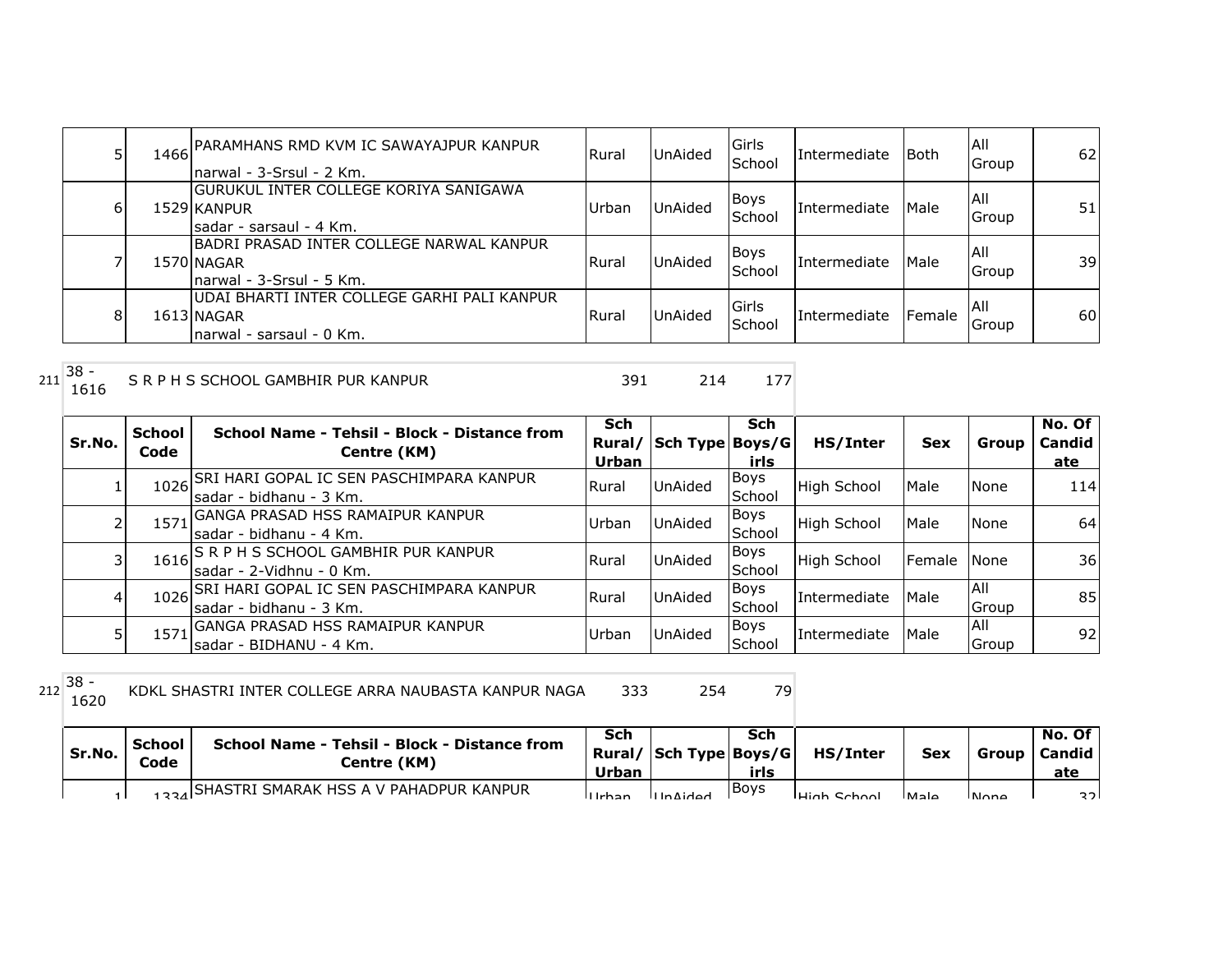| ᅩᅵ | エコココ | sadar - urban - 3 Km.                                                                    | <b>UI DOII</b> | UIIMIUCU       | School                | ורווערו סטווויזן   | <b>THAIC</b> | <b>טוועצו</b>       | ے ب |
|----|------|------------------------------------------------------------------------------------------|----------------|----------------|-----------------------|--------------------|--------------|---------------------|-----|
| 2  | 1382 | VIMAL HSS HANUMANT VIHAR NAUBASTA KANPUR<br>lsadar - urban - 1 Km.                       | Urban          | <b>UnAided</b> | <b>Boys</b><br>School | High School        | l Both       | None                | 78  |
| 3  | 1395 | MAA R D S HSS G PURVA NAUBASTA KANPUR<br>ISADAR - urban - 1 Km.                          | Urban          | UnAided        | <b>Boys</b><br>School | <b>High School</b> | <b>Both</b>  | None                | 40  |
| 4  | 1412 | ARYAVART S V M B H S SCH NAUBASTA KANPUR<br>lsadar - urban - 2 Km.                       | Urban          | <b>UnAided</b> | Girls<br>School       | High School        | l Both       | None                | 33  |
| 5  |      | IKDKL SHASTRI INTER COLLEGE ARRA NAUBASTA<br>1620 KANPUR NAGAR<br>lsadar - urban - 0 Km. | Urban          | <b>UnAided</b> | <b>Boys</b><br>School | <b>High School</b> | Female       | <b>None</b>         | 42  |
| 6  |      | IZIGANA SMARAK MAHARSHI DAYANAND SHIKSHA<br>1682 KENDRA HS<br>lsadar - urban - 4 Km.     | Rural          | <b>UnAided</b> | <b>Boys</b><br>School | High School        | l Both       | None                | 29  |
|    | 1512 | JYOTI INTER COLL IMLIPUR KANPUR<br>lsadar - u - 2 Km.                                    | Urban          | UnAided        | Boys<br>School        | Intermediate       | Female       | All<br>Group        | 51  |
| 8  | 1620 | IKDKL SHASTRI INTER COLLEGE ARRA NAUBASTA<br>IKANPUR NAGAR<br>ISADAR - urban - 0 Km.     | Urban          | <b>UnAided</b> | <b>Boys</b><br>School | Intermediate       | Female       | <b>AII</b><br>Group | 28  |

 $213 \overline{\)38 - 1621}$ 

R G L V INTER COLLEGE ALIYAPUR CHAURAHA KANPUR NAGAR 461 306 155

| Sr.No. | School<br>Code | School Name - Tehsil - Block - Distance from<br>Centre (KM)                               | <b>Sch</b><br>Urban | Rural/ Sch Type Boys/G | <b>Sch</b><br>irls    | HS/Inter           | <b>Sex</b>  | Group         | No. Of<br>Candid<br>ate |
|--------|----------------|-------------------------------------------------------------------------------------------|---------------------|------------------------|-----------------------|--------------------|-------------|---------------|-------------------------|
|        | 1479           | M LS S I C CHATHIN KANPUR<br>IBILHAUR - KAKWAN - 5 Km.                                    | Rural               | UnAided                | Boys<br>School        | High School        | <b>Both</b> | None          | 181                     |
|        | 1610           | GOVT HIGHER SECONDARY SCHOOL ALIAPUR KNP<br>BILHAUR - BILHAUR - 1 Km.                     | <b>Rural</b>        | <b>UnAided</b>         | Girls<br>School       | <b>High School</b> | Both        | None          | 47                      |
| 31     |                | R G L V INTER COLLEGE ALIYAPUR CHAURAHA<br>1621 KANPUR NAGAR<br>bilhaur - bilhaur - 0 Km. | <b>Rural</b>        | <b>UnAided</b>         | Girls<br>School       | <b>High School</b> | Female      | <b>None</b>   | 78                      |
| 4      |                | 1479 M LS S I C CHATHIN KANPUR<br>BILHAUR - KAKWAN - 5 Km.                                | Rural               | UnAided                | <b>Boys</b><br>School | Intermediate       | l Both      | IAII<br>Group | 80                      |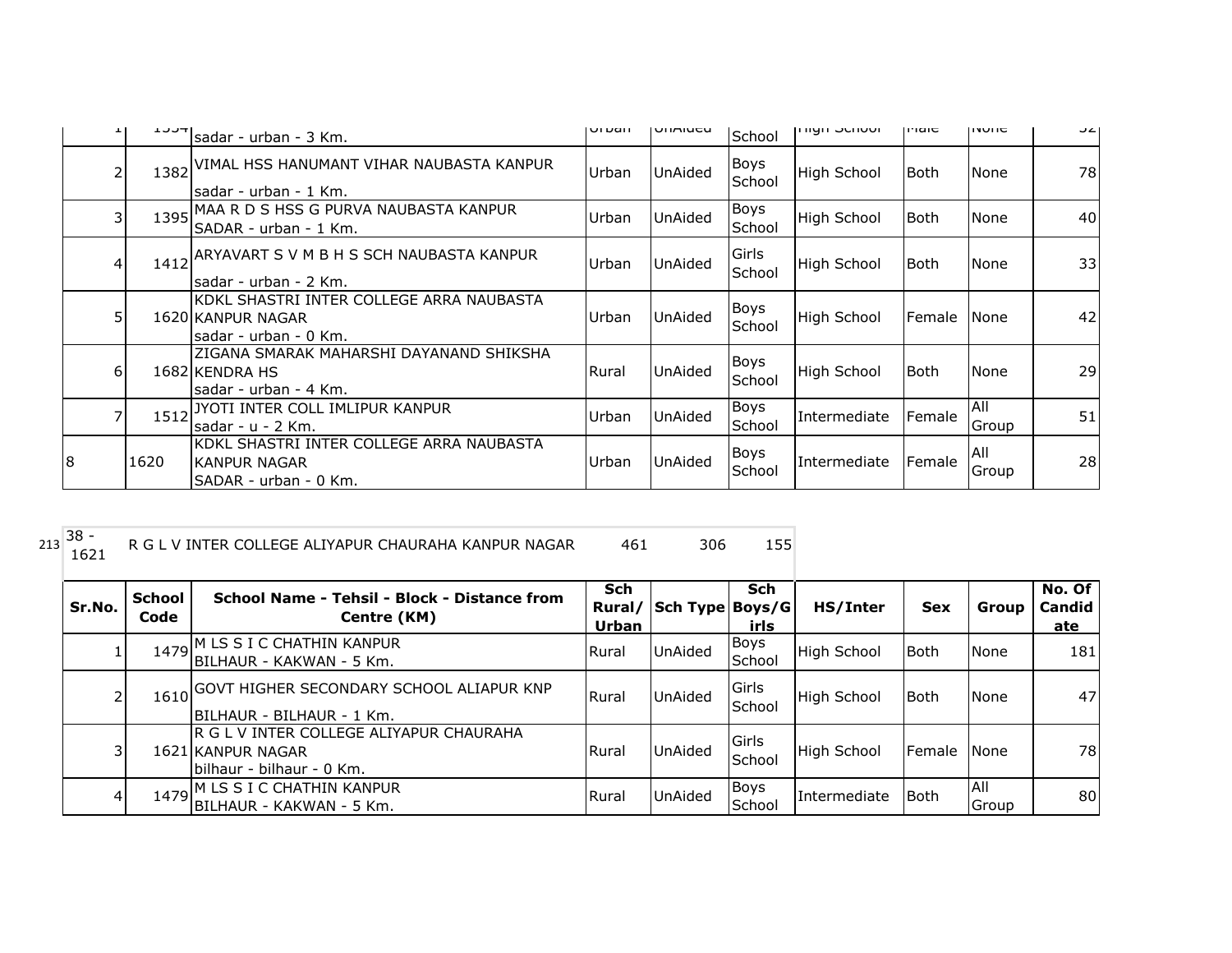| <b>FOF</b><br>. പ്രവ<br><b>CHAURAHA</b><br>. ALIYAPUR<br>INTER<br>LCGE. |               |         | <b>IGirls</b> |              |        | -lAlı |         |
|-------------------------------------------------------------------------|---------------|---------|---------------|--------------|--------|-------|---------|
| $\sim$ $\sim$ $\sim$<br><b>NAGAR</b><br>1621 KANPUR                     | <b>IRural</b> | UnAided |               | Intermediate | Female |       | フロ<br>ັ |
| <br>pilhaur<br>0 Km.<br>bilhaur - (                                     |               |         | School        |              |        | Group |         |

| 14 | 38 |  | רם |
|----|----|--|----|
|    |    |  |    |

<sup>214</sup> 38 - <sup>1623</sup> PT. L S SARSWATI INT COLL KANPUR <sup>344</sup> <sup>37</sup> <sup>307</sup>

| Sr.No. | School<br>Code | School Name - Tehsil - Block - Distance from<br>Centre (KM)                   | <b>Sch</b><br>Rural/<br>Urban | Sch Type Boys/G | <b>Sch</b><br>irls | HS/Inter     | <b>Sex</b> | Group               | No. Of<br><b>Candid</b><br>ate |
|--------|----------------|-------------------------------------------------------------------------------|-------------------------------|-----------------|--------------------|--------------|------------|---------------------|--------------------------------|
|        |                | 1025 SARDAR PATEL I C BAIRI AKBARPUR KANPUR<br>1-Kanpur - 1-Kalyanpur - 3 Km. | Urban                         | Aided           | Boys<br>School     | High School  | Male       | None                | 21                             |
|        |                | 1623 PT. L S SARSWATI INT COLL KANPUR<br>Ikanpur - urban - 0 Km.              | Urban                         | <b>UnAided</b>  | Girls<br>School    | High School  | Female     | <b>None</b>         | 16 <sub>l</sub>                |
|        |                | 1087 B P M G I COLLEGE MANDHANA KANPUR<br>Isadar - kalyanpur - 5 Km.          | Urban                         | <b>UnAided</b>  | Boys<br>School     | Intermediate | Male       | <b>AII</b><br>Group | 291                            |
|        | 1623           | PT. L S SARSWATI INT COLL KANPUR<br>kanpur - urban - 0 Km.                    | Urban                         | <b>UnAided</b>  | Girls<br>School    | Intermediate | Female     | IAII<br>Group       | 16 <sub>l</sub>                |

 $215 \begin{array}{|l} 38 - 1624 \end{array}$ 

1624 BAL UDYAN S S I C GHATAMPUR KANPUR NAGAR 312

| Sr.No. | <b>School</b><br>Code | School Name - Tehsil - Block - Distance from<br>Centre (KM)                    | <b>Sch</b><br>Rural/<br>Urban | Sch Type   Boys/G | <b>Sch</b><br>irls    | HS/Inter           | Sex             | Group         | No. Of<br><b>Candid</b><br>ate |
|--------|-----------------------|--------------------------------------------------------------------------------|-------------------------------|-------------------|-----------------------|--------------------|-----------------|---------------|--------------------------------|
|        |                       | 1340 GANESH SHANKAR MEM I C BARNAO KANPUR<br>ghatampur - 1-Ghatampur - 3 Km.   | Rural                         | <b>UnAided</b>    | <b>Boys</b><br>School | <b>High School</b> | Both            | <b>None</b>   | 85                             |
|        |                       | 1342 SHIKSHA SANSTHAN HSS GHATAMPUR KANPUR<br>Ighatampur - 1-Ghatampur - 1 Km. | Urban                         | <b>UnAided</b>    | <b>Boys</b><br>School | <b>High School</b> | <b>Both</b>     | <b>None</b>   | 15                             |
|        |                       | 1460 BAPU S SHIKSHA S HSS BALAHAPARA KANPUR<br>GHATAMPUR - PATARA - 4 Km.      | Rural                         | UnAided           | <b>Boys</b><br>School | High School        | Both            | <b>None</b>   | 56                             |
| 41     |                       | 1624 BAL UDYAN S S I C GHATAMPUR KANPUR NAGAR<br>ghatampur - ghatampur - 0 Km. | Rural                         | UnAided           | Girls<br>School       | High School        | <b>I</b> Female | <b>I</b> None | 39                             |
| 5      |                       | 1662 MOTHER INDIA HS GHATAMPUR KANPUR NAGAR                                    | Urban                         | UnAided           | Boys<br>Cchoo         | High School        | Both            | None          | 72                             |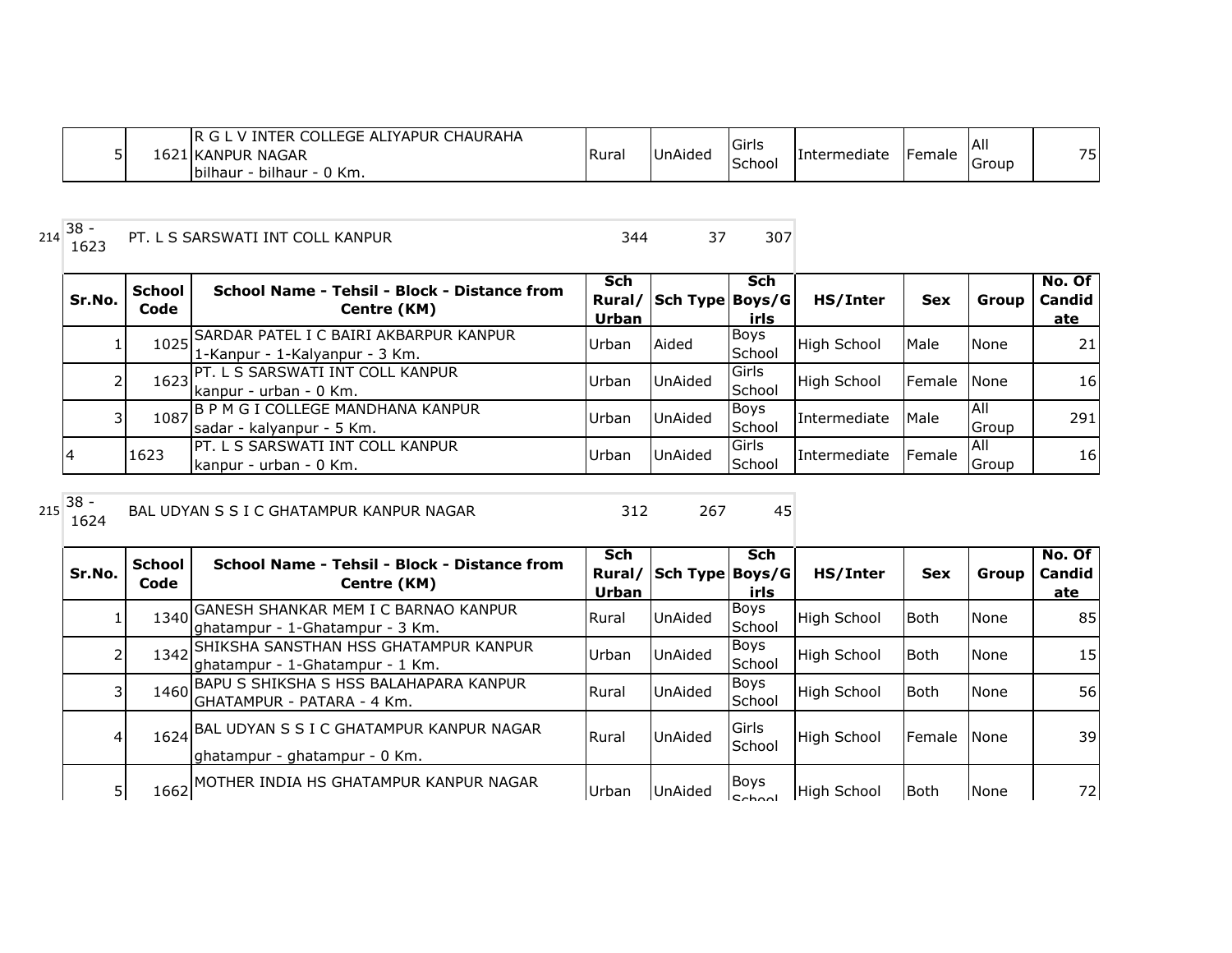|   | 2-Ghatampur - 1-Ghatampur - 3 Km.                                               |       |                | וטטווטכו              |                     |                 |               |              |
|---|---------------------------------------------------------------------------------|-------|----------------|-----------------------|---------------------|-----------------|---------------|--------------|
| ы | 1340 GANESH SHANKAR MEM I C BARNAO KANPUR<br>Jghatampur - 1-Ghatampur - 3 Km.   | Rural | <b>UnAided</b> | <b>Boys</b><br>School | <i>Intermediate</i> | Male            | IAII<br>Group | $\mathbf{4}$ |
|   | 1624 BAL UDYAN S S I C GHATAMPUR KANPUR NAGAR<br>lghatampur - ghatampur - 0 Km. | Rural | <b>UnAided</b> | Girls<br>School       | <b>Intermediate</b> | <b>I</b> Female | IAII<br>Group | 41           |

 $216 \overline{\smash)38 - 1626}$ 

GHS SCHOOL BAIKUNTHPUR KANPUR NAGAR 404 234 170

| Sr.No. | <b>School</b><br>Code | School Name - Tehsil - Block - Distance from<br>Centre (KM)              | Sch<br>Rural/<br>Urban | Sch Type Boys/G | Sch<br>irls           | HS/Inter           | <b>Sex</b>  | Group               | No. Of<br>Candid<br>ate |
|--------|-----------------------|--------------------------------------------------------------------------|------------------------|-----------------|-----------------------|--------------------|-------------|---------------------|-------------------------|
|        | 1023                  | SHRI RAM JANKI I C BITHOOR KANPUR<br>sadar - kalyanpur - 4 Km.           | Urban                  | <b>UnAided</b>  | Boys<br>School        | <b>High School</b> | Male        | None                | 68                      |
|        |                       | 1130 SHAHID BHAGAT SINGH I C BITHOOR KANPUR<br>sadar - kalyanpur - 4 Km. | Rural                  | <b>UnAided</b>  | <b>Boys</b><br>School | <b>High School</b> | Both        | None                | 91                      |
|        |                       | 1318 SWARN KAUR H S SCH BITHOOR KANPUR<br>sadar - kalyanpur - 3 Km.      | <b>IUrban</b>          | <b>UnAided</b>  | <b>Boys</b><br>School | High School        | Both        | None                | 48                      |
|        |                       | 1626 GHS SCHOOL BAIKUNTHPUR KANPUR NAGAR<br>sadar - 1-Kalyanpur - 0 Km.  | <b>IUrban</b>          | <b>UnAided</b>  | Girls<br>School       | <b>High School</b> | Female      | <b>None</b>         | 27 <sup>1</sup>         |
|        |                       | 1023 SHRI RAM JANKI I C BITHOOR KANPUR<br>sadar - kalyanpur - 4 Km.      | Urban                  | <b>UnAided</b>  | <b>Boys</b><br>School | Intermediate       | Male        | <b>AII</b><br>Group | 55                      |
| 6      |                       | 1130 SHAHID BHAGAT SINGH I C BITHOOR KANPUR<br>sadar - kalyanpur - 4 Km. | Rural                  | <b>UnAided</b>  | <b>Boys</b><br>School | Intermediate       | <b>Both</b> | All<br>Group        | <b>115</b>              |

 $217 \begin{array}{|l} 38 - 1629 \end{array}$ 

GOVT H S SCHOOL TILSAHRI BUJURG KANPUR 169 311 142 169

| Sr.No. | <b>School</b><br>Code | School Name - Tehsil - Block - Distance from<br>Centre (KM)              | Sch<br>Urban | Rural/ Sch Type Boys/G | Sch<br>irls      | <b>HS/Inter</b> | <b>Sex</b>  | Group | No. Of<br><b>Candid</b><br>ate |
|--------|-----------------------|--------------------------------------------------------------------------|--------------|------------------------|------------------|-----------------|-------------|-------|--------------------------------|
|        |                       | 1598 LALA K P S IC TILASAHARI KANPUR NAGAR<br>Inarwal - 3-Srsul - 1 Km.  | Rural        | <b>UnAided</b>         | IBoys<br>School  | High School     | <b>Both</b> | None  | 92                             |
|        |                       | 1629 GOVT H S SCHOOL TILSAHRI BUJURG KANPUR<br>Inarwal - sarsaul - 0 Km. | Rural        | <b>UnAided</b>         | lGirls<br>School | High School     | Female None |       | 31                             |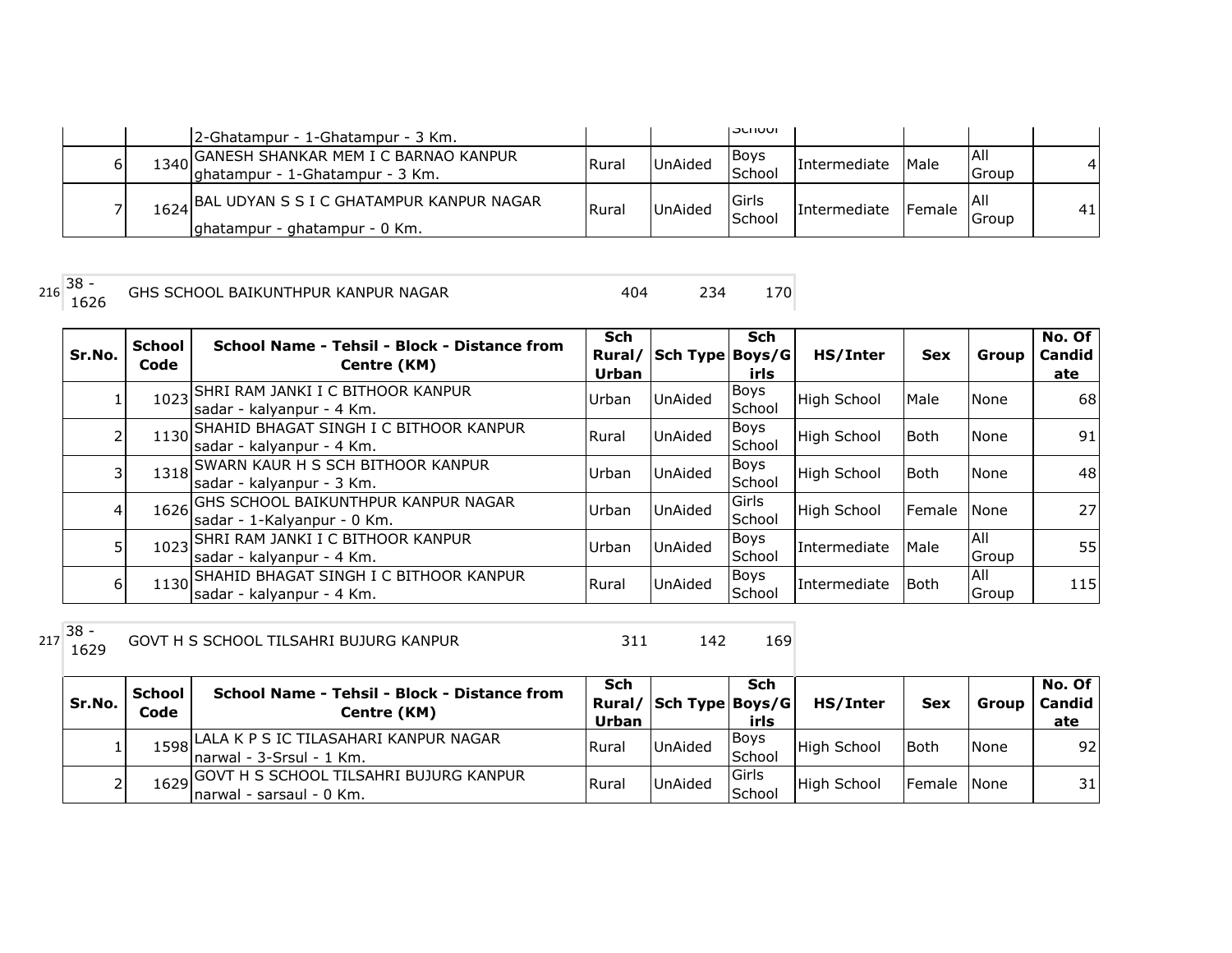| 31 |      | DAYANAND GIRLS INTER COLLEGE DEEPPUR<br>1684 CHAKERI<br>Isadar - urban - 4 Km.    | Rural        | <b>UnAided</b> | <b>Girls</b><br>School | <b>High School</b>  | <b>Both</b> | None                                    | 19         |
|----|------|-----------------------------------------------------------------------------------|--------------|----------------|------------------------|---------------------|-------------|-----------------------------------------|------------|
| 41 |      | ACHARYA RAGHUVEER INTER COLLEGE ROOMA<br>1116 KANPUR<br>Inarwal - 3-Srsul - 5 Km. | <b>Rural</b> | <b>UnAided</b> | <b>Boys</b><br>School  | Intermediate        | Male        | IAII<br>Group                           | 51         |
|    |      | 1598 LALA K P S IC TILASAHARI KANPUR NAGAR<br>Inarwal - SARSAUL - 1 Km.           | Rural        | <b>UnAided</b> | Boys<br>School         | <b>Intermediate</b> | <b>Both</b> | Only<br>Science                         | <b>115</b> |
| 16 | 1684 | IDAYANAND GIRLS INTER COLLEGE DEEPPUR<br><b>ICHAKERI</b><br>SADAR - urban - 4 Km. | Rural        | UnAided        | Girls<br>School        | Intermediate        | <b>Both</b> | <b>Other</b><br><b>IThen</b><br>Science | 31         |

 $218 \begin{array}{|l} 38 \\ 1637 \end{array}$ R KRISHNA SARASWATI IC BAHARAMPUR KANPUR 1997 125 121 244

| Sr.No. | <b>School</b><br>Code | School Name - Tehsil - Block - Distance from<br>Centre (KM)                               | <b>Sch</b><br>Urban | Rural/ Sch Type Boys/G | <b>Sch</b><br>irls    | HS/Inter           | <b>Sex</b>      | Group         | No. Of<br>Candid<br>ate |
|--------|-----------------------|-------------------------------------------------------------------------------------------|---------------------|------------------------|-----------------------|--------------------|-----------------|---------------|-------------------------|
|        | 1608                  | <b>GOVT G H S S RAIGOPALPUR KANPUR</b><br>lbilhaur - CHAUBEPUR - 3 Km.                    | Rural               | <b>UnAided</b>         | Girls<br>School       | <b>High School</b> | Both            | None          | 40                      |
|        | 1637                  | IR KRISHNA SARASWATI IC BAHARAMPUR KANPUR <br>bilhaur - 2-Chaubepur - 0 Km.               | Rural               | <b>UnAided</b>         | <b>Boys</b><br>School | <b>High School</b> | <b>I</b> Female | <b>None</b>   | 81                      |
|        | 1637                  | IR KRISHNA SARASWATI IC BAHARAMPUR KANPUR<br>bilhaur - 2-Chaubepur - 0 Km.                | Rural               | <b>UnAided</b>         | <b>Boys</b><br>School | Intermediate       | Female          | IAII<br>Group | 112                     |
| 4      |                       | ISURESH EDU I C COLLEGE BADIPURWA CHAUBEPUR<br>1646 KANPUR<br>BILHAUR - CHAUBEPUR - 5 Km. | Rural               | UnAided                | Boys<br>School        | Intermediate       | Male            | IAII<br>Group | 132                     |

 $219 \overline{\)38 - 1641}$ 

1641 SETH RA RA LA NA KU G I C MAHARAJPUR 355 262

| l Sr.No. | <b>School</b><br>Code | School Name - Tehsil - Block - Distance from<br>Centre (KM)       | Sch<br><b>Urban</b> | Rural/ Sch Type Boys/G | Sch<br>irls           | HS/Inter           | <b>Sex</b>  |      | No. Of<br>Group   Candid  <br>ate |
|----------|-----------------------|-------------------------------------------------------------------|---------------------|------------------------|-----------------------|--------------------|-------------|------|-----------------------------------|
|          |                       | 1326 VISHWA BANDHU HSS MAHOLI KANPUR<br>Inarwal - SARSAUL - 3 Km. | <b>IUrban</b>       | <b>UnAided</b>         | <b>Boys</b><br>School | <b>High School</b> | <b>Both</b> | None | 55                                |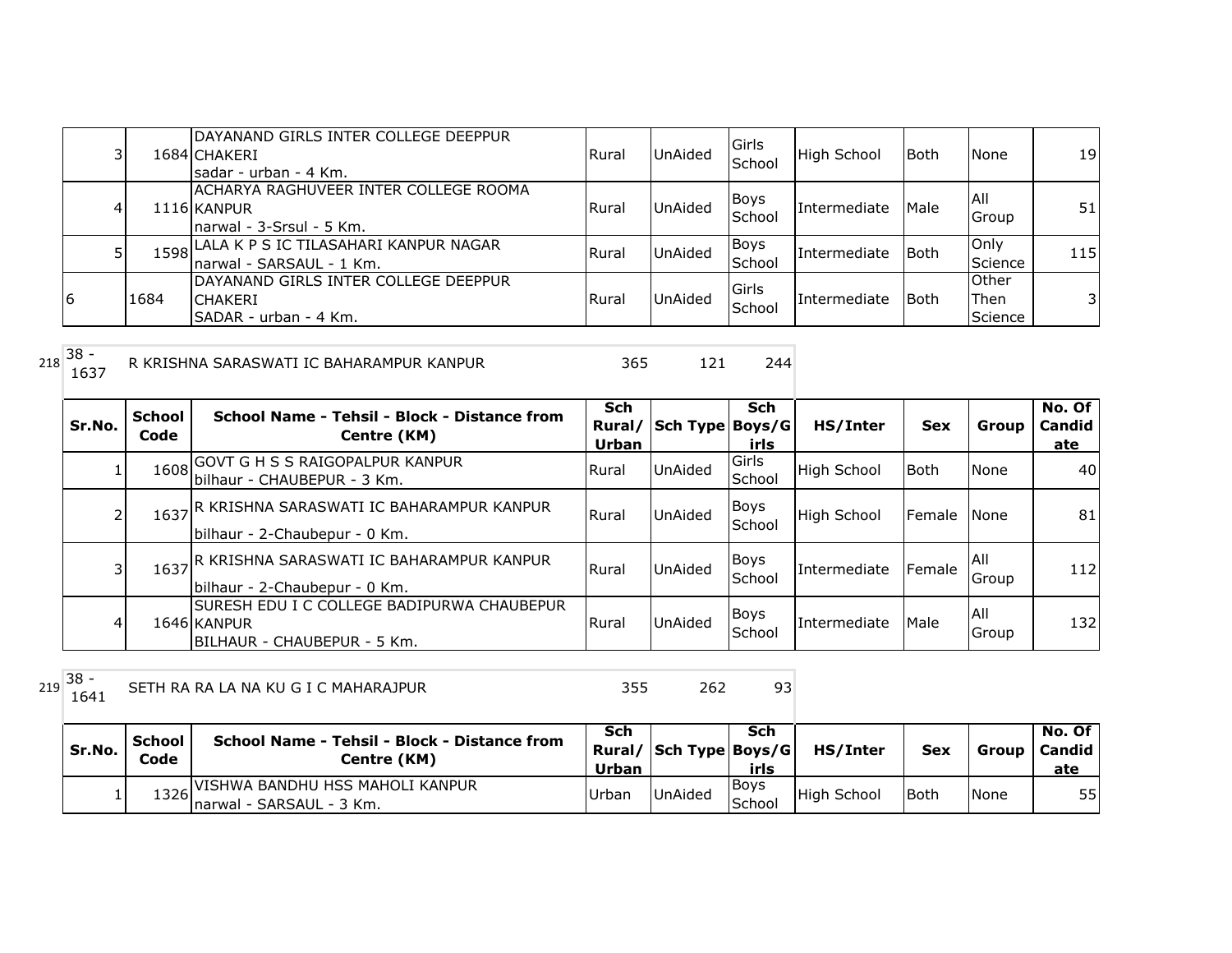|                |      | OM SARASWATI INTER COLLEGE ROOMA KANPUR<br>1381 NAGAR<br>narwal - SARSAUL - 2 Km.  | <b>Rural</b> | UnAided        | Boys<br>School        | <b>High School</b> | <b>Both</b>     | <b>None</b>         | 87 |
|----------------|------|------------------------------------------------------------------------------------|--------------|----------------|-----------------------|--------------------|-----------------|---------------------|----|
|                |      | 1586 ADARSH INTER COLLEGE HATHIGAON KANPUR<br>narwal - SARSAUL - 4 Km.             | <b>Rural</b> | <b>UnAided</b> | Boys<br>School        | <b>High School</b> | Male            | None                | 80 |
|                | 1641 | SETH RA RA LA NA KU G I C MAHARAJPUR<br>Inarwal - sarsaul - 0 Km.                  | <b>Rural</b> | UnAided        | Girls<br>School       | High School        | <b>I</b> Female | <b>None</b>         | 40 |
| 5 <sub>l</sub> |      | 1326 VISHWA BANDHU HSS MAHOLI KANPUR<br>narwal - SARSAUL - 3 Km.                   | Urban        | UnAided        | <b>Boys</b><br>School | Intermediate       | Female          | IAII.<br>Group      | 11 |
| 6              |      | IOM SARASWATI INTER COLLEGE ROOMA KANPUR<br>1381 NAGAR<br>narwal - SARSAUL - 2 Km. | <b>Rural</b> | <b>UnAided</b> | Boys<br>School        | Intermediate       | <b>Both</b>     | All<br>Group        | 52 |
| 17             | 1641 | <b>SETH RA RA LA NA KU G I C MAHARAJPUR</b><br>narwal - sarsaul - 0 Km.            | l Rural      | UnAided        | Girls<br>School       | Intermediate       | Female          | <b>AII</b><br>Group | 30 |

| . 138 -<br>220<br>KANPUR<br>~HIINNIGAN1<br>GG 510<br>$\sim$<br>___ | $\sim$ |  |  |  | --<br>™ J |
|--------------------------------------------------------------------|--------|--|--|--|-----------|
|--------------------------------------------------------------------|--------|--|--|--|-----------|

| Sr.No. | <b>School</b><br>Code | School Name - Tehsil - Block - Distance from<br>Centre (KM)         | <b>Sch</b><br>Rural/<br>Urban | Sch Type Boys/G | Sch<br>irls            | HS/Inter            | <b>Sex</b>    | Group               | No. Of<br><b>Candid</b><br>ate |
|--------|-----------------------|---------------------------------------------------------------------|-------------------------------|-----------------|------------------------|---------------------|---------------|---------------------|--------------------------------|
|        |                       | 1019 T I H S SCHOOL BECON GANJ KANPUR<br>$1-Kanpur - urban - 2 Km.$ | Urban                         | Aided           | <b>Girls</b><br>School | High School         | Female None   |                     | 18 <sup>l</sup>                |
|        |                       | 1644 GGIC CHUNNIGANJ KANPUR<br>Isadar - urban - 0 Km.               | Urban                         | Govt.           | Girls<br>School        | High School         | Female        | <b>None</b>         | <b>50</b>                      |
|        |                       | 2644 GGIC CHUNNIGANJ KANPUR<br>Isadar - urban - 0 Km.               | Urban                         | Govt.           | Girls<br>School        | High School         | <b>Female</b> | <b>None</b>         | 119                            |
|        |                       | 1644 GGIC CHUNNIGANJ KANPUR<br>Isadar - urban - 0 Km.               | Urban                         | Govt.           | Girls<br>School        | Intermediate        | Female        | <b>AII</b><br>Group | 65                             |
|        |                       | 2644 GGIC CHUNNIGANJ KANPUR<br>Isadar - urban - 0 Km.               | Urban                         | Govt.           | Girls<br>School        | <b>Intermediate</b> | Female        | IAII<br>Group       | 400                            |

 $221 \overline{\smash{\big)}\n38 - 1645}$ 

<sup>1645</sup> <sup>519</sup> <sup>402</sup> <sup>117</sup> JASVANT SINGH VAN M IC BANI ITRA KANPUR NAGAR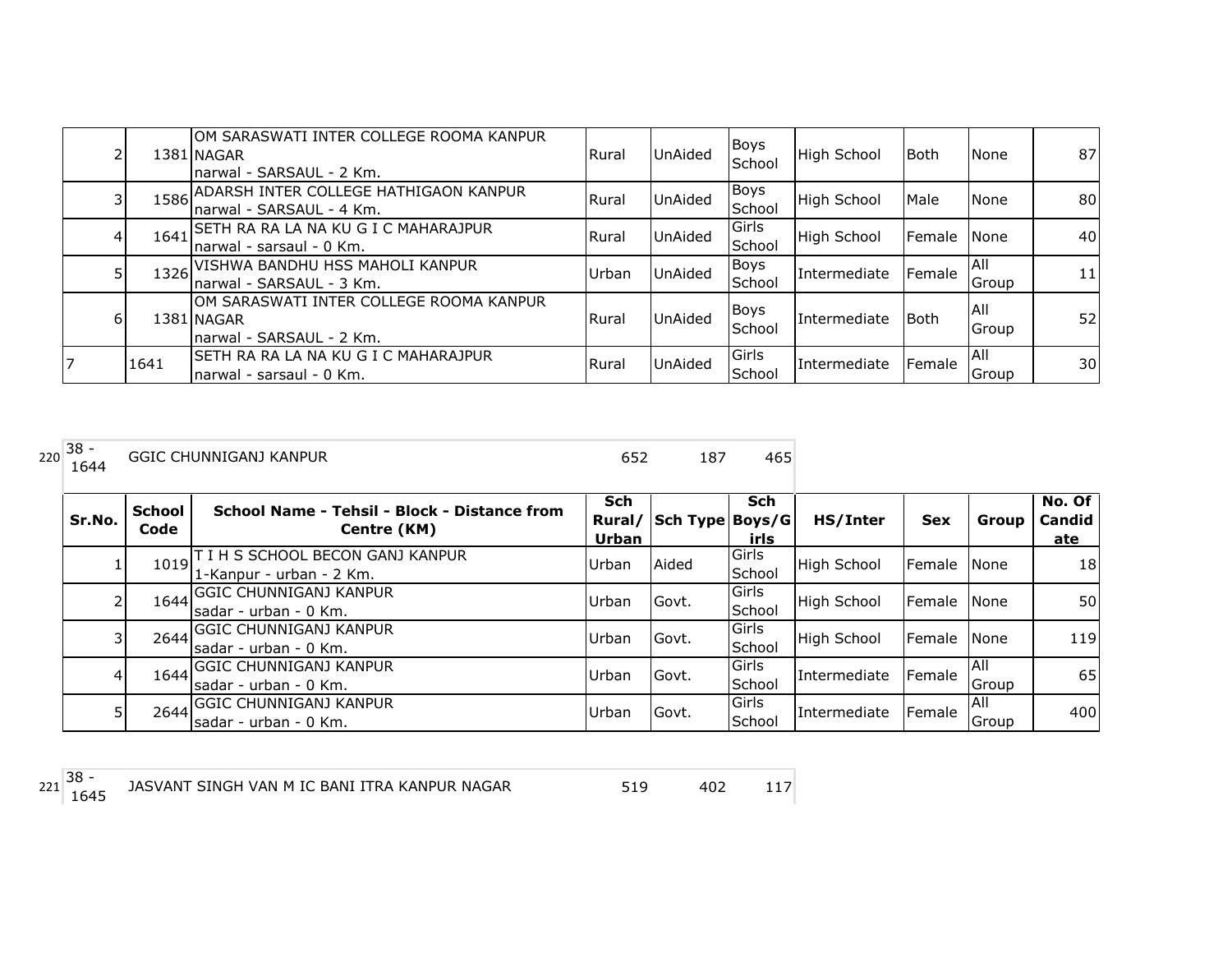| Sr.No.                  | <b>School</b><br>Code | School Name - Tehsil - Block - Distance from<br>Centre (KM)                           | <b>Sch</b><br>Urban | Rural/ Sch Type Boys/G | <b>Sch</b><br>irls    | HS/Inter           | <b>Sex</b>  | Group        | No. Of<br>Candid<br>ate |
|-------------------------|-----------------------|---------------------------------------------------------------------------------------|---------------------|------------------------|-----------------------|--------------------|-------------|--------------|-------------------------|
| 1                       | 1251                  | BLKD HIGHER SECONDARY SCH ITRA KANPUR<br>sadar - kalyanpur - 1 Km.                    | Rural               | UnAided                | Boys<br>School        | <b>High School</b> | lBoth.      | None         | 172                     |
| 2                       |                       | 1286 ALOK GIRLS H S SCHOOL R P NAGAR KANPUR<br>Sadar - urban - 5 Km.                  | Urban               | <b>UnAided</b>         | Girls<br>School       | <b>High School</b> | lBoth.      | None         | 35                      |
| $\overline{\mathbf{3}}$ |                       | 1356 PT L N GAUR I C KALYANPUR KHURD KANPUR<br>sadar - urban - 5 Km.                  | Urban               | <b>UnAided</b>         | Boys<br>School        | <b>High School</b> | <b>Both</b> | None         | 54                      |
| $\vert 4 \vert$         |                       | 1645 JASVANT SINGH VAN M IC BANI ITRA KANPUR NAGAR<br>sadar - kalyanpur - 0 Km.       | Rural               | <b>UnAided</b>         | Boys<br>School        | <b>High School</b> | Female      | None         | 44                      |
| 5                       |                       | USHADEEP HS BAGDAUDHI MANDHANA KANPUR<br>1659 NAGAR<br>sadar - kalyanpur - 4 Km.      | Urban               | <b>UnAided</b>         | Boys<br>School        | <b>High School</b> | l Both      | None         | 31                      |
| 6 <sup>1</sup>          |                       | SHAKUNTALA DEVI GANGA SINGH S HS SCHOOL<br>1681 TIKARA<br>sadar - 1-Kalyanpur - 2 Km. | Rural               | <b>UnAided</b>         | <b>Boys</b><br>School | <b>High School</b> | <b>Both</b> | None         | 66                      |
| 7                       |                       | 1356 PT L N GAUR I C KALYANPUR KHURD KANPUR<br>sadar - urban - 5 Km.                  | Urban               | <b>UnAided</b>         | <b>Boys</b><br>School | Intermediate       | l Both      | All<br>Group | 89                      |
| 8 <sup>1</sup>          |                       | 1645 JASVANT SINGH VAN M IC BANI ITRA KANPUR NAGAR<br>sadar - kalyanpur - 0 Km.       | Rural               | <b>UnAided</b>         | Boys<br>School        | Intermediate       | Female      | All<br>Group | 28                      |

<sup>222</sup> 38 -

<sup>1646</sup> <sup>349</sup> <sup>174</sup> <sup>175</sup> SURESH EDU I C COLLEGE BADIPURWA CHAUBEPUR KANPUR

| Sr.No.    | <b>School</b><br>Code | School Name - Tehsil - Block - Distance from<br>Centre (KM)                               | Sch<br>Urban       | Rural/ Sch Type Boys/G | Sch<br>irls     | HS/Inter           | <b>Sex</b>      | Group       | No. Of<br>Candid<br>ate |
|-----------|-----------------------|-------------------------------------------------------------------------------------------|--------------------|------------------------|-----------------|--------------------|-----------------|-------------|-------------------------|
|           | 1193                  | IPT RAM KUMAR GVP I C CHAUBEPUR KANPUR,<br>bilhaur - shivrajpur - 2 Km.                   | Rural              | <b>UnAided</b>         | IBoys<br>School | High School        | Male            | <b>None</b> | 93                      |
|           |                       | ISURESH EDU I C COLLEGE BADIPURWA CHAUBEPUR<br>1646 KANPUR<br>bilhaur - chaubepur - 0 Km. | l Rural            | <b>UnAided</b>         | Boys<br>School  | <b>High School</b> | Female None     |             | 81                      |
| <b>21</b> |                       | 102 PT RAM KUMAR GVP I C CHAUBEPUR KANPUR                                                 | LD <sub>1122</sub> | IIndon                 | <b>Boys</b>     | Intermediate       | MA <sub>0</sub> | IAII        | ว∩I                     |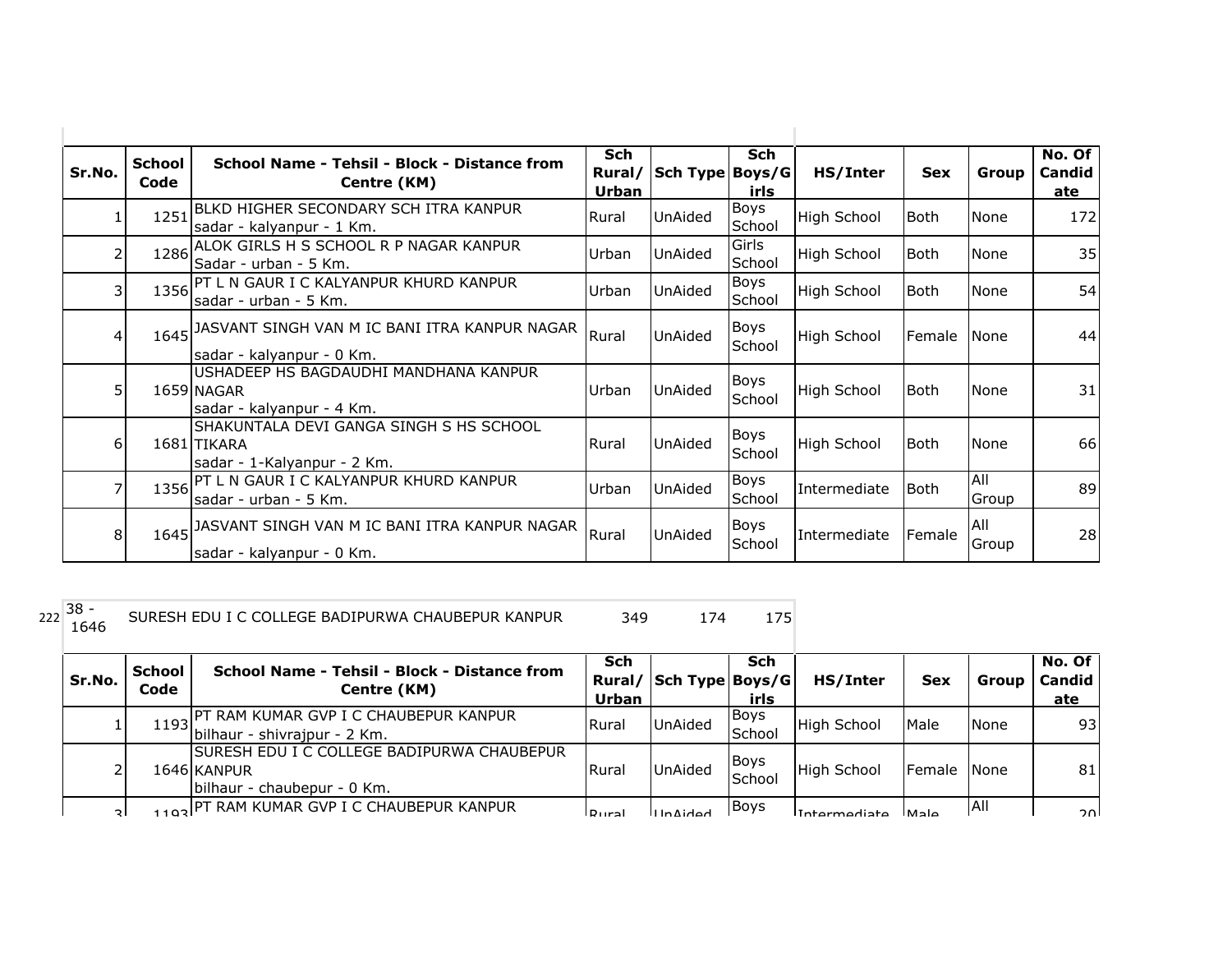| ا ب | $\frac{1}{2}$ bilhaur - shivrajpur - 2 Km.                                                        | livul al | VIINUCU        | School                | וזוונכו וווכטומנכ | li'iait | Group         | $\sim$ |
|-----|---------------------------------------------------------------------------------------------------|----------|----------------|-----------------------|-------------------|---------|---------------|--------|
| 4   | 1316 S R NATH I C MUSHTA BHAISAU KANPUR<br> -<br> bilhaur - shivrajpur - 4 Km.                    | Rural    | UnAided        | <b>Boys</b><br>School | Intermediate      | Male    | IAII<br>Group | 115    |
| ັ   | <b>ISURESH EDU I C COLLEGE BADIPURWA CHAUBEPUR</b><br>1646 KANPUR<br>Ibilhaur - chaubepur - 0 Km. | Rural    | <b>UnAided</b> | <b>Boys</b><br>School | Intermediate      | Female  | IAII<br>Group | 40I    |

 $\begin{array}{|c|c|} \hline 223 & 38 \\ \hline 1650 & & \hline \end{array}$ 

<sup>1650</sup> <sup>330</sup> <sup>179</sup> <sup>151</sup> UNITED W.EDU CENTER INTER COLLEGE KANPUR NAGAR

**Sr.No. School Code School Name - Tehsil - Block - Distance from Centre (KM) Sch Rural/ Sch Type Boys/G Urban Sch irls HS/Inter Sex Group No. Of Candid ate**  $\begin{array}{ccc} \text{1} & \text{1184} \end{array}$ JAN KALYAN INTER COLLEGE SAIBASU KANPUR Rural Aided Boys bilhaur - bilhaur - 5 Km. 2 1627 GOVT HSS RADHAN KANPUR<br>
2 1627 billions abbreviance 4 Kgs bilhaur - shivrajpur - 4 Km. UNITED W.EDU CENTER INTER COLLEGE KANPUR 1650 NAGAR bilhaur - bilhaur - 0 Km. 4 1184 JAN KALYAN INTER COLLEGE SAIBASU KANPUR Rural Aided Boys bilhaur - bilhaur - 5 Km. | UNITED W.EDU CENTER INTER COLLEGE KANPUR<br>5 | 1650 NAGAR MEDU CENTER INTER COLLEGE KANPUR 1650 NAGAR bilhaur - bilhaur - 0 Km. Boys High School Male None 129 Boys<br>School Intermediate Male All  $\begin{array}{c|c}\n\text{Group} & 123\n\end{array}$ Boys<br>School Intermediate Female All  $\begin{array}{|c|c|c|}\n\hline\n\text{Group} & & \text{28}\n\end{array}$ Boys<br>School High School Both None 14  $\frac{3}{1650}$  20011 LD W. LDO CENTER INTER COLLEGE RANT OR  $\frac{1}{160}$  Rural UnAided  $\frac{1}{160}$ Boys High School Female None 36